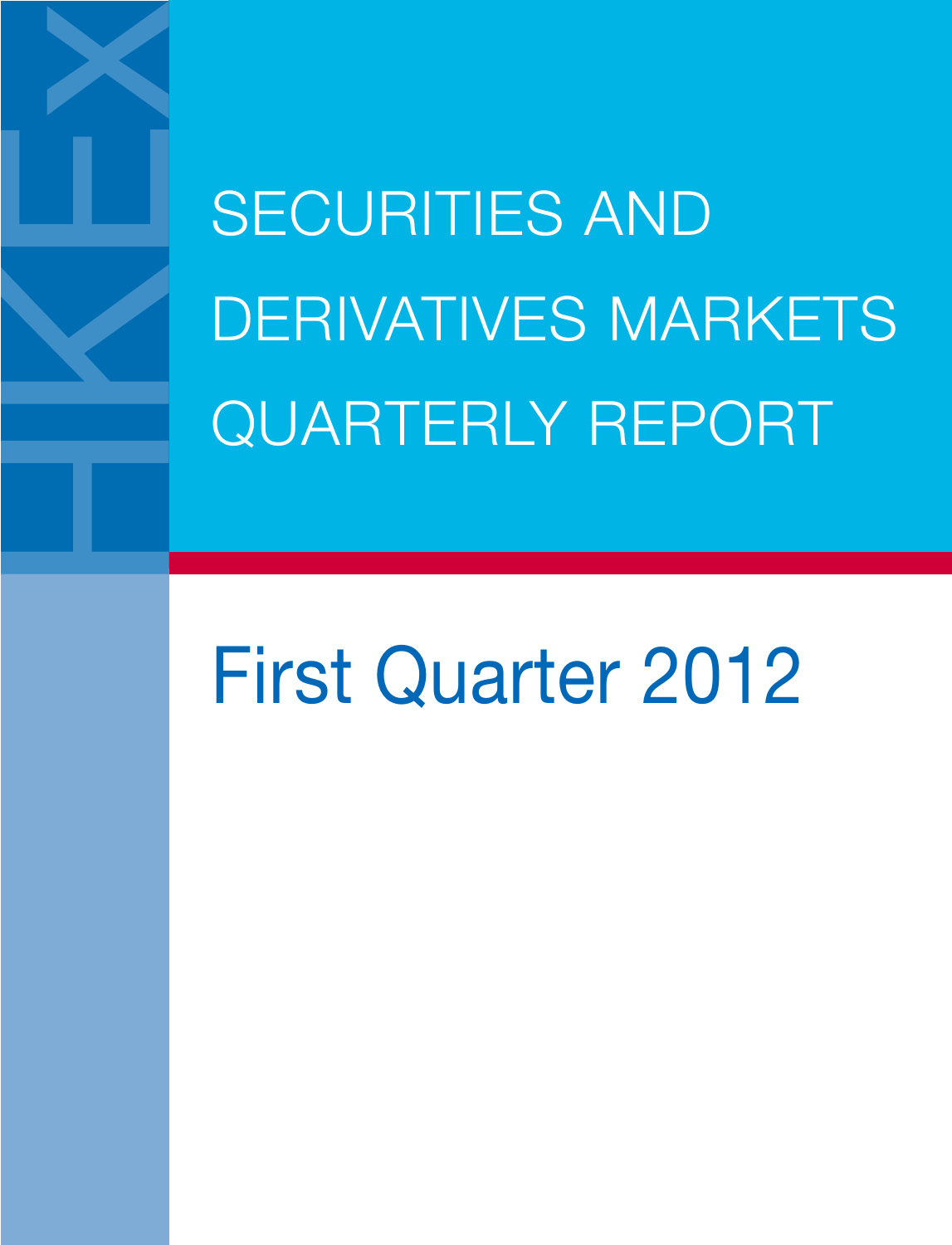#### **Main Board**

| <b>Highlights</b>                       | 1st Quarter 2012<br>1st Quarter 2011     |  |  |
|-----------------------------------------|------------------------------------------|--|--|
| No. of listed companies                 | 1,337<br>1,258                           |  |  |
| No. of listed securities                | 6,854<br>8,200                           |  |  |
| Equities                                |                                          |  |  |
| Ordinary shares                         | 1,338<br>1,259                           |  |  |
| Preference shares                       | 3<br>$\mathfrak{Z}$                      |  |  |
| <b>Warrants</b>                         | 4,107<br>5,712                           |  |  |
| Equity                                  | 23<br>13                                 |  |  |
| Derivative                              | 4,094<br>5,689                           |  |  |
| Equity linked instrument                | $\theta$<br>$\theta$                     |  |  |
| Callable bull/bear contracts            | 1,097<br>974                             |  |  |
| Unit trusts/mutual funds                | 82<br>100                                |  |  |
| Debt securities                         | 209<br>170                               |  |  |
| No. of trading only stocks              |                                          |  |  |
| Nasdaq stocks                           | $\overline{7}$<br>$\overline{7}$         |  |  |
| <b>iShares</b>                          | $\overline{2}$<br>$\overline{2}$         |  |  |
|                                         |                                          |  |  |
| No. of trading days                     | 62<br>61                                 |  |  |
| Total turnover in value (HK\$ mil.) *   | 3,843,588.43<br>4,684,220.74             |  |  |
| Total turnover in shares (Mil. shs)     | 9,749,414.23<br>10,099,053.90            |  |  |
| Total number of trades (deals)          | 53,178,165<br>52,410,739                 |  |  |
| Total market capitalisation (HK\$ mil.) | 19,690,708.60<br>21,259,067.69           |  |  |
| Average P/E ratio (times)               | 9.58<br>11.96                            |  |  |
| Average dividend yield (%)              | 3.17<br>2.59                             |  |  |
| Number of exchange participants         |                                          |  |  |
| $-$ Trading                             | 489<br>500                               |  |  |
| - Non-trading                           | 38<br>33                                 |  |  |
| Turnover in value (HK\$ mil.)           |                                          |  |  |
| Highest                                 | 127,100.48 (06/03)<br>109,264.03 (15/03) |  |  |
| Lowest                                  | 32,641.54 (03/01)<br>53,259.45 (03/01)   |  |  |
| Turnover in shares (Mil. shs)           |                                          |  |  |
| Highest                                 | 199,942.65 (11/02)<br>216,293.91 (01/02) |  |  |
| Lowest                                  | 73,840.02 (03/01)<br>110,358.93 (01/02)  |  |  |
| Total number of trades (deals)          |                                          |  |  |
|                                         |                                          |  |  |
| Highest                                 | 1,274,365 (09/02)<br>1,316,504 (15/03)   |  |  |

\* Turnover value traded in non-HKD currency securities have been included start from 29 November 2010.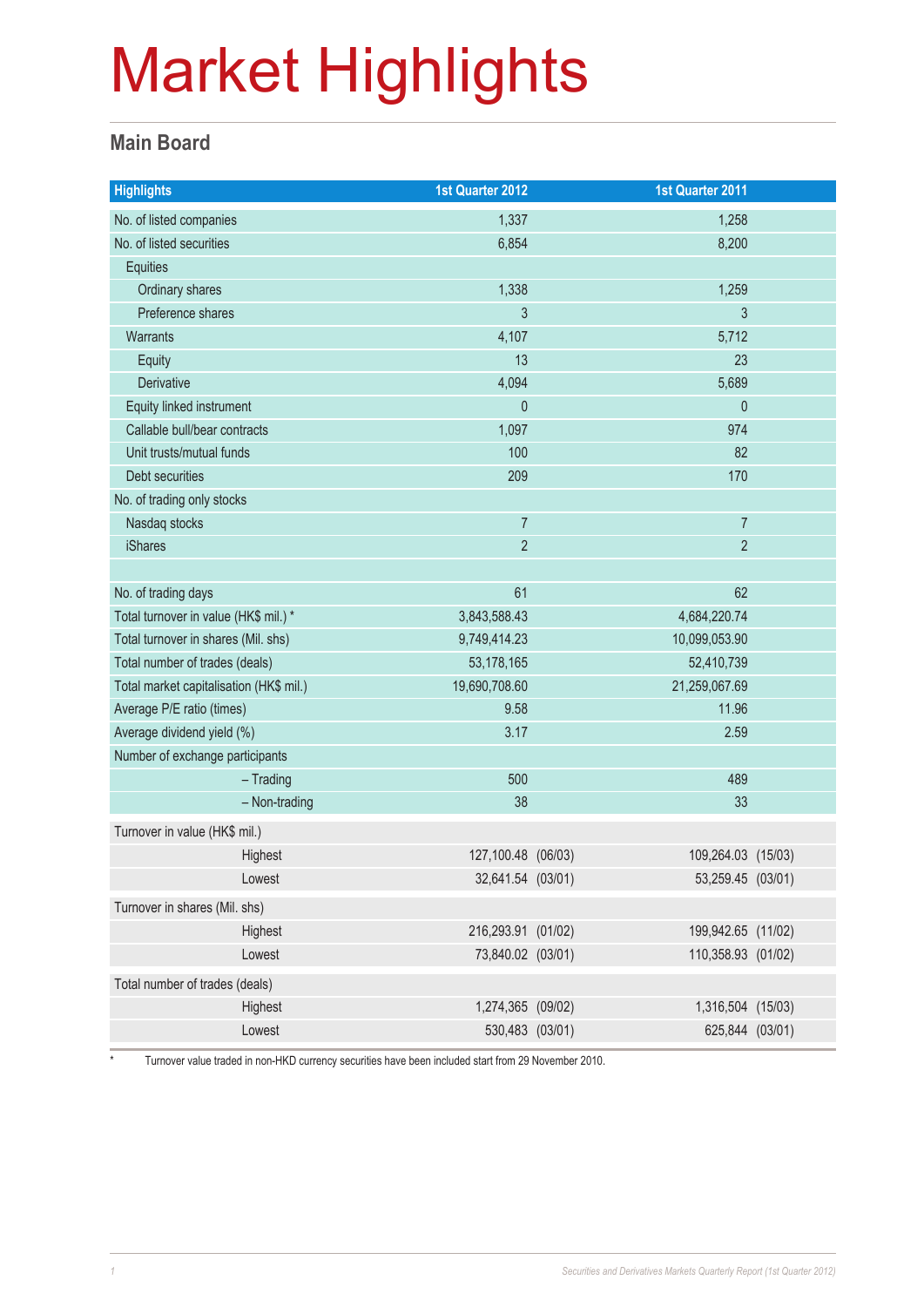#### **Growth Enterprise Market (GEM)**

| <b>Highlights</b>                       | 1st Quarter 2012 |               | 1st Quarter 2011 |                |
|-----------------------------------------|------------------|---------------|------------------|----------------|
| No. of listed companies                 | 173              |               | 168              |                |
| No. of listed securities                | 175              |               | 170              |                |
| Equities                                | 173              |               | 168              |                |
| Warrants                                | $\overline{2}$   |               | $\overline{2}$   |                |
|                                         |                  |               |                  |                |
| No. of trading days                     | 61               |               | 62               |                |
| Total turnover in value (HK\$ mil.) *   | 12,232.86        |               | 22,617.25        |                |
| Total turnover in shares (Mil. shs)     | 41,517.67        |               | 124,719.53       |                |
| Total number of trades (deals)          | 343,014          |               | 608,957          |                |
| Total market capitalisation (HK\$ mil.) | 84,618.24        |               | 137,835.27       |                |
| Average P/E ratio (times)               | 18.16            |               | 25.78            |                |
| Average dividend yield (%)              | 0.51             |               | 0.98             |                |
| Turnover in value (HK\$ mil.)           |                  |               |                  |                |
| Highest                                 | 334.09 (08/03)   |               |                  | 589.09 (21/02) |
| Lowest                                  |                  | 97.02 (13/01) | 226.79 (08/02)   |                |
| Turnover in shares (Mil. shs)           |                  |               |                  |                |
| Highest                                 | 1,496.18 (23/02) |               | 5,519.31 (21/02) |                |
| Lowest                                  | 314.12 (26/01)   |               | 974.37 (17/01)   |                |
| Total number of trades (deals)          |                  |               |                  |                |
| Highest                                 |                  | 9,942 (20/02) |                  | 14,967 (21/02) |
| Lowest                                  |                  | 2,718 (13/01) |                  | 6,277 (07/02)  |

\* Turnover value traded in non-HKD currency securities have been included start from 29 November 2010.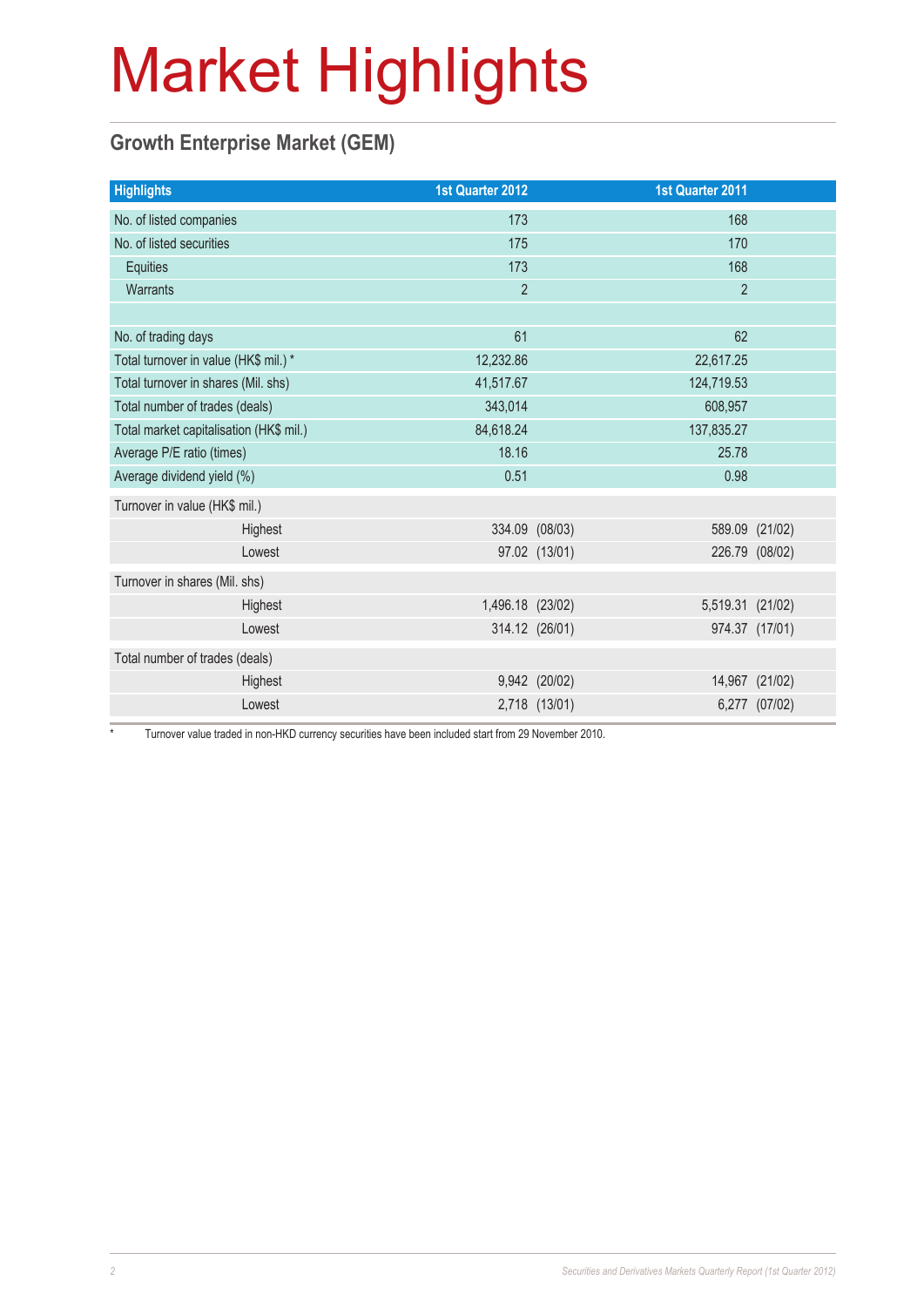#### **Derivatives Market Highlights**

| <b>Highlights</b>                                          | 1st Quarter 2012         | 1st Quarter 2011 |
|------------------------------------------------------------|--------------------------|------------------|
| All futures and options products (excluding stock options) |                          |                  |
| No. of trading days                                        | 61.0                     | 61.5             |
| Total contract volume                                      | 15,561,712               | 15, 171, 252     |
| Equity index products                                      | 15,482,737               | 15,061,364       |
| <b>Equity products</b>                                     | 78,870                   | 108,130          |
| Interest rates products                                    | 105                      | 182              |
| <b>Gold Futures</b>                                        |                          | 1,576            |
| Average daily contract volume                              | 255,110                  | 246,687          |
|                                                            |                          |                  |
| Total open interest as at the quarter end (contracts)      | 889,875                  | 610,053          |
| Equity index products                                      | 875,602                  | 591,584          |
| <b>Equity products</b>                                     | 14,178                   | 18,118           |
| Interest rates products                                    | 95                       | 173              |
| <b>Gold Futures</b>                                        |                          | 178              |
|                                                            |                          |                  |
| <b>Stock options</b>                                       |                          |                  |
| No. of newly introduced stock options classes              | $\overline{\phantom{0}}$ |                  |
| No. of stock options as at the quarter end                 |                          |                  |
| <b>Class</b>                                               | 60                       | 57               |
| <b>Series</b>                                              | 14,540                   | 11,730           |
| Total premium (HK\$ mil.)                                  | 9,756.42                 | 16,446.28        |
| Call                                                       | 4,638.10                 | 5,898.07         |
| Put                                                        | 5,118.32                 | 10,548.20        |
| Average daily premium (HK\$ mil.)                          | 159.94                   | 267.42           |
| Total contract volume                                      | 14,545,164               | 18,417,824       |
| Call                                                       | 7,193,312                | 8,194,643        |
| Put                                                        | 7,351,852                | 10,223,181       |
| Average daily contract volume                              | 238,445                  | 299,477          |
| Total open interest as at the quarter end (contracts)      | 4,971,657                | 5,912,772        |
| Call                                                       | 2,047,456                | 2,334,683        |
| Put                                                        | 2,924,201                | 3,578,089        |
| Total number of trades                                     | 605,196                  | 715,168          |
| Average daily number of trades                             | 9,921                    | 11,629           |
| <b>Total contracts exercised</b>                           | 2,383,708                | 1,662,220        |
| Average premium per contract (HK\$)                        | 670.77                   | 893              |
| Average contract per trade (contracts)                     | 24                       | 26               |
| Put volume/call volume                                     | 1.02                     | 1.25             |
| Average daily contract volume/open interest                | 4.8%                     | 5.1%             |
|                                                            |                          |                  |

| All futures and options products                      |            |            |
|-------------------------------------------------------|------------|------------|
| Total contract volume                                 | 30.106.876 | 33,589,076 |
| Total open interest as at the quarter end (contracts) | 5,861,532  | 6,522,825  |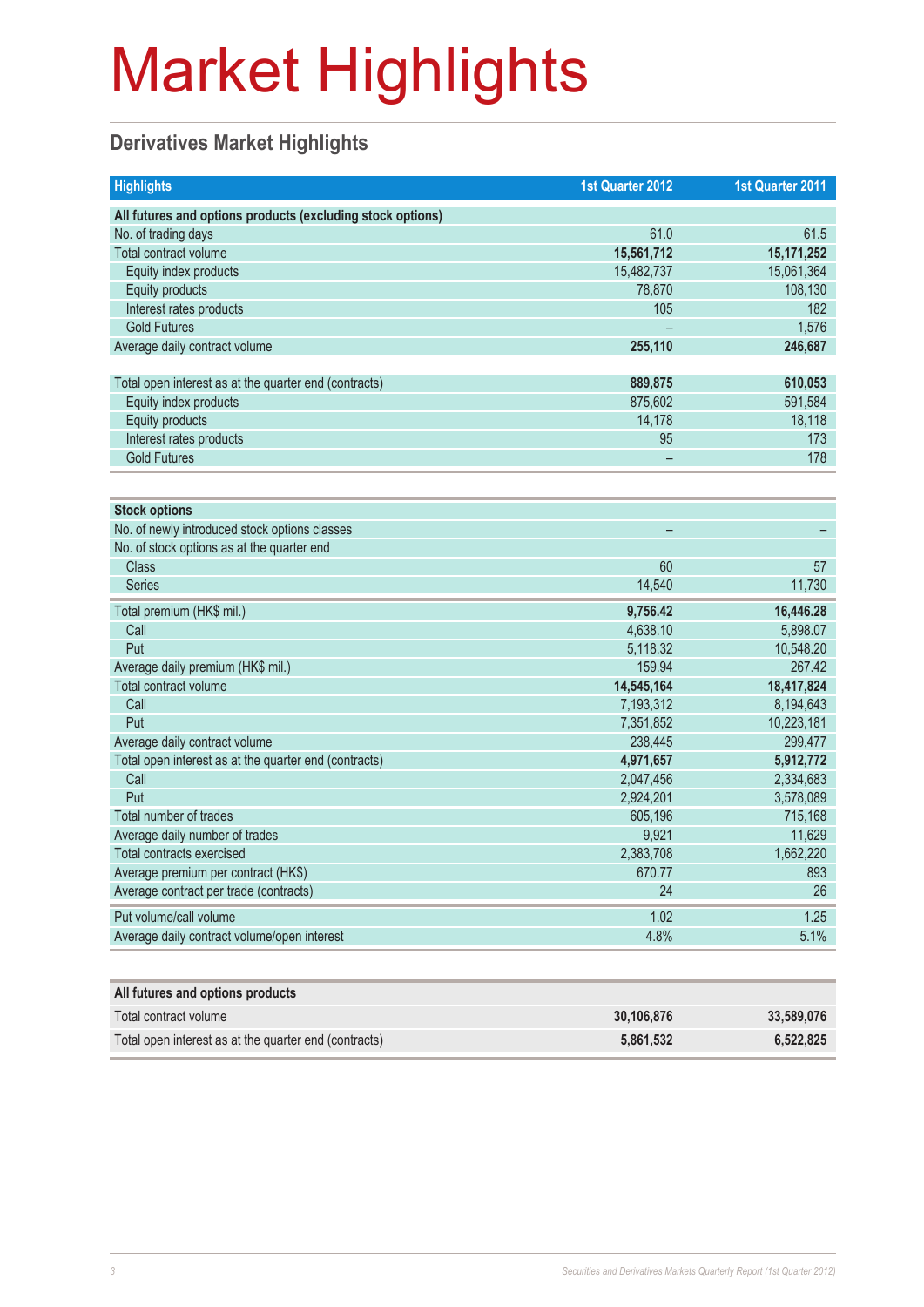#### **Clearing and Settlement Statistics**

| <b>Securities Market</b>                                                        | 1st Quarter 2012 | 1st Quarter 2011 |
|---------------------------------------------------------------------------------|------------------|------------------|
| Average Daily Exchange Trades Handled by CCASS                                  |                  |                  |
| - Number of trades                                                              | 877,050          | 855,117          |
| - Value of trades (HK\$bil.)                                                    | 63.2             | 75.9             |
| - Share quantity Involved (bil shares)                                          | 160.5            | 164.9            |
| Average Daily Settlement Instructions ("SIs") Settled by CCASS                  |                  |                  |
| - Number of SIs                                                                 | 79,872           | 86,292           |
| - Value of SIs (HK\$bil.)                                                       | 179.9            | 202.6            |
| - Share quantity involved (bil. Shares)                                         | 41.5             | 47.1             |
| Average Daily Investor SIs ("ISIs") Settled by CCASS                            |                  |                  |
| - Number of ISIs                                                                | 351              | 516              |
| - Value of ISIs (HK\$mil.)                                                      | 265.2            | 227.5            |
| - Share quantity involved (mil. shares)                                         | 69.1             | 178.8            |
| Average Daily Settlement Efficiency of CNS Stock Positions on Due Day (T+2) (%) | 99.90            | 99.90            |
| Average Daily Settlement Efficiency of CNS Stock Positions                      |                  |                  |
| on the Day following the Due Day (T+3) (%)                                      | 99.99            | 99.99            |
| Average Daily Buy-ins Executed on T+3                                           |                  |                  |
| - Number of brokers involved                                                    | 5                | $\overline{7}$   |
| - Number of buy-ins                                                             | 6                | $\overline{7}$   |
| - Value of buy-ins (HK\$mil)                                                    | 1.7              | 2.6              |
| Shares Deposited in the CCASS Depository *                                      |                  |                  |
| - Number of shares (bil shares)                                                 | 3,751.6          | 3,933.2          |
| - Percentage of total issued shares of the admitted securities                  | 70.60            | 72.49            |
| - Value of shares (HK\$bil)                                                     | 10,834.0         | 11,539.6         |
| - Percentage of the total market capitalisation of the admitted securities      | 50.26            | 50.44            |
| <b>Derivatives Market</b>                                                       |                  |                  |
| Open Interest                                                                   |                  |                  |
| - Equity Index Futures                                                          | 282,124          | 215,793          |
| - Stock Futures                                                                 | 14,178           | 18,118           |
| - Gold Futures                                                                  |                  | 178              |
| - Interest Rates Futures                                                        | 95               | 173              |
| - Equity Index Options                                                          | 593,478          | 375,791          |
| - Stock Options                                                                 | 4,971,657        | 5,912,772        |
| <b>Cumulative Stock Options Exercised</b>                                       |                  |                  |
| - Share quantity involved (mil. shs)                                            | 2,425            | 1,564            |
| - Value of shares (HK\$bil.)                                                    | 31               | 35               |

Share quantity and market value of securities in non-HKD currency are included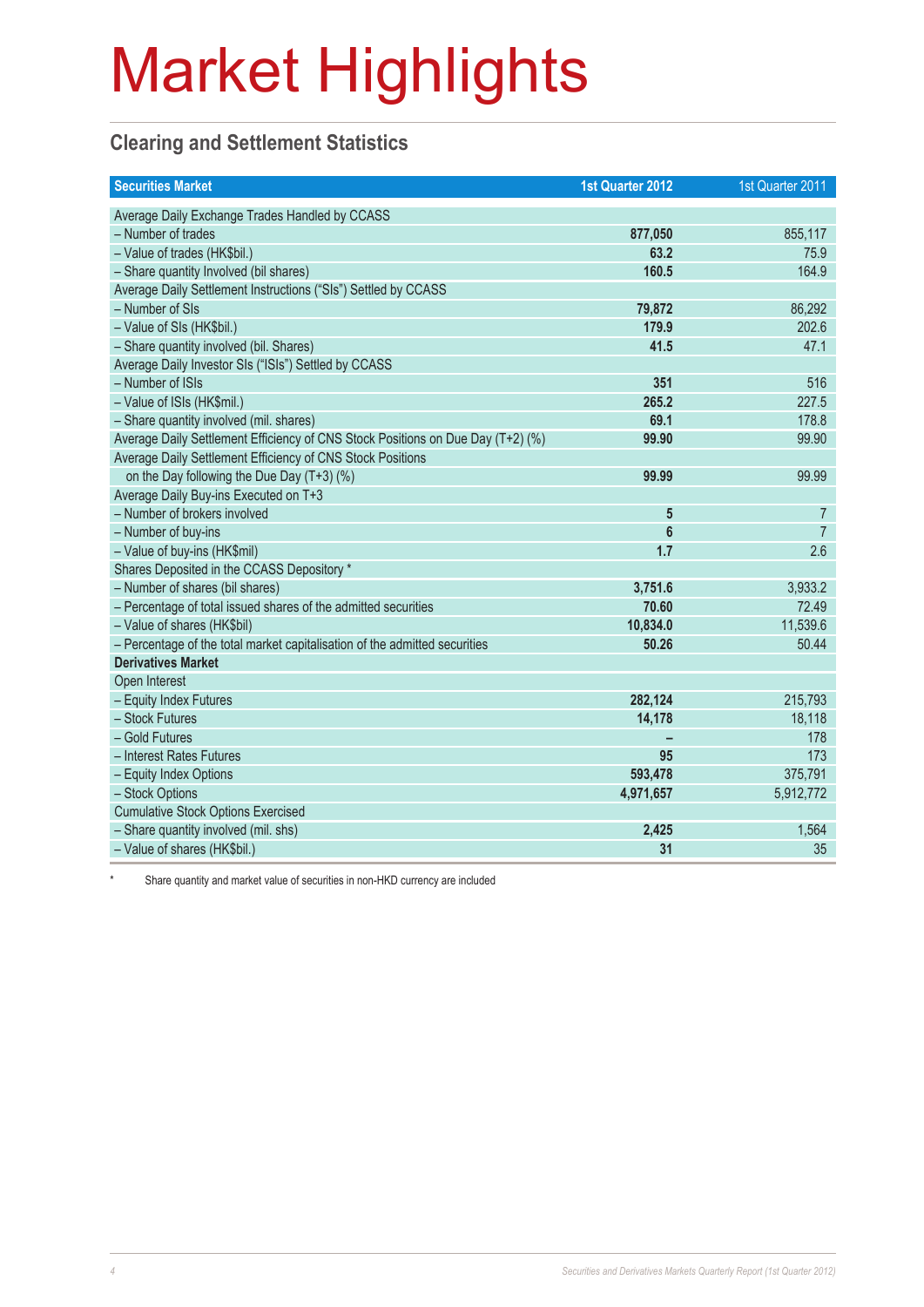#### **Equity Turnover**

|      |                | <b>Share</b><br>(Mil. shs) | <b>Value</b><br>(HK\$ mil.) | No. of deals |
|------|----------------|----------------------------|-----------------------------|--------------|
| 2011 | Q1             | 747,798.73                 | 3,315,169.08                | 42,267,831   |
|      | Q <sub>2</sub> | 754,334.25                 | 3,069,149.98                | 41,652,899   |
|      | Q <sub>3</sub> | 597,541.33                 | 3,222,655.92                | 45,991,628   |
|      | Q4             | 568,209.23                 | 2,399,034.07                | 42,392,538   |
| 2012 | Q <sub>1</sub> | 586,720.90                 | 2,723,802.82                | 43,393,219   |

#### **Equity Trading Statistics**

|      |                | No. of<br>trading days | <b>Average daily</b><br>turnover (HK\$ mil.) | Average<br>value per deal |
|------|----------------|------------------------|----------------------------------------------|---------------------------|
| 2011 | Q <sub>1</sub> | 62                     | 53,470.47                                    | 78,432                    |
|      | Q2             | 59                     | 52,019.49                                    | 73,684                    |
|      | Q <sub>3</sub> | 63                     | 51,153.27                                    | 70,070                    |
|      | Q4             | 62                     | 38,694.10                                    | 56,591                    |
| 2011 | Q <sub>1</sub> | 61                     | 44,652.51                                    | 62,770                    |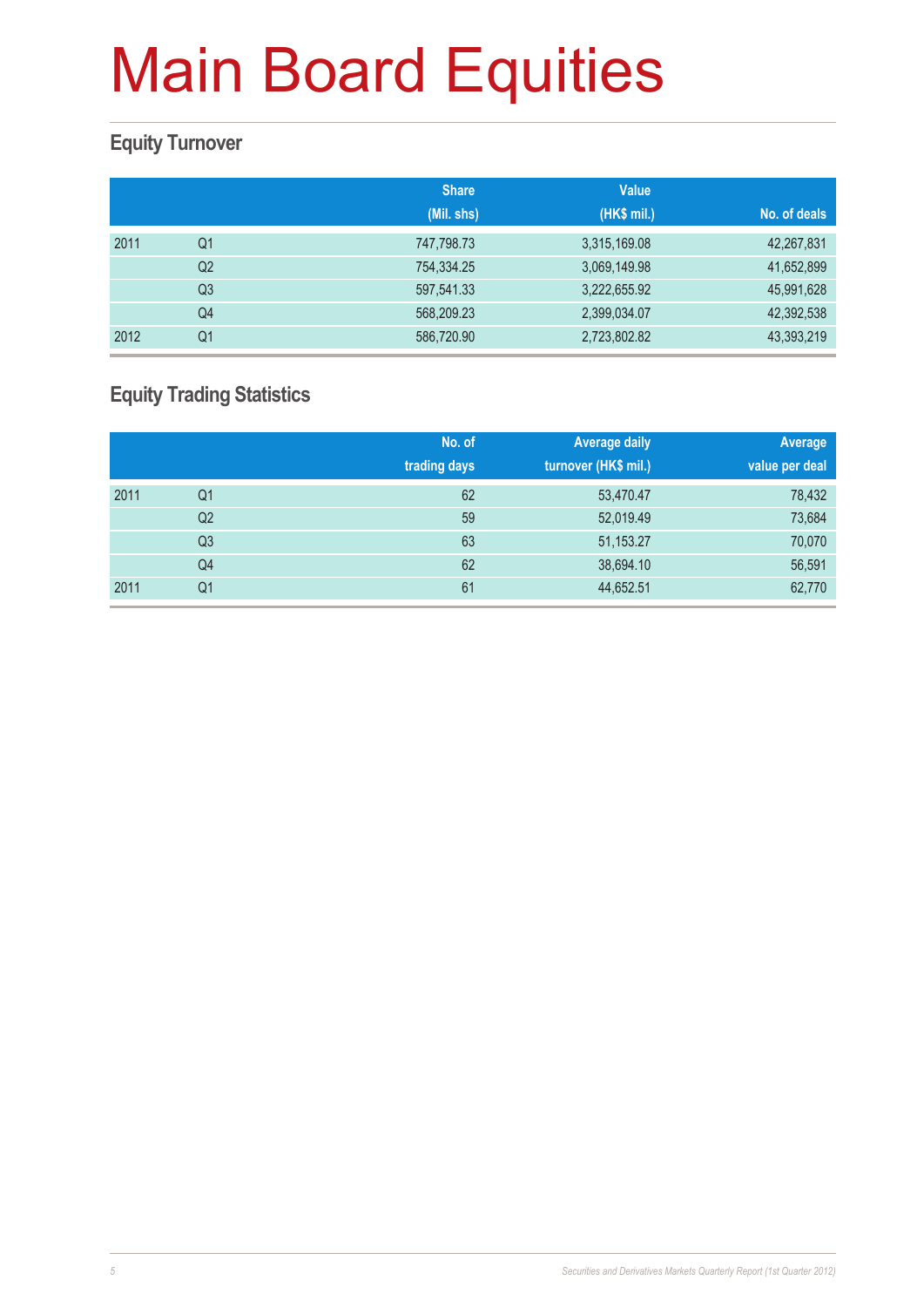#### **20 Most Advanced Stocks**

for 1st quarter 2012

|                |       |                        | <b>Closing price</b> |                 |                         |
|----------------|-------|------------------------|----------------------|-----------------|-------------------------|
| Rank           | Code  | <b>Stock</b>           | End of Mar 2012      | End of Dec 2011 | $%$ up                  |
| 1              | 00844 | <b>GRAND CONCORD</b>   | 2.780                | 1.060           | 162.26                  |
| $\overline{2}$ | 00830 | <b>FAR EAST GLOBAL</b> | 1.400                | 0.590           | 137.29                  |
| 3              | 03336 | <b>JU TENG INTL</b>    | 2.000                | 0.890           | 124.72                  |
| $\overline{4}$ | 01142 | <b>SIBERIAN MINING</b> | 0.550                | 0.245           | 124.49                  |
| $\overline{5}$ | 00499 | <b>HYCOMM WIRELESS</b> | 2.480                | 1.150           | 115.65                  |
| 6              | 02099 | <b>CHINAGOLDINTL</b>   | 36.900               | 18.200          | 102.75                  |
| $\overline{7}$ | 03938 | <b>SAMLING GLOBAL</b>  | 0.750                | 0.380           | 97.37                   |
| 8              | 03899 | <b>CIMC ENRIC</b>      | 4.280                | 2.210           | 93.67                   |
| 9              | 00856 | <b>VST HOLDINGS</b>    | 1.870                | 0.970           | 92.78                   |
| 10             | 00271 | DAN FORM HOLD          | 1.020                | 0.530           | 92.45                   |
| 11             | 02005 | LIJUN INT'L            | 1.700                | 0.890           | 91.01                   |
| 12             | 00149 | CH AGRI-PROD EX        | 0.530                | 0.285           | 85.96                   |
| 13             | 00623 | <b>SINOMEDIA</b>       | 3.970                | 2.140           | 85.51                   |
| 14             | 01323 | <b>NEWTREE GROUP</b>   | 0.810                | 0.440           | 84.09                   |
| 15             | 00943 | <b>EFORCE HOLDINGS</b> | 0.375                | 0.205           | 82.93                   |
| 16             | 00456 | <b>NEW CITY(CHINA)</b> | 0.340                | 0.186           | $\overline{A}$<br>82.80 |
| 17             | 03918 | <b>NAGACORP</b>        | 3.530                | 1.960           | 80.10                   |
| 18             | 00175 | <b>GEELY AUTO</b>      | 3.040                | 1.700           | 78.82                   |
| 19             | 01265 | <b>TIANJINTIANLIAN</b> | 1.430                | 0.800           | 78.75                   |
| 20             | 00550 | <b>CINMEDIA</b>        | 3.570                | 2.000           | 78.50                   |

A Adjusted

#### **20 Most Declined Stocks**

for 1st quarter 2012

|                |       |                        | <b>Closing price</b> |                         |          |
|----------------|-------|------------------------|----------------------|-------------------------|----------|
| Rank           | Code  | <b>Stock</b>           | End of Mar 2012      | End of Dec 2011         | % down   |
| 1              | 02312 | <b>CH FIN LEASING</b>  | 0.212                | 3.600<br>$\overline{A}$ | $-94.11$ |
| $\overline{2}$ | 01220 | <b>OCEAN GRAND</b>     | 0.213                | 1.871                   | $-88.62$ |
| 3              | 00136 | MASCOTTE HOLD          | 0.034                | 0.230                   | $-85.22$ |
| 4              | 01380 | <b>CHI KINGSTONE</b>   | 0.390                | 1.180                   | $-66.95$ |
| 5              | 00767 | PACIFIC PLYWOOD        | 0.083                | $\mathsf{A}$<br>0.240   | $-65.42$ |
| $6\phantom{.}$ | 02336 | <b>SUNLINK INT'L</b>   | 0.229                | 0.600<br>$\overline{A}$ | $-61.83$ |
| $\overline{7}$ | 00764 | <b>ETERNITY INV</b>    | 0.013                | 0.034                   | $-61.76$ |
| 8              | 00812 | <b>TANRICH</b>         | 0.530                | 1.350                   | $-60.74$ |
| 9              | 00055 | <b>NEWAY GROUP</b>     | 0.024                | 0.056                   | $-57.14$ |
| 10             | 01166 | <b>SOLARTECH INT'L</b> | 0.084                | 0.177                   | $-52.54$ |
| 11             | 00474 | <b>HAO TIAN RES GP</b> | 0.241                | 0.495                   | $-51.31$ |
| 12             | 00986 | CH ENV ENERGY          | 0.047                | 0.091                   | $-48.35$ |
| 13             | 01227 | <b>NATIONAL INV</b>    | 0.265                | $\overline{A}$<br>0.510 | $-48.04$ |
| 14             | 01141 | <b>BJ YUSHENGTANG</b>  | 0.089                | 0.165<br>$\overline{A}$ | $-46.06$ |
| 15             | 06880 | <b>OTO HOLDINGS</b>    | 0.560                | 1.000                   | $-44.00$ |
| 16             | 00209 | CH TYCOON BEV          | 0.089                | 0.154                   | $-42.21$ |
| 17             | 00766 | SINO PROSPER SG        | 0.500                | $\overline{A}$<br>0.850 | $-41.18$ |
| 18             | 00009 | <b>CHINA MANDARIN</b>  | 0.074                | 0.123                   | $-39.84$ |
| 19             | 01387 | <b>RENHE COMM</b>      | 0.540                | 0.890                   | $-39.33$ |
| 20             | 00926 | <b>BESUNYEN</b>        | 0.710                | 1.170                   | $-39.32$ |

A Adjusted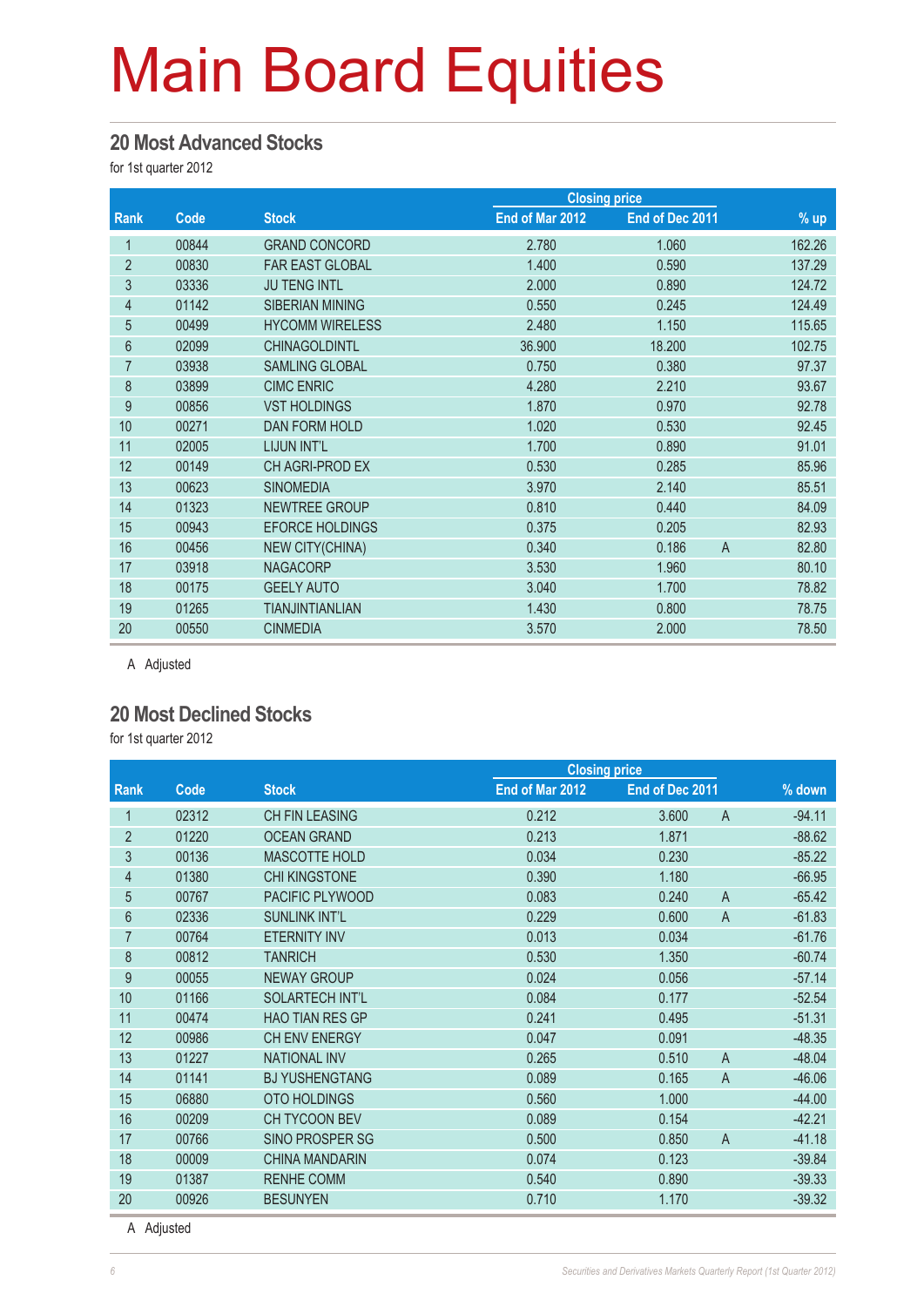#### **20 Most Active Stocks by Value**

for 1st quarter 2012

| Rank             | Code  | <b>Stock</b>         | Turnover (HK\$ mil.) | % of total |
|------------------|-------|----------------------|----------------------|------------|
| $\mathbf{1}$     | 01299 | AIA                  | 106,230.31           | 3.90       |
| $\overline{2}$   | 01398 | <b>ICBC</b>          | 97,684.67            | 3.59       |
| 3                | 00939 | <b>CCB</b>           | 95,268.63            | 3.50       |
| $\overline{4}$   | 00941 | <b>CHINA MOBILE</b>  | 91,041.65            | 3.34       |
| 5                | 00005 | <b>HSBC HOLDINGS</b> | 72,861.97            | 2.68       |
| $6\phantom{.}$   | 03988 | <b>BANK OF CHINA</b> | 65,029.01            | 2.39       |
| $\overline{7}$   | 00883 | <b>CNOOC</b>         | 63,300.10            | 2.32       |
| $\bf 8$          | 02628 | <b>CHINA LIFE</b>    | 58,792.05            | 2.16       |
| $\boldsymbol{9}$ | 00857 | <b>PETROCHINA</b>    | 52,267.99            | 1.92       |
| 10               | 00700 | <b>TENCENT</b>       | 49,097.82            | 1.80       |
| 11               | 02318 | <b>PING AN</b>       | 48,119.04            | 1.77       |
| 12               | 00386 | SINOPEC CORP         | 46,922.34            | 1.72       |
| 13               | 00016 | <b>SHK PPT</b>       | 42,971.52            | 1.58       |
| 14               | 00013 | <b>HUTCHISON</b>     | 39,525.84            | 1.45       |
| 15               | 03323 | <b>CNBM</b>          | 35,413.11            | 1.30       |
| 16               | 00762 | <b>CHINA UNICOM</b>  | 34,762.59            | 1.28       |
| 17               | 01088 | <b>CHINA SHENHUA</b> | 34,563.64            | 1.27       |
| 18               | 01288 | <b>ABC</b>           | 34,014.01            | 1.25       |
| 19               | 00388 | <b>HKEX</b>          | 31,207.74            | 1.15       |
| 20               | 00494 | LI & FUNG            | 29,597.26            | 1.09       |
| <b>Total</b>     |       |                      | 1,128,671.30         | 41.44      |

#### **20 Most Active Stock by Shares**

| Rank           | Code  | <b>Stock</b>           | <b>Turnover (Mil. shs)</b> | % of total |
|----------------|-------|------------------------|----------------------------|------------|
| 1              | 03988 | <b>BANK OF CHINA</b>   | 20,061.95                  | 3.42       |
| $\overline{2}$ | 01398 | <b>ICBC</b>            | 18,370.80                  | 3.13       |
| 3              | 02312 | CH FIN LEASING         | 16,684.99                  | 2.84       |
| $\overline{4}$ | 00939 | <b>CCB</b>             | 15,447.23                  | 2.63       |
| $\overline{5}$ | 00493 | <b>GOME</b>            | 10,975.60                  | 1.87       |
| $6\,$          | 00767 | PACIFIC PLYWOOD        | 9,766.81                   | 1.66       |
| $\overline{7}$ | 03800 | <b>GCL-POLY ENERGY</b> | 9,484.37                   | 1.62       |
| 8              | 01288 | <b>ABC</b>             | 9,305.03                   | 1.59       |
| 9              | 00067 | <b>LUMENA NEWMAT</b>   | 8,173.83                   | 1.39       |
| 10             | 00985 | <b>CST MINING</b>      | 7,976.73                   | 1.36       |
| 11             | 00764 | <b>ETERNITY INV</b>    | 7,931.30                   | 1.35       |
| 12             | 00055 | <b>NEWAY GROUP</b>     | 6,783.48                   | 1.16       |
| 13             | 00993 | SIMSEN INT'L           | 6,660.85                   | 1.14       |
| 14             | 00136 | MASCOTTE HOLD          | 5,509.15                   | 0.94       |
| 15             | 00728 | <b>CHINA TELECOM</b>   | 5,376.17                   | 0.92       |
| 16             | 00386 | SINOPEC CORP           | 5,232.45                   | 0.89       |
| 17             | 03333 | <b>EVERGRANDE</b>      | 5,197.70                   | 0.89       |
| 18             | 00175 | <b>GEELY AUTO</b>      | 5,132.54                   | 0.87       |
| 19             | 00578 | <b>CHINA CBM GP</b>    | 4,752.39                   | 0.81       |
| 20             | 00857 | <b>PETROCHINA</b>      | 4,649.69                   | 0.79       |
| <b>Total</b>   |       |                        | 183,473.07                 | 31.27      |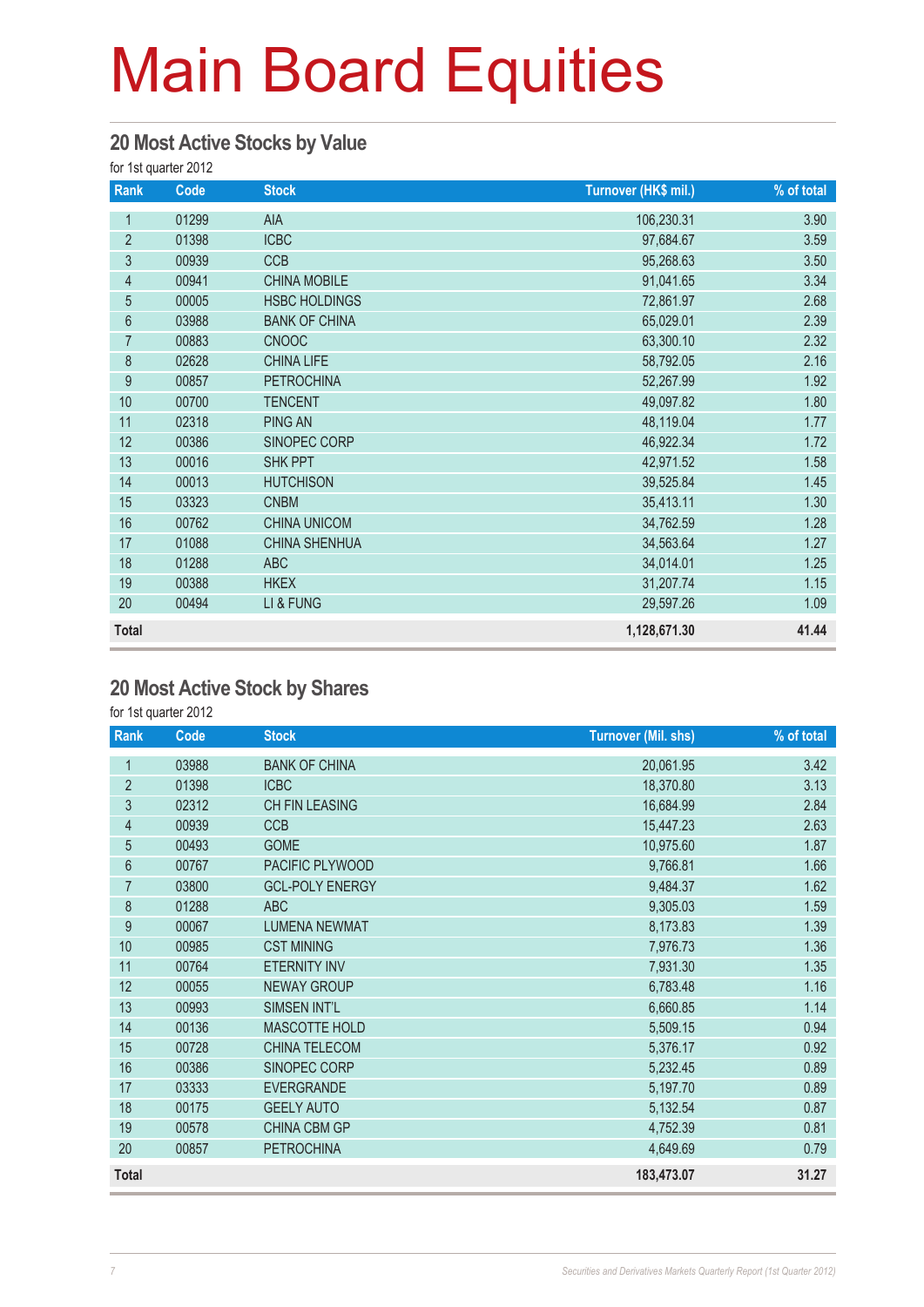**Market Capitalisation of listed companies for Main Board**

|      |    | HK\$ mil.        |
|------|----|------------------|
| 2011 | Q1 | 21,259,067.69    |
|      | Q2 | 20,992,345.92    |
|      | Q3 | 16, 147, 694. 26 |
|      | Q4 | 17,452,667.08    |
| 2012 | Q1 | 19,690,708.60    |

#### **Market Capitalisation by Hang Seng Industry Classification System\* – Main Board** Quarter-end figures



\* Hang Seng Industry Classification System (HSICS) is provided by Hang Seng Indexes Company Limited.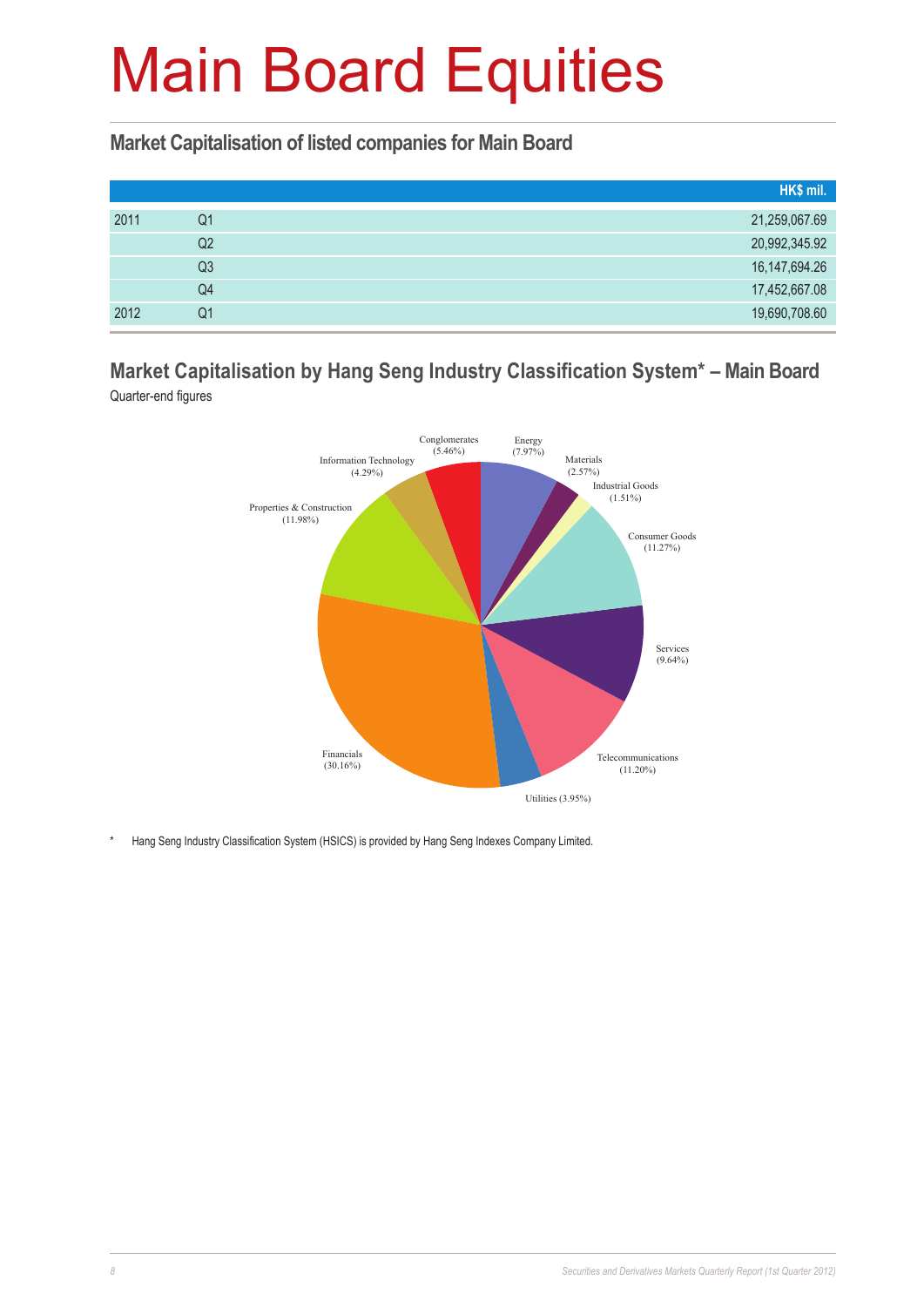#### **50 Leading Companies by Market Capitalisation**

as at the 1st quarter end 2012

| Rank                | Code           | <b>Company</b>                                          | Market capitalisation (HK\$ mil.) |            | % of market total |
|---------------------|----------------|---------------------------------------------------------|-----------------------------------|------------|-------------------|
| 1                   | 00941          | China Mobile Ltd.                                       | 1,715,684.59                      |            | 8.71              |
| $\overline{2}$      | 00939          | China Construction Bank Corporation - H Shares          | 1,442,503.92                      |            | 7.33              |
| 3                   | 00005          | <b>HSBC Holdings plc</b>                                | 1,233,983.17                      |            | 6.27              |
| 4                   | 00883          | CNOOC Ltd.                                              | 712,555.04                        |            | 3.62              |
| $\overline{5}$      | 02888          | <b>Standard Chartered PLC</b>                           | 461,094.41                        |            | 2.34              |
| $6\phantom{a}$      | 01398          | Industrial and Commercial Bank of China Ltd. - H Shares | 434,838.16                        |            | 2.21              |
| $\overline{7}$      | 00700          | Tencent Holdings Ltd.                                   | 398,588.67                        |            | 2.02              |
| 8                   | 01299          | AIA Group Ltd.                                          | 342,651.80                        |            | 1.74              |
| 9                   | 00805          | Glencore International plc *                            |                                   | 340,597.50 | N.A.              |
| 10                  | 00013          | Hutchison Whampoa Ltd.                                  | 330,837.57                        |            | 1.68              |
| 11                  | 00762          | China Unicom (Hong Kong) Ltd.                           | 310,114.11                        |            | 1.57              |
| 12                  | 03988          | Bank of China Ltd. - H Shares                           | 261,737.73                        |            | 1.33              |
| 13                  | 00016          | Sun Hung Kai Properties Ltd.                            | 252,365.39                        |            | 1.28              |
| 14                  | 01928          | Sands China Ltd.                                        | 244,298.21                        |            | 1.24              |
| 15                  | 02378          | Prudential plc *                                        |                                   | 238,962.01 | N.A.              |
| 16                  | 00001          | Cheung Kong (Holdings) Ltd.                             | 232,311.28                        |            | 1.18              |
| 17                  | 00857          | PetroChina Co. Ltd. - H Shares                          | 231,665.92                        |            | 1.18              |
| 18                  | 02388          | BOC Hong Kong (Holdings) Ltd.                           | 226,786.14                        |            | 1.15              |
| 19                  | 00011          | Hang Seng Bank Ltd.                                     | 197,302.17                        |            | 1.00              |
| 20                  | 00945          | Manulife Financial Corporation *                        |                                   | 189,408.66 | N.A.              |
| 21                  | 02318          | Ping An Insurance (Group) Co. of China Ltd. - H Shares  | 183,715.30                        |            | 0.93              |
| 22                  | 03328          | Bank of Communications Co., Ltd. - H Shares             | 171,266.36                        |            | 0.87              |
| 23                  | 00002          | CLP Holdings Ltd.                                       | 161,211.61                        |            | 0.82              |
| 24                  | 00066          | MTR Corporation Ltd.                                    | 160,825.13                        |            | 0.82              |
| 25                  | 00003          | Hong Kong and China Gas Co. Ltd., The                   | 157,221.03                        |            | 0.80              |
| 26                  | 02628          | China Life Insurance Co. Ltd. - H Shares                | 149,939.68                        |            | 0.76              |
| 27                  | 00494          | Li & Fung Ltd.                                          | 144,928.06                        |            | 0.74              |
| 28                  | 00386          | China Petroleum & Chemical Corporation - H Shares       | 141,962.93                        |            | 0.72              |
| 29                  | 00388          | Hong Kong Exchanges and Clearing Ltd.                   | 140,927.82                        |            | 0.72              |
| 30                  | 00019          | Swire Pacific Ltd.                                      | 130,048.87                        |            | 0.66              |
| 31                  | 01913          | PRADA S.p.A.                                            | 129,220.61                        |            | 0.66              |
| 32<br>33            | 00004<br>00101 | Wharf (Holdings) Ltd., The<br>Hang Lung Properties Ltd. | 127,834.24                        |            | 0.65<br>0.65      |
| 34                  | 06210          | Vale $S.A. - DR *$                                      | 127,261.72                        | 126,109.57 | N.A.              |
| 35                  | 00322          | Tingyi (Cayman Islands) Holding Corp.                   | 125,502.22                        |            | 0.64              |
| 36                  | 01929          | Chow Tai Fook Jewellery Group Ltd.                      | 123,000.00                        |            | 0.62              |
| 37                  | 00006          | Power Assets Holdings Ltd.                              | 121,652.91                        |            | 0.62              |
| 38                  | 00688          | China Overseas Land & Investment Ltd.                   | 120,626.38                        |            | 0.61              |
| 39                  | 01128          | Wynn Macau, Ltd.                                        | 117,757.39                        |            | 0.60              |
| 40                  | 01880          | Belle International Holdings Ltd.                       | 117,573.21                        |            | 0.60              |
| 41                  | 01038          | Cheung Kong Infrastructure Holdings Ltd.                | 115,566.20                        |            | 0.59              |
| 42                  | 00151          | Want Want China Holdings Ltd.                           | 114,748.01                        |            | 0.58              |
| 43                  | 01972          | Swire Properties Ltd.                                   | 112,905.00                        |            | 0.57              |
| 44                  | 01088          | China Shenhua Energy Co. Ltd. - H Shares                | 111,303.58                        |            | 0.57              |
| 45                  | 01288          | Agricultural Bank of China Ltd. - H Shares              | 102,360.28                        |            | 0.52              |
| 46                  | 00012          | Henderson Land Development Co. Ltd.                     | 101,507.58                        |            | 0.52              |
| 47                  | 00135          | Kunlun Energy Co. Ltd.                                  | 101,197.72                        |            | 0.51              |
| 48                  | 06808          | Sun Art Retail Group Ltd.                               | 100,357.69                        |            | 0.51              |
| 49                  | 01044          | Hengan International Group Co. Ltd.                     | 96,477.11                         |            | 0.49              |
| 50                  | 00486          | United Company RUSAL Ltd. *                             |                                   | 90,398.44  | N.A.              |
| <b>Total</b>        |                |                                                         | 12,638,216.89                     |            | 64.18             |
| <b>Market Total</b> |                |                                                         | 19,690,708.60                     |            | 100.00            |

Notes:

Foreign company included since July 2010

\* Foreign companies not solely listed in Hong Kong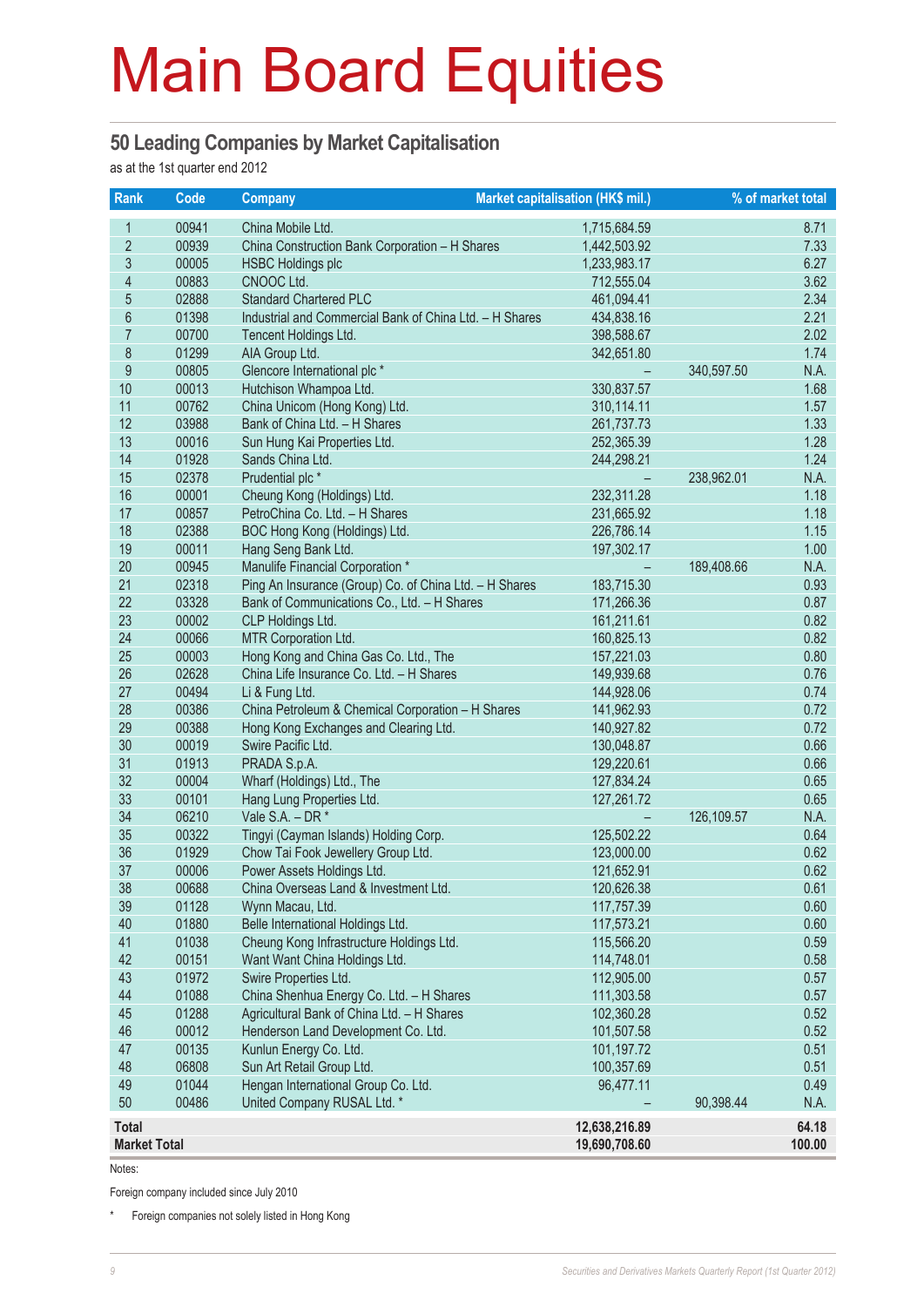#### **Short Selling (value)**

|      |                | Short selling turnover (HK\$ mil.) | Equity turnover (HK\$ mil.) * | % of equity total |
|------|----------------|------------------------------------|-------------------------------|-------------------|
| 2011 | Q1             | 273,905.42                         | 3,337,783.59                  | 8.21              |
|      | Q <sub>2</sub> | 327,730.09                         | 3,089,381.94                  | 10.61             |
|      | Q3             | 409,874.98                         | 3,232,791.53                  | 12.68             |
|      | Q4             | 324,530.48                         | 2,409,005.43                  | 13.47             |
| 2012 | Q1             | 324.025.04                         | 2,736,035.68                  | 11.84             |

Include Main Board and GEM figures

Note: Turnover value traded in non-HKD currency securities have been included start from 29 November 2010.

#### **Short Selling (share)**

|      |    | <b>Short selling turnover (Mil. shs)</b> | Equity turnover (Mil. shs) * | % of equity total |
|------|----|------------------------------------------|------------------------------|-------------------|
| 2011 | Q1 | 22,721.76                                | 872,394.66                   | 2.60              |
|      | Q2 | 29,078.38                                | 833.504.44                   | 3.49              |
|      | Q3 | 39,305.84                                | 637,817.87                   | 6.16              |
|      | Q4 | 33,276.30                                | 609,468.85                   | 5.46              |
| 2012 | Q1 | 33,605.28                                | 628,238.56                   | 5.35              |

Include Main Board and GEM figures

#### **New Listing Companies Statistics**

|      |                | No. of newly<br>listed companies | No. of companies<br>transferred from GEM * | <b>Funds raised</b><br>(HK\$ mil.) # |
|------|----------------|----------------------------------|--------------------------------------------|--------------------------------------|
| 2011 | Q <sub>1</sub> | 10                               | 4                                          | 17,317.76                            |
|      | Q2             | 22                               | 6                                          | 156,775.55                           |
|      | Q <sub>3</sub> | 18                               |                                            | 19,494.12                            |
|      | Q4             | 26                               |                                            | 64,868.56                            |
| 2012 | Q1             | 15                               | $\mathbf{0}$                               | 9,607.54                             |

Included only the transfers of listing from GEM to Main Board pursuant to the revised Rule 9.24 of GEM Listing Rules and to the new Chapter 9A of the Main Board Listing Rules effective from 1 July 2008

# All funds raised are attributed to the initial public offers of newly listed companies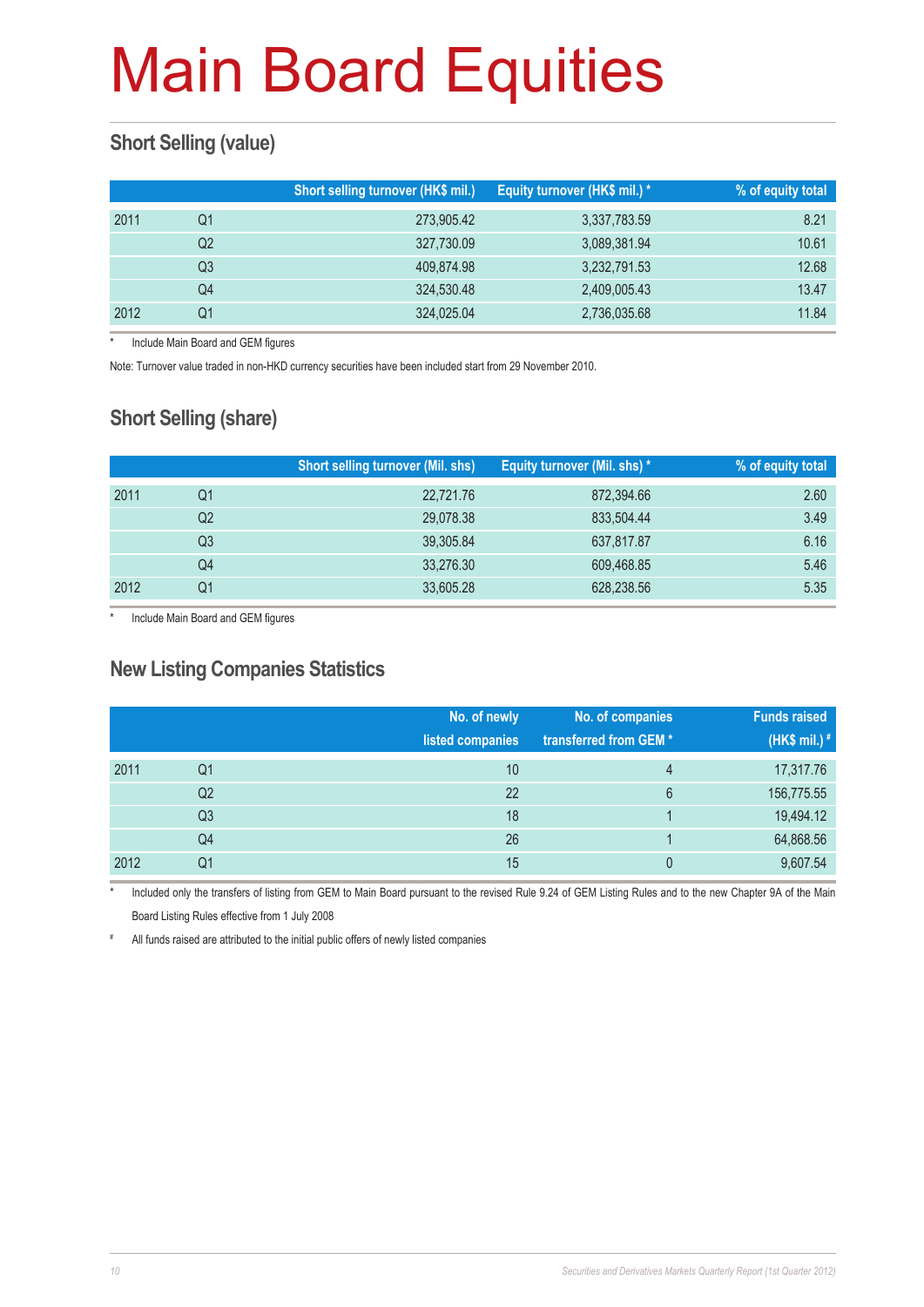#### **Newly Listed Companies**

| Code         | <b>Company name</b>                         |            |               | Listing date No. of issued shares Funds raised (HK\$ mil.) |
|--------------|---------------------------------------------|------------|---------------|------------------------------------------------------------|
| 06830        | Huazhong Holdings Co. Ltd.                  | 2012/01/12 | 800,000,000   | 280.00                                                     |
| 01303        | Huili Resources (Group) Ltd.                | 2012/01/12 | 1.000.000.000 | 425.00                                                     |
| 01281        | Kai Shi China Holdings Co. Ltd.             | 2012/01/12 | 600,000,000   | 135.00                                                     |
| 01263        | PC Partner Group Ltd.                       | 2012/01/12 | 417,518,668   | 168.00                                                     |
| 01803        | ASR Holdings Ltd.                           | 2012/01/16 | 400,000,000   | 93.00                                                      |
| 01312        | Allied Cement Holdings Ltd.                 | 2012/01/18 | 660,000,000   | 165.00                                                     |
| 01972        | Swire Properties Ltd.                       | 2012/01/18 | 5,850,000,000 |                                                            |
| 01315        | Vision Fame International Holding Ltd.      | 2012/01/18 | 300,000,000   | 90.00                                                      |
| 01830        | Perfect Shape (PRC) Holdings Ltd.           | 2012/02/10 | 1,000,000,000 | 220.00                                                     |
| 01210        | Christine International Holdings Ltd.       | 2012/02/23 | 1,010,188,000 | 400.00                                                     |
| 01266        | Xiwang Special Steel Co. Ltd.               | 2012/02/23 | 2,000,000,000 | 1,325.00                                                   |
| 02012        | Sunshine Oilsands Ltd.                      | 2012/03/01 | 2,840,921,435 | 4,487.24                                                   |
| 01300        | Trigiant Group Ltd.                         | 2012/03/19 | 1.000.000.000 | 300.00                                                     |
| 01277        | Kinetic Mines and Energy Ltd.               | 2012/03/23 | 8,430,000,000 | 1,171.80                                                   |
| 01260        | Wonderful Sky Financial Group Holdings Ltd. | 2012/03/30 | 1,000,000,000 | 347.50                                                     |
|              |                                             |            |               |                                                            |
| <b>Total</b> |                                             |            |               | 9,607.54                                                   |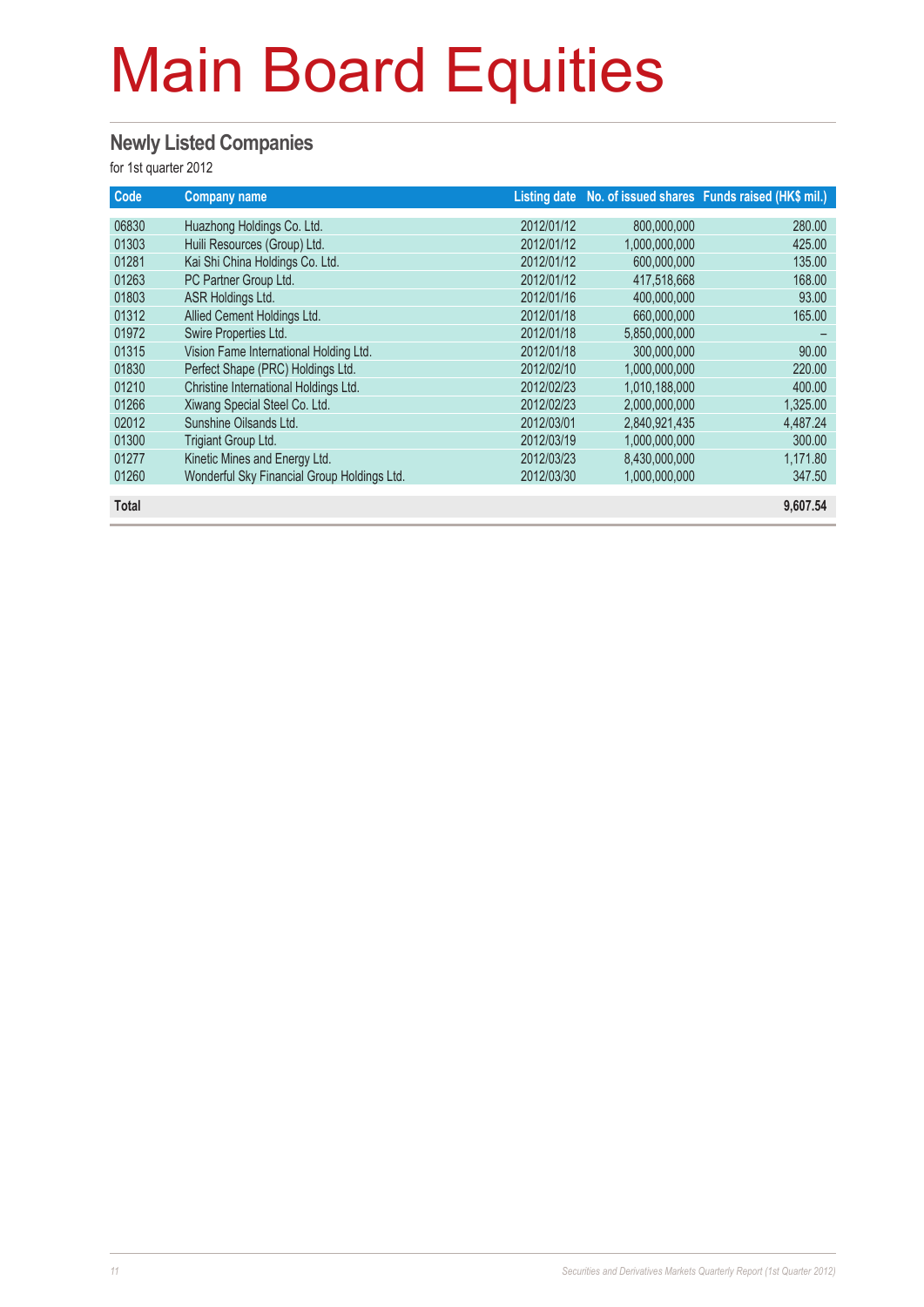#### **Withrawal of Listed Companies**

| Code  | <b>Company name</b>                               | <b>Last trading date</b> | <b>Delisted date</b> |
|-------|---------------------------------------------------|--------------------------|----------------------|
| 00048 | EganaGoldpfeil (Holdings) Ltd.                    | 2007/09/11               | 2012/01/04           |
| 00968 | Little Sheep Group Ltd.                           | 2012/01/12               | 2012/02/03           |
| 03928 | Zhengzhou China Resources Gas Co. Ltd. - H Shares | 2012/01/31               | 2012/02/14           |
| 00448 | Hang Ten Group Holdings Ltd.                      | 2012/02/16               | 2012/03/20           |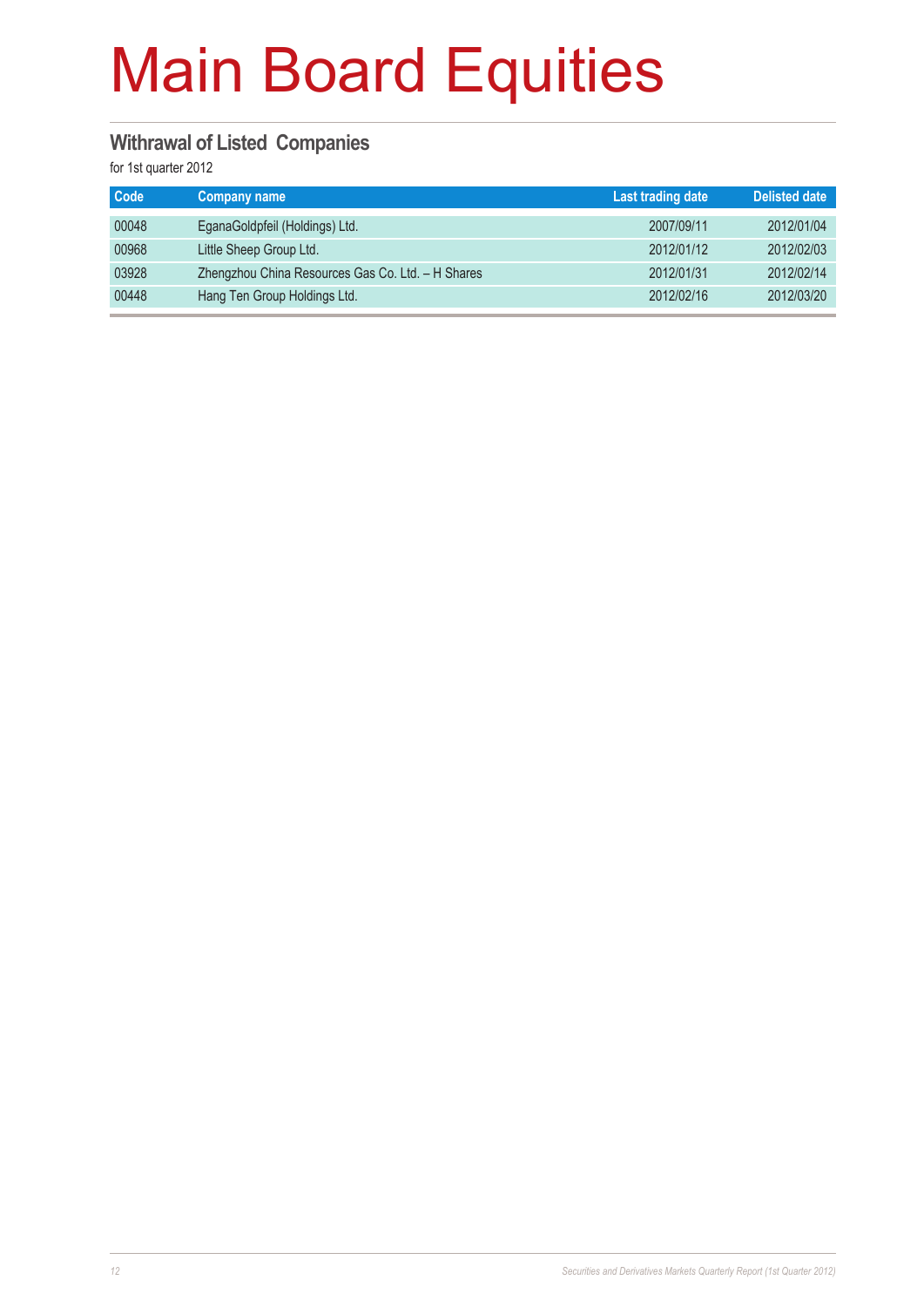#### **Company Name Changes**

| Code  | Old name                               | New name                                                 | <b>Effective date</b> | <b>Adoption date</b> |
|-------|----------------------------------------|----------------------------------------------------------|-----------------------|----------------------|
| 01164 | Vital Group Holdings Ltd.              | CGN Mining Co. Ltd.                                      | 2011/11/21            | 2012/01/03           |
| 00260 | Sino Gas Group Ltd.                    | China Environmental Investment Holdings Ltd.             | 2012/02/02            | 2012/02/09           |
| 00997 | Decca Holdings Ltd.                    | Chinlink International Holdings Ltd.                     | 2012/01/20            | 2012/02/22           |
| 00611 | Tack Hsin Holdings Ltd.                | China Nuclear Industry 23 International Corporation Ltd. | 2012/01/16            | 2012/02/23           |
| 00204 | Temujin International Investments Ltd. | China Investment Development Ltd.                        | 2012/01/13            | 2012/02/23           |
| 00756 | Tianyi Fruit Holdings Ltd.             | China Tianyi Holdings Ltd.                               | 2012/02/21            | 2012/02/28           |
| 00508 | Chevalier Pacific Holdings Ltd.        | Dingyi Group Investment Ltd.                             | 2012/02/08            | 2012/03/12           |
| 01383 | Hong Long Holdings Ltd.                | Sun Century Group Ltd.                                   | 2012/02/01            | 2012/03/15           |
| 00630 | Guojin Resources Holdings Ltd.         | AMCO United Holding Ltd.                                 | 2012/02/20            | 2012/03/22           |
| 00515 | TC Interconnect Holdings Ltd.          | TC Orient Lighting Holdings Ltd.                         | 2011/12/06            | 2012/03/26           |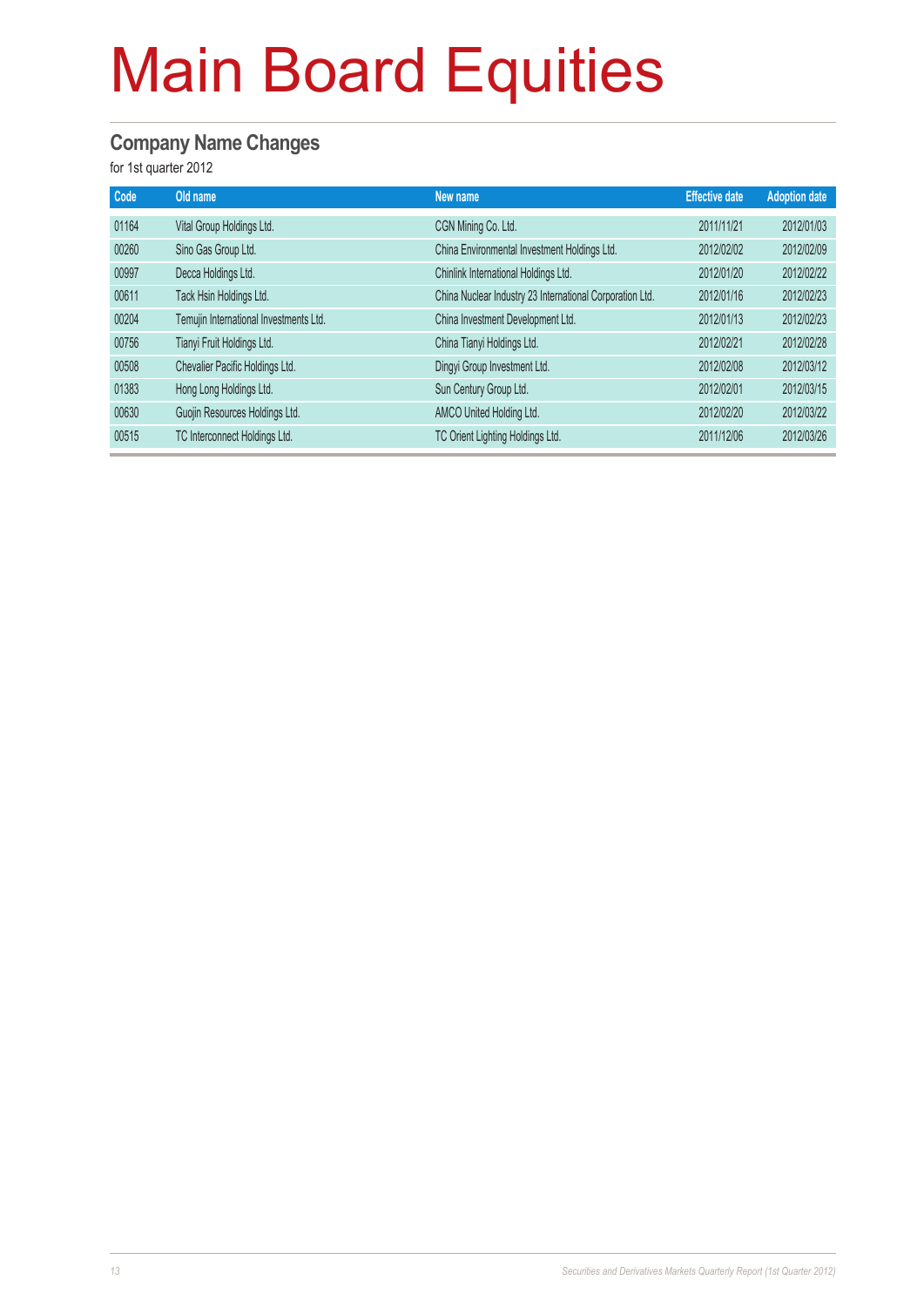#### **Bonus Issues/Bonus Warrants**

for 1st quarter 2012

| Code  | <b>Company</b>                                  | <b>Particulars</b>      | Ex-date    |
|-------|-------------------------------------------------|-------------------------|------------|
| 00456 | New City (China) Development Ltd.               | $2$ for 1               | 2012/01/16 |
| 01141 | Beijing Yu Sheng Tang Pharmaceutical Group Ltd. | 1 2014 wt for 5 rts shs | 2012/02/03 |
| 00901 | Radford Capital Investment Ltd.                 | 1 2014 wt for 4 rts shs | 2012/02/15 |
| 00131 | Cheuk Nang (Holdings) Ltd.                      | 1 2013 wt for 25        | 2012/03/29 |
| 00439 | Climax International Co. Ltd.                   | 5 for 7                 | 2012/03/30 |
| 00582 | Greenfield Chemical Holdings Ltd.               | 11 for 1 offer share    | 2012/03/30 |

#### **Share Split/Consolidation**

| Code  | Company                                         | <b>Particulars</b>      | <b>Effective date</b> |
|-------|-------------------------------------------------|-------------------------|-----------------------|
| 00456 | New City (China) Development Ltd.               | Consolidation 4 into 1  | 2012/01/13            |
| 00263 | China Yunnan Tin Minerals Group Co. Ltd.        | Consolidation 20 into 1 | 2012/01/19            |
| 02336 | Sunlink International Holdings Ltd.             | Consolidation 20 into 1 | 2012/01/26            |
| 01141 | Beijing Yu Sheng Tang Pharmaceutical Group Ltd. | Consolidation 10 into 1 | 2012/02/02            |
| 02312 | China Financial Leasing Group Ltd.              | Consolidation 20 into 1 | 2012/02/20            |
| 00766 | Sino Prosper State Gold Resources Holdings Ltd. | Consolidation 10 into 1 | 2012/02/27            |
| 00875 | Ever Fortune International Holdings Ltd.        | Consolidation 8 into 1  | 2012/02/28            |
| 00329 | Dragonite International Ltd.                    | Consolidation 5 into 1  | 2012/03/20            |
| 00767 | Pacific Plywood Holdings Ltd.                   | Consolidation 10 into 1 | 2012/03/20            |
| 00279 | Freeman Financial Corporation Ltd.              | Consolidation 5 into 1  | 2012/03/21            |
| 01227 | National Investments Fund Ltd.                  | Consolidation 10 into 1 | 2012/03/28            |
| 00439 | Climax International Co. Ltd.                   | Consolidation 20 into 1 | 2012/03/29            |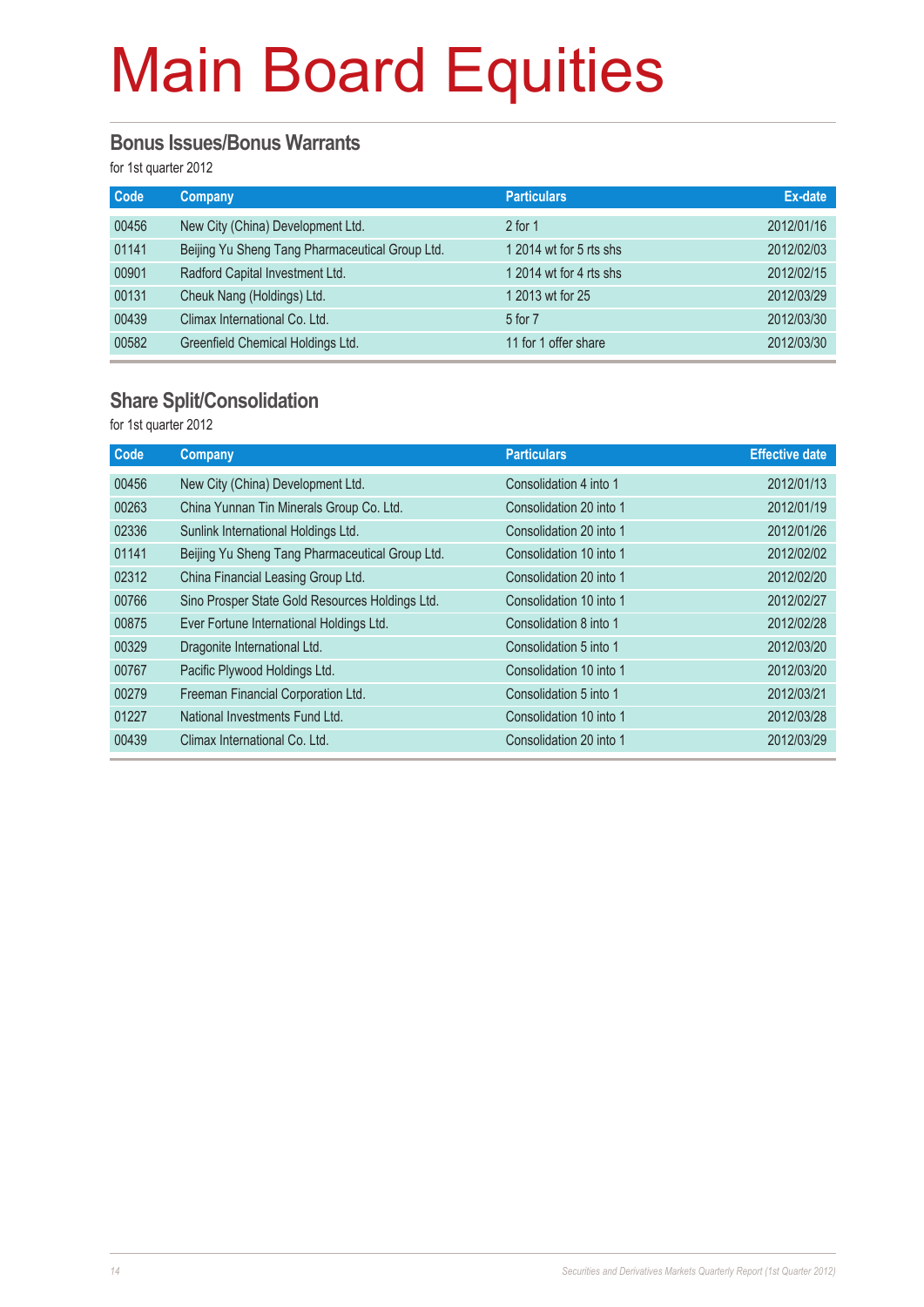#### **Rights Issues & Open Offers**

| <b>Month</b> | Code  | <b>Company</b>                                            | <b>Ratio</b>                           | Funds raised (HK\$ mil.) |
|--------------|-------|-----------------------------------------------------------|----------------------------------------|--------------------------|
| Jan          | 00487 | Success Universe Group Ltd.                               | Rts 2 for 3 @\$0.19                    | 308.94                   |
| Feb          | 00552 | China Communications Services Corporation Ltd. - H Shares | Rts 2 H shares for 10 H shares @\$3.19 | 1,271.44                 |
|              | 02366 | Qin Jia Yuan Media Services Co. Ltd.                      | Rts 4 for 1 @\$0.08                    | 299.41                   |
|              | 00456 | New City (China) Development Ltd.                         | Open offer 23 for 3 @\$0.12            | 62.50                    |
|              |       |                                                           | (after consolidation 4 into 1)         |                          |
|              | 00260 | China Environmental Investment Holdings Ltd.              | Open offer 1 for 2 @\$0.20             | 243.59                   |
|              | 02336 | Sunlink International Holdings Ltd.                       | Open offer 2 for 1 @\$0.20             | 37.30                    |
|              |       |                                                           | (after consolidation 20 into 1)        |                          |
|              | 00913 | Unity Investments Holdings Ltd.                           | Rts 2 for 1 @\$0.10                    | 86.24                    |
|              | 00242 | Shun Tak Holdings Ltd.                                    | Rts 3 for 8 @\$2.02                    | 1,645.50                 |
| Mar          | 01141 | Beijing Yu Sheng Tang Pharmaceutical Group Ltd.           | Rts 5 for 1 @\$0.13                    | 321.24                   |
|              |       |                                                           | with bonus 1 2014 wts for 5 rts shs    |                          |
|              |       |                                                           | (after consolidation 10 into 1)        |                          |
|              | 00629 | Yue Da Mining Holdings Ltd.                               | Open offer 1 for 3 @\$0.50             | 114.46                   |
|              | 00901 | Radford Capital Investment Ltd.                           | Rts 4 for 1 @\$0.15                    | 128.80                   |
|              |       |                                                           | with bonus 1 wt for 4 rts shs          |                          |
|              | 00332 | Ngai Lik Industrial Holdings Ltd.                         | Open offer 2 for 7 @\$0.441            | 99.92                    |
|              | 00283 | Goldin Properties Holdings Ltd.                           | Rts 1 for 2 @\$2.16                    | 1,588.87                 |
|              | 00934 | Sinopec Kantons Holdings Ltd.                             | Rts 1 for 1 @\$3.37                    | 3,494.12                 |
|              | 00197 | Heng Tai Consumables Group Ltd.                           | Open offer 1 for 2 @\$0.20             | 363.69                   |
|              | 01174 | Pacific Andes International Holdings Ltd.                 | Rts 1 for 2 @\$0.49                    | 771.27                   |
| <b>Total</b> |       |                                                           |                                        | 10,837.29                |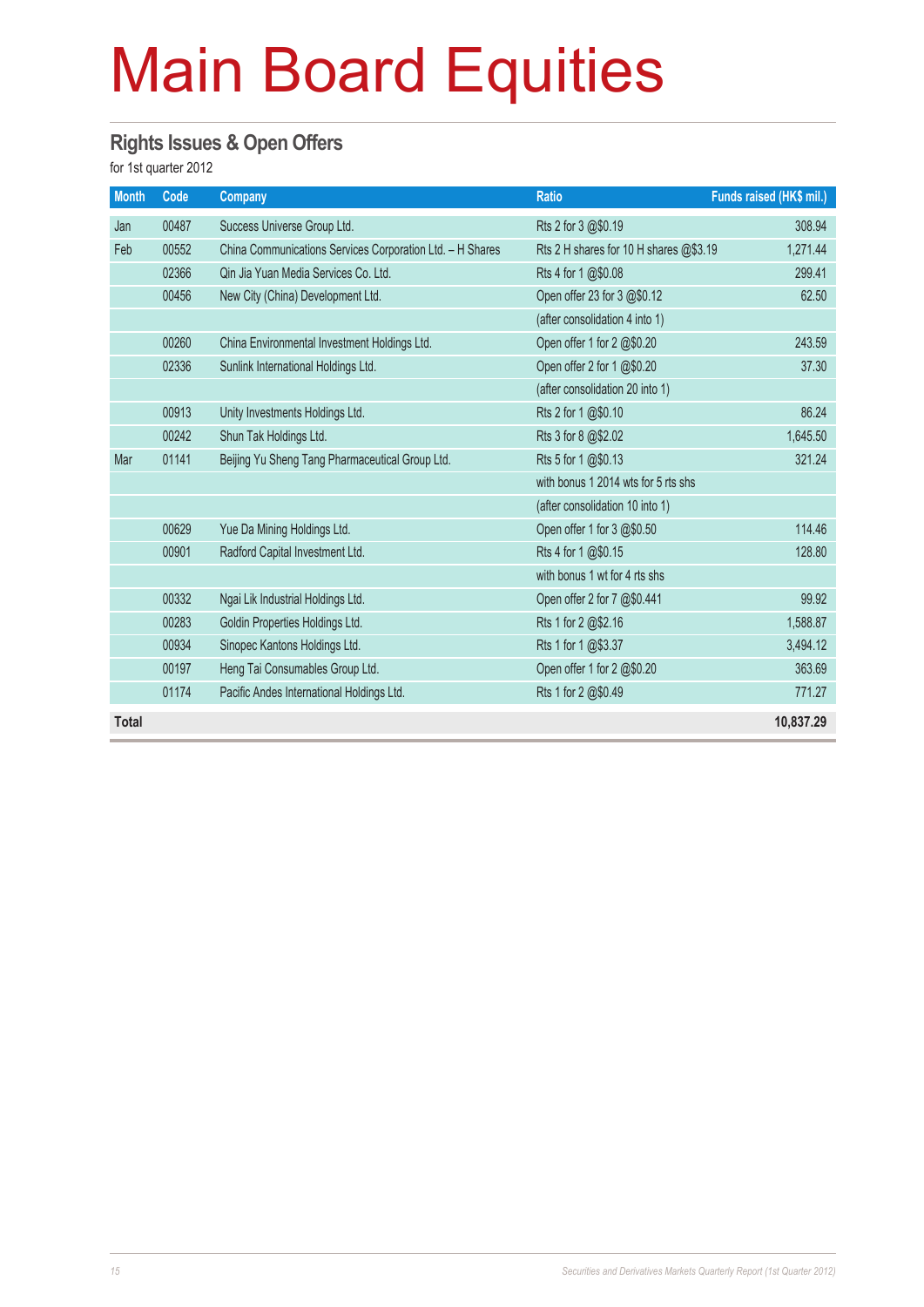#### **Placing\***

|              |       |                        | No. of new    | <b>Placing price</b> | <b>Funds raised</b> |
|--------------|-------|------------------------|---------------|----------------------|---------------------|
| <b>Month</b> | Code  | <b>Company</b>         | shares placed | (HK\$)               | (HK\$ mil.)         |
| 2012         |       |                        |               |                      |                     |
| Jan          | 00721 | C FIN INT INV          | 304,950,000   | 0.450                | 137.23              |
|              | 00922 | CHINA BOON HLDG        | 450,000,000   | 0.110                | 49.50               |
|              | 01060 | <b>CHINAVISION</b>     | 619,400,000   | 0.400                | 247.76              |
|              | 00283 | <b>GOLDIN PPT</b>      | 236,000,000   | 2.060                | 486.16              |
|              | 01220 | <b>OCEAN GRAND</b>     | 406,935,939   | 0.133                | 54.12               |
|              | 00810 | <b>OPES ASIA</b>       | 49,880,000    | 0.350                | 17.46               |
|              | 01142 | SIBERIAN MINING        | 21,300,000    | 0.230                | 4.90                |
|              | 01063 | <b>SUNCORP TECH</b>    | 26,000,000    | 0.200                | 5.20                |
|              | 00928 | <b>TACK FIORI</b>      | 459,738,927   | 0.100                | 45.97               |
|              | 00159 | <b>WAH NAM INT'L</b>   | 555,100,000   | 0.600                | 333.06              |
| Feb          | 00263 | <b>CH YUNNAN TIN</b>   | 64,900,000    | 0.365                | 23.69               |
|              | 00736 | <b>CHINA PPT INV</b>   | 49,000,000    | 0.195                | 9.56                |
|              | 01038 | <b>CKI HOLDINGS</b>    | 56,234,455    | 40.738               | 2,290.88            |
|              | 00875 | EVERFORTUNE-NEW        | 1,000,000,000 | 0.100                | 100.00              |
|              | 00830 | FAR EAST GLOBAL        | 1,038,550,000 | 0.620                | 643.90              |
|              | 01188 | <b>HYBRID KINETIC</b>  | 1,460,000,000 | 0.100                | 146.00              |
|              | 00381 | KIU HUNG ENERGY        | 200,000,000   | 0.060                | 12.00               |
|              | 00590 | <b>LUK FOOK HOLD</b>   | 46,600,000    | 29.250               | 1,363.05            |
|              | 00456 | <b>NEW CITY(CHINA)</b> | 1,112,500,000 | 0.120                | 133.50              |
|              | 00166 | <b>NEWTIMES ENERGY</b> | 90,000,000    | 0.550                | 49.50               |
|              | 01768 | <b>SATERI</b>          | 2,038,000     | 2.640                | 5.38                |
|              | 02336 | <b>SUNLINK INT'L</b>   | 750,000,000   | 0.200                | 150.00              |
| Mar          | 02357 | <b>AVICHINA</b>        | 342,000,000   | 3.550                | 1,214.10            |
|              | 00692 | <b>BAO YUAN HOLD</b>   | 80,980,000    | 0.200                | 16.20               |
|              | 02312 | <b>CH FIN LEASING</b>  | 49,260,000    | 0.238                | 11.72               |
|              | 00711 | CHUN WO DEV            | 62,500,000    | 0.400                | 25.00               |
|              | 01038 | <b>CKI HOLDINGS</b>    | 50,901,000    | 45.750               | 2,328.72            |
|              | 00794 | <b>COME SURE GROUP</b> | 33,500,000    | 1.720                | 57.62               |
|              | 02007 | <b>COUNTRY GARDEN</b>  | 677,191,602   | 3.230                | 2,187.33            |
|              | 01808 | <b>ENTERPRISE DEV</b>  | 161,231,600   | 0.240                | 38.70               |
|              | 00279 | <b>FREEMAN FIN</b>     | 188,548,057   | 0.255                | 48.08               |
|              | 00474 | <b>HAO TIAN RES GP</b> | 574,513,810   | 0.325                | 186.72              |
|              | 00139 | <b>ICUBE TECH</b>      | 564,920,000   | 0.090                | 50.84               |
|              | 00776 | <b>JF FURNISHINGS</b>  | 15,600,000    | 1.920                | 29.95               |
|              | 00276 | MONGOLIA ENERGY        | 150,000,000   | 0.800                | 120.00              |
|              | 01062 | <b>NEW CAPITAL</b>     | 1,920,000,000 | 0.400                | 768.00              |
|              | 01191 | YUESHOU ENV            | 600,000,000   | 0.036                | 21.60               |
| <b>Total</b> |       |                        |               |                      | 13,413.40           |

Due to the reporting time-lag, placing figures for the quarter are provisional.

\*\* Supplementary information update for previous quarters.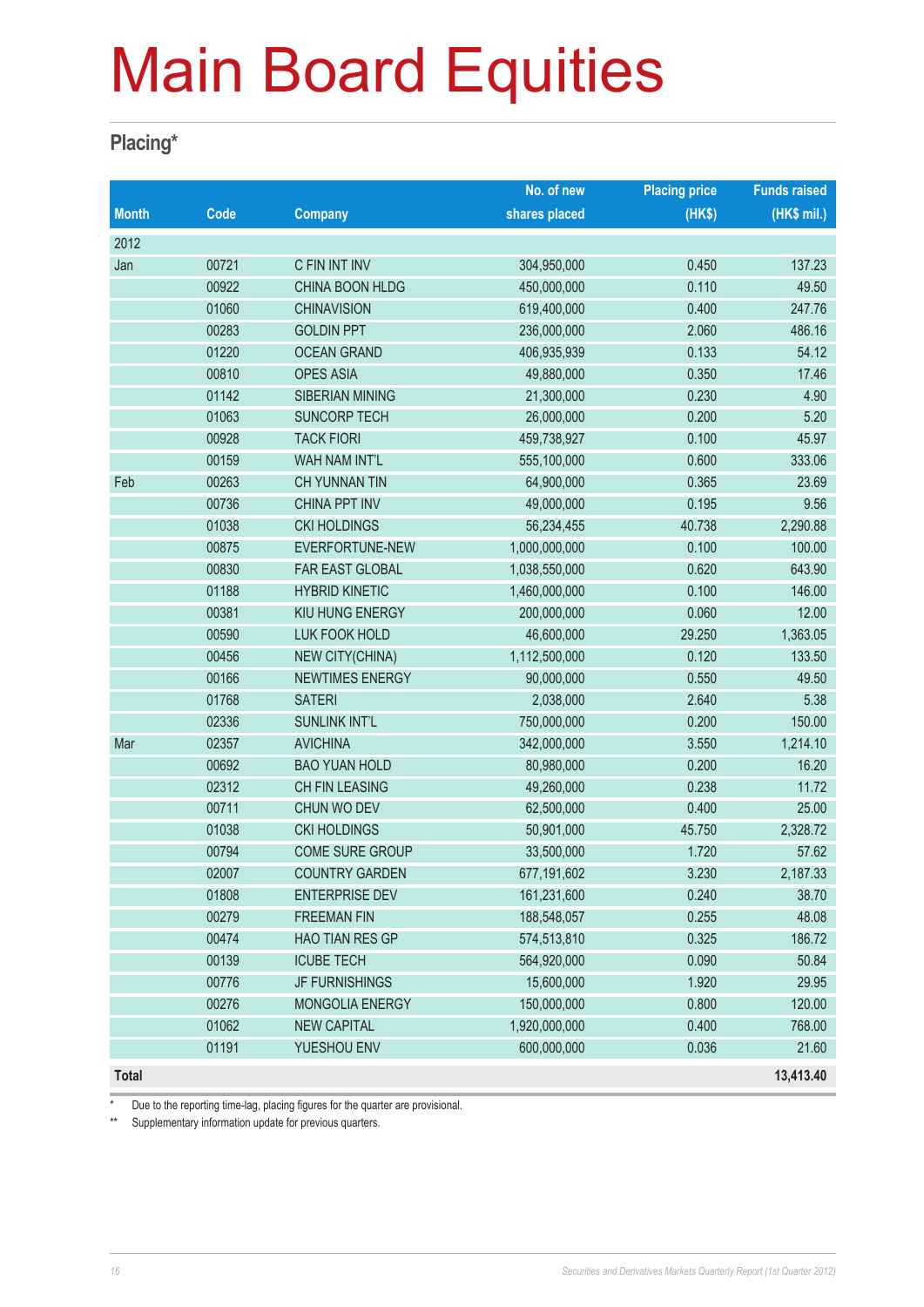#### **Warrant Trading Statistics**

|      |                | <b>Equity wts</b><br>(HK\$ mil.) | <b>Derivative wts</b><br>(HK\$ mil.) | <b>Total</b><br>(HK\$ mil.) |
|------|----------------|----------------------------------|--------------------------------------|-----------------------------|
| 2011 | Q <sub>1</sub> | 393.42                           | 829,434.95                           | 829,828.38                  |
|      | Q2             | 401.20                           | 636,349.65                           | 636,750.86                  |
|      | Q <sub>3</sub> | 28.67                            | 654,145.24                           | 654,173.91                  |
|      | Q <sub>4</sub> | 100.62                           | 509,956.45                           | 510,057.08                  |
| 2012 | Q1             | 28.26                            | 525,898.84                           | 525,927.10                  |

#### **Warrant Market Value**

|      |                |               | <b>Equity wts</b> |               | <b>Derivative wts</b> |           | <b>Total</b> |
|------|----------------|---------------|-------------------|---------------|-----------------------|-----------|--------------|
|      |                | <b>Number</b> | (HK\$ mil.)       | <b>Number</b> | (HK\$ mil.)           | Total no. | (HK\$ mil.)  |
| 2011 | Q1             | 23            | 1.217.46          | 5.689         | 148,882.52            | 5,712     | 150,099.98   |
|      | Q <sub>2</sub> | 15            | 785.68            | 4.836         | 96,546.69             | 4.851     | 97,332.38    |
|      | Q3             | 15            | 429.33            | 4.778         | 86.648.18             | 4.793     | 87,077.51    |
|      | Q4             | 13            | 602.75            | 4.027         | 75.484.38             | 4.040     | 76,087.13    |
| 2012 | Q1             | 13            | 404.92            | 4.094         | 94,572.19             | 4.107     | 94,977.11    |

#### **New Listing Statistics – Warrants**

|      |                | No. of newly listed<br>equity wts | No. of newly listed<br>derivative wts | <b>Amount raised</b><br>(HK\$ mil.) |
|------|----------------|-----------------------------------|---------------------------------------|-------------------------------------|
| 2011 | Q1             | $\overline{2}$                    | 2,056                                 | 86,446.46                           |
|      | Q <sub>2</sub> | 2                                 | 1,606                                 | 59,723.05                           |
|      | Q <sub>3</sub> | っ                                 | 1,979                                 | 73,939.94                           |
|      | Q4             |                                   | 1,276                                 | 53,214.21                           |
| 2012 | Q1             |                                   | 1,580                                 | 50,958.90                           |

#### **Newly Listed Equity Warrants**

|       |                                                               | Initial issued |                            |            | <b>Amount raised</b> |
|-------|---------------------------------------------------------------|----------------|----------------------------|------------|----------------------|
| Code  | <b>Equity warrants</b>                                        | amount (HK\$)  | <b>Listing date Expiry</b> |            | (HK\$ mil.)          |
| 00649 | Beijing Yu Sheng Tang Pharmaceutical Group Ltd. Warrants 2014 | 49.421.757     | 2012/03/13                 | 2014/03/07 | -                    |
| Total |                                                               |                |                            |            | -                    |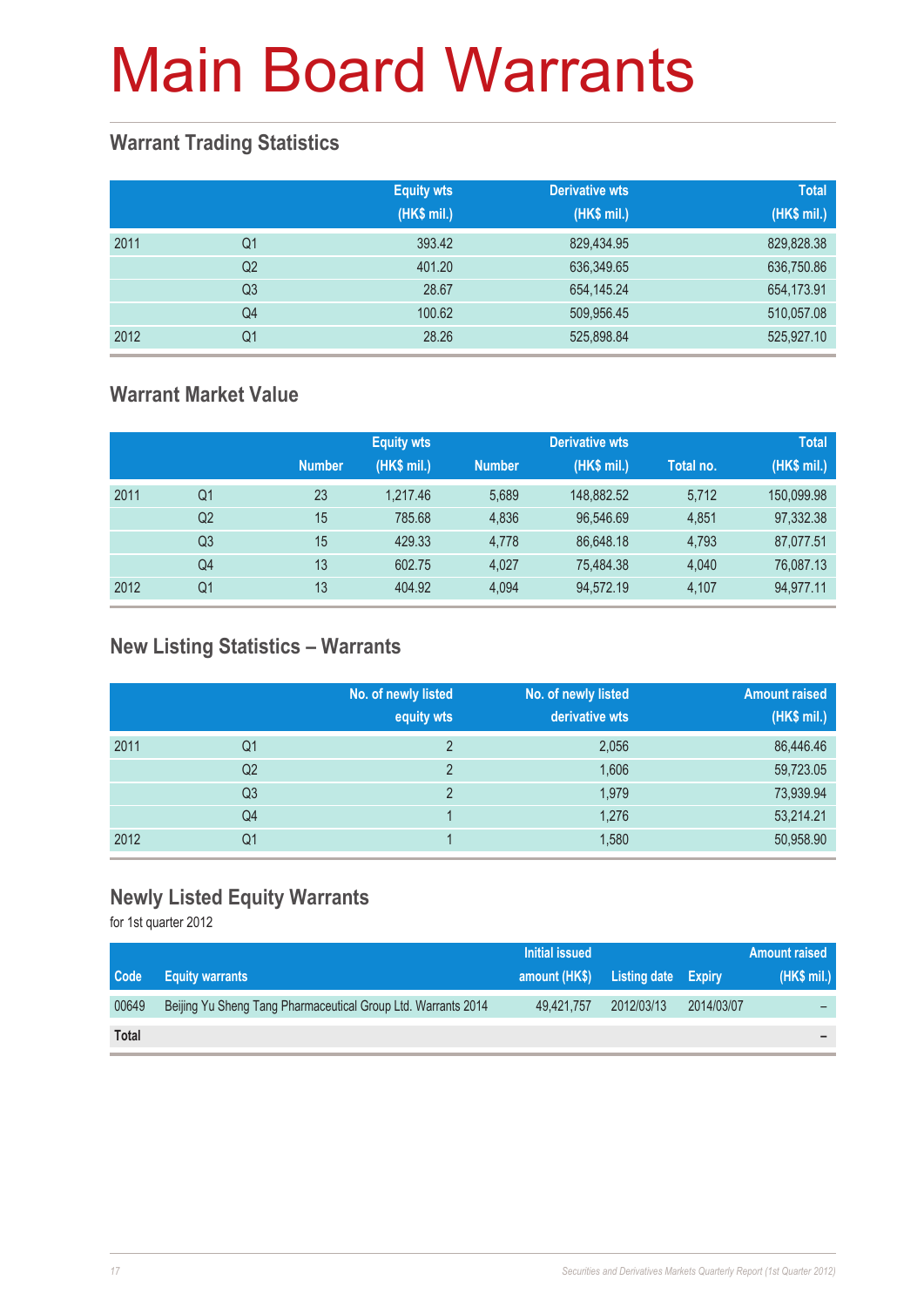#### **Newly Listed Derivative Warrants**

|        |                                                               |               |                            |                       | <b>Amount</b> |
|--------|---------------------------------------------------------------|---------------|----------------------------|-----------------------|---------------|
|        |                                                               | No. of        |                            |                       | raised        |
| Code   | <b>Derivative warrants</b>                                    | issue (units) | <b>Listing date Expiry</b> |                       | (HK\$ mil.)   |
| 16126  | Goldman Sachs SP (Asia) – Belle Int'l European Wts Aug 2012   | 120,000,000   | 2012/01/03 2012/08/20      |                       | 18.00         |
| 16123  | Goldman Sachs SP (Asia) - BYD European Warrants Nov 2012      | 120,000,000   | 2012/01/03 2012/11/19      |                       | 31.08         |
| 16124  | Goldman Sachs SP (Asia) - CITIC Pacific Euro Wts Jun 2012     | 100,000,000   |                            | 2012/01/03 2012/06/28 | 15.70         |
| 16127  | Goldman Sachs SP (Asia) - China Life Euro Wts Jun 2012 A      | 150,000,000   | 2012/01/03 2012/06/21      |                       | 27.00         |
| 16125  | Goldman Sachs SP (Asia) - HKEx European Warrants Nov 2012     | 120,000,000   | 2012/01/03 2012/11/23      |                       | 18.36         |
| 16122  | J P Morgan SP BV - Agricultural Bk Euro Warrants Aug 2012     | 200,000,000   | 2012/01/03 2012/08/01      |                       | 50.00         |
| 16121  | J P Morgan Int'l Der. Ltd. - CC Bank European Wts Oct 2012    | 200,000,000   |                            | 2012/01/03 2012/10/03 | 52.00         |
| 16120  | J P Morgan SP BV – Ch Rongsheng European Warrants Oct 2012    | 80,000,000    | 2012/01/03 2012/10/03      |                       | 20.00         |
| 16138  | Standard Chartered Bank - China Mobile Euro Wts Apr 2012      | 100,000,000   | 2012/01/03 2012/04/23      |                       | 20.00         |
| 16136  | Standard Chartered Bank - China Overseas Euro Wt Oct 2012     | 200,000,000   | 2012/01/03 2012/10/31      |                       | 50.00         |
| 16137  | Standard Chartered Bank - CC Bank European Wts Jul 2012 A     | 100,000,000   |                            | 2012/01/03 2012/07/05 | 35.00         |
| 16139  | Standard Chartered Bank - CNBM European Warrants Jul 2012     | 200,000,000   | 2012/01/03 2012/07/23      |                       | 30.00         |
| 16132  | UBS AG - Agricultural Bank European Warrants Jul 2012         | 100,000,000   |                            | 2012/01/03 2012/07/10 | 40.00         |
| 16131  | UBS AG - Alibaba European Warrants May 2013                   | 100,000,000   | 2012/01/03 2013/05/27      |                       | 20.00         |
| 16134  | UBS AG - China Mobile European Warrants Jul 2012              | 200,000,000   |                            | 2012/01/03 2012/07/10 | 56.00         |
| 16135  | UBS AG - China Tel European Warrants Jul 2012                 | 100,000,000   | 2012/01/03 2012/07/10      |                       | 25.00         |
| 16129  | UBS AG - China Life European Warrants Jul 2012 D              | 300,000,000   |                            | 2012/01/03 2012/07/10 | 75.00         |
| 16133  | UBS AG - China Shenhua European Warrants Jul 2012             | 100,000,000   | 2012/01/03 2012/07/10      |                       | 29.00         |
| 16140  | UBS AG - KECL European Warrants Jun 2013                      | 100,000,000   |                            | 2012/01/03 2013/06/25 | 25.00         |
| 16130  | UBS AG - Ping An European Warrants Jul 2012                   | 100,000,000   | 2012/01/03 2012/07/10      |                       | 50.00         |
| 16128  | UBS AG - Zijin Mining European Warrants Jul 2012              | 100,000,000   |                            | 2012/01/03 2012/07/10 | 39.00         |
| 15174# | UBS AG - A50 China European Warrants Jul 2012 A               | 300,000,000   | 2012/01/03 2012/07/18      |                       | 11.70         |
| 16151  | Credit Suisse AG - Yanzhou Coal European Warrants Apr 2012    | 100,000,000   |                            | 2012/01/04 2012/04/10 | 15.00         |
| 16142  | Goldman Sachs SP (Asia) - Anhui Conch European Wts Dec 2012   | 100,000,000   | 2012/01/04 2012/12/03      |                       | 27.70         |
| 16143  | Goldman Sachs SP (Asia) - CM Bank European Wts Sep 2012       | 120,000,000   |                            | 2012/01/04 2012/09/24 | 18.24         |
| 16144  | Goldman Sachs SP (Asia) - Kerry Ppt European Wts Nov 2012     | 120,000,000   | 2012/01/04 2012/11/26      |                       | 30.36         |
| 16141  | Goldman Sachs SP (Asia) - Sands China European Wts Dec 2012   | 100,000,000   | 2012/01/04 2012/12/10      |                       | 31.40         |
| 16148  | J P Morgan SP BV - CHALCO European Warrants Dec 2012          | 100,000,000   | 2012/01/04 2012/12/03      |                       | 27.80         |
| 16156  | J P Morgan SP BV - CNBM European Warrants Dec 2012            | 200,000,000   | 2012/01/04 2012/12/31      |                       | 50.00         |
| 16147  | J P Morgan SP BV - Ch Ship Dev European Warrants Dec 2012     | 80,000,000    | 2012/01/04 2012/12/03      |                       | 22.24         |
| 16149  | J P Morgan SP BV - R&F Ppt European Warrants Dec 2014         | 200,000,000   | 2012/01/04 2014/12/01      |                       | 50.00         |
| 16150  | J P Morgan SP BV - Poly HK Inv European Warrants Dec 2012     | 80,000,000    | 2012/01/04 2012/12/03      |                       | 20.00         |
| 16146  | SGA Societe Generale Acceptance N.V. - AIA Euro Wt Jun 2012   | 200,000,000   | 2012/01/04 2012/06/06      |                       | 30.00         |
| 16152  | SGA Societe Generale Acceptance N.V. - Ch Mob Eu Wt Jun 2012  | 300,000,000   | 2012/01/04 2012/06/25      |                       | 96.00         |
| 16153  | SGA Societe Generale Acceptance N.V. - HSBC Eu Wt Jun 2012    | 300,000,000   | 2012/01/04 2012/06/25      |                       | 117.00        |
| 16154  | SGA Societe Generale Acceptance N.V. - HSI Eu Put Wt Jun 2012 | 300,000,000   | 2012/01/04 2012/06/28      |                       | 48.00         |
| 16155  | SGA Societe Generale Acceptance N.V. - HSI Eu Put Wt May 12 B | 300,000,000   | 2012/01/04 2012/05/30      |                       | 63.00         |
| 16145  | SGA Societe Generale Acceptance N.V. - JIANC Eu Wts Jun 2012  | 100,000,000   | 2012/01/04 2012/06/13      |                       | 19.00         |
| 16160  | UBS AG - BOCL European Warrants May 2012 A                    | 100,000,000   | 2012/01/04 2012/05/23      |                       | 15.00         |
| 16157  | UBS AG - China Coal European Warrants Aug 2012                | 100,000,000   | 2012/01/04 2012/08/01      |                       | 15.00         |
| 16159  | UBS AG - China National Building European Warrants Jul 2012   | 100,000,000   | 2012/01/04 2012/07/23      |                       | 15.00         |
| 16158  | UBS AG - Zijin Mining European Warrants Nov 2012              | 100,000,000   | 2012/01/04 2012/11/26      |                       | 25.00         |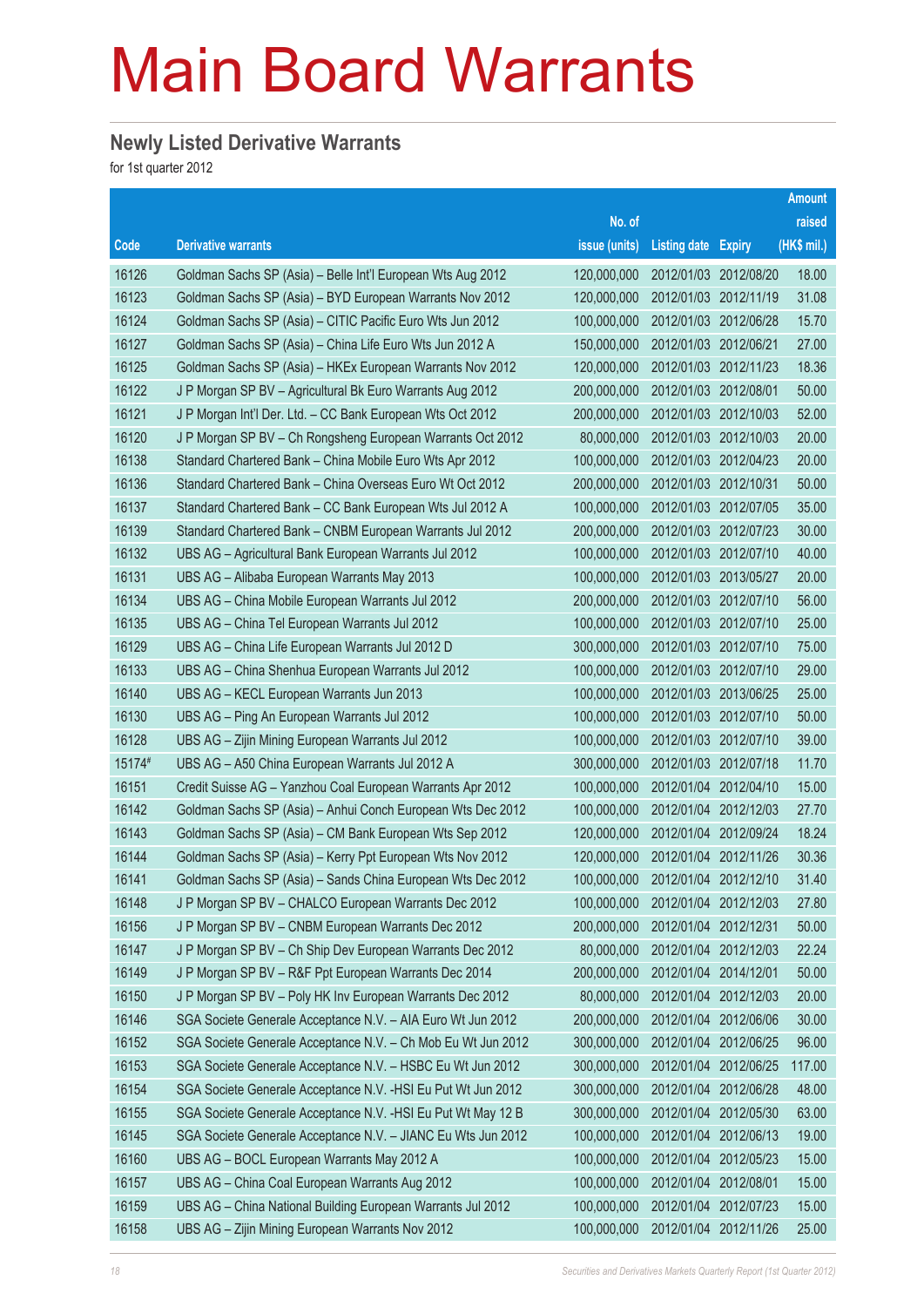|       |                                                              |               |                            | <b>Amount</b> |
|-------|--------------------------------------------------------------|---------------|----------------------------|---------------|
|       |                                                              | No. of        |                            | raised        |
| Code  | <b>Derivative warrants</b>                                   | issue (units) | <b>Listing date Expiry</b> | (HK\$ mil.)   |
| 10148 | BNP Paribas Arbit Issu B.V. - AUD/USD European Wts Dec 2012  | 100,000,000   | 2012/01/05 2012/12/12      | 25.00         |
| 10147 | BNP Paribas Arbit Issu B.V. - AUD/USD Euro Put Wts Dec 2012  | 100,000,000   | 2012/01/05 2012/12/12      | 25.00         |
| 16173 | BNP Paribas Arbit Issu B.V. - BankComm Euro Wts Oct 2012     | 56,000,000    | 2012/01/05 2012/10/04      | 31.92         |
| 16171 | BNP Paribas Arbit Issu B.V. - Ch Oilfield Euro Wts Aug 2013  | 100,000,000   | 2012/01/05 2013/08/02      | 30.00         |
| 16193 | BNP Paribas Arbit Issu B.V. - CITIC Pacific Eu Wt Jan 2013   | 90,000,000    | 2012/01/05 2013/01/03      | 17.10         |
| 16169 | BNP Paribas Arbit Issu B.V. - CPIC European Wts Oct 2012     | 100,000,000   | 2012/01/05 2012/10/04      | 31.00         |
| 16175 | BNP Paribas Arbit Issu B.V. - CQRC Bank Euro Wts Nov 2012    | 30,000,000    | 2012/01/05 2012/11/02      | 20.10         |
| 16170 | BNP Paribas Arbit Issu B.V. - Ch Ship Cont Euro Wt Oct 2012  | 67,000,000    | 2012/01/05 2012/10/04      | 20.10         |
| 10150 | BNP Paribas Arbit Issu B.V. - EUR/USD European Wts Dec 2012  | 100,000,000   | 2012/01/05 2012/12/12      | 25.00         |
| 10149 | BNP Paribas Arbit Issu B.V. - EUR/USD Euro Put Wts Dec 2012  | 100,000,000   | 2012/01/05 2012/12/12      | 25.00         |
| 16192 | BNP Paribas Arbit Issu B.V. - A50 China Euro Wts Dec 2012    | 100,000,000   | 2012/01/05 2012/12/04      | 15.00         |
| 16176 | BNP Paribas Arbit Issu B.V. - GCL-Poly Euro Wts Oct 2012     | 100,000,000   | 2012/01/05 2012/10/04      | 42.00         |
| 16187 | BNP Paribas Arbit Issu B.V. - ICBC European Wts Dec 2012     | 200,000,000   | 2012/01/05 2012/12/04      | 74.00         |
| 16174 | BNP Paribas Arbit Issu B.V. - Lonking European Wts Oct 2012  | 30,000,000    | 2012/01/05 2012/10/04      | 11.40         |
| 16172 | BNP Paribas Arbit Issu B.V. - Stanchart Euro Wts Jul 2013    | 78,000,000    | 2012/01/05 2013/07/03      | 19.50         |
| 10152 | BNP Paribas Arbit Issu B.V. - USD/YEN Euro Warrants Sep 2012 | 100,000,000   | 2012/01/05 2012/09/12      | 25.00         |
| 10151 | BNP Paribas Arbit Issu B.V. - USD/YEN Euro Put Wts Sep 2012  | 100,000,000   | 2012/01/05 2012/09/12      | 25.00         |
| 16168 | BNP Paribas Arbit Issu B.V. - Weichai Power Euro Wt Jan 2013 | 59,000,000    | 2012/01/05 2013/01/03      | 32.45         |
| 16180 | Credit Suisse AG - HSI European Put Warrants May 2012        | 400,000,000   | 2012/01/05 2012/05/30      | 64.00         |
| 16177 | Credit Suisse AG - HSI European Warrants Apr 2012 D          | 400,000,000   | 2012/01/05 2012/04/27      | 68.00         |
| 16178 | Credit Suisse AG - HSI European Warrants May 2012 A          | 400,000,000   | 2012/01/05 2012/05/30      | 60.00         |
| 16179 | Credit Suisse AG - HSI European Put Warrants Apr 2012 E      | 400,000,000   | 2012/01/05 2012/04/27      | 72.00         |
| 16164 | Goldman Sachs SP (Asia) - Ch Comm Cons European Wts Dec 2013 | 120,000,000   | 2012/01/05 2013/12/23      | 19.32         |
| 16163 | Goldman Sachs SP (Asia) - Cathay Pacific Euro Wts Apr 2013   | 120,000,000   | 2012/01/05 2013/04/29      | 31.08         |
| 16162 | Goldman Sachs SP (Asia) – Wharf European Warrants Nov 2012   | 100,000,000   | 2012/01/05 2012/11/19      | 32.50         |
| 16190 | Macquarie Bank Ltd. - China Mobile European Wts Aug 2012     | 200,000,000   | 2012/01/05 2012/08/02      | 96.20         |
| 16191 | Macquarie Bank Ltd. - China Mobile Euro Put Wts Aug 2012     | 200,000,000   | 2012/01/05 2012/08/02      | 64.00         |
| 16189 | CC Rabobank B.A. - Agile Ppt European Warrants Jun 2013      | 100,000,000   | 2012/01/05 2013/06/27      | 25.00         |
| 16186 | CC Rabobank B.A. - CHALCO European Warrants Jun 2012         | 100,000,000   | 2012/01/05 2012/06/27      | 45.00         |
| 16181 | CC Rabobank B.A. - Angang Steel European Warrants Jul 2012   | 80,000,000    | 2012/01/05 2012/07/11      | 64.00         |
| 16184 | CC Rabobank B.A. - Ch Comm Cons European Warrants Jul 2012   | 80,000,000    | 2012/01/05 2012/07/16      | 48.00         |
| 16182 | CC Rabobank B.A. - China Railway European Wts Jul 2012       | 80,000,000    | 2012/01/05 2012/07/30      | 34.40         |
| 16185 | CC Rabobank B.A. - NVC Lighting European Warrants Jul 2012   | 100,000,000   | 2012/01/05 2012/07/16      | 40.00         |
| 16188 | CC Rabobank B.A. - PICC P&C European Warrants Oct 2012       | 100,000,000   | 2012/01/05 2012/10/03      | 25.00         |
| 16183 | CC Rabobank B.A. - Shimao Ppt European Warrants Jul 2012     | 80,000,000    | 2012/01/05 2012/07/11      | 56.00         |
| 16165 | Standard Chartered Bank - China Life European Wts Oct 2012 A | 100,000,000   | 2012/01/05 2012/10/03      | 18.00         |
| 16166 | Standard Chartered Bank - YZ Coal European Warrants Jun 2012 | 100,000,000   | 2012/01/05 2012/06/29      | 15.00         |
| 16161 | SGA Societe Generale Acceptance N.V. - PICC P&C Eu Wt Aug 12 | 120,000,000   | 2012/01/05 2012/08/08      | 18.00         |
| 16167 | UBS AG - Yanzhou Coal European Wts Apr 2012                  | 100,000,000   | 2012/01/05 2012/04/05      | 15.00         |
| 16235 | BNP Paribas Arbit Issu B.V. - Anhui Conch Euro Wts Nov 2012  | 100,000,000   | 2012/01/06 2012/11/02      | 43.00         |
| 16226 | BNP Paribas Arbit Issu B.V. - Bank of EA Euro Wts Oct 2012 A | 55,000,000    | 2012/01/06 2012/10/04      | 15.40         |
| 16230 | BNP Paribas Arbit Issu B.V. - China EB Ltd Euro Wt Dec 2012  | 83,000,000    | 2012/01/06 2012/12/04      | 20.75         |
| 16229 | BNP Paribas Arbit Issu B.V. - Ch Mer Hold Euro Wts Dec 2012  | 74,000,000    | 2012/01/06 2012/12/04      | 22.20         |
| 16231 | BNP Paribas Arbit Issu B.V. - Chi Resources Euro Wt Nov 2012 | 74,000,000    | 2012/01/06 2012/11/02      | 25.16         |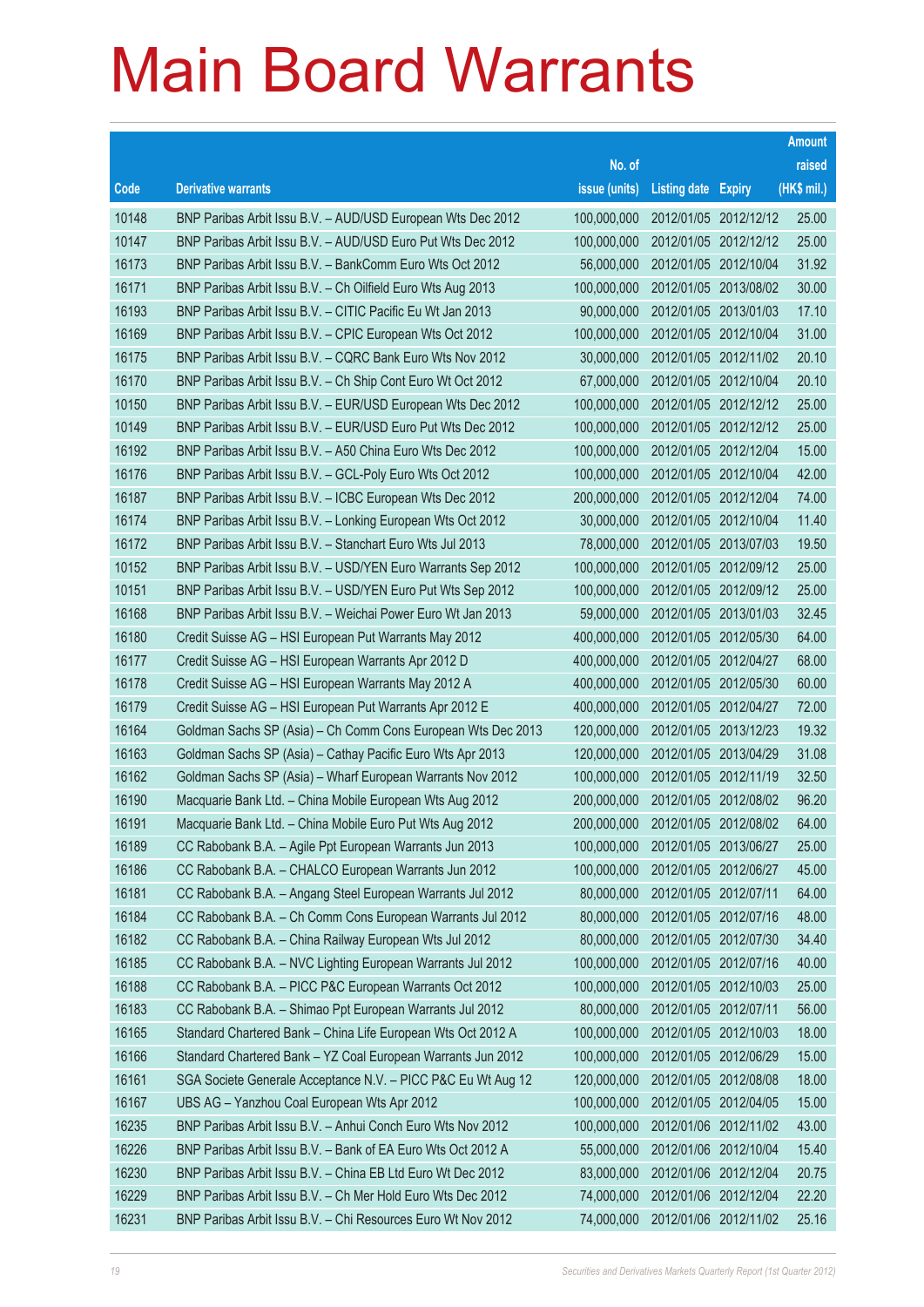|       |                                                              |               |                            | <b>Amount</b> |
|-------|--------------------------------------------------------------|---------------|----------------------------|---------------|
|       |                                                              | No. of        |                            | raised        |
| Code  | <b>Derivative warrants</b>                                   | issue (units) | <b>Listing date Expiry</b> | (HK\$ mil.)   |
| 16237 | BNP Paribas Arbit Issu B.V. - CITIC Bank Euro Wts Aug 2012   | 68,000,000    | 2012/01/06 2012/08/02      | 25.84         |
| 16234 | BNP Paribas Arbit Issu B.V. - Chi Res Power Euro Wt Nov 2012 | 93,000,000    | 2012/01/06 2012/11/02      | 26.97         |
| 16236 | BNP Paribas Arbit Issu B.V. - Datang Power Euro Wts Nov 2012 | 30,000,000    | 2012/01/06 2012/11/02      | 12.30         |
| 16227 | BNP Paribas Arbit Issu B.V. - Galaxy Ent Euro Wts Dec 2012   | 100,000,000   | 2012/01/06 2012/12/04      | 33.00         |
| 16228 | BNP Paribas Arbit Issu B.V. - Hang Lung Ppt Euro Wt Dec 2012 | 100,000,000   | 2012/01/06 2012/12/04      | 31.00         |
| 16225 | BNP Paribas Arbit Issu B.V. - Hutchison Euro Wts Oct 2012 A  | 100,000,000   | 2012/01/06 2012/10/04      | 35.00         |
| 16233 | BNP Paribas Arbit Issu B.V. - Link REIT Euro Wts Feb 2013    | 88,000,000    | 2012/01/06 2013/02/04      | 22.88         |
| 16232 | BNP Paribas Arbit Issu B.V. - Shougang Res Euro Wts Dec 2012 | 35,000,000    | 2012/01/06 2012/12/04      | 10.15         |
| 16203 | Credit Suisse AG - BOCL European Warrants Sep 2012           | 100,000,000   | 2012/01/06 2012/09/28      | 20.00         |
| 16214 | Credit Suisse AG - China Unicom European Put Wts Aug 2012    | 100,000,000   | 2012/01/06 2012/08/31      | 18.00         |
| 16205 | Credit Suisse AG - CC Bank European Warrants Jul 2012 B      | 120,000,000   | 2012/01/06 2012/07/03      | 18.00         |
| 16202 | Credit Suisse AG - A50 China European Warrants Nov 2012      | 120,000,000   | 2012/01/06 2012/11/05      | 18.00         |
| 16208 | Credit Suisse AG - HSBC European Wts Jun 2012                | 200,000,000   | 2012/01/06 2012/06/29      | 40.00         |
| 16209 | Credit Suisse AG - HSI European Warrants Apr 2012 F          | 400,000,000   | 2012/01/06 2012/04/27      | 92.00         |
| 16210 | Credit Suisse AG - HSI European Warrants Apr 2012 G          | 400,000,000   | 2012/01/06 2012/04/27      | 80.00         |
| 16211 | Credit Suisse AG - HSI European Warrants Apr 2012 H          | 400,000,000   | 2012/01/06 2012/04/27      | 60.00         |
| 16212 | Credit Suisse AG - HSI European Warrants May 2012 B          | 400,000,000   | 2012/01/06 2012/05/30      | 92.00         |
| 16213 | Credit Suisse AG - HSI European Warrants May 2012 C          | 400,000,000   | 2012/01/06 2012/05/30      | 60.00         |
| 16215 | Credit Suisse AG - HSI European Put Warrants Apr 2012 I      | 400,000,000   | 2012/01/06 2012/04/27      | 60.00         |
| 16216 | Credit Suisse AG - HSI European Put Warrants Apr 2012 J      | 400,000,000   | 2012/01/06 2012/04/27      | 100.00        |
| 16217 | Credit Suisse AG - HSI European Put Warrants May 2012 D      | 400,000,000   | 2012/01/06 2012/05/30      | 88.00         |
| 16218 | Credit Suisse AG - HSI European Put Warrants May 2012 E      | 400,000,000   | 2012/01/06 2012/05/30      | 88.00         |
| 16207 | Credit Suisse AG - Hutchison European Warrants Jun 2012      | 200,000,000   | 2012/01/06 2012/06/25      | 40.00         |
| 16204 | Credit Suisse AG - ICBC European Warrants Jun 2012 A         | 120,000,000   | 2012/01/06 2012/06/25      | 18.00         |
| 16206 | Credit Suisse AG - Jiangxi Copper European Wts Oct 2012      | 80,000,000    | 2012/01/06 2012/10/29      | 16.00         |
| 16201 | Credit Suisse - SPDR Gold Trust European Warrants Jul 2012   | 80,000,000    | 2012/01/06 2012/07/23      | 37.60         |
| 16194 | Goldman Sachs SP (Asia) – CC Bank European Wts Sep 2012      | 120,000,000   | 2012/01/06 2012/09/18      | 32.52         |
| 16196 | Goldman Sachs SP (Asia) - China Life Euro Wts Sep 2012       | 150,000,000   | 2012/01/06 2012/09/24      | 24.90         |
| 16195 | Goldman Sachs SP (Asia) - JIANC European Warrants Jun 2012   | 120,000,000   | 2012/01/06 2012/06/21      | 18.72         |
| 16197 | Goldman Sachs SP (Asia) - Tencent European Wt Jun 2012       | 150,000,000   | 2012/01/06 2012/06/25      | 22.95         |
| 16224 | Macquarie Bank Ltd. - Sinopharm European Warrants Jul 2012   | 200,000,000   | 2012/01/06 2012/07/23      | 50.00         |
| 16198 | Standard Chartered Bank - Brilliance Chi Euro Wts Oct 2012   | 200,000,000   | 2012/01/06 2012/10/15      | 36.00         |
| 16199 | Standard Chartered Bank - China Mobile Euro Wts Oct 2012     | 100,000,000   | 2012/01/06 2012/10/03      | 25.00         |
| 16200 | Standard Chartered Bank - China Mobile Euro Wts Aug 2012 A   | 100,000,000   | 2012/01/06 2012/08/03      | 35.00         |
| 16221 | Standard Chartered Bank - HKEx European Warrants Nov 2012    | 200,000,000   | 2012/01/06 2012/11/23      | 30.00         |
| 16222 | Standard Chartered Bank - MTRC European Warrants Jan 2013    | 100,000,000   | 2012/01/06 2013/01/04      | 19.00         |
| 16220 | Standard Chartered Bank - Ping An European Warrants Aug 2012 | 100,000,000   | 2012/01/06 2012/08/03      | 30.00         |
| 16219 | Standard Chartered Bank - SPDR Gold Trust Euro Wt Sep 2012 B | 30,000,000    | 2012/01/06 2012/09/24      | 17.40         |
| 16223 | UBS AG - SPDR Gold Trust European Warrants Jul 2012          | 100,000,000   | 2012/01/06 2012/07/10      | 71.00         |
| 16241 | Citigroup Global Mkt H Inc. - Sinopec Corp Eu Wts May 2012 A | 80,000,000    | 2012/01/09 2012/05/14      | 32.00         |
| 16243 | Citigroup Global Mkt H Inc. - A50 China Eur Put Wts Jul 2012 | 80,000,000    | 2012/01/09 2012/07/26      | 12.00         |
| 16242 | Citigroup Global Mkt H Inc. - Tencent Euro Put Wts Jul 2012  | 80,000,000    | 2012/01/09 2012/07/09      | 12.00         |
| 16238 | Merrill Lynch Int'l & Co. C.V. - ChiUnicom Euro Wts Sep 2012 | 50,000,000    | 2012/01/09 2012/09/03      | 11.65         |
| 16244 | Merrill Lynch Int'l & Co. C.V. - China Life Eu Wt May 2012 A | 70,000,000    | 2012/01/09 2012/05/22      | 10.50         |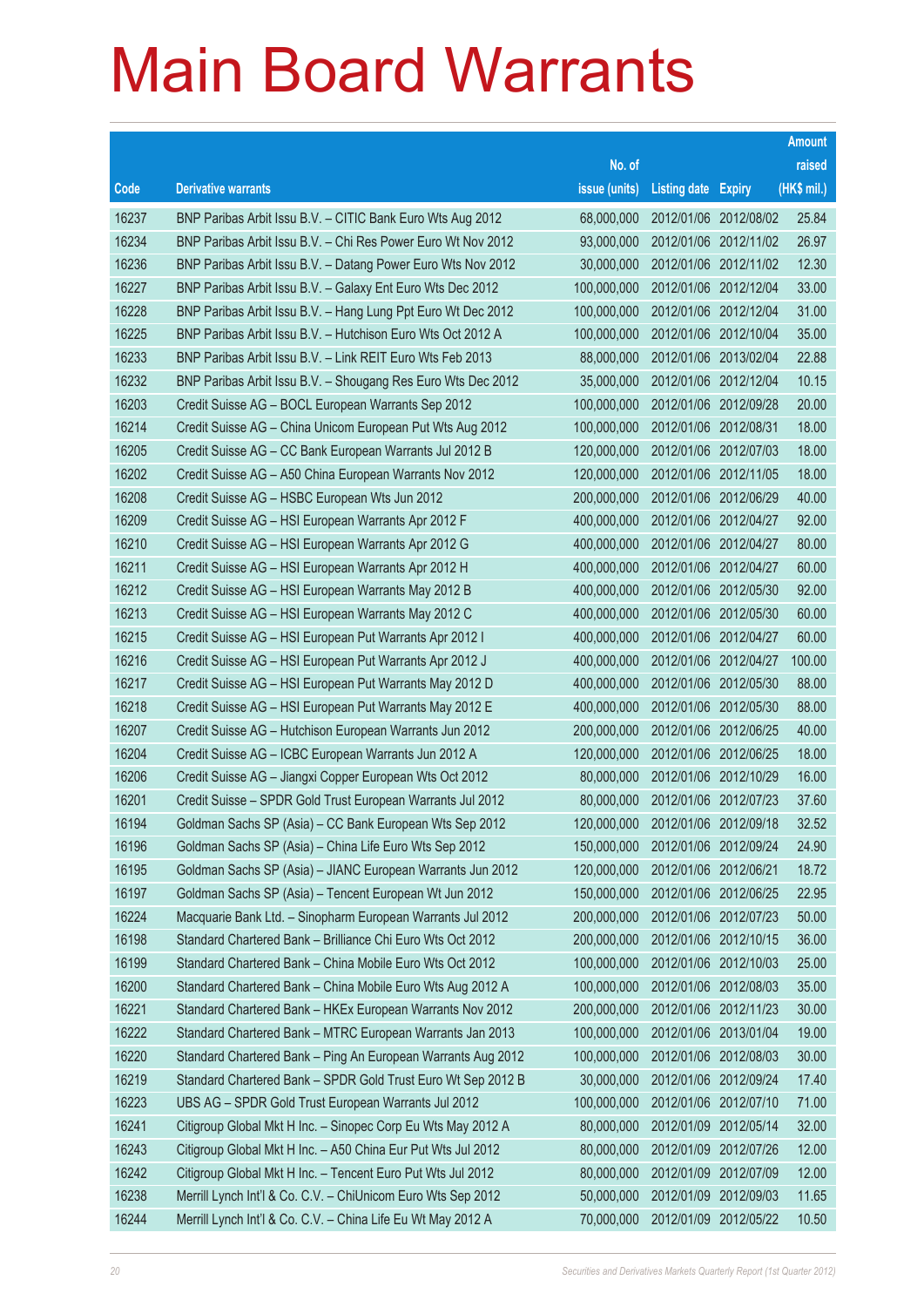|        |                                                               |               |                            |            | <b>Amount</b> |
|--------|---------------------------------------------------------------|---------------|----------------------------|------------|---------------|
|        |                                                               | No. of        |                            |            | raised        |
| Code   | <b>Derivative warrants</b>                                    | issue (units) | <b>Listing date Expiry</b> |            | (HK\$ mil.)   |
| 16240  | Merrill Lynch Int'l & Co. C.V. - China Life Eu Wt Jul 2012    | 70,000,000    | 2012/01/09 2012/07/23      |            | 12.32         |
| 16239  | Merrill Lynch Int'l & Co. C.V. - Ping An Euro Wts Jul 2012    | 40,000,000    | 2012/01/09 2012/07/16      |            | 14.40         |
| 16245  | Standard Chartered Bank - Sinopec Corp Euro Wts May 2012 A    | 100,000,000   | 2012/01/09 2012/05/16      |            | 28.50         |
| 16248  | Goldman Sachs SP (Asia) - Agri Bk European Wts Jul 2012       | 100.000.000   | 2012/01/10 2012/07/23      |            | 25.10         |
| 16249  | Goldman Sachs SP (Asia) – Alibaba European Warrants May 2013  | 120,000,000   | 2012/01/10 2013/05/24      |            | 18.72         |
| 16247  | Goldman Sachs SP (Asia) - China Shenhua Euro Wts Jul 2012     | 120,000,000   | 2012/01/10 2012/07/30      |            | 30.12         |
| 16246  | Goldman Sachs SP (Asia) – SJM Holdings European Wts Jul 2012  | 120,000,000   | 2012/01/10 2012/07/23      |            | 25.44         |
| 16252  | Macquarie Bank Ltd. - AIA European Warrants Sep 2012          | 200,000,000   | 2012/01/10 2012/09/04      |            | 51.60         |
| 16253  | Macquarie Bank Ltd. - PetroChina European Wts Nov 2013        | 200,000,000   | 2012/01/10 2013/11/04      |            | 50.00         |
| 16255  | Standard Chartered Bank - China Mobile Euro Wts Aug 2012 B    | 100,000,000   | 2012/01/10 2012/08/30      |            | 47.00         |
| 16256  | Standard Chartered Bank - ICBC European Warrants Sep 2012     | 100,000,000   | 2012/01/10 2012/09/06      |            | 30.00         |
| 16254  | Standard Chartered Bank – MTRC European Warrants Sep 2012     | 100,000,000   | 2012/01/10 2012/09/05      |            | 32.00         |
| 16250  | SGA Societe Generale Acceptance N.V. - HWL Eur Wt Apr 2012 B  | 150,000,000   | 2012/01/10 2012/04/30      |            | 57.00         |
| 16251  | SGA Societe Generale Acceptance N.V. - HWL Eur Wt Jun 2012 A  | 120,000,000   | 2012/01/10 2012/06/27      |            | 79.20         |
| 13950# | UBS AG - A50 China European Warrants Aug 2012                 | 200,000,000   | 2012/01/10 2012/08/01      |            | 13.20         |
| 16272  | Credit Suisse AG - BYD European Warrants May 2012             | 70,000,000    | 2012/01/11 2012/05/07      |            | 10.50         |
| 16273  | Credit Suisse AG - China Life European Warrants May 2012      | 100,000,000   | 2012/01/11                 | 2012/05/11 | 15.00         |
| 16275  | Credit Suisse AG - China Life European Warrants May 2012 A    | 100,000,000   | 2012/01/11                 | 2012/05/30 | 15.00         |
| 16266  | Goldman Sachs SP (Asia) - AIA European Warrants Sep 2012      | 120,000,000   | 2012/01/11                 | 2012/09/24 | 30.84         |
| 16267  | Goldman Sachs SP (Asia) - China Mobile Euro Wts Aug 2012      | 120,000,000   | 2012/01/11 2012/08/13      |            | 31.08         |
| 16265  | Goldman Sachs SP (Asia) - CNOOC European Warrants Sep 2012    | 120,000,000   | 2012/01/11                 | 2012/09/24 | 18.48         |
| 16269  | Goldman Sachs SP (Asia) - A50 China European Wts Oct 2013     | 120,000,000   | 2012/01/11                 | 2013/10/30 | 18.24         |
| 16268  | Goldman Sachs SP (Asia) - HSBC European Warrants Jul 2012 A   | 120,000,000   | 2012/01/11                 | 2012/07/16 | 31.32         |
| 16271  | Goldman Sachs SP (Asia) - HSI European Warrants Jun 2012      | 200,000,000   | 2012/01/11 2012/06/28      |            | 33.20         |
| 16270  | Goldman Sachs SP (Asia) - HSI European Put Wts Apr 2012 C     | 200,000,000   | 2012/01/11                 | 2012/04/27 | 46.60         |
| 16261  | Macquarie Bank Ltd. - BYD European Warrants Aug 2012          | 150,000,000   | 2012/01/11                 | 2012/08/02 | 38.25         |
| 16274  | Macquarie Bank Ltd. - Cheung Kong European Warrants Jul 2012  | 200,000,000   | 2012/01/11 2012/07/04      |            | 40.00         |
| 16264  | Macquarie Bank Ltd. - China Life European Put Wts Nov 2012    | 200,000,000   | 2012/01/11 2012/11/02      |            | 50.40         |
| 16263  | Macquarie Bank Ltd. - A50 China European Warrants Feb 2013    | 200,000,000   | 2012/01/11                 | 2013/02/04 | 51.40         |
| 16262  | Macquarie Bank Ltd. - GAC European Wts Aug 2012               | 80,000,000    | 2012/01/11 2012/08/02      |            | 50.96         |
| 16260  | Macquarie Bank Ltd. - Zijin Mining European Wts Aug 2012      | 80,000,000    | 2012/01/11                 | 2012/08/02 | 22.40         |
| 16257  | SGA Societe Generale Acceptance N.V. - CCB Eur Wt May 2012 A  | 200,000,000   | 2012/01/11                 | 2012/05/28 | 62.00         |
| 16258  | SGA Societe Generale Acceptance N.V. - CP&CC Eu Wt Jun 2012A  | 150,000,000   | 2012/01/11                 | 2012/06/18 | 54.00         |
| 16259  | SGA Societe Generale Acceptance N.V. - Petch Eu Wt Jun 2012   | 100,000,000   | 2012/01/11 2012/06/13      |            | 25.00         |
| 16276  | SGA Societe Generale Acceptance N.V. - Tencent Eu Wt Jun 2012 | 400,000,000   | 2012/01/11                 | 2012/06/25 | 60.00         |
| 16278  | UBS AG - AIA European Warrants Jun 2012                       | 200,000,000   | 2012/01/11 2012/06/25      |            | 30.00         |
| 16277  | UBS AG - Sinopec Corp European Warrants May 2012 B            | 100,000,000   | 2012/01/11                 | 2012/05/16 | 18.00         |
| 16279  | UBS AG - A50 China European Warrants Dec 2014                 | 300,000,000   | 2012/01/11 2014/12/23      |            | 54.00         |
| 14518# | CC Rabobank B.A. - CNBM European Warrants Sep 2012            | 130,000,000   | 2012/01/11                 | 2012/09/19 | 10.53         |
| 16286  | BNP Paribas Arbit Issu B.V. - HSI Euro Put Wts Dec 2012       | 200,000,000   | 2012/01/12 2012/12/28      |            | 50.00         |
| 16294  | Credit Suisse AG - Sinopec Corp European Warrants May 2012 A  | 80,000,000    | 2012/01/12 2012/05/16      |            | 21.60         |
| 16295  | Credit Suisse AG - Sinopec Corp European Warrants May 2012 B  | 80,000,000    | 2012/01/12 2012/05/16      |            | 12.00         |
| 16293  | Credit Suisse AG - Sinopec Corp European Put Wts May 2012     | 80,000,000    | 2012/01/12 2012/05/14      |            | 12.00         |
| 16297  | Daiwa Capital Mkt - Agricultural Bank European Wts Jun 2012   | 108,000,000   | 2012/01/12 2012/06/18      |            | 30.24         |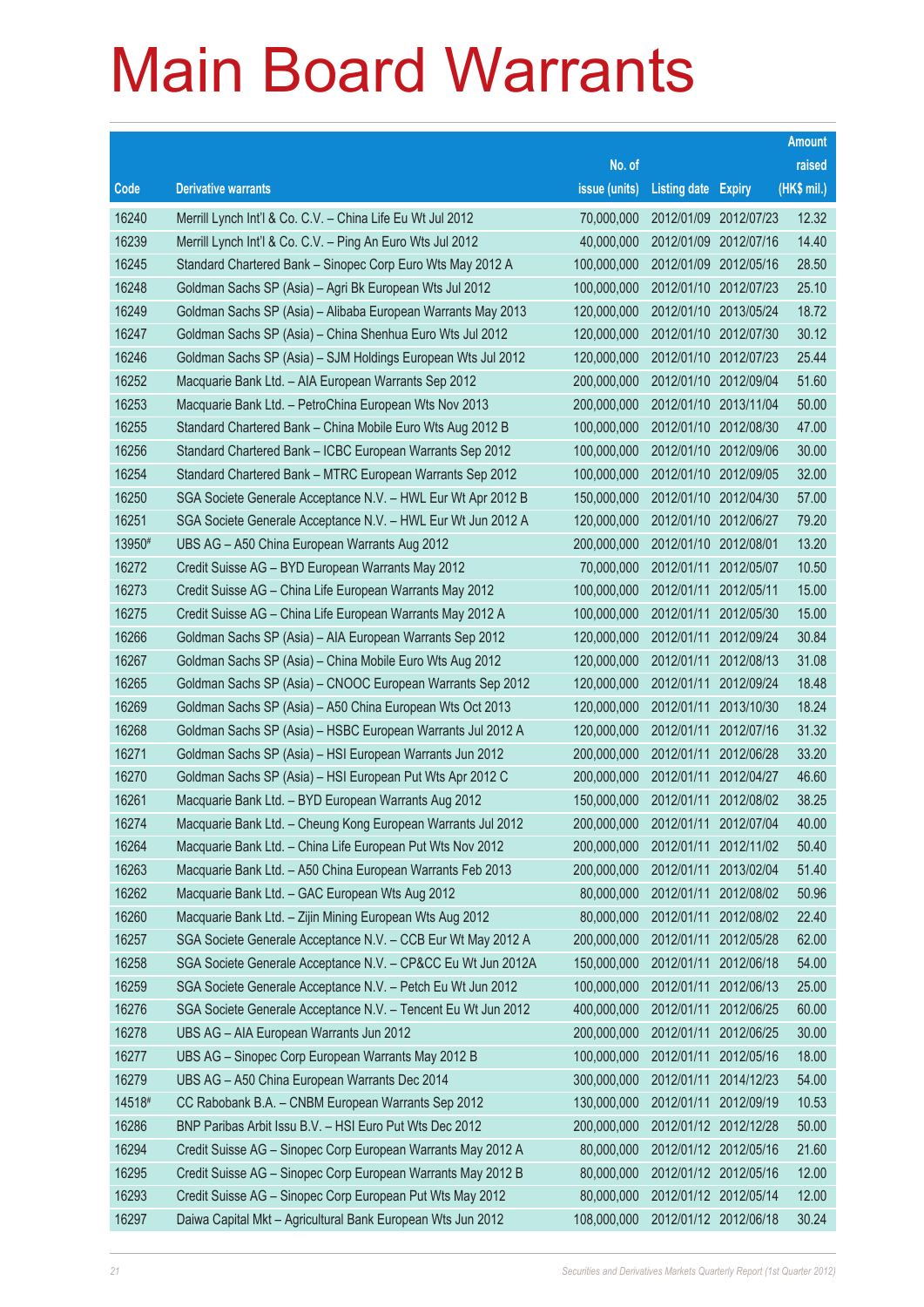|        |                                                                |               |                            | <b>Amount</b> |
|--------|----------------------------------------------------------------|---------------|----------------------------|---------------|
|        |                                                                | No. of        |                            | raised        |
| Code   | <b>Derivative warrants</b>                                     | issue (units) | <b>Listing date Expiry</b> | (HK\$ mil.)   |
| 16304  | Daiwa Capital Mkt - CCB European Warrants Apr 2012             | 108,000,000   | 2012/01/12 2012/04/12      | 43.20         |
| 16302  | Daiwa Capital Mkt - CCB European Warrants May 2012             | 128,000,000   | 2012/01/12 2012/05/23      | 20.48         |
| 16303  | Daiwa Capital Mkt - CCB European Warrants Jun 2012             | 128,000,000   | 2012/01/12 2012/06/27      | 32.00         |
| 16301  | Daiwa Capital Mkt – CCB European Put Warrants Jul 2012         | 80,000,000    | 2012/01/12 2012/07/12      | 32.00         |
| 16296  | Daiwa Capital Mkt - China Life European Warrants Jul 2012 A    | 168,000,000   | 2012/01/12 2012/07/09      | 26.88         |
| 16300  | Daiwa Capital Mkt - ICBC European Put Warrants Jul 2012        | 80,000,000    | 2012/01/12 2012/07/12      | 20.00         |
| 16291  | Daiwa Capital Mkt - PetroChina European Warrants Nov 2013      | 108,000,000   | 2012/01/12 2013/11/01      | 27.00         |
| 16290  | Goldman Sachs SP (Asia) - China Mobile Euro Put Wts Aug 2012   | 100,000,000   | 2012/01/12 2012/08/27      | 31.50         |
| 16288  | Goldman Sachs SP (Asia) – HKEx European Put Wts Dec 2012       | 120,000,000   | 2012/01/12 2012/12/24      | 18.12         |
| 16287  | Goldman Sachs SP (Asia) - MTRC European Warrants Nov 2012      | 120,000,000   | 2012/01/12 2012/11/19      | 18.36         |
| 16289  | Goldman Sachs SP (Asia) - PetroChina European Wts Aug 2012     | 100,000,000   | 2012/01/12 2012/08/27      | 41.60         |
| 16282  | Merrill Lynch Int'l & Co. C.V. - HKEx Euro Wts Aug 2012 A      | 80,000,000    | 2012/01/12 2012/08/15      | 12.00         |
| 16280  | Merrill Lynch Int'l & Co. C.V. - HSI European Wts Jun 2012 F   | 100,000,000   | 2012/01/12 2012/06/28      | 15.30         |
| 16281  | Merrill Lynch Int'l & Co. C.V. - Hutchison Eur Wt Jul 2012     | 40,000,000    | 2012/01/12 2012/07/16      | 10.00         |
| 16284  | Merrill Lynch Int'l & Co. C.V. - PetroChina Eu Wt Jul 2012     | 20,000,000    | 2012/01/12 2012/07/16      | 12.60         |
| 16283  | Merrill Lynch Int'l & Co. C.V. - Tencent Euro Wts Jul 2012     | 80,000,000    | 2012/01/12 2012/07/10      | 12.40         |
| 16285  | Standard Chartered Bank – Sands China European Wts Jul 2012    | 100,000,000   | 2012/01/12 2012/07/16      | 32.00         |
| 16292  | UBS AG - CC Bank European Warrants Jul 2012 B                  | 200,000,000   | 2012/01/12 2012/07/03      | 64.00         |
| 16313  | Daiwa Capital Mkt - China Mobile European Put Wts Jul 2012     | 80,000,000    | 2012/01/13 2012/07/13      | 20.00         |
| 16314  | Daiwa Capital Mkt – Sinopec Corp European Warrants May 2012A   | 98,000,000    | 2012/01/13 2012/05/16      | 17.64         |
| 16315  | Daiwa Capital Mkt - HSBC European Warrants Jul 2012            | 128,000,000   | 2012/01/13 2012/07/13      | 32.00         |
| 16308  | Daiwa Capital Mkt - HSBC European Put Warrants Jul 2012 A      | 80,000,000    | 2012/01/13 2012/07/13      | 30.40         |
| 16311  | Daiwa Capital Mkt - Hutchison European Warrants Jun 2012       | 128,000,000   | 2012/01/13 2012/06/11      | 46.08         |
| 16310  | Daiwa Capital Mkt - Hutchison European Warrants Jul 2012       | 128,000,000   | 2012/01/13 2012/07/13      | 32.00         |
| 16309  | Daiwa Capital Mkt - Hutchison European Put Warrants Jul 2012   | 80,000,000    | 2012/01/13 2012/07/13      | 20.00         |
| 16312  | Daiwa Capital Mkt - Tencent Holdings European Wts Jun 2012     | 108.000.000   | 2012/01/13 2012/06/15      | 18.36         |
| 16319  | Bank of East Asia - BankComm European Warrants Sep 2012        | 50,000,000    | 2012/01/13 2012/09/25      | 12.50         |
| 16318  | Bank of East Asia - A50 China European Warrants Jul 2013       | 170,000,000   | 2012/01/13 2013/07/12      | 42.50         |
| 16317  | Bank of East Asia - PICC European Warrants Apr 2013            | 140,000,000   | 2012/01/13 2013/04/23      | 35.00         |
| 16305  | HK Bank - A50 China European Put Warrants Sep 2012             | 80,000,000    | 2012/01/13 2012/09/24      | 12.00         |
| 16307  | J P Morgan SP BV - HSI European Warrants Oct 2012 A            | 200,000,000   | 2012/01/13 2012/10/30      | 30.00         |
| 16316  | UBS AG - China National Building European Warrants Dec 2012    | 100,000,000   | 2012/01/13 2012/12/10      | 16.00         |
| 15193# | J P Morgan SP BV - A50 China European Warrants Jul 2012        | 300,000,000   | 2012/01/13 2012/07/18      | 18.30         |
| 16332  | BNP Paribas Arbit Issu B.V. - Ping An European Wt Oct 2012     | 100,000,000   | 2012/01/16 2012/10/30      | 57.00         |
| 16320  | HK Bank - China Mobile European Warrants Jun 2012 B            | 150,000,000   | 2012/01/16 2012/06/11      | 22.50         |
| 16326  | Macquarie Bank Ltd. - China Tel European Warrants Aug 2012     | 120,000,000   | 2012/01/16 2012/08/02      | 31.08         |
| 16334  | Macquarie Bank Ltd. - Ping An European Warrants Aug 2012       | 150,000,000   | 2012/01/16 2012/08/02      | 54.00         |
| 16324  | Standard Chartered Bank - Sinopec Corp Euro Wts Nov 2013       | 100,000,000   | 2012/01/16 2013/11/01      | 25.00         |
| 16325  | Standard Chartered Bank - ICBC European Warrants Jun 2012      | 100,000,000   | 2012/01/16 2012/06/06      | 25.50         |
| 16327  | SGA Societe Generale Acceptance N.V - Anhui Conch Eu Wt Jul 12 | 80,000,000    | 2012/01/16 2012/07/18      | 20.00         |
| 16328  | SGA Societe Generale Acceptance N.V. - CMB Euro Wts Nov 2012   | 200,000,000   | 2012/01/16 2012/11/19      | 50.00         |
| 16321  | SGA Societe Generale Acceptance N.V. - CNBM Euro Wt Dec 2012   | 150,000,000   | 2012/01/16 2012/12/19      | 27.00         |
| 16329  | SGA Societe Generale Acceptance N.V. - CPIC Euro Wts Aug 2012  | 100,000,000   | 2012/01/16 2012/08/15      | 25.00         |
| 16322  | SGA Societe Generale Acceptance N.V. - ICBC Eu Wt Jul 2012     | 200,000,000   | 2012/01/16 2012/07/16      | 50.00         |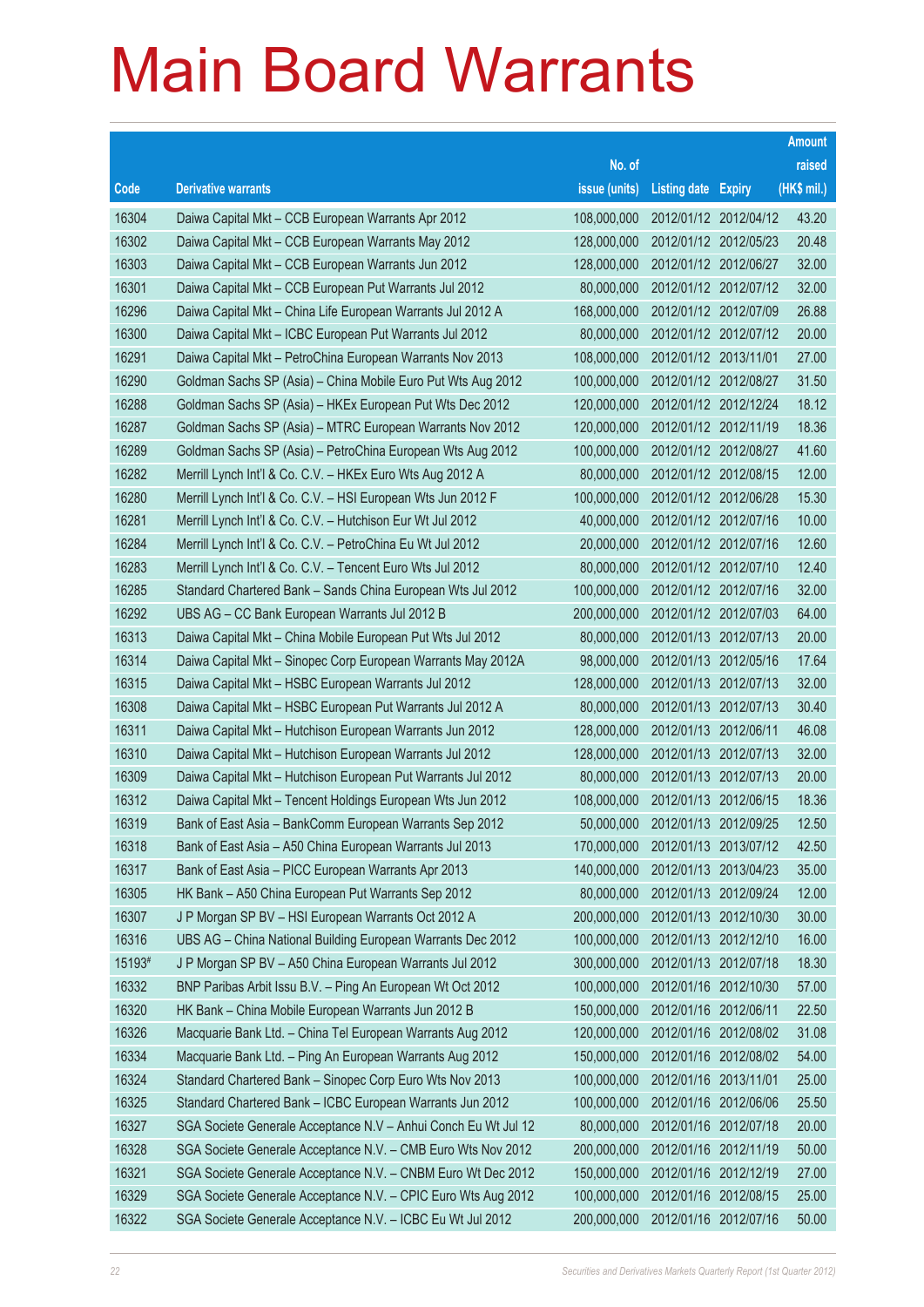|       |                                                                |               |                            |                       | <b>Amount</b> |
|-------|----------------------------------------------------------------|---------------|----------------------------|-----------------------|---------------|
|       |                                                                | No. of        |                            |                       | raised        |
| Code  | <b>Derivative warrants</b>                                     | issue (units) | <b>Listing date Expiry</b> |                       | (HK\$ mil.)   |
| 16323 | SGA Societe Generale Acceptance N.V. - Ping An Eu Wt Jul 2012  | 100,000,000   | 2012/01/16 2012/07/16      |                       | 47.00         |
| 16330 | SGA Societe Generale Acceptance NV - Yanzhou Coal Eu Wt Sep 12 | 100,000,000   | 2012/01/16 2012/09/19      |                       | 25.00         |
| 16331 | SGA Societe Generale Acceptance NV - Zijin Mining Eu Wt Jul 12 | 50,000,000    | 2012/01/16 2012/07/18      |                       | 19.00         |
| 16333 | UBS AG - China Tel European Warrants Jul 2012 A                | 100,000,000   |                            | 2012/01/16 2012/07/30 | 30.00         |
| 16342 | Credit Suisse AG - Belle Int'l European Warrants May 2012      | 70,000,000    |                            | 2012/01/17 2012/05/02 | 10.50         |
| 16346 | Credit Suisse AG - China Life European Put Warrants May 2012   | 70,000,000    |                            | 2012/01/17 2012/05/09 | 10.50         |
| 16343 | Credit Suisse AG - CNBM European Warrants Dec 2012             | 70,000,000    | 2012/01/17 2012/12/21      |                       | 10.50         |
| 16344 | Credit Suisse AG - CNOOC European Put Warrants Jun 2012 A      | 70,000,000    |                            | 2012/01/17 2012/06/28 | 10.50         |
| 16345 | Credit Suisse AG - HKEx European Put Warrants Aug 2012         | 70,000,000    |                            | 2012/01/17 2012/08/30 | 10.50         |
| 16348 | Credit Suisse AG - HSBC European Put Warrants May 2012         | 60,000,000    |                            | 2012/01/17 2012/05/28 | 15.00         |
| 16341 | Credit Suisse AG - Ping An European Warrants Sep 2013          | 120,000,000   | 2012/01/17 2013/09/27      |                       | 18.00         |
| 16347 | Credit Suisse AG - Ping An European Put Warrants Jun 2012      | 50,000,000    |                            | 2012/01/17 2012/06/28 | 17.00         |
| 16336 | Goldman Sachs SP (Asia) - Ch Overseas European Wts Nov 2012    | 120,000,000   |                            | 2012/01/17 2012/11/12 | 30.24         |
| 16337 | Goldman Sachs SP (Asia) - China Unicom European Wts Sep 2012   | 120,000,000   |                            | 2012/01/17 2012/09/24 | 18.24         |
| 16339 | Goldman Sachs SP (Asia) - CNBM European Warrants Dec 2012      | 120,000,000   |                            | 2012/01/17 2012/12/20 | 19.44         |
| 16335 | Goldman Sachs SP (Asia) - KECL European Warrants Mar 2013      | 120,000,000   | 2012/01/17 2013/03/25      |                       | 30.12         |
| 16338 | Goldman Sachs SP (Asia) - Yanzhou Coal European Wts Oct 2012   | 120,000,000   |                            | 2012/01/17 2012/10/15 | 32.88         |
| 16340 | Standard Chartered Bank - China Life European Wts Sep 2012     | 100,000,000   |                            | 2012/01/17 2012/09/28 | 25.00         |
| 16350 | UBS AG - HSI European Put Warrants May 2012 D                  | 300,000,000   |                            | 2012/01/17 2012/05/30 | 51.00         |
| 16349 | UBS AG - HSI European Put Warrants Jun 2012 E                  | 300,000,000   |                            | 2012/01/17 2012/06/28 | 45.00         |
| 16353 | UBS AG - Hutchison European Warrants Jul 2012 A                | 300,000,000   |                            | 2012/01/17 2012/07/23 | 90.00         |
| 16352 | UBS AG - ICBC European Warrants Jun 2012 A                     | 200,000,000   |                            | 2012/01/17 2012/06/25 | 52.00         |
| 16351 | UBS AG - Tencent Holdings European Put Warrants May 2012       | 200,000,000   | 2012/01/17 2012/05/21      |                       | 32.00         |
| 16357 | BOCI Asia Ltd. - China Mobile European Warrants Aug 2012       | 100,000,000   | 2012/01/18 2012/08/03      |                       | 25.00         |
| 16358 | BOCI Asia Ltd. - China Mobile European Put Warrants Aug 2012   | 100,000,000   |                            | 2012/01/18 2012/08/06 | 25.00         |
| 16379 | Credit Suisse AG - Ch Overseas European Warrants Jun 2012      | 70,000,000    |                            | 2012/01/18 2012/06/25 | 10.50         |
| 16373 | Credit Suisse AG - China Coal European Warrants Dec 2012       | 70,000,000    | 2012/01/18 2012/12/12      |                       | 10.50         |
| 16378 | Credit Suisse AG - CPIC European Warrants May 2012             | 70,000,000    | 2012/01/18 2012/05/21      |                       | 10.50         |
| 16374 | Credit Suisse AG - A50 China European Put Warrants Sep 2012    | 70,000,000    | 2012/01/18 2012/09/28      |                       | 10.50         |
| 16380 | Credit Suisse AG - KECL European Warrants Dec 2012             | 50,000,000    | 2012/01/18 2012/12/24      |                       | 12.50         |
| 16372 | Credit Suisse AG - Tencent Holdings European Wts Jun 2012      | 180,000,000   | 2012/01/18 2012/06/29      |                       | 27.00         |
| 16376 | Credit Suisse AG - Tencent Holdings Euro Put Wts Jul 2012      | 80,000,000    | 2012/01/18 2012/07/30      |                       | 12.00         |
| 16375 | Credit Suisse AG - Wharf European Warrants Jul 2012            | 50,000,000    | 2012/01/18 2012/07/30      |                       | 12.50         |
| 16377 | Credit Suisse AG - Zoomlion European Warrants Oct 2012         | 70,000,000    |                            | 2012/01/18 2012/10/22 | 10.50         |
| 16369 | Citigroup Global Mkt H Inc. - Anhui Conch Euro Wts Jul 2012    | 50,000,000    | 2012/01/18 2012/07/23      |                       | 12.50         |
| 16371 | Citigroup Global Mkt H Inc. - ChiUnicom Euro Wts Aug 2012      | 80,000,000    |                            | 2012/01/18 2012/08/23 | 12.00         |
| 16368 | Citigroup Global Mkt H Inc. - Sinopec Corp Eu Wts Jul 2012     | 50,000,000    | 2012/01/18 2012/07/18      |                       | 17.50         |
| 16370 | Citigroup Global Mkt H Inc. - Weichai Power Eu Wts Jul 2012    | 50,000,000    |                            | 2012/01/18 2012/07/23 | 12.50         |
| 16361 | Macquarie Bank Ltd. - BOCL European Warrants Jun 2012          | 120,000,000   | 2012/01/18 2012/06/04      |                       | 19.56         |
| 16359 | Macquarie Bank Ltd. - China Unicom European Wts Sep 2012 A     | 200,000,000   | 2012/01/18 2012/09/04      |                       | 50.00         |
| 16360 | Macquarie Bank Ltd. - ICBC European Warrants Aug 2012          | 200,000,000   | 2012/01/18 2012/08/02      |                       | 50.40         |
| 16365 | Standard Chartered Bank - Agricultural Bk Euro Wts Sep 2012    | 100,000,000   |                            | 2012/01/18 2012/09/05 | 35.00         |
| 16366 | Standard Chartered Bank - BOCL European Warrants Nov 2012 A    | 100,000,000   | 2012/01/18 2012/11/05      |                       | 25.00         |
| 16364 | Standard Chartered Bank - HSBC European Warrants Aug 2012 A    | 100,000,000   | 2012/01/18 2012/08/03      |                       | 40.00         |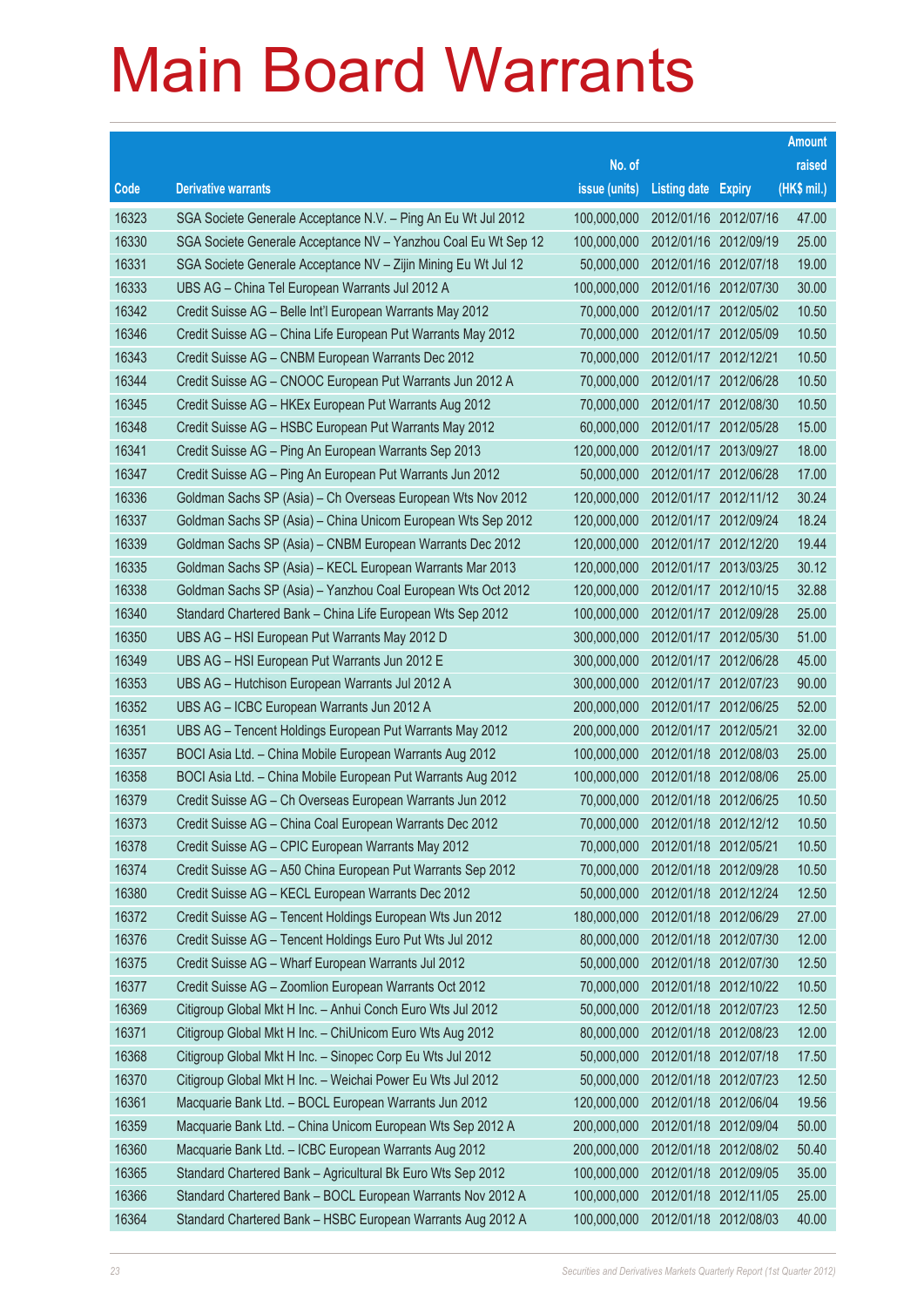|        |                                                               |               |                            |                       | <b>Amount</b> |
|--------|---------------------------------------------------------------|---------------|----------------------------|-----------------------|---------------|
|        |                                                               | No. of        |                            |                       | raised        |
| Code   | <b>Derivative warrants</b>                                    | issue (units) | <b>Listing date Expiry</b> |                       | (HK\$ mil.)   |
| 16363  | Standard Chartered Bank - HSI European Warrants Jun 2012 B    | 200,000,000   | 2012/01/18 2012/06/28      |                       | 38.60         |
| 16362  | Standard Chartered Bank - HSI European Put Wts Jun 2012 A     | 200,000,000   |                            | 2012/01/18 2012/06/28 | 30.00         |
| 16367  | SGA Societe Generale Acceptance N.V. - BOCL Eu Wt Sep 2012    | 200,000,000   | 2012/01/18 2012/09/24      |                       | 50.00         |
| 16354  | SGA Societe Generale Acceptance N.V. - CLife Eu Wt Jul 2012   | 200,000,000   | 2012/01/18 2012/07/11      |                       | 38.00         |
| 16356  | SGA Societe Generale Acceptance N.V. - HSBC Eu Wt May 2012 B  | 200,000,000   |                            | 2012/01/18 2012/05/28 | 78.00         |
| 16355  | SGA Societe Generale Acceptance N.V. - HSI Eu Put Wt Jun 12 A | 200,000,000   |                            | 2012/01/18 2012/06/28 | 38.00         |
| 16389  | Barclays Bank plc - ICBC European Warrants Jul 2012 A         | 100,000,000   | 2012/01/19 2012/07/31      |                       | 25.00         |
| 16402  | BNP Paribas Arbit Issu B.V. - Ch Mobile Eu Put Wt Oct 2012    | 100,000,000   |                            | 2012/01/19 2012/10/04 | 79.00         |
| 16403  | BNP Paribas Arbit Issu B.V. - China Life Eu Put Wts Sep 2012  | 100,000,000   |                            | 2012/01/19 2012/09/04 | 29.00         |
| 16401  | BNP Paribas Arbit Issu B.V. - ICBC European Put Wts Aug 2013  | 100,000,000   |                            | 2012/01/19 2013/08/02 | 80.00         |
| 16400  | Credit Suisse AG - HSI European Warrants Jun 2012             | 400,000,000   | 2012/01/19 2012/06/28      |                       | 60.00         |
| 16397  | Credit Suisse AG - HSI European Warrants Apr 2012 K           | 400,000,000   |                            | 2012/01/19 2012/04/27 | 60.00         |
| 16398  | Credit Suisse AG - HSI European Warrants May 2012 F           | 400,000,000   |                            | 2012/01/19 2012/05/30 | 60.00         |
| 16399  | Credit Suisse AG - HSI European Warrants May 2012 G           | 400,000,000   |                            | 2012/01/19 2012/05/30 | 60.00         |
| 16384  | Goldman Sachs SP (Asia) - Chi Resources European Wt Nov 2012  | 120,000,000   | 2012/01/19 2012/11/26      |                       | 32.04         |
| 16387  | Goldman Sachs SP (Asia) - China Coal European Wts Nov 2012    | 120,000,000   | 2012/01/19 2012/11/28      |                       | 18.84         |
| 16385  | Goldman Sachs SP (Asia) - Dongfeng European Wts Sep 2012      | 120,000,000   |                            | 2012/01/19 2012/09/24 | 30.12         |
| 16386  | Goldman Sachs SP (Asia) - Li & Fung European Wts Aug 2012     | 120,000,000   |                            | 2012/01/19 2012/08/13 | 18.00         |
| 16388  | Goldman Sachs SP (Asia) - PICC European Warrants Sep 2012     | 120,000,000   |                            | 2012/01/19 2012/09/20 | 18.48         |
| 16394  | HK Bank - AIA European Warrants Sep 2012                      | 150,000,000   | 2012/01/19 2012/09/21      |                       | 22.50         |
| 16392  | HK Bank - Sinopec Corp European Warrants Jul 2012             | 120,000,000   |                            | 2012/01/19 2012/07/30 | 30.00         |
| 16396  | HK Bank - A50 China European Warrants Jul 2012                | 120,000,000   | 2012/01/19 2012/07/19      |                       | 34.80         |
| 16390  | HK Bank - HSI European Warrants Oct 2012                      | 250,000,000   |                            | 2012/01/19 2012/10/30 | 37.50         |
| 16391  | HK Bank - HWL European Warrants Jul 2012                      | 150,000,000   |                            | 2012/01/19 2012/07/19 | 37.50         |
| 16395  | HK Bank - ICBC European Warrants Jun 2012 A                   | 120,000,000   |                            | 2012/01/19 2012/06/20 | 18.00         |
| 16393  | HK Bank - Tencent European Warrants Dec 2012                  | 180,000,000   |                            | 2012/01/19 2012/12/12 | 45.00         |
| 16383  | SGA Societe Generale Acceptance N.V. - BOCHK Eur Wt Jun 2012  | 200,000,000   | 2012/01/19 2012/06/27      |                       | 30.00         |
| 16381  | SGA Societe Generale Acceptance N.V. - HKEx Eu Wt Jul 2012    | 500,000,000   | 2012/01/19 2012/07/04      |                       | 90.00         |
| 16382  | SGA Societe Generale Acceptance N.V. - HKEx Eu Wt Sep 2012 B  | 500,000,000   | 2012/01/19 2012/09/24      |                       | 110.00        |
| 16405  | UBS AG - China Unicom European Warrants Aug 2012              | 100,000,000   | 2012/01/19 2012/08/27      |                       | 15.00         |
| 16407  | UBS AG - China Unicom European Put Warrants Jun 2012          | 100,000,000   | 2012/01/19 2012/06/25      |                       | 17.30         |
| 16406  | UBS AG - China Life European Put Warrants Jun 2012            | 100,000,000   | 2012/01/19 2012/06/01      |                       | 17.80         |
| 16410  | UBS AG - CNOOC European Put Warrants May 2012                 | 100,000,000   | 2012/01/19 2012/05/28      |                       | 15.00         |
| 16409  | UBS AG - HKEx European Put Warrants Nov 2012                  | 200,000,000   | 2012/01/19 2012/11/27      |                       | 40.00         |
| 16408  | UBS AG - HSBC European Put Warrants Jul 2012                  | 100,000,000   | 2012/01/19 2012/07/30      |                       | 45.00         |
| 16404  | UBS AG - HSCEI European Warrants Sep 2012                     | 100,000,000   | 2012/01/19 2012/09/27      |                       | 15.00         |
| 16115# | UBS AG - China Unicom European Warrants May 2012              | 250,000,000   | 2012/01/19 2012/05/28      |                       | 11.75         |
| 16418  | Citigroup Global Mkt H Inc. - Belle Int'l Euro Wts Jul 2012   | 80,000,000    | 2012/01/20 2012/07/23      |                       | 12.00         |
| 16415  | Citigroup Global Mkt H Inc. - Brilliance Chi Eu Wts Jan 2013  | 80,000,000    | 2012/01/20 2013/01/21      |                       | 12.80         |
| 16421  | Citigroup Global Mkt H Inc. - Ch Oilfield Euro Wts Dec 2012   | 80,000,000    | 2012/01/20 2012/12/10      |                       | 12.80         |
| 16420  | Citigroup Global Mkt H Inc. - Datang European Wts Jul 2012    | 50,000,000    | 2012/01/20 2012/07/23      |                       | 12.50         |
| 16422  | Citigroup Global Mkt H Inc. - Esprit European Wts Oct 2012    | 50,000,000    | 2012/01/20 2012/10/10      |                       | 12.50         |
| 16417  | Citigroup Global Mkt H Inc. - Haier Elec Euro Wts Jan 2013    | 50,000,000    | 2012/01/20 2013/01/07      |                       | 12.50         |
| 16414  | Citigroup Global Mkt H Inc. - China Mengniu Eu Wts Sep 2012   | 80,000,000    | 2012/01/20 2012/09/20      |                       | 12.00         |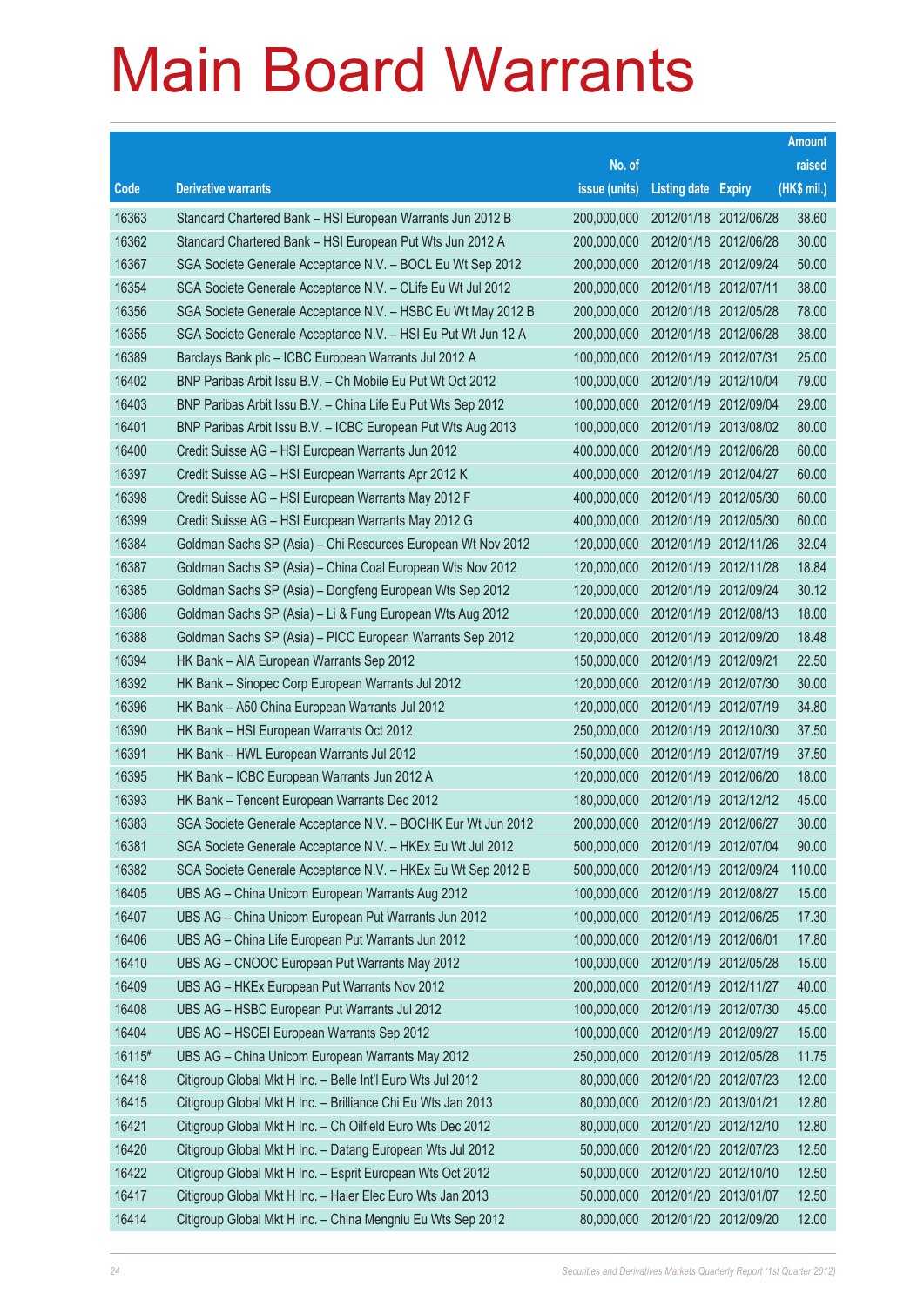|       |                                                               |               |                            |                       | <b>Amount</b> |
|-------|---------------------------------------------------------------|---------------|----------------------------|-----------------------|---------------|
|       |                                                               | No. of        |                            |                       | raised        |
| Code  | <b>Derivative warrants</b>                                    | issue (units) | <b>Listing date Expiry</b> |                       | (HK\$ mil.)   |
| 16419 | Citigroup Global Mkt H Inc. - Weigao Group Euro Wts Dec 2012  | 80,000,000    | 2012/01/20 2012/12/24      |                       | 12.00         |
| 16416 | Citigroup Global Mkt H Inc. - Zoomlion European Wts Nov 2012  | 80,000,000    | 2012/01/20 2012/11/27      |                       | 12.80         |
| 16413 | Daiwa Capital Mkt - Tencent Holdings European Wts Jul 2012    | 108,000,000   | 2012/01/20 2012/07/03      |                       | 17.28         |
| 16423 | Goldman Sachs SP (Asia) - China Tel European Wts Aug 2012     | 120,000,000   | 2012/01/20 2012/08/06      |                       | 30.24         |
| 16424 | Goldman Sachs SP (Asia) - Lenovo European Warrants Sep 2012   | 120,000,000   | 2012/01/20 2012/09/18      |                       | 46.08         |
| 16426 | Goldman Sachs SP (Asia) - China Mengniu European Wt Oct 2012  | 120,000,000   | 2012/01/20 2012/10/15      |                       | 30.12         |
| 16425 | Goldman Sachs SP (Asia) - Yurun Food European Wts Nov 2012    | 120,000,000   | 2012/01/20 2012/11/05      |                       | 30.36         |
| 16411 | Standard Chartered Bank - A50 China Euro Warrants Jun 2012    | 100,000,000   | 2012/01/20 2012/06/25      |                       | 26.00         |
| 16412 | SGA Societe Generale Acceptance N.V. - SHK P Eu Wt Feb 2013   | 500,000,000   |                            | 2012/01/20 2013/02/18 | 100.00        |
| 16428 | UBS AG - CNOOC European Warrants Sep 2012                     | 200,000,000   | 2012/01/20 2012/09/24      |                       | 30.00         |
| 16430 | UBS AG - China Unicom European Warrants Sep 2012 A            | 100,000,000   | 2012/01/20 2012/09/24      |                       | 15.00         |
| 16429 | UBS AG - PetroChina European Warrants Oct 2013                | 300,000,000   | 2012/01/20 2013/10/28      |                       | 69.00         |
| 16427 | UBS AG - PICC European Warrants Jun 2012                      | 100,000,000   |                            | 2012/01/20 2012/06/26 | 15.50         |
| 16431 | UBS AG - Ping An European Put Warrants Jun 2012               | 100,000,000   | 2012/01/20 2012/06/26      |                       | 40.00         |
| 16435 | BNP Paribas Arbit Issu B.V. - CNOOC European Put Wt Nov 2012  | 100,000,000   |                            | 2012/01/26 2012/11/02 | 25.00         |
| 16436 | BNP Paribas Arbit Issu B.V. - PetroCh Euro Put Wts Oct 2012   | 100,000,000   | 2012/01/26 2012/10/30      |                       | 15.00         |
| 16432 | Goldman Sachs SP (Asia) – Brilliance Chi Euro Wts Jan 2013    | 120,000,000   | 2012/01/26 2013/01/21      |                       | 18.24         |
| 16434 | Macquarie Bank Ltd. - A50 China European Put Wts Oct 2012     | 200,000,000   | 2012/01/26 2012/10/04      |                       | 30.00         |
| 16439 | UBS AG – CC Bank European Warrants May 2012 B                 | 200,000,000   | 2012/01/26 2012/05/23      |                       | 60.00         |
| 16437 | UBS AG - China Mobile European Warrants Jul 2012 A            | 200,000,000   | 2012/01/26 2012/07/03      |                       | 60.00         |
| 16433 | UBS AG - China Unicom European Warrants Jul 2012 A            | 100,000,000   | 2012/01/26 2012/07/30      |                       | 25.00         |
| 16438 | UBS AG - HSBC European Warrants Jun 2012 D                    | 200,000,000   | 2012/01/26 2012/06/26      |                       | 30.00         |
| 16459 | BNP Paribas Arbit Issu B.V. - China Tel Euro Wts Aug 2012     | 90,000,000    |                            | 2012/01/27 2012/08/02 | 29.70         |
| 16460 | BNP Paribas Arbit Issu B.V. - Ch Mobile Euro Wts Nov 2012 A   | 200,000,000   | 2012/01/27 2012/11/02      |                       | 86.00         |
| 16458 | BNP Paribas Arbit Issu B.V. - Tencent Holdings Eu Wt Feb 2013 | 100,000,000   |                            | 2012/01/27 2013/02/04 | 25.00         |
| 16478 | Credit Suisse AG - Agricultural Bank European Wts Apr 2012 A  | 120,000,000   | 2012/01/27 2012/04/30      |                       | 18.00         |
| 16475 | Credit Suisse AG - BOCL European Warrants May 2012 A          | 100,000,000   | 2012/01/27 2012/05/23      |                       | 16.00         |
| 16477 | Credit Suisse AG - China Mobile European Warrants May 2012    | 150,000,000   | 2012/01/27 2012/05/30      |                       | 22.50         |
| 16480 | Credit Suisse AG - CNOOC European Warrants Jul 2012           | 100,000,000   |                            | 2012/01/27 2012/07/30 | 15.00         |
| 16479 | Credit Suisse AG - CNOOC European Warrants Feb 2013           | 120,000,000   | 2012/01/27 2013/02/18      |                       | 18.00         |
| 16483 | Credit Suisse AG - HSI European Warrants Aug 2012             | 400,000,000   |                            | 2012/01/27 2012/08/30 | 60.00         |
| 16481 | Credit Suisse AG - HSI European Put Warrants Sep 2012         | 400,000,000   | 2012/01/27 2012/09/27      |                       | 60.00         |
| 16482 | Credit Suisse AG - HSI European Put Warrants Apr 2012 L       | 400,000,000   | 2012/01/27 2012/04/27      |                       | 60.00         |
| 16476 | Credit Suisse AG - ICBC European Warrants Jul 2012 A          | 120,000,000   | 2012/01/27 2012/07/30      |                       | 30.00         |
| 16471 | Daiwa Capital Mkt - BOCL European Warrants May 2012           | 108,000,000   | 2012/01/27 2012/05/23      |                       | 21.60         |
| 16472 | Daiwa Capital Mkt - BOCL European Warrants Jul 2012 A         | 108,000,000   | 2012/01/27 2012/07/27      |                       | 27.00         |
| 16469 | Daiwa Capital Mkt - CCB European Warrants Jun 2012 A          | 128,000,000   |                            | 2012/01/27 2012/06/22 | 19.20         |
| 16470 | Daiwa Capital Mkt - China Life European Warrants Jun 2012 A   | 168,000,000   | 2012/01/27 2012/06/18      |                       | 25.20         |
| 16468 | Daiwa Capital Mkt - HSI European Warrants Jun 2012 B          | 200,000,000   | 2012/01/27 2012/06/28      |                       | 30.00         |
| 16473 | Daiwa Capital Mkt - ICBC European Warrants Jul 2012           | 128,000,000   | 2012/01/27 2012/07/27      |                       | 33.28         |
| 16474 | Daiwa Capital Mkt - ICBC European Warrants May 2012 A         | 128,000,000   | 2012/01/27 2012/05/23      |                       | 32.00         |
| 16452 | Goldman Sachs SP (Asia) - HSI European Put Wts May 2012       | 200,000,000   | 2012/01/27 2012/05/30      |                       | 30.00         |
| 16455 | Goldman Sachs SP (Asia) - HSI European Put Wts Jun 2012       | 200,000,000   | 2012/01/27 2012/06/28      |                       | 34.20         |
| 16454 | Goldman Sachs SP (Asia) - HSI European Warrants Jun 2012 A    | 200,000,000   | 2012/01/27 2012/06/28      |                       | 42.60         |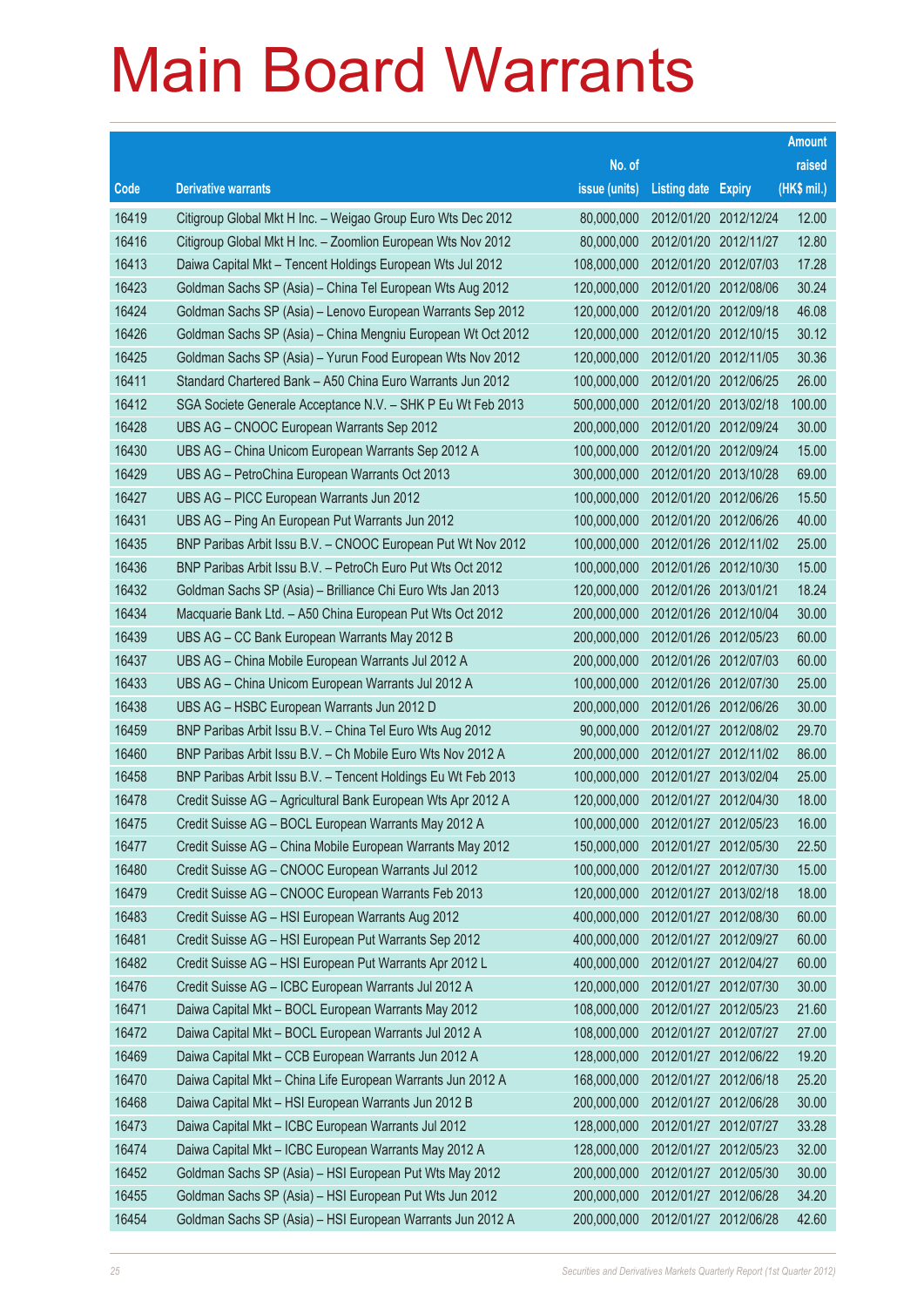|        |                                                               |               |                            |                       | <b>Amount</b> |
|--------|---------------------------------------------------------------|---------------|----------------------------|-----------------------|---------------|
|        |                                                               | No. of        |                            |                       | raised        |
| Code   | <b>Derivative warrants</b>                                    | issue (units) | <b>Listing date Expiry</b> |                       | (HK\$ mil.)   |
| 16453  | Goldman Sachs SP (Asia) - HSI European Put Wts May 2012 A     | 200,000,000   |                            | 2012/01/27 2012/05/30 | 37.40         |
| 16456  | J P Morgan SP BV - Alibaba European Warrants Oct 2013         | 150,000,000   |                            | 2012/01/27 2013/10/02 | 37.50         |
| 16467  | J P Morgan SP BV - China Mob European Wts Jul 2012            | 150,000,000   | 2012/01/27 2012/07/30      |                       | 37.50         |
| 16466  | J P Morgan SP BV - China Tel European Warrants Aug 2012       | 100,000,000   |                            | 2012/01/27 2012/08/06 | 25.00         |
| 16465  | J P Morgan SP BV - China Unicom European Warrants Dec 2012    | 200,000,000   |                            | 2012/01/27 2012/12/28 | 50.00         |
| 16457  | J P Morgan SP BV - Galaxy Ent European Warrants Sep 2012      | 200,000,000   |                            | 2012/01/27 2012/09/03 | 50.00         |
| 16451  | Macquarie Bank Ltd. - China Unicom European Put Wts Jan 2013  | 250,000,000   | 2012/01/27 2013/01/03      |                       | 62.50         |
| 16445  | Merrill Lynch Int'l & Co. C.V. - Ch Mobile Eur Wt Jul 2012    | 40,000,000    | 2012/01/27 2012/07/30      |                       | 16.20         |
| 16447  | Merrill Lynch Int'l & Co. C.V. - Ch Mobile Eur Wt Mar 2013    | 40,000,000    | 2012/01/27 2013/03/11      |                       | 12.20         |
| 16450  | Merrill Lynch Int'l & Co. C.V. - Ch Mobile Eu Put Wt Jul2012  | 40,000,000    | 2012/01/27 2012/07/31      |                       | 13.60         |
| 16446  | Merrill Lynch Int'l & Co. C.V. - Ch Mobile Eur Wt Sep 2012 A  | 40,000,000    | 2012/01/27 2012/09/17      |                       | 10.00         |
| 16448  | Merrill Lynch Int'l & Co. C.V. - CNOOC Euro Wts Nov 2012 A    | 80,000,000    | 2012/01/27 2012/11/27      |                       | 12.08         |
| 16444  | Merrill Lynch Int'l & Co. C.V. - Sinopec Euro Wts Jul 2012    | 60,000,000    |                            | 2012/01/27 2012/07/30 | 17.10         |
| 16442  | Merrill Lynch Int'l & Co. C.V. - Hutchison Eur Wt Aug 2012    | 60,000,000    |                            | 2012/01/27 2012/08/20 | 15.00         |
| 16449  | Merrill Lynch Int'l & Co. C.V. - Hutchison Eu Put Wt Sep 2013 | 60,000,000    | 2012/01/27 2013/09/09      |                       | 15.00         |
| 16443  | Merrill Lynch Int'l & Co. C.V. - PetroChina Eu Wt Aug 2012    | 40,000,000    | 2012/01/27 2012/08/20      |                       | 10.00         |
| 16461  | Standard Chartered Bank - CTel European Warrants Aug 2012     | 100,000,000   |                            | 2012/01/27 2012/08/30 | 25.00         |
| 16440  | SGA Societe Generale Acceptance N.V. - AGBK Eu Wt Jul 2012    | 200,000,000   |                            | 2012/01/27 2012/07/30 | 50.00         |
| 16441  | SGA Societe Generale Acceptance N.V. - A50 Ch Eu Wt Nov 2012  | 500,000,000   | 2012/01/27 2012/11/05      |                       | 80.00         |
| 16464  | UBS AG - HSI European Warrants Jun 2012 F                     | 300,000,000   | 2012/01/27 2012/06/28      |                       | 54.00         |
| 16462  | UBS AG - ICBC European Warrants Jun 2012 B                    | 200,000,000   |                            | 2012/01/27 2012/06/20 | 42.00         |
| 16463  | UBS AG - PICC European Warrants Sep 2012                      | 100,000,000   |                            | 2012/01/27 2012/09/20 | 15.00         |
| 13137# | Citigroup Global Mkt H Inc. - Goldwind European Wts Sep 2012  | 630,000,000   | 2012/01/27 2012/09/03      |                       | 10.08         |
| 16506  | BNP Paribas Arbit Issu B.V. - Agricultural Bank Eu Wt Oct 12  | 100,000,000   |                            | 2012/01/30 2012/10/03 | 27.00         |
| 16509  | BNP Paribas Arbit Issu B.V. - BOCL European Wts Nov 2012      | 200,000,000   |                            | 2012/01/30 2012/11/29 | 52.00         |
| 16507  | BNP Paribas Arbit Issu B.V. - China Tel Euro Wts Aug 2012 A   | 96,000,000    |                            | 2012/01/30 2012/08/02 | 30.72         |
| 16508  | BNP Paribas Arbit Issu B.V. - Hutchison Euro Wts Aug 2012     | 94,000,000    | 2012/01/30 2012/08/02      |                       | 23.50         |
| 16518  | Credit Suisse AG - AIA European Warrants Jun 2012             | 150,000,000   | 2012/01/30 2012/06/01      |                       | 22.50         |
| 16505  | Credit Suisse AG - ChiUnicom European Warrants Aug 2012       | 150,000,000   | 2012/01/30 2012/08/31      |                       | 22.50         |
| 16501  | Credit Suisse AG - CNOOC European Warrants Sep 2012           | 100,000,000   | 2012/01/30 2012/09/28      |                       | 15.00         |
| 16500  | Credit Suisse AG - Jiangxi Copper European Wts Jun 2012 A     | 80,000,000    | 2012/01/30 2012/06/25      |                       | 12.00         |
| 16498  | Credit Suisse AG - Tencent Holdings European Wts Jul 2012     | 180,000,000   | 2012/01/30 2012/07/30      |                       | 27.00         |
| 16499  | Credit Suisse AG - Tencent Holdings Euro Put Wts May 2012 B   | 180,000,000   | 2012/01/30 2012/05/28      |                       | 27.00         |
| 16510  | Citigroup Global Mkt H Inc. - HSCEI Euro Put Wts Jun 2012     | 80,000,000    | 2012/01/30 2012/06/28      |                       | 12.00         |
| 16511  | Citigroup Global Mkt H Inc. - HSI European Put Wt May 2012    | 100,000,000   | 2012/01/30 2012/05/30      |                       | 15.00         |
| 16513  | Citigroup Global Mkt H Inc. - KECL European Wts Jan 2013      | 50,000,000    | 2012/01/30 2013/01/14      |                       | 12.50         |
| 16512  | Citigroup Global Mkt H Inc. - Tencent European Wts Jul 2012   | 80,000,000    | 2012/01/30 2012/07/24      |                       | 12.00         |
| 16492  | Goldman Sachs SP (Asia) - CC Bank European Wts Aug 2012       | 120,000,000   | 2012/01/30 2012/08/27      |                       | 30.36         |
| 16495  | Goldman Sachs SP (Asia) - China Life Euro Wts Oct 2012        | 120,000,000   | 2012/01/30 2012/10/15      |                       | 19.20         |
| 16496  | Goldman Sachs SP (Asia) - Sinopec Corp European Wts Oct 2012  | 120,000,000   |                            | 2012/01/30 2012/10/22 | 81.84         |
| 16491  | Goldman Sachs SP (Asia) - HSI European Warrants Jul 2012      | 200,000,000   | 2012/01/30 2012/07/30      |                       | 50.60         |
| 16493  | Goldman Sachs SP (Asia) - HSI European Warrants Aug 2012      | 200,000,000   | 2012/01/30 2012/08/30      |                       | 33.80         |
| 16494  | Goldman Sachs SP (Asia) - HSI European Warrants Aug 2012 A    | 200,000,000   | 2012/01/30 2012/08/30      |                       | 30.20         |
| 16497  | Macquarie Bank Ltd. - PetroChina European Wts Jun 2012        | 150,000,000   | 2012/01/30 2012/06/08      |                       | 58.95         |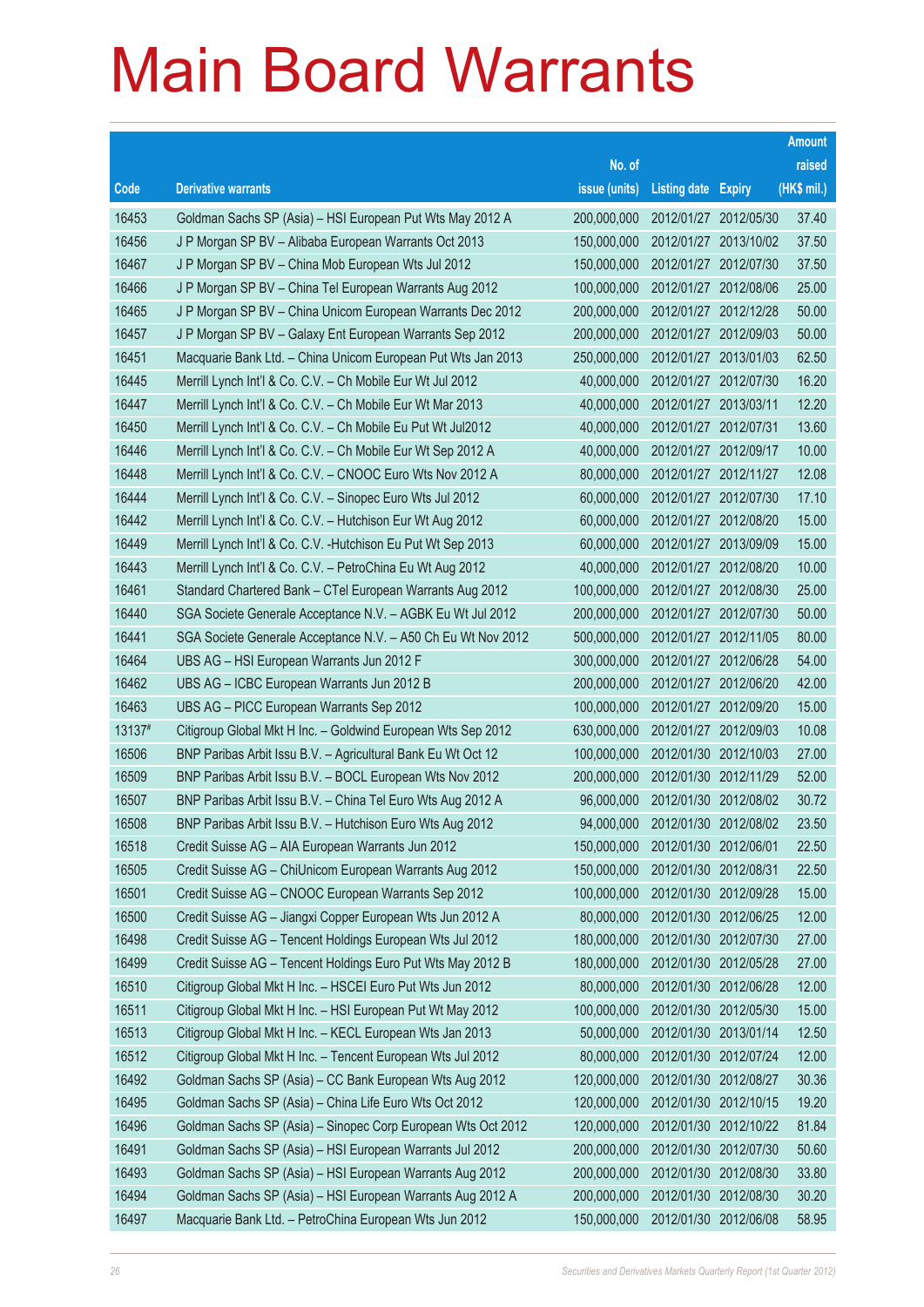|        |                                                               |               |                            |            | <b>Amount</b> |
|--------|---------------------------------------------------------------|---------------|----------------------------|------------|---------------|
|        |                                                               | No. of        |                            |            | raised        |
| Code   | <b>Derivative warrants</b>                                    | issue (units) | <b>Listing date Expiry</b> |            | (HK\$ mil.)   |
| 16484  | Merrill Lynch Int'l & Co. C.V. - BOCL European Wt May 2012 A  | 60,000,000    | 2012/01/30 2012/05/24      |            | 11.16         |
| 16503  | Merrill Lynch Int'l & Co. C.V. - CC Bank Euro Wts Jul 2012    | 40,000,000    | 2012/01/30 2012/07/31      |            | 10.00         |
| 16502  | Merrill Lynch Int'l & Co. C.V. - CC Bank Eu Put Wts May 2012  | 60,000,000    | 2012/01/30 2012/05/09      |            | 10.62         |
| 16485  | Merrill Lynch Int'l & Co. C.V. - ICBC Euro Wts May 2012 B     | 40,000,000    | 2012/01/30 2012/05/08      |            | 10.20         |
| 16486  | Merrill Lynch Int'l & Co. C.V. - Tencent Euro Wts Jul 2012 A  | 70,000,000    | 2012/01/30 2012/07/30      |            | 10.50         |
| 16489  | Standard Chartered Bank - China Unicom Euro Wts Aug 2012 A    | 100,000,000   | 2012/01/30 2012/08/03      |            | 25.00         |
| 16490  | Standard Chartered Bank - Evergrande European Wts Nov 2012    | 50,000,000    | 2012/01/30 2012/11/19      |            | 34.00         |
| 16488  | Standard Chartered Bank – Tencent Hidg European Wts Jul 2012  | 100,000,000   | 2012/01/30 2012/07/03      |            | 18.00         |
| 16504  | SGA Societe Generale Acceptance N.V. - HSI Eu Put Wt Jul 2012 | 200,000,000   | 2012/01/30 2012/07/30      |            | 44.00         |
| 16487  | SGA Societe Generale Acceptance N.V. - ICBC Eu Wt Jul 2012 A  | 200,000,000   | 2012/01/30 2012/07/30      |            | 50.00         |
| 16516  | UBS AG - BYD European Warrants Aug 2012 A                     | 100,000,000   | 2012/01/30 2012/08/13      |            | 42.00         |
| 16515  | UBS AG - China Mobile European Warrants Jun 2012 C            | 200,000,000   | 2012/01/30 2012/06/11      |            | 30.00         |
| 16514  | UBS AG - ICBC European Warrants Jul 2012                      | 200,000,000   | 2012/01/30 2012/07/26      |            | 30.00         |
| 16517  | UBS AG - Tencent Holdings European Warrants Sep 2012          | 200,000,000   | 2012/01/30 2012/09/10      |            | 50.00         |
| 15175# | UBS AG - A50 China European Warrants Oct 2012                 | 200,000,000   | 2012/01/30 2012/10/08      |            | 14.80         |
| 16519  | BOCI Asia Ltd. - Tencent Holdings European Warrants Jul 2012  | 200,000,000   | 2012/01/31 2012/07/23      |            | 30.00         |
| 16537  | BNP Paribas Arbit Issu B.V. - China Life Euro Wts Jul 2012    | 200,000,000   | 2012/01/31 2012/07/11      |            | 32.00         |
| 16524  | BNP Paribas Arbit Issu B.V. - HKEx European Put Wts Dec 2012  | 100,000,000   | 2012/01/31 2012/12/04      |            | 17.00         |
| 16535  | BNP Paribas Arbit Issu B.V. - HSI European Wts Dec 2012 A     | 200,000,000   | 2012/01/31                 | 2012/12/28 | 32.00         |
| 16534  | BNP Paribas Arbit Issu B.V. - HSI Euro Put Wts Jul 2012 A     | 200,000,000   | 2012/01/31 2012/07/30      |            | 40.00         |
| 16536  | BNP Paribas Arbit Issu B.V. - ICBC European Wts Sep 2012 A    | 200,000,000   | 2012/01/31 2012/09/04      |            | 50.00         |
| 16533  | Credit Suisse AG - Hutchison European Warrants Jun 2012 A     | 180,000,000   | 2012/01/31 2012/06/28      |            | 27.00         |
| 16521  | Goldman Sachs SP (Asia) - Swrie Pacific A Euro Wts Dec 2012   | 120,000,000   | 2012/01/31                 | 2012/12/03 | 30.24         |
| 16520  | J P Morgan SP BV - A50 China European Warrants Oct 2013       | 300,000,000   | 2012/01/31 2013/10/28      |            | 45.00         |
| 16523  | Macquarie Bank Ltd. - Minsheng Bank European Wts Aug 2012     | 100,000,000   | 2012/01/31 2012/08/02      |            | 42.10         |
| 16522  | Macquarie Bank Ltd. - Tencent European Warrants Oct 2012      | 250,000,000   | 2012/01/31 2012/10/04      |            | 62.50         |
| 16525  | SGA Societe Generale Acceptance N.V. - CCB Eur Wt Sep 2012    | 200,000,000   | 2012/01/31 2012/09/10      |            | 50.00         |
| 16528  | UBS AG - China Tel European Warrants Aug 2012                 | 100,000,000   | 2012/01/31 2012/08/27      |            | 25.00         |
| 16531  | UBS AG - China Unicom European Put Warrants Sep 2012          | 100,000,000   | 2012/01/31                 | 2012/09/24 | 17.60         |
| 16527  | UBS AG - China Life European Warrants Jun 2012 B              | 200,000,000   | 2012/01/31 2012/06/04      |            | 30.00         |
| 16530  | UBS AG - China Mobile European Warrants Jul 2012 B            | 200,000,000   | 2012/01/31 2012/07/31      |            | 50.00         |
| 16526  | UBS AG - Sinopec Corp European Warrants Jun 2012 B            | 100,000,000   | 2012/01/31 2012/06/25      |            | 15.00         |
| 16529  | UBS AG - Tencent Holdings European Warrants Dec 2012          | 200,000,000   | 2012/01/31                 | 2012/12/17 | 50.00         |
| 16532  | UBS AG - Tencent Holdings European Put Warrants Jun 2012      | 100,000,000   | 2012/01/31 2012/06/04      |            | 17.00         |
| 16554  | BOCI Asia Ltd. - BOCL European Warrants Nov 2012              | 100,000,000   | 2012/02/01                 | 2012/11/05 | 25.00         |
| 16552  | BOCI Asia Ltd. - China Life European Put Warrants Sep 2012    | 100,000,000   | 2012/02/01 2012/09/04      |            | 20.00         |
| 16553  | BOCI Asia Ltd. - CNBM European Warrants Sep 2012              | 100,000,000   | 2012/02/01                 | 2012/09/19 | 15.00         |
| 16560  | Goldman Sachs SP (Asia) - Chi Res Land European Wts Apr 2013  | 120,000,000   | 2012/02/01 2013/04/29      |            | 30.60         |
| 16538  | Goldman Sachs SP (Asia) - HSI European Put Wts Jun 2012 B     | 200,000,000   | 2012/02/01                 | 2012/06/28 | 36.00         |
| 16561  | Goldman Sachs SP (Asia) - Hutchison European Wts May 2012     | 120,000,000   | 2012/02/01 2012/05/31      |            | 30.96         |
| 16547  | Goldman Sachs SP (Asia) - KECL European Warrants Jun 2013     | 120,000,000   | 2012/02/01                 | 2013/06/24 | 30.00         |
| 16559  | Goldman Sachs SP (Asia) - ZTE European Warrants Sep 2012      | 120,000,000   | 2012/02/01                 | 2012/09/10 | 30.24         |
| 16556  | HK Bank - BOCL European Warrants Sep 2013                     | 100,000,000   | 2012/02/01                 | 2013/09/27 | 25.00         |
| 16555  | HK Bank - HKEx European Warrants Jun 2014                     | 150,000,000   | 2012/02/01                 | 2014/06/27 | 37.50         |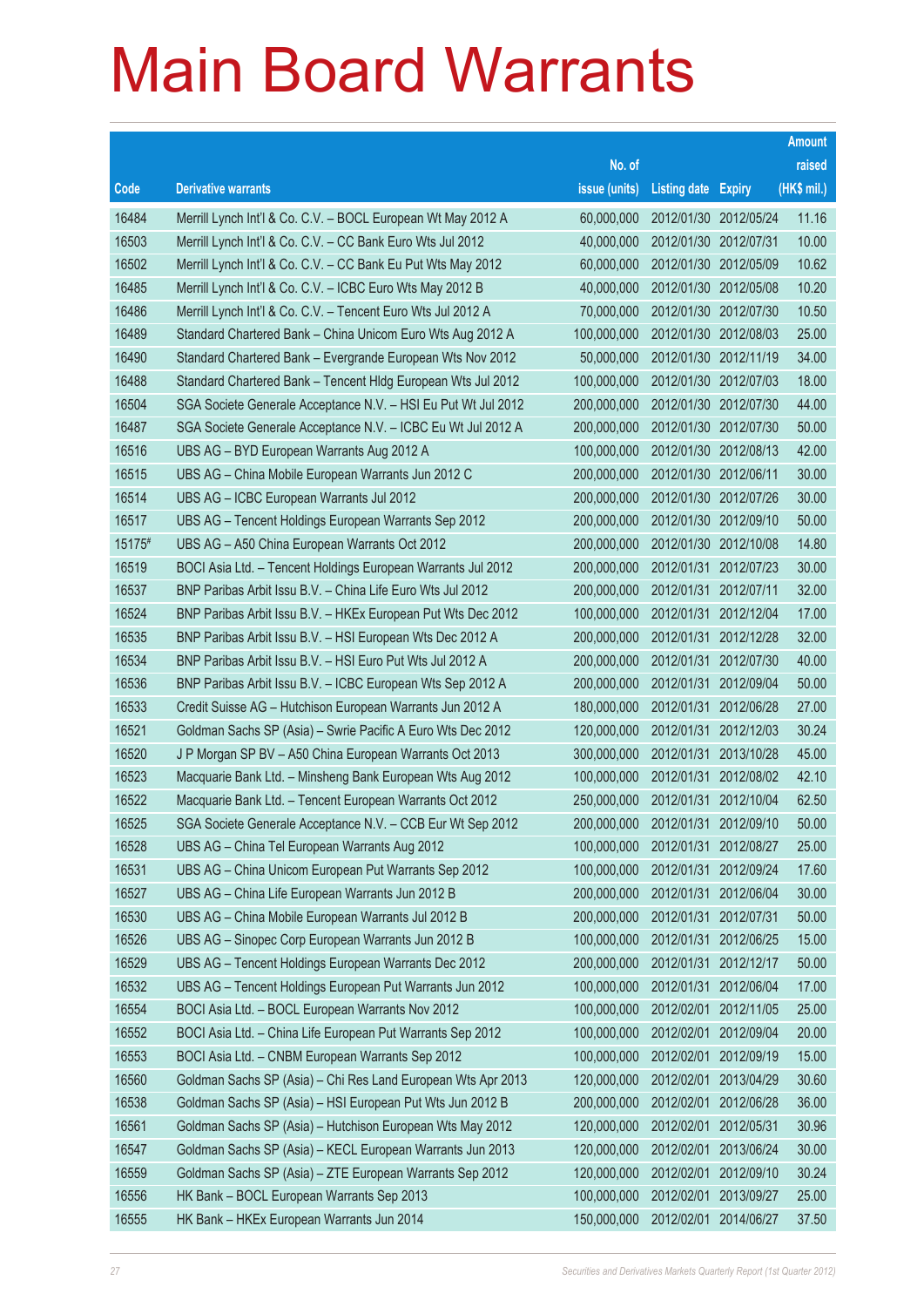|       |                                                              |               |                            |                       | <b>Amount</b> |
|-------|--------------------------------------------------------------|---------------|----------------------------|-----------------------|---------------|
|       |                                                              | No. of        |                            |                       | raised        |
| Code  | <b>Derivative warrants</b>                                   | issue (units) | <b>Listing date Expiry</b> |                       | (HK\$ mil.)   |
| 16565 | Macquarie Bank Ltd. - BYD European Warrants Aug 2012 A       | 200,000,000   |                            | 2012/02/01 2012/08/02 | 61.20         |
| 16566 | Macquarie Bank Ltd. - CC Bank European Put Warrants Sep 2012 | 120,000,000   |                            | 2012/02/01 2012/09/04 | 38.04         |
| 16564 | Macquarie Bank Ltd. - Ch Comm Cons European Wts Sep 2012     | 100,000,000   | 2012/02/01                 | 2012/09/03            | 33.60         |
| 16563 | Macquarie Bank Ltd. - Jiangxi Copper European Wts Sep 2012   | 200,000,000   |                            | 2012/02/01 2012/09/04 | 50.00         |
| 16562 | Macquarie Bank Ltd. - Ping An European Warrants Sep 2012     | 200,000,000   |                            | 2012/02/01 2012/09/04 | 76.00         |
| 16558 | Merrill Lynch Int'l & Co. C.V. - AIA Euro Wts Jul 2012 A     | 70,000,000    |                            | 2012/02/01 2012/07/10 | 10.50         |
| 16557 | Merrill Lynch Int'l & Co. C.V. - Ch Life Eur Put Wt Sep 2012 | 40,000,000    | 2012/02/01                 | 2012/09/19            | 10.00         |
| 16542 | Merrill Lynch Int'l & Co. C.V. - A50 China Eur Wt Oct 2012   | 40,000,000    |                            | 2012/02/01 2012/10/22 | 11.60         |
| 16549 | Merrill Lynch Int'l & Co. C.V. - A50 China Eur Wt Nov 2013   | 70,000,000    |                            | 2012/02/01 2013/11/11 | 10.50         |
| 16543 | Merrill Lynch Int'l & Co. C.V. - A50 China Eu Put Wt Nov 12  | 50,000,000    |                            | 2012/02/01 2012/11/26 | 10.25         |
| 16544 | Merrill Lynch Int'l & Co. C.V. - A50 China Eu Put Wt Sep 13  | 40,000,000    | 2012/02/01                 | 2013/09/30            | 10.00         |
| 16551 | Merrill Lynch Int'l & Co. C.V. - HSCEI Euro Wts Jun 2012 A   | 70,000,000    |                            | 2012/02/01 2012/06/28 | 10.50         |
| 16550 | Merrill Lynch Int'l & Co. C.V. - HSCEI Euro Wts Sep 2012     | 70,000,000    |                            | 2012/02/01 2012/09/27 | 10.50         |
| 16546 | Merrill Lynch Int'l & Co. C.V. - HSCEI Euro Wts Mar 2013     | 40,000,000    |                            | 2012/02/01 2013/03/28 | 10.40         |
| 16545 | Merrill Lynch Int'l & Co. C.V. - HSCEI Euro Put Wt Aug 2012  | 40,000,000    | 2012/02/01                 | 2012/08/30            | 10.00         |
| 16539 | SGA Societe Generale Acceptance N.V. - AIA Euro Wt Sep 2012  | 100,000,000   |                            | 2012/02/01 2012/09/26 | 15.00         |
| 16540 | SGA Societe Generale Acceptance N.V. - BOCL Eu Wt Oct 2012   | 100,000,000   |                            | 2012/02/01 2012/10/17 | 25.00         |
| 16548 | SGA Societe Generale Acceptance N.V. - CMB Euro Wts Oct 2012 | 200,000,000   |                            | 2012/02/01 2012/10/31 | 50.00         |
| 16541 | SGA Societe Generale Acceptance N.V. - JIANC Eu Wts Sep 2012 | 100,000,000   | 2012/02/01                 | 2012/09/03            | 25.00         |
| 16569 | UBS AG - Agricultural Bank European Warrants Aug 2012        | 200,000,000   |                            | 2012/02/01 2012/08/08 | 50.00         |
| 16571 | UBS AG - BOCL European Warrants Oct 2012                     | 100,000,000   |                            | 2012/02/01 2012/10/15 | 25.00         |
| 16568 | UBS AG - CC Bank European Warrants Jul 2012 C                | 200,000,000   |                            | 2012/02/01 2012/07/03 | 38.00         |
| 16567 | UBS AG - HSBC European Warrants Jul 2012                     | 300,000,000   | 2012/02/01                 | 2012/07/30            | 78.00         |
| 16572 | UBS AG - HSI European Warrants Aug 2012 A                    | 300,000,000   |                            | 2012/02/01 2012/08/30 | 45.00         |
| 16573 | UBS AG - HSI European Put Warrants May 2012 E                | 300,000,000   | 2012/02/01                 | 2012/05/30            | 45.00         |
| 16570 | UBS AG - Ping An European Warrants Aug 2012                  | 100,000,000   | 2012/02/01                 | 2012/08/08            | 25.00         |
| 16596 | BNP Paribas Arbit Issu B.V. - Cheung Kong Euro Wt Jan 2014   | 100,000,000   |                            | 2012/02/02 2014/01/03 | 16.00         |
| 16598 | Credit Suisse AG - AIA European Warrants Jun 2012 A          | 150,000,000   |                            | 2012/02/02 2012/06/29 | 22.50         |
| 16597 | Credit Suisse AG - China Life European Put Warrants Jul 2012 | 100,000,000   |                            | 2012/02/02 2012/07/30 | 15.00         |
| 16599 | Credit Suisse AG - HSI European Put Warrants Jun 2012        | 400,000,000   |                            | 2012/02/02 2012/06/28 | 60.00         |
| 16600 | Credit Suisse AG - HSI European Warrants Aug 2012 A          | 400,000,000   |                            | 2012/02/02 2012/08/30 | 60.00         |
| 16593 | Macquarie Bank Ltd. - AIA European Warrants Oct 2012         | 150,000,000   |                            | 2012/02/02 2012/10/04 | 45.90         |
| 16594 | Macquarie Bank Ltd. - CRCC European Warrants Aug 2012        | 120,000,000   |                            | 2012/02/02 2012/08/02 | 46.68         |
| 16586 | Macquarie Bank Ltd. - HSBC European Put Warrants Aug 2012    | 150,000,000   |                            | 2012/02/02 2012/08/02 | 46.95         |
| 16595 | Macquarie Bank Ltd. - Zijin Mining European Wts Aug 2012 A   | 100,000,000   |                            | 2012/02/02 2012/08/02 | 25.00         |
| 16592 | Macquarie Bank Ltd. - Zijin Mining European Put Wts Aug 2012 | 100,000,000   |                            | 2012/02/02 2012/08/02 | 30.40         |
| 16577 | Merrill Lynch Int'l & Co. C.V. - HSI European Wts Aug 2012   | 100,000,000   |                            | 2012/02/02 2012/08/30 | 25.00         |
| 16574 | Merrill Lynch Int'l & Co. C.V. - HSI European Wts Oct 2012   | 100,000,000   |                            | 2012/02/02 2012/10/30 | 18.40         |
| 16575 | Merrill Lynch Int'l & Co. C.V. - HSI European Wts Nov 2012   | 100,000,000   |                            | 2012/02/02 2012/11/29 | 25.00         |
| 16576 | Merrill Lynch Int'l & Co. C.V. - HSI European Wts Dec 2012   | 100,000,000   |                            | 2012/02/02 2012/12/28 | 18.30         |
| 16580 | Merrill Lynch Int'l & Co. C.V. - HSI Euro Put Wts Jul 2012   | 100,000,000   |                            | 2012/02/02 2012/07/30 | 15.00         |
| 16582 | Merrill Lynch Int'l & Co. C.V. - HSI Euro Put Wts Aug 2012   | 100,000,000   |                            | 2012/02/02 2012/08/30 | 25.00         |
| 16578 | Merrill Lynch Int'l & Co. C.V. - HSI Euro Put Wts Dec 2012   | 100,000,000   |                            | 2012/02/02 2012/12/28 | 15.00         |
| 16581 | Merrill Lynch Int'l & Co. C.V. - HSI Euro Put Wts Jun 2012 G | 100,000,000   |                            | 2012/02/02 2012/06/28 | 15.00         |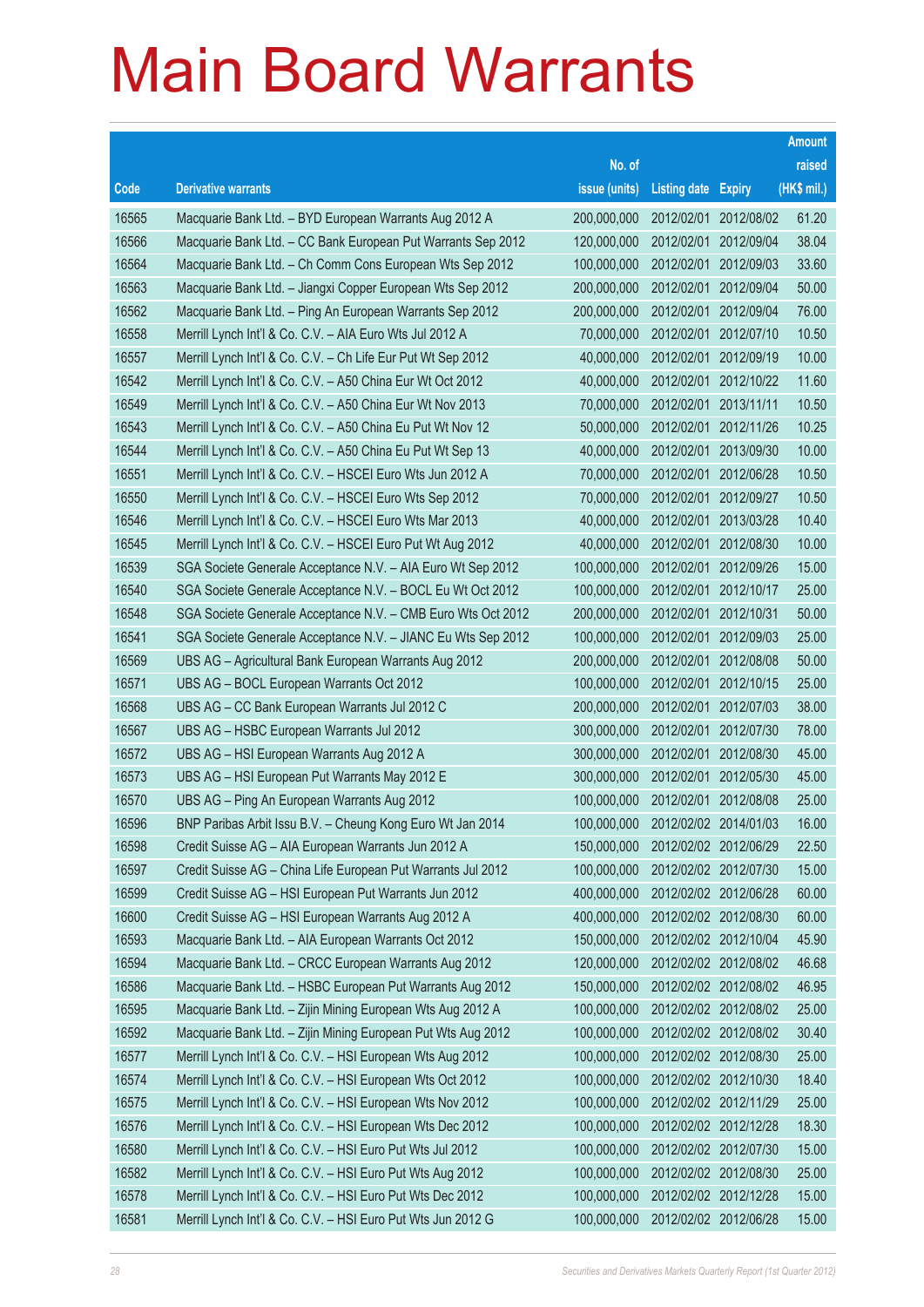|       |                                                                |               |                            |                       | <b>Amount</b> |
|-------|----------------------------------------------------------------|---------------|----------------------------|-----------------------|---------------|
|       |                                                                | No. of        |                            |                       | raised        |
| Code  | <b>Derivative warrants</b>                                     | issue (units) | <b>Listing date Expiry</b> |                       | (HK\$ mil.)   |
| 16579 | Merrill Lynch Int'l & Co. C.V. - HSI Euro Put Wts Sep 2012 D   | 100,000,000   |                            | 2012/02/02 2012/09/27 | 15.00         |
| 16585 | Standard Chartered Bank - ICBC European Warrants Dec 2012 A    | 100,000,000   |                            | 2012/02/02 2012/12/31 | 31.00         |
| 16583 | SGA Societe Generale Acceptance N.V. - HSI Eur Wt Aug 2012     | 200,000,000   |                            | 2012/02/02 2012/08/30 | 30.00         |
| 16584 | SGA Societe Generale Acceptance N.V. - HSI Eu Put Wt Aug 2012  | 200,000,000   |                            | 2012/02/02 2012/08/30 | 60.00         |
| 16587 | SGA Societe Generale Acceptance N.V. - HSI Eu Put Wt Jun 12 B  | 300,000,000   |                            | 2012/02/02 2012/06/28 | 45.00         |
| 16601 | UBS AG - HSCEI European Warrants Sep 2012 A                    | 100,000,000   |                            | 2012/02/02 2012/09/27 | 15.00         |
| 16588 | UBS AG - HSI European Warrants Sep 2012                        | 300,000,000   |                            | 2012/02/02 2012/09/27 | 75.00         |
| 16589 | UBS AG - HSI European Put Warrants May 2012 F                  | 300,000,000   |                            | 2012/02/02 2012/05/30 | 54.00         |
| 16590 | UBS AG - HSI European Put Warrants Jun 2012 G                  | 300,000,000   |                            | 2012/02/02 2012/06/28 | 45.00         |
| 16591 | UBS AG - HSI European Put Warrants Jul 2012 A                  | 300,000,000   |                            | 2012/02/02 2012/07/30 | 45.00         |
| 16626 | BOCI Asia Ltd. - HSI European Warrants Oct 2012 A              | 100,000,000   |                            | 2012/02/03 2012/10/30 | 20.00         |
| 16618 | BOCI Asia Ltd. - Hutchison European Warrants Sep 2012          | 100,000,000   |                            | 2012/02/03 2012/09/03 | 25.00         |
| 16619 | BOCI Asia Ltd. - ICBC European Warrants Sep 2012               | 100,000,000   |                            | 2012/02/03 2012/09/03 | 30.00         |
| 16612 | BNP Paribas Arbit Issu B.V. - BBMG European Wts Dec 2013       | 80,000,000    |                            | 2012/02/03 2013/12/03 | 20.00         |
| 16629 | BNP Paribas Arbit Issu B.V. - CNBM European Wts Dec 2012       | 100,000,000   |                            | 2012/02/03 2012/12/04 | 25.00         |
| 16632 | BNP Paribas Arbit Issu B.V. - COSCO Pacific Euro Wt Mar 2013   | 80,000,000    |                            | 2012/02/03 2013/03/04 | 20.00         |
| 16631 | BNP Paribas Arbit Issu B.V. - Ch Ship Dev Euro Wts Sep 2012    | 20,000,000    |                            | 2012/02/03 2012/09/04 | 11.60         |
| 16628 | BNP Paribas Arbit Issu B.V. - HSI Euro Put Wts Aug 2012        | 200,000,000   |                            | 2012/02/03 2012/08/30 | 50.00         |
| 16630 | BNP Paribas Arbit Issu B.V. - Xinyi Glass Euro Wts Nov 2012    | 20,000,000    |                            | 2012/02/03 2012/11/02 | 10.20         |
| 16646 | Credit Suisse AG - BYD European Warrants Jun 2012              | 80,000,000    |                            | 2012/02/03 2012/06/04 | 12.00         |
| 16647 | Credit Suisse AG - Cheung Kong European Warrants Feb 2013      | 100,000,000   |                            | 2012/02/03 2013/02/28 | 15.00         |
| 16645 | Credit Suisse AG - A50 China European Warrants Oct 2013        | 120,000,000   | 2012/02/03 2013/10/31      |                       | 18.00         |
| 16638 | Citigroup Global Mkt H Inc. - China Life Euro Wts Jul 2012     | 80,000,000    | 2012/02/03 2012/07/11      |                       | 12.00         |
| 16636 | Citigroup Global Mkt H Inc. - CNOOC European Wts Oct 2012      | 80,000,000    |                            | 2012/02/03 2012/10/10 | 12.00         |
| 16640 | Citigroup Global Mkt H Inc. - GCL-Poly Energy Eu Wt Aug 2012   | 50,000,000    |                            | 2012/02/03 2012/08/06 | 15.00         |
| 16639 | Citigroup Global Mkt H Inc. - Nine Dragons Euro Wts Jul 2013   | 80,000,000    | 2012/02/03 2013/07/29      |                       | 12.00         |
| 16637 | Citigroup Global Mkt H Inc. - Ch Rongsheng Euro Wt Sep 2012    | 50,000,000    |                            | 2012/02/03 2012/09/25 | 12.50         |
| 16648 | Goldman Sachs SP (Asia) - HSI European Put Wts Jul 2012        | 200,000,000   | 2012/02/03 2012/07/30      |                       | 45.20         |
| 16625 | J P Morgan Int'l Der. Ltd. - CC Bank European Wts Aug 2012     | 150,000,000   |                            | 2012/02/03 2012/08/20 | 37.50         |
| 16624 | J P Morgan SP BV - China Life European Warrants Aug 2012       | 200,000,000   | 2012/02/03 2012/08/21      |                       | 30.00         |
| 16623 | J P Morgan SP BV - HSI European Warrants Aug 2012              | 200,000,000   |                            | 2012/02/03 2012/08/30 | 30.00         |
| 16622 | J P Morgan SP BV - ICBC European Warrants Aug 2012             | 150,000,000   |                            | 2012/02/03 2012/08/30 | 37.50         |
| 16617 | Macquarie Bank Ltd. - BOCHK European Warrants Aug 2013         | 200,000,000   |                            | 2012/02/03 2013/08/02 | 50.00         |
| 16634 | Macquarie Bank Ltd. - Greatwall Motor European Wts Jun 2012    | 100,000,000   |                            | 2012/02/03 2012/06/26 | 15.00         |
| 16614 | Macquarie Bank Ltd. - HKEx European Warrants Aug 2012 A        | 200,000,000   |                            | 2012/02/03 2012/08/08 | 30.00         |
| 16620 | Macquarie Bank Ltd. - HSI European Put Warrants Aug 2012       | 200,000,000   |                            | 2012/02/03 2012/08/30 | 50.00         |
| 16621 | Macquarie Bank Ltd. - HSI European Put Warrants Aug 2012 A     | 200,000,000   |                            | 2012/02/03 2012/08/30 | 50.00         |
| 16613 | Macquarie Bank Ltd. - Hutchison European Warrants Aug 2012     | 200,000,000   |                            | 2012/02/03 2012/08/03 | 72.60         |
| 16635 | Macquarie Bank Ltd. - PetroChina European Wts Mar 2013         | 200,000,000   |                            | 2012/02/03 2013/03/04 | 30.00         |
| 16615 | Macquarie Bank Ltd. - SJM Holdings European Wts Feb 2013       | 200,000,000   |                            | 2012/02/03 2013/02/04 | 50.20         |
| 16627 | Standard Chartered Bank - BOCL European Warrants Aug 2012 B    | 100,000,000   |                            | 2012/02/03 2012/08/03 | 27.00         |
| 16633 | Standard Chartered Bank - HSI European Warrants Aug 2012       | 200,000,000   |                            | 2012/02/03 2012/08/30 | 50.00         |
| 16603 | SGA Societe Generale Acceptance N.V - Anhui Conch Eu Wt Aug 12 | 80,000,000    |                            | 2012/02/03 2012/08/06 | 24.00         |
| 16607 | SGA Societe Generale Acceptance N.V. - AGBK Eu Wt Sep 2012     | 150,000,000   |                            | 2012/02/03 2012/09/26 | 40.50         |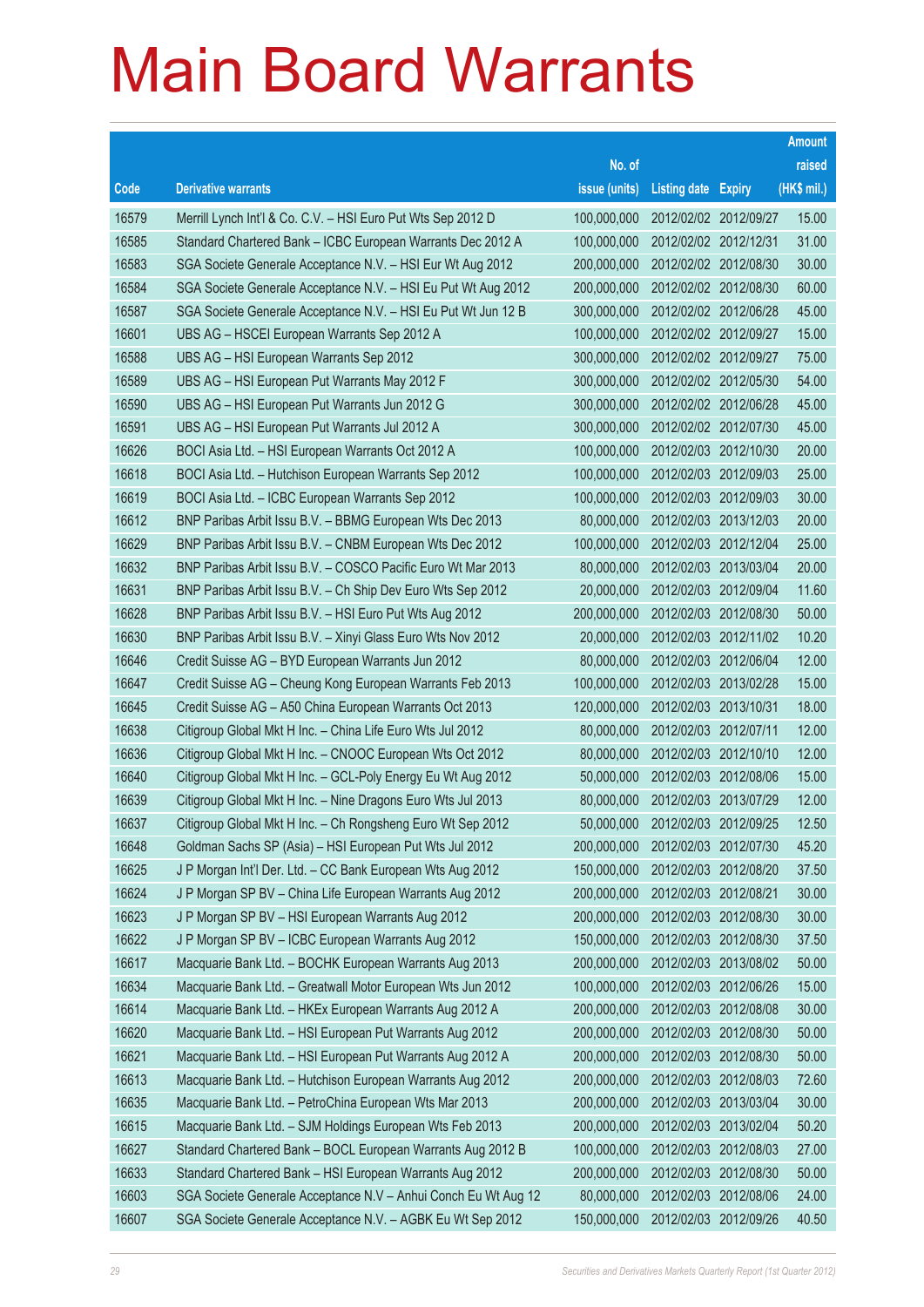|       |                                                                |               |                            |                       | <b>Amount</b> |
|-------|----------------------------------------------------------------|---------------|----------------------------|-----------------------|---------------|
|       |                                                                | No. of        |                            |                       | raised        |
| Code  | <b>Derivative warrants</b>                                     | issue (units) | <b>Listing date Expiry</b> |                       | (HK\$ mil.)   |
| 16602 | SGA Societe Generale Acceptance N.V - Ch Overseas Eu Wt Oct 12 | 100,000,000   | 2012/02/03 2012/10/31      |                       | 25.00         |
| 16604 | SGA Societe Generale Acceptance N.V. - CITBK Eu Wt Aug 2012    | 50,000,000    | 2012/02/03 2012/08/06      |                       | 19.50         |
| 16611 | SGA Societe Generale Acceptance N.V. - CNBM Euro Wt Nov 2012   | 150,000,000   |                            | 2012/02/03 2012/11/14 | 22.50         |
| 16605 | SGA Societe Generale Acceptance N.V. - Shenhua Eu Wt Oct 2012  | 50,000,000    | 2012/02/03 2012/10/22      |                       | 12.50         |
| 16610 | SGA Societe Generale Acceptance N.V. - A50 Ch Eu Wt Oct 2013   | 300,000,000   |                            | 2012/02/03 2013/10/28 | 45.00         |
| 16608 | SGA Societe Generale Acceptance N.V. - ICBC Eu Wt Sep 2012     | 150,000,000   | 2012/02/03 2012/09/26      |                       | 39.00         |
| 16609 | SGA Societe Generale Acceptance N.V. - Ping An Eu Wt Aug 2012  | 100,000,000   | 2012/02/03 2012/08/06      |                       | 33.00         |
| 16606 | SGA Societe Generale Acceptance NV - Yanzhou Coal Eu Wt Oct 12 | 100,000,000   | 2012/02/03 2012/10/31      |                       | 25.00         |
| 16643 | UBS AG - AIA European Warrants Sep 2012                        | 200,000,000   |                            | 2012/02/03 2012/09/24 | 32.00         |
| 16644 | UBS AG - A50 China European Warrants Aug 2012 A                | 100,000,000   | 2012/02/03 2012/08/13      |                       | 60.00         |
| 16641 | UBS AG - HKEx European Warrants Dec 2012                       | 300,000,000   | 2012/02/03 2012/12/10      |                       | 75.00         |
| 16642 | UBS AG - HKEx European Warrants Aug 2012 B                     | 300,000,000   | 2012/02/03 2012/08/08      |                       | 48.00         |
| 16649 | Daiwa Capital Mkt - China Mobile European Warrants Aug 2012    | 128,000,000   |                            | 2012/02/06 2012/08/06 | 84.48         |
| 16650 | Daiwa Capital Mkt - China Mobile European Wts Jun 2012 A       | 128,000,000   | 2012/02/06 2012/06/01      |                       | 32.00         |
| 16655 | Daiwa Capital Mkt - HSI European Warrants Aug 2012             | 200,000,000   |                            | 2012/02/06 2012/08/30 | 50.00         |
| 16652 | Macquarie Bank Ltd. - Angang Steel European Wts Jul 2013       | 120,000,000   | 2012/02/06 2013/07/23      |                       | 18.00         |
| 16651 | Macquarie Bank Ltd. - Geely Auto European Warrants Aug 2012    | 100,000,000   | 2012/02/06 2012/08/08      |                       | 25.00         |
| 16653 | Macquarie Bank Ltd. - Galaxy Ent European Warrants Aug 2012    | 120,000,000   | 2012/02/06 2012/08/06      |                       | 30.00         |
| 16656 | Macquarie Bank Ltd. - Tencent European Warrants Feb 2013       | 250,000,000   |                            | 2012/02/06 2013/02/04 | 62.50         |
| 16654 | Standard Chartered Bank - HSI European Put Wts May 2012        | 200,000,000   | 2012/02/06 2012/05/30      |                       | 30.00         |
| 16659 | UBS AG - China Mobile European Put Warrants Jul 2012           | 100,000,000   |                            | 2012/02/06 2012/07/26 | 18.00         |
| 16658 | UBS AG - CC Bank European Warrants Jun 2012 A                  | 200,000,000   | 2012/02/06 2012/06/06      |                       | 60.00         |
| 16657 | UBS AG - CNOOC European Warrants Aug 2012                      | 200,000,000   | 2012/02/06 2012/08/01      |                       | 30.00         |
| 16676 | BOCI Asia Ltd. - Tencent Holdings European Put Wts Dec 2012    | 200,000,000   | 2012/02/07 2012/12/31      |                       | 50.00         |
| 16701 | Credit Suisse AG - AIA European Put Warrants May 2012          | 80,000,000    | 2012/02/07 2012/05/31      |                       | 12.00         |
| 16700 | Credit Suisse AG - CC Bank European Put Warrants May 2012      | 80,000,000    | 2012/02/07 2012/05/07      |                       | 12.00         |
| 16699 | Credit Suisse AG - HSBC European Put Warrants Aug 2012         | 80,000,000    | 2012/02/07 2012/08/13      |                       | 32.00         |
| 16702 | Credit Suisse AG - Jiangxi Copper European Put Wts Jul 2012    | 80,000,000    | 2012/02/07 2012/07/30      |                       | 14.00         |
| 16698 | Credit Suisse AG - Ping An European Put Warrants Aug 2012      | 80,000,000    | 2012/02/07 2012/08/13      |                       | 24.00         |
| 16708 | Daiwa Capital Mkt - HSBC European Warrants Jun 2012            | 128,000,000   | 2012/02/07 2012/06/01      |                       | 32.00         |
| 16707 | Daiwa Capital Mkt - HSBC European Warrants Aug 2012            | 128,000,000   | 2012/02/07 2012/08/08      |                       | 32.00         |
| 16706 | Daiwa Capital Mkt - HSBC European Put Warrants Aug 2012        | 80,000,000    | 2012/02/07 2012/08/08      |                       | 34.40         |
| 16709 | Daiwa Capital Mkt - ICBC European Put Warrants Aug 2012        | 80,000,000    | 2012/02/07 2012/08/15      |                       | 31.20         |
| 16711 | Bank of East Asia - Anhui Conch European Warrants Sep 2012     | 70,000,000    | 2012/02/07 2012/09/24      |                       | 17.50         |
| 16712 | Bank of East Asia - China Tel European Put Warrants Aug 2012   | 60,000,000    | 2012/02/07 2012/08/07      |                       | 15.60         |
| 16710 | Bank of East Asia - Ch Comm Cons European Warrants Dec 2013A   | 230,000,000   | 2012/02/07 2013/12/23      |                       | 39.10         |
| 16714 | Bank of East Asia - Esprit European Put Warrants Dec 2012      | 150,000,000   |                            | 2012/02/07 2012/12/24 | 37.50         |
| 16713 | Bank of East Asia - Ping An European Put Warrants Nov 2012     | 60,000,000    | 2012/02/07 2012/11/28      |                       | 15.00         |
| 16670 | Goldman Sachs SP (Asia) - Anhui Conch European Wts Aug 2012    | 180,000,000   | 2012/02/07 2012/08/13      |                       | 63.54         |
| 16673 | Goldman Sachs SP (Asia) - A50 China European Wts Sep 2012      | 120,000,000   | 2012/02/07 2012/09/10      |                       | 53.16         |
| 16669 | Goldman Sachs SP (Asia) - JIANC European Warrants Aug 2012     | 150,000,000   | 2012/02/07 2012/08/13      |                       | 38.10         |
| 16672 | Goldman Sachs SP (Asia) - Ping An European Warrants Jun 2012   | 120,000,000   | 2012/02/07 2012/06/25      |                       | 33.72         |
| 16671 | Goldman Sachs SP (Asia) - Sands China European Wts Aug 2012    | 100,000,000   | 2012/02/07 2012/08/13      |                       | 25.10         |
| 16683 | HK Bank - HSI European Warrants Aug 2012                       | 200,000,000   | 2012/02/07 2012/08/30      |                       | 40.00         |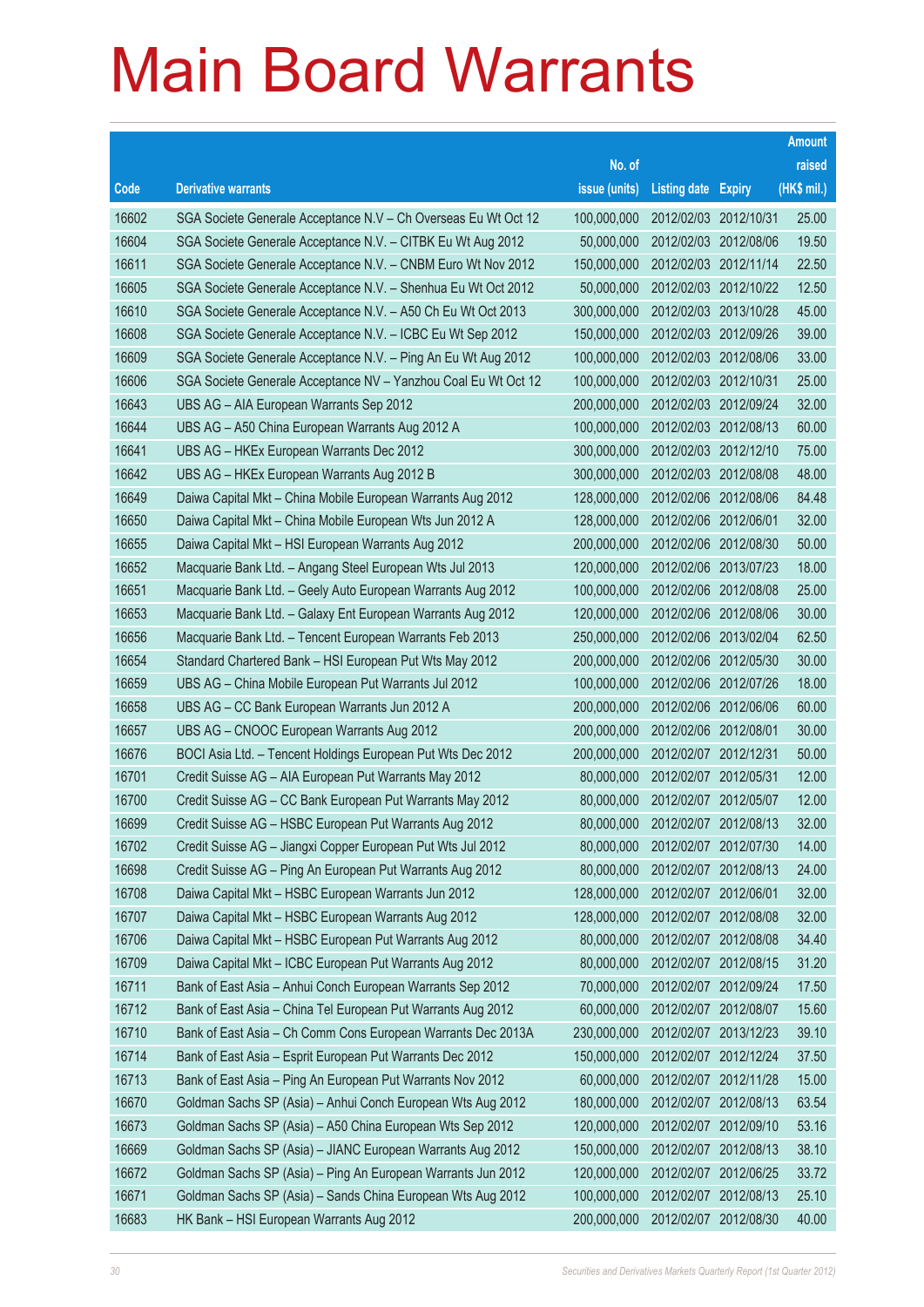|       |                                                               |               |                            |            | <b>Amount</b> |
|-------|---------------------------------------------------------------|---------------|----------------------------|------------|---------------|
|       |                                                               | No. of        |                            |            | raised        |
| Code  | <b>Derivative warrants</b>                                    | issue (units) | <b>Listing date Expiry</b> |            | (HK\$ mil.)   |
| 16686 | HK Bank - HSI European Warrants Jun 2013                      | 250,000,000   | 2012/02/07 2013/06/27      |            | 62.50         |
| 16687 | HK Bank - HSI European Warrants Jun 2015                      | 250,000,000   | 2012/02/07 2015/06/29      |            | 62.50         |
| 16688 | HK Bank - HSI European Warrants Jul 2015                      | 250,000,000   | 2012/02/07 2015/07/30      |            | 62.50         |
| 16684 | HK Bank - HSI European Put Warrants Aug 2012                  | 200,000,000   | 2012/02/07 2012/08/30      |            | 50.00         |
| 16685 | HK Bank - HSI European Put Warrants Mar 2013                  | 250,000,000   | 2012/02/07 2013/03/27      |            | 62.50         |
| 16682 | HK Bank - PetroChina European Warrants Aug 2012               | 80,000,000    | 2012/02/07 2012/08/08      |            | 22.40         |
| 16681 | HK Bank - Tencent European Warrants Jul 2012                  | 120,000,000   | 2012/02/07 2012/07/16      |            | 18.00         |
| 16660 | Merrill Lynch Int'l & Co. C.V. - CLP European Wts Oct 2012    | 40,000,000    | 2012/02/07 2012/10/22      |            | 10.20         |
| 16663 | Merrill Lynch Int'l & Co. C.V. - CNOOC Euro Put Wts Oct 2012  | 40,000,000    | 2012/02/07 2012/10/22      |            | 10.00         |
| 16668 | Merrill Lynch Int'l & Co. C.V. - Sinopec Euro Wts Aug 2012    | 40,000,000    | 2012/02/07 2012/08/27      |            | 11.60         |
| 16664 | Merrill Lynch Int'l & Co. C.V. - HSBC Euro Wts Jul 2012       | 60,000,000    | 2012/02/07 2012/07/26      |            | 10.26         |
| 16665 | Merrill Lynch Int'l & Co. C.V. - HSBC Euro Put Wt Aug 2012    | 40,000,000    | 2012/02/07 2012/08/13      |            | 17.20         |
| 16666 | Merrill Lynch Int'l & Co. C.V. - Hutchison Eu Put Wt Aug 2012 | 40,000,000    | 2012/02/07 2012/08/13      |            | 12.80         |
| 16667 | Merrill Lynch Int'l & Co. C.V. - JX Copper Euro Wts Sep 2012  | 40,000,000    | 2012/02/07 2012/09/17      |            | 10.00         |
| 16662 | Merrill Lynch Int'l & Co. C.V. - PWR Assets Eu Wts Oct 2012   | 40,000,000    | 2012/02/07 2012/10/22      |            | 10.00         |
| 16689 | CC Rabobank B.A. - China Mer Hold European Warrants Aug 2012  | 100,000,000   | 2012/02/07 2012/08/20      |            | 37.00         |
| 16690 | CC Rabobank B.A. - China Tel European Warrants Sep 2012       | 100,000,000   | 2012/02/07 2012/09/17      |            | 30.00         |
| 16691 | CC Rabobank B.A. - Minsheng Bank European Wts Aug 2012        | 100,000,000   | 2012/02/07 2012/08/20      |            | 50.00         |
| 16693 | CC Rabobank B.A. - Sinopec Corp European Warrants Aug 2012 A  | 100,000,000   | 2012/02/07 2012/08/20      |            | 40.00         |
| 16696 | CC Rabobank B.A. - Evergrande European Warrants Sep 2012      | 100,000,000   | 2012/02/07 2012/09/17      |            | 60.00         |
| 16694 | CC Rabobank B.A. - Li & Fung European Warrants Aug 2012 A     | 100,000,000   | 2012/02/07 2012/08/20      |            | 25.00         |
| 16695 | CC Rabobank B.A. - Lenovo European Warrants Aug 2012          | 100,000,000   | 2012/02/07 2012/08/20      |            | 50.00         |
| 16697 | CC Rabobank B.A. - Sands China European Warrants Nov 2012     | 100,000,000   | 2012/02/07 2012/11/19      |            | 50.00         |
| 16692 | CC Rabobank B.A. - Weichai Power European Wts Aug 2012        | 100,000,000   | 2012/02/07 2012/08/20      |            | 45.00         |
| 16679 | Standard Chartered Bank - Cheung Kong European Wts Sep 2012   | 100,000,000   | 2012/02/07 2012/09/03      |            | 32.50         |
| 16680 | Standard Chartered Bank - Ping An European Wts Aug 2012 A     | 100,000,000   | 2012/02/07 2012/08/30      |            | 25.00         |
| 16674 | SGA Societe Generale Acceptance N.V. - HWL Eur Wt Jul 2012    | 150,000,000   | 2012/02/07 2012/07/18      |            | 67.50         |
| 16675 | SGA Societe Generale Acceptance N.V. - Tencent Eu Wt Jul 2012 | 300,000,000   | 2012/02/07 2012/07/16      |            | 45.00         |
| 16678 | UBS AG - BYD European Warrants Jun 2012                       | 100,000,000   | 2012/02/07 2012/06/18      |            | 20.00         |
| 16705 | UBS AG - CC Bank European Put Warrants Jul 2012               | 100,000,000   | 2012/02/07 2012/07/09      |            | 18.00         |
| 16704 | UBS AG - China Life European Put Warrants Jul 2012            | 100,000,000   | 2012/02/07 2012/07/23      |            | 15.00         |
| 16677 | UBS AG - Sinopec Corp European Put Warrants Jun 2012          | 100,000,000   | 2012/02/07 2012/06/26      |            | 15.00         |
| 16703 | UBS AG - Tencent Holdings European Put Warrants Jun 2012 C    | 100,000,000   | 2012/02/07                 | 2012/06/11 | 15.00         |
| 16723 | BOCI Asia Ltd. - CC Bank European Put Warrants Sep 2012       | 100,000,000   | 2012/02/08 2012/09/03      |            | 25.00         |
| 16721 | BOCI Asia Ltd. - HSI European Put Warrants Sep 2012           | 100,000,000   | 2012/02/08 2012/09/27      |            | 25.00         |
| 16743 | BNP Paribas Arbit Issu B.V. - Tencent Eu Put Wt Jan 2013      | 100,000,000   | 2012/02/08 2013/01/03      |            | 25.00         |
| 16741 | Credit Suisse AG - China Tel European Warrants May 2012       | 80,000,000    | 2012/02/08 2012/05/08      |            | 12.00         |
| 16740 | Credit Suisse AG - Tencent Holdings Euro Put Wts Aug 2012     | 150,000,000   | 2012/02/08 2012/08/30      |            | 37.50         |
| 16744 | Citigroup Global Mkt H Inc. - Agricultural Bk Eu Wt Aug 2012  | 80,000,000    | 2012/02/08 2012/08/08      |            | 20.00         |
| 16745 | Citigroup Global Mkt H Inc. - Bank of EA Euro Wts Oct 2012    | 50,000,000    | 2012/02/08 2012/10/10      |            | 12.50         |
| 16750 | Citigroup Global Mkt H Inc. - BOCL European Wts Aug 2012      | 80,000,000    | 2012/02/08 2012/08/08      |            | 20.00         |
| 16753 | Citigroup Global Mkt H Inc. - BankComm Euro Wts Aug 2012      | 50,000,000    | 2012/02/08 2012/08/08      |            | 15.00         |
| 16752 | Citigroup Global Mkt H Inc. - CC Bank European Wt Aug 2012    | 80,000,000    | 2012/02/08 2012/08/08      |            | 20.00         |
| 16751 | Citigroup Global Mkt H Inc. - CITIC Bank Euro Wts Aug 2012    | 50,000,000    | 2012/02/08 2012/08/08      |            | 12.50         |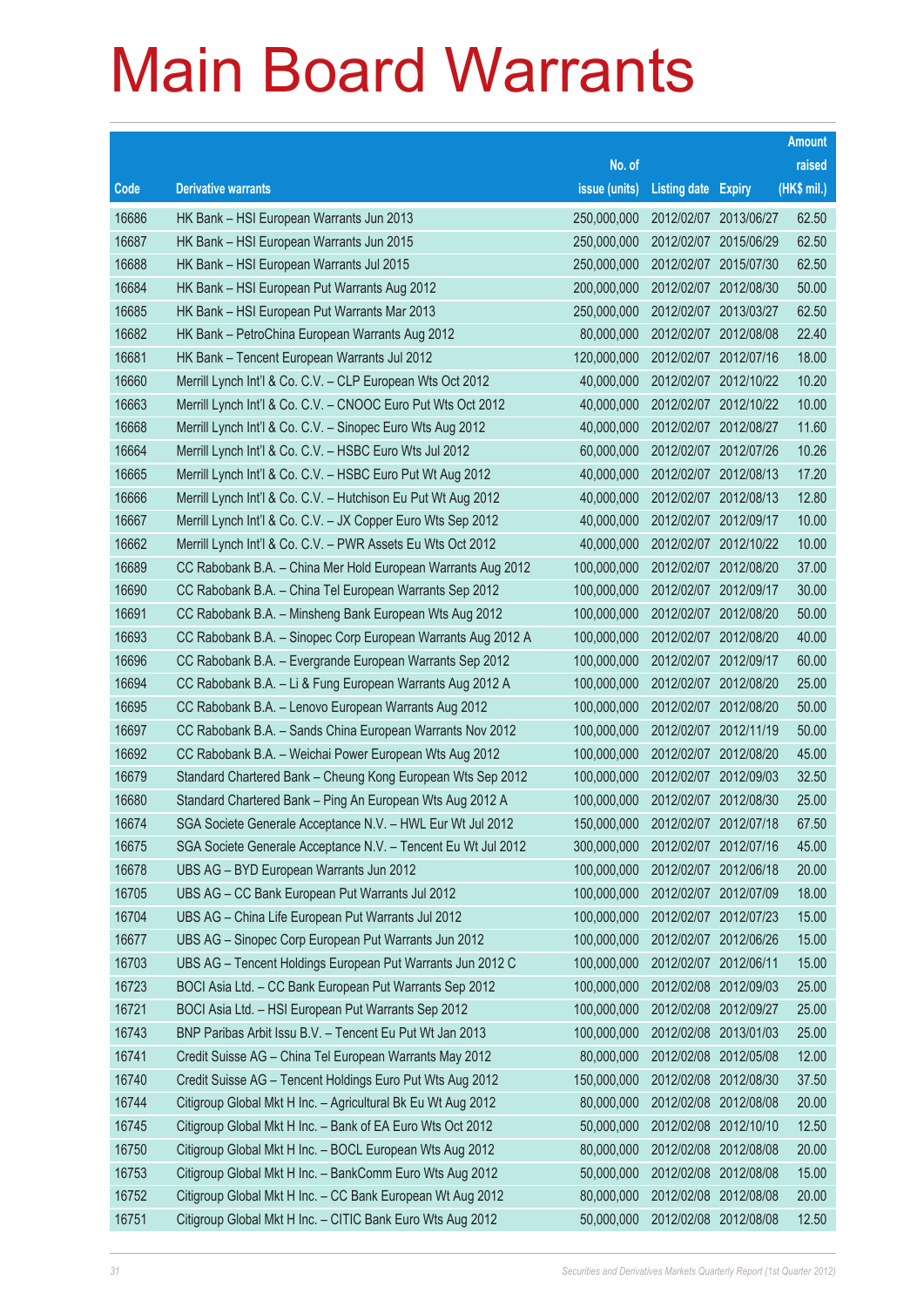|       |                                                              |               |                            |                       | <b>Amount</b> |
|-------|--------------------------------------------------------------|---------------|----------------------------|-----------------------|---------------|
|       |                                                              | No. of        |                            |                       | raised        |
| Code  | <b>Derivative warrants</b>                                   | issue (units) | <b>Listing date Expiry</b> |                       | (HK\$ mil.)   |
| 16747 | Citigroup Global Mkt H Inc. - COSCO Pacific Euro Wt Aug 2012 | 80,000,000    |                            | 2012/02/08 2012/08/08 | 12.00         |
| 16748 | Citigroup Global Mkt H Inc. - HSBC European Wts Jun 2012     | 80,000,000    |                            | 2012/02/08 2012/06/26 | 16.00         |
| 16749 | Citigroup Global Mkt H Inc. - Huaneng Power Euro Wt Aug 2012 | 50,000,000    |                            | 2012/02/08 2012/08/08 | 12.50         |
| 16746 | Citigroup Global Mkt H Inc. - Want Want Ch Euro Wts Nov 2013 | 80,000,000    | 2012/02/08 2013/11/11      |                       | 12.00         |
| 16742 | Daiwa Capital Mkt - Tencent Holdings Euro Put Wts Oct 2012   | 108,000,000   |                            | 2012/02/08 2012/10/15 | 27.00         |
| 16718 | Goldman Sachs SP (Asia) - BOCL European Warrants Sep 2012    | 120,000,000   |                            | 2012/02/08 2012/09/18 | 30.12         |
| 16715 | Goldman Sachs SP (Asia) - Hutchison Euro Put Wts Aug 2012    | 100,000,000   |                            | 2012/02/08 2012/08/27 | 32.50         |
| 16716 | Goldman Sachs SP (Asia) - Tencent European Wt Dec 2012       | 120,000,000   |                            | 2012/02/08 2012/12/03 | 30.00         |
| 16717 | Goldman Sachs SP (Asia) - Tencent European Put Wt Sep 2012   | 120,000,000   |                            | 2012/02/08 2012/09/24 | 30.36         |
| 16725 | HK Bank - AIA European Warrants Sep 2012 A                   | 120,000,000   | 2012/02/08 2012/09/21      |                       | 18.00         |
| 16724 | HK Bank - Tencent European Warrants Jan 2013                 | 120,000,000   |                            | 2012/02/08 2013/01/30 | 30.00         |
| 16719 | J P Morgan SP BV - Tencent European Warrants Oct 2012        | 200,000,000   |                            | 2012/02/08 2012/10/03 | 50.00         |
| 16720 | J P Morgan SP BV - Yanzhou Coal European Warrants Oct 2012   | 200,000,000   |                            | 2012/02/08 2012/10/30 | 50.00         |
| 16735 | Macquarie Bank Ltd. - Agricultural Bk Euro Warrants Sep 2012 | 120,000,000   |                            | 2012/02/08 2012/09/04 | 30.00         |
| 16737 | Macquarie Bank Ltd. - CITIC Bank European Warrants Sep 2012  | 120,000,000   |                            | 2012/02/08 2012/09/04 | 30.00         |
| 16736 | Macquarie Bank Ltd. - Swrie Pacific A European Wts Sep 2012  | 180,000,000   |                            | 2012/02/08 2012/09/04 | 51.12         |
| 16731 | CC Rabobank B.A. - ChiUnicom European Put Warrants Sep 2012  | 150,000,000   |                            | 2012/02/08 2012/09/20 | 27.00         |
| 16734 | CC Rabobank B.A. - CSR Times European Warrants Sep 2012      | 100,000,000   |                            | 2012/02/08 2012/09/17 | 30.00         |
| 16733 | CC Rabobank B.A. - CSR European Warrants Sep 2012            | 100,000,000   |                            | 2012/02/08 2012/09/17 | 50.00         |
| 16728 | CC Rabobank B.A. - Galaxy Ent European Warrants Jul 2012     | 100,000,000   |                            | 2012/02/08 2012/07/26 | 25.00         |
| 16727 | CC Rabobank B.A. - HSBC European Warrants Jun 2012           | 150,000,000   |                            | 2012/02/08 2012/06/27 | 30.00         |
| 16726 | CC Rabobank B.A. - HSBC European Put Warrants Sep 2012       | 150,000,000   |                            | 2012/02/08 2012/09/17 | 120.00        |
| 16732 | CC Rabobank B.A. - Huaneng Power European Warrants Oct 2012  | 100,000,000   |                            | 2012/02/08 2012/10/22 | 35.00         |
| 16730 | CC Rabobank B.A. - Hutchison European Put Warrants Sep 2012  | 100,000,000   |                            | 2012/02/08 2012/09/17 | 45.00         |
| 16729 | CC Rabobank B.A. - Lenovo European Put Warrants Sep 2012     | 100,000,000   |                            | 2012/02/08 2012/09/17 | 60.00         |
| 16738 | CC Rabobank B.A. - Tencent Holdings European Put Wt Sep 2012 | 200,000,000   |                            | 2012/02/08 2012/09/17 | 50.00         |
| 16739 | Standard Chartered Bank - Tencent Hidg Euro Put Wts Aug 2012 | 100,000,000   |                            | 2012/02/08 2012/08/30 | 25.00         |
| 16754 | UBS AG - China Mobile European Put Warrants Jul 2012 C       | 100,000,000   | 2012/02/08 2012/07/30      |                       | 15.50         |
| 16755 | UBS AG - Sinopec Corp European Put Warrants Aug 2012         | 100,000,000   |                            | 2012/02/08 2012/08/08 | 54.00         |
| 16757 | UBS AG - Hutchison European Put Warrants Aug 2012            | 100,000,000   |                            | 2012/02/08 2012/08/08 | 60.00         |
| 16756 | UBS AG - PetroChina European Put Warrants Oct 2012           | 100,000,000   |                            | 2012/02/08 2012/10/15 | 15.00         |
| 16794 | BNP Paribas Arbit Issu B.V. - HSI European Wts Aug 2012 A    | 200,000,000   |                            | 2012/02/09 2012/08/30 | 32.00         |
| 16784 | Credit Suisse AG - HSI European Warrants Sep 2012            | 400,000,000   | 2012/02/09                 | 2012/09/27            | 100.00        |
| 16783 | Credit Suisse AG - HSI European Warrants Oct 2012            | 400,000,000   |                            | 2012/02/09 2012/10/30 | 100.00        |
| 16791 | Credit Suisse AG - HSI European Put Warrants Jul 2012        | 400,000,000   |                            | 2012/02/09 2012/07/30 | 64.00         |
| 16785 | Credit Suisse AG - HSI European Warrants Aug 2012 B          | 400,000,000   |                            | 2012/02/09 2012/08/30 | 100.00        |
| 16792 | Credit Suisse AG - HSI European Put Warrants Jun 2012 A      | 400,000,000   |                            | 2012/02/09 2012/06/28 | 60.00         |
| 16781 | Goldman Sachs SP (Asia) - BOC HK European Warrants Dec 2012  | 100,000,000   | 2012/02/09 2012/12/24      |                       | 25.00         |
| 16768 | Goldman Sachs SP (Asia) - CC Bank Euro Put Wts Aug 2012      | 100,000,000   |                            | 2012/02/09 2012/08/27 | 41.00         |
| 16769 | Goldman Sachs SP (Asia) - China Life Euro Put Wts Aug 2012   | 120,000,000   |                            | 2012/02/09 2012/08/13 | 30.24         |
| 16780 | Goldman Sachs SP (Asia) - Mongol Mining European Wt Sep 2013 | 100,000,000   | 2012/02/09                 | 2013/09/16            | 25.00         |
| 16774 | HK Bank - China Mobile European Warrants Jun 2015            | 150,000,000   |                            | 2012/02/09 2015/06/22 | 22.50         |
| 16775 | Macquarie Bank Ltd. - Bank of EA European Warrants Nov 2012  | 200,000,000   |                            | 2012/02/09 2012/11/02 | 50.00         |
| 16777 | Macquarie Bank Ltd. - CC Bank European Warrants Sep 2012     | 150,000,000   |                            | 2012/02/09 2012/09/04 | 37.50         |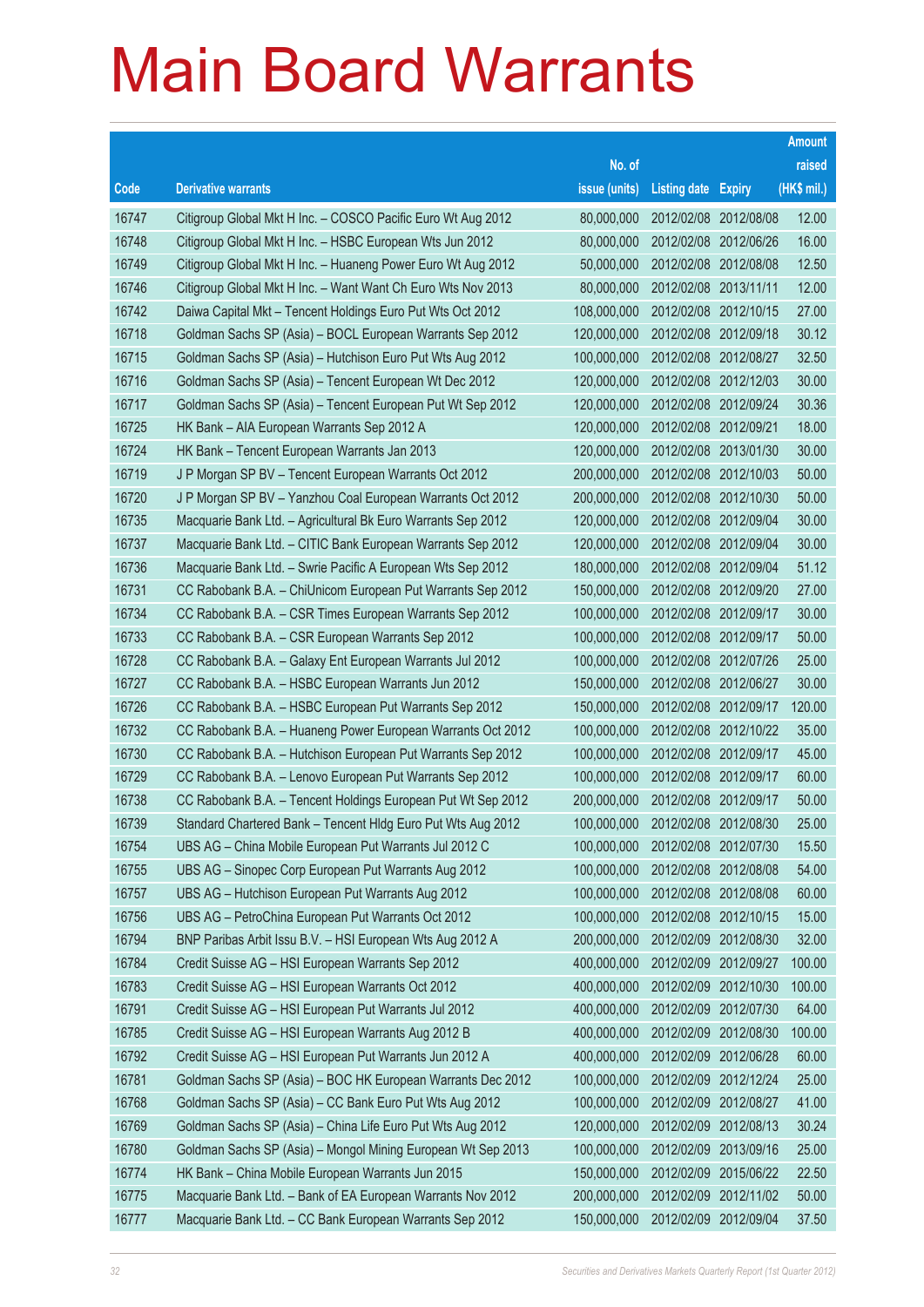|       |                                                               |               |                       | <b>Amount</b> |
|-------|---------------------------------------------------------------|---------------|-----------------------|---------------|
|       |                                                               | No. of        |                       | raised        |
| Code  | <b>Derivative warrants</b>                                    | issue (units) | Listing date Expiry   | (HK\$ mil.)   |
| 16776 | Macquarie Bank Ltd. - CM Bank European Warrants Mar 2013      | 200,000,000   | 2012/02/09 2013/03/04 | 50.00         |
| 16758 | Merrill Lynch Int'l & Co. C.V. - AIA Euro Wts Aug 2012        | 40,000,000    | 2012/02/09 2012/08/13 | 10.20         |
| 16764 | Merrill Lynch Int'l & Co. C.V. - AIA Euro Put Wts Sep 2012    | 40,000,000    | 2012/02/09 2012/09/28 | 10.00         |
| 16765 | Merrill Lynch Int'l & Co. C.V. - Ch Mobile Eu Put Wt Dec 2013 | 70,000,000    | 2012/02/09 2013/12/16 | 10.57         |
| 16761 | Merrill Lynch Int'l & Co. C.V. - ChiUnicom Euro Wts Jun 2012  | 60,000,000    | 2012/02/09 2012/06/25 | 11.10         |
| 16759 | Merrill Lynch Int'l & Co. C.V. - China Life Eu Wt Jul 2012 A  | 70,000,000    | 2012/02/09 2012/07/18 | 10.57         |
| 16763 | Merrill Lynch Int'l & Co. C.V. - Ch Shenhua Eu Wt Jul 2012    | 50,000,000    | 2012/02/09 2012/07/09 | 10.05         |
| 16762 | Merrill Lynch Int'l & Co. C.V. - Ch Shenhua Eu Wt Dec 2012    | 50,000,000    | 2012/02/09 2012/12/10 | 13.00         |
| 16760 | Merrill Lynch Int'l & Co. C.V. - HSBC Euro Wts Jul 2012 A     | 60,000,000    | 2012/02/09 2012/07/11 | 14.10         |
| 16766 | Merrill Lynch Int'l & Co. C.V. - Tencent Eur Put Wt Jun 2012  | 70,000,000    | 2012/02/09 2012/06/25 | 10.92         |
| 16773 | CC Rabobank B.A. - CITIC Sec European Warrants Aug 2012       | 100,000,000   | 2012/02/09 2012/08/20 | 25.00         |
| 16772 | CC Rabobank B.A. - Chinares Cement European Wts Aug 2012      | 100,000,000   | 2012/02/09 2012/08/22 | 60.00         |
| 16770 | CC Rabobank B.A. - Lonking European Warrants Oct 2012         | 100,000,000   | 2012/02/09 2012/10/22 | 40.00         |
| 16771 | CC Rabobank B.A. - Poly HK Inv European Warrants Oct 2012     | 100,000,000   | 2012/02/09 2012/10/22 | 55.00         |
| 16778 | CC Rabobank B.A. - Sunart Retail European Warrants Nov 2012   | 100,000,000   | 2012/02/09 2012/11/19 | 25.00         |
| 16787 | Standard Chartered Bank – HSI European Put Wts Jun 2012 C     | 200,000,000   | 2012/02/09 2012/06/28 | 30.00         |
| 16786 | Standard Chartered Bank - Sands China European Wts Sep 2012   | 100,000,000   | 2012/02/09 2012/09/28 | 25.00         |
| 16779 | SGA Societe Generale Acceptance N.V. - Ch Mob Eu Wt Jul 2012  | 200,000,000   | 2012/02/09 2012/07/04 | 30.00         |
| 16767 | SGA Societe Generale Acceptance N.V. - HSBC Eu Wt May 2012 C  | 200,000,000   | 2012/02/09 2012/05/30 | 38.00         |
| 16793 | UBS AG – Cheung Kong European Warrants Dec 2013 A             | 100,000,000   | 2012/02/09 2013/12/23 | 15.00         |
| 16790 | UBS AG - HSI European Put Warrants Aug 2012                   | 300,000,000   | 2012/02/09 2012/08/30 | 75.00         |
| 16788 | UBS AG - HSI European Put Warrants Dec 2012                   | 300,000,000   | 2012/02/09 2012/12/28 | 45.00         |
| 16789 | UBS AG - HSI European Put Warrants Jul 2012 B                 | 300,000,000   | 2012/02/09 2012/07/30 | 45.00         |
| 16806 | Credit Suisse AG – CNOOC European Warrants Aug 2012 A         | 100,000,000   | 2012/02/10 2012/08/01 | 15.00         |
| 16805 | Credit Suisse AG - CNOOC European Warrants Nov 2012           | 100,000,000   | 2012/02/10 2012/11/27 | 16.00         |
| 16808 | Credit Suisse AG - Ping An European Warrants May 2012         | 120,000,000   | 2012/02/10 2012/05/28 | 26.40         |
| 16812 | Citigroup Global Mkt H Inc. - Ch Ship Cont Euro Wts Aug 2012  | 50,000,000    | 2012/02/10 2012/08/13 | 12.50         |
| 16813 | Citigroup Global Mkt H Inc. - Hutchison Euro Wts Jun 2012     | 80,000,000    | 2012/02/10 2012/06/20 | 16.00         |
| 16811 | Citigroup Global Mkt H Inc. - ICBC European Wts Aug 2012      | 80,000,000    | 2012/02/10 2012/08/13 | 24.00         |
| 16814 | Citigroup Global Mkt H Inc. - Sunart Retail Euro Wt Jan 2013  | 50,000,000    | 2012/02/10 2013/01/09 | 12.50         |
| 16810 | Citigroup Global Mkt H Inc. - Xinyi Glass Euro Wts Sep 2012   | 50,000,000    | 2012/02/10 2012/09/17 | 15.00         |
| 16809 | Daiwa Capital Mkt - China Life European Put Wts Sep 2012      | 80,000,000    | 2012/02/10 2012/09/03 | 12.00         |
| 16821 | Bank of East Asia - China COSCO European Warrants Aug 2012    | 50,000,000    | 2012/02/10 2012/08/23 | 12.50         |
| 16822 | Bank of East Asia - CRCC European Warrants Mar 2014           | 380,000,000   | 2012/02/10 2014/03/10 | 95.00         |
| 16819 | Bank of East Asia - Esprit European Warrants Mar 2013         | 100,000,000   | 2012/02/10 2013/03/25 | 25.00         |
| 16820 | Bank of East Asia - JIANC European Warrants Jul 2012          | 70,000,000    | 2012/02/10 2012/07/03 | 11.20         |
| 16797 | Goldman Sachs SP (Asia) - China Life Euro Wts Aug 2012        | 120,000,000   | 2012/02/10 2012/08/21 | 18.24         |
| 16799 | Goldman Sachs SP (Asia) - HSI European Put Wts Aug 2012       | 200,000,000   | 2012/02/10 2012/08/30 | 51.60         |
| 16798 | Goldman Sachs SP (Asia) - HSI European Put Wts May 2012 B     | 200,000,000   | 2012/02/10 2012/05/30 | 30.00         |
| 16802 | J P Morgan SP BV - HSI European Put Warrants Aug 2012         | 300,000,000   | 2012/02/10 2012/08/30 | 75.00         |
| 16803 | Macquarie Bank Ltd. - A50 China European Put Wts Feb 2013     | 200,000,000   | 2012/02/10 2013/02/04 | 50.00         |
| 16801 | Macquarie Bank Ltd. - Hutchison European Put Wts Aug 2012     | 200,000,000   | 2012/02/10 2012/08/10 | 79.80         |
| 16800 | Macquarie Bank Ltd. - Hutchison European Put Wts Sep 2013     | 250,000,000   | 2012/02/10 2013/09/03 | 51.50         |
| 16804 | Standard Chartered Bank - China Life European Wts Sep 2012 A  | 100,000,000   | 2012/02/10 2012/09/03 | 15.00         |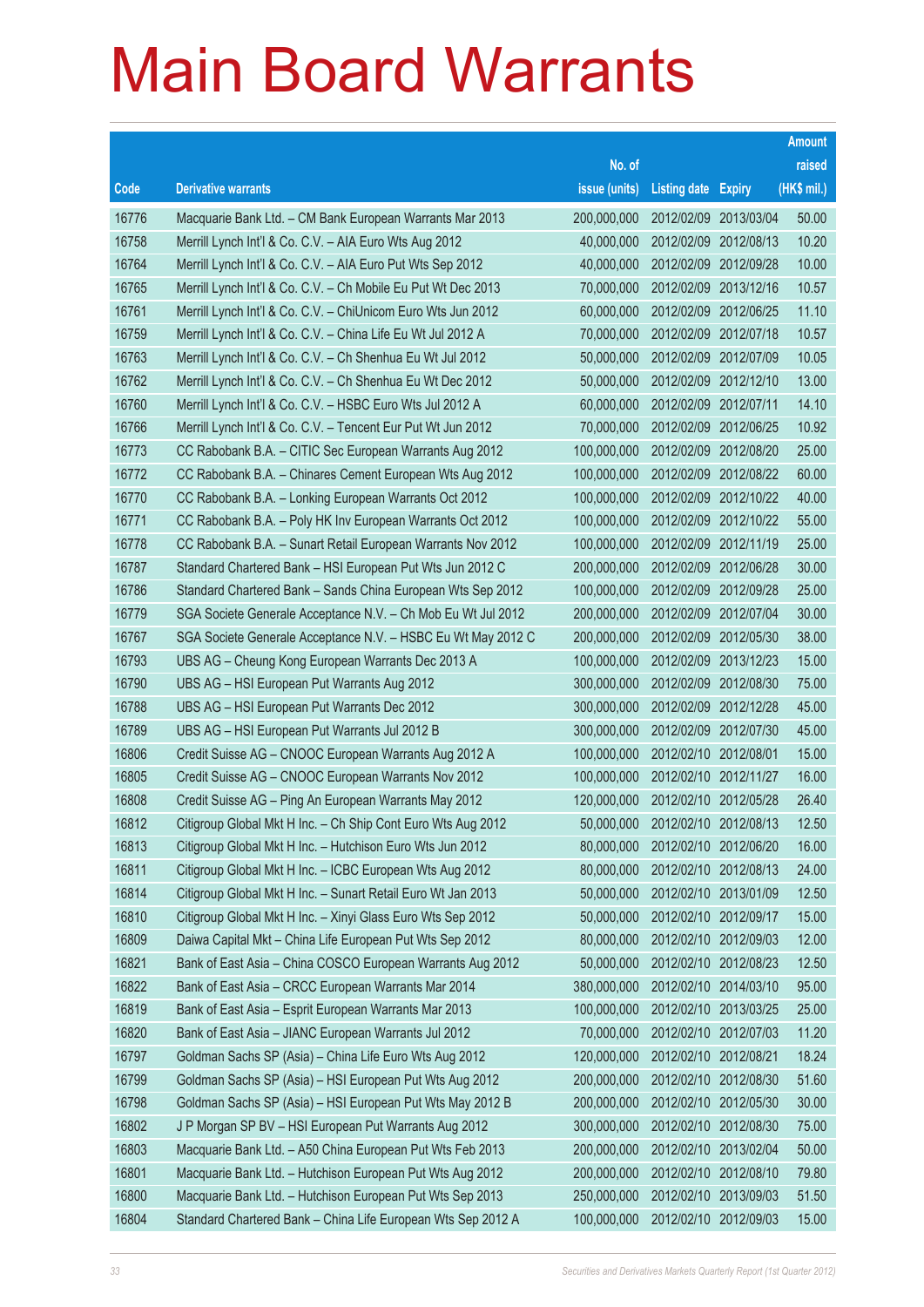|       |                                                               |               |                            |                       | <b>Amount</b> |
|-------|---------------------------------------------------------------|---------------|----------------------------|-----------------------|---------------|
|       |                                                               | No. of        |                            |                       | raised        |
| Code  | <b>Derivative warrants</b>                                    | issue (units) | <b>Listing date Expiry</b> |                       | (HK\$ mil.)   |
| 16807 | Standard Chartered Bank - Hutchison Euro Euro Wts Aug 2012    | 100,000,000   | 2012/02/10 2012/08/31      |                       | 28.00         |
| 16795 | SGA Societe Generale Acceptance N.V. - CLife Eu Wt Jul 2012A  | 300,000,000   |                            | 2012/02/10 2012/07/16 | 48.00         |
| 16796 | SGA Societe Generale Acceptance N.V. - Tencent Eu Wt Feb 2013 | 300,000,000   |                            | 2012/02/10 2013/02/25 | 75.00         |
| 16817 | UBS AG - HSI European Warrants Dec 2012 B                     | 300,000,000   |                            | 2012/02/10 2012/12/28 | 75.00         |
| 16818 | UBS AG - Hutchison European Warrants Jun 2012 D               | 200,000,000   |                            | 2012/02/10 2012/06/29 | 46.00         |
| 16815 | UBS AG - Hutchison European Put Warrants Aug 2012 A           | 100,000,000   |                            | 2012/02/10 2012/08/13 | 48.00         |
| 16816 | UBS AG - Ping An European Put Warrants Aug 2012               | 100,000,000   |                            | 2012/02/10 2012/08/13 | 41.00         |
| 16846 | BNP Paribas Arbit Issu B.V. - AIA European Warrants Jan 2013  | 100,000,000   |                            | 2012/02/13 2013/01/03 | 25.00         |
| 16847 | BNP Paribas Arbit Issu B.V. - Ch Mobile Euro Wts Dec 2012     | 200,000,000   |                            | 2012/02/13 2012/12/04 | 92.00         |
| 16848 | BNP Paribas Arbit Issu B.V. - Hutchison Euro Wts Jul 2012 B   | 92,000,000    |                            | 2012/02/13 2012/07/03 | 23.00         |
| 16855 | Credit Suisse AG - China Life European Warrants May 2012 B    | 100,000,000   | 2012/02/13 2012/05/31      |                       | 15.00         |
| 16852 | Credit Suisse AG - HSBC European Wts May 2012 A               | 180,000,000   | 2012/02/13 2012/05/31      |                       | 27.00         |
| 16853 | Credit Suisse AG - HSBC European Wts May 2012 B               | 180,000,000   | 2012/02/13 2012/05/31      |                       | 27.00         |
| 16849 | Credit Suisse AG - HSI European Warrants Aug 2012 C           | 400,000,000   |                            | 2012/02/13 2012/08/30 | 60.00         |
| 16850 | Credit Suisse AG - HSI European Put Warrants May 2012 H       | 400,000,000   |                            | 2012/02/13 2012/05/30 | 60.00         |
| 16851 | Credit Suisse AG - HSI European Put Warrants Jul 2012 A       | 400,000,000   |                            | 2012/02/13 2012/07/30 | 60.00         |
| 16854 | Credit Suisse AG - Hutchison European Warrants Jun 2012 B     | 180,000,000   |                            | 2012/02/13 2012/06/04 | 27.00         |
| 16840 | Citigroup Global Mkt H Inc. - HSCEI European Wts Jun 2012     | 100,000,000   |                            | 2012/02/13 2012/06/28 | 15.00         |
| 16842 | Citigroup Global Mkt H Inc. - HSI European Wts May 2012       | 100,000,000   |                            | 2012/02/13 2012/05/30 | 16.00         |
| 16841 | Citigroup Global Mkt H Inc. - HSI European Put Wt Jul 2012    | 100,000,000   |                            | 2012/02/13 2012/07/30 | 15.00         |
| 16827 | Goldman Sachs SP (Asia) - Ch COSCO European Wts Sep 2012      | 100,000,000   |                            | 2012/02/13 2012/09/10 | 37.70         |
| 16823 | Goldman Sachs SP (Asia) - CLP European Warrants Oct 2012      | 120,000,000   |                            | 2012/02/13 2012/10/15 | 30.48         |
| 16826 | Goldman Sachs SP (Asia) - CNOOC European Warrants Aug 2012    | 120,000,000   |                            | 2012/02/13 2012/08/06 | 18.60         |
| 16825 | Goldman Sachs SP (Asia) - Hutchison European Wts Aug 2012     | 120,000,000   |                            | 2012/02/13 2012/08/27 | 30.60         |
| 16824 | Goldman Sachs SP (Asia) - PWR Assets European Wts Oct 2012    | 120,000,000   |                            | 2012/02/13 2012/10/22 | 31.68         |
| 16838 | Macquarie Bank Ltd. - AIA European Warrants Nov 2012          | 200,000,000   |                            | 2012/02/13 2012/11/02 | 50.00         |
| 16843 | Macquarie Bank Ltd. - BOCL European Warrants Oct 2012         | 120,000,000   |                            | 2012/02/13 2012/10/04 | 30.00         |
| 16836 | Macquarie Bank Ltd. - China Unicom European Put Wts Oct 2012  | 200,000,000   | 2012/02/13 2012/10/04      |                       | 33.00         |
| 16835 | Macquarie Bank Ltd. - Minsheng Bank European Wts Sep 2012     | 100,000,000   | 2012/02/13 2012/09/04      |                       | 25.00         |
| 16844 | Macquarie Bank Ltd. - Esprit European Warrants Jan 2013       | 180,000,000   | 2012/02/13 2013/01/03      |                       | 45.00         |
| 16837 | Macquarie Bank Ltd. - Henderson Land Dev Euro Wts Oct 2012    | 180,000,000   |                            | 2012/02/13 2012/10/04 | 54.72         |
| 16839 | Merrill Lynch Int'l & Co. C.V. - HSI European Wts Dec 2012 A  | 100,000,000   |                            | 2012/02/13 2012/12/28 | 15.00         |
| 16831 | CC Rabobank B.A. - CNOOC European Warrants Aug 2012 A         | 150,000,000   | 2012/02/13 2012/08/01      |                       | 22.50         |
| 16834 | CC Rabobank B.A. - GCL-Poly Energy European Wts Aug 2012      | 100,000,000   | 2012/02/13 2012/08/27      |                       | 35.00         |
| 16830 | CC Rabobank B.A. - Hutchison European Warrants Aug 2012       | 150,000,000   | 2012/02/13 2012/08/27      |                       | 45.00         |
| 16833 | CC Rabobank B.A. - Xinyi Glass European Warrants Nov 2012     | 100,000,000   | 2012/02/13 2012/11/19      |                       | 60.00         |
| 16832 | CC Rabobank B.A. - Zijin Mining European Warrants Jul 2012    | 100,000,000   | 2012/02/13 2012/07/26      |                       | 50.00         |
| 16829 | Standard Chartered Bank - ICBC European Put Wts Sep 2012      | 100,000,000   | 2012/02/13 2012/09/28      |                       | 25.00         |
| 16828 | Standard Chartered Bank - ICBC European Warrants Aug 2012 A   | 100,000,000   |                            | 2012/02/13 2012/08/30 | 25.00         |
| 16845 | SGA Societe Generale Acceptance N.V. - HSI Eu Put Wt May 12 C | 300,000,000   |                            | 2012/02/13 2012/05/30 | 45.00         |
| 16857 | UBS AG - CITIC Sec European Warrants Aug 2012                 | 100,000,000   |                            | 2012/02/13 2012/08/13 | 25.00         |
| 16858 | UBS AG - China Tel European Warrants Aug 2012 A               | 100,000,000   |                            | 2012/02/13 2012/08/13 | 45.00         |
| 16859 | UBS AG - HSBC European Put Warrants Aug 2012                  | 100,000,000   |                            | 2012/02/13 2012/08/06 | 31.00         |
| 16856 | UBS AG - Sunart Retail European Warrants Dec 2012             | 100,000,000   | 2012/02/13 2012/12/17      |                       | 25.00         |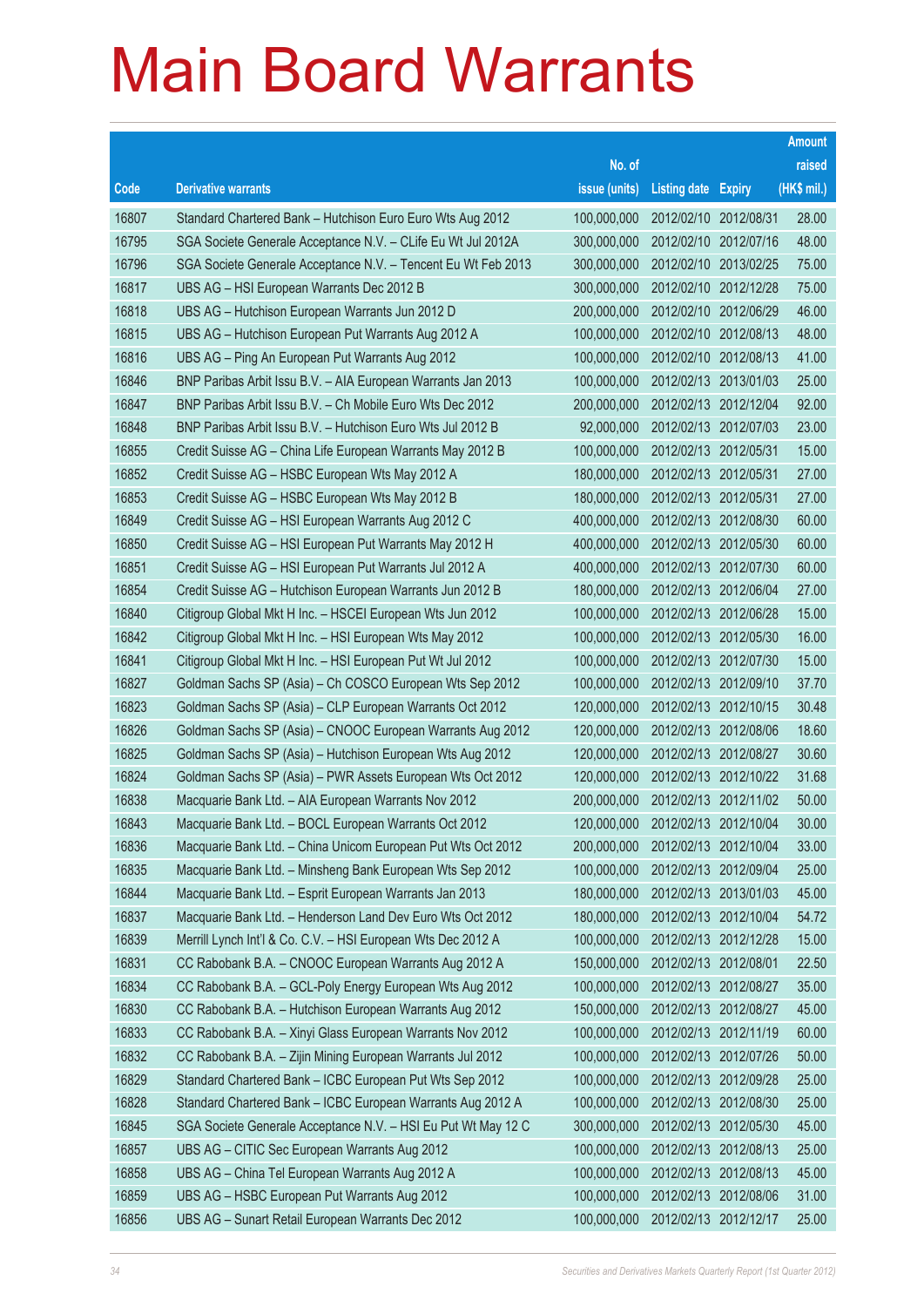|       |                                                              |               |                            |                       | <b>Amount</b> |
|-------|--------------------------------------------------------------|---------------|----------------------------|-----------------------|---------------|
|       |                                                              | No. of        |                            |                       | raised        |
| Code  | <b>Derivative warrants</b>                                   | issue (units) | <b>Listing date Expiry</b> |                       | (HK\$ mil.)   |
| 16864 | Goldman Sachs SP (Asia) - BYD European Warrants Dec 2012     | 120,000,000   | 2012/02/14 2012/12/10      |                       | 31.92         |
| 16863 | Goldman Sachs SP (Asia) - China Unicom European Wts Dec 2012 | 120,000,000   |                            | 2012/02/14 2012/12/19 | 19.80         |
| 16862 | Goldman Sachs SP (Asia) - HSBC European Warrants Jul 2012 B  | 160,000,000   |                            | 2012/02/14 2012/07/30 | 26.72         |
| 16874 | Goldman Sachs SP (Asia) - HSI European Warrants Oct 2012     | 200,000,000   |                            | 2012/02/14 2012/10/30 | 50.00         |
| 16875 | J P Morgan SP BV - China Mob European Wts Aug 2012           | 200,000,000   |                            | 2012/02/14 2012/08/06 | 30.00         |
| 16872 | Macquarie Bank Ltd. - CITIC Bank European Warrants Oct 2012  | 100,000,000   |                            | 2012/02/14 2012/10/04 | 25.00         |
| 16871 | Macquarie Bank Ltd. - HSCEI European Warrants Feb 2013       | 200,000,000   | 2012/02/14 2013/02/27      |                       | 50.00         |
| 16870 | Macquarie Bank Ltd. - HSCEI European Put Warrants Dec 2012   | 200,000,000   | 2012/02/14 2012/12/28      |                       | 50.00         |
| 16873 | Macquarie Bank Ltd. - Huaneng Power European Wts Sep 2012    | 110,000,000   |                            | 2012/02/14 2012/09/04 | 27.50         |
| 16861 | Merrill Lynch Int'l & Co. C.V. - CNOOC Euro Wts Aug 2012     | 70,000,000    | 2012/02/14 2012/08/01      |                       | 10.57         |
| 16860 | Merrill Lynch Int'l & Co. C.V. - Hutchison Eur Wt Jun 2012 A | 50,000,000    |                            | 2012/02/14 2012/06/25 | 10.50         |
| 16867 | CC Rabobank B.A. - AIA European Put Warrants Dec 2012        | 100,000,000   |                            | 2012/02/14 2012/12/17 | 25.00         |
| 16865 | CC Rabobank B.A. - BOCL European Warrants Sep 2012 A         | 100,000,000   |                            | 2012/02/14 2012/09/10 | 25.00         |
| 16866 | CC Rabobank B.A. - Ch Mobile European Put Wts Jul 2012       | 100,000,000   |                            | 2012/02/14 2012/07/26 | 15.00         |
| 16869 | CC Rabobank B.A. - Hengdeli European Warrants Aug 2012       | 100,000,000   | 2012/02/14 2012/08/27      |                       | 45.00         |
| 16868 | CC Rabobank B.A. - Nine Dragons European Warrants Jul 2013   | 100,000,000   | 2012/02/14 2013/07/26      |                       | 18.00         |
| 16876 | Standard Chartered Bank - Hutchison Euro Euro Wts Jul 2012 A | 100,000,000   |                            | 2012/02/14 2012/07/26 | 38.00         |
| 16877 | UBS AG - China Unicom European Warrants Sep 2012 B           | 200,000,000   |                            | 2012/02/14 2012/09/10 | 50.00         |
| 16879 | UBS AG - HSBC European Warrants May 2012 B                   | 200,000,000   | 2012/02/14 2012/05/28      |                       | 32.00         |
| 16880 | UBS AG - HSI European Warrants May 2012 G                    | 300,000,000   |                            | 2012/02/14 2012/05/30 | 60.00         |
| 16881 | UBS AG - HSI European Warrants Aug 2012 B                    | 300,000,000   |                            | 2012/02/14 2012/08/30 | 48.00         |
| 16884 | BOCI Asia Ltd. - China Unicom European Warrants Oct 2012     | 100,000,000   |                            | 2012/02/15 2012/10/03 | 15.00         |
| 16883 | BOCI Asia Ltd. - CC Bank European Warrants Jul 2012          | 100,000,000   | 2012/02/15 2012/07/03      |                       | 24.10         |
| 16888 | BOCI Asia Ltd. - PetroChina European Put Warrants Dec 2012   | 100,000,000   |                            | 2012/02/15 2012/12/05 | 15.00         |
| 16882 | BOCI Asia Ltd. - Ping An European Warrants Jun 2012          | 100,000,000   | 2012/02/15 2012/06/11      |                       | 36.00         |
| 16896 | Credit Suisse AG - Sinopec Corp European Put Wts Aug 2012    | 80,000,000    |                            | 2012/02/15 2012/08/27 | 36.00         |
| 16895 | Credit Suisse AG - HKEx European Warrants Aug 2012 A         | 180,000,000   | 2012/02/15 2012/08/01      |                       | 27.00         |
| 16894 | Credit Suisse AG - HSI European Put Warrants Aug 2012        | 400,000,000   | 2012/02/15 2012/08/30      |                       | 64.00         |
| 16911 | Daiwa Capital Mkt - BOC HK European Warrants Jan 2013        | 108,000,000   | 2012/02/15 2013/01/24      |                       | 27.00         |
| 16909 | Daiwa Capital Mkt - CCB European Warrants Jun 2012 B         | 128,000,000   | 2012/02/15 2012/06/01      |                       | 19.20         |
| 16912 | Daiwa Capital Mkt - China Life European Warrants Aug 2012    | 188,000,000   | 2012/02/15 2012/08/21      |                       | 28.20         |
| 16907 | Daiwa Capital Mkt - Sinopec Corp European Warrants Jun 2012  | 98,000,000    |                            | 2012/02/15 2012/06/20 | 18.62         |
| 16890 | Daiwa Capital Mkt - Sinopec Corp European Put Wts Aug 2012   | 80,000,000    | 2012/02/15 2012/08/15      |                       | 29.60         |
| 16908 | Daiwa Capital Mkt - HKEx European Warrants Dec 2012          | 158,000,000   | 2012/02/15 2012/12/24      |                       | 23.70         |
| 16901 | Daiwa Capital Mkt - HKEx European Warrants Aug 2012 A        | 158,000,000   | 2012/02/15 2012/08/01      |                       | 23.70         |
| 16904 | Daiwa Capital Mkt - HSCEI European Warrants Aug 2012         | 100,000,000   |                            | 2012/02/15 2012/08/30 | 25.00         |
| 16903 | Daiwa Capital Mkt - HSCEI European Put Warrants Aug 2012     | 100,000,000   | 2012/02/15 2012/08/30      |                       | 25.00         |
| 16902 | Daiwa Capital Mkt - HSI European Put Warrants Aug 2012       | 200,000,000   |                            | 2012/02/15 2012/08/30 | 50.00         |
| 16905 | Daiwa Capital Mkt - Hutchison European Warrants May 2012 A   | 128,000,000   |                            | 2012/02/15 2012/05/22 | 26.88         |
| 16910 | Daiwa Capital Mkt - ICBC European Warrants Sep 2012          | 128,000,000   |                            | 2012/02/15 2012/09/03 | 19.20         |
| 16906 | Daiwa Capital Mkt - Tencent Holdings European Wts Sep 2012   | 128,000,000   | 2012/02/15 2012/09/24      |                       | 24.32         |
| 16886 | Macquarie Bank Ltd. - CITIC Sec European Warrants Aug 2012   | 160,000,000   | 2012/02/15 2012/08/15      |                       | 40.00         |
| 16887 | Macquarie Bank Ltd. - CNOOC European Warrants Aug 2012       | 200,000,000   | 2012/02/15 2012/08/02      |                       | 30.00         |
| 16891 | Macquarie Bank Ltd. - China Railway European Wts Sep 2012    | 100,000,000   | 2012/02/15 2012/09/04      |                       | 25.00         |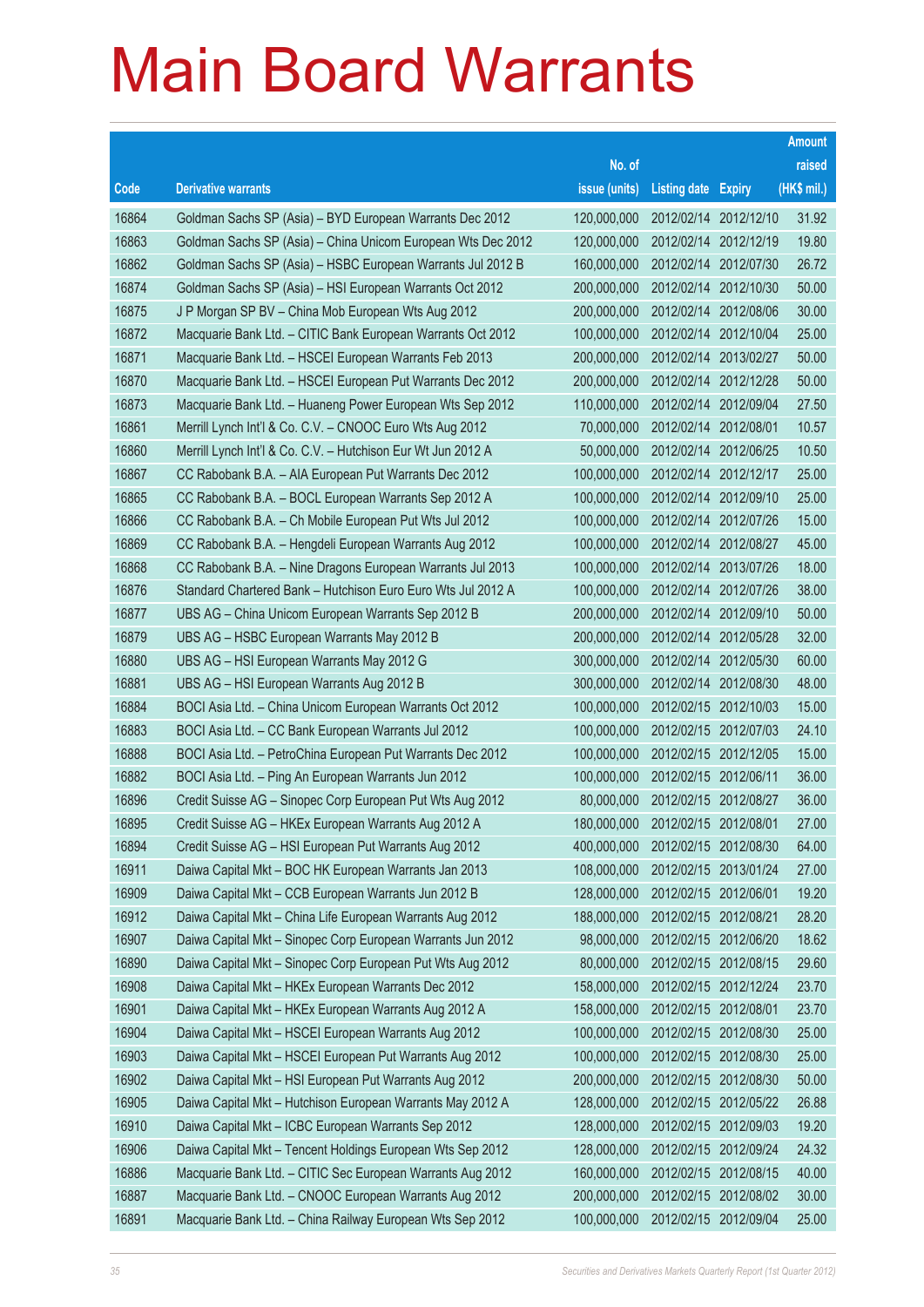|        |                                                              |               |                            | <b>Amount</b> |
|--------|--------------------------------------------------------------|---------------|----------------------------|---------------|
|        |                                                              | No. of        |                            | raised        |
| Code   | <b>Derivative warrants</b>                                   | issue (units) | <b>Listing date Expiry</b> | (HK\$ mil.)   |
| 16892  | Macquarie Bank Ltd. - HKEx European Put Warrants Feb 2013    | 250,000,000   | 2012/02/15 2013/02/04      | 62.50         |
| 16885  | Macquarie Bank Ltd. - Sunart Retail European Wts Dec 2012    | 160,000,000   | 2012/02/15 2012/12/17      | 40.00         |
| 16893  | Standard Chartered Bank - HSBC European Warrants May 2012 B  | 100,000,000   | 2012/02/15 2012/05/28      | 15.00         |
| 16889  | Standard Chartered Bank - Hutchison European Put Wt Oct 2012 | 100,000,000   | 2012/02/15 2012/10/05      | 30.00         |
| 16898  | UBS AG - China Mobile European Warrants Jun 2012 D           | 200,000,000   | 2012/02/15 2012/06/25      | 30.00         |
| 16900  | UBS AG - HKEx European Warrants Dec 2012 A                   | 300,000,000   | 2012/02/15 2012/12/24      | 45.00         |
| 16897  | UBS AG - HSI European Put Warrants Sep 2012                  | 300,000,000   | 2012/02/15 2012/09/27      | 75.00         |
| 16899  | UBS AG - Tencent Holdings European Warrants Jan 2013         | 200,000,000   | 2012/02/15 2013/01/23      | 35.40         |
| 16918  | BOCI Asia Ltd. - Tracker Fund European Put Warrants Dec 2012 | 100,000,000   | 2012/02/16 2012/12/10      | 25.00         |
| 16933  | BNP Paribas Arbit Issu B.V. - HKEx European Wts Dec 2012 A   | 100,000,000   | 2012/02/16 2012/12/03      | 15.00         |
| 16931  | Credit Suisse AG - Cheung Kong European Warrants Aug 2012    | 80,000,000    | 2012/02/16 2012/08/27      | 24.00         |
| 16930  | Credit Suisse AG - PetroChina European Warrants Jun 2012     | 120,000,000   | 2012/02/16 2012/06/08      | 45.60         |
| 16932  | Credit Suisse AG - SHK Ppt European Warrants Aug 2012        | 80,000,000    | 2012/02/16 2012/08/27      | 32.00         |
| 16934  | Daiwa Capital Mkt - HSI European Put Warrants Aug 2012 A     | 200,000,000   | 2012/02/16 2012/08/30      | 50.00         |
| 16914  | Goldman Sachs SP (Asia) - HSI European Put Wts Aug 2012 B    | 200,000,000   | 2012/02/16 2012/08/30      | 61.20         |
| 16913  | Goldman Sachs SP (Asia) - PetroChina European Wts Feb 2013   | 120,000,000   | 2012/02/16 2013/02/25      | 18.84         |
| 16917  | HK Bank - BOC HK European Warrants Jul 2013                  | 100,000,000   | 2012/02/16 2013/07/26      | 17.00         |
| 16916  | HK Bank - China Mobile European Warrants Aug 2012            | 150,000,000   | 2012/02/16 2012/08/16      | 63.00         |
| 16915  | HK Bank - China Mobile European Put Warrants Oct 2012        | 150,000,000   | 2012/02/16 2012/10/18      | 48.00         |
| 16928  | J P Morgan SP BV - China Life European Warrants Aug 2012 A   | 200,000,000   | 2012/02/16 2012/08/30      | 50.00         |
| 16920  | Macquarie Bank Ltd. - AIA European Warrants Oct 2012 A       | 200,000,000   | 2012/02/16 2012/10/04      | 30.80         |
| 16921  | Macquarie Bank Ltd. - China Coal European Warrants Nov 2012  | 200,000,000   | 2012/02/16 2012/11/28      | 30.00         |
| 16919  | Macquarie Bank Ltd. - China Shenhua European Wts Aug 2012    | 200,000,000   | 2012/02/16 2012/08/02      | 30.00         |
| 16929  | Macquarie Bank Ltd. - Jiangxi Copper European Wts Sep 2012 A | 200,000,000   | 2012/02/16 2012/09/04      | 50.80         |
| 16926  | CC Rabobank B.A. - CHALCO European Warrants Aug 2012         | 100,000,000   | 2012/02/16 2012/08/27      | 50.00         |
| 16924  | CC Rabobank B.A. - China COSCO European Warrants Aug 2012    | 100,000,000   | 2012/02/16 2012/08/27      | 40.00         |
| 16925  | CC Rabobank B.A. - Jiangxi Copper European Warrants Sep 2012 | 100,000,000   | 2012/02/16 2012/09/17      | 25.00         |
| 16927  | CC Rabobank B.A. - PetroChina European Warrants Dec 2012     | 150,000,000   | 2012/02/16 2012/12/19      | 22.50         |
| 16922  | Standard Chartered Bank - HSI European Warrants Sep 2012     | 200,000,000   | 2012/02/16 2012/09/27      | 50.00         |
| 16923  | Standard Chartered Bank - HSI European Put Wts Aug 2012      | 200,000,000   | 2012/02/16 2012/08/30      | 42.00         |
| 16937  | UBS AG - BYD European Warrants Jul 2012 B                    | 100,000,000   | 2012/02/16 2012/07/03      | 33.00         |
| 16938  | UBS AG - China Mobile European Warrants May 2012             | 200,000,000   | 2012/02/16 2012/05/28      | 38.00         |
| 16939  | UBS AG - CNOOC European Warrants Jan 2013                    | 200,000,000   | 2012/02/16 2013/01/28      | 50.00         |
| 16936  | UBS AG - A50 China European Warrants May 2012                | 100,000,000   | 2012/02/16 2012/05/17      | 21.00         |
| 16935  | UBS AG - HSI European Put Warrants Aug 2012 C                | 300,000,000   | 2012/02/16 2012/08/30      | 54.00         |
| 28710# | Merrill Lynch Int'l & Co. C.V. - Hutchison Euro Wts Aug 2013 | 200,000,000   | 2012/02/16 2013/08/05      | 11.00         |
| 16940  | Goldman Sachs SP (Asia) - Li Ning European Warrants Mar 2013 | 120,000,000   | 2012/02/17 2013/03/25      | 30.00         |
| 16944  | J P Morgan SP BV - BOCL European Warrants Sep 2012           | 200,000,000   | 2012/02/17 2012/09/17      | 50.00         |
| 16943  | J P Morgan SP BV - China Mob European Wts Jul 2012 A         | 200,000,000   | 2012/02/17 2012/07/27      | 31.80         |
| 16946  | Macquarie Bank Ltd. - China Life European Wts Jun 2012 A     | 200,000,000   | 2012/02/17 2012/06/04      | 30.00         |
| 16945  | Macquarie Bank Ltd. - China Life European Put Wts Aug 2012   | 200,000,000   | 2012/02/17 2012/08/06      | 38.80         |
| 16947  | Macquarie Bank Ltd. - Tencent European Warrants Feb 2013 A   | 250,000,000   | 2012/02/17 2013/02/04      | 46.75         |
| 16941  | Standard Chartered Bank - HKEx European Warrants Aug 2012 A  | 100,000,000   | 2012/02/17 2012/08/01      | 15.00         |
| 16942  | Standard Chartered Bank - HKEx European Warrants Dec 2012 B  | 100,000,000   | 2012/02/17 2012/12/24      | 18.00         |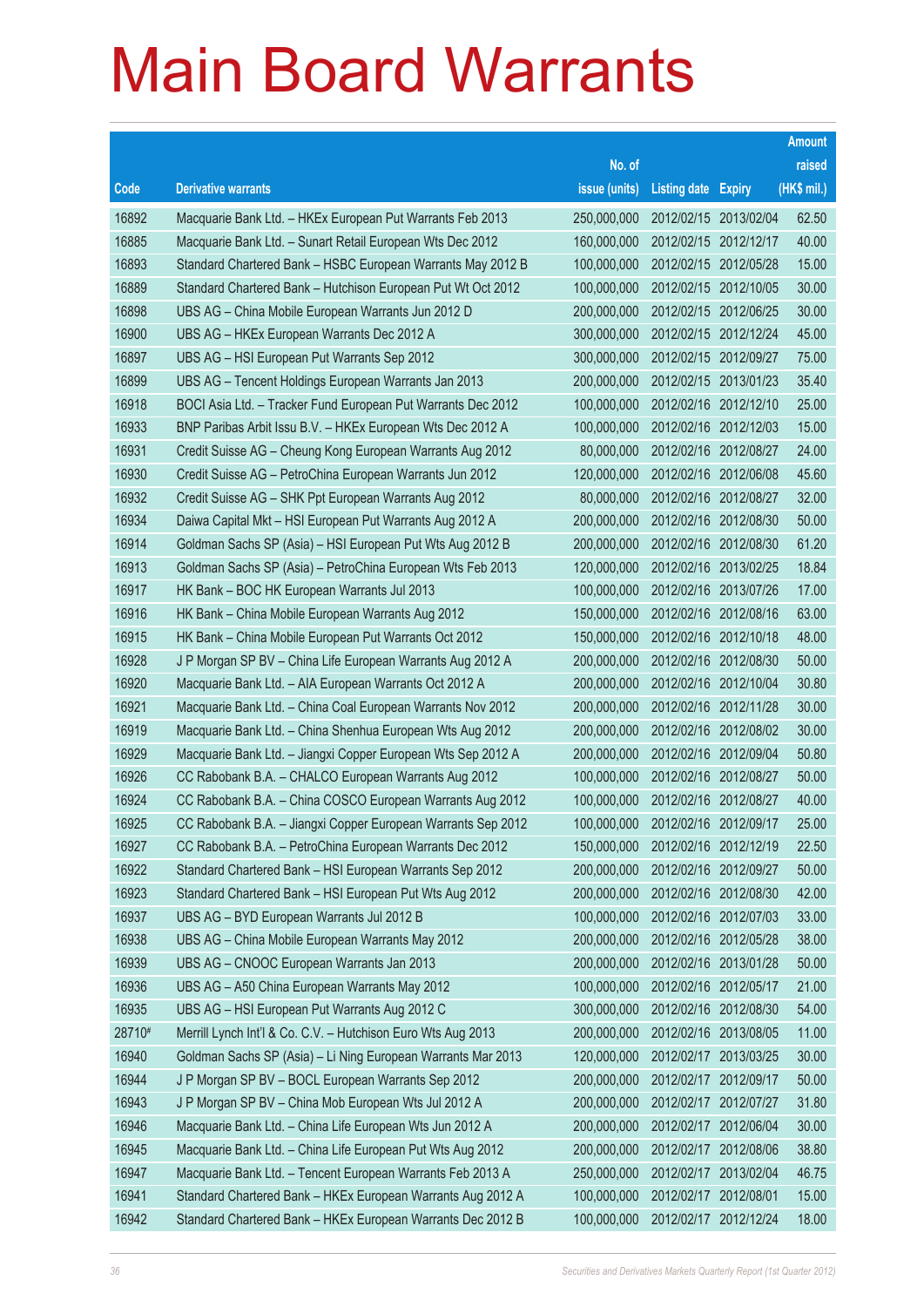|       |                                                              |               |                       |            | <b>Amount</b> |
|-------|--------------------------------------------------------------|---------------|-----------------------|------------|---------------|
|       |                                                              | No. of        |                       |            | raised        |
| Code  | <b>Derivative warrants</b>                                   | issue (units) | Listing date Expiry   |            | (HK\$ mil.)   |
| 16948 | SGA Societe Generale Acceptance N.V. - Ch Mob Eu Wt Jun 12A  | 200,000,000   | 2012/02/17 2012/06/11 |            | 30.00         |
| 16950 | UBS AG – Cheung Kong European Warrants Aug 2012              | 100,000,000   | 2012/02/17 2012/08/20 |            | 25.00         |
| 16951 | UBS AG - CNOOC European Put Warrants Oct 2012                | 100,000,000   | 2012/02/17 2012/10/15 |            | 17.00         |
| 16952 | UBS AG – Evergrande European Warrants Aug 2012               | 100,000,000   | 2012/02/17 2012/08/20 |            | 50.00         |
| 16949 | UBS AG - SHK Ppt European Warrants Aug 2012                  | 100,000,000   | 2012/02/17 2012/08/20 |            | 40.00         |
| 16955 | J P Morgan Int'l Der. Ltd. - HSCEI European Wts Oct 2012     | 200,000,000   | 2012/02/20 2012/10/30 |            | 50.00         |
| 16954 | Standard Chartered Bank – CNBM European Warrants Nov 2012    | 100,000,000   | 2012/02/20 2012/11/09 |            | 15.30         |
| 16953 | SGA Societe Generale Acceptance N.V. - CLife Eu Wt May 2012A | 200,000,000   | 2012/02/20 2012/05/30 |            | 30.00         |
| 16956 | UBS AG - HKEx European Warrants Nov 2012 B                   | 300,000,000   | 2012/02/20 2012/11/08 |            | 45.00         |
| 16957 | UBS AG - Hutchison European Warrants Jul 2012 B              | 200,000,000   | 2012/02/20 2012/07/09 |            | 73.00         |
| 16962 | Goldman Sachs SP (Asia) - AIA European Warrants Sep 2012 A   | 120,000,000   | 2012/02/21            | 2012/09/21 | 18.72         |
| 16961 | Goldman Sachs SP (Asia) – China Res Gas European Wt Dec 2012 | 120,000,000   | 2012/02/21 2012/12/24 |            | 30.00         |
| 16963 | Goldman Sachs SP (Asia) – Foxconn European Warrants Aug 2012 | 120,000,000   | 2012/02/21 2012/08/27 |            | 66.12         |
| 16960 | Goldman Sachs SP (Asia) - Yanzhou Coal European Wts Jul 2012 | 120,000,000   | 2012/02/21 2012/07/03 |            | 18.12         |
| 16964 | HK Bank - HSI European Warrants Aug 2012 A                   | 200,000,000   | 2012/02/21            | 2012/08/30 | 30.00         |
| 16965 | J P Morgan SP BV - AIA European Warrants Sep 2012            | 200,000,000   | 2012/02/21 2012/09/21 |            | 30.00         |
| 16958 | Macquarie Bank Ltd. - Esprit European Warrants Jan 2013 A    | 200,000,000   | 2012/02/21 2013/01/03 |            | 50.00         |
| 16959 | SGA Societe Generale Acceptance N.V. - CNOOC Eu Wt Aug 2012  | 300,000,000   | 2012/02/21 2012/08/01 |            | 45.00         |
| 17020 | BNP Paribas Arbit Issu B.V. - HSI European Wts Sep 2012      | 200,000,000   | 2012/02/22 2012/09/27 |            | 50.00         |
| 17019 | BNP Paribas Arbit Issu B.V. - HSI Euro Put Wts Sep 2012      | 200,000,000   | 2012/02/22 2012/09/27 |            | 52.00         |
| 17008 | Credit Suisse AG – China Mobile European Put Wts Jul 2012    | 150,000,000   | 2012/02/22 2012/07/30 |            | 22.50         |
| 17002 | Credit Suisse AG - CC Bank European Warrants Aug 2012        | 120,000,000   | 2012/02/22 2012/08/27 |            | 30.00         |
| 17007 | Credit Suisse AG - China Mobile European Warrants Jun 2012 A | 150,000,000   | 2012/02/22 2012/06/29 |            | 22.50         |
| 17009 | Credit Suisse AG – CNOOC European Put Warrants Oct 2012      | 120,000,000   | 2012/02/22 2012/10/29 |            | 18.00         |
| 17004 | Credit Suisse AG - HKEx European Warrants Dec 2012           | 180,000,000   | 2012/02/22 2012/12/24 |            | 27.00         |
| 17003 | Credit Suisse AG - HKEx European Warrants Aug 2012 B         | 180,000,000   | 2012/02/22 2012/08/27 |            | 45.00         |
| 17012 | Credit Suisse AG - HSI European Warrants Dec 2012            | 400,000,000   | 2012/02/22 2012/12/28 |            | 60.00         |
| 17010 | Credit Suisse AG - HSI European Put Warrants Aug 2012 D      | 400,000,000   | 2012/02/22 2012/08/30 |            | 72.00         |
| 17011 | Credit Suisse AG - HSI European Put Warrants Aug 2012 E      | 400,000,000   | 2012/02/22 2012/08/30 |            | 60.00         |
| 17006 | Credit Suisse AG - ICBC European Warrants Jul 2012 B         | 120,000,000   | 2012/02/22 2012/07/30 |            | 18.00         |
| 17001 | Credit Suisse AG - SHK Ppt European Warrants Aug 2012 A      | 80,000,000    | 2012/02/22 2012/08/27 |            | 20.00         |
| 17005 | Credit Suisse AG - Tencent Holdings European Wts Nov 2012    | 180,000,000   | 2012/02/22 2012/11/30 |            | 36.00         |
| 17026 | Citigroup Global Mkt H Inc. - Ch Overseas Euro Wts Oct 2012  | 100,000,000   | 2012/02/22 2012/10/10 |            | 18.00         |
| 17027 | Citigroup Global Mkt H Inc. - Ch Overseas Eu Put Wt Oct 2012 | 100,000,000   | 2012/02/22 2012/10/15 |            | 20.00         |
| 17028 | Citigroup Global Mkt H Inc. - Chi Res Land Euro Wt Aug 2012  | 100,000,000   | 2012/02/22 2012/08/27 |            | 25.00         |
| 17023 | Citigroup Global Mkt H Inc. - New World European Wt Apr 2013 | 100,000,000   | 2012/02/22 2013/04/04 |            | 15.00         |
| 17024 | Citigroup Global Mkt H Inc. - Tencent Euro Put Wts Aug 2012  | 100,000,000   | 2012/02/22 2012/08/23 |            | 15.00         |
| 17015 | Daiwa Capital Mkt - BOCL European Warrants Sep 2012          | 108,000,000   | 2012/02/22 2012/09/25 |            | 18.36         |
| 17014 | Daiwa Capital Mkt - BOCL European Put Warrants Sep 2012      | 80,000,000    | 2012/02/22 2012/09/03 |            | 29.60         |
| 17013 | Daiwa Capital Mkt - China Mobile European Wts Sep 2012       | 128,000,000   | 2012/02/22 2012/09/25 |            | 21.76         |
| 17016 | Daiwa Capital Mkt - HSI European Warrants Oct 2012           | 200,000,000   | 2012/02/22 2012/10/30 |            | 40.00         |
| 17017 | Daiwa Capital Mkt - HSI European Warrants Aug 2012 B         | 200,000,000   | 2012/02/22 2012/08/30 |            | 40.00         |
| 16966 | Goldman Sachs SP (Asia) - Dongfang Elec Euro Wts Aug 2012    | 120,000,000   | 2012/02/22 2012/08/27 |            | 30.36         |
| 16998 | J P Morgan SP BV - China Mob European Put Warrants Aug 2012  | 100,000,000   | 2012/02/22 2012/08/22 |            | 25.00         |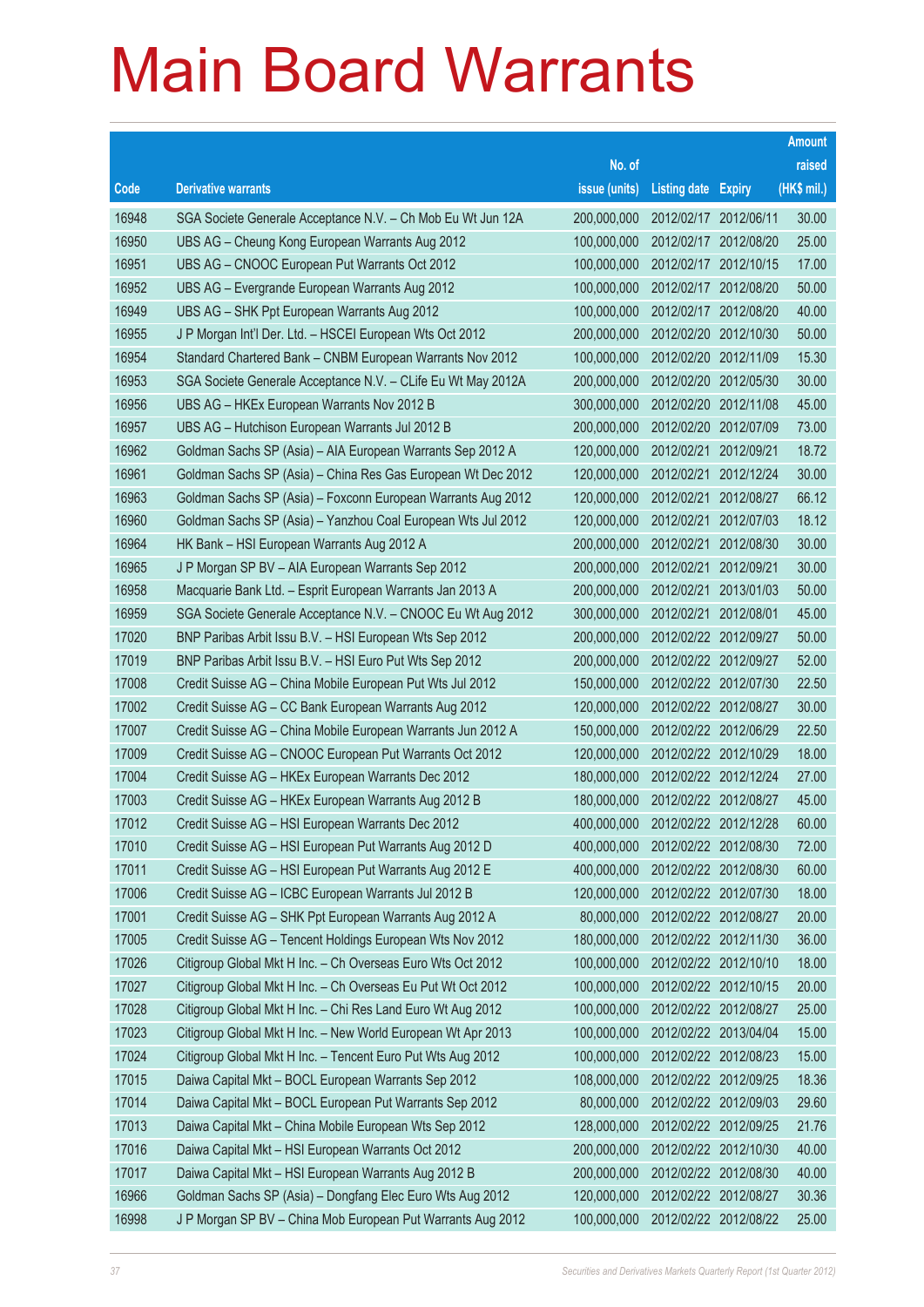|        |                                                               |               |                            | <b>Amount</b> |
|--------|---------------------------------------------------------------|---------------|----------------------------|---------------|
|        |                                                               | No. of        |                            | raised        |
| Code   | <b>Derivative warrants</b>                                    | issue (units) | <b>Listing date Expiry</b> | (HK\$ mil.)   |
| 17018  | J P Morgan SP BV - HSI European Warrants Dec 2012             | 200,000,000   | 2012/02/22 2012/12/28      | 30.00         |
| 16997  | J P Morgan SP BV - ICBC European Put Wts Aug 2012             | 100,000,000   | 2012/02/22 2012/08/30      | 26.70         |
| 17000  | Macquarie Bank Ltd. - China Mobile European Wts Aug 2012 A    | 150,000,000   | 2012/02/22 2012/08/02      | 31.20         |
| 16986  | Nomura Int'l plc - BOC HK European Put Warrants Dec 2012      | 50,000,000    | 2012/02/22 2012/12/24      | 12.50         |
| 16982  | Nomura Int'l plc - China Mobile European Put Wts Aug 2012     | 100,000,000   | 2012/02/22 2012/08/20      | 15.00         |
| 16976  | Nomura Int'l plc - China Telecom European Put Wts Jul 2012    | 100,000,000   | 2012/02/22 2012/07/31      | 15.70         |
| 16977  | Nomura Int'l plc - China Unicom European Put Wts Aug 2013     | 50,000,000    | 2012/02/22 2013/08/30      | 12.80         |
| 16980  | Nomura Int'l plc - CC Bank European Warrants Aug 2012         | 100,000,000   | 2012/02/22 2012/08/28      | 25.00         |
| 16981  | Nomura Int'l plc - CC Bank European Put Warrants Aug 2012     | 50,000,000    | 2012/02/22 2012/08/28      | 13.55         |
| 16984  | Nomura Int'l plc - CITIC Bank European Put Warrants Aug 2012  | 50,000,000    | 2012/02/22 2012/08/28      | 12.65         |
| 16978  | Nomura Int'l plc - CNOOC European Warrants Aug 2012           | 100,000,000   | 2012/02/22 2012/08/01      | 15.50         |
| 16979  | Nomura Int'l plc - CNOOC European Put Warrants Oct 2012       | 100,000,000   | 2012/02/22 2012/10/31      | 15.00         |
| 16972  | Nomura Int'l plc - HKEx European Warrants Dec 2012            | 100,000,000   | 2012/02/22 2012/12/24      | 15.00         |
| 16973  | Nomura Int'l plc - HKEx European Put Warrants Mar 2013        | 100,000,000   | 2012/02/22 2013/03/25      | 16.00         |
| 16967  | Nomura Int'l plc - HSBC European Warrants Aug 2012            | 50,000,000    | 2012/02/22 2012/08/28      | 12.70         |
| 16968  | Nomura Int'l plc - HSBC European Put Warrants Aug 2012        | 50,000,000    | 2012/02/22 2012/08/28      | 12.80         |
| 16969  | Nomura Int'l plc - Hutchison European Warrants Sep 2012       | 100,000,000   | 2012/02/22 2012/09/28      | 25.00         |
| 16985  | Nomura Int'l plc - ICBC European Put Warrants Aug 2012        | 50,000,000    | 2012/02/22 2012/08/28      | 14.50         |
| 16970  | Nomura Int'l plc - JIANC European Warrants Sep 2012           | 100,000,000   | 2012/02/22 2012/09/28      | 25.00         |
| 16971  | Nomura Int'l plc - Jiangxi Copper European Put Wts Sep 2012   | 100,000,000   | 2012/02/22 2012/09/28      | 25.00         |
| 16983  | Nomura Int'l plc - Lenovo European Warrants Aug 2012          | 50,000,000    | 2012/02/22 2012/08/22      | 25.00         |
| 16974  | Nomura Int'l plc - Tencent Holdings Euro Warrants Jul 2012    | 100,000,000   | 2012/02/22 2012/07/30      | 15.00         |
| 16975  | Nomura Int'l plc - Tencent Holdings Euro Put Wts Dec 2012     | 100,000,000   | 2012/02/22 2012/12/24      | 17.50         |
| 16989  | CC Rabobank B.A. - BYD European Warrants Jul 2012             | 100,000,000   | 2012/02/22 2012/07/26      | 34.00         |
| 16987  | CC Rabobank B.A. - Esprit European Warrants Nov 2012          | 100,000,000   | 2012/02/22 2012/11/19      | 25.00         |
| 16990  | CC Rabobank B.A. - Ping An European Warrants Aug 2012 A       | 100,000,000   | 2012/02/22 2012/08/28      | 55.00         |
| 16992  | CC Rabobank B.A. - Sands China European Put Wts Oct 2012      | 100,000,000   | 2012/02/22 2012/10/30      | 46.00         |
| 16991  | CC Rabobank B.A. - Swrie Pacific A European Wts Aug 2012      | 100,000,000   | 2012/02/22 2012/08/30      | 45.00         |
| 16988  | CC Rabobank B.A. - Zoomlion European Warrants Dec 2012 A      | 80,000,000    | 2012/02/22 2012/12/17      | 20.00         |
| 16994  | Standard Chartered Bank - Sinopec Corp Euro Wts Oct 2012      | 100,000,000   | 2012/02/22 2012/10/30      | 25.00         |
| 16993  | Standard Chartered Bank - Sinopec Corp Euro Wts Nov 2014      | 100,000,000   | 2012/02/22 2014/11/28      | 25.00         |
| 16995  | Standard Chartered Bank - Yurun Food Euro Warrants Nov 2012   | 100,000,000   | 2012/02/22 2012/11/02      | 25.00         |
| 16999  | SGA Societe Generale Acceptance N.V. - HSI Eu Put Wt Aug 12 A | 300,000,000   | 2012/02/22 2012/08/30      | 54.00         |
| 16996  | SGA Societe Generale Acceptance N.V. - HWL Eur Wt Jul 2012 A  | 150,000,000   | 2012/02/22 2012/07/11      | 60.00         |
| 17022  | UBS AG - CC Bank European Warrants Aug 2012                   | 200,000,000   | 2012/02/22 2012/08/22      | 50.00         |
| 17021  | UBS AG - HSI European Warrants Aug 2012 D                     | 300,000,000   | 2012/02/22 2012/08/30      | 75.00         |
| 15216# | Credit Suisse AG - A50 China European Warrants Oct 2012       | 200,000,000   | 2012/02/22 2012/10/08      | 14.60         |
| 17041  | BNP Paribas Arbit Issu B.V. - Belle Int'l Euro Wts Jul 2013   | 100,000,000   | 2012/02/23 2013/07/03      | 26.00         |
| 17040  | BNP Paribas Arbit Issu B.V. - Tencent Holdings Eu Wt Jan 2013 | 100,000,000   | 2012/02/23 2013/01/03      | 25.00         |
| 17042  | BNP Paribas Arbit Issu B.V. - Tencent Eu Put Wt Oct 2012      | 100,000,000   | 2012/02/23 2012/10/04      | 25.00         |
| 17034  | Credit Suisse AG - Jiangxi Copper European Wts Aug 2012       | 70,000,000    | 2012/02/23 2012/08/31      | 11.20         |
| 17046  | Credit Suisse AG - Tencent Holdings European Wts Jul 2012 A   | 100,000,000   | 2012/02/23 2012/07/09      | 15.00         |
| 17048  | Daiwa Capital Mkt - Tencent Holdings European Wts Jul 2012 A  | 128,000,000   | 2012/02/23 2012/07/03      | 19.20         |
| 17047  | Daiwa Capital Mkt - Tencent Holdings Euro Put Wts Sep 2012    | 80,000,000    | 2012/02/23 2012/09/03      | 21.60         |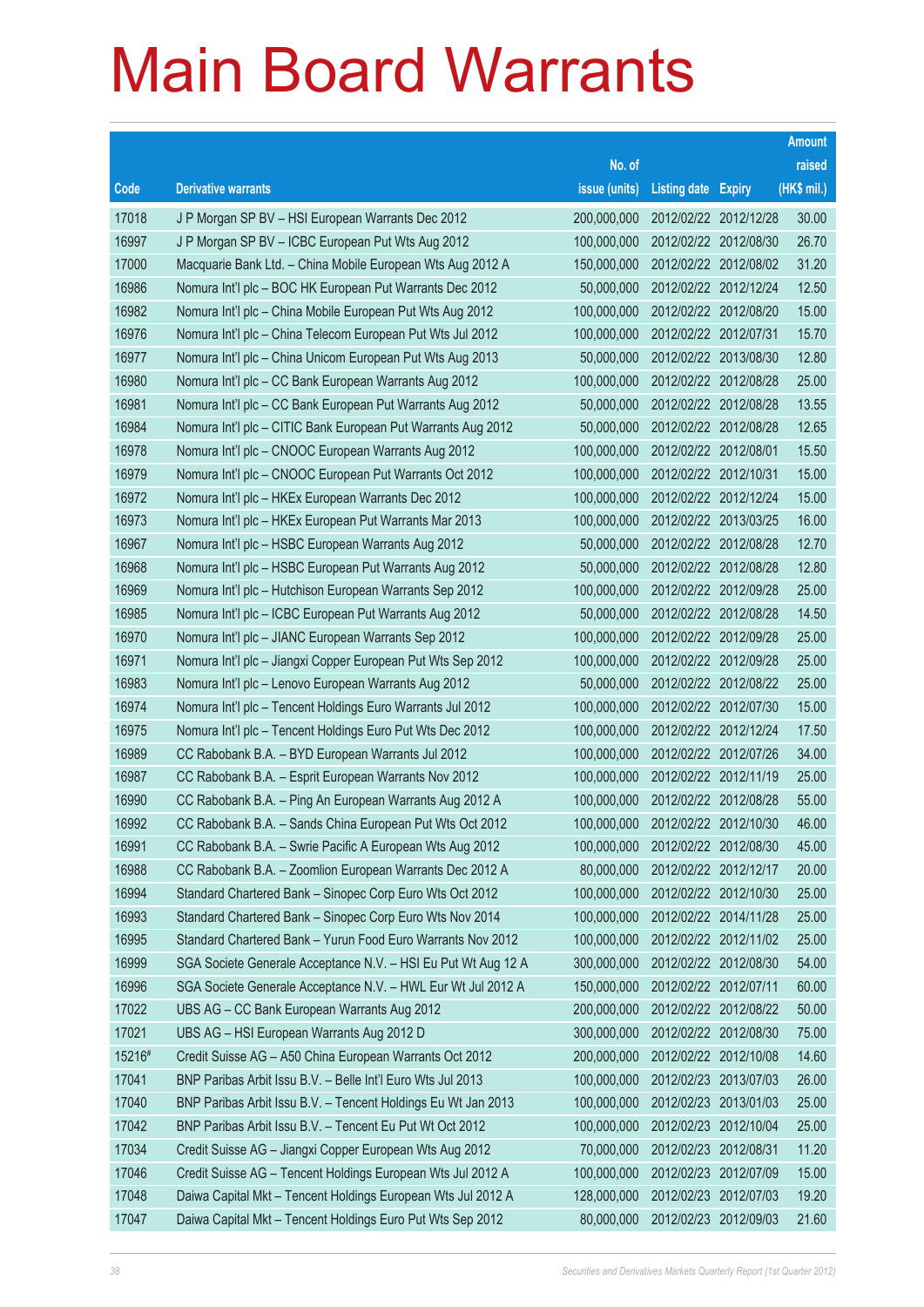|        |                                                               |               |                            |                       | <b>Amount</b> |
|--------|---------------------------------------------------------------|---------------|----------------------------|-----------------------|---------------|
|        |                                                               | No. of        |                            |                       | raised        |
| Code   | <b>Derivative warrants</b>                                    | issue (units) | <b>Listing date Expiry</b> |                       | (HK\$ mil.)   |
| 17031  | Goldman Sachs SP (Asia) - CC Bank European Wts Sep 2012 A     | 150,000,000   |                            | 2012/02/23 2012/09/03 | 37.50         |
| 17029  | Goldman Sachs SP (Asia) - HSBC European Warrants Jun 2012     | 200,000,000   | 2012/02/23 2012/06/11      |                       | 30.40         |
| 17030  | Goldman Sachs SP (Asia) - Hutchison European Wts Jun 2012 A   | 200,000,000   |                            | 2012/02/23 2012/06/04 | 31.60         |
| 17033  | HK Bank - China Mobile European Warrants Sep 2012             | 160,000,000   |                            | 2012/02/23 2012/09/25 | 24.00         |
| 17032  | Macquarie Bank Ltd. - HSI European Warrants Dec 2012          | 250,000,000   |                            | 2012/02/23 2012/12/28 | 37.50         |
| 17045  | Macquarie Bank Ltd. - ICBC European Put Warrants Oct 2012     | 150,000,000   |                            | 2012/02/23 2012/10/04 | 37.50         |
| 17044  | Macquarie Bank Ltd. - SHK Ppt European Warrants Dec 2012      | 250,000,000   |                            | 2012/02/23 2012/12/04 | 37.50         |
| 17043  | Macquarie Bank Ltd. - Tencent European Put Wts Sep 2012       | 250,000,000   |                            | 2012/02/23 2012/09/04 | 37.50         |
| 17035  | SGA Societe Generale Acceptance N.V. - CCB Eur Wt Aug 2012    | 150,000,000   |                            | 2012/02/23 2012/08/27 | 54.00         |
| 17036  | SGA Societe Generale Acceptance N.V. - HSBC Eu Wt Jul 2012    | 200,000,000   |                            | 2012/02/23 2012/07/30 | 34.00         |
| 17037  | SGA Societe Generale Acceptance N.V. - HSBC Eu Wt Aug 2012    | 200,000,000   |                            | 2012/02/23 2012/08/27 | 50.00         |
| 17038  | SGA Societe Generale Acceptance N.V. - HWL Eur Wt Aug 2012    | 150,000,000   |                            | 2012/02/23 2012/08/27 | 66.00         |
| 17039  | SGA Societe Generale Acceptance N.V. - HWL Eur Wt Sep 2012    | 150,000,000   |                            | 2012/02/23 2012/09/26 | 55.50         |
| 17051  | UBS AG - HKEx European Warrants Sep 2012                      | 100,000,000   |                            | 2012/02/23 2012/09/10 | 30.00         |
| 17050  | UBS AG - Tencent Holdings European Warrants Jun 2012 D        | 200,000,000   |                            | 2012/02/23 2012/06/25 | 30.00         |
| 17049  | UBS AG - Tencent Holdings European Put Warrants Aug 2012      | 100,000,000   |                            | 2012/02/23 2012/08/27 | 25.00         |
| 16504# | SGA Societe Generale Acceptance N.V. - HSI Eu Put Wt Jul 2012 | 200,000,000   |                            | 2012/02/23 2012/07/30 | 23.40         |
| 17079  | Daiwa Capital Mkt - CCB European Put Warrants Jul 2012 A      | 80,000,000    |                            | 2012/02/24 2012/07/30 | 16.80         |
| 17080  | Daiwa Capital Mkt - China Life European Put Wts Sep 2012 A    | 80,000,000    |                            | 2012/02/24 2012/09/20 | 20.00         |
| 17081  | Daiwa Capital Mkt - A50 China European Put Wts Dec 2012       | 80,000,000    |                            | 2012/02/24 2012/12/03 | 12.80         |
| 17078  | Daiwa Capital Mkt - HSBC European Warrants Jul 2012 B         | 128,000,000   |                            | 2012/02/24 2012/07/03 | 19.20         |
| 17061  | Goldman Sachs SP (Asia) - HKEx European Warrants Dec 2012     | 120,000,000   |                            | 2012/02/24 2012/12/24 | 18.24         |
| 17062  | Goldman Sachs SP (Asia) - HKEx European Put Wts Jan 2013      | 120,000,000   |                            | 2012/02/24 2013/01/28 | 18.60         |
| 17074  | HK Bank - Agricultural Bank European Warrants Sep 2012        | 120,000,000   |                            | 2012/02/24 2012/09/18 | 30.00         |
| 17075  | HK Bank - HWL European Warrants Aug 2012                      | 120,000,000   |                            | 2012/02/24 2012/08/30 | 30.00         |
| 17073  | HK Bank - Tencent European Put Warrants Oct 2012              | 150,000,000   |                            | 2012/02/24 2012/10/08 | 22.50         |
| 17077  | Macquarie Bank Ltd. - Evergrande European Warrants Sep 2012   | 80,000,000    |                            | 2012/02/24 2012/09/04 | 25.20         |
| 17067  | Macquarie Bank Ltd. - HSBC European Warrants Sep 2012         | 200,000,000   | 2012/02/24 2012/09/04      |                       | 50.00         |
| 17065  | Macquarie Bank Ltd. - HSBC European Warrants Jul 2012 B       | 200,000,000   |                            | 2012/02/24 2012/07/04 | 30.00         |
| 17076  | Macquarie Bank Ltd. - Ch Rongsheng Euro Warrants Oct 2012     | 80,000,000    | 2012/02/24 2012/10/04      |                       | 20.00         |
| 17053  | Merrill Lynch Int'l & Co. C.V. - CC Bank Euro Wts Aug 2012    | 40,000,000    |                            | 2012/02/24 2012/08/27 | 20.80         |
| 17054  | Merrill Lynch Int'l & Co. C.V. - CC Bank Euro Wts Sep 2012    | 40,000,000    |                            | 2012/02/24 2012/09/03 | 10.00         |
| 17056  | Merrill Lynch Int'l & Co. C.V. - HSBC Euro Wts Sep 2012       | 60,000,000    |                            | 2012/02/24 2012/09/10 | 15.00         |
| 17055  | Merrill Lynch Int'l & Co. C.V. - HSBC Euro Put Wt Aug 2012 A  | 40,000,000    |                            | 2012/02/24 2012/08/27 | 27.60         |
| 17052  | Merrill Lynch Int'l & Co. C.V. - ICBC Euro Wts Aug 2012       | 40,000,000    |                            | 2012/02/24 2012/08/27 | 10.20         |
| 17064  | Merrill Lynch Int'l & Co. C.V. - Tencent Euro Wts Dec 2012    | 60,000,000    |                            | 2012/02/24 2012/12/24 | 15.00         |
| 17058  | CC Rabobank B.A. - Ch Mobile European Warrants Aug 2012       | 150,000,000   |                            | 2012/02/24 2012/08/27 | 45.00         |
| 17066  | CC Rabobank B.A. - Evergrande European Warrants Aug 2012      | 100,000,000   | 2012/02/24 2012/08/27      |                       | 60.00         |
| 17059  | CC Rabobank B.A. - HKEx European Warrants Nov 2012            | 120,000,000   |                            | 2012/02/24 2012/11/19 | 18.00         |
| 17057  | CC Rabobank B.A. - Tencent Holdings European Wts Dec 2012     | 150,000,000   |                            | 2012/02/24 2012/12/10 | 37.50         |
| 17060  | CC Rabobank B.A. - Tencent Holdings European Put Wt Aug 2012  | 150,000,000   |                            | 2012/02/24 2012/08/27 | 37.50         |
| 17063  | Standard Chartered Bank - HSI European Warrants Dec 2012      | 200,000,000   | 2012/02/24 2012/12/28      |                       | 30.40         |
| 17070  | SGA Societe Generale Acceptance N.V. - Ch Mob Eu Wt Aug 2012  | 200,000,000   |                            | 2012/02/24 2012/08/06 | 34.00         |
| 17071  | SGA Societe Generale Acceptance N.V. - CLife Eu Wt Aug 2012   | 300,000,000   |                            | 2012/02/24 2012/08/22 | 45.00         |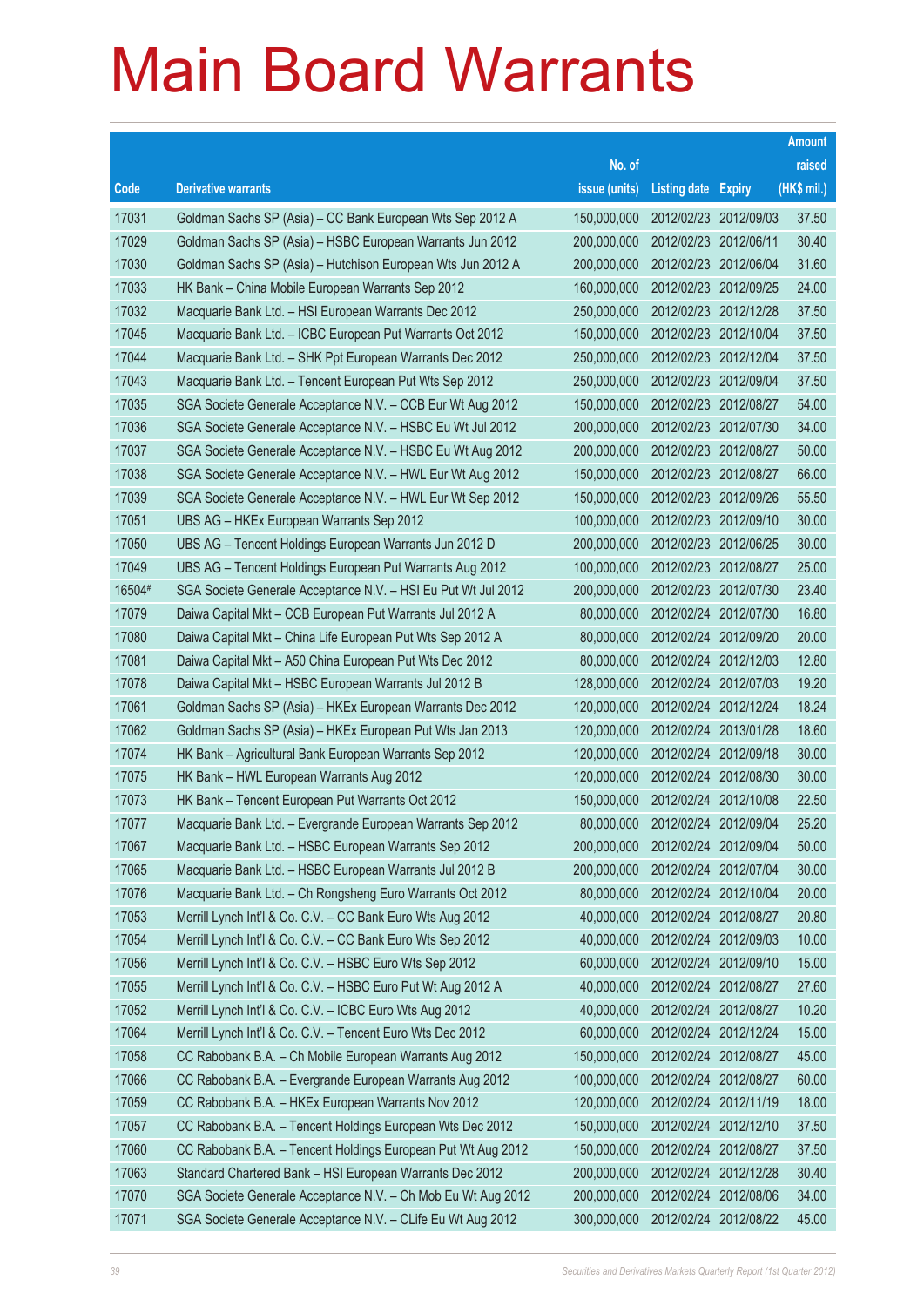|        |                                                                |               |                            |                       | <b>Amount</b> |
|--------|----------------------------------------------------------------|---------------|----------------------------|-----------------------|---------------|
|        |                                                                | No. of        |                            |                       | raised        |
| Code   | <b>Derivative warrants</b>                                     | issue (units) | <b>Listing date Expiry</b> |                       | (HK\$ mil.)   |
| 17072  | SGA Societe Generale Acceptance N.V. - CLife Eu Wt Aug 2012A   | 300,000,000   |                            | 2012/02/24 2012/08/27 | 78.00         |
| 17068  | SGA Societe Generale Acceptance N.V. - HSI Eu Put Wt Aug 12B   | 300,000,000   |                            | 2012/02/24 2012/08/30 | 45.00         |
| 17082  | UBS AG - China Life European Warrants Aug 2012                 | 200,000,000   | 2012/02/24 2012/08/21      |                       | 30.00         |
| 17083  | UBS AG - HSI European Warrants Oct 2012 A                      | 300,000,000   |                            | 2012/02/24 2012/10/30 | 75.00         |
| 24079# | Merrill Lynch Int'l & Co. C.V. - Ch Mobile Eur Wt Oct 2012     | 300,000,000   |                            | 2012/02/24 2012/10/26 | 11.10         |
| 17106  | BNP Paribas Arbit Issu B.V. - Agile Ppt European Wt Mar 2013   | 100,000,000   |                            | 2012/02/27 2013/03/04 | 25.00         |
| 17100  | BNP Paribas Arbit Issu B.V. - BOCL European Wts Sep 2012       | 100,000,000   |                            | 2012/02/27 2012/09/04 | 26.00         |
| 17105  | BNP Paribas Arbit Issu B.V. - BOCL European Put Warrants Sep12 | 100,000,000   |                            | 2012/02/27 2012/09/04 | 38.00         |
| 17108  | BNP Paribas Arbit Issu B.V. - China Overseas Eur Wt Nov 2012   | 100,000,000   |                            | 2012/02/27 2012/11/02 | 25.00         |
| 17104  | BNP Paribas Arbit Issu B.V. - CC Bank Euro Put Wts Sep 2012    | 100,000,000   |                            | 2012/02/27 2012/09/04 | 73.00         |
| 17102  | BNP Paribas Arbit Issu B.V. - China Life Eu Put Wts Sep 12A    | 100,000,000   |                            | 2012/02/27 2012/09/04 | 30.00         |
| 17093  | BNP Paribas Arbit Issu B.V. - Evergrande Euro Wts Dec 2012     | 100,000,000   |                            | 2012/02/27 2012/12/04 | 74.00         |
| 17098  | BNP Paribas Arbit Issu B.V. - Geely Auto Euro Wts Dec 2012     | 70,000,000    |                            | 2012/02/27 2012/12/04 | 35.00         |
| 17101  | BNP Paribas Arbit Issu B.V. - HSBC European Put Wts Oct 2012   | 100,000,000   |                            | 2012/02/27 2012/10/04 | 77.00         |
| 17109  | BNP Paribas Arbit Issu B.V. - HSCEI European Wts Aug 2012      | 100,000,000   |                            | 2012/02/27 2012/08/30 | 16.00         |
| 17103  | BNP Paribas Arbit Issu B.V. - ICBC European Put Wts Sep 2012   | 100,000,000   |                            | 2012/02/27 2012/09/04 | 61.00         |
| 17107  | BNP Paribas Arbit Issu B.V. - Sands China Euro Wts Oct 2012    | 100,000,000   |                            | 2012/02/27 2012/10/04 | 36.00         |
| 17097  | Goldman Sachs SP (Asia) - Tencent European Put Wt Sep 2012 A   | 200,000,000   |                            | 2012/02/27 2012/09/03 | 60.20         |
| 17095  | J P Morgan SP BV - HSI European Put Warrants Aug 2012 A        | 200,000,000   | 2012/02/27                 | 2012/08/30            | 50.00         |
| 17096  | Macquarie Bank Ltd. - Ping An European Put Wts Oct 2012        | 150,000,000   |                            | 2012/02/27 2012/10/04 | 53.10         |
| 17084  | Merrill Lynch Int'l & Co. C.V. - Ch Mobile Eur Wt Jun 2012     | 60,000,000    | 2012/02/27 2012/06/11      |                       | 11.28         |
| 17086  | Merrill Lynch Int'l & Co. C.V. - Ch Mobile Eur Wt Aug 2012     | 40,000,000    |                            | 2012/02/27 2012/08/03 | 11.40         |
| 17087  | Merrill Lynch Int'l & Co. C.V. - Ch Mobile Eur Wt Aug 2012 A   | 60,000,000    |                            | 2012/02/27 2012/08/13 | 11.04         |
| 17089  | Merrill Lynch Int'l & Co. C.V. - Hutchison Eur Wt May 2012     | 70,000,000    |                            | 2012/02/27 2012/05/28 | 10.50         |
| 17088  | Merrill Lynch Int'l & Co. C.V. - Hutchison Eu Put Wt Jun 2012  | 40,000,000    |                            | 2012/02/27 2012/06/04 | 10.60         |
| 17090  | SGA Societe Generale Acceptance N.V. - CCB Eur Wt Nov 2012     | 200,000,000   | 2012/02/27 2012/11/28      |                       | 50.00         |
| 17099  | SGA Societe Generale Acceptance N.V. - HSI Eur Wt Aug 2012 C   | 300,000,000   |                            | 2012/02/27 2012/08/30 | 60.00         |
| 17091  | SGA Societe Generale Acceptance N.V. - Tencent Eu Put Wt Aug12 | 300,000,000   | 2012/02/27 2012/08/27      |                       | 45.00         |
| 17110  | UBS AG - China Mobile European Warrants Aug 2012               | 200,000,000   | 2012/02/27 2012/08/06      |                       | 54.00         |
| 17111  | UBS AG - CNOOC European Warrants Nov 2012 C                    | 200,000,000   |                            | 2012/02/27 2012/11/14 | 30.00         |
| 17112  | UBS AG - HSI European Warrants Dec 2012 C                      | 300,000,000   | 2012/02/27 2012/12/28      |                       | 45.00         |
| 17121  | BNP Paribas Arbit Issu B.V. - CNOOC European Put Wt Dec 2012   | 100,000,000   | 2012/02/28 2012/12/04      |                       | 25.00         |
| 17120  | BNP Paribas Arbit Issu B.V. - Sinopec Corp Eur Put Wt Oct 12   | 100,000,000   |                            | 2012/02/28 2012/10/04 | 99.00         |
| 17119  | BNP Paribas Arbit Issu B.V. - A50 China Euro Put Wt Dec 2012   | 100,000,000   | 2012/02/28 2012/12/04      |                       | 17.00         |
| 17118  | BNP Paribas Arbit Issu B.V. - HKEx European Put Wts Oct 2012   | 100,000,000   |                            | 2012/02/28 2012/10/04 | 15.00         |
| 17122  | BNP Paribas Arbit Issu B.V. - Hutchison Euro Put Wt Oct 2012   | 100,000,000   | 2012/02/28 2012/10/04      |                       | 88.00         |
| 17124  | Credit Suisse AG - China Tel European Warrants Jun 2012        | 70,000,000    | 2012/02/28 2012/06/29      |                       | 12.60         |
| 17126  | Credit Suisse AG - Sinopec Corp European Warrants Jul 2012     | 70,000,000    | 2012/02/28 2012/07/11      |                       | 14.00         |
| 17125  | Credit Suisse AG - Yanzhou Coal European Warrants Jun 2012 A   | 70,000,000    | 2012/02/28 2012/06/01      |                       | 10.50         |
| 17114  | Goldman Sachs SP (Asia) - Ch Overseas European Wts Oct 2012    | 120,000,000   | 2012/02/28 2012/10/03      |                       | 25.68         |
| 17115  | Goldman Sachs SP (Asia) - CNBM European Warrants Nov 2012      | 120,000,000   | 2012/02/28 2012/11/09      |                       | 18.60         |
| 17113  | Goldman Sachs SP (Asia) - HSBC European Warrants Sep 2012      | 120,000,000   |                            | 2012/02/28 2012/09/10 | 30.00         |
| 17116  | HK Bank - HSI European Put Warrants Aug 2012 B                 | 150,000,000   |                            | 2012/02/28 2012/08/30 | 24.00         |
| 17127  | J P Morgan SP BV - HSCEI European Put Warrants Aug 2012        | 200,000,000   |                            | 2012/02/28 2012/08/30 | 50.00         |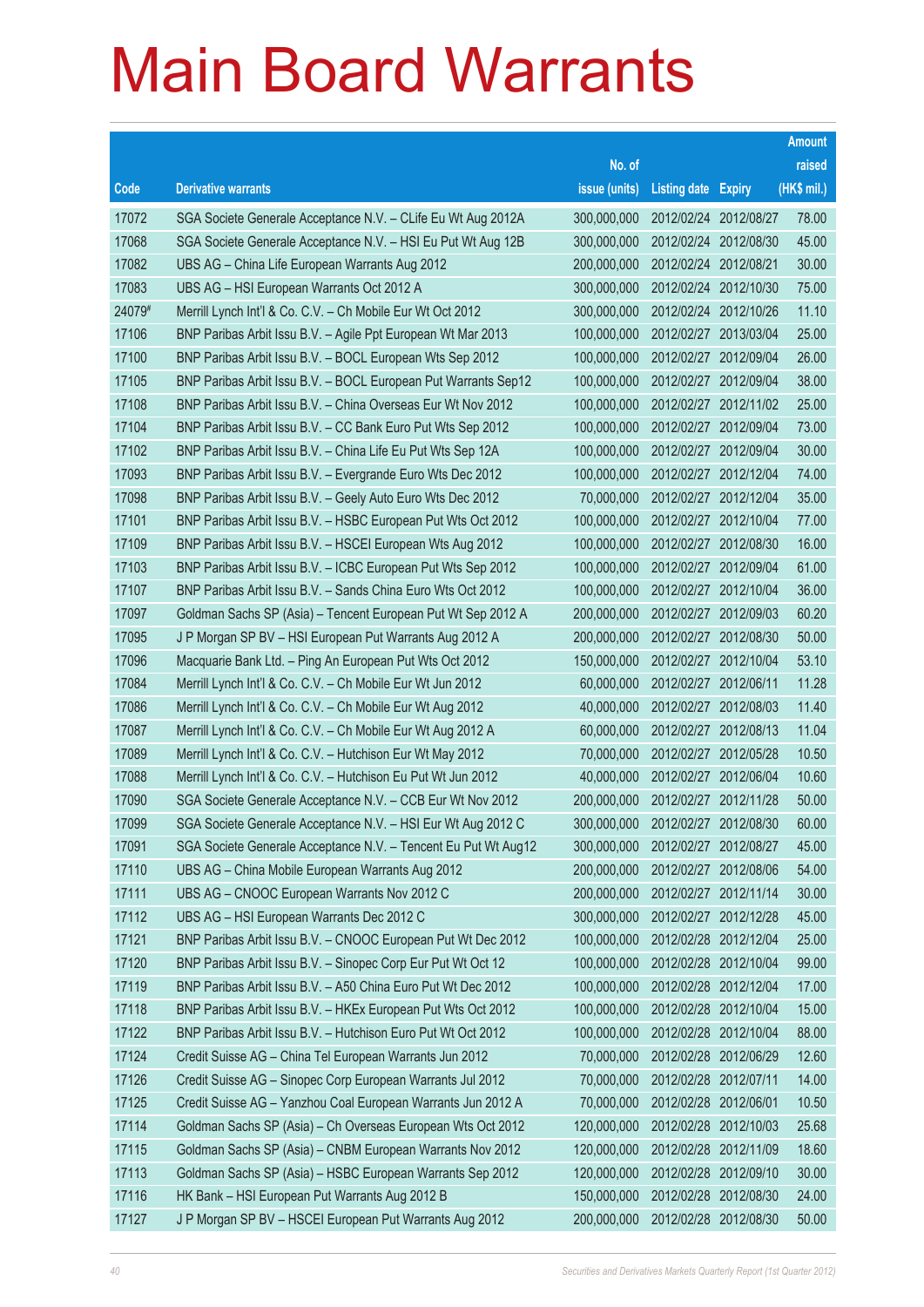|        |                                                              |               |                       |            | <b>Amount</b> |
|--------|--------------------------------------------------------------|---------------|-----------------------|------------|---------------|
|        |                                                              | No. of        |                       |            | raised        |
| Code   | <b>Derivative warrants</b>                                   | issue (units) | Listing date Expiry   |            | (HK\$ mil.)   |
| 17117  | CC Rabobank B.A. - SJM Holdings European Warrants Nov 2012   | 100,000,000   | 2012/02/28 2012/11/29 |            | 25.00         |
| 17123  | SGA Societe Generale Acceptance N.V. - HSI Eur Wt Dec 2012   | 300,000,000   | 2012/02/28 2012/12/28 |            | 45.00         |
| 17154  | Credit Suisse AG - AIA European Warrants Sep 2012            | 120,000,000   | 2012/02/29 2012/09/28 |            | 18.00         |
| 17152  | Macquarie Bank Ltd. - Li Ning European Warrants Mar 2013     | 180,000,000   | 2012/02/29 2013/03/04 |            | 45.00         |
| 17131  | Merrill Lynch Int'l & Co. C.V. - CC Bank Euro Wts Aug 2012 A | 40,000,000    | 2012/02/29 2012/08/29 |            | 19.00         |
| 17128  | Merrill Lynch Int'l & Co. C.V. - China Life Eu Wt Aug 2012   | 70,000,000    | 2012/02/29 2012/08/21 |            | 10.99         |
| 17129  | Merrill Lynch Int'l & Co. C.V. - ICBC Euro Put Wts Sep 2012  | 40,000,000    | 2012/02/29 2012/09/10 |            | 14.00         |
| 17130  | Merrill Lynch Int'l & Co. C.V. - ICBC Euro Wts Aug 2012 A    | 40,000,000    | 2012/02/29 2012/08/29 |            | 18.00         |
| 17142  | Nomura Int'l plc - Agricultural Bk European Put Wts Aug 2012 | 100,000,000   | 2012/02/29 2012/08/29 |            | 25.00         |
| 17143  | Nomura Int'l plc - AIA European Warrants Sep 2012 A          | 100,000,000   | 2012/02/29 2012/09/28 |            | 15.00         |
| 17141  | Nomura Int'l plc - BYD European Warrants Jul 2012            | 100,000,000   | 2012/02/29 2012/07/31 |            | 30.50         |
| 17136  | Nomura Int'l plc - China Mobile European Warrants Aug 2012   | 100,000,000   | 2012/02/29 2012/08/29 |            | 25.20         |
| 17135  | Nomura Int'l plc - China Unicom European Warrants Sep 2012   | 100,000,000   | 2012/02/29 2012/09/24 |            | 15.00         |
| 17147  | Nomura Int'l plc - China Life European Warrants Aug 2012     | 100,000,000   | 2012/02/29 2012/08/31 |            | 15.00         |
| 17148  | Nomura Int'l plc - CNBM European Warrants Sep 2012           | 100,000,000   | 2012/02/29 2012/09/12 |            | 15.50         |
| 17149  | Nomura Int'l plc - CNBM European Warrants Nov 2012           | 100,000,000   | 2012/02/29 2012/11/09 |            | 15.00         |
| 17133  | Nomura Int'l plc - Sinopec European Warrants Sep 2012        | 100,000,000   | 2012/02/29 2012/09/28 |            | 31.00         |
| 17146  | Nomura Int'l plc - CPIC European Warrants Sep 2012           | 100,000,000   | 2012/02/29 2012/09/28 |            | 25.00         |
| 17140  | Nomura Int'l plc - China Res Gas European Warrants Dec 2012  | 100,000,000   | 2012/02/29 2012/12/17 |            | 19.70         |
| 17137  | Nomura Int'l plc - China Shenhua European Put Wts Aug 2012   | 100,000,000   | 2012/02/29 2012/08/29 |            | 25.20         |
| 17134  | Nomura Int'l plc - Gome European Warrants Jul 2012           | 100,000,000   | 2012/02/29 2012/07/09 |            | 15.90         |
| 17150  | Nomura Int'l plc - Hengdeli European Warrants Aug 2012       | 50,000,000    | 2012/02/29 2012/08/29 |            | 18.50         |
| 17132  | Nomura Int'l plc - Henderson Land Dev Euro Warrants Sep 2012 | 100,000,000   | 2012/02/29 2012/09/28 |            | 34.50         |
| 17144  | Nomura Int'l plc - ICBC European Warrants Jul 2012           | 100,000,000   | 2012/02/29 2012/07/23 |            | 15.20         |
| 17153  | Nomura Int'l plc - PetroChina European Warrants Dec 2013     | 100,000,000   | 2012/02/29 2013/12/31 |            | 25.00         |
| 17145  | Nomura Int'l plc - PICC European Warrants Sep 2012           | 100,000,000   | 2012/02/29 2012/09/28 |            | 15.10         |
| 17139  | Nomura Int'l plc - Yanzhou Coal European Warrants Oct 2012   | 100,000,000   | 2012/02/29 2012/10/22 |            | 15.00         |
| 17138  | Nomura Int'l plc - Zoomlion European Warrants Jun 2013       | 50,000,000    | 2012/02/29 2013/06/24 |            | 12.65         |
| 17151  | Standard Chartered Bank - Tencent Hidg European Wts Nov 2012 | 100,000,000   | 2012/02/29 2012/11/30 |            | 21.00         |
| 17155  | UBS AG - China Tel European Warrants Jun 2012                | 100,000,000   | 2012/02/29 2012/06/29 |            | 15.00         |
| 17157  | UBS AG - China Life European Warrants Sep 2012               | 300,000,000   | 2012/02/29 2012/09/10 |            | 75.00         |
| 17156  | UBS AG - Sinopec Corp European Warrants Jul 2012             | 100,000,000   | 2012/02/29 2012/07/11 |            | 22.00         |
| 17165  | Macquarie Bank Ltd. - Agile Ppt European Warrants Jul 2013   | 150,000,000   | 2012/03/01            | 2013/07/03 | 37.50         |
| 17162  | Macquarie Bank Ltd. - CPIC European Warrants Sep 2012        | 150,000,000   | 2012/03/01            | 2012/09/04 | 37.50         |
| 17159  | Macquarie Bank Ltd. - Esprit European Put Warrants Jan 2013  | 200,000,000   | 2012/03/01            | 2013/01/03 | 30.00         |
| 17163  | Macquarie Bank Ltd. - R&F Ppt European Warrants Nov 2012     | 150,000,000   | 2012/03/01            | 2012/11/09 | 22.50         |
| 17161  | Macquarie Bank Ltd. - Luk Fook Hold European Wts Oct 2012    | 150,000,000   | 2012/03/01            | 2012/10/04 | 37.50         |
| 17160  | Macquarie Bank Ltd. - Sands China European Warrants Sep 2012 | 150,000,000   | 2012/03/01            | 2012/09/04 | 54.45         |
| 17164  | Macquarie Bank Ltd. - Shimao Ppt European Warrants Jul 2013  | 150,000,000   | 2012/03/01            | 2013/07/03 | 37.50         |
| 17158  | CC Rabobank B.A. - Agricultural Bk Euro Warrants Sep 2012    | 150,000,000   | 2012/03/01            | 2012/09/17 | 37.50         |
| 15375# | SGA Societe Generale Acceptance N.V. - CLife Eu Wt Jun 2012  | 200,000,000   | 2012/03/01            | 2012/06/06 | 20.40         |
| 11045# | Standard Chartered Bank - Hutchison Euro Euro Wts Jul 2013   | 200,000,000   | 2012/03/01            | 2013/07/29 | 10.80         |
| 17183  | Credit Suisse AG - CNBM European Warrants Aug 2012           | 70,000,000    | 2012/03/02 2012/08/31 |            | 10.50         |
| 17178  | Daiwa Capital Mkt - Agricultural Bank European Wts Jul 2012  | 128,000,000   | 2012/03/02 2012/07/25 |            | 32.00         |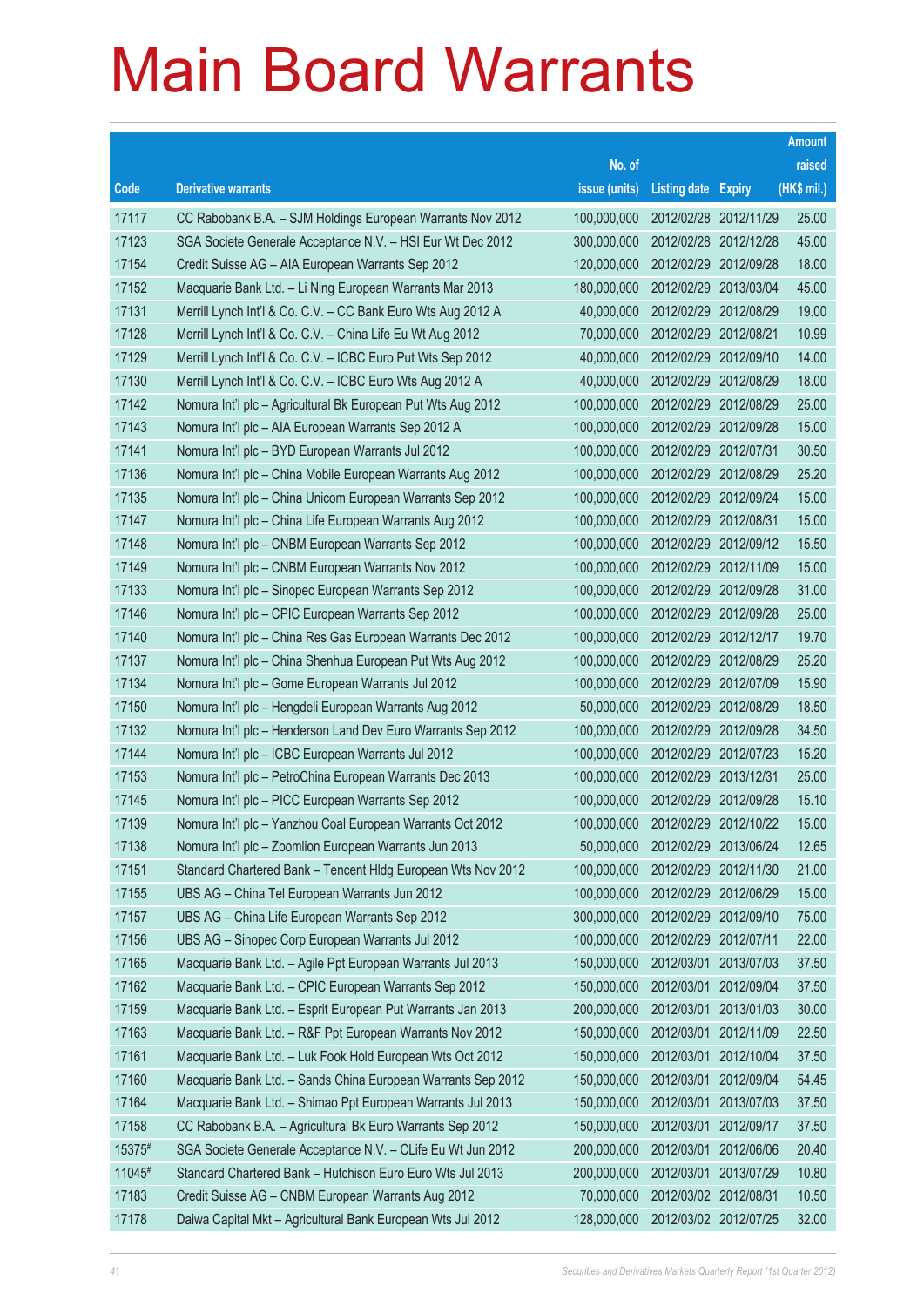|        |                                                                |               |                            |                       | <b>Amount</b> |
|--------|----------------------------------------------------------------|---------------|----------------------------|-----------------------|---------------|
|        |                                                                | No. of        |                            |                       | raised        |
| Code   | <b>Derivative warrants</b>                                     | issue (units) | <b>Listing date Expiry</b> |                       | (HK\$ mil.)   |
| 17177  | Daiwa Capital Mkt - Agricultural Bank European Wts Aug 2012    | 128,000,000   | 2012/03/02 2012/08/01      |                       | 25.60         |
| 17185  | Daiwa Capital Mkt - Agricultural Bank European Wts Oct 2012    | 128,000,000   |                            | 2012/03/02 2012/10/18 | 32.00         |
| 17176  | Daiwa Capital Mkt - Agricultural Bank Euro Put Wts Sep 2012    | 98,000,000    |                            | 2012/03/02 2012/09/03 | 35.28         |
| 17175  | Daiwa Capital Mkt - AIA European Warrants Sep 2012             | 108,000,000   |                            | 2012/03/02 2012/09/03 | 30.24         |
| 17174  | Daiwa Capital Mkt - AIA European Warrants Oct 2012             | 108,000,000   |                            | 2012/03/02 2012/10/04 | 16.20         |
| 17179  | Daiwa Capital Mkt - CNOOC European Warrants Nov 2012           | 108,000,000   |                            | 2012/03/02 2012/11/09 | 30.24         |
| 17180  | Daiwa Capital Mkt - CNOOC European Warrants Dec 2012           | 108,000,000   |                            | 2012/03/02 2012/12/03 | 27.00         |
| 17181  | Daiwa Capital Mkt - PetroChina European Warrants Aug 2012      | 88,000,000    | 2012/03/02 2012/08/01      |                       | 48.40         |
| 17186  | Daiwa Capital Mkt - PetroChina European Put Wts Jan 2013       | 80,000,000    |                            | 2012/03/02 2013/01/31 | 20.00         |
| 17168  | Goldman Sachs SP (Asia) - Ch Overseas Euro Put Wts Oct 2012    | 120,000,000   |                            | 2012/03/02 2012/10/15 | 30.24         |
| 17173  | HK Bank - Esprit European Warrants Nov 2012                    | 100,000,000   |                            | 2012/03/02 2012/11/29 | 25.00         |
| 17171  | Macquarie Bank Ltd. - BBMG European Warrants Oct 2013 A        | 150,000,000   |                            | 2012/03/02 2013/10/03 | 37.50         |
| 17184  | Macquarie Bank Ltd. - Shui On Land European Wts Oct 2012       | 100,000,000   |                            | 2012/03/02 2012/10/03 | 25.00         |
| 17172  | Macquarie Bank Ltd. - Soho China European Warrants Oct 2012    | 100,000,000   |                            | 2012/03/02 2012/10/03 | 25.00         |
| 17169  | Standard Chartered Bank - CC Bank European Wts Aug 2012        | 100,000,000   |                            | 2012/03/02 2012/08/13 | 21.00         |
| 17170  | Standard Chartered Bank - ICBC European Warrants Jul 2012 A    | 100,000,000   |                            | 2012/03/02 2012/07/23 | 16.00         |
| 17166  | SGA Societe Generale Acceptance N.V. - CPIC Euro Wts Oct 2012  | 100,000,000   |                            | 2012/03/02 2012/10/03 | 28.00         |
| 17167  | SGA Societe Generale Acceptance N.V. - Esprit Eu Wt Sep 12 A   | 100,000,000   |                            | 2012/03/02 2012/09/24 | 25.00         |
| 17204  | Credit Suisse AG - AIA European Warrants Jul 2012 A            | 70,000,000    |                            | 2012/03/05 2012/07/30 | 10.50         |
| 17205  | Credit Suisse AG - AIA European Warrants Oct 2012 A            | 70,000,000    |                            | 2012/03/05 2012/10/30 | 10.50         |
| 17206  | Credit Suisse AG - AIA European Put Warrants Oct 2012 B        | 70,000,000    |                            | 2012/03/05 2012/10/30 | 17.50         |
| 17195  | Daiwa Capital Mkt - AIA European Warrants Oct 2012 A           | 108,000,000   |                            | 2012/03/05 2012/10/03 | 32.40         |
| 17203  | Daiwa Capital Mkt - AIA European Put Warrants Oct 2012 B       | 88,000,000    | 2012/03/05 2012/10/31      |                       | 22.00         |
| 17200  | Daiwa Capital Mkt - China Mobile European Wts Oct 2012 A       | 128,000,000   |                            | 2012/03/05 2012/10/03 | 46.08         |
| 17199  | Daiwa Capital Mkt - China Mobile European Wts Nov 2012 B       | 128,000,000   |                            | 2012/03/05 2012/11/16 | 43.52         |
| 17198  | Daiwa Capital Mkt - China Mobile European Put Wts Sep 2012 A   | 80,000,000    |                            | 2012/03/05 2012/09/05 | 44.00         |
| 17197  | Daiwa Capital Mkt – China Mobile European Put Wts Nov 2012 A   | 80,000,000    | 2012/03/05 2012/11/01      |                       | 30.40         |
| 17196  | Daiwa Capital Mkt - A50 China European Warrants Nov 2013 A     | 188,000,000   | 2012/03/05 2013/11/01      |                       | 28.20         |
| 17192  | Daiwa Capital Mkt - Hutchison European Warrants Sep 2012 A     | 108,000,000   |                            | 2012/03/05 2012/09/05 | 31.32         |
| 17194  | Daiwa Capital Mkt - ICBC European Warrants Sep 2012 A          | 128,000,000   |                            | 2012/03/05 2012/09/05 | 55.04         |
| 17193  | Daiwa Capital Mkt - ICBC European Warrants Nov 2012 A          | 128,000,000   |                            | 2012/03/05 2012/11/05 | 47.36         |
| 17202  | Macquarie Bank Ltd. - AIA European Put Warrants Jan 2013 A     | 200,000,000   |                            | 2012/03/05 2013/01/03 | 50.00         |
| 17210  | Macquarie Bank Ltd. - Chi Res Land European Wts Dec 2012 A     | 150,000,000   |                            | 2012/03/05 2012/12/04 | 37.50         |
| 17209  | Macquarie Bank Ltd. - Geely Auto European Warrants Sep 2012A   | 100,000,000   |                            | 2012/03/05 2012/09/04 | 25.00         |
| 17201  | Macquarie Bank Ltd. - HSI European Warrants Aug 2012 B         | 200,000,000   |                            | 2012/03/05 2012/08/30 | 30.00         |
| 17190  | Standard Chartered Bank - SPDR Gold Trust Euro Wt Nov 2012 A   | 100,000,000   |                            | 2012/03/05 2012/11/26 | 47.50         |
| 17191  | Standard Chartered Bank - SPDR Gold Trust Euro Wt Jul 2013 A   | 100,000,000   |                            | 2012/03/05 2013/07/26 | 58.00         |
| 17187  | SGA Societe Generale Acceptance N.V. - HSBC Eu Wt Jul 2012 A   | 250,000,000   |                            | 2012/03/05 2012/07/04 | 37.50         |
| 17188  | SGA Societe Generale Acceptance NV - HuanengPower Eu Wt Sep12A | 50,000,000    |                            | 2012/03/05 2012/09/05 | 15.50         |
| 17189  | SGA Societe Generale Acceptance NV - NewWorld Dev Eu Wt Sep12A | 50,000,000    |                            | 2012/03/05 2012/09/05 | 22.00         |
| 17208  | UBS AG - AIA European Warrants Jul 2012 A                      | 200,000,000   |                            | 2012/03/05 2012/07/30 | 30.00         |
| 17207  | UBS AG - AIA European Put Warrants Sep 2012 A                  | 100,000,000   |                            | 2012/03/05 2012/09/24 | 15.00         |
| 15834# | J P Morgan SP BV - HSI European Put Warrants Jun 2012 A        | 300,000,000   |                            | 2012/03/05 2012/06/28 | 20.70         |
| 17241  | BNP Paribas Arbit Issu B.V. - HKEx European Wts Sep 2012 A     | 58,000,000    |                            | 2012/03/06 2012/09/03 | 16.82         |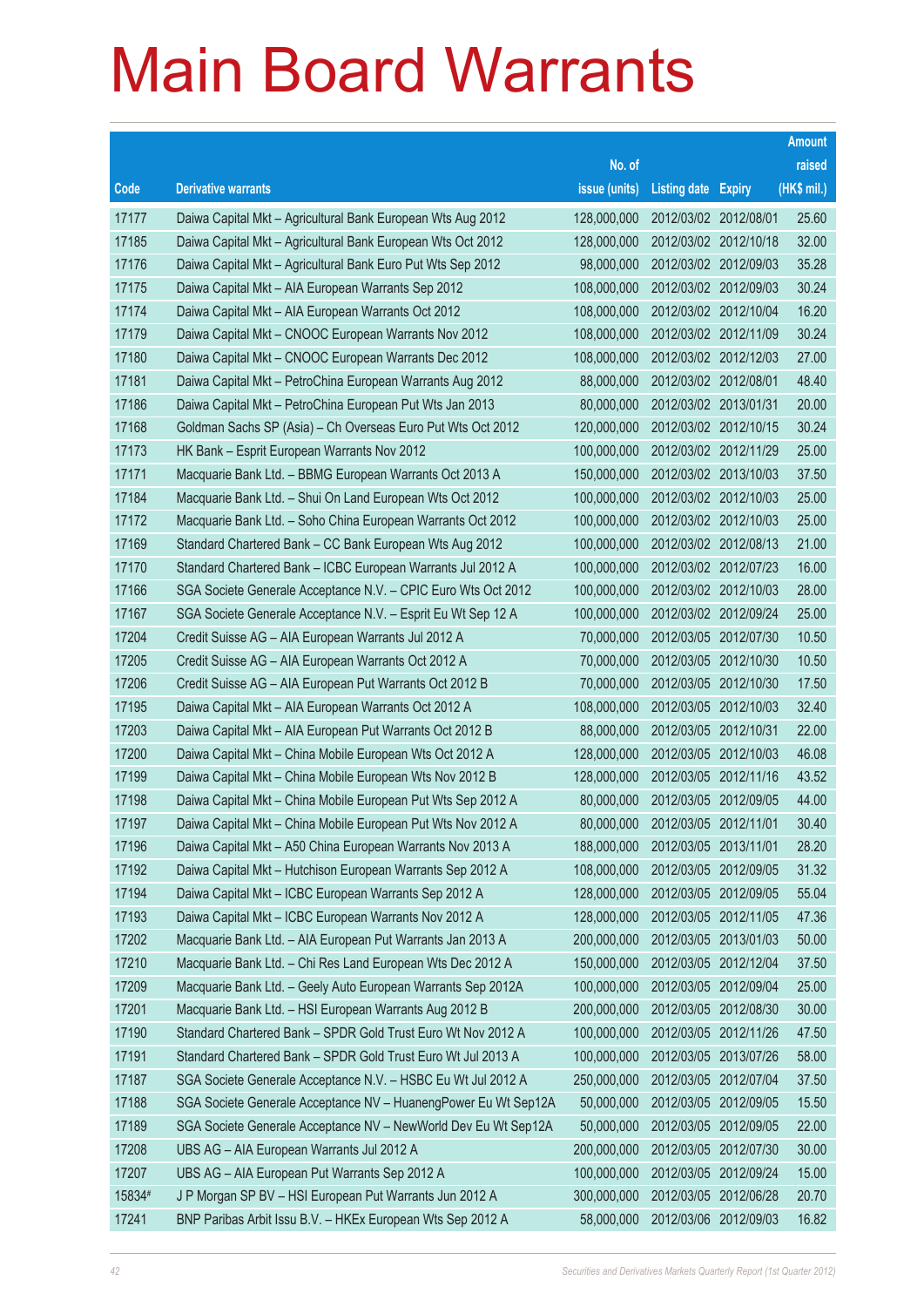|       |                                                               |               |                            |                       | <b>Amount</b> |
|-------|---------------------------------------------------------------|---------------|----------------------------|-----------------------|---------------|
|       |                                                               | No. of        |                            |                       | raised        |
| Code  | <b>Derivative warrants</b>                                    | issue (units) | <b>Listing date Expiry</b> |                       | (HK\$ mil.)   |
| 17242 | BNP Paribas Arbit Issu B.V. - HSBC European Wts Nov 2012 A    | 200,000,000   |                            | 2012/03/06 2012/11/02 | 52.00         |
| 17240 | BNP Paribas Arbit Issu B.V. - Hutchison Euro Wts Oct 2012 B   | 98,000,000    | 2012/03/06 2012/10/04      |                       | 31.36         |
| 17233 | Credit Suisse AG - Agricultural Bank European Wts Jun 2012 B  | 70,000,000    | 2012/03/06 2012/06/29      |                       | 10.50         |
| 17234 | Credit Suisse AG - BOCL European Warrants Sep 2012 A          | 70,000,000    | 2012/03/06 2012/09/25      |                       | 10.50         |
| 17232 | Credit Suisse AG - BYD European Warrants Jul 2012 A           | 70,000,000    |                            | 2012/03/06 2012/07/30 | 21.00         |
| 17231 | Credit Suisse AG - ChiUnicom European Warrants Jul 2012 A     | 100,000,000   | 2012/03/06 2012/07/30      |                       | 15.00         |
| 17228 | Credit Suisse AG - HSBC European Wts Aug 2012 A               | 100,000,000   |                            | 2012/03/06 2012/08/30 | 20.00         |
| 17227 | Credit Suisse AG - HSI European Warrants Aug 2012 F           | 400,000,000   | 2012/03/06 2012/08/30      |                       | 60.00         |
| 17226 | Credit Suisse AG - HSI European Warrants Oct 2012 A           | 400,000,000   |                            | 2012/03/06 2012/10/30 | 60.00         |
| 17237 | Credit Suisse AG - HSI European Warrants Oct 2012 B           | 400,000,000   |                            | 2012/03/06 2012/10/30 | 100.00        |
| 17229 | Credit Suisse AG - Hutchison European Warrants Jul 2012 A     | 100,000,000   |                            | 2012/03/06 2012/07/30 | 30.00         |
| 17230 | Credit Suisse AG - MTRC European Warrants Sep 2012 A          | 70,000,000    | 2012/03/06 2012/09/27      |                       | 10.50         |
| 17235 | Credit Suisse AG - Tencent Holdings Euro Put Wts Dec 2012 A   | 100,000,000   | 2012/03/06 2012/12/21      |                       | 15.00         |
| 17244 | Citigroup Global Mkt H Inc. - AIA European Wts Jul 2012 A     | 80,000,000    | 2012/03/06 2012/07/16      |                       | 12.00         |
| 17245 | Citigroup Global Mkt H Inc. - AIA European Put Wt Oct 2012 A  | 80,000,000    | 2012/03/06 2012/10/09      |                       | 12.00         |
| 17246 | Citigroup Global Mkt H Inc. - China Mobile Eur Wt Jul 2012 A  | 80,000,000    | 2012/03/06 2012/07/27      |                       | 19.20         |
| 17247 | Citigroup Global Mkt H Inc. - Ch Mobile Eu Put Wt Dec 2013 A  | 150,000,000   |                            | 2012/03/06 2013/12/16 | 22.50         |
| 17243 | Citigroup Global Mkt H Inc. - CNOOC European Wts Jan 2013 A   | 80,000,000    | 2012/03/06 2013/01/21      |                       | 16.00         |
| 17239 | Citigroup Global Mkt H Inc. - HSI European Wts Aug 2012 B     | 200,000,000   |                            | 2012/03/06 2012/08/30 | 32.00         |
| 17238 | Citigroup Global Mkt H Inc. - HSI European Put Wt Aug 2012 A  | 200,000,000   | 2012/03/06 2012/08/30      |                       | 30.00         |
| 17222 | Daiwa Capital Mkt - BOC HK European Warrants Dec 2012 B       | 108,000,000   |                            | 2012/03/06 2012/12/03 | 27.00         |
| 17221 | Daiwa Capital Mkt - BOC HK European Put Warrants Dec 2012 A   | 80,000,000    | 2012/03/06 2012/12/14      |                       | 20.80         |
| 17224 | Daiwa Capital Mkt - A50 China European Warrants Aug 2013 A    | 168,000,000   | 2012/03/06 2013/08/01      |                       | 42.00         |
| 17223 | Daiwa Capital Mkt - Hutchison European Warrants Sep 2012 B    | 128,000,000   | 2012/03/06 2012/09/03      |                       | 28.16         |
| 17213 | Goldman Sachs SP (Asia) - CC Bank European Wts Jul 2012 A     | 120,000,000   |                            | 2012/03/06 2012/07/30 | 26.16         |
| 17214 | Goldman Sachs SP (Asia) - China Mobile Euro Wts Jun 2012 A    | 120,000,000   | 2012/03/06 2012/06/29      |                       | 20.04         |
| 17220 | J P Morgan SP BV - AIA European Warrants Dec 2012 A           | 200,000,000   | 2012/03/06 2012/12/28      |                       | 50.00         |
| 17215 | Macquarie Bank Ltd. - A50 China European Warrants Oct 2012 A  | 120,000,000   | 2012/03/06 2012/10/04      |                       | 45.12         |
| 17225 | Macquarie Bank Ltd. - Greatwall Motor European Wts Oct 2012 A | 100,000,000   |                            | 2012/03/06 2012/10/04 | 25.00         |
| 17211 | Merrill Lynch Int'l & Co. C.V. - HSI European Wts Aug 2012 A  | 100,000,000   | 2012/03/06 2012/08/30      |                       | 15.20         |
| 17217 | CC Rabobank B.A. - AIA European Warrants Jul 2012 A           | 150,000,000   | 2012/03/06 2012/07/26      |                       | 22.50         |
| 17218 | CC Rabobank B.A. - China Life European Warrants Aug 2012 A    | 150,000,000   | 2012/03/06 2012/08/21      |                       | 22.50         |
| 17219 | CC Rabobank B.A. - China Life European Put Wts Aug 2012 B     | 150,000,000   | 2012/03/06 2012/08/06      |                       | 22.50         |
| 17216 | CC Rabobank B.A. - CNBM European Warrants Nov 2012 A          | 100,000,000   | 2012/03/06 2012/11/09      |                       | 18.00         |
| 17212 | SGA Societe Generale Acceptance N.V. - AIA Euro Wt Aug 2012A  | 100,000,000   | 2012/03/06 2012/08/01      |                       | 15.00         |
| 17236 | UBS AG - SPDR Gold Trust European Warrants Sep 2012 A         | 100,000,000   | 2012/03/06 2012/09/10      |                       | 57.00         |
| 17272 | Credit Suisse AG - China Shenhua European Wts Jul 2012 A      | 80,000,000    | 2012/03/07 2012/07/31      |                       | 12.00         |
| 17269 | Credit Suisse AG - HSI European Put Warrants Aug 2012 G       | 400,000,000   | 2012/03/07 2012/08/30      |                       | 72.00         |
| 17270 | Credit Suisse AG - HSI European Put Warrants Aug 2012 H       | 400,000,000   |                            | 2012/03/07 2012/08/30 | 60.00         |
| 17273 | Credit Suisse AG - Yanzhou Coal European Warrants Oct 2012 A  | 80,000,000    | 2012/03/07 2012/10/31      |                       | 12.80         |
| 17262 | Daiwa Capital Mkt - AIA European Warrants Nov 2012 A          | 108,000,000   | 2012/03/07 2012/11/01      |                       | 16.20         |
| 17267 | Bank of East Asia - Agricultural Bank Euro Warrants Sep 12 A  | 45,000,000    | 2012/03/07 2012/09/25      |                       | 11.25         |
| 17268 | Bank of East Asia - CNOOC European Put Warrants Oct 2012 A    | 100,000,000   | 2012/03/07 2012/10/15      |                       | 15.00         |
| 17266 | Bank of East Asia - Yanzhou Coal European Put Wts Oct 2012 A  | 100,000,000   | 2012/03/07 2012/10/24      |                       | 25.00         |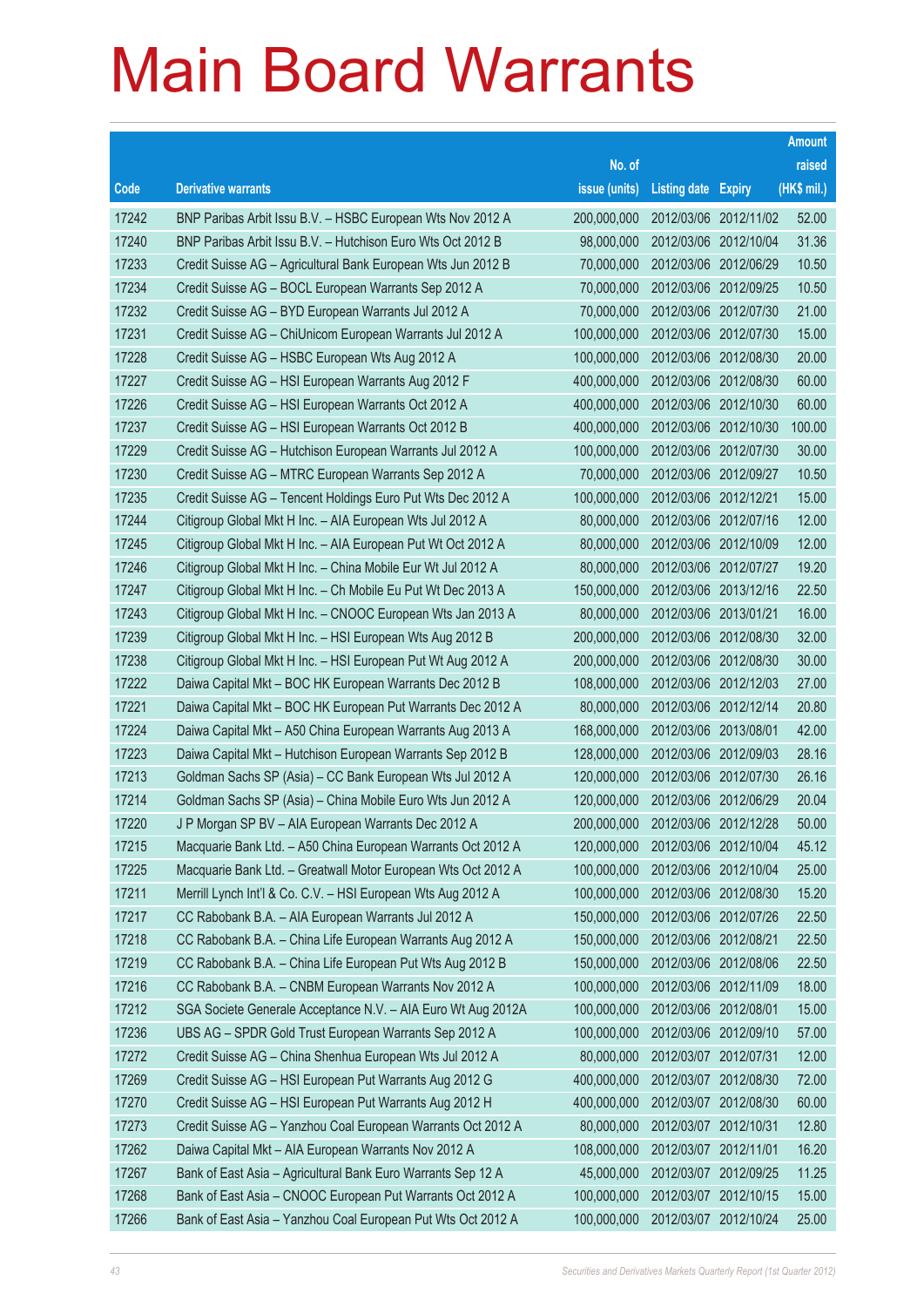|       |                                                               |               |                            |                       | <b>Amount</b> |
|-------|---------------------------------------------------------------|---------------|----------------------------|-----------------------|---------------|
|       |                                                               | No. of        |                            |                       | raised        |
| Code  | <b>Derivative warrants</b>                                    | issue (units) | <b>Listing date Expiry</b> |                       | (HK\$ mil.)   |
| 17257 | Goldman Sachs SP (Asia) - AIA European Warrants Oct 2012 A    | 120,000,000   |                            | 2012/03/07 2012/10/30 | 18.72         |
| 17258 | Goldman Sachs SP (Asia) - AIA European Put Wts Oct 2012 B     | 120,000,000   |                            | 2012/03/07 2012/10/22 | 30.00         |
| 17256 | Goldman Sachs SP (Asia) - BankComm European Wts Aug 2012 A    | 120,000,000   |                            | 2012/03/07 2012/08/06 | 44.16         |
| 17254 | Goldman Sachs SP (Asia) - China Life Euro Wts Jun 2012 B      | 120,000,000   | 2012/03/07 2012/06/11      |                       | 18.00         |
| 17255 | Goldman Sachs SP (Asia) - A50 China Euro Put Wts Nov 2012 A   | 120,000,000   |                            | 2012/03/07 2012/11/26 | 18.24         |
| 17253 | HK Bank – AIA European Put Warrants Feb 2013 A                | 100,000,000   |                            | 2012/03/07 2013/02/14 | 25.00         |
| 17252 | HK Bank - China Life European Warrants Mar 2013 A             | 120,000,000   |                            | 2012/03/07 2013/03/22 | 30.00         |
| 17251 | HK Bank - CNOOC European Warrants Nov 2013 A                  | 120,000,000   |                            | 2012/03/07 2013/11/15 | 30.00         |
| 17265 | J P Morgan SP BV - Tencent European Put Warrants Aug 2012 A   | 150,000,000   |                            | 2012/03/07 2012/08/23 | 22.50         |
| 17249 | Macquarie Bank Ltd. - Gome European Warrants Nov 2012 A       | 100,000,000   |                            | 2012/03/07 2012/11/02 | 25.00         |
| 17250 | Macquarie Bank Ltd. - Haier Elec European Wts May 2013 A      | 200,000,000   |                            | 2012/03/07 2013/05/03 | 50.00         |
| 17264 | Macquarie Bank Ltd. - Nine Dragons European Wts Jan 2014 A    | 120,000,000   |                            | 2012/03/07 2014/01/03 | 30.00         |
| 17248 | Macquarie Bank Ltd - Skyworth Digital European Wts Jun 2014 A | 200,000,000   |                            | 2012/03/07 2014/06/04 | 30.00         |
| 17259 | SGA Societe Generale Acceptance N.V. - Shenhua Eu Wt Jul 12 A | 100,000,000   | 2012/03/07 2012/07/11      |                       | 16.00         |
| 17260 | SGA Societe Generale Acceptance N.V. - HSBC Eu Wt Jun 2012 A  | 200,000,000   | 2012/03/07 2012/06/27      |                       | 40.00         |
| 17263 | SGA Societe Generale Acceptance N.V. - HSI Eur Wt Aug 2012 D  | 300,000,000   |                            | 2012/03/07 2012/08/30 | 51.00         |
| 17261 | SGA Societe Generale Acceptance N.V. - JIANC Eu Wts Jun 12 A  | 100,000,000   |                            | 2012/03/07 2012/06/27 | 16.00         |
| 17276 | UBS AG - China Mobile European Warrants Aug 2012 A            | 300,000,000   |                            | 2012/03/07 2012/08/06 | 66.00         |
| 17279 | UBS AG - HKEx European Put Warrants Oct 2012 A                | 100,000,000   |                            | 2012/03/07 2012/10/03 | 15.00         |
| 17275 | UBS AG - HSCEI European Put Warrants Aug 2012 A               | 100,000,000   |                            | 2012/03/07 2012/08/30 | 15.00         |
| 17274 | UBS AG - HSI European Put Warrants Aug 2012 E                 | 300,000,000   |                            | 2012/03/07 2012/08/30 | 69.00         |
| 17291 | Goldman Sachs SP (Asia) - Hutchison European Wts Jul 2012 A   | 120,000,000   |                            | 2012/03/08 2012/07/10 | 44.76         |
| 17292 | Macquarie Bank Ltd. - Chinares Cement European Wt Sep 2012 A  | 80,000,000    |                            | 2012/03/08 2012/09/10 | 41.12         |
| 17280 | Merrill Lynch Int'l & Co. C.V. - BEA European Wts Oct 2012 A  | 60,000,000    |                            | 2012/03/08 2012/10/29 | 11.88         |
| 17281 | Merrill Lynch Int'l & Co. C.V. - BEA European Wts Dec 2012 A  | 40,000,000    |                            | 2012/03/08 2012/12/03 | 14.00         |
| 17284 | Merrill Lynch Int'l & Co. C.V. - CC Bank Eu Put Wt Sep 2012A  | 40,000,000    | 2012/03/08 2012/09/17      |                       | 16.00         |
| 17283 | Merrill Lynch Int'l & Co. C.V. - China Life Eu Wt Sep 2012 A  | 70,000,000    | 2012/03/08 2012/09/24      |                       | 10.50         |
| 17282 | Merrill Lynch Int'l & Co. C.V. - Ch Life Eur Put Wt Oct 12 A  | 40,000,000    | 2012/03/08 2012/10/15      |                       | 11.60         |
| 17288 | Merrill Lynch Int'l & Co. C.V. - CLP European Wts Dec 2012 A  | 40,000,000    | 2012/03/08 2012/12/10      |                       | 10.00         |
| 17289 | Merrill Lynch Int'l & Co. C.V. - HSBC Euro Wts Sep 2012 A     | 70,000,000    | 2012/03/08 2012/09/17      |                       | 10.57         |
| 17285 | Merrill Lynch Int'l & Co. C.V. - HS Bank Euro Wts Feb 2013 A  | 40,000,000    | 2012/03/08 2013/02/25      |                       | 16.80         |
| 17286 | Merrill Lynch Int'l & Co. C.V. - HS Bank Euro Wts Sep 2013 A  | 70,000,000    | 2012/03/08 2013/09/16      |                       | 10.85         |
| 17287 | Merrill Lynch Int'l & Co. C.V. - PWR Assets Eu Wt Dec 2012 A  | 40,000,000    | 2012/03/08 2012/12/10      |                       | 10.20         |
| 17290 | UBS AG - AIA European Warrants Oct 2012 A                     | 200,000,000   |                            | 2012/03/08 2012/10/29 | 30.00         |
| 17293 | UBS AG - China Life European Warrants Jul 2012 E              | 300,000,000   | 2012/03/08 2012/07/11      |                       | 45.00         |
| 17295 | UBS AG - China Overseas European Warrants Oct 2012 A          | 100,000,000   | 2012/03/08 2012/10/04      |                       | 17.00         |
| 17294 | UBS AG - ICBC European Warrants Aug 2012 A                    | 200,000,000   | 2012/03/08 2012/08/28      |                       | 30.00         |
| 17329 | Citigroup Global Mkt H Inc. - China Life Eu Put Wt Sep 2012A  | 100,000,000   |                            | 2012/03/09 2012/09/12 | 15.00         |
| 17331 | Citigroup Global Mkt H Inc. - Esprit Euro Put Wts Oct 2012 A  | 100,000,000   | 2012/03/09 2012/10/15      |                       | 25.00         |
| 17330 | Citigroup Global Mkt H Inc. - Gome European Wts Oct 2012 A    | 80,000,000    | 2012/03/09 2012/10/15      |                       | 20.00         |
| 17327 | Goldman Sachs SP (Asia) - China Life Euro Put Wts Sep 2012 A  | 120,000,000   | 2012/03/09 2012/09/18      |                       | 30.72         |
| 17326 | Goldman Sachs SP (Asia) - CNOOC European Put Wts Jun 2012 A   | 120,000,000   |                            | 2012/03/09 2012/06/25 | 19.08         |
| 17328 | Goldman Sachs SP (Asia) - Li & Fung European Wts Sep 2012 A   | 120,000,000   | 2012/03/09 2012/09/24      |                       | 18.24         |
| 17351 | J P Morgan SP BV - Dongfang Elec European Warrants Sep 2012 A | 68,000,000    | 2012/03/09 2012/09/10      |                       | 17.00         |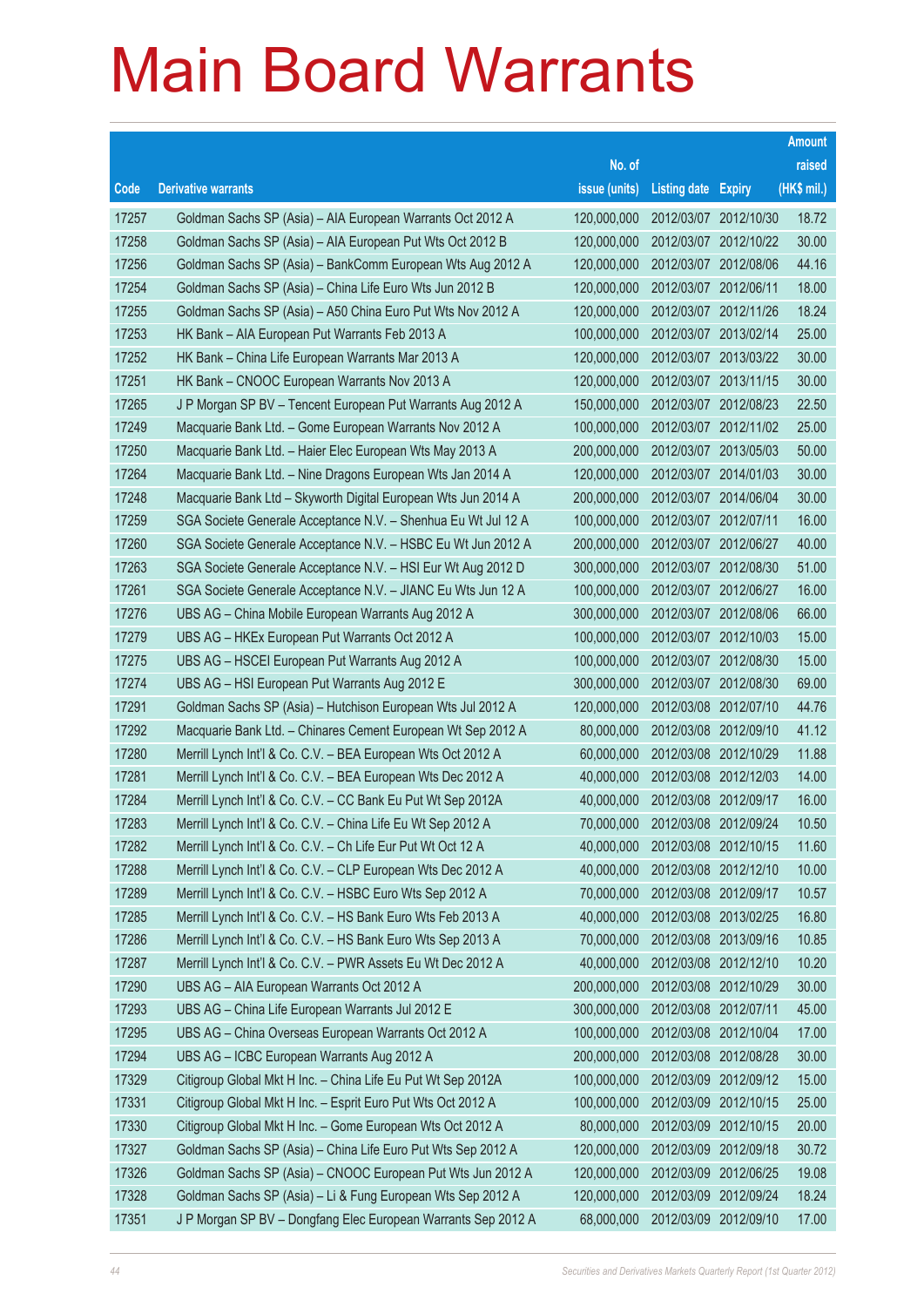|       |                                                              |               |                            |            | <b>Amount</b> |
|-------|--------------------------------------------------------------|---------------|----------------------------|------------|---------------|
|       |                                                              | No. of        |                            |            | raised        |
| Code  | <b>Derivative warrants</b>                                   | issue (units) | <b>Listing date Expiry</b> |            | (HK\$ mil.)   |
| 17304 | J P Morgan SP BV - HSBC European Warrants Jul 2012 A         | 200,000,000   | 2012/03/09 2012/07/26      |            | 30.00         |
| 17350 | J P Morgan SP BV - SJM Holdings European Warrants Nov 2012 A | 120,000,000   | 2012/03/09 2012/11/19      |            | 30.00         |
| 17333 | Macquarie Bank Ltd. - CHALCO European Warrants Oct 2012 A    | 100,000,000   | 2012/03/09                 | 2012/10/04 | 33.50         |
| 17349 | Macquarie Bank Ltd. - BankComm European Warrants Oct 2012 A  | 100,000,000   | 2012/03/09 2012/10/04      |            | 25.00         |
| 17334 | Macquarie Bank Ltd. - China Mengniu European Wts Dec 2012 A  | 150,000,000   | 2012/03/09 2012/12/04      |            | 37.50         |
| 17335 | Macquarie Bank Ltd. - NVC Lighting Euro Warrants Oct 2012 A  | 80,000,000    | 2012/03/09 2012/10/04      |            | 20.00         |
| 17332 | Macquarie Bank Ltd. - Tencent European Put Wts Oct 2012 B    | 200,000,000   | 2012/03/09                 | 2012/10/04 | 50.00         |
| 17298 | Merrill Lynch Int'l & Co. C.V. - BOCL European Wt Jul 2012 A | 70,000,000    | 2012/03/09 2012/07/30      |            | 10.57         |
| 17297 | Merrill Lynch Int'l & Co. C.V. - BOCL European Wt Sep 2012 A | 40,000,000    | 2012/03/09 2012/09/10      |            | 12.40         |
| 17339 | Merrill Lynch Int'l & Co. C.V. - HSI European Wts Aug 2012 D | 100,000,000   | 2012/03/09 2012/08/30      |            | 20.90         |
| 17338 | Merrill Lynch Int'l & Co. C.V. - HSI European Wts Sep 2012 F | 100,000,000   | 2012/03/09                 | 2012/09/27 | 20.00         |
| 17336 | Merrill Lynch Int'l & Co. C.V. - HSI European Wts Oct 2012 A | 100,000,000   | 2012/03/09 2012/10/30      |            | 16.40         |
| 17337 | Merrill Lynch Int'l & Co. C.V. - HSI European Wts Oct 2012 B | 100,000,000   | 2012/03/09 2012/10/30      |            | 19.40         |
| 17301 | Merrill Lynch Int'l & Co. C.V. - HSI Euro Put Wts Aug 2012 B | 100,000,000   | 2012/03/09 2012/08/30      |            | 15.20         |
| 17302 | Merrill Lynch Int'l & Co. C.V. - HSI Euro Put Wts Aug 2012 C | 100,000,000   | 2012/03/09                 | 2012/08/30 | 19.20         |
| 17303 | Merrill Lynch Int'l & Co. C.V. - HSI Euro Put Wts Sep 2012 E | 100,000,000   | 2012/03/09 2012/09/27      |            | 25.00         |
| 17296 | Merrill Lynch Int'l & Co. C.V. - Hutchison Eur Wt Jul 2012 A | 40,000,000    | 2012/03/09 2012/07/26      |            | 14.00         |
| 17299 | Merrill Lynch Int'l & Co. C.V. - Ping An Euro Wts Aug 2012 A | 40,000,000    | 2012/03/09 2012/08/06      |            | 10.60         |
| 17300 | Merrill Lynch Int'l & Co. C.V. - Tencent Eu Put Wt Oct 2012A | 70,000,000    | 2012/03/09                 | 2012/10/10 | 10.64         |
| 17318 | Nomura Int'l plc - Agricultural Bk Euro Warrants Aug 2012 A  | 80,000,000    | 2012/03/09 2012/08/01      |            | 13.60         |
| 17306 | Nomura Int'l plc - Bank of EA European Put Wts Dec 2012 A    | 50,000,000    | 2012/03/09 2012/12/28      |            | 12.60         |
| 17325 | Nomura Int'l plc - CM Bank European Warrants Nov 2012 A      | 80,000,000    | 2012/03/09 2012/11/19      |            | 12.96         |
| 17308 | Nomura Int'l plc - Cathay Pacific European Wts Dec 2013 A    | 80,000,000    | 2012/03/09                 | 2013/12/19 | 17.84         |
| 17309 | Nomura Int'l plc - Cathay Pacific European Put Wt Dec 2013 B | 50,000,000    | 2012/03/09 2013/12/24      |            | 12.50         |
| 17316 | Nomura Int'l plc - Dongfang Elec European Wt Aug 2012 A      | 80,000,000    | 2012/03/09 2012/08/20      |            | 12.56         |
| 17315 | Nomura Int'l plc - Digital China European Wts Nov 2012 A     | 50,000,000    | 2012/03/09 2012/11/30      |            | 12.50         |
| 17340 | Nomura Int'l plc - A50 China European Warrants Aug 2012 A    | 100,000,000   | 2012/03/09 2012/08/01      |            | 15.00         |
| 17322 | Nomura Int'l plc - A50 China European Put Wts Nov 2012 A     | 100,000,000   | 2012/03/09 2012/11/30      |            | 16.00         |
| 17307 | Nomura Int'l plc - Guangdong Inv European Wts Sep 2012 A     | 50,000,000    | 2012/03/09 2012/09/10      |            | 20.25         |
| 17317 | Nomura Int'l plc - Haier Elec European Warrants Nov 2012 A   | 50,000,000    | 2012/03/09 2012/11/30      |            | 12.50         |
| 17320 | Nomura Int'l plc - Li Ning European Warrants Feb 2013 A      | 80,000,000    | 2012/03/09 2013/02/25      |            | 12.08         |
| 17312 | Nomura Int'l plc - Link REIT European Warrants Jan 2013 A    | 80,000,000    | 2012/03/09 2013/01/28      |            | 14.08         |
| 17319 | Nomura Int'l plc - NVC Lighting European Warrants Sep 2012 A | 50,000,000    | 2012/03/09 2012/09/28      |            | 15.00         |
| 17313 | Nomura Int'l plc - PetroChina European Put Wts Jan 2013 A    | 100,000,000   | 2012/03/09 2013/01/31      |            | 15.50         |
| 17310 | Nomura Int'l plc - Sany Int'l European Warrants Sep 2013 A   | 75,000,000    | 2012/03/09 2013/09/09      |            | 11.25         |
| 17305 | Nomura Int'l plc - SHK P European Warrants Apr 2013 A        | 100,000,000   | 2012/03/09 2013/04/11      |            | 15.00         |
| 17323 | Nomura Int'l plc - Stanchart European Warrants Dec 2013 A    | 50,000,000    | 2012/03/09 2013/12/31      |            | 12.55         |
| 17324 | Nomura Int'l plc - Stanchart European Put Wts Oct 2013 A     | 50,000,000    | 2012/03/09 2013/10/28      |            | 12.55         |
| 17311 | Nomura Int'l plc - Tencent Holdings Euro Warrants Jan 2013 A | 100,000,000   | 2012/03/09 2013/01/31      |            | 22.00         |
| 17346 | Standard Chartered Bank - AIA European Warrants Jul 2012 A   | 100,000,000   | 2012/03/09 2012/07/16      |            | 15.00         |
| 17343 | Standard Chartered Bank - Galaxy Ent European Wts Sep 2012 A | 100,000,000   | 2012/03/09                 | 2012/09/10 | 25.00         |
| 17344 | Standard Chartered Bank - Galaxy Ent European Wts Dec 2012 A | 100,000,000   | 2012/03/09 2012/12/03      |            | 25.00         |
| 17341 | Standard Chartered Bank - HSI European Put Wts Aug 2012 A    | 100,000,000   | 2012/03/09 2012/08/30      |            | 22.80         |
| 17342 | Standard Chartered Bank - HSI European Put Wts Sep 2012 A    | 100,000,000   | 2012/03/09 2012/09/27      |            | 15.20         |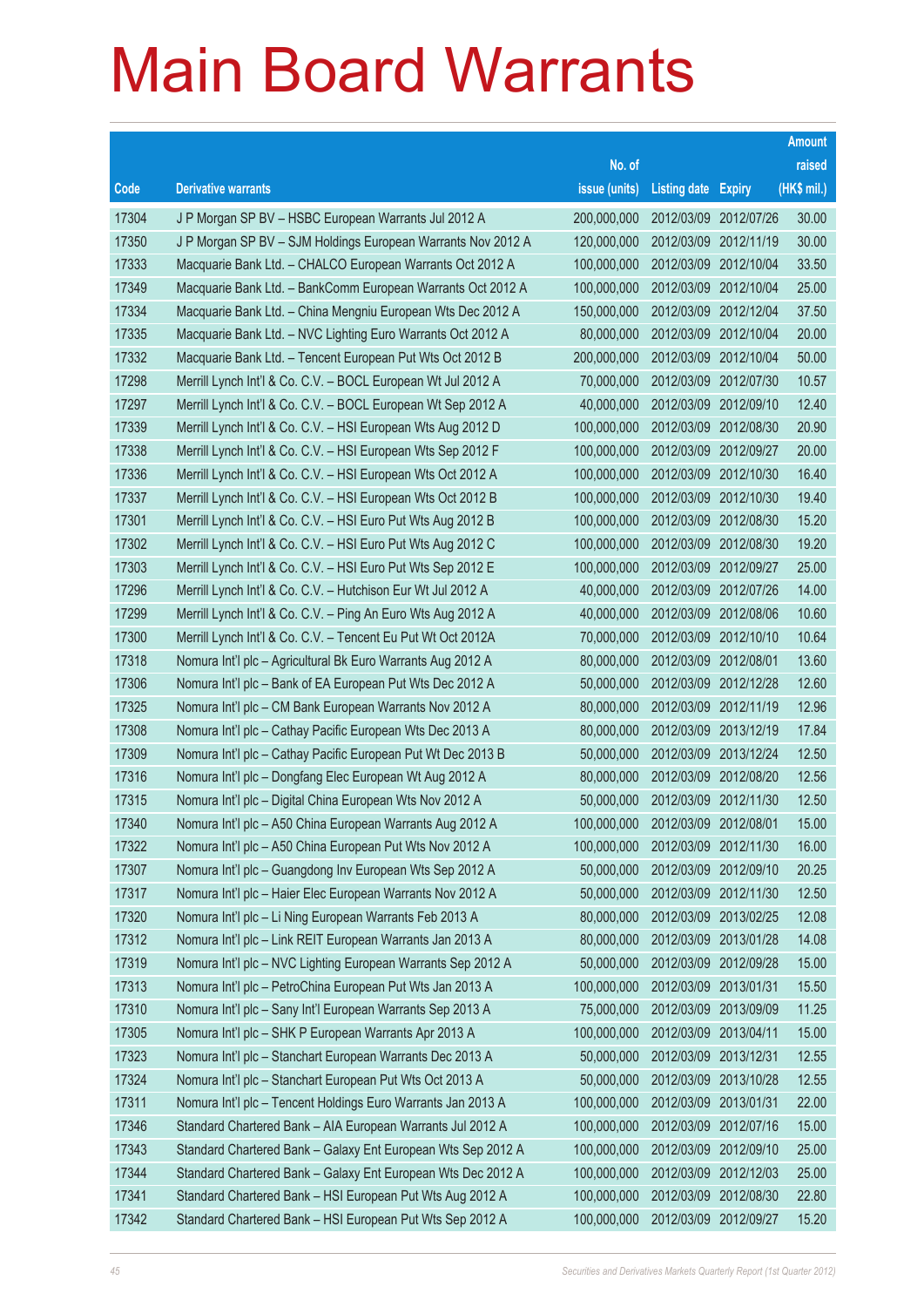|       |                                                              |               |                            |                       | Amount      |
|-------|--------------------------------------------------------------|---------------|----------------------------|-----------------------|-------------|
|       |                                                              | No. of        |                            |                       | raised      |
| Code  | <b>Derivative warrants</b>                                   | issue (units) | <b>Listing date Expiry</b> |                       | (HK\$ mil.) |
| 17345 | Standard Chartered Bank – PetroChina European Wts Sep 2013 A | 100,000,000   | 2012/03/09 2013/09/06      |                       | 25.00       |
| 17347 | UBS AG - Hutchison European Warrants Aug 2012 B              | 200,000,000   | 2012/03/09 2012/08/20      |                       | 60.00       |
| 17348 | UBS AG - Ping An European Warrants Sep 2012 A                | 100,000,000   |                            | 2012/03/09 2012/09/24 | 48.00       |
| 17364 | BNP Paribas Arbit Issu B.V. - Esprit European Wts Oct 2012 A | 100,000,000   | 2012/03/12 2012/10/04      |                       | 30.00       |
| 17365 | BNP Paribas Arbit Issu B.V. - Luk Fook Hold Eu Wt Oct 2012A  | 91,000,000    |                            | 2012/03/12 2012/10/04 | 27.30       |
| 17359 | Credit Suisse AG - A50 China European Warrants Oct 2012 A    | 60,000,000    | 2012/03/12 2012/10/31      |                       | 18.00       |
| 17358 | Credit Suisse AG - Hutchison European Put Warrants Aug 2012A | 120,000,000   | 2012/03/12 2012/08/06      |                       | 24.00       |
| 17357 | Credit Suisse AG - Ping An European Warrants Jul 2012 A      | 100,000,000   | 2012/03/12 2012/07/31      |                       | 35.00       |
| 17363 | J P Morgan SP BV - BYD European Warrants Oct 2012 A          | 100,000,000   |                            | 2012/03/12 2012/10/30 | 26.80       |
| 17361 | J P Morgan SP BV - Gome European Warrants Sep 2012 A         | 100,000,000   | 2012/03/12 2012/09/27      |                       | 25.00       |
| 17362 | J P Morgan SP BV - Yurun Food European Warrants Dec 2012 A   | 100,000,000   | 2012/03/12 2012/12/28      |                       | 25.00       |
| 17356 | Macquarie Bank Ltd. - Brilliance Chi Euro Warrants Jan 2013A | 180,000,000   | 2012/03/12 2013/01/21      |                       | 27.00       |
| 17353 | Macquarie Bank Ltd. - China EB Ltd Euro Warrants Feb 2013 A  | 150,000,000   |                            | 2012/03/12 2013/02/04 | 37.50       |
| 17354 | Macquarie Bank Ltd. - Esprit European Warrants Oct 2012 A    | 200,000,000   | 2012/03/12 2012/10/04      |                       | 50.00       |
| 17355 | Macquarie Bank Ltd. - KECL European Warrants Nov 2013 A      | 150,000,000   | 2012/03/12 2013/11/04      |                       | 37.50       |
| 17366 | Macquarie Bank Ltd. - Zoomlion European Warrants Mar 2013 A  | 150,000,000   | 2012/03/12 2013/03/04      |                       | 37.50       |
| 17352 | Standard Chartered Bank - CNOOC European Warrants Jan 2013 A | 100,000,000   | 2012/03/12 2013/01/28      |                       | 16.00       |
| 17368 | UBS AG - HSI European Put Warrants Aug 2012 F                | 300,000,000   | 2012/03/12 2012/08/30      |                       | 45.00       |
| 17367 | UBS AG - SHK Ppt European Warrants Apr 2013 A                | 100,000,000   |                            | 2012/03/12 2013/04/15 | 15.00       |
| 17374 | BOCI Asia Ltd. - China Tel European Warrants Sep 2012 A      | 100,000,000   | 2012/03/13 2012/09/24      |                       | 25.00       |
| 17373 | BOCI Asia Ltd. - HSBC European Warrants Oct 2012 A           | 100,000,000   |                            | 2012/03/13 2012/10/03 | 25.00       |
| 17372 | BOCI Asia Ltd. - HSBC European Put Warrants Sep 2012 A       | 100,000,000   | 2012/03/13 2012/09/17      |                       | 25.00       |
| 17375 | BOCI Asia Ltd. - ICBC European Put Warrants Sep 2012 A       | 100,000,000   |                            | 2012/03/13 2012/09/24 | 25.00       |
| 17370 | Goldman Sachs SP (Asia) - China Mobile Eu Put Wts Dec 2013 A | 120,000,000   | 2012/03/13 2013/12/31      |                       | 18.00       |
| 17369 | Goldman Sachs SP (Asia) – HSBC European Warrants Sep 2012 A  | 120,000,000   | 2012/03/13 2012/09/17      |                       | 43.32       |
| 17386 | J P Morgan Int'l Der. Ltd. - CC Bank European Wts Sep 2012 A | 200,000,000   | 2012/03/13 2012/09/27      |                       | 52.00       |
| 17385 | J P Morgan SP BV - Hutchison European Warrants Sep 2012 A    | 100,000,000   | 2012/03/13 2012/09/27      |                       | 25.50       |
| 17384 | J P Morgan SP BV - ICBC European Warrants Sep 2012 A         | 200,000,000   | 2012/03/13 2012/09/27      |                       | 50.00       |
| 17382 | Macquarie Bank Ltd. - China COSCO European Wts Sep 2012 A    | 80,000,000    | 2012/03/13 2012/09/13      |                       | 27.76       |
| 17383 | Macquarie Bank Ltd. - CITIC Pacific European Wts Jan 2013 A  | 120,000,000   | 2012/03/13 2013/01/03      |                       | 18.00       |
| 17381 | Macquarie Bank Ltd. - Chi Resources European Wts Nov 2012 A  | 150,000,000   |                            | 2012/03/13 2012/11/02 | 37.50       |
| 17378 | Macquarie Bank Ltd. - Zhaojin Mining Euro Wts Jan 2013 A     | 80,000,000    | 2012/03/13 2013/01/03      |                       | 20.00       |
| 17379 | Standard Chartered Bank - Hutchison Euro Euro Wts Jul 2012 B | 100,000,000   | 2012/03/13 2012/07/05      |                       | 15.00       |
| 17380 | Standard Chartered Bank - Hutchison Euro Euro Wts Mar 2013 A | 100,000,000   | 2012/03/13 2013/03/21      |                       | 30.00       |
| 17389 | UBS AG - CC Bank European Warrants Aug 2012 A                | 200,000,000   |                            | 2012/03/13 2012/08/20 | 88.00       |
| 17390 | UBS AG - CC Bank European Warrants Aug 2012 B                | 200,000,000   | 2012/03/13 2012/08/27      |                       | 60.00       |
| 17377 | UBS AG - China Life European Warrants Sep 2012 A             | 200,000,000   | 2012/03/13 2012/09/17      |                       | 50.00       |
| 17387 | UBS AG - A50 China European Warrants Jul 2013 A              | 300,000,000   | 2012/03/13 2013/07/25      |                       | 60.00       |
| 17376 | UBS AG - HKEx European Warrants Feb 2013 A                   | 300,000,000   | 2012/03/13 2013/02/25      |                       | 75.00       |
| 17388 | UBS AG - ICBC European Warrants Aug 2012 B                   | 100,000,000   | 2012/03/13 2012/08/22      |                       | 26.00       |
| 17395 | BOCI Asia Ltd. - Ping An European Warrants Aug 2012 A        | 100,000,000   | 2012/03/14 2012/08/06      |                       | 17.00       |
| 17392 | Goldman Sachs SP (Asia) - China Life Euro Wts Aug 2012 A     | 120,000,000   | 2012/03/14 2012/08/24      |                       | 18.36       |
| 17391 | Goldman Sachs SP (Asia) - Hutchison European Wts Aug 2012 A  | 120,000,000   | 2012/03/14 2012/08/13      |                       | 37.56       |
| 17397 | HK Bank - HSI European Put Warrants Sep 2012 A               | 200,000,000   | 2012/03/14 2012/09/27      |                       | 30.00       |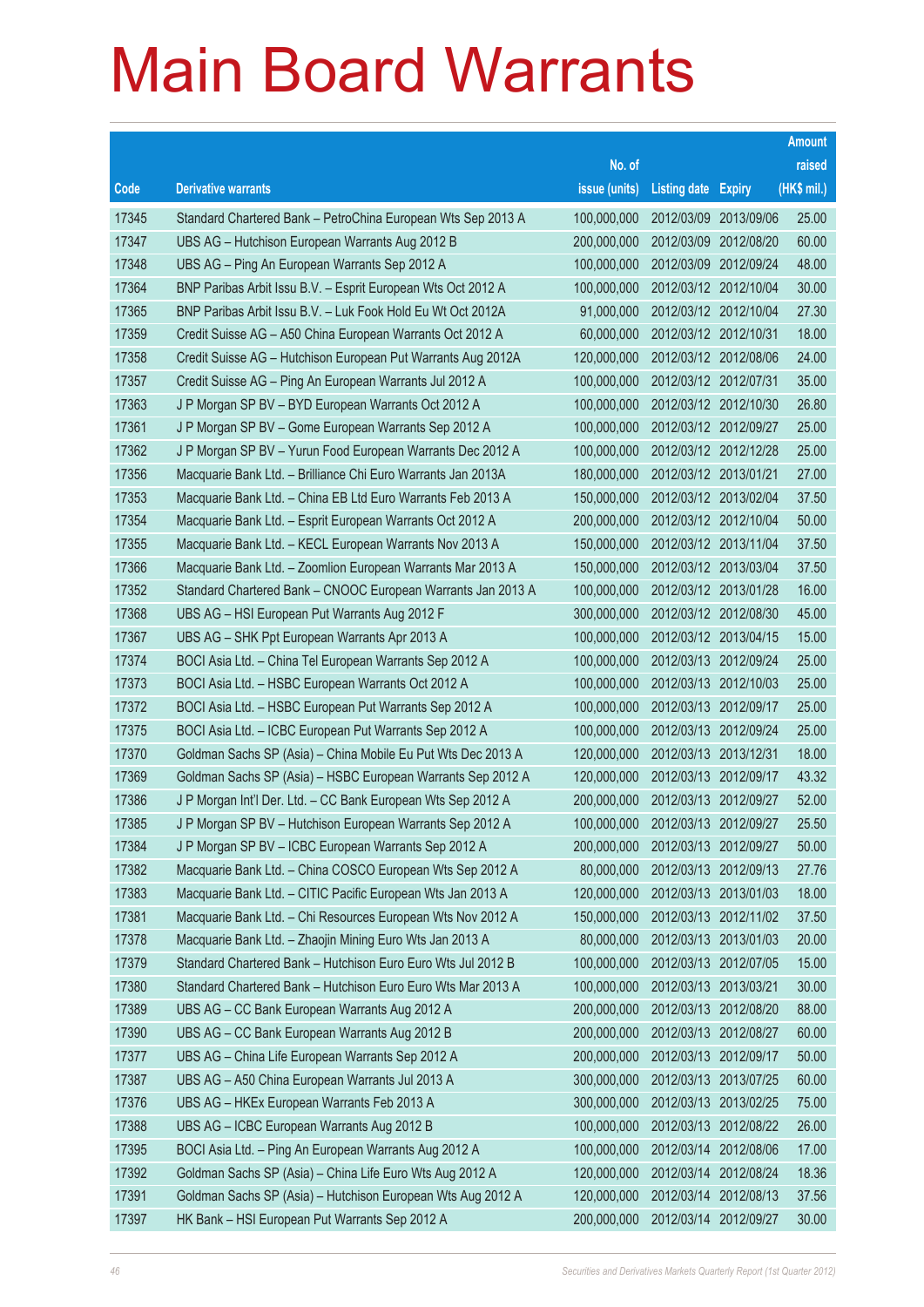|       |                                                              |               |                            |                       | <b>Amount</b> |
|-------|--------------------------------------------------------------|---------------|----------------------------|-----------------------|---------------|
|       |                                                              | No. of        |                            |                       | raised        |
| Code  | <b>Derivative warrants</b>                                   | issue (units) | <b>Listing date Expiry</b> |                       | (HK\$ mil.)   |
| 17399 | J P Morgan SP BV - China Life European Warrants Sep 2012 A   | 288,000,000   |                            | 2012/03/14 2012/09/27 | 72.00         |
| 17404 | Macquarie Bank Ltd. - HSCEI European Warrants Nov 2012 A     | 200,000,000   | 2012/03/14 2012/11/28      |                       | 50.00         |
| 17405 | Macquarie Bank Ltd. - HSCEI European Put Warrants Nov 2012 B | 200,000,000   | 2012/03/14 2012/11/28      |                       | 50.00         |
| 17403 | Macquarie Bank Ltd. - HSI European Warrants Aug 2012 C       | 200,000,000   | 2012/03/14 2012/08/30      |                       | 30.00         |
| 17400 | SGA Societe Generale Acceptance N.V. - CLife Eu Wt Jul 2012B | 300,000,000   | 2012/03/14 2012/07/11      |                       | 45.00         |
| 17409 | UBS AG - BOCL European Warrants Sep 2012 A                   | 100,000,000   |                            | 2012/03/14 2012/09/17 | 15.00         |
| 17398 | UBS AG - China Life European Warrants Aug 2012 A             | 200,000,000   | 2012/03/14 2012/08/28      |                       | 30.00         |
| 17407 | UBS AG - HSI European Warrants Jul 2012 C                    | 300,000,000   |                            | 2012/03/14 2012/07/30 | 73.50         |
| 17408 | UBS AG - HSI European Warrants Aug 2012 G                    | 300,000,000   |                            | 2012/03/14 2012/08/30 | 60.00         |
| 17406 | UBS AG - HSI European Warrants Sep 2012 A                    | 300,000,000   |                            | 2012/03/14 2012/09/27 | 75.00         |
| 17410 | UBS AG - Ping An European Warrants Oct 2012 A                | 100,000,000   | 2012/03/14 2012/10/10      |                       | 42.00         |
| 17423 | Credit Suisse AG - HSI European Put Warrants Aug 2012 I      | 400,000,000   |                            | 2012/03/15 2012/08/30 | 64.00         |
| 17422 | Credit Suisse AG - Hutchison European Warrants Jun 2012 C    | 100,000,000   |                            | 2012/03/15 2012/06/29 | 15.00         |
| 17426 | J P Morgan SP BV - HSI European Put Warrants Sep 2012 A      | 200,000,000   |                            | 2012/03/15 2012/09/27 | 30.00         |
| 17419 | Macquarie Bank Ltd. - China Unicom European Wts Aug 2012 A   | 200,000,000   |                            | 2012/03/15 2012/08/02 | 31.00         |
| 17417 | Macquarie Bank Ltd. - Esprit European Put Warrants Oct 2012B | 200,000,000   |                            | 2012/03/15 2012/10/04 | 50.00         |
| 17416 | Macquarie Bank Ltd. - Jiangxi Copper Euro Put Wts Jul 2012 A | 200,000,000   |                            | 2012/03/15 2012/07/16 | 31.20         |
| 17413 | Merrill Lynch Int'l & Co. C.V. - AIA Euro Wts Oct 2012 A     | 70,000,000    |                            | 2012/03/15 2012/10/03 | 10.71         |
| 17411 | Merrill Lynch Int'l & Co. C.V. - China Life Eu Wt Sep 2012 B | 70,000,000    |                            | 2012/03/15 2012/09/06 | 10.50         |
| 17414 | Merrill Lynch Int'l & Co. C.V. - CM Bank Euro Wts Feb 2013 A | 70,000,000    |                            | 2012/03/15 2013/02/25 | 10.78         |
| 17415 | Merrill Lynch Int'l & Co. C.V. - ICBC Euro Wts Jul 2012 A    | 50,000,000    |                            | 2012/03/15 2012/07/09 | 10.40         |
| 17412 | Merrill Lynch Int'l & Co. C.V. - MTRC European Wt Dec 2012 A | 60,000,000    |                            | 2012/03/15 2012/12/28 | 11.58         |
| 17420 | Standard Chartered Bank - CITIC Pacific Euro Wts May 2013 A  | 100,000,000   |                            | 2012/03/15 2013/05/02 | 34.50         |
| 17421 | Standard Chartered Bank - CITIC Pacific Euro Wts Aug 2013 A  | 100,000,000   |                            | 2012/03/15 2013/08/30 | 25.00         |
| 17418 | Standard Chartered Bank - HSBC European Warrants May 2013 A  | 100,000,000   |                            | 2012/03/15 2013/05/02 | 25.00         |
| 17425 | UBS AG - China Unicom European Warrants Dec 2012 A           | 100,000,000   | 2012/03/15 2012/12/19      |                       | 15.00         |
| 17424 | UBS AG - HSI European Put Warrants Sep 2012 B                | 300,000,000   |                            | 2012/03/15 2012/09/27 | 54.00         |
| 17427 | BOCI Asia Ltd. - BYD European Warrants Jul 2012 A            | 100,000,000   | 2012/03/16 2012/07/30      |                       | 25.00         |
| 17429 | BOCI Asia Ltd. - Cheung Kong European Warrants Dec 2013 A    | 100,000,000   | 2012/03/16 2013/12/24      |                       | 16.00         |
| 17428 | BOCI Asia Ltd. - A50 China European Warrants Nov 2013 A      | 100,000,000   | 2012/03/16 2013/11/04      |                       | 15.00         |
| 17446 | BNP Paribas Arbit Issu B.V. - China Life Euro Wts Sep 2012 B | 200,000,000   | 2012/03/16 2012/09/04      |                       | 30.00         |
| 17444 | BNP Paribas Arbit Issu B.V. - CLP European Wts Jan 2013 A    | 51,000,000    |                            | 2012/03/16 2013/01/03 | 17.85         |
| 17447 | BNP Paribas Arbit Issu B.V. - HSI Euro Put Wts Nov 2012 A    | 200,000,000   | 2012/03/16 2012/11/29      |                       | 60.00         |
| 17445 | BNP Paribas Arbit Issu B.V. - Ping An European Wt Aug 2012 A | 200,000,000   |                            | 2012/03/16 2012/08/02 | 54.00         |
| 17451 | Credit Suisse AG - China Mobile European Warrants Sep 2012 A | 120,000,000   | 2012/03/16 2012/09/28      |                       | 18.00         |
| 17449 | Goldman Sachs SP (Asia) - CITIC Pacific Euro Wts Oct 2012 A  | 80,000,000    | 2012/03/16 2012/10/30      |                       | 53.52         |
| 17441 | Goldman Sachs SP (Asia) - Cheung Kong Euro Wts Sep 2012 A    | 150,000,000   | 2012/03/16 2012/09/28      |                       | 84.75         |
| 17448 | Goldman Sachs SP (Asia) - CPIC European Warrants Sep 2012 A  | 120,000,000   | 2012/03/16 2012/09/24      |                       | 30.12         |
| 17442 | Goldman Sachs SP (Asia) - Kerry Ppt European Wts Oct 2012 A  | 150,000,000   |                            | 2012/03/16 2012/10/22 | 38.40         |
| 17450 | Macquarie Bank Ltd. - China Mobile European Wts Oct 2012 A   | 200,000,000   | 2012/03/16 2012/10/04      |                       | 30.00         |
| 17443 | Macquarie Bank Ltd. - China Mobile Euro Put Wts Dec 2013 A   | 300,000,000   | 2012/03/16 2013/12/16      |                       | 45.00         |
| 17436 | Nomura Int'l plc - AIA European Put Warrants Sep 2012 B      | 100,000,000   | 2012/03/16 2012/09/28      |                       | 15.00         |
| 17434 | Nomura Int'l plc - CC Bank European Warrants Jul 2012 A      | 80,000,000    | 2012/03/16 2012/07/24      |                       | 12.00         |
| 17435 | Nomura Int'l plc - China Mobile European Warrants Jul 2012 A | 80,000,000    | 2012/03/16 2012/07/27      |                       | 13.04         |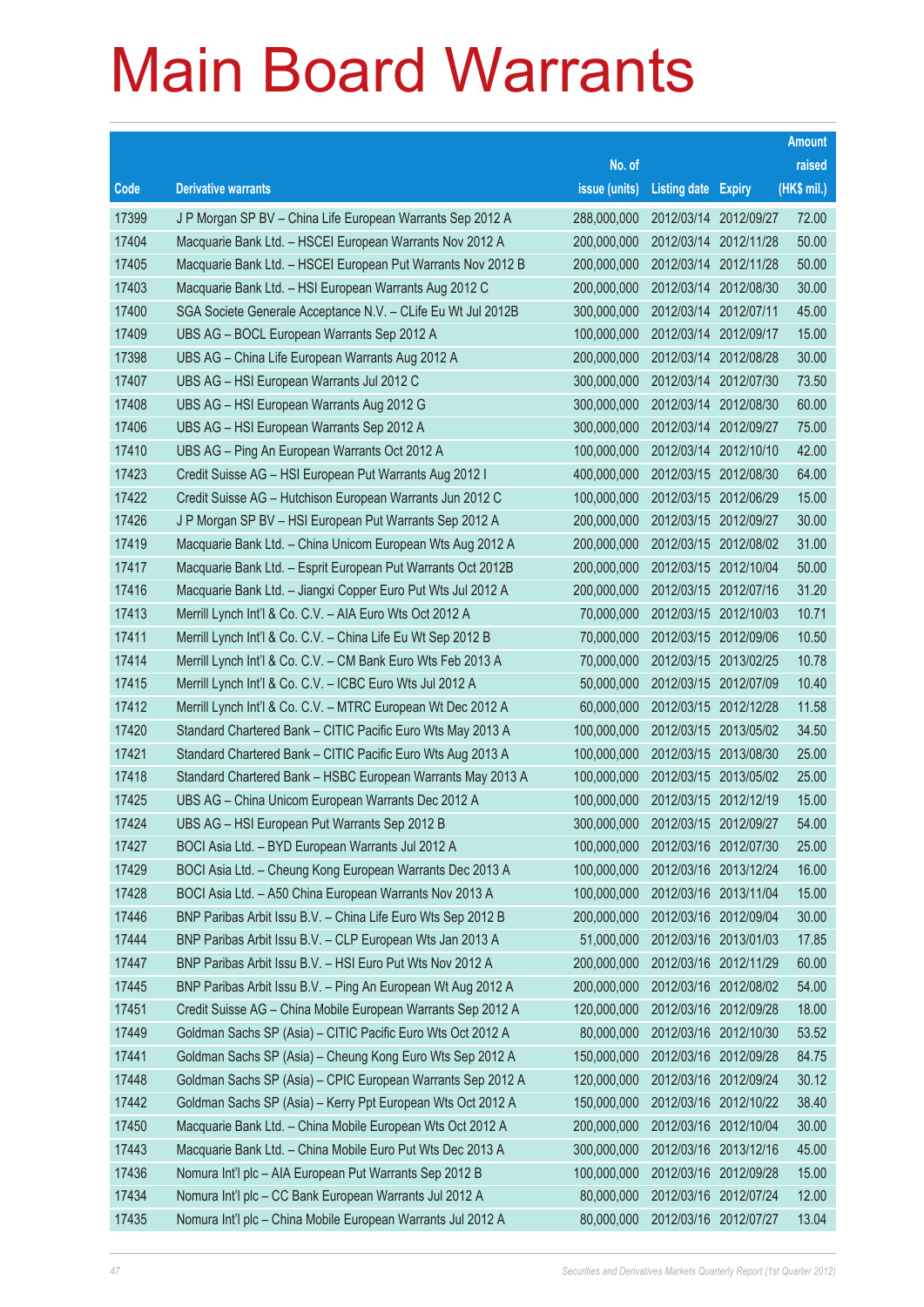|        |                                                                |               |                            | <b>Amount</b> |
|--------|----------------------------------------------------------------|---------------|----------------------------|---------------|
|        |                                                                | No. of        |                            | raised        |
| Code   | <b>Derivative warrants</b>                                     | issue (units) | <b>Listing date Expiry</b> | (HK\$ mil.)   |
| 17431  | Nomura Int'l plc - Esprit European Warrants Sep 2012 A         | 100,000,000   | 2012/03/16 2012/09/28      | 25.00         |
| 17438  | Nomura Int'l plc - A50 China European Warrants Jul 2013 A      | 100,000,000   | 2012/03/16 2013/07/31      | 19.50         |
| 17439  | Nomura Int'l plc - Golden Eagle European Warrants Sep 2012 A   | 100,000,000   | 2012/03/16 2012/09/28      | 25.00         |
| 17430  | Nomura Int'l plc - HSBC European Warrants Jun 2012 A           | 80,000,000    | 2012/03/16 2012/06/26      | 12.00         |
| 17437  | Nomura Int'l plc - ICBC European Warrants Jul 2012 A           | 80,000,000    | 2012/03/16 2012/07/09      | 14.16         |
| 17433  | Nomura Int'l plc - Link REIT European Put Wts Sep 2013 A       | 50,000,000    | 2012/03/16 2013/09/30      | 12.95         |
| 17432  | Nomura Int'l plc - Luk Fook Hold European Wts Sep 2012 A       | 50,000,000    | 2012/03/16 2012/09/24      | 12.50         |
| 17440  | SGA Societe Generale Acceptance N.V. - HWL Eur Wt Aug 2012 A   | 200,000,000   | 2012/03/16 2012/08/22      | 50.00         |
| 17452  | UBS AG – China Mobile European Warrants Oct 2012 A             | 200,000,000   | 2012/03/16 2012/10/10      | 50.00         |
| 14752# | Merrill Lynch Int'l & Co. C.V. - HSBC Euro Wts May 2012 A      | 130,000,000   | 2012/03/16 2012/05/28      | 10.27         |
| 17466  | BNP Paribas Arbit Issu B.V. - BYD European Wts Jan 2013 A      | 85,000,000    | 2012/03/19 2013/01/03      | 31.45         |
| 17465  | BNP Paribas Arbit Issu B.V. - Minsheng Bk Euro Wt Oct 2012 A   | 40,000,000    | 2012/03/19 2012/10/03      | 16.00         |
| 17457  | BNP Paribas Arbit Issu B.V. - Ch Mobile Euro Wts Dec 2012 A    | 200,000,000   | 2012/03/19 2012/12/04      | 52.00         |
| 17467  | BNP Paribas Arbit Issu B.V. - CSR European Wts Jan 2013 A      | 28,000,000    | 2012/03/19 2013/01/03      | 21.28         |
| 17463  | BNP Paribas Arbit Issu B.V. - Hang Seng Bank Eu Wt Jan 2013A   | 28,000,000    | 2012/03/19 2013/01/03      | 11.20         |
| 17469  | BNP Paribas Arbit Issu B.V. - China Mengniu Eu Wt Jan 2013 A   | 100,000,000   | 2012/03/19 2013/01/03      | 35.00         |
| 17464  | BNP Paribas Arbit Issu B.V. - Swrie Pacific A Eu Wt Sep 12A    | 40,000,000    | 2012/03/19 2012/09/04      | 12.00         |
| 17468  | BNP Paribas Arbit Issu B.V. - Zijin Mining Eu Wts Oct 2012 A   | 65,000,000    | 2012/03/19 2012/10/03      | 28.60         |
| 17471  | Credit Suisse AG - China Mobile European Warrants Jun 2012 B   | 100,000,000   | 2012/03/19 2012/06/18      | 15.00         |
| 17470  | Credit Suisse AG - China Mobile European Warrants Oct 2012 A   | 100,000,000   | 2012/03/19 2012/10/31      | 25.00         |
| 17472  | Credit Suisse AG - China Mobile European Put Wts Sep 2012 B    | 100,000,000   | 2012/03/19 2012/09/28      | 22.00         |
| 17461  | J P Morgan SP BV - China Mob European Wts Sep 2012 A           | 200,000,000   | 2012/03/19 2012/09/27      | 50.00         |
| 17459  | Macquarie Bank Ltd. - China Mobile European Wts Nov 2012 A     | 200,000,000   | 2012/03/19 2012/11/02      | 50.00         |
| 17455  | Macquarie Bank Ltd. - HSBC European Warrants Oct 2012 A        | 200,000,000   | 2012/03/19 2012/10/04      | 50.00         |
| 17473  | Macquarie Bank Ltd. - Hutchison European Warrants Nov 2012 A   | 200,000,000   | 2012/03/19 2012/11/01      | 50.00         |
| 17456  | Macquarie Bank Ltd. - Ping An European Warrants Dec 2012 A     | 250,000,000   | 2012/03/19 2012/12/11      | 37.50         |
| 17460  | Standard Chartered Bank – China Mobile Euro Wts Oct 2012 A     | 100,000,000   | 2012/03/19 2012/10/03      | 25.00         |
| 17458  | SGA Societe Generale Acceptance N.V. - Ch Mob Eu Wt Oct 12 A   | 150,000,000   | 2012/03/19 2012/10/03      | 39.00         |
| 17453  | SGA Societe Generale Acceptance N.V. - A50 Ch Eu Put Wt Nov12A | 300,000,000   | 2012/03/19 2012/11/28      | 45.00         |
| 17454  | SGA Societe Generale Acceptance N.V. - HKEx Eu Wt Nov 2012 A   | 500,000,000   | 2012/03/19 2012/11/28      | 75.00         |
| 17462  | UBS AG - China Mobile European Put Warrants Oct 2012 B         | 100,000,000   | 2012/03/19 2012/10/10      | 27.00         |
| 17474  | UBS AG - Hutchison European Warrants Aug 2012 C                | 200,000,000   | 2012/03/19 2012/08/23      | 52.00         |
| 17486  | BOCI Asia Ltd. - China Mobile European Warrants Oct 2012 A     | 100,000,000   | 2012/03/20 2012/10/03      | 25.00         |
| 17485  | BOCI Asia Ltd. - China Mobile European Put Wts Dec 2013 A      | 100,000,000   | 2012/03/20 2013/12/31      | 15.00         |
| 17501  | BNP Paribas Arbit Issu B.V. - AviChina Euro Wts Dec 2012 A     | 13,000,000    | 2012/03/20 2012/12/04      | 10.01         |
| 17499  | BNP Paribas Arbit Issu B.V. - China Tel Euro Wts Oct 2012 A    | 100,000,000   | 2012/03/20 2012/10/04      | 27.00         |
| 17502  | BNP Paribas Arbit Issu B.V. - Poly HK Inv Eur Wts Oct 2012 A   | 28,000,000    | 2012/03/20 2012/10/04      | 14.56         |
| 17500  | BNP Paribas Arbit Issu B.V. - Tencent Holdings Eu Wt Feb 13 A  | 100,000,000   | 2012/03/20 2013/02/04      | 21.00         |
| 17498  | BNP Paribas Arbit Issu B.V. - ZTE European Wts Oct 2012 A      | 100,000,000   | 2012/03/20 2012/10/04      | 27.00         |
| 17493  | Daiwa Capital Mkt - CNBM European Warrants Dec 2012 A          | 80,000,000    | 2012/03/20 2012/12/03      | 13.60         |
| 17494  | Daiwa Capital Mkt - CNBM European Put Warrants Oct 2012 A      | 80,000,000    | 2012/03/20 2012/10/25      | 20.00         |
| 17491  | Daiwa Capital Mkt – SHK Ppt European Warrants Aug 2012 A       | 80,000,000    | 2012/03/20 2012/08/20      | 32.00         |
| 17490  | Daiwa Capital Mkt - SHK Ppt European Warrants Dec 2012 A       | 108,000,000   | 2012/03/20 2012/12/05      | 27.00         |
| 17492  | Daiwa Capital Mkt - SHK Ppt European Put Warrants Mar 2013 A   | 80,000,000    | 2012/03/20 2013/03/28      | 20.00         |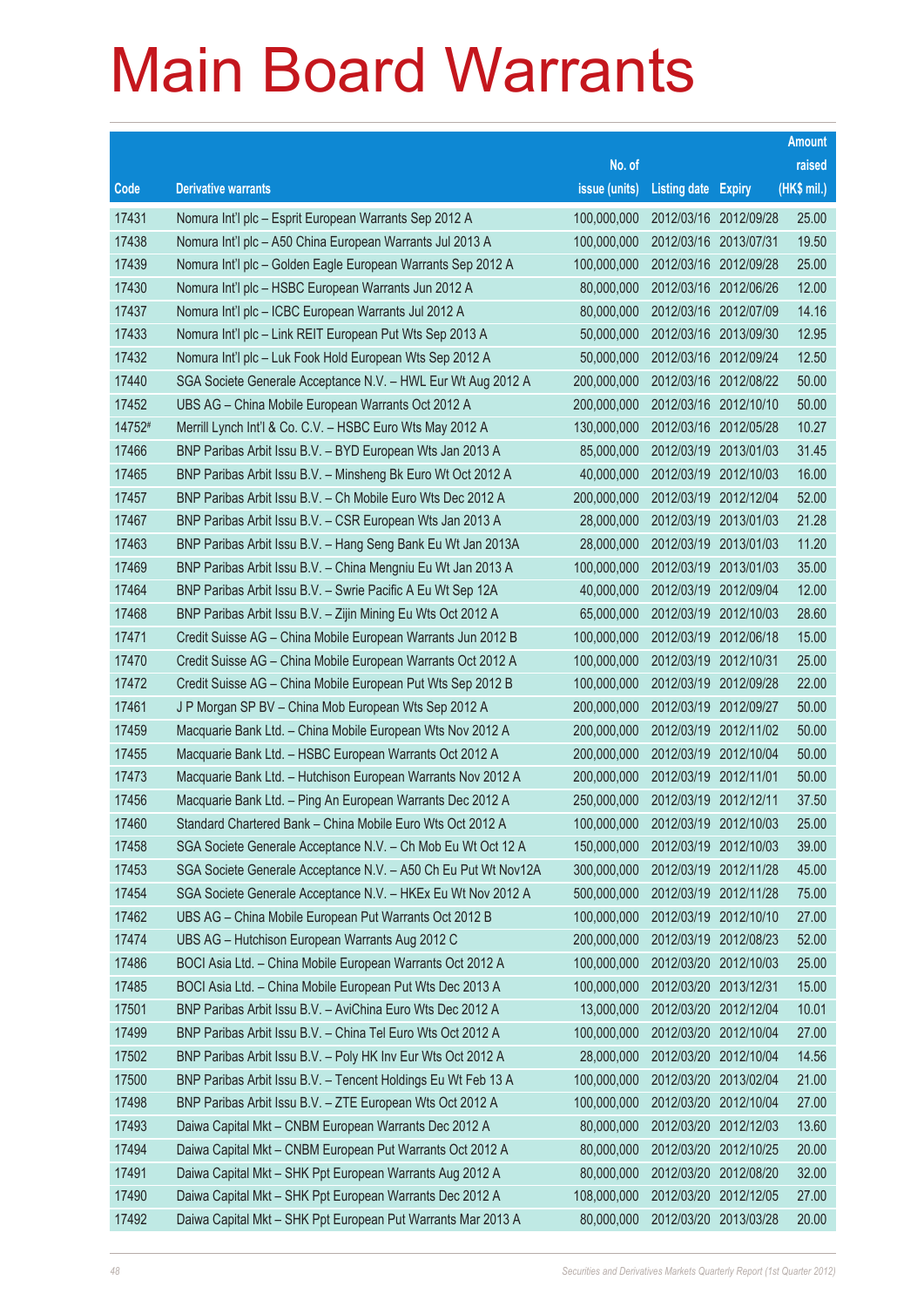|        |                                                                 |               |                            |            | <b>Amount</b> |
|--------|-----------------------------------------------------------------|---------------|----------------------------|------------|---------------|
|        |                                                                 | No. of        |                            |            | raised        |
| Code   | <b>Derivative warrants</b>                                      | issue (units) | <b>Listing date Expiry</b> |            | (HK\$ mil.)   |
| 17477  | Goldman Sachs SP (Asia) – China Mobile Euro Wts Sep 2012 B      | 120,000,000   | 2012/03/20 2012/09/28      |            | 30.48         |
| 17476  | Goldman Sachs SP (Asia) – China Mobile Eu Put Wts Sep 2012 A    | 120,000,000   | 2012/03/20 2012/09/24      |            | 48.24         |
| 17478  | Goldman Sachs SP (Asia) - Hutchison European Wts Oct 2012 A     | 120,000,000   | 2012/03/20 2012/10/30      |            | 47.88         |
| 17489  | Goldman Sachs SP (Asia) – Lenovo European Wts Oct 2012 A        | 100,000,000   | 2012/03/20 2012/10/15      |            | 35.50         |
| 17483  | HK Bank - China Mobile European Warrants Nov 2012 A             | 160,000,000   | 2012/03/20 2012/11/13      |            | 40.00         |
| 17496  | J P Morgan SP BV - HSI European Warrants Aug 2012 B             | 288,000,000   | 2012/03/20 2012/08/30      |            | 43.20         |
| 17495  | J P Morgan SP BV - Hutchison European Warrants Sep 2012 B       | 200,000,000   | 2012/03/20 2012/09/27      |            | 50.00         |
| 17487  | Macquarie Bank Ltd. - HSI European Warrants Oct 2012 A          | 200,000,000   | 2012/03/20 2012/10/30      |            | 30.00         |
| 17482  | CC Rabobank B.A. - Agile Ppt European Warrants Feb 2013 A       | 100,000,000   | 2012/03/20 2013/02/25      |            | 17.00         |
| 17479  | CC Rabobank B.A. - CITIC Pacific European Wts Jan 2013 A        | 100,000,000   | 2012/03/20 2013/01/07      |            | 15.00         |
| 17480  | CC Rabobank B.A. - Ch Mobile European Warrants Sep 2012 A       | 80,000,000    | 2012/03/20 2012/09/25      |            | 20.00         |
| 17481  | CC Rabobank B.A. - China Overseas European Wts Sep 2012 A       | 100,000,000   | 2012/03/20 2012/09/25      |            | 15.00         |
| 17484  | Standard Chartered Bank – Sinopec Corp Euro Wts Oct 2012 A      | 100,000,000   | 2012/03/20 2012/10/08      |            | 25.00         |
| 17475  | SGA Societe Generale Acceptance N.V. - HWL Eur Wt Oct 2012 C    | 200,000,000   | 2012/03/20 2012/10/29      |            | 54.00         |
| 17488  | UBS AG - Hutchison European Warrants Jul 2012 C                 | 200,000,000   | 2012/03/20 2012/07/30      |            | 86.00         |
| 13805# | Macquarie Bank Ltd. - HSCEI European Warrants Apr 2012          | 280,000,000   | 2012/03/20 2012/04/27      |            | 10.64         |
| 15316# | Daiwa Capital Mkt - China Mobile European Warrants Jun 2012     | 180,000,000   | 2012/03/20 2012/06/01      |            | 30.60         |
| 17510  | Daiwa Capital Mkt - Anhui Conch European Warrants Oct 2012 A    | 80,000,000    | 2012/03/21 2012/10/03      |            | 17.60         |
| 17512  | Daiwa Capital Mkt - Anhui Conch European Put Wts Nov 2012 A     | 68,000,000    | 2012/03/21                 | 2012/11/01 | 21.76         |
| 17508  | Daiwa Capital Mkt – Ch Overseas European Warrants Oct 2012 A    | 80,000,000    | 2012/03/21 2012/10/03      |            | 12.00         |
| 17513  | Daiwa Capital Mkt – Ch Overseas European Warrants Nov 2012 A    | 80,000,000    | 2012/03/21                 | 2012/11/01 | 20.80         |
| 17511  | Daiwa Capital Mkt – Ch Overseas European Put Wts Oct 2012 B     | 80,000,000    | 2012/03/21                 | 2012/10/15 | 12.80         |
| 17514  | Macquarie Bank Ltd. - Anhui Conch European Wts Oct 2012 A       | 200,000,000   | 2012/03/21                 | 2012/10/04 | 50.00         |
| 17516  | Macquarie Bank Ltd. - China Tel European Warrants Oct 2012 A    | 100,000,000   | 2012/03/21 2012/10/04      |            | 25.00         |
| 17505  | Macquarie Bank Ltd. - Dongfeng Motor European Wts Aug 2013 A    | 180,000,000   | 2012/03/21                 | 2013/08/02 | 45.00         |
| 17507  | Macquarie Bank Ltd. - GCL-Poly Energy European Wts Sep 2012 A   | 100,000,000   | 2012/03/21                 | 2012/09/21 | 25.00         |
| 17517  | Macquarie Bank Ltd. - ZTE European Warrants Dec 2012 A          | 180,000,000   | 2012/03/21 2012/12/04      |            | 45.00         |
| 17506  | Standard Chartered Bank - Hutchison Euro Euro Wts Nov 2012 A    | 100,000,000   | 2012/03/21 2012/11/30      |            | 25.00         |
| 17504  | SGA Societe Generale Acceptance N.V. - Anhui Conch Eu Wt Sep12A | 100,000,000   | 2012/03/21                 | 2012/09/24 | 21.00         |
| 17503  | SGA Societe Generale Acceptance N.V. - CP&CC Eu Wt Aug 2012A    | 100,000,000   | 2012/03/21 2012/08/13      |            | 26.00         |
| 17515  | UBS AG - China Mobile European Warrants Sep 2012 A              | 200,000,000   | 2012/03/21                 | 2012/09/28 | 78.00         |
| 16766# | Merrill Lynch Int'l & Co. C.V. - Tencent Eur Put Wt Jun 2012    | 200,000,000   | 2012/03/21 2012/06/25      |            | 10.60         |
| 17532  | Daiwa Capital Mkt - China Mobile European Wts Jul 2012 A        | 128,000,000   | 2012/03/22 2012/07/23      |            | 62.72         |
| 17528  | Daiwa Capital Mkt - China Mobile European Put Wts Aug 2012 A    | 80,000,000    | 2012/03/22 2012/08/15      |            | 12.00         |
| 17521  | Daiwa Capital Mkt - Hutchison European Warrants Jul 2012 A      | 158,000,000   | 2012/03/22 2012/07/06      |            | 39.50         |
| 17534  | J P Morgan SP BV - Tencent European Warrants Dec 2012 A         | 100,000,000   | 2012/03/22 2012/12/17      |            | 25.00         |
| 17533  | J P Morgan SP BV - Zhaojin Mining European Wts May 2013 A       | 200,000,000   | 2012/03/22 2013/05/31      |            | 50.00         |
| 17527  | Macquarie Bank Ltd. - Air China European Warrants Jun 2014 A    | 180,000,000   | 2012/03/22 2014/06/23      |            | 27.00         |
| 17531  | Macquarie Bank Ltd. - Longfor PPT European Wts Feb 2013 A       | 180,000,000   | 2012/03/22 2013/02/22      |            | 45.00         |
| 17520  | Macquarie Bank Ltd. - MGM China European Warrants Oct 2012 A    | 200,000,000   | 2012/03/22 2012/10/18      |            | 50.00         |
| 17522  | Standard Chartered Bank - HSBC European Warrants Oct 2012 A     | 100,000,000   | 2012/03/22 2012/10/26      |            | 25.00         |
| 17519  | SGA Societe Generale Acceptance N.V. - Belle Int'l Eu Wt Aug12A | 150,000,000   | 2012/03/22 2012/08/22      |            | 22.50         |
| 17524  | SGA Societe Generale Acceptance N.V. - HKEx Eu Put Wt Jan13A    | 300,000,000   | 2012/03/22 2013/01/28      |            | 48.00         |
| 17523  | SGA Societe Generale Acceptance N.V. - HSBC Eu Wt Oct 2012 A    | 200,000,000   | 2012/03/22 2012/10/03      |            | 50.00         |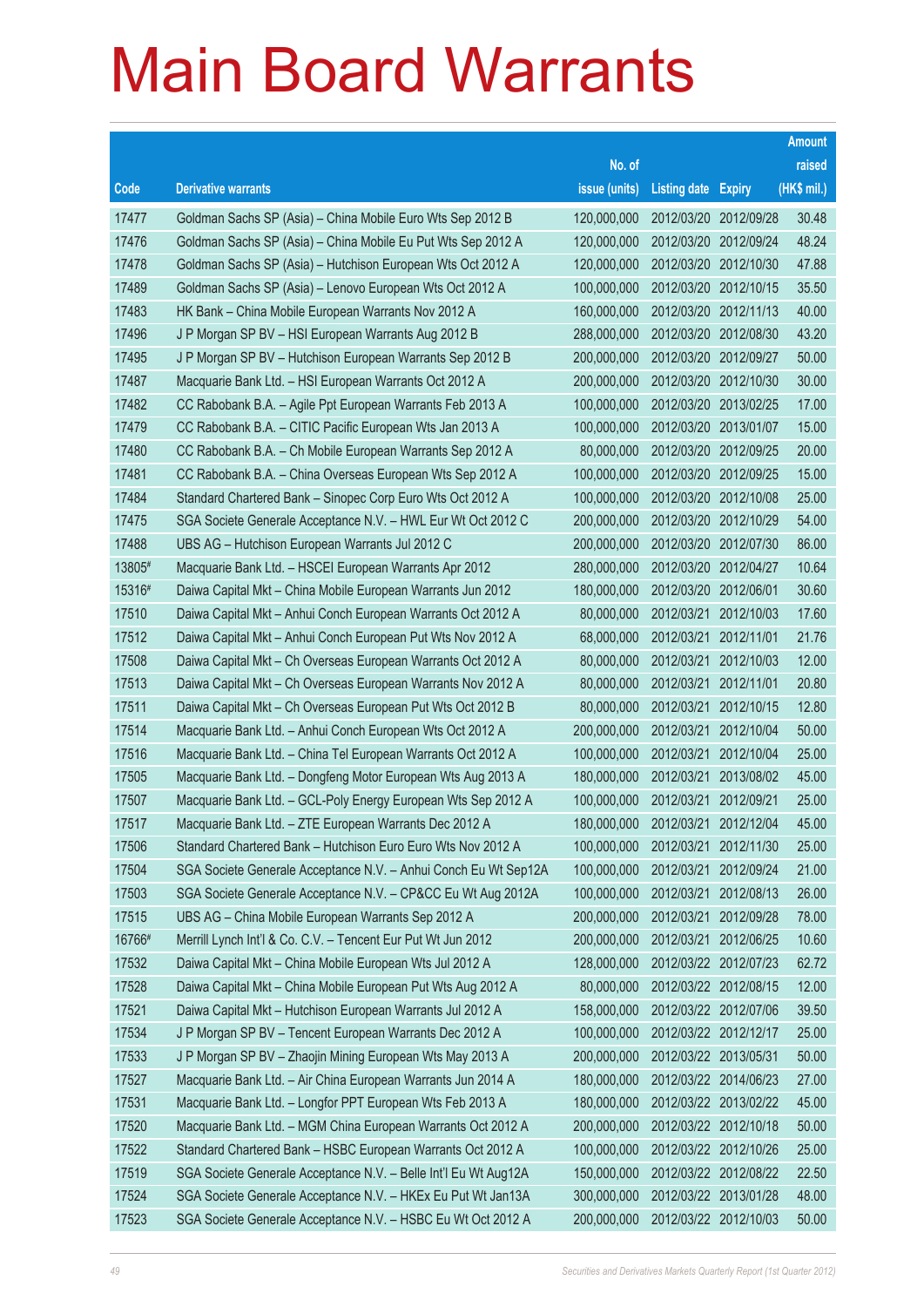|       |                                                                |               |                            |                       | <b>Amount</b> |
|-------|----------------------------------------------------------------|---------------|----------------------------|-----------------------|---------------|
|       |                                                                | No. of        |                            |                       | raised        |
| Code  | <b>Derivative warrants</b>                                     | issue (units) | <b>Listing date Expiry</b> |                       | (HK\$ mil.)   |
| 17526 | SGA Societe Generale Acceptance N.V. - ICBC Eu Wt Oct 2012 A   | 200,000,000   | 2012/03/22 2012/10/03      |                       | 50.00         |
| 17525 | SGA Societe Generale Acceptance N.V. - Tencent Eu Wt Oct 12 A  | 300,000,000   |                            | 2012/03/22 2012/10/03 | 75.00         |
| 17518 | SGA Societe Generale Acceptance NV - Zijin Mining Eu Wt Aug12A | 50,000,000    | 2012/03/22 2012/08/01      |                       | 15.00         |
| 17530 | UBS AG - Evergrande European Warrants Oct 2012 A               | 100,000,000   |                            | 2012/03/22 2012/10/22 | 60.00         |
| 17529 | UBS AG - Tencent Holdings European Warrants Oct 2012 A         | 200,000,000   |                            | 2012/03/22 2012/10/15 | 50.00         |
| 17552 | BOCI Asia Ltd. - Li & Fung European Warrants Nov 2012 A        | 100,000,000   |                            | 2012/03/23 2012/11/05 | 25.00         |
| 17578 | BNP Paribas Arbit Issu B.V. - China COSCO Euro Wts Oct 2012A   | 45,000,000    |                            | 2012/03/23 2012/10/03 | 24.30         |
| 17579 | BNP Paribas Arbit Issu B.V. - Ch Southern Air Eu Wt Oct 12 A   | 29,000,000    |                            | 2012/03/23 2012/10/03 | 13.63         |
| 17580 | BNP Paribas Arbit Issu B.V. - Lenovo European Wts Dec 2012 A   | 54,000,000    |                            | 2012/03/23 2012/12/04 | 36.72         |
| 17582 | BNP Paribas Arbit Issu B.V. - Tencent Holdings Eu Wt Feb 13 B  | 100,000,000   |                            | 2012/03/23 2013/02/04 | 25.00         |
| 17581 | BNP Paribas Arbit Issu B.V. - Tencent Eu Put Wt Oct 2012 A     | 100,000,000   |                            | 2012/03/23 2012/10/03 | 31.00         |
| 17558 | Credit Suisse AG - HSBC European Wts Aug 2012 B                | 100,000,000   | 2012/03/23 2012/08/01      |                       | 15.00         |
| 17553 | Credit Suisse AG - KECL European Warrants Nov 2012 A           | 80,000,000    |                            | 2012/03/23 2012/11/30 | 12.00         |
| 17560 | Credit Suisse AG - Tencent Holdings European Wts Oct 2012 A    | 100,000,000   | 2012/03/23 2012/10/31      |                       | 25.00         |
| 17559 | Credit Suisse AG - Tencent Holdings Euro Put Wts Aug 2012 A    | 100,000,000   | 2012/03/23 2012/08/31      |                       | 15.00         |
| 17574 | Citigroup Global Mkt H Inc. - China Life Euro Wts Aug 2012 A   | 100,000,000   | 2012/03/23 2012/08/01      |                       | 15.00         |
| 17576 | Citigroup Global Mkt H Inc. - Galaxy Ent Euro Wts Oct 2012 A   | 100,000,000   |                            | 2012/03/23 2012/10/10 | 25.00         |
| 17575 | Citigroup Global Mkt H Inc. - HSBC European Wts Sep 2012 A     | 100,000,000   |                            | 2012/03/23 2012/09/03 | 18.00         |
| 17577 | Citigroup Global Mkt H Inc. - Tencent European Wts Oct 2012 A  | 100,000,000   | 2012/03/23 2012/10/31      |                       | 25.00         |
| 17569 | Daiwa Capital Mkt - China Mobile European Wts Jul 2012 B       | 158,000,000   |                            | 2012/03/23 2012/07/03 | 31.60         |
| 17570 | Daiwa Capital Mkt - China Mobile European Wts Oct 2012 B       | 128,000,000   |                            | 2012/03/23 2012/10/03 | 80.64         |
| 17563 | Daiwa Capital Mkt - HSBC European Warrants Sep 2012 A          | 128,000,000   |                            | 2012/03/23 2012/09/24 | 40.96         |
| 17564 | Daiwa Capital Mkt - HSBC European Put Warrants Oct 2012 A      | 80,000,000    |                            | 2012/03/23 2012/10/03 | 40.00         |
| 17565 | Daiwa Capital Mkt - Hutchison European Warrants Oct 2012 A     | 158,000,000   |                            | 2012/03/23 2012/10/22 | 39.50         |
| 17566 | Daiwa Capital Mkt - Hutchison European Warrants Dec 2012 A     | 128,000,000   |                            | 2012/03/23 2012/12/03 | 80.64         |
| 17567 | Daiwa Capital Mkt - Hutchison European Put Wts Aug 2012 A      | 80,000,000    | 2012/03/23 2012/08/03      |                       | 20.00         |
| 17568 | Daiwa Capital Mkt – Hutchison European Put Wts Sep 2012 C      | 80,000,000    | 2012/03/23 2012/09/24      |                       | 50.40         |
| 17571 | Daiwa Capital Mkt - ICBC European Warrants Aug 2012 A          | 128,000,000   | 2012/03/23 2012/08/08      |                       | 19.20         |
| 17572 | Daiwa Capital Mkt - Tencent Holdings European Wts Nov 2012 A   | 128,000,000   | 2012/03/23 2012/11/01      |                       | 32.00         |
| 17551 | HK Bank - China Mobile European Put Warrants Sep 2012 A        | 160,000,000   |                            | 2012/03/23 2012/09/24 | 40.00         |
| 17573 | J P Morgan SP BV - Tencent European Put Warrants Oct 2012 A    | 200,000,000   |                            | 2012/03/23 2012/10/30 | 50.00         |
| 17555 | Macquarie Bank Ltd. - Galaxy Ent European Wts Oct 2012 A       | 180,000,000   |                            | 2012/03/23 2012/10/04 | 45.00         |
| 17557 | Macquarie Bank Ltd. - Sands China European Wts Oct 2012 A      | 180,000,000   |                            | 2012/03/23 2012/10/04 | 45.72         |
| 17562 | Macquarie Bank Ltd. - Tencent European Warrants Nov 2012 A     | 250,000,000   |                            | 2012/03/23 2012/11/02 | 63.00         |
| 17556 | Macquarie Bank Ltd. - Wynn Macau European Wts Oct 2012 A       | 180,000,000   |                            | 2012/03/23 2012/10/04 | 45.00         |
| 17539 | Merrill Lynch Int'l & Co. C.V. - Ch Mobile Eur Wt Sep 2012 C   | 50,000,000    |                            | 2012/03/23 2012/09/26 | 12.50         |
| 17538 | Merrill Lynch Int'l & Co. C.V. - Ch Mobile Eu Put Wt Sep 12 B  | 40,000,000    |                            | 2012/03/23 2012/09/27 | 32.80         |
| 17537 | Merrill Lynch Int'l & Co. C.V. - HKEx Euro Wts Sep 2012 A      | 40,000,000    |                            | 2012/03/23 2012/09/25 | 22.40         |
| 17536 | Merrill Lynch Int'l & Co. C.V. - HKEx Eur Put Wts Oct 2012 A   | 70,000,000    |                            | 2012/03/23 2012/10/03 | 10.78         |
| 17535 | Merrill Lynch Int'l & Co. C.V. - Tencent Euro Wts Jan 2013 A   | 60,000,000    | 2012/03/23 2013/01/21      |                       | 15.00         |
| 17544 | Nomura Int'l plc - Angang Steel European Warrants Sep 2012 A   | 50,000,000    |                            | 2012/03/23 2012/09/24 | 20.00         |
| 17542 | Nomura Int'l plc - Bank of EA European Warrants Dec 2012 B     | 50,000,000    |                            | 2012/03/23 2012/12/24 | 14.75         |
| 17545 | Nomura Int'l plc - Ch Com Service European Wts Dec 2012 A      | 50,000,000    |                            | 2012/03/23 2012/12/24 | 27.90         |
| 17548 | Nomura Int'l plc - CITIC Bank European Warrants Dec 2012 A     | 50,000,000    |                            | 2012/03/23 2012/12/24 | 24.50         |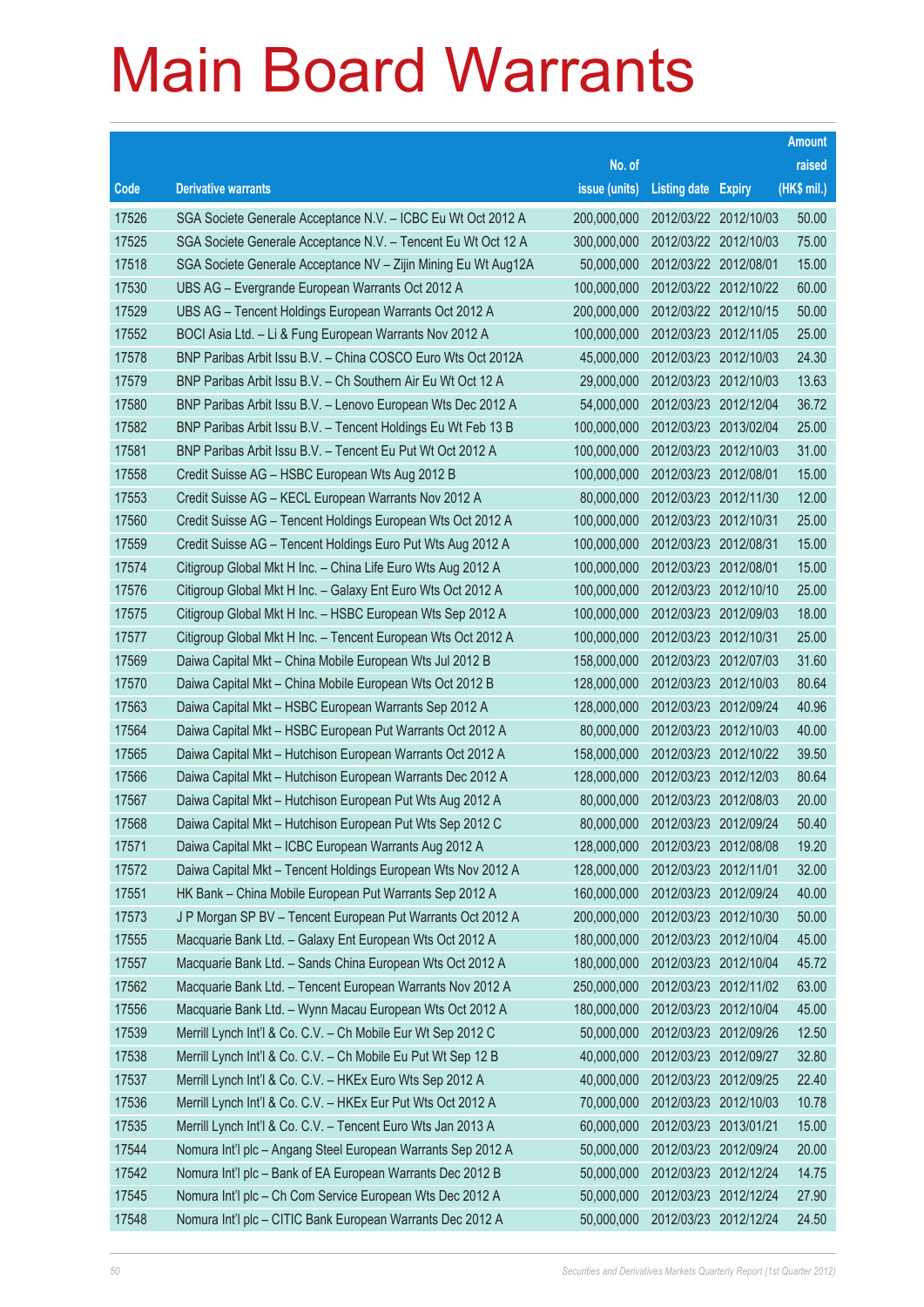|        |                                                               |               |                       |                       | <b>Amount</b> |
|--------|---------------------------------------------------------------|---------------|-----------------------|-----------------------|---------------|
|        |                                                               | No. of        |                       |                       | raised        |
| Code   | <b>Derivative warrants</b>                                    | issue (units) | Listing date Expiry   |                       | (HK\$ mil.)   |
| 17550  | Nomura Int'l plc - CM Bank European Warrants Dec 2012 A       | 50,000,000    | 2012/03/23 2012/12/24 |                       | 12.55         |
| 17547  | Nomura Int'l plc - China Mobile European Warrants Dec 2012 A  | 50,000,000    | 2012/03/23 2012/12/24 |                       | 14.05         |
| 17546  | Nomura Int'l plc - Ch Overseas European Warrants Oct 2012 A   | 100,000,000   | 2012/03/23 2012/10/03 |                       | 15.00         |
| 17543  | Nomura Int'l plc - KECL European Warrants Nov 2012 A          | 100,000,000   | 2012/03/23 2012/11/30 |                       | 15.00         |
| 17554  | Nomura Int'l plc - New World Dev European Wts Apr 2013 A      | 100,000,000   | 2012/03/23 2013/04/09 |                       | 15.00         |
| 17549  | Nomura Int'l plc - Ping An European Warrants Sep 2012 A       | 100,000,000   | 2012/03/23 2012/09/28 |                       | 30.00         |
| 17541  | SGA Societe Generale Acceptance N.V. - CLife Eu Wt Aug 2012B  | 300,000,000   | 2012/03/23 2012/08/08 |                       | 45.00         |
| 17540  | SGA Societe Generale Acceptance N.V. - Ping An Eu Wt Sep 12 A | 100,000,000   | 2012/03/23 2012/09/24 |                       | 38.00         |
| 17561  | UBS AG - Tencent Holdings European Warrants Dec 2012 A        | 200,000,000   | 2012/03/23 2012/12/10 |                       | 50.00         |
| 17593  | Daiwa Capital Mkt - BOCL European Warrants Oct 2012 A         | 108,000,000   | 2012/03/26 2012/10/03 |                       | 35.64         |
| 17590  | Daiwa Capital Mkt - China Mobile European Wts Sep 2012 B      | 128,000,000   | 2012/03/26 2012/09/24 |                       | 19.20         |
| 17586  | Daiwa Capital Mkt - HSBC European Warrants Aug 2012 A         | 128,000,000   | 2012/03/26 2012/08/01 |                       | 75.52         |
| 17587  | Daiwa Capital Mkt - HSBC European Warrants Aug 2012 B         | 100,000,000   | 2012/03/26 2012/08/10 |                       | 94.00         |
| 17588  | Daiwa Capital Mkt - Hutchison European Warrants Sep 2012 D    | 98,000,000    | 2012/03/26 2012/09/26 |                       | 97.02         |
| 17591  | Daiwa Capital Mkt - ICBC European Warrants Jul 2012 A         | 128,000,000   | 2012/03/26 2012/07/06 |                       | 42.24         |
| 17592  | Daiwa Capital Mkt - ICBC European Warrants Oct 2012 A         | 128,000,000   | 2012/03/26 2012/10/15 |                       | 46.08         |
| 17589  | Daiwa Capital Mkt - Tencent Holdings European Wts Dec 2012 A  | 108,000,000   | 2012/03/26 2012/12/03 |                       | 35.64         |
| 17603  | Bank of East Asia - CM Bank European Put Warrants Mar 2013 A  | 110,000,000   | 2012/03/26 2013/03/25 |                       | 27.50         |
| 17605  | Bank of East Asia - Galaxy Ent European Warrants Nov 2012 A   | 50,000,000    |                       | 2012/03/26 2012/11/23 | 12.50         |
| 17602  | Bank of East Asia - Li & Fung European Warrants Nov 2012 A    | 70,000,000    |                       | 2012/03/26 2012/11/12 | 17.50         |
| 17606  | Bank of East Asia - SJM Holdings European Warrants Feb 2013A  | 70,000,000    | 2012/03/26 2013/02/28 |                       | 17.50         |
| 17604  | Bank of East Asia - Yanzhou Coal European Warrants Nov 2012A  | 70,000,000    | 2012/03/26 2012/11/20 |                       | 10.50         |
| 17598  | Macquarie Bank Ltd. - CLP European Warrants Nov 2012 A        | 250,000,000   | 2012/03/26 2012/11/02 |                       | 62.50         |
| 17599  | Macquarie Bank Ltd. - HK Gas European Warrants Feb 2014 A     | 200,000,000   | 2012/03/26 2014/02/04 |                       | 50.00         |
| 17583  | Macquarie Bank Ltd. - Hang Lung Ppt European Wts Nov 2012 A   | 180,000,000   | 2012/03/26 2012/11/02 |                       | 45.00         |
| 17597  | Macquarie Bank Ltd. - PWR Assets European Warrants Dec 2012A  | 180,000,000   | 2012/03/26 2012/12/04 |                       | 27.00         |
| 17584  | Macquarie Bank Ltd. - Sino Land European Warrants May 2013 A  | 180,000,000   | 2012/03/26 2013/05/03 |                       | 45.00         |
| 17585  | Macquarie Bank Ltd. - Tencent European Put Wts Oct 2012 C     | 250,000,000   | 2012/03/26 2012/10/04 |                       | 62.50         |
| 17600  | Merrill Lynch Int'l & Co. C.V. - A50 China Eur Wt Sep 2012 A  | 40,000,000    | 2012/03/26 2012/09/26 |                       | 27.60         |
| 17601  | Merrill Lynch Int'l & Co. C.V. - Tencent Eu Put Wt Aug 2012A  | 80,000,000    | 2012/03/26 2012/08/20 |                       | 12.08         |
| 17596  | UBS AG - Hutchison European Warrants Sep 2012 A               | 200,000,000   | 2012/03/26 2012/09/26 |                       | 50.00         |
| 17595  | UBS AG - Tencent Holdings European Warrants Sep 2012 B        | 100,000,000   | 2012/03/26 2012/09/26 |                       | 25.00         |
| 17594  | UBS AG - Tencent Holdings European Put Warrants Sep 2012 A    | 100,000,000   | 2012/03/26 2012/09/26 |                       | 25.00         |
| 15834# | J P Morgan SP BV - HSI European Put Warrants Jun 2012 A       | 500,000,000   | 2012/03/26 2012/06/28 |                       | 40.00         |
| 17611  | BOCI Asia Ltd. - Anhui Conch European Warrants Sep 2012 A     | 100,000,000   | 2012/03/27 2012/09/27 |                       | 20.00         |
| 17612  | BOCI Asia Ltd. - Esprit European Warrants Nov 2012 A          | 100,000,000   | 2012/03/27 2012/11/29 |                       | 20.00         |
| 17613  | BOCI Asia Ltd. - Tencent Holdings European Wts Oct 2012 A     | 200,000,000   | 2012/03/27 2012/10/29 |                       | 50.00         |
| 17634  | Credit Suisse AG - China Mobile European Warrants Jul 2012 A  | 100,000,000   | 2012/03/27 2012/07/31 |                       | 20.00         |
| 17623  | Credit Suisse AG - Tencent Holdings European Wts Sep 2012 A   | 100,000,000   | 2012/03/27 2012/09/28 |                       | 25.00         |
| 17631  | Credit Suisse AG - Tencent Holdings European Wts Nov 2012 A   | 100,000,000   | 2012/03/27 2012/11/30 |                       | 25.00         |
| 17618  | Daiwa Capital Mkt - BOCL European Warrants Oct 2012 B         | 108,000,000   | 2012/03/27 2012/10/29 |                       | 21.60         |
| 17627  | Daiwa Capital Mkt - CCB European Warrants Sep 2012 A          | 128,000,000   | 2012/03/27 2012/09/27 |                       | 37.12         |
| 17628  | Daiwa Capital Mkt - CCB European Put Warrants Sep 2012 B      | 80,000,000    | 2012/03/27 2012/09/27 |                       | 48.00         |
| 17626  | Daiwa Capital Mkt - China Life European Warrants Sep 2012 B   | 138,000,000   | 2012/03/27 2012/09/27 |                       | 34.50         |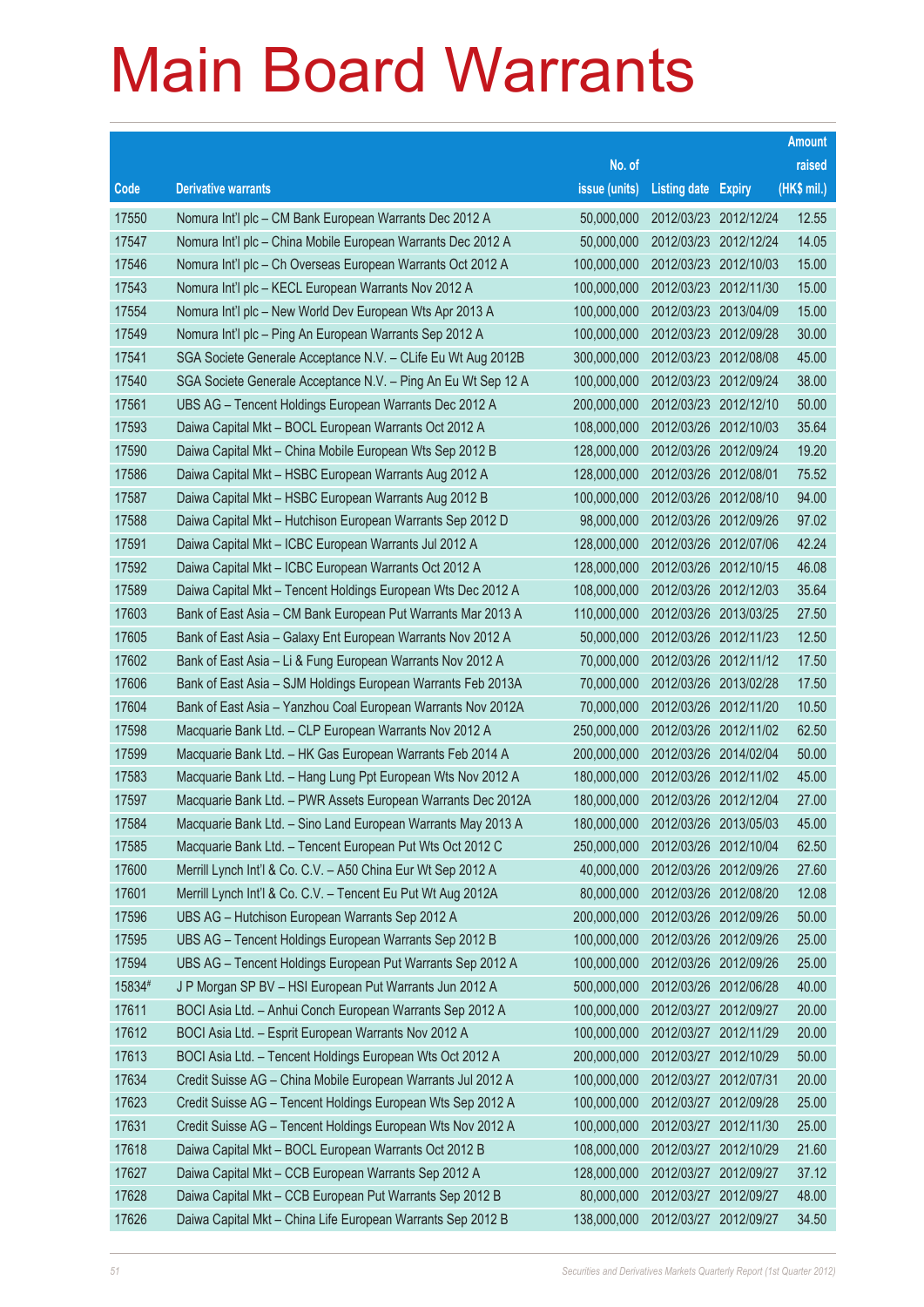|       |                                                                 |               |                            |            | <b>Amount</b> |
|-------|-----------------------------------------------------------------|---------------|----------------------------|------------|---------------|
|       |                                                                 | No. of        |                            |            | raised        |
| Code  | <b>Derivative warrants</b>                                      | issue (units) | <b>Listing date Expiry</b> |            | (HK\$ mil.)   |
| 17629 | Daiwa Capital Mkt - China Life European Warrants Oct 2012 A     | 138,000,000   | 2012/03/27 2012/10/03      |            | 20.70         |
| 17630 | Daiwa Capital Mkt - China Life European Put Wts Nov 2012 A      | 80,000,000    | 2012/03/27 2012/11/01      |            | 12.00         |
| 17614 | Daiwa Capital Mkt - HSBC European Warrants Dec 2012 A           | 128,000,000   | 2012/03/27                 | 2012/12/03 | 67.84         |
| 17615 | Daiwa Capital Mkt - HSBC European Warrants Jan 2013 A           | 128,000,000   | 2012/03/27 2013/01/02      |            | 34.56         |
| 17616 | Daiwa Capital Mkt - HSBC European Warrants Jan 2013 B           | 128,000,000   | 2012/03/27                 | 2013/01/21 | 32.00         |
| 17617 | Daiwa Capital Mkt - ICBC European Warrants Nov 2012 B           | 128,000,000   | 2012/03/27 2012/11/01      |            | 72.96         |
| 17619 | Goldman Sachs SP (Asia) - HSBC European Warrants Aug 2012 A     | 200,000,000   | 2012/03/27                 | 2012/08/20 | 61.40         |
| 17620 | Goldman Sachs SP (Asia) - HSBC European Put Wts Aug 2012 B      | 150,000,000   | 2012/03/27 2012/08/06      |            | 26.10         |
| 17622 | Goldman Sachs SP (Asia) - Sands China Euro Wts Oct 2012 A       | 100,000,000   | 2012/03/27 2012/10/08      |            | 36.90         |
| 17621 | Goldman Sachs SP (Asia) - Tencent European Put Wt Oct 2012 A    | 200,000,000   | 2012/03/27 2012/10/08      |            | 59.00         |
| 17624 | Macquarie Bank Ltd. - HSCEI European Warrants Oct 2012 A        | 200,000,000   | 2012/03/27                 | 2012/10/30 | 30.00         |
| 17636 | Macquarie Bank Ltd. - Kerry Ppt European Warrants Oct 2012 A    | 180,000,000   | 2012/03/27 2012/10/04      |            | 45.00         |
| 17637 | Macquarie Bank Ltd. - Poly HK Inv European Wts Oct 2012 A       | 80,000,000    | 2012/03/27 2012/10/04      |            | 31.68         |
| 17635 | Macquarie Bank Ltd. - Sino Ocean Land European Wts Oct 2012 A   | 80,000,000    | 2012/03/27 2012/10/04      |            | 30.56         |
| 17610 | SGA Societe Generale Acceptance N.V. - CCB Eur Wt Jul 2012 A    | 150,000,000   | 2012/03/27                 | 2012/07/30 | 39.00         |
| 17607 | SGA Societe Generale Acceptance N.V. - Li & Fung Eu Wt Oct 12A  | 100,000,000   | 2012/03/27 2012/10/31      |            | 25.00         |
| 17608 | SGA Societe Generale Acceptance N.V. - Tencent Eu Wt Dec 12 A   | 200,000,000   | 2012/03/27 2012/12/17      |            | 50.00         |
| 17609 | SGA Societe Generale Acceptance N.V. - Tencent Eu Put Wt Sep12A | 200,000,000   | 2012/03/27 2012/09/26      |            | 30.00         |
| 17632 | UBS AG - China Life European Warrants Sep 2012 B                | 300,000,000   | 2012/03/27                 | 2012/09/27 | 81.00         |
| 17625 | UBS AG - China Life European Warrants Oct 2012 A                | 300,000,000   | 2012/03/27 2012/10/15      |            | 75.00         |
| 17638 | UBS AG - Sinopec Corp European Warrants Sep 2012 A              | 100,000,000   | 2012/03/27 2012/09/27      |            | 56.00         |
| 17639 | UBS AG - Sinopec Corp European Warrants Nov 2014 A              | 200,000,000   | 2012/03/27 2014/11/24      |            | 34.00         |
| 17633 | UBS AG - China Unicom European Warrants Dec 2012 B              | 200,000,000   | 2012/03/27                 | 2012/12/10 | 50.00         |
| 17642 | BOCI Asia Ltd. - CNOOC European Put Warrants Nov 2012 A         | 100,000,000   | 2012/03/28 2012/11/02      |            | 15.00         |
| 17643 | BOCI Asia Ltd. - Chi Res Land European Warrants Dec 2012 A      | 100,000,000   | 2012/03/28 2012/12/04      |            | 15.00         |
| 17644 | BOCI Asia Ltd. - Jiangxi Copper European Warrants Oct 2012 A    | 100,000,000   | 2012/03/28 2012/10/22      |            | 18.00         |
| 17659 | Credit Suisse AG - CC Bank European Warrants Jun 2012 A         | 100,000,000   | 2012/03/28 2012/06/29      |            | 28.00         |
| 17658 | Credit Suisse AG - CC Bank European Warrants Jul 2012 C         | 100,000,000   | 2012/03/28 2012/07/30      |            | 18.00         |
| 17660 | Credit Suisse AG - ICBC European Warrants Jul 2012 C            | 100,000,000   | 2012/03/28 2012/07/09      |            | 15.00         |
| 17661 | Credit Suisse AG - Ping An European Warrants Jun 2012 B         | 100,000,000   | 2012/03/28 2012/06/29      |            | 25.00         |
| 17653 | Daiwa Capital Mkt - Agricultural Bank Euro Wts Sep 2012 A       | 128,000,000   | 2012/03/28 2012/09/03      |            | 38.40         |
| 17654 | Daiwa Capital Mkt - Agricultural Bank Euro Put Wt Dec 2012 A    | 80,000,000    | 2012/03/28 2012/12/14      |            | 20.00         |
| 17669 | Daiwa Capital Mkt - AIA European Warrants Nov 2012 B            | 108,000,000   | 2012/03/28 2012/11/05      |            | 43.20         |
| 17670 | Daiwa Capital Mkt - AIA European Put Warrants Dec 2012 A        | 108,000,000   | 2012/03/28 2012/12/10      |            | 16.20         |
| 17671 | Daiwa Capital Mkt - BOC HK European Warrants Nov 2012 A         | 108,000,000   | 2012/03/28 2012/11/15      |            | 34.56         |
| 17652 | Daiwa Capital Mkt - CCB European Warrants Sep 2012 C            | 128,000,000   | 2012/03/28 2012/09/03      |            | 19.20         |
| 17666 | Daiwa Capital Mkt - China Telecom European Wts Sep 2012 A       | 80,000,000    | 2012/03/28 2012/09/24      |            | 20.00         |
| 17667 | Daiwa Capital Mkt - China Telecom European Wts Oct 2012 A       | 80,000,000    | 2012/03/28 2012/10/18      |            | 38.40         |
| 17668 | Daiwa Capital Mkt - China Telecom Euro Put Wts Oct 2012 B       | 80,000,000    | 2012/03/28 2012/10/10      |            | 20.00         |
| 17662 | Daiwa Capital Mkt - HKEx European Warrants Dec 2012 A           | 108,000,000   | 2012/03/28 2012/12/03      |            | 21.60         |
| 17663 | Daiwa Capital Mkt - HKEx European Warrants Dec 2012 B           | 108,000,000   | 2012/03/28 2012/12/18      |            | 31.32         |
| 17664 | Daiwa Capital Mkt - HKEx European Put Warrants Dec 2012 C       | 108,000,000   | 2012/03/28 2012/12/31      |            | 27.00         |
| 17655 | Daiwa Capital Mkt - Ping An European Warrants Oct 2012 A        | 80,000,000    | 2012/03/28 2012/10/03      |            | 31.20         |
| 17656 | Daiwa Capital Mkt - Ping An European Put Warrants Nov 2012 A    | 68,000,000    | 2012/03/28 2012/11/15      |            | 45.56         |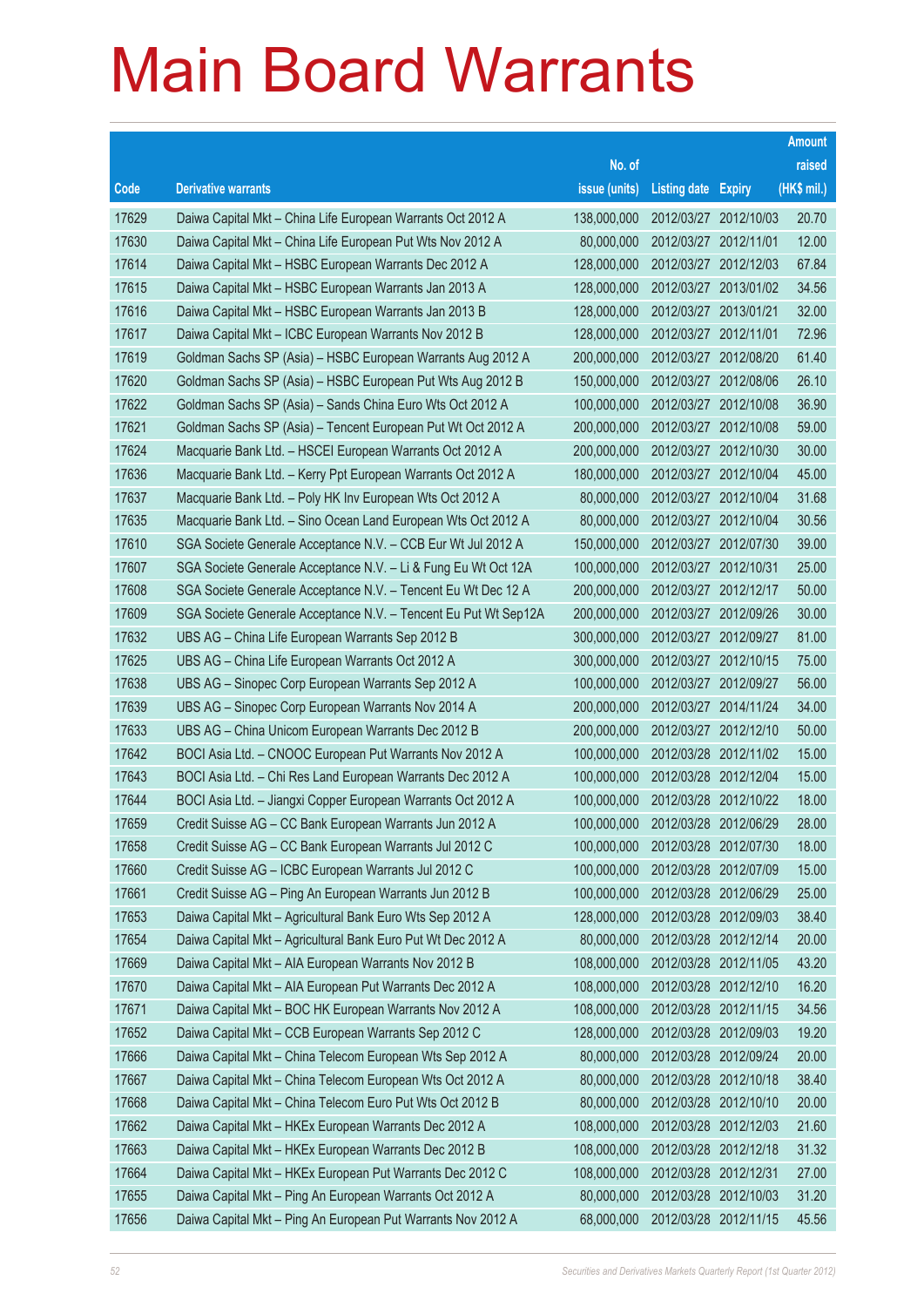|       |                                                                 |               |                            |            | <b>Amount</b> |
|-------|-----------------------------------------------------------------|---------------|----------------------------|------------|---------------|
|       |                                                                 | No. of        |                            |            | raised        |
| Code  | <b>Derivative warrants</b>                                      | issue (units) | <b>Listing date Expiry</b> |            | (HK\$ mil.)   |
| 17665 | Daiwa Capital Mkt - Tencent Holdings European Wts Dec 2012 B    | 98,000,000    | 2012/03/28 2012/12/10      |            | 48.02         |
| 17645 | Goldman Sachs SP (Asia) - China Shenhua Euro Wts Oct 2012 A     | 120,000,000   | 2012/03/28 2012/10/22      |            | 30.60         |
| 17646 | Goldman Sachs SP (Asia) - Ping An European Wts Oct 2012 A       | 120,000,000   | 2012/03/28 2012/10/22      |            | 50.40         |
| 17647 | HK Bank – Tencent European Put Warrants Aug 2012 A              | 120,000,000   | 2012/03/28 2012/08/27      |            | 18.00         |
| 17649 | Macquarie Bank Ltd. - Country Garden European Wts Oct 2012 A    | 80,000,000    | 2012/03/28 2012/10/04      |            | 20.00         |
| 17648 | Macquarie Bank Ltd. - China Life European Wts Sep 2012 A        | 200,000,000   | 2012/03/28 2012/09/10      |            | 30.00         |
| 17651 | Macquarie Bank Ltd. - Link REIT European Warrants Feb 2013 A    | 150,000,000   | 2012/03/28 2013/02/04      |            | 37.50         |
| 17650 | Macquarie Bank Ltd. - Yuexiu Property Euro Wts Feb 2013 A       | 80,000,000    | 2012/03/28 2013/02/04      |            | 20.00         |
| 17640 | SGA Societe Generale Acceptance N.V. - Anhui Conch Eu Wt Oct12A | 80,000,000    | 2012/03/28 2012/10/08      |            | 20.00         |
| 17641 | SGA Societe Generale Acceptance N.V. - CNBM Eu Wt Dec 2012 A    | 150,000,000   | 2012/03/28 2012/12/24      |            | 24.00         |
| 17657 | UBS AG – CNOOC European Warrants Jun 2013 A                     | 200,000,000   | 2012/03/28 2013/06/10      |            | 50.00         |
| 17690 | BNP Paribas Arbit Issu B.V. - CC Bank Euro Wts Dec 2012 A       | 200,000,000   | 2012/03/29 2012/12/04      |            | 86.00         |
| 17689 | BNP Paribas Arbit Issu B.V. - Ch Mobile Euro Wts Feb 2013 A     | 200,000,000   | 2012/03/29 2013/02/04      |            | 52.00         |
| 17688 | BNP Paribas Arbit Issu B.V. - CRCC European Wts Oct 2012 A      | 23,000,000    | 2012/03/29 2012/10/04      |            | 10.35         |
| 17686 | BNP Paribas Arbit Issu B.V. - ICBC European Wts Oct 2012 A      | 200,000,000   | 2012/03/29                 | 2012/10/04 | 62.00         |
| 17687 | BNP Paribas Arbit Issu B.V. - Ping An European Wt Oct 2012 A    | 100,000,000   | 2012/03/29 2012/10/04      |            | 43.00         |
| 17696 | Credit Suisse AG - China Tel European Warrants Jul 2012 A       | 80,000,000    | 2012/03/29 2012/07/31      |            | 16.00         |
| 17700 | Credit Suisse AG - Tencent Holdings European Wts Oct 2012 B     | 100,000,000   | 2012/03/29 2012/10/31      |            | 25.00         |
| 17685 | Goldman Sachs SP (Asia) - China Life Euro Wts Aug 2012 B        | 120,000,000   | 2012/03/29                 | 2012/08/09 | 22.92         |
| 17682 | J P Morgan SP BV - HSI European Warrants Aug 2012 C             | 300,000,000   | 2012/03/29 2012/08/30      |            | 45.00         |
| 17683 | J P Morgan SP BV - HSI European Put Warrants Aug 2012 D         | 300,000,000   | 2012/03/29                 | 2012/08/30 | 45.00         |
| 17699 | Macquarie Bank Ltd. - BOCL European Warrants Mar 2013 A         | 150,000,000   | 2012/03/29 2013/03/04      |            | 37.50         |
| 17697 | Macquarie Bank Ltd. - CM Bank European Warrants Feb 2013 A      | 200,000,000   | 2012/03/29                 | 2013/02/15 | 30.00         |
| 17698 | Macquarie Bank Ltd. - New World Dev European Wts Aug 2012 A     | 150,000,000   | 2012/03/29 2012/08/29      |            | 22.50         |
| 17684 | Macquarie Bank Ltd. - Stanchart European Warrants Jul 2013 A    | 200,000,000   | 2012/03/29 2013/07/03      |            | 50.00         |
| 17675 | Merrill Lynch Int'l & Co. C.V. - China Life Eu Wt Sep 2012 C    | 40,000,000    | 2012/03/29 2012/09/25      |            | 10.00         |
| 17673 | Merrill Lynch Int'l & Co. C.V. - HSBC Euro Wts Oct 2012 A       | 40,000,000    | 2012/03/29 2012/10/03      |            | 10.80         |
| 17672 | Merrill Lynch Int'l & Co. C.V. - HSBC Euro Wts Nov 2012 A       | 40,000,000    | 2012/03/29 2012/11/05      |            | 17.80         |
| 17674 | Merrill Lynch Int'l & Co. C.V. - Ping An Euro Wts Oct 2012 A    | 40,000,000    | 2012/03/29 2012/10/03      |            | 13.20         |
| 17681 | CC Rabobank B.A. - CNBM European Warrants Dec 2012 A            | 120,000,000   | 2012/03/29 2012/12/20      |            | 18.00         |
| 17679 | CC Rabobank B.A. - ChiUnicom European Warrants Sep 2012 A       | 120,000,000   | 2012/03/29 2012/09/03      |            | 18.00         |
| 17678 | CC Rabobank B.A. - Dongfang Elec European Wts Sep 2012 A        | 80,000,000    | 2012/03/29 2012/09/03      |            | 12.00         |
| 17676 | CC Rabobank B.A. - MGM China European Warrants Oct 2012 A       | 100,000,000   | 2012/03/29                 | 2012/10/03 | 25.00         |
| 17677 | CC Rabobank B.A. - Yanzhou Coal European Warrants Feb 2013 A    | 90,000,000    | 2012/03/29 2013/02/04      |            | 22.50         |
| 17692 | SGA Societe Generale Acceptance N.V. - Tencent Eu Wt Oct 12C    | 300,000,000   | 2012/03/29 2012/10/10      |            | 78.00         |
| 17691 | SGA Societe Generale Acceptance N.V. - Tencent Eu Put Wt Oct12B | 300,000,000   | 2012/03/29 2012/10/08      |            | 78.00         |
| 17695 | UBS AG - CC Bank European Warrants Jun 2012 B                   | 200,000,000   | 2012/03/29 2012/06/29      |            | 66.00         |
| 17693 | UBS AG - China Mobile European Warrants Sep 2012 B              | 100,000,000   | 2012/03/29 2012/09/28      |            | 15.00         |
| 17694 | UBS AG - Yanzhou Coal European Wts Oct 2012 A                   | 100,000,000   | 2012/03/29 2012/10/08      |            | 15.00         |
| 17717 | Credit Suisse AG - CC Bank European Put Warrants Jul 2012 D     | 80,000,000    | 2012/03/30 2012/07/05      |            | 12.00         |
| 17705 | Credit Suisse AG - China Shenhua European Wts Sep 2012 A        | 80,000,000    | 2012/03/30 2012/09/28      |            | 14.40         |
| 17714 | Credit Suisse AG - HSI European Put Warrants Aug 2012 J         | 400,000,000   | 2012/03/30 2012/08/30      |            | 60.00         |
| 17718 | Credit Suisse AG - ICBC European Put Warrants Aug 2012 A        | 80,000,000    | 2012/03/30 2012/08/27      |            | 12.00         |
| 17706 | Credit Suisse AG - Yanzhou Coal European Warrants Sep 2012 A    | 80,000,000    | 2012/03/30 2012/09/28      |            | 12.00         |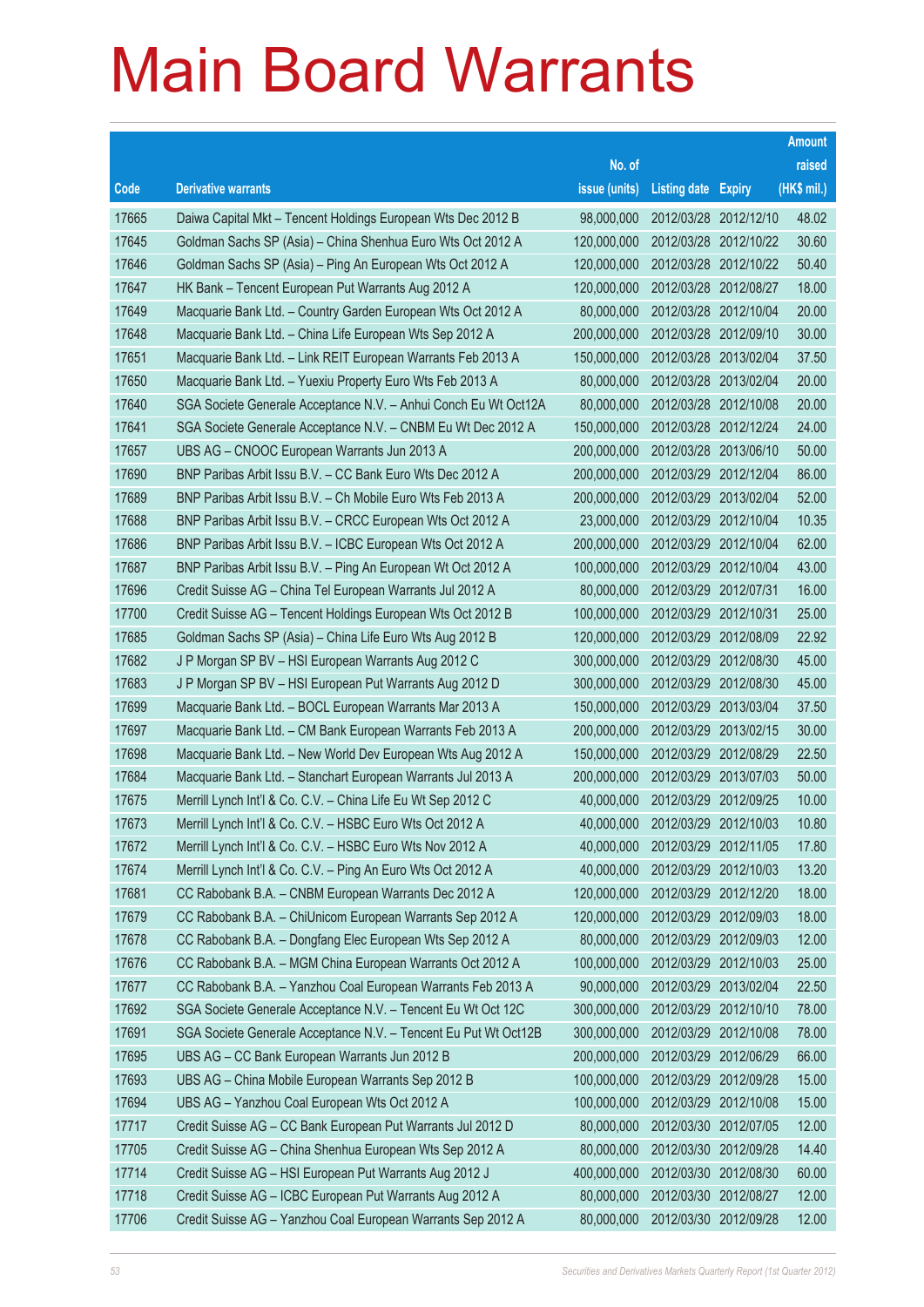|       |                                                                |               |                     |               | <b>Amount</b> |
|-------|----------------------------------------------------------------|---------------|---------------------|---------------|---------------|
|       |                                                                | No. of        |                     |               | raised        |
| Code  | <b>Derivative warrants</b>                                     | issue (units) | <b>Listing date</b> | <b>Expiry</b> | (HK\$ mil.)   |
| 17709 | Daiwa Capital Mkt - A50 China European Warrants Sep 2012 A     | 128,000,000   | 2012/03/30          | 2012/09/03    | 35.84         |
| 17710 | Daiwa Capital Mkt - A50 China European Warrants Oct 2012 A     | 80.000.000    | 2012/03/30          | 2012/10/03    | 61.60         |
| 17711 | Daiwa Capital Mkt - A50 China European Warrants Jan 2013 A     | 128.000.000   | 2012/03/30          | 2013/01/02    | 21.76         |
| 17713 | Daiwa Capital Mkt - A50 China European Warrants Sep 2014 A     | 128,000,000   | 2012/03/30          | 2014/09/15    | 25.60         |
| 17712 | Daiwa Capital Mkt - A50 China European Put Wts Mar 2013 A      | 108,000,000   | 2012/03/30          | 2013/03/01    | 30.24         |
| 17702 | Goldman Sachs SP (Asia) - BEA European Warrants Nov 2012 A     | 120,000,000   | 2012/03/30          | 2012/11/26    | 30.24         |
| 17715 | Goldman Sachs SP (Asia) - Dongfang Elec Euro Wts Oct 2012 A    | 120,000,000   | 2012/03/30          | 2012/10/22    | 30.12         |
| 17703 | Goldman Sachs SP (Asia) - KECL European Warrants Sep 2013 A    | 120,000,000   | 2012/03/30          | 2013/09/16    | 30.24         |
| 17716 | Goldman Sachs SP (Asia) - SJM Holdings Euro Wts Nov 2012 A     | 120,000,000   | 2012/03/30          | 2012/11/05    | 30.12         |
| 17704 | J P Morgan SP BV - China Life European Warrants Oct 2012 A     | 200,000,000   | 2012/03/30          | 2012/10/03    | 50.00         |
| 17721 | Macquarie Bank Ltd. - Agricultural Bk Euro Warrants Jan 2013 A | 150,000,000   | 2012/03/30          | 2013/01/31    | 37.50         |
| 17719 | Macquarie Bank Ltd. - ICBC European Warrants Dec 2012 A        | 150,000,000   | 2012/03/30          | 2012/12/04    | 22.50         |
| 17722 | Macquarie Bank Ltd. - SHK Ppt European Put Wts Sep 2013 A      | 250.000.000   | 2012/03/30          | 2013/09/27    | 37.50         |
| 17720 | Macquarie Bank Ltd. - Want Want China European Wts Apr 2014 A  | 180,000,000   | 2012/03/30          | 2014/04/17    | 45.00         |
| 17701 | Merrill Lynch Int'l & Co. C.V. - Hutchison Eur Wt Aug 2012 A   | 40,000,000    | 2012/03/30          | 2012/08/21    | 12.60         |
| 17708 | Standard Chartered Bank – China Mobile Eur Put Wt Nov 2012 A   | 100,000,000   | 2012/03/30          | 2012/11/02    | 25.00         |
| 17707 | Standard Chartered Bank - HSBC European Put Wts Oct 2012 B     | 100,000,000   | 2012/03/30          | 2012/10/05    | 25.00         |
| Total |                                                                |               |                     |               | 50,958.90     |

# Further issue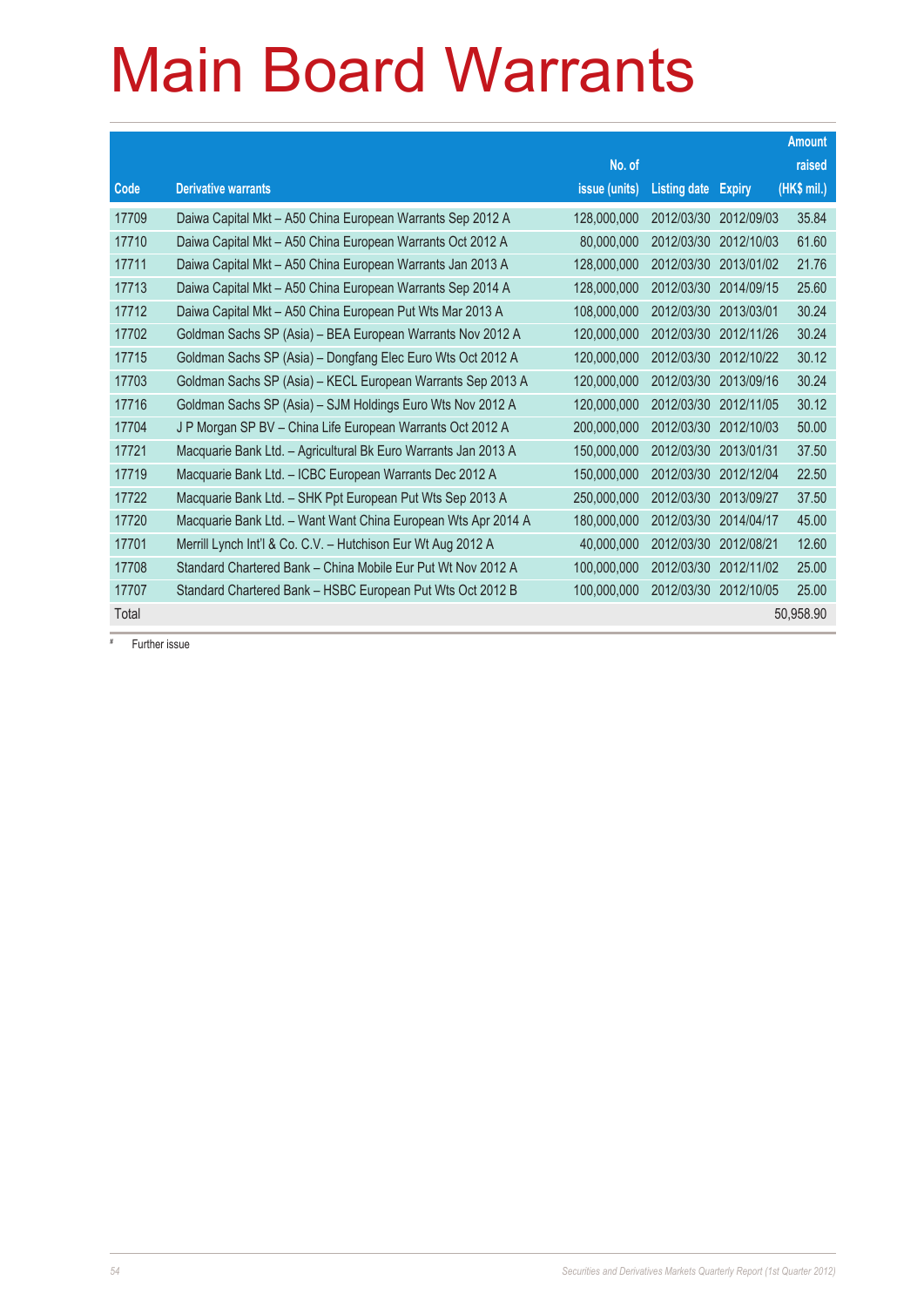# Main Board Debt Securities

### **Debt Securities Trading Statistics**

|      |                |                                | <b>Turnover value</b>   |
|------|----------------|--------------------------------|-------------------------|
|      |                | Exchange fund notes (HK\$ mil) | Market total (HK\$ mil) |
| 2011 | Q1             | $\overline{\phantom{0}}$       | 1.96                    |
|      | Q2             | $\overline{\phantom{0}}$       | 0.60                    |
|      | Q <sub>3</sub> | $\overline{\phantom{0}}$       | 611.11                  |
|      | Q4             | $\overline{\phantom{0}}$       | 229.59                  |
| 2012 | Q1             | -                              | 390.38                  |

### **Debt Securities Nominal Value**

|      |                | No. of issues | Nominal value (HK\$ mil.) |
|------|----------------|---------------|---------------------------|
| 2011 | Q1             | 170           | 506,219.59                |
|      | Q2             | 173           | 523,451.54                |
|      | Q <sub>3</sub> | 183           | 558,876.03                |
|      | Q4             | 192           | 588,875.47                |
| 2012 | Q1             | 209           | 651,849.26                |

### **New Listing Statistics – Debt Securities**

|      |                | No. of newly listed debt securities | Amount raised (HK\$ mil.) |
|------|----------------|-------------------------------------|---------------------------|
| 2011 | Q1             |                                     | 24,958.35                 |
|      | Q2             | 13                                  | 43,572.09                 |
|      | Q <sub>3</sub> | 16                                  | 47,230.33                 |
|      | Q4             | 14                                  | 36,727.82                 |
| 2012 | Q1             | 24                                  | 73,470.18                 |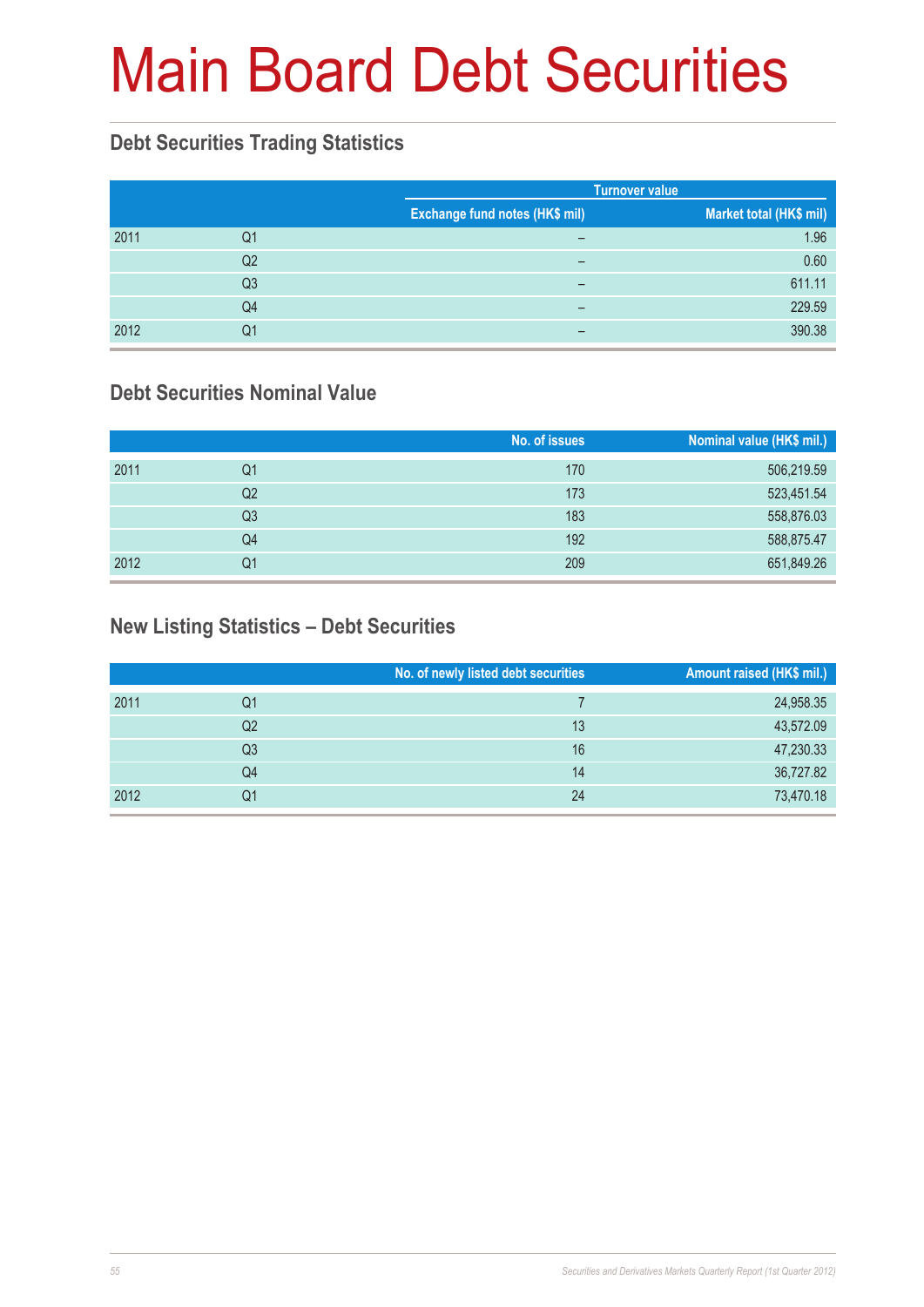# Main Board Debt Securities

#### **Newly Listed Debt Securities**

for 1st quarter 2012

|         |                                                                     |                  |               |                     |                 | <b>Amount raised</b> |
|---------|---------------------------------------------------------------------|------------------|---------------|---------------------|-----------------|----------------------|
| Code    | <b>Debt securities</b>                                              | <b>Principal</b> |               | <b>Listing date</b> | <b>Maturity</b> | (HK\$ mil.)          |
| 04209 # | The Government of the HKSAR of the PRC 2.46% Bonds 2021             | <b>HKD</b>       | 1,500,000,000 | 2012/01/17          | 2021/08/04      | 1,571.85             |
| 86012   | Agricultural Development Bank of China 3.00% CNY Bonds 2014         | <b>RMB</b>       | 2,100,000,000 | 2012/01/18          | 2014/01/17      | 2,581.74             |
| 86013   | Agricultural Development Bank of China 3.20% CNY Bonds 2015         | <b>RMB</b>       | 550,000,000   | 2012/01/18          | 2015/01/17      | 676.17               |
| 86014   | Agricultural Development Bank of China 3.50% CNY Bonds 2017         | <b>RMB</b>       | 350,000,000   | 2012/01/18          | 2017/01/17      | 430.29               |
| 04530   | LS Finance (2017) Ltd. 5.25% Guaranteed Bonds 2017                  | <b>USD</b>       | 350,000,000   | 2012/01/27          | 2017/01/26      | 2,712.15             |
| 04527 # | Sun Hung Kai Properties (Capital Market) Ltd. 3.5% Instruments 2016 | <b>USD</b>       | 275,000,000   | 2012/02/06          | 2016/11/02      | 2,141.55             |
| 04531   | Wharf Finance Ltd. 4.625% Guaranteed Notes 2017                     | <b>USD</b>       | 600,000,000   | 2012/02/09          | 2017/02/08      | 4,657.30             |
| 04531 # | Wharf Finance Ltd. 4.625% Guaranteed Notes 2017                     | <b>USD</b>       | 300,000,000   | 2012/02/09          | 2017/02/08      | 2,346.23             |
| 04532   | Henderson Land MTN Ltd. 4.75% Notes 2017                            | <b>USD</b>       | 400,000,000   | 2012/02/15          | 2017/02/14      | 3,095.51             |
| 04533   | China Overseas Finance (Cayman) IV Ltd. 4.875% Notes 2017           | <b>USD</b>       | 500,000,000   | 2012/02/16          | 2017/02/15      | 3,892.83             |
| 04023   | Hong Kong Monetary Authority 0.26% Exchange Fund Notes 2014         | <b>HKD</b>       | 1,200,000,000 | 2012/02/20          | 2014/02/17      | 1,199.88             |
| 86015   | Baosteel Group Corporation 3.125% CNY Bonds 2013                    | <b>RMB</b>       | 1,000,000,000 | 2012/02/20          | 2013/12/01      | 1,230.10             |
| 86016   | Baosteel Group Corporation 3.50% CNY Bonds 2014                     | <b>RMB</b>       | 2,100,000,000 | 2012/02/20          | 2014/12/01      | 2,583.21             |
| 86017   | Baosteel Group Corporation 4.375% CNY Bonds 2016                    | <b>RMB</b>       | 500,000,000   | 2012/02/20          | 2016/12/01      | 615.05               |
| 04532 # | Henderson Land MTN Ltd. 4.75% Notes 2017                            | <b>USD</b>       | 300,000,000   | 2012/02/23          | 2017/02/14      | 2,321.89             |
| 04536   | The Hong Kong Mortgage Corporation Ltd. Floating Rate Notes 2017    | <b>AUD</b>       | 500,000,000   | 2012/02/24          | 2017/02/22      | 4,122.88             |
| 04535   | Wheelock Finance Ltd. 4.75% Guaranteed Notes 2017                   | <b>USD</b>       | 400,000,000   | 2012/02/24          | 2017/02/23      | 3,109.46             |
| 04024   | Hong Kong Monetary Authority 1.51% Exchange Fund Notes 2027         | <b>HKD</b>       | 600,000,000   | 2012/02/27          | 2027/02/24      | 604.32               |
| 04534   | SHK Properties (Capital Market) Ltd. 4.50% Instruments 2022         | <b>USD</b>       | 500,000,000   | 2012/02/27          | 2022/02/14      | 3,861.00             |
| 04533#  | China Overseas Finance (Cayman) IV Ltd. 4.875% Notes 2017           | <b>USD</b>       | 250,000,000   | 2012/02/27          | 2017/02/15      | 1,946.39             |
| 04537   | Swire Pacific MTN Financing Ltd. 4.5% Guaranteed Notes 2022         | <b>USD</b>       | 500,000,000   | 2012/02/29          | 2022/02/28      | 3,861.63             |
| 86018   | Baosteel Group Corporation 3.25% CNY Bonds 2014                     | <b>RMB</b>       | 500,000,000   | 2012/03/01          | 2014/03/01      | 615.45               |
| 86019   | Baosteel Group Corporation 3.675% CNY Bonds 2015                    | <b>RMB</b>       | 900,000,000   | 2012/03/01          | 2015/03/01      | 1,107.81             |
| 86020   | Baosteel Group Corporation 4.15% CNY Bonds 2017                     | <b>RMB</b>       | 1,500,000,000 | 2012/03/01          | 2017/03/01      | 1,846.35             |
| 04534 # | SHK Properties (Capital Market) Ltd. 4.50% Instruments 2022         | <b>USD</b>       | 400,000,000   | 2012/03/02          | 2022/02/14      | 3,061.53             |
| 04535 # | Wheelock Finance Ltd. 4.75% Guaranteed Notes 2017                   | <b>USD</b>       | 135,000,000   | 2012/03/02          | 2017/02/23      | 1,053.86             |
| 04212   | The Government of the HKSAR of the PRC 0.38% Bonds 2014             | <b>HKD</b>       | 3,500,000,000 | 2012/03/09          | 2014/03/10      | 3,498.25             |
| 04538   | Henderson Land MTN Ltd. 2.16% Guaranteed Notes 2014                 | <b>HKD</b>       | 500,000,000   | 2012/03/14          | 2014/03/13      | 500.00               |
| 04530 # | LS Finance (2017) Ltd. 5.25% Guaranteed Bonds 2017                  | <b>USD</b>       | 150,000,000   | 2012/03/16          | 2017/01/26      | 1,204.84             |
| 04001#  | Hong Kong Monetary Authority, The 1.75% Exchange Fund Notes 2015    | <b>HKD</b>       | 1,200,000,000 | 2012/03/19          | 2015/03/23      | 1,247.64             |
| 04025   | Hong Kong Monetary Authority 0.55% Exchange Fund Notes 2017         | <b>HKD</b>       | 1,000,000,000 | 2012/03/20          | 2017/03/20      | 992.20               |
| 04538 # | Henderson Land MTN Ltd. 2.16% Guaranteed Notes 2014                 | <b>HKD</b>       | 140,000,000   | 2012/03/21          | 2014/03/13      | 140.00               |
| 04539   | CITIC Pacific Ltd. 6.875% Notes 2018                                | <b>USD</b>       | 750,000,000   | 2012/03/22          | 2018/01/21      | 5,850.00             |
| 04540   | Pulai Capital Ltd. Exchangeable Trust Certificates 2019             | <b>USD</b>       | 357,800,000   | 2012/03/23          | 2019/03/22      | 2,790.84             |
| Total   |                                                                     |                  |               |                     |                 | 73,470.18            |

# Further issue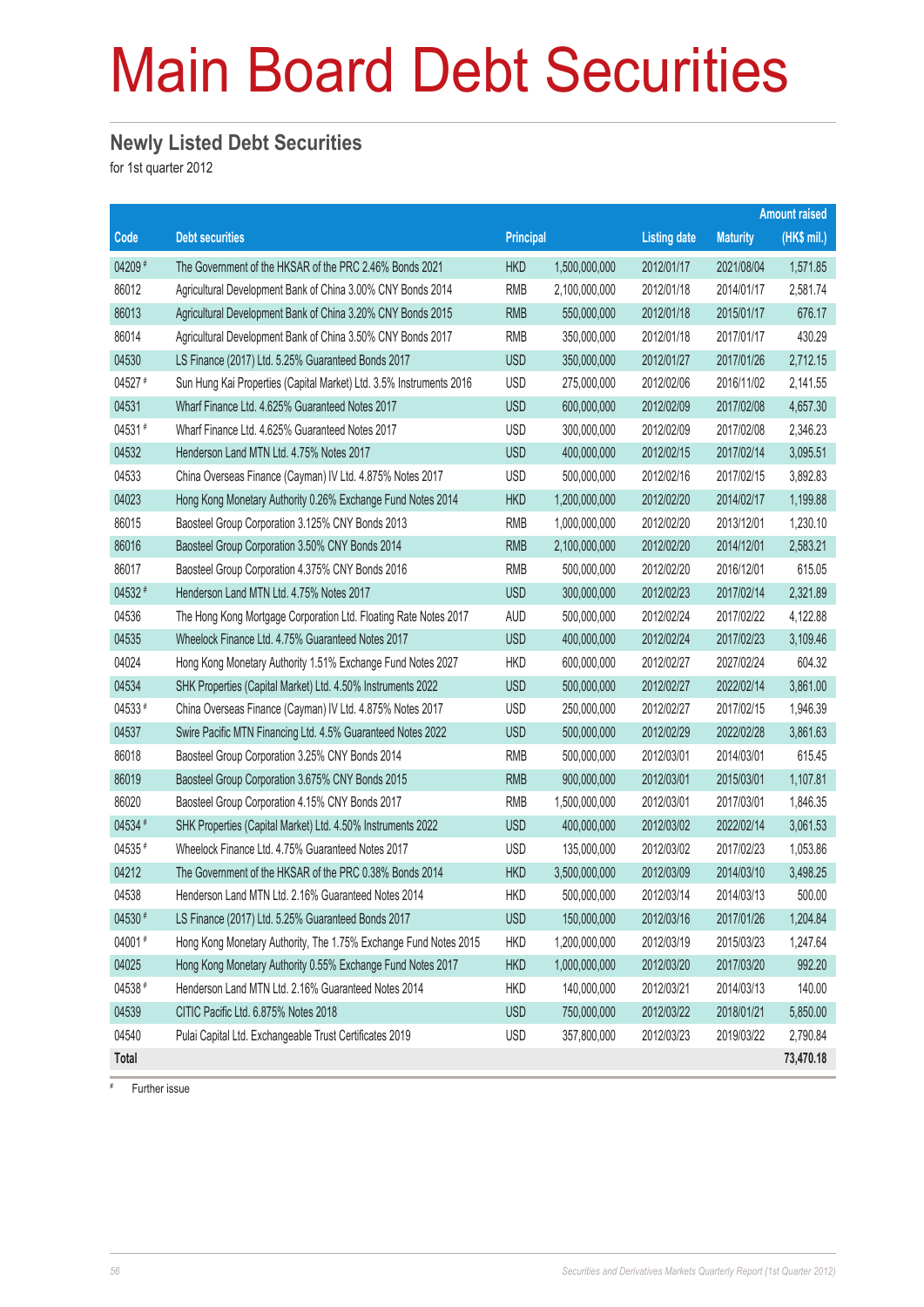# Main Board Unit Trusts and Mutual Funds

### **Unit Trusts and Mutual Funds Trading Statistics**

|      |                | <b>Exchange</b><br><b>Traded</b><br>Fund (ETF)<br>(HK\$ mil.) | <b>Real Estate</b><br><b>Investment</b><br><b>Trusts (REITs)</b><br>(HK\$ mil.) | <b>Others</b><br>(HK\$ mil.) | <b>Total</b><br>(HK\$ mil.) | $%$ of<br>market total |
|------|----------------|---------------------------------------------------------------|---------------------------------------------------------------------------------|------------------------------|-----------------------------|------------------------|
| 2011 | Q <sub>1</sub> | 158,281.12                                                    | 13,623.13                                                                       | 220.01                       | 172,124.26                  | 3.67                   |
|      | Q <sub>2</sub> | 127,347.26                                                    | 16,652.86                                                                       | 105.65                       | 144,105.78                  | 3.45                   |
|      | Q <sub>3</sub> | 153,336.68                                                    | 13,347.77                                                                       | 93.94                        | 166,778.38                  | 3.66                   |
|      | Q4             | 106,330.42                                                    | 11,900.43                                                                       | 78.91                        | 118,309.77                  | 3.22                   |
| 2012 | Q <sub>1</sub> | 115,613.41                                                    | 13,420.51                                                                       | 82.93                        | 129,116.85                  | 3.36                   |

Note: Turnover value traded in non-HKD currency securities have been included start from 29 November 2010

### **Unit Trusts and Mutual Funds Market Value**

|      |                | No. of<br><b>issues</b> | <b>Exchange</b><br><b>Traded</b><br><b>Funds (ETF)</b><br>(HK\$ mil.) | No. of<br><b>issues</b> | <b>Real Estate</b><br><b>Investment</b><br><b>Trusts</b><br>(REITs)<br>(HK\$ mil.) | No. of<br><b>issues</b> | <b>Others</b><br>(HK\$ mil.) | No. of<br><b>issues</b> | <b>Total</b><br>(HK\$ mil.) |
|------|----------------|-------------------------|-----------------------------------------------------------------------|-------------------------|------------------------------------------------------------------------------------|-------------------------|------------------------------|-------------------------|-----------------------------|
| 2011 | Q <sub>1</sub> | 72                      | 690,953.11                                                            | 8                       | 104,083.69                                                                         | $\overline{2}$          | 3.034.79                     | 82                      | 798,071.59                  |
|      | Q2             | 76                      | 712,469.72                                                            | 9                       | 137,043.45                                                                         | $\overline{2}$          | 2,987.22                     | 87                      | 852,500.38                  |
|      | Q <sub>3</sub> | 76                      | 711,192.27                                                            | 9                       | 110,532.56                                                                         | 2                       | 2,032.40                     | 87                      | 823,757.23                  |
|      | Q <sub>4</sub> | 77                      | 712,137.75                                                            | 9                       | 123,990.18                                                                         | $\overline{2}$          | 2,210.02                     | 88                      | 838,337.95                  |
| 2012 | Q <sub>1</sub> | 89                      | 759,673.29                                                            | 9                       | 131,556.21                                                                         | $\overline{2}$          | 2,391.86                     | 100                     | 893,621.36                  |

#### **New Listing Unit Trust and Mutual Funds Statistics**

|      |                | No. of newly listed<br>unit trust and mutual funds | <b>Funds raised</b><br>(HK\$ mil.) |
|------|----------------|----------------------------------------------------|------------------------------------|
| 2011 | Q1             | 3                                                  |                                    |
|      | Q2             | 5                                                  | 12,507.88                          |
|      | Q <sub>3</sub> | -                                                  |                                    |
|      | Q4             |                                                    |                                    |
| 2012 | Q1             | 24                                                 | 136.80                             |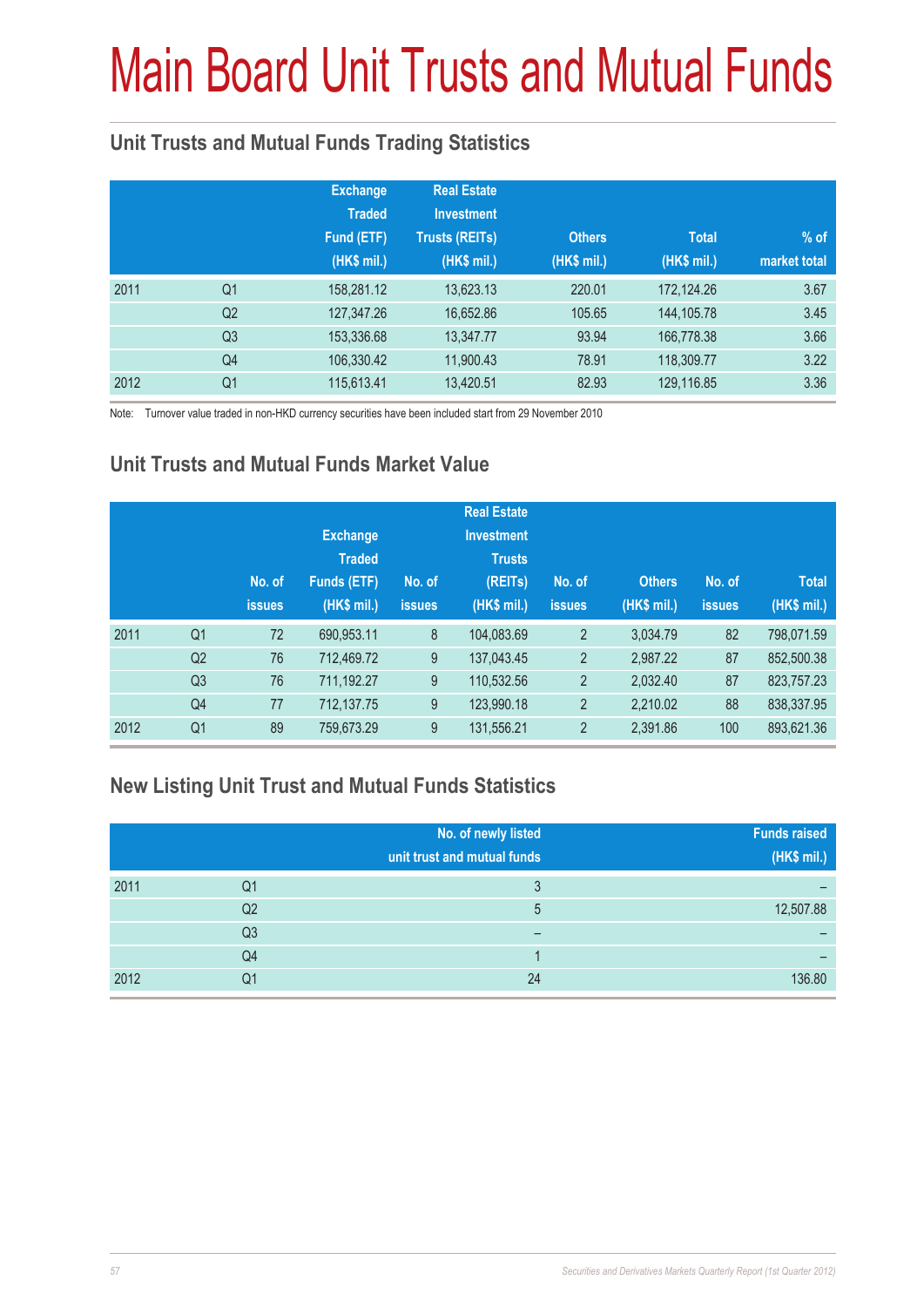# Main Board Unit Trusts and Mutual Funds

#### **Newly Listed Unit Trust and Mutual Funds**

for 1st quarter 2012

|       |                                                              |                                                                  |                           | <b>Amount raised</b>                       |                     |
|-------|--------------------------------------------------------------|------------------------------------------------------------------|---------------------------|--------------------------------------------|---------------------|
| Code  | <b>Unit trust and Mutual funds</b>                           | <b>Fund manager</b>                                              | <b>Issue price (HK\$)</b> | (HK\$ mil)                                 | <b>Listing date</b> |
| 03026 | db x-trackers II Australian Dollar Cash ETF                  | <b>DB Platinum Advisors</b>                                      | n.a.                      | n.a.                                       | 2012/01/12          |
| 03055 | db x-trackers MSCI China TRN Index ETF                       | <b>DB Platinum Advisors</b>                                      | n.a.                      | n.a.                                       | 2012/01/12          |
| 03045 | db x-trackers MSCI India TRN Index ETF                       | <b>DB Platinum Advisors</b>                                      | n.a.                      | n.a.                                       | 2012/01/12          |
| 03099 | db x-trackers MSCI Indonesia TRN Index ETF                   | <b>DB Platinum Advisors</b>                                      | n.a.                      | n.a.                                       | 2012/01/12          |
| 03082 | db x-trackers MSCI Malaysia TRN Index ETF                    | <b>DB Platinum Advisors</b>                                      | n.a.                      | n.a.                                       | 2012/01/12          |
| 03092 | db x-trackers MSCI Thailand TRN Index ETF                    | <b>DB Platinum Advisors</b>                                      | n.a.                      | n.a.                                       | 2012/01/12          |
| 03054 | Mirae Asset TIGER S&P Emerging<br>Asia Consumer ETF          | Mirae Asset Global Investments<br>(Hong Kong) Limited            | n.a.                      | n.a.                                       | 2012/01/27          |
| 03056 | Mirae Asset TIGER S&P Global<br><b>Consumer Brands ETF</b>   | Mirae Asset Global Investments<br>(Hong Kong) Limited            | n.a.                      | n.a.                                       | 2012/01/27          |
| 03064 | Mirae Asset TIGER S&P Asia ex<br><b>JANZ Financials ETF</b>  | Mirae Asset Global Investments<br>(Hong Kong) Limited            | n.a.                      | n.a.                                       | 2012/01/27          |
| 03066 | Mirae Asset TIGER S&P Asia ex JANZ IT ETF                    | Mirae Asset Global Investments<br>(Hong Kong) Limited            | n.a.                      | n.a.                                       | 2012/01/27          |
| 03075 | Mirae Asset TIGER S&P Asia ex<br><b>JANZ Industrials ETF</b> | Mirae Asset Global Investments<br>(Hong Kong) Limited            | n.a.                      | n.a.                                       | 2012/01/27          |
| 03076 | Mirae Asset TIGER S&P Asia ex<br><b>JANZ Energy ETF</b>      | Mirae Asset Global Investments<br>(Hong Kong) Limited            | n.a.                      | n.a.                                       | 2012/01/27          |
| 03078 | Mirae Asset TIGER S&P Asia ex<br><b>JANZ Materials ETF</b>   | Mirae Asset Global Investments<br>(Hong Kong) Limited            | n.a.                      | n.a.                                       | 2012/01/27          |
| 83168 | Hang Seng RMB Gold ETF                                       | Hang Seng Investment Management<br>Limited                       | RMB 35.24                 | RMB 111.12<br>(equivalent to<br>HKD136.80) | 2012/02/14          |
| 03070 | Ping An of China CSI HK Dividend ETF                         | Ping An of China Asset Management<br>(Hong Kong) Company Limited | n.a.                      | n.a.                                       | 2012/02/15          |
| 03072 | Ping An of China CSI HK Mid Cap Select ETF                   | Ping An of China Asset Management<br>(Hong Kong) Company Limited | n.a.                      | n.a.                                       | 2012/02/15          |
| 03098 | Ping An of China CSI RAFI HK50 ETF                           | Ping An of China Asset Management<br>(Hong Kong) Company Limited | n.a.                      | n.a.                                       | 2012/02/15          |
| 03029 | XIE Shares Malaysia (FTSE Bursa<br>Malaysia KLCI) ETF        | <b>Enhanced Investment Products Limited</b>                      | n.a.                      | n.a.                                       | 2012/02/16          |
| 03069 | XIE Shares Thailand (SET50) ETF                              | <b>Enhanced Investment Products Limited</b>                      | n.a.                      | n.a.                                       | 2012/02/16          |
| 03089 | XIE Shares Taiwan (TAIEX) ETF                                | <b>Enhanced Investment Products Limited</b>                      | n.a.                      | n.a.                                       | 2012/02/16          |
| 03090 | XIE Shares Korea (KOSPI 200) ETF                             | <b>Enhanced Investment Products Limited</b>                      | n.a.                      | n.a.                                       | 2012/02/16          |
| 03031 | XIE Shares Indonesia (LQ45) ETF                              | <b>Enhanced Investment Products Limited</b>                      | n.a.                      | n.a.                                       | 2012/02/21          |
| 03037 | XIE Shares Philippines (PSEi) ETF                            | <b>Enhanced Investment Products Limited</b>                      | n.a.                      | n.a.                                       | 2012/02/21          |
| 03091 | XIE Shares India (S&P CNX Nifty) ETF                         | Enhanced Investment Products Limited                             | n.a.                      | n.a.                                       | 2012/02/21          |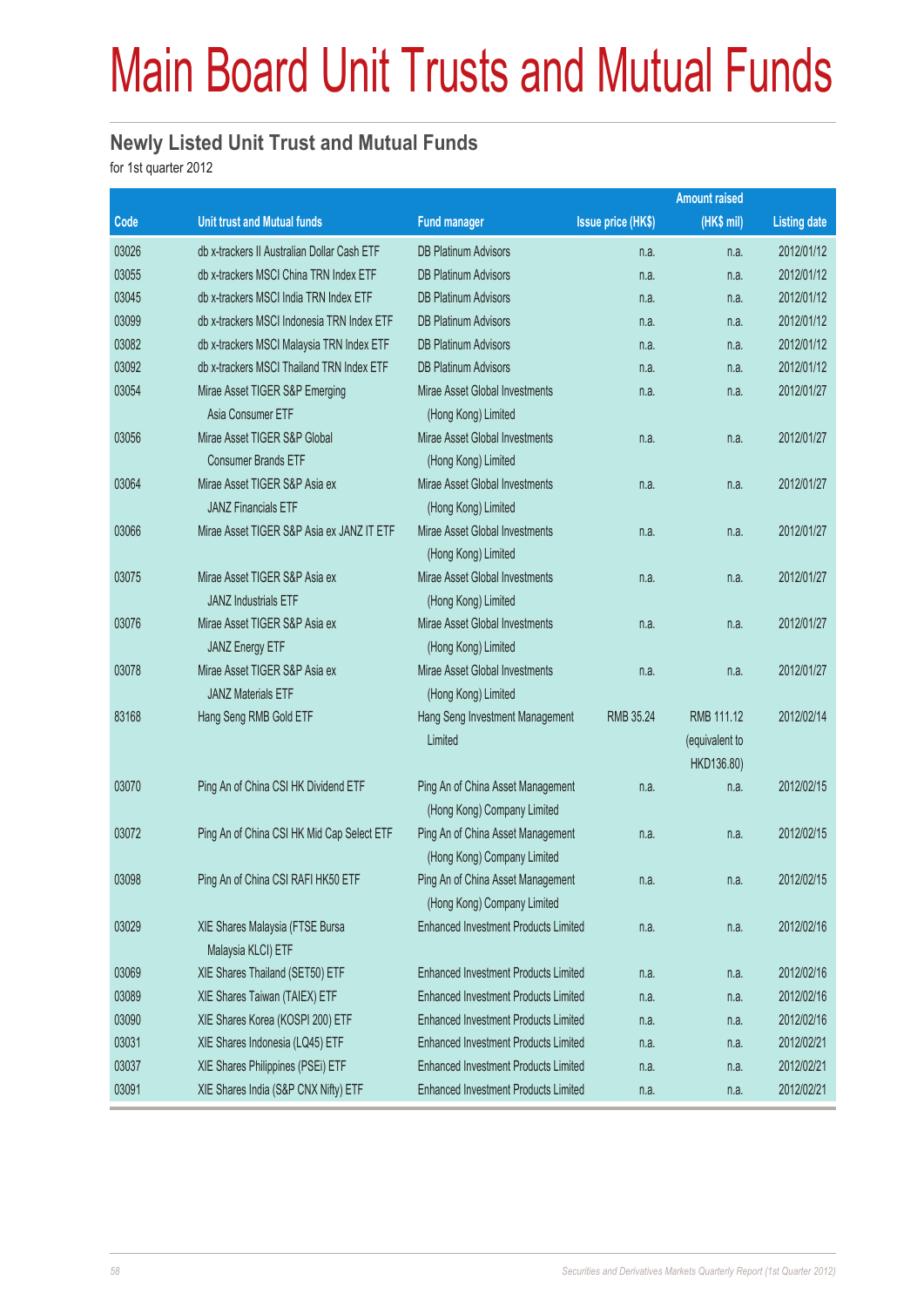### **Callable Bull/Bear Contracts Trading Statistics**

|      |    | <b>Number</b> | Market value (HK\$ mil.) | Turnover value (HK\$ mil.) |
|------|----|---------------|--------------------------|----------------------------|
| 2011 | Q1 | 974           | 43,399.41                | 367,097.05                 |
|      | Q2 | 711           | 32,550.52                | 325,829.26                 |
|      | Q3 | 642           | 45, 153.85               | 518,147.45                 |
|      | Q4 | 901           | 43,598.79                | 641,062.38                 |
| 2012 | Q1 | 1.097         | 55,092.12                | 464,351.29                 |

#### **New Listings Callable Bull/Bear Contracts Statistics**

|      |                | No. of newly listed CBBC | Amount raised (HK\$ mil.) |
|------|----------------|--------------------------|---------------------------|
| 2011 | Q1             | 1.449                    | 80,829.55                 |
|      | Q2             | 931                      | 54,073.65                 |
|      | Q <sub>3</sub> | 1,401                    | 85,334.38                 |
|      | Q4             | 1,553                    | 90,461.98                 |
| 2012 | Q1             | 1,419                    | 82,599.66                 |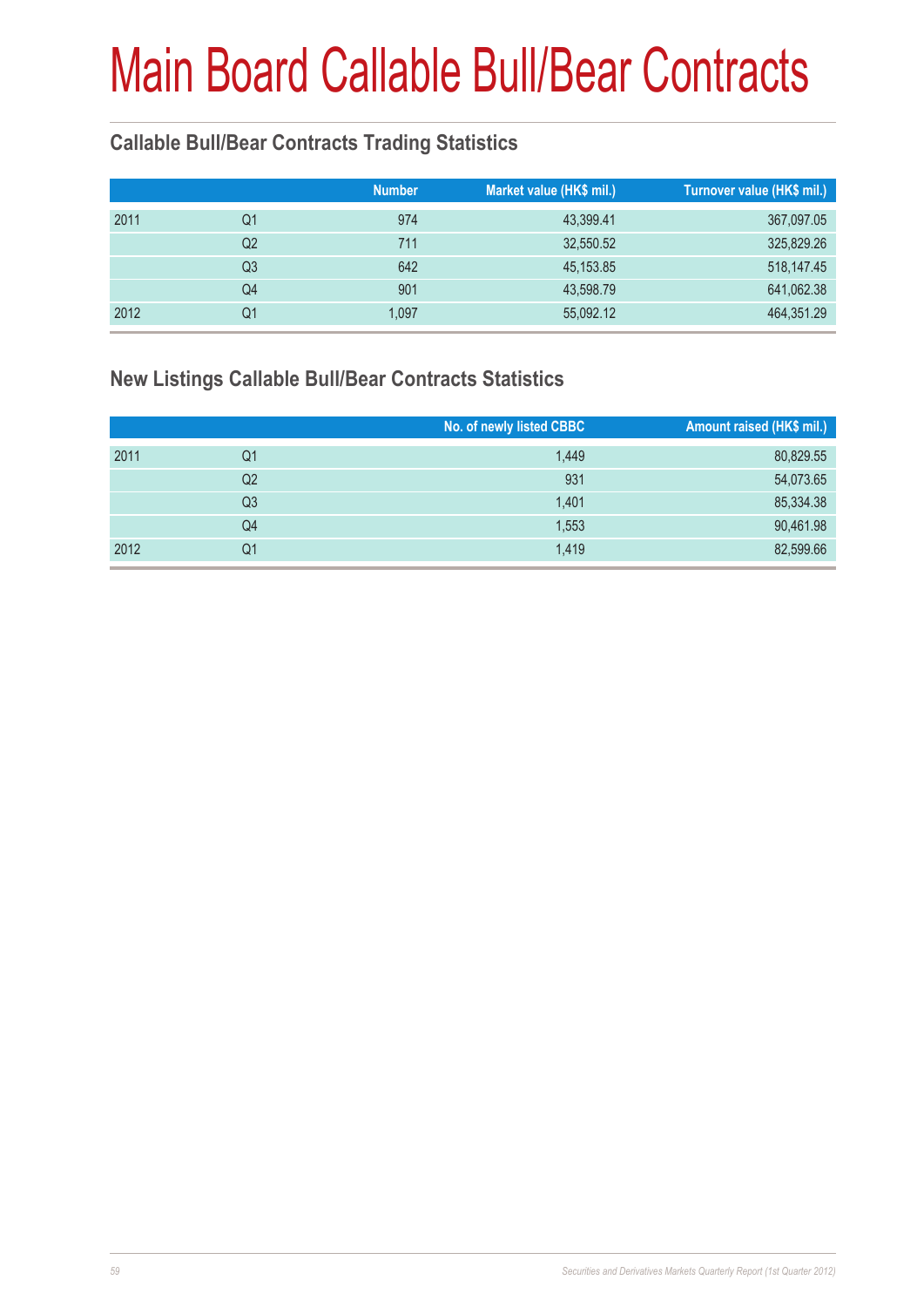#### **Newly Listed Callable Bull/Bear Contracts**

for 1st quarter 2012

| issue (units)<br>(HK\$ mil.)<br>Code<br><b>Callable Bull/Bear Contracts</b><br><b>Listing date</b><br><b>Expiry</b><br>69796<br>Credit Suisse AG - China Life R Bull CBBC Jun 2012 D<br>80,000,000<br>2012/01/03<br>2012/06/18<br>23.60<br>24.40<br>69797<br>Credit Suisse AG - China Life R Bear CBBC Apr 2012 D<br>2012/01/03<br>80,000,000<br>2012/04/16<br>69798<br>Credit Suisse AG - HKEx R Bear CBBC Apr 2012 A<br>80,000,000<br>2012/01/03<br>2012/04/05<br>20.00<br>69802<br>Credit Suisse AG - Ping An R Bear CBBC Apr 2012 G<br>15.00<br>60,000,000<br>2012/01/03<br>2012/04/30<br>69803<br>Credit Suisse AG - Ping An R Bear CBBC Jun 2012 F<br>2012/01/03<br>2012/06/18<br>15.00<br>60,000,000<br>69800<br>Credit Suisse AG - TCH R Bull CBBC Apr 2012 E<br>2012/01/03<br>20.00<br>80,000,000<br>2012/04/23<br>69799<br>Credit Suisse AG - TCH R Bull CBBC May 2012 D<br>80,000,000<br>2012/01/03<br>2012/05/28<br>20.80<br>69801<br>UBS AG - HSI R Bull CBBC Apr 2012 S<br>75.00<br>300,000,000<br>2012/01/03<br>2012/04/27<br>69805<br>UBS AG - HSI R Bull CBBC Jul 2012 X<br>2012/01/03<br>2012/07/30<br>75.00<br>300,000,000<br>69807<br>UBS AG - HSI R Bull CBBC Jul 2012 Y<br>75.00<br>300,000,000<br>2012/01/03<br>2012/07/30<br>69804<br>UBS AG - HSI R Bull CBBC Aug 2012 I<br>300,000,000<br>2012/01/03<br>2012/08/30<br>75.00<br>69806<br>UBS AG - HSI R Bull CBBC Aug 2012 J<br>75.00<br>300,000,000<br>2012/01/03<br>2012/08/30<br>UBS AG - HSI R Bear CBBC Jun 2012 F<br>69809<br>2012/01/03<br>75.00<br>300,000,000<br>2012/06/28<br>69811<br>UBS AG - HSI R Bear CBBC Jul 2012 Z<br>75.00<br>300,000,000<br>2012/01/03<br>2012/07/30<br>69810<br>UBS AG - HSI R Bear CBBC Aug 2012 K<br>300,000,000<br>2012/01/03<br>2012/08/30<br>75.00<br>69826<br>BNP Paribas Arbit Issu B.V. - HSI R Bull CBBC Jun 2012 G<br>50.00<br>200,000,000<br>2012/01/04<br>2012/06/28<br>69827<br>BNP Paribas Arbit Issu B.V. - HSI R Bull CBBC Jun 2012 H<br>2012/01/04<br>50.00<br>200,000,000<br>2012/06/28<br>69828<br>BNP Paribas Arbit Issu B.V. - HSI R Bull CBBC Jun 2012 I<br>50.00<br>200,000,000<br>2012/01/04<br>2012/06/28<br>69817<br>Credit Suisse AG - HSI R Bull CBBC Jul 2012 J<br>2012/01/04<br>2012/07/30<br>100.00<br>400,000,000<br>69816<br>Credit Suisse AG - HSI R Bear CBBC Apr 2012 O<br>100.00<br>400,000,000<br>2012/01/04<br>2012/04/27<br>69821<br>Daiwa Capital Mkt - HSI R Bull CBBC Jun 2012 I<br>2012/01/04<br>32.00<br>128,000,000<br>2012/06/28<br>69823<br>Daiwa Capital Mkt - HSI R Bull CBBC Jun 2012 J<br>32.00<br>128,000,000<br>2012/01/04<br>2012/06/28<br>69815<br>Daiwa Capital Mkt - HSI R Bear CBBC Apr 2012 U<br>2012/01/04<br>32.00<br>128,000,000<br>2012/04/27<br>69824<br>SGA Societe Generale Acceptance N.V. - HSI R Bull CBBC Apr 12O<br>75.00<br>300,000,000<br>2012/01/04<br>2012/04/27<br>69825<br>SGA Societe Generale Acceptance N.V. - HSI R Bear CBBC May 12W<br>2012/01/04<br>75.00<br>300,000,000<br>2012/05/30<br>69818<br>UBS AG - HSI R Bull CBBC Apr 2012 N<br>75.00<br>300,000,000<br>2012/01/04<br>2012/04/27<br>UBS AG - HSI R Bull CBBC Jun 2012 D<br>69822<br>300,000,000<br>2012/01/04<br>2012/06/28<br>75.00<br>69814<br>75.00<br>UBS AG - HSI R Bear CBBC May 2012 W<br>300,000,000<br>2012/01/04<br>2012/05/30<br>69819<br>UBS AG - Ping An R Bear CBBC Apr 2012 B<br>100,000,000<br>2012/01/04<br>25.00<br>2012/04/30<br>69820<br>UBS AG - TCH R Bull CBBC Apr 2012 G<br>100,000,000<br>2012/01/04<br>25.00<br>2012/04/10<br>69829<br>Credit Suisse AG - HSI R Bull CBBC Aug 2012 K<br>400,000,000<br>2012/01/05<br>100.00<br>2012/08/30 |
|----------------------------------------------------------------------------------------------------------------------------------------------------------------------------------------------------------------------------------------------------------------------------------------------------------------------------------------------------------------------------------------------------------------------------------------------------------------------------------------------------------------------------------------------------------------------------------------------------------------------------------------------------------------------------------------------------------------------------------------------------------------------------------------------------------------------------------------------------------------------------------------------------------------------------------------------------------------------------------------------------------------------------------------------------------------------------------------------------------------------------------------------------------------------------------------------------------------------------------------------------------------------------------------------------------------------------------------------------------------------------------------------------------------------------------------------------------------------------------------------------------------------------------------------------------------------------------------------------------------------------------------------------------------------------------------------------------------------------------------------------------------------------------------------------------------------------------------------------------------------------------------------------------------------------------------------------------------------------------------------------------------------------------------------------------------------------------------------------------------------------------------------------------------------------------------------------------------------------------------------------------------------------------------------------------------------------------------------------------------------------------------------------------------------------------------------------------------------------------------------------------------------------------------------------------------------------------------------------------------------------------------------------------------------------------------------------------------------------------------------------------------------------------------------------------------------------------------------------------------------------------------------------------------------------------------------------------------------------------------------------------------------------------------------------------------------------------------------------------------------------------------------------------------------------------------------------------------------------------------------------------------------------------------------------------------------------------------------------------------------------------------------------------------------------------------------------------------------------------------------------------------------------------------------------------------------------------------------------------------------------------|
|                                                                                                                                                                                                                                                                                                                                                                                                                                                                                                                                                                                                                                                                                                                                                                                                                                                                                                                                                                                                                                                                                                                                                                                                                                                                                                                                                                                                                                                                                                                                                                                                                                                                                                                                                                                                                                                                                                                                                                                                                                                                                                                                                                                                                                                                                                                                                                                                                                                                                                                                                                                                                                                                                                                                                                                                                                                                                                                                                                                                                                                                                                                                                                                                                                                                                                                                                                                                                                                                                                                                                                                                                                  |
|                                                                                                                                                                                                                                                                                                                                                                                                                                                                                                                                                                                                                                                                                                                                                                                                                                                                                                                                                                                                                                                                                                                                                                                                                                                                                                                                                                                                                                                                                                                                                                                                                                                                                                                                                                                                                                                                                                                                                                                                                                                                                                                                                                                                                                                                                                                                                                                                                                                                                                                                                                                                                                                                                                                                                                                                                                                                                                                                                                                                                                                                                                                                                                                                                                                                                                                                                                                                                                                                                                                                                                                                                                  |
|                                                                                                                                                                                                                                                                                                                                                                                                                                                                                                                                                                                                                                                                                                                                                                                                                                                                                                                                                                                                                                                                                                                                                                                                                                                                                                                                                                                                                                                                                                                                                                                                                                                                                                                                                                                                                                                                                                                                                                                                                                                                                                                                                                                                                                                                                                                                                                                                                                                                                                                                                                                                                                                                                                                                                                                                                                                                                                                                                                                                                                                                                                                                                                                                                                                                                                                                                                                                                                                                                                                                                                                                                                  |
|                                                                                                                                                                                                                                                                                                                                                                                                                                                                                                                                                                                                                                                                                                                                                                                                                                                                                                                                                                                                                                                                                                                                                                                                                                                                                                                                                                                                                                                                                                                                                                                                                                                                                                                                                                                                                                                                                                                                                                                                                                                                                                                                                                                                                                                                                                                                                                                                                                                                                                                                                                                                                                                                                                                                                                                                                                                                                                                                                                                                                                                                                                                                                                                                                                                                                                                                                                                                                                                                                                                                                                                                                                  |
|                                                                                                                                                                                                                                                                                                                                                                                                                                                                                                                                                                                                                                                                                                                                                                                                                                                                                                                                                                                                                                                                                                                                                                                                                                                                                                                                                                                                                                                                                                                                                                                                                                                                                                                                                                                                                                                                                                                                                                                                                                                                                                                                                                                                                                                                                                                                                                                                                                                                                                                                                                                                                                                                                                                                                                                                                                                                                                                                                                                                                                                                                                                                                                                                                                                                                                                                                                                                                                                                                                                                                                                                                                  |
|                                                                                                                                                                                                                                                                                                                                                                                                                                                                                                                                                                                                                                                                                                                                                                                                                                                                                                                                                                                                                                                                                                                                                                                                                                                                                                                                                                                                                                                                                                                                                                                                                                                                                                                                                                                                                                                                                                                                                                                                                                                                                                                                                                                                                                                                                                                                                                                                                                                                                                                                                                                                                                                                                                                                                                                                                                                                                                                                                                                                                                                                                                                                                                                                                                                                                                                                                                                                                                                                                                                                                                                                                                  |
|                                                                                                                                                                                                                                                                                                                                                                                                                                                                                                                                                                                                                                                                                                                                                                                                                                                                                                                                                                                                                                                                                                                                                                                                                                                                                                                                                                                                                                                                                                                                                                                                                                                                                                                                                                                                                                                                                                                                                                                                                                                                                                                                                                                                                                                                                                                                                                                                                                                                                                                                                                                                                                                                                                                                                                                                                                                                                                                                                                                                                                                                                                                                                                                                                                                                                                                                                                                                                                                                                                                                                                                                                                  |
|                                                                                                                                                                                                                                                                                                                                                                                                                                                                                                                                                                                                                                                                                                                                                                                                                                                                                                                                                                                                                                                                                                                                                                                                                                                                                                                                                                                                                                                                                                                                                                                                                                                                                                                                                                                                                                                                                                                                                                                                                                                                                                                                                                                                                                                                                                                                                                                                                                                                                                                                                                                                                                                                                                                                                                                                                                                                                                                                                                                                                                                                                                                                                                                                                                                                                                                                                                                                                                                                                                                                                                                                                                  |
|                                                                                                                                                                                                                                                                                                                                                                                                                                                                                                                                                                                                                                                                                                                                                                                                                                                                                                                                                                                                                                                                                                                                                                                                                                                                                                                                                                                                                                                                                                                                                                                                                                                                                                                                                                                                                                                                                                                                                                                                                                                                                                                                                                                                                                                                                                                                                                                                                                                                                                                                                                                                                                                                                                                                                                                                                                                                                                                                                                                                                                                                                                                                                                                                                                                                                                                                                                                                                                                                                                                                                                                                                                  |
|                                                                                                                                                                                                                                                                                                                                                                                                                                                                                                                                                                                                                                                                                                                                                                                                                                                                                                                                                                                                                                                                                                                                                                                                                                                                                                                                                                                                                                                                                                                                                                                                                                                                                                                                                                                                                                                                                                                                                                                                                                                                                                                                                                                                                                                                                                                                                                                                                                                                                                                                                                                                                                                                                                                                                                                                                                                                                                                                                                                                                                                                                                                                                                                                                                                                                                                                                                                                                                                                                                                                                                                                                                  |
|                                                                                                                                                                                                                                                                                                                                                                                                                                                                                                                                                                                                                                                                                                                                                                                                                                                                                                                                                                                                                                                                                                                                                                                                                                                                                                                                                                                                                                                                                                                                                                                                                                                                                                                                                                                                                                                                                                                                                                                                                                                                                                                                                                                                                                                                                                                                                                                                                                                                                                                                                                                                                                                                                                                                                                                                                                                                                                                                                                                                                                                                                                                                                                                                                                                                                                                                                                                                                                                                                                                                                                                                                                  |
|                                                                                                                                                                                                                                                                                                                                                                                                                                                                                                                                                                                                                                                                                                                                                                                                                                                                                                                                                                                                                                                                                                                                                                                                                                                                                                                                                                                                                                                                                                                                                                                                                                                                                                                                                                                                                                                                                                                                                                                                                                                                                                                                                                                                                                                                                                                                                                                                                                                                                                                                                                                                                                                                                                                                                                                                                                                                                                                                                                                                                                                                                                                                                                                                                                                                                                                                                                                                                                                                                                                                                                                                                                  |
|                                                                                                                                                                                                                                                                                                                                                                                                                                                                                                                                                                                                                                                                                                                                                                                                                                                                                                                                                                                                                                                                                                                                                                                                                                                                                                                                                                                                                                                                                                                                                                                                                                                                                                                                                                                                                                                                                                                                                                                                                                                                                                                                                                                                                                                                                                                                                                                                                                                                                                                                                                                                                                                                                                                                                                                                                                                                                                                                                                                                                                                                                                                                                                                                                                                                                                                                                                                                                                                                                                                                                                                                                                  |
|                                                                                                                                                                                                                                                                                                                                                                                                                                                                                                                                                                                                                                                                                                                                                                                                                                                                                                                                                                                                                                                                                                                                                                                                                                                                                                                                                                                                                                                                                                                                                                                                                                                                                                                                                                                                                                                                                                                                                                                                                                                                                                                                                                                                                                                                                                                                                                                                                                                                                                                                                                                                                                                                                                                                                                                                                                                                                                                                                                                                                                                                                                                                                                                                                                                                                                                                                                                                                                                                                                                                                                                                                                  |
|                                                                                                                                                                                                                                                                                                                                                                                                                                                                                                                                                                                                                                                                                                                                                                                                                                                                                                                                                                                                                                                                                                                                                                                                                                                                                                                                                                                                                                                                                                                                                                                                                                                                                                                                                                                                                                                                                                                                                                                                                                                                                                                                                                                                                                                                                                                                                                                                                                                                                                                                                                                                                                                                                                                                                                                                                                                                                                                                                                                                                                                                                                                                                                                                                                                                                                                                                                                                                                                                                                                                                                                                                                  |
|                                                                                                                                                                                                                                                                                                                                                                                                                                                                                                                                                                                                                                                                                                                                                                                                                                                                                                                                                                                                                                                                                                                                                                                                                                                                                                                                                                                                                                                                                                                                                                                                                                                                                                                                                                                                                                                                                                                                                                                                                                                                                                                                                                                                                                                                                                                                                                                                                                                                                                                                                                                                                                                                                                                                                                                                                                                                                                                                                                                                                                                                                                                                                                                                                                                                                                                                                                                                                                                                                                                                                                                                                                  |
|                                                                                                                                                                                                                                                                                                                                                                                                                                                                                                                                                                                                                                                                                                                                                                                                                                                                                                                                                                                                                                                                                                                                                                                                                                                                                                                                                                                                                                                                                                                                                                                                                                                                                                                                                                                                                                                                                                                                                                                                                                                                                                                                                                                                                                                                                                                                                                                                                                                                                                                                                                                                                                                                                                                                                                                                                                                                                                                                                                                                                                                                                                                                                                                                                                                                                                                                                                                                                                                                                                                                                                                                                                  |
|                                                                                                                                                                                                                                                                                                                                                                                                                                                                                                                                                                                                                                                                                                                                                                                                                                                                                                                                                                                                                                                                                                                                                                                                                                                                                                                                                                                                                                                                                                                                                                                                                                                                                                                                                                                                                                                                                                                                                                                                                                                                                                                                                                                                                                                                                                                                                                                                                                                                                                                                                                                                                                                                                                                                                                                                                                                                                                                                                                                                                                                                                                                                                                                                                                                                                                                                                                                                                                                                                                                                                                                                                                  |
|                                                                                                                                                                                                                                                                                                                                                                                                                                                                                                                                                                                                                                                                                                                                                                                                                                                                                                                                                                                                                                                                                                                                                                                                                                                                                                                                                                                                                                                                                                                                                                                                                                                                                                                                                                                                                                                                                                                                                                                                                                                                                                                                                                                                                                                                                                                                                                                                                                                                                                                                                                                                                                                                                                                                                                                                                                                                                                                                                                                                                                                                                                                                                                                                                                                                                                                                                                                                                                                                                                                                                                                                                                  |
|                                                                                                                                                                                                                                                                                                                                                                                                                                                                                                                                                                                                                                                                                                                                                                                                                                                                                                                                                                                                                                                                                                                                                                                                                                                                                                                                                                                                                                                                                                                                                                                                                                                                                                                                                                                                                                                                                                                                                                                                                                                                                                                                                                                                                                                                                                                                                                                                                                                                                                                                                                                                                                                                                                                                                                                                                                                                                                                                                                                                                                                                                                                                                                                                                                                                                                                                                                                                                                                                                                                                                                                                                                  |
|                                                                                                                                                                                                                                                                                                                                                                                                                                                                                                                                                                                                                                                                                                                                                                                                                                                                                                                                                                                                                                                                                                                                                                                                                                                                                                                                                                                                                                                                                                                                                                                                                                                                                                                                                                                                                                                                                                                                                                                                                                                                                                                                                                                                                                                                                                                                                                                                                                                                                                                                                                                                                                                                                                                                                                                                                                                                                                                                                                                                                                                                                                                                                                                                                                                                                                                                                                                                                                                                                                                                                                                                                                  |
|                                                                                                                                                                                                                                                                                                                                                                                                                                                                                                                                                                                                                                                                                                                                                                                                                                                                                                                                                                                                                                                                                                                                                                                                                                                                                                                                                                                                                                                                                                                                                                                                                                                                                                                                                                                                                                                                                                                                                                                                                                                                                                                                                                                                                                                                                                                                                                                                                                                                                                                                                                                                                                                                                                                                                                                                                                                                                                                                                                                                                                                                                                                                                                                                                                                                                                                                                                                                                                                                                                                                                                                                                                  |
|                                                                                                                                                                                                                                                                                                                                                                                                                                                                                                                                                                                                                                                                                                                                                                                                                                                                                                                                                                                                                                                                                                                                                                                                                                                                                                                                                                                                                                                                                                                                                                                                                                                                                                                                                                                                                                                                                                                                                                                                                                                                                                                                                                                                                                                                                                                                                                                                                                                                                                                                                                                                                                                                                                                                                                                                                                                                                                                                                                                                                                                                                                                                                                                                                                                                                                                                                                                                                                                                                                                                                                                                                                  |
|                                                                                                                                                                                                                                                                                                                                                                                                                                                                                                                                                                                                                                                                                                                                                                                                                                                                                                                                                                                                                                                                                                                                                                                                                                                                                                                                                                                                                                                                                                                                                                                                                                                                                                                                                                                                                                                                                                                                                                                                                                                                                                                                                                                                                                                                                                                                                                                                                                                                                                                                                                                                                                                                                                                                                                                                                                                                                                                                                                                                                                                                                                                                                                                                                                                                                                                                                                                                                                                                                                                                                                                                                                  |
|                                                                                                                                                                                                                                                                                                                                                                                                                                                                                                                                                                                                                                                                                                                                                                                                                                                                                                                                                                                                                                                                                                                                                                                                                                                                                                                                                                                                                                                                                                                                                                                                                                                                                                                                                                                                                                                                                                                                                                                                                                                                                                                                                                                                                                                                                                                                                                                                                                                                                                                                                                                                                                                                                                                                                                                                                                                                                                                                                                                                                                                                                                                                                                                                                                                                                                                                                                                                                                                                                                                                                                                                                                  |
|                                                                                                                                                                                                                                                                                                                                                                                                                                                                                                                                                                                                                                                                                                                                                                                                                                                                                                                                                                                                                                                                                                                                                                                                                                                                                                                                                                                                                                                                                                                                                                                                                                                                                                                                                                                                                                                                                                                                                                                                                                                                                                                                                                                                                                                                                                                                                                                                                                                                                                                                                                                                                                                                                                                                                                                                                                                                                                                                                                                                                                                                                                                                                                                                                                                                                                                                                                                                                                                                                                                                                                                                                                  |
|                                                                                                                                                                                                                                                                                                                                                                                                                                                                                                                                                                                                                                                                                                                                                                                                                                                                                                                                                                                                                                                                                                                                                                                                                                                                                                                                                                                                                                                                                                                                                                                                                                                                                                                                                                                                                                                                                                                                                                                                                                                                                                                                                                                                                                                                                                                                                                                                                                                                                                                                                                                                                                                                                                                                                                                                                                                                                                                                                                                                                                                                                                                                                                                                                                                                                                                                                                                                                                                                                                                                                                                                                                  |
|                                                                                                                                                                                                                                                                                                                                                                                                                                                                                                                                                                                                                                                                                                                                                                                                                                                                                                                                                                                                                                                                                                                                                                                                                                                                                                                                                                                                                                                                                                                                                                                                                                                                                                                                                                                                                                                                                                                                                                                                                                                                                                                                                                                                                                                                                                                                                                                                                                                                                                                                                                                                                                                                                                                                                                                                                                                                                                                                                                                                                                                                                                                                                                                                                                                                                                                                                                                                                                                                                                                                                                                                                                  |
|                                                                                                                                                                                                                                                                                                                                                                                                                                                                                                                                                                                                                                                                                                                                                                                                                                                                                                                                                                                                                                                                                                                                                                                                                                                                                                                                                                                                                                                                                                                                                                                                                                                                                                                                                                                                                                                                                                                                                                                                                                                                                                                                                                                                                                                                                                                                                                                                                                                                                                                                                                                                                                                                                                                                                                                                                                                                                                                                                                                                                                                                                                                                                                                                                                                                                                                                                                                                                                                                                                                                                                                                                                  |
|                                                                                                                                                                                                                                                                                                                                                                                                                                                                                                                                                                                                                                                                                                                                                                                                                                                                                                                                                                                                                                                                                                                                                                                                                                                                                                                                                                                                                                                                                                                                                                                                                                                                                                                                                                                                                                                                                                                                                                                                                                                                                                                                                                                                                                                                                                                                                                                                                                                                                                                                                                                                                                                                                                                                                                                                                                                                                                                                                                                                                                                                                                                                                                                                                                                                                                                                                                                                                                                                                                                                                                                                                                  |
|                                                                                                                                                                                                                                                                                                                                                                                                                                                                                                                                                                                                                                                                                                                                                                                                                                                                                                                                                                                                                                                                                                                                                                                                                                                                                                                                                                                                                                                                                                                                                                                                                                                                                                                                                                                                                                                                                                                                                                                                                                                                                                                                                                                                                                                                                                                                                                                                                                                                                                                                                                                                                                                                                                                                                                                                                                                                                                                                                                                                                                                                                                                                                                                                                                                                                                                                                                                                                                                                                                                                                                                                                                  |
|                                                                                                                                                                                                                                                                                                                                                                                                                                                                                                                                                                                                                                                                                                                                                                                                                                                                                                                                                                                                                                                                                                                                                                                                                                                                                                                                                                                                                                                                                                                                                                                                                                                                                                                                                                                                                                                                                                                                                                                                                                                                                                                                                                                                                                                                                                                                                                                                                                                                                                                                                                                                                                                                                                                                                                                                                                                                                                                                                                                                                                                                                                                                                                                                                                                                                                                                                                                                                                                                                                                                                                                                                                  |
| 69830<br>Credit Suisse AG - HSI R Bull CBBC Aug 2012 L<br>2012/01/05<br>100.00<br>400,000,000<br>2012/08/30                                                                                                                                                                                                                                                                                                                                                                                                                                                                                                                                                                                                                                                                                                                                                                                                                                                                                                                                                                                                                                                                                                                                                                                                                                                                                                                                                                                                                                                                                                                                                                                                                                                                                                                                                                                                                                                                                                                                                                                                                                                                                                                                                                                                                                                                                                                                                                                                                                                                                                                                                                                                                                                                                                                                                                                                                                                                                                                                                                                                                                                                                                                                                                                                                                                                                                                                                                                                                                                                                                                      |
| 69831<br>UBS AG - HSI R Bear CBBC Apr 2012 F<br>300,000,000<br>2012/01/05<br>75.00<br>2012/04/27                                                                                                                                                                                                                                                                                                                                                                                                                                                                                                                                                                                                                                                                                                                                                                                                                                                                                                                                                                                                                                                                                                                                                                                                                                                                                                                                                                                                                                                                                                                                                                                                                                                                                                                                                                                                                                                                                                                                                                                                                                                                                                                                                                                                                                                                                                                                                                                                                                                                                                                                                                                                                                                                                                                                                                                                                                                                                                                                                                                                                                                                                                                                                                                                                                                                                                                                                                                                                                                                                                                                 |
| 69840<br>BNP Paribas Arbit Issu B.V. - A50 R Bear CBBC Oct 2012 B<br>25.00<br>100,000,000<br>2012/01/06<br>2012/10/30                                                                                                                                                                                                                                                                                                                                                                                                                                                                                                                                                                                                                                                                                                                                                                                                                                                                                                                                                                                                                                                                                                                                                                                                                                                                                                                                                                                                                                                                                                                                                                                                                                                                                                                                                                                                                                                                                                                                                                                                                                                                                                                                                                                                                                                                                                                                                                                                                                                                                                                                                                                                                                                                                                                                                                                                                                                                                                                                                                                                                                                                                                                                                                                                                                                                                                                                                                                                                                                                                                            |
| 69841<br>BNP Paribas Arbit Issu B.V. - HSI R Bear CBBC Apr 2012 D<br>2012/01/06<br>50.00<br>200,000,000<br>2012/04/27                                                                                                                                                                                                                                                                                                                                                                                                                                                                                                                                                                                                                                                                                                                                                                                                                                                                                                                                                                                                                                                                                                                                                                                                                                                                                                                                                                                                                                                                                                                                                                                                                                                                                                                                                                                                                                                                                                                                                                                                                                                                                                                                                                                                                                                                                                                                                                                                                                                                                                                                                                                                                                                                                                                                                                                                                                                                                                                                                                                                                                                                                                                                                                                                                                                                                                                                                                                                                                                                                                            |
| 69832<br>Credit Suisse AG - A50 China R Bear CBBC Apr 2012 A<br>2012/01/06<br>15.00<br>60,000,000<br>2012/04/23                                                                                                                                                                                                                                                                                                                                                                                                                                                                                                                                                                                                                                                                                                                                                                                                                                                                                                                                                                                                                                                                                                                                                                                                                                                                                                                                                                                                                                                                                                                                                                                                                                                                                                                                                                                                                                                                                                                                                                                                                                                                                                                                                                                                                                                                                                                                                                                                                                                                                                                                                                                                                                                                                                                                                                                                                                                                                                                                                                                                                                                                                                                                                                                                                                                                                                                                                                                                                                                                                                                  |
| 69837<br>Credit Suisse AG - HSI R Bull CBBC Jul 2012 K<br>400,000,000<br>2012/01/06<br>100.00<br>2012/07/30                                                                                                                                                                                                                                                                                                                                                                                                                                                                                                                                                                                                                                                                                                                                                                                                                                                                                                                                                                                                                                                                                                                                                                                                                                                                                                                                                                                                                                                                                                                                                                                                                                                                                                                                                                                                                                                                                                                                                                                                                                                                                                                                                                                                                                                                                                                                                                                                                                                                                                                                                                                                                                                                                                                                                                                                                                                                                                                                                                                                                                                                                                                                                                                                                                                                                                                                                                                                                                                                                                                      |
| 69836<br>Credit Suisse AG - HSI R Bear CBBC Apr 2012 T<br>100.00<br>400,000,000<br>2012/01/06<br>2012/04/27                                                                                                                                                                                                                                                                                                                                                                                                                                                                                                                                                                                                                                                                                                                                                                                                                                                                                                                                                                                                                                                                                                                                                                                                                                                                                                                                                                                                                                                                                                                                                                                                                                                                                                                                                                                                                                                                                                                                                                                                                                                                                                                                                                                                                                                                                                                                                                                                                                                                                                                                                                                                                                                                                                                                                                                                                                                                                                                                                                                                                                                                                                                                                                                                                                                                                                                                                                                                                                                                                                                      |
| 69838<br>SGA Societe Generale Acceptance N.V. - HSI R Bear CBBC May 12X<br>2012/01/06<br>75.00<br>300,000,000<br>2012/05/30                                                                                                                                                                                                                                                                                                                                                                                                                                                                                                                                                                                                                                                                                                                                                                                                                                                                                                                                                                                                                                                                                                                                                                                                                                                                                                                                                                                                                                                                                                                                                                                                                                                                                                                                                                                                                                                                                                                                                                                                                                                                                                                                                                                                                                                                                                                                                                                                                                                                                                                                                                                                                                                                                                                                                                                                                                                                                                                                                                                                                                                                                                                                                                                                                                                                                                                                                                                                                                                                                                      |
| 69843<br>Credit Suisse AG - HSI R Bear CBBC Apr 2012 U<br>100.00<br>400,000,000<br>2012/01/09<br>2012/04/27                                                                                                                                                                                                                                                                                                                                                                                                                                                                                                                                                                                                                                                                                                                                                                                                                                                                                                                                                                                                                                                                                                                                                                                                                                                                                                                                                                                                                                                                                                                                                                                                                                                                                                                                                                                                                                                                                                                                                                                                                                                                                                                                                                                                                                                                                                                                                                                                                                                                                                                                                                                                                                                                                                                                                                                                                                                                                                                                                                                                                                                                                                                                                                                                                                                                                                                                                                                                                                                                                                                      |
| 69842<br>Credit Suisse AG - HSI R Bear CBBC May 2012 P<br>400,000,000<br>2012/01/09<br>100.00<br>2012/05/30                                                                                                                                                                                                                                                                                                                                                                                                                                                                                                                                                                                                                                                                                                                                                                                                                                                                                                                                                                                                                                                                                                                                                                                                                                                                                                                                                                                                                                                                                                                                                                                                                                                                                                                                                                                                                                                                                                                                                                                                                                                                                                                                                                                                                                                                                                                                                                                                                                                                                                                                                                                                                                                                                                                                                                                                                                                                                                                                                                                                                                                                                                                                                                                                                                                                                                                                                                                                                                                                                                                      |
| 69844<br>UBS AG - HSI R Bear CBBC Jun 2012 I<br>300,000,000<br>2012/01/09<br>2012/06/28<br>75.00                                                                                                                                                                                                                                                                                                                                                                                                                                                                                                                                                                                                                                                                                                                                                                                                                                                                                                                                                                                                                                                                                                                                                                                                                                                                                                                                                                                                                                                                                                                                                                                                                                                                                                                                                                                                                                                                                                                                                                                                                                                                                                                                                                                                                                                                                                                                                                                                                                                                                                                                                                                                                                                                                                                                                                                                                                                                                                                                                                                                                                                                                                                                                                                                                                                                                                                                                                                                                                                                                                                                 |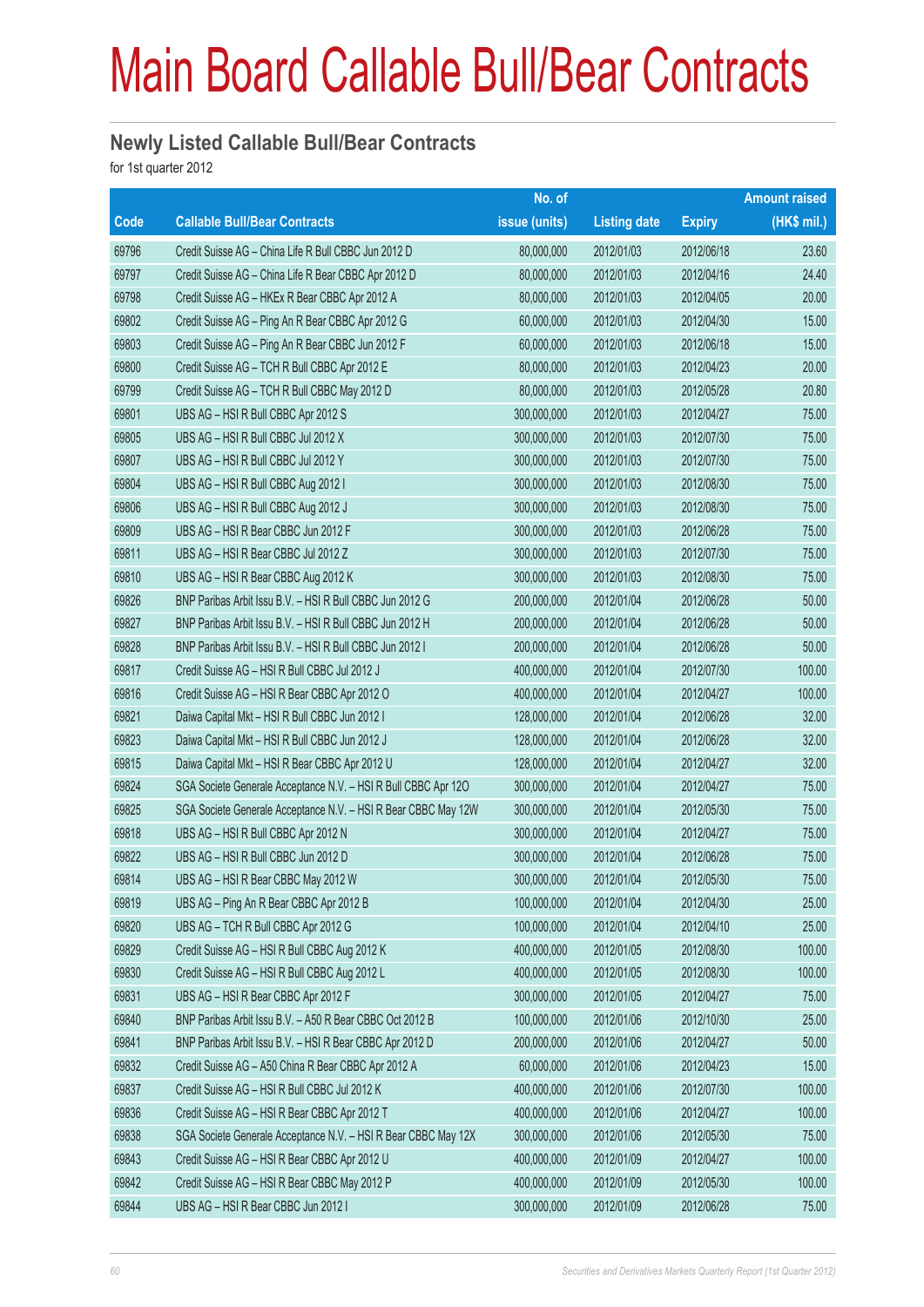|             |                                                                | No. of        |                     |               | <b>Amount raised</b> |
|-------------|----------------------------------------------------------------|---------------|---------------------|---------------|----------------------|
| <b>Code</b> | <b>Callable Bull/Bear Contracts</b>                            | issue (units) | <b>Listing date</b> | <b>Expiry</b> | $(HK$$ mil.)         |
| 69866       | BNP Paribas Arbit Issu B.V. - HSI R Bull CBBC Jun 2012 J       | 200,000,000   | 2012/01/10          | 2012/06/28    | 50.00                |
| 69867       | BNP Paribas Arbit Issu B.V. - HSI R Bull CBBC Jun 2012 K       | 200,000,000   | 2012/01/10          | 2012/06/28    | 50.00                |
| 69848       | Credit Suisse AG - ABC R Bull CBBC Oct 2012 A                  | 50,000,000    | 2012/01/10          | 2012/10/15    | 12.50                |
| 69849       | Credit Suisse AG - ABC R Bear CBBC Jul 2012 B                  | 50,000,000    | 2012/01/10          | 2012/07/23    | 12.50                |
| 69847       | Credit Suisse AG - CCB R Bull CBBC Jul 2012 A                  | 50,000,000    | 2012/01/10          | 2012/07/23    | 12.50                |
| 69851       | Credit Suisse AG - China Life R Bear CBBC Apr 2012 E           | 100,000,000   | 2012/01/10          | 2012/04/16    | 29.00                |
| 69852       | Credit Suisse AG - A50 China R Bull CBBC May 2012 B            | 50,000,000    | 2012/01/10          | 2012/05/28    | 12.50                |
| 69853       | Credit Suisse AG - A50 China R Bear CBBC Apr 2012 B            | 50,000,000    | 2012/01/10          | 2012/04/23    | 12.50                |
| 69856       | Credit Suisse AG - HSI R Bull CBBC Jul 2012 L                  | 400,000,000   | 2012/01/10          | 2012/07/30    | 100.00               |
| 69855       | Credit Suisse AG - HSI R Bull CBBC Aug 2012 M                  | 400,000,000   | 2012/01/10          | 2012/08/30    | 100.00               |
| 69854       | Credit Suisse AG - HSI R Bear CBBC Apr 2012 K                  | 400,000,000   | 2012/01/10          | 2012/04/27    | 100.00               |
| 69846       | Credit Suisse AG - ICBC R Bull CBBC Jul 2012 A                 | 50,000,000    | 2012/01/10          | 2012/07/23    | 12.50                |
| 69850       | Credit Suisse AG - Ping An R Bull CBBC Jun 2012 G              | 50,000,000    | 2012/01/10          | 2012/06/28    | 12.50                |
| 69860       | Daiwa Capital Mkt - A50 China R Bull CBBC May 2012 D           | 80,000,000    | 2012/01/10          | 2012/05/08    | 20.00                |
| 69861       | Daiwa Capital Mkt - HSI R Bull CBBC Jun 2012 K                 | 128,000,000   | 2012/01/10          | 2012/06/28    | 32.00                |
| 69862       | Daiwa Capital Mkt - HSI R Bull CBBC Jun 2012 L                 | 128,000,000   | 2012/01/10          | 2012/06/28    | 32.00                |
| 69863       | Daiwa Capital Mkt - HSI R Bull CBBC Jun 2012 M                 | 128,000,000   | 2012/01/10          | 2012/06/28    | 32.00                |
| 69864       | Daiwa Capital Mkt - HSI R Bull CBBC Aug 2012 A                 | 128,000,000   | 2012/01/10          | 2012/08/30    | 32.00                |
| 69865       | Daiwa Capital Mkt - HSI R Bull CBBC Aug 2012 B                 | 128,000,000   | 2012/01/10          | 2012/08/30    | 32.00                |
| 69859       | Daiwa Capital Mkt - HSI R Bear CBBC Apr 2012 V                 | 128,000,000   | 2012/01/10          | 2012/04/27    | 32.00                |
| 69857       | SGA Societe Generale Acceptance N.V. - HSI R Bull CBBC Jun 12P | 200,000,000   | 2012/01/10          | 2012/06/28    | 50.00                |
| 69858       | SGA Societe Generale Acceptance N.V. - HSI R Bull CBBC Jun 12Q | 200,000,000   | 2012/01/10          | 2012/06/28    | 50.00                |
| 69879       | UBS AG - AIA R Bull CBBC Jun 2012 B                            | 50,000,000    | 2012/01/10          | 2012/06/18    | 12.50                |
| 69878       | UBS AG - China Mobile R Bull CBBC May 2012 D                   | 100,000,000   | 2012/01/10          | 2012/05/21    | 25.00                |
| 69874       | UBS AG - COVS R Bull CBBC May 2012 B                           | 50,000,000    | 2012/01/10          | 2012/05/21    | 12.50                |
| 69869       | UBS AG - Cheung Kong R Bull CBBC Jun 2012 C                    | 100,000,000   | 2012/01/10          | 2012/06/25    | 25.00                |
| 69880       | UBS AG - China Life R Bull CBBC May 2012 H                     | 100,000,000   | 2012/01/10          | 2012/05/07    | 25.00                |
| 69877       | UBS AG - CNOOC R Bull CBBC Apr 2012 E                          | 100,000,000   | 2012/01/10          | 2012/04/23    | 25.00                |
| 69873       | UBS AG - Sinopec Corp R Bull CBBC Jun 2012 C                   | 100,000,000   | 2012/01/10          | 2012/06/11    | 25.00                |
| 69881       | UBS AG - A50 China R Bear CBBC May 2012 G                      | 100,000,000   | 2012/01/10          | 2012/05/14    | 25.00                |
| 69870       | UBS AG - HSBC R Bull CBBC May 2012 A                           | 100,000,000   | 2012/01/10          | 2012/05/07    | 25.00                |
| 69868       | UBS AG - HSI R Bull CBBC Jun 2012 T                            | 300,000,000   | 2012/01/10          | 2012/06/28    | 75.00                |
| 69845       | UBS AG - HSI R Bear CBBC Jun 2012 O                            | 300,000,000   | 2012/01/10          | 2012/06/28    | 75.00                |
| 69871       | UBS AG - Hutchison R Bull CBBC Jun 2012 F                      | 100,000,000   | 2012/01/10          | 2012/06/18    | 25.00                |
| 69876       | UBS AG - Petrochina R Bull CBBC Jun 2012 A                     | 100,000,000   | 2012/01/10          | 2012/06/18    | 25.00                |
| 69872       | UBS AG - SHK Ppt R Bull CBBC Jun 2012 B                        | 100,000,000   | 2012/01/10          | 2012/06/04    | 25.00                |
| 69875       | UBS AG - TCH R Bull CBBC Apr 2012 H                            | 100,000,000   | 2012/01/10          | 2012/04/23    | 25.00                |
| 69902       | BNP Paribas Arbit Issu B.V. - HSI R Bear CBBC Apr 2012 G       | 200,000,000   | 2012/01/11          | 2012/04/27    | 50.00                |
| 69888       | Credit Suisse AG - China Life R Bull CBBC May 2012 C           | 100,000,000   | 2012/01/11          | 2012/05/28    | 25.00                |
| 69889       | Credit Suisse AG - HSBC R Bull CBBC Jun 2012 C                 | 50,000,000    | 2012/01/11          | 2012/06/18    | 12.50                |
| 69890       | Credit Suisse AG - HSI R Bull CBBC Jun 2012 T                  | 400,000,000   | 2012/01/11          | 2012/06/28    | 100.00               |
| 69892       | Credit Suisse AG - HSI R Bull CBBC Oct 2012 A                  | 200,000,000   | 2012/01/11          | 2012/10/30    | 50.00                |
| 69891       | Credit Suisse AG - HSI R Bear CBBC Apr 2012 N                  | 400,000,000   | 2012/01/11          | 2012/04/27    | 100.00               |
| 69899       | Credit Suisse AG - HSI R Bear CBBC Apr 2012 Q                  | 400,000,000   | 2012/01/11          | 2012/04/27    | 100.00               |
| 69893       | Daiwa Capital Mkt - HSI R Bear CBBC Apr 2012 W                 | 168,000,000   | 2012/01/11          | 2012/04/27    | 42.00                |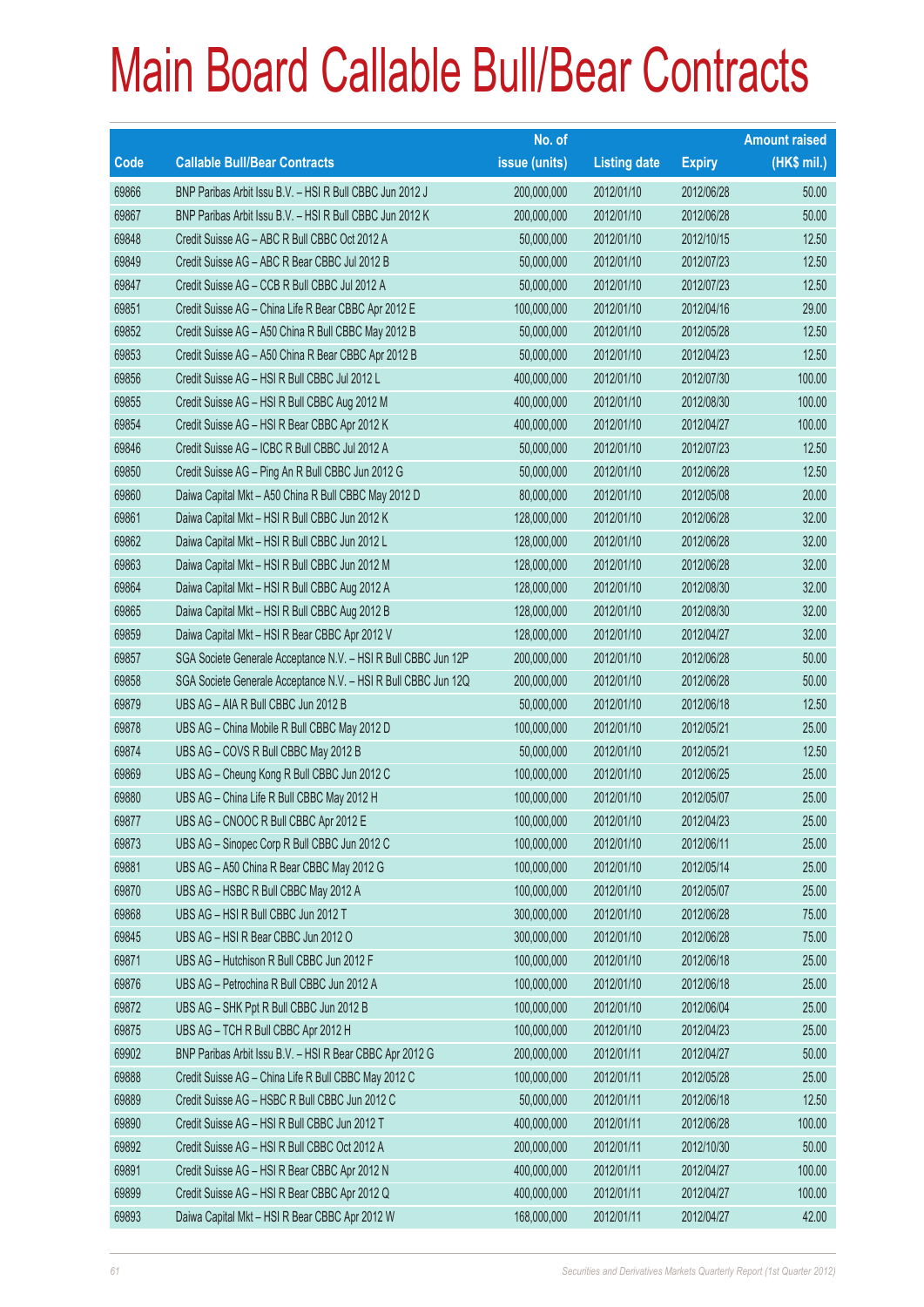|       |                                                                | No. of        |                     |               | <b>Amount raised</b> |
|-------|----------------------------------------------------------------|---------------|---------------------|---------------|----------------------|
| Code  | <b>Callable Bull/Bear Contracts</b>                            | issue (units) | <b>Listing date</b> | <b>Expiry</b> | (HK\$ mil.)          |
| 69898 | Daiwa Capital Mkt - HSI R Bear CBBC Apr 2012 X                 | 128,000,000   | 2012/01/11          | 2012/04/27    | 32.00                |
| 69884 | HK Bank - HSI R Bull CBBC Sep 2012 B                           | 200,000,000   | 2012/01/11          | 2012/09/27    | 50.00                |
| 69883 | HK Bank - PetCh R Bull CBBC Nov 2012 B                         | 80,000,000    | 2012/01/11          | 2012/11/16    | 20.00                |
| 69882 | HK Bank - PetCh R Bear CBBC Aug 2012 A                         | 80,000,000    | 2012/01/11          | 2012/08/28    | 20.00                |
| 69886 | SGA Societe Generale Acceptance N.V. - HSI R Bull CBBC Jun 12R | 200,000,000   | 2012/01/11          | 2012/06/28    | 50.00                |
| 69887 | SGA Societe Generale Acceptance N.V. - HSI R Bull CBBC Jun 12S | 200,000,000   | 2012/01/11          | 2012/06/28    | 50.00                |
| 69885 | SGA Societe Generale Acceptance N.V. - HSI R Bear CBBC May 12R | 200,000,000   | 2012/01/11          | 2012/05/30    | 50.00                |
| 69894 | UBS AG - ABC R Bull CBBC Sep 2012 A                            | 100,000,000   | 2012/01/11          | 2012/09/24    | 25.00                |
| 69897 | UBS AG - ABC R Bear CBBC Jul 2012 B                            | 100,000,000   | 2012/01/11          | 2012/07/09    | 25.00                |
| 69900 | UBS AG - Sinopec Corp R Bear CBBC Jun 2012 D                   | 100,000,000   | 2012/01/11          | 2012/06/25    | 25.00                |
| 69896 | UBS AG - HSI R Bull CBBC May 2012 A                            | 300,000,000   | 2012/01/11          | 2012/05/30    | 75.00                |
| 69901 | UBS AG - HSI R Bear CBBC Jul 2012 B                            | 300,000,000   | 2012/01/11          | 2012/07/30    | 75.00                |
| 69895 | UBS AG - ICBC R Bull CBBC Jul 2012 E                           | 100,000,000   | 2012/01/11          | 2012/07/16    | 25.00                |
| 69907 | BNP Paribas Arbit Issu B.V. - A50 Ch R Bull CBBC Dec 2012 A    | 200,000,000   | 2012/01/12          | 2012/12/28    | 50.00                |
| 69909 | BNP Paribas Arbit Issu B.V. - HSI R Bull CBBC Jun 2012 L       | 200,000,000   | 2012/01/12          | 2012/06/28    | 50.00                |
| 69908 | Credit Suisse AG - HSI R Bull CBBC Jun 2012 I                  | 400,000,000   | 2012/01/12          | 2012/06/28    | 100.00               |
| 69905 | Credit Suisse AG - HSI R Bull CBBC Sep 2012 C                  | 400,000,000   | 2012/01/12          | 2012/09/27    | 100.00               |
| 69904 | Credit Suisse AG - HSI R Bear CBBC May 2012 K                  | 400,000,000   | 2012/01/12          | 2012/05/30    | 100.00               |
| 69903 | HK Bank - CNOOC R Bull CBBC Oct 2012 C                         | 80,000,000    | 2012/01/12          | 2012/10/18    | 21.60                |
| 69913 | UBS AG - AIA R Bear CBBC Apr 2012 C                            | 50,000,000    | 2012/01/12          | 2012/04/23    | 12.50                |
| 69916 | UBS AG - BOCL R Bull CBBC Oct 2012 A                           | 100,000,000   | 2012/01/12          | 2012/10/29    | 25.00                |
| 69912 | UBS AG - China Mobile R Bear CBBC May 2012 E                   | 100,000,000   | 2012/01/12          | 2012/05/21    | 25.00                |
| 69911 | UBS AG - Sinopec Corp R Bear CBBC Apr 2012 C                   | 100,000,000   | 2012/01/12          | 2012/04/23    | 25.00                |
| 69910 | UBS AG - HSI R Bull CBBC Jun 2012 M                            | 300,000,000   | 2012/01/12          | 2012/06/28    | 75.00                |
| 69906 | UBS AG - HSI R Bear CBBC Jun 2012 W                            | 300,000,000   | 2012/01/12          | 2012/06/28    | 75.00                |
| 69914 | UBS AG - ICBC R Bear CBBC Apr 2012 G                           | 100,000,000   | 2012/01/12          | 2012/04/30    | 25.00                |
| 69915 | UBS AG - Ping An R Bull CBBC Jun 2012 E                        | 100,000,000   | 2012/01/12          | 2012/06/25    | 25.00                |
| 69928 | BNP Paribas Arbit Issu B.V. - HSI R Bear CBBC Apr 2012 L       | 200,000,000   | 2012/01/13          | 2012/04/27    | 50.00                |
| 69918 | Credit Suisse AG - HSI R Bull CBBC Aug 2012 N                  | 400,000,000   | 2012/01/13          | 2012/08/30    | 100.00               |
| 69921 | Credit Suisse AG - HSI R Bear CBBC Apr 2012 O                  | 400,000,000   | 2012/01/13          | 2012/04/27    | 100.00               |
| 69919 | Daiwa Capital Mkt - HSI R Bull CBBC Jun 2012 N                 | 128,000,000   | 2012/01/13          | 2012/06/28    | 32.00                |
| 69922 | Daiwa Capital Mkt - HSI R Bear CBBC Apr 2012 Y                 | 128,000,000   | 2012/01/13          | 2012/04/27    | 32.00                |
| 69920 | SGA Societe Generale Acceptance N.V. - HSI R Bear CBBC May 12W | 200,000,000   | 2012/01/13          | 2012/05/30    | 50.00                |
| 69926 | UBS AG - A50 China R Bull CBBC Apr 2012 C                      | 100,000,000   | 2012/01/13          | 2012/04/23    | 25.00                |
| 69927 | UBS AG - A50 China R Bull CBBC May 2012 H                      | 100,000,000   | 2012/01/13          | 2012/05/14    | 25.00                |
| 69925 | UBS AG - HKEx R Bear CBBC May 2012 F                           | 100,000,000   | 2012/01/13          | 2012/05/07    | 25.00                |
| 69923 | UBS AG - HSCEI R Bull CBBC Jul 2012 A                          | 100,000,000   | 2012/01/13          | 2012/07/30    | 25.00                |
| 69917 | UBS AG - HSI R Bull CBBC Jul 2012 C                            | 300,000,000   | 2012/01/13          | 2012/07/30    | 75.00                |
| 69924 | UBS AG - HSI R Bear CBBC Jul 2012 I                            | 300,000,000   | 2012/01/13          | 2012/07/30    | 75.00                |
| 69944 | BNP Paribas Arbit Issu B.V. - HSI R Bull CBBC Jun 2012 M       | 200,000,000   | 2012/01/16          | 2012/06/28    | 50.00                |
| 69945 | BNP Paribas Arbit Issu B.V. - HSI R Bull CBBC Jun 2012 N       | 200,000,000   | 2012/01/16          | 2012/06/28    | 50.00                |
| 69934 | Credit Suisse AG - HSI R Bull CBBC Jul 2012 M                  | 400,000,000   | 2012/01/16          | 2012/07/30    | 100.00               |
| 69936 | Credit Suisse AG - HSI R Bear CBBC Apr 2012 U                  | 400,000,000   | 2012/01/16          | 2012/04/27    | 100.00               |
| 69935 | Credit Suisse AG - HSI R Bear CBBC May 2012 D                  | 400,000,000   | 2012/01/16          | 2012/05/30    | 100.00               |
| 69931 | Merrill Lynch Int'l & Co. C.V. - HSI R Bull CBBC Jul 2012 C    | 40,000,000    | 2012/01/16          | 2012/07/30    | 10.00                |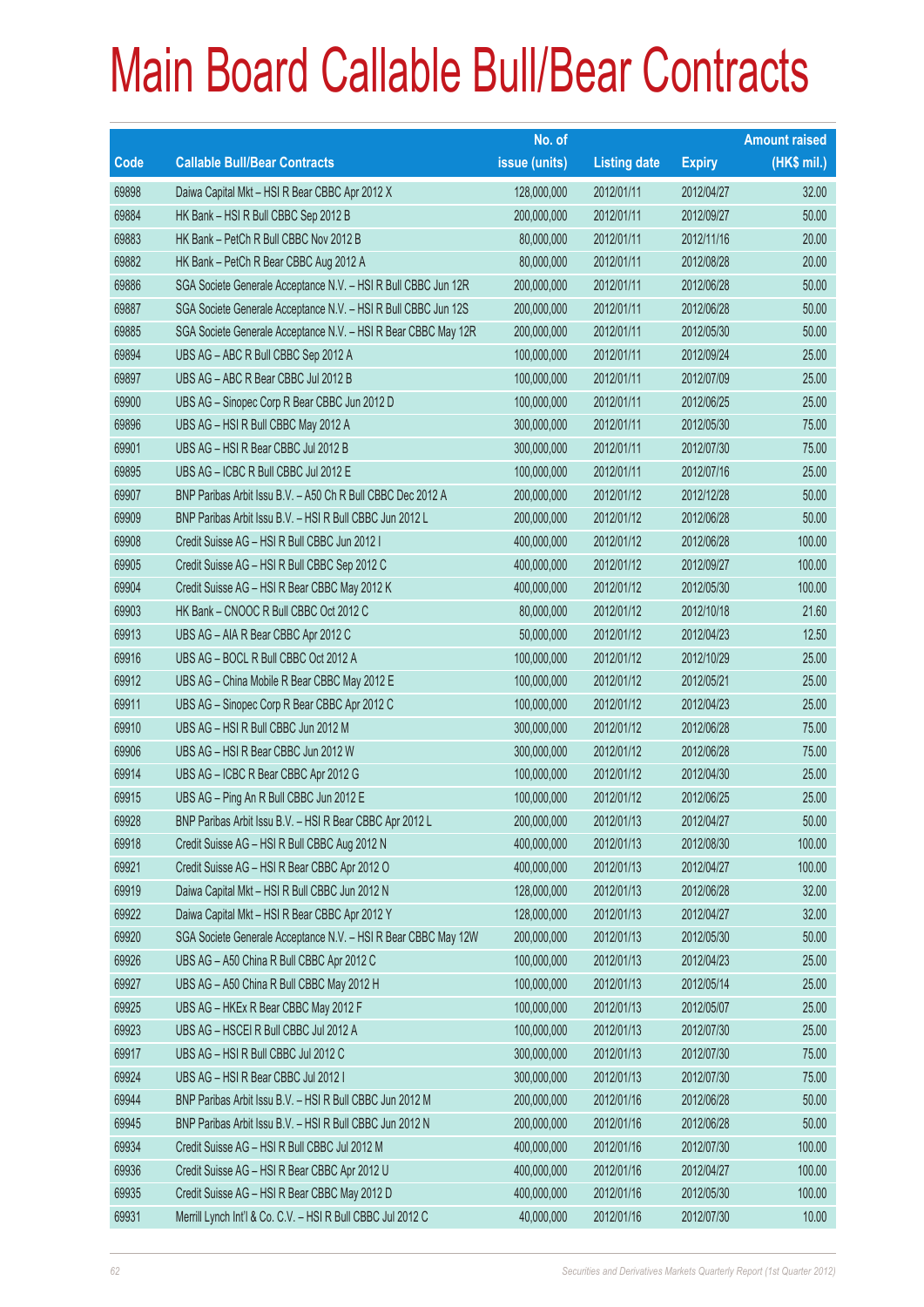|             |                                                                | No. of        |                     |               | <b>Amount raised</b> |
|-------------|----------------------------------------------------------------|---------------|---------------------|---------------|----------------------|
| <b>Code</b> | <b>Callable Bull/Bear Contracts</b>                            | issue (units) | <b>Listing date</b> | <b>Expiry</b> | $(HK$$ mil.)         |
| 69932       | Merrill Lynch Int'l & Co. C.V. - HSI R Bull CBBC Jul 2012 D    | 40,000,000    | 2012/01/16          | 2012/07/30    | 10.00                |
| 69929       | Merrill Lynch Int'l & Co. C.V. - HSI R Bear CBBC Jul 2012 A    | 40,000,000    | 2012/01/16          | 2012/07/30    | 10.00                |
| 69930       | Merrill Lynch Int'l & Co. C.V. - HSI R Bear CBBC Jul 2012 B    | 40,000,000    | 2012/01/16          | 2012/07/30    | 10.00                |
| 69939       | SGA Societe Generale Acceptance N.V. - HSI R Bull CBBC Jun 12T | 200,000,000   | 2012/01/16          | 2012/06/28    | 50.00                |
| 69938       | SGA Societe Generale Acceptance N.V. - HSI R Bear CBBC May 12V | 200,000,000   | 2012/01/16          | 2012/05/30    | 50.00                |
| 69937       | SGA Societe Generale Acceptance N.V. - HSI R Bear CBBC May 12X | 200,000,000   | 2012/01/16          | 2012/05/30    | 50.00                |
| 69942       | SGA Societe Generale Acceptance N.V. - HSI R Bear CBBC Jun 12U | 200,000,000   | 2012/01/16          | 2012/06/28    | 50.00                |
| 69933       | UBS AG - HSI R Bull CBBC Apr 2012 M                            | 300,000,000   | 2012/01/16          | 2012/04/27    | 75.00                |
| 69940       | UBS AG - HSI R Bear CBBC Apr 2012 C                            | 300,000,000   | 2012/01/16          | 2012/04/27    | 75.00                |
| 69965       | BNP Paribas Arbit Issu B.V. - HSI R Bull CBBC Jun 2012 O       | 200,000,000   | 2012/01/17          | 2012/06/28    | 50.00                |
| 69954       | Credit Suisse AG - China Mobile R Bear CBBC Apr 2012 B         | 50,000,000    | 2012/01/17          | 2012/04/30    | 12.50                |
| 69956       | Credit Suisse AG - CNOOC R Bull CBBC Jun 2012 C                | 50,000,000    | 2012/01/17          | 2012/06/18    | 12.50                |
| 69958       | Credit Suisse AG - Sinopec Corp R Bull CBBC Jun 2012 A         | 50,000,000    | 2012/01/17          | 2012/06/25    | 12.50                |
| 69957       | Credit Suisse AG - Sinopec Corp R Bear CBBC May 2012 A         | 50,000,000    | 2012/01/17          | 2012/05/21    | 12.50                |
| 69964       | Credit Suisse AG - HSI R Bull CBBC Jul 2012 N                  | 400,000,000   | 2012/01/17          | 2012/07/30    | 100.00               |
| 69960       | Credit Suisse AG - HSI R Bull CBBC Aug 2012 O                  | 400,000,000   | 2012/01/17          | 2012/08/30    | 100.00               |
| 69961       | Credit Suisse AG - HSI R Bull CBBC Aug 2012 P                  | 400,000,000   | 2012/01/17          | 2012/08/30    | 100.00               |
| 69953       | Credit Suisse AG - HSI R Bear CBBC Apr 2012 K                  | 400,000,000   | 2012/01/17          | 2012/04/27    | 100.00               |
| 69955       | Credit Suisse AG - ICBC R Bear CBBC Jun 2012 B                 | 50,000,000    | 2012/01/17          | 2012/06/25    | 12.50                |
| 69963       | Citigroup Global Mkt H Inc. - HSI R Bull CBBC Apr 2012 B       | 100,000,000   | 2012/01/17          | 2012/04/27    | 25.00                |
| 69962       | Citigroup Global Mkt H Inc. - HSI R Bear CBBC Apr 2012 A       | 100,000,000   | 2012/01/17          | 2012/04/27    | 25.00                |
| 69951       | Daiwa Capital Mkt - HSI R Bear CBBC Apr 2012 Z                 | 128,000,000   | 2012/01/17          | 2012/04/27    | 32.00                |
| 69946       | J P Morgan SP BV - HSI R Bull CBBC May 2012 I                  | 200,000,000   | 2012/01/17          | 2012/05/30    | 50.00                |
| 69947       | J P Morgan SP BV - HSI R Bull CBBC May 2012 J                  | 200,000,000   | 2012/01/17          | 2012/05/30    | 50.00                |
| 69948       | J P Morgan SP BV - HSI R Bull CBBC May 2012 K                  | 200,000,000   | 2012/01/17          | 2012/05/30    | 50.00                |
| 69949       | J P Morgan SP BV - HSI R Bear CBBC May 2012 L                  | 200,000,000   | 2012/01/17          | 2012/05/30    | 50.00                |
| 69950       | J P Morgan SP BV - HSI R Bear CBBC May 2012 M                  | 200,000,000   | 2012/01/17          | 2012/05/30    | 50.00                |
| 69966       | SGA Societe Generale Acceptance N.V. - HSI R Bull CBBC Jun 12V | 200,000,000   | 2012/01/17          | 2012/06/28    | 50.00                |
| 69967       | SGA Societe Generale Acceptance N.V. - HSI R Bear CBBC Jul 12A | 200,000,000   | 2012/01/17          | 2012/07/30    | 73.00                |
| 69968       | SGA Societe Generale Acceptance N.V. - HSI R Bear CBBC Jul 12B | 200,000,000   | 2012/01/17          | 2012/07/30    | 70.00                |
| 69969       | SGA Societe Generale Acceptance N.V. - HSI R Bear CBBC Jul 12C | 200,000,000   | 2012/01/17          | 2012/07/30    | 67.00                |
| 69970       | SGA Societe Generale Acceptance N.V. - HSI R Bear CBBC Jul 12D | 200,000,000   | 2012/01/17          | 2012/07/30    | 65.00                |
| 69971       | SGA Societe Generale Acceptance N.V. - HSI R Bear CBBC Jul 12E | 200,000,000   | 2012/01/17          | 2012/07/30    | 62.00                |
| 69972       | SGA Societe Generale Acceptance N.V. - HSI R Bear CBBC Jul 12F | 200,000,000   | 2012/01/17          | 2012/07/30    | 59.00                |
| 69973       | SGA Societe Generale Acceptance N.V. - HSI R Bear CBBC Jul 12G | 200,000,000   | 2012/01/17          | 2012/07/30    | 56.00                |
| 69974       | SGA Societe Generale Acceptance N.V. - HSI R Bear CBBC Jul 12H | 200,000,000   | 2012/01/17          | 2012/07/30    | 53.00                |
| 69975       | UBS AG - HSI R Bull CBBC Apr 2012 D                            | 300,000,000   | 2012/01/17          | 2012/04/27    | 75.00                |
| 69976       | UBS AG - HSI R Bull CBBC May 2012 W                            | 300,000,000   | 2012/01/17          | 2012/05/30    | 75.00                |
| 69952       | UBS AG - HSI R Bear CBBC May 2012 R                            | 300,000,000   | 2012/01/17          | 2012/05/30    | 75.00                |
| 69977       | UBS AG - TCH R Bull CBBC Aug 2012 A                            | 100,000,000   | 2012/01/17          | 2012/08/20    | 25.00                |
| 69993       | BNP Paribas Arbit Issu B.V. - HSI R Bull CBBC Jun 2012 P       | 200,000,000   | 2012/01/18          | 2012/06/28    | 50.00                |
| 69994       | BNP Paribas Arbit Issu B.V. - HSI R Bull CBBC Jun 2012 Q       | 200,000,000   | 2012/01/18          | 2012/06/28    | 50.00                |
| 69979       | Credit Suisse AG - HSI R Bull CBBC Jun 2012 H                  | 400,000,000   | 2012/01/18          | 2012/06/28    | 100.00               |
| 69989       | Credit Suisse AG - HSI R Bull CBBC Jul 2012 O                  | 400,000,000   | 2012/01/18          | 2012/07/30    | 100.00               |
| 69984       | Credit Suisse AG - HSI R Bear CBBC Apr 2012 T                  | 400,000,000   | 2012/01/18          | 2012/04/27    | 100.00               |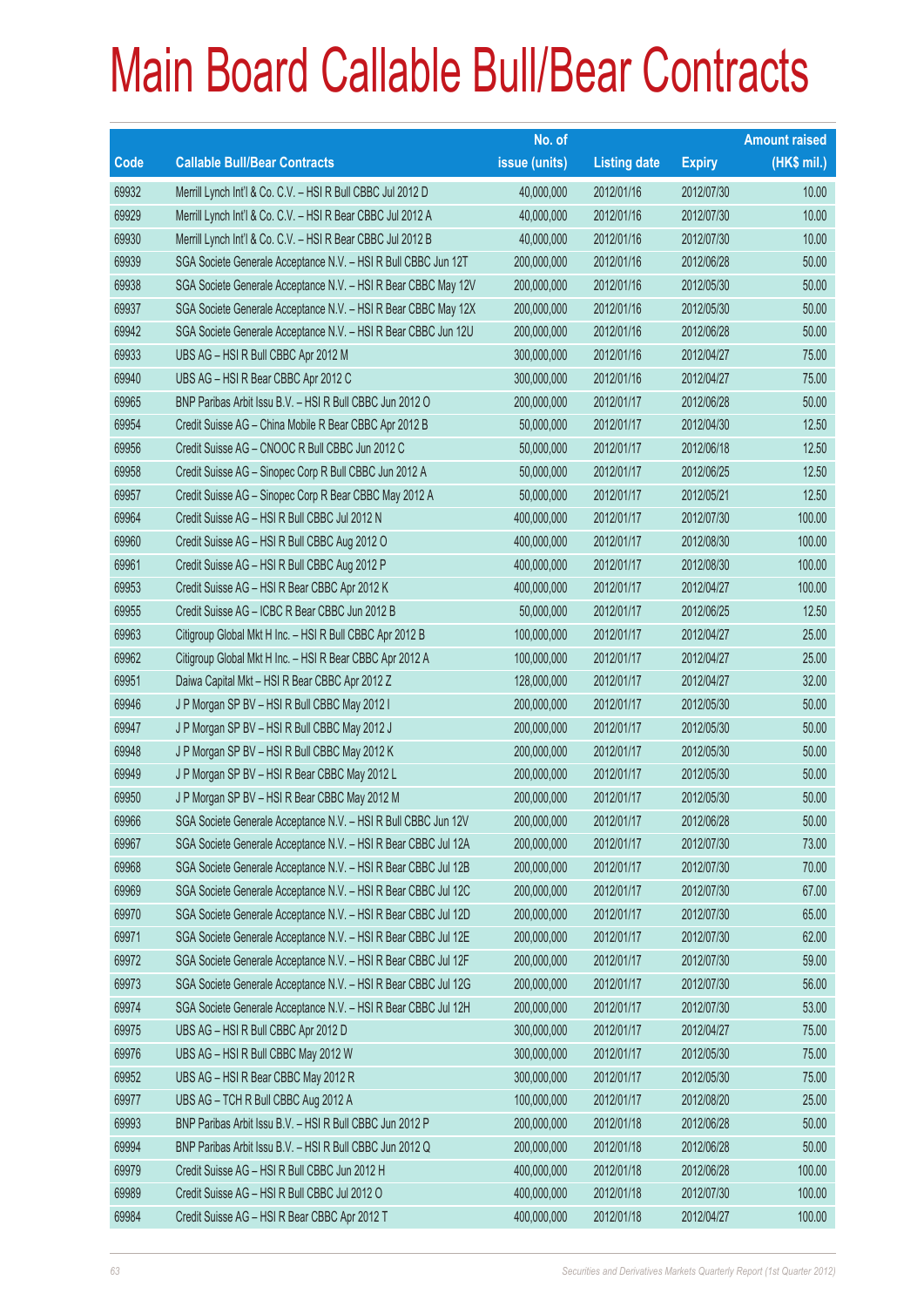|       |                                                                | No. of        |                     |               | <b>Amount raised</b> |
|-------|----------------------------------------------------------------|---------------|---------------------|---------------|----------------------|
| Code  | <b>Callable Bull/Bear Contracts</b>                            | issue (units) | <b>Listing date</b> | <b>Expiry</b> | (HK\$ mil.)          |
| 69981 | Credit Suisse AG - HSI R Bear CBBC Jun 2012 U                  | 400,000,000   | 2012/01/18          | 2012/06/28    | 100.00               |
| 69982 | Credit Suisse AG - HSI R Bear CBBC Jul 2012 S                  | 400,000,000   | 2012/01/18          | 2012/07/30    | 100.00               |
| 69980 | Credit Suisse AG - TCH R Bull CBBC Jun 2012 A                  | 50,000,000    | 2012/01/18          | 2012/06/25    | 12.50                |
| 69987 | Credit Suisse AG - TCH R Bull CBBC Jun 2012 B                  | 50,000,000    | 2012/01/18          | 2012/06/25    | 12.50                |
| 69992 | Daiwa Capital Mkt - HSCEI R Bull CBBC Jun 2012 A               | 80,000,000    | 2012/01/18          | 2012/06/28    | 20.00                |
| 69990 | Daiwa Capital Mkt - HSI R Bull CBBC Apr 2012 A                 | 128,000,000   | 2012/01/18          | 2012/04/27    | 32.00                |
| 69991 | Daiwa Capital Mkt - HSI R Bull CBBC Jun 2012 O                 | 128,000,000   | 2012/01/18          | 2012/06/28    | 32.00                |
| 69983 | SGA Societe Generale Acceptance N.V. - HSI R Bull CBBC Jun 12W | 200,000,000   | 2012/01/18          | 2012/06/28    | 50.00                |
| 69985 | SGA Societe Generale Acceptance N.V. - HSI R Bear CBBC May 12R | 200,000,000   | 2012/01/18          | 2012/05/30    | 50.00                |
| 69998 | UBS AG - China Life R Bull CBBC Jun 2012 F                     | 100,000,000   | 2012/01/18          | 2012/06/11    | 37.50                |
| 69996 | UBS AG - A50 China R Bull CBBC May 2012 I                      | 100,000,000   | 2012/01/18          | 2012/05/07    | 25.00                |
| 69997 | UBS AG - A50 China R Bull CBBC May 2012 J                      | 100,000,000   | 2012/01/18          | 2012/05/21    | 25.00                |
| 69978 | UBS AG - HSI R Bull CBBC May 2012 T                            | 300,000,000   | 2012/01/18          | 2012/05/30    | 75.00                |
| 60000 | UBS AG - HSI R Bull CBBC Jun 2012 P                            | 300,000,000   | 2012/01/18          | 2012/06/28    | 75.00                |
| 60002 | UBS AG - HSI R Bull CBBC Aug 2012 L                            | 300,000,000   | 2012/01/18          | 2012/08/30    | 75.00                |
| 69986 | UBS AG - HSI R Bear CBBC Jun 2012 C                            | 300,000,000   | 2012/01/18          | 2012/06/28    | 75.00                |
| 60001 | UBS AG - Petrochina R Bull CBBC Jul 2012 B                     | 100,000,000   | 2012/01/18          | 2012/07/16    | 25.00                |
| 69995 | UBS AG - TCH R Bear CBBC Apr 2012 I                            | 100,000,000   | 2012/01/18          | 2012/04/23    | 25.00                |
| 60013 | Credit Suisse AG - ABC R Bull CBBC Sep 2012 A                  | 50,000,000    | 2012/01/19          | 2012/09/24    | 12.50                |
| 60016 | Credit Suisse AG - A50 China R Bull CBBC Apr 2012 C            | 50,000,000    | 2012/01/19          | 2012/04/30    | 12.50                |
| 60011 | Credit Suisse AG - HSI R Bull CBBC Jun 2012 F                  | 400,000,000   | 2012/01/19          | 2012/06/28    | 100.00               |
| 60012 | Credit Suisse AG - HSI R Bull CBBC Jul 2012 U                  | 400,000,000   | 2012/01/19          | 2012/07/30    | 100.00               |
| 60008 | Credit Suisse AG - HSI R Bear CBBC May 2012 G                  | 400,000,000   | 2012/01/19          | 2012/05/30    | 100.00               |
| 60014 | Credit Suisse AG - ICBC R Bull CBBC Jun 2012 C                 | 50,000,000    | 2012/01/19          | 2012/06/25    | 12.50                |
| 60015 | Credit Suisse AG - Ping An R Bull CBBC Jun 2012 H              | 50,000,000    | 2012/01/19          | 2012/06/25    | 12.50                |
| 60010 | SGA Societe Generale Acceptance N.V. - HSI R Bull CBBC Jun 12X | 200,000,000   | 2012/01/19          | 2012/06/28    | 50.00                |
| 60009 | SGA Societe Generale Acceptance N.V. - HSI R Bear CBBC May 12T | 200,000,000   | 2012/01/19          | 2012/05/30    | 50.00                |
| 60003 | SGA Societe Generale Acceptance N.V. - HSI R Bear CBBC Jul 121 | 200,000,000   | 2012/01/19          | 2012/07/30    | 82.00                |
| 60004 | SGA Societe Generale Acceptance N.V. - HSI R Bear CBBC Jul 12J | 200,000,000   | 2012/01/19          | 2012/07/30    | 80.00                |
| 60005 | SGA Societe Generale Acceptance N.V. - HSI R Bear CBBC Jul 12K | 200,000,000   | 2012/01/19          | 2012/07/30    | 77.00                |
| 60006 | SGA Societe Generale Acceptance N.V. - HSI R Bear CBBC Jul 12L | 200,000,000   | 2012/01/19          | 2012/07/30    | 74.00                |
| 60007 | SGA Societe Generale Acceptance N.V. - HSI R Bear CBBC Jul 12M | 200,000,000   | 2012/01/19          | 2012/07/30    | 72.00                |
| 60019 | UBS AG - HSI R Bull CBBC Sep 2012 D                            | 300,000,000   | 2012/01/19          | 2012/09/27    | 75.00                |
| 60018 | UBS AG - HSI R Bear CBBC Apr 2012 F                            | 300,000,000   | 2012/01/19          | 2012/04/27    | 75.00                |
| 60017 | UBS AG - HSI R Bear CBBC Sep 2012 C                            | 300,000,000   | 2012/01/19          | 2012/09/27    | 75.00                |
| 60024 | BNP Paribas Arbit Issu B.V. - HSI R Bull CBBC Jun 2012 R       | 200,000,000   | 2012/01/20          | 2012/06/28    | 50.00                |
| 60022 | Credit Suisse AG - HSI R Bull CBBC Jun 2012 G                  | 400,000,000   | 2012/01/20          | 2012/06/28    | 100.00               |
| 60023 | Daiwa Capital Mkt - HSI R Bull CBBC May 2012 K                 | 128,000,000   | 2012/01/20          | 2012/05/30    | 32.00                |
| 60028 | UBS AG - ABC R Bull CBBC Sep 2012 B                            | 100,000,000   | 2012/01/20          | 2012/09/03    | 25.00                |
| 60032 | UBS AG - CC Bank R Bull CBBC Jul 2012 C                        | 100,000,000   | 2012/01/20          | 2012/07/09    | 25.00                |
| 60025 | UBS AG - Sinopec Corp R Bull CBBC Jun 2012 E                   | 100,000,000   | 2012/01/20          | 2012/06/18    | 25.00                |
| 60033 | UBS AG - China Shenhua R Bull CBBC Aug 2012 A                  | 100,000,000   | 2012/01/20          | 2012/08/06    | 53.00                |
| 60034 | UBS AG - China Shenhua R Bear CBBC Aug 2012 B                  | 100,000,000   | 2012/01/20          | 2012/08/20    | 47.50                |
| 60026 | UBS AG - HKEx R Bull CBBC May 2012 G                           | 100,000,000   | 2012/01/20          | 2012/05/28    | 25.00                |
| 60020 | UBS AG - HSI R Bull CBBC Aug 2012 M                            | 300,000,000   | 2012/01/20          | 2012/08/30    | 75.00                |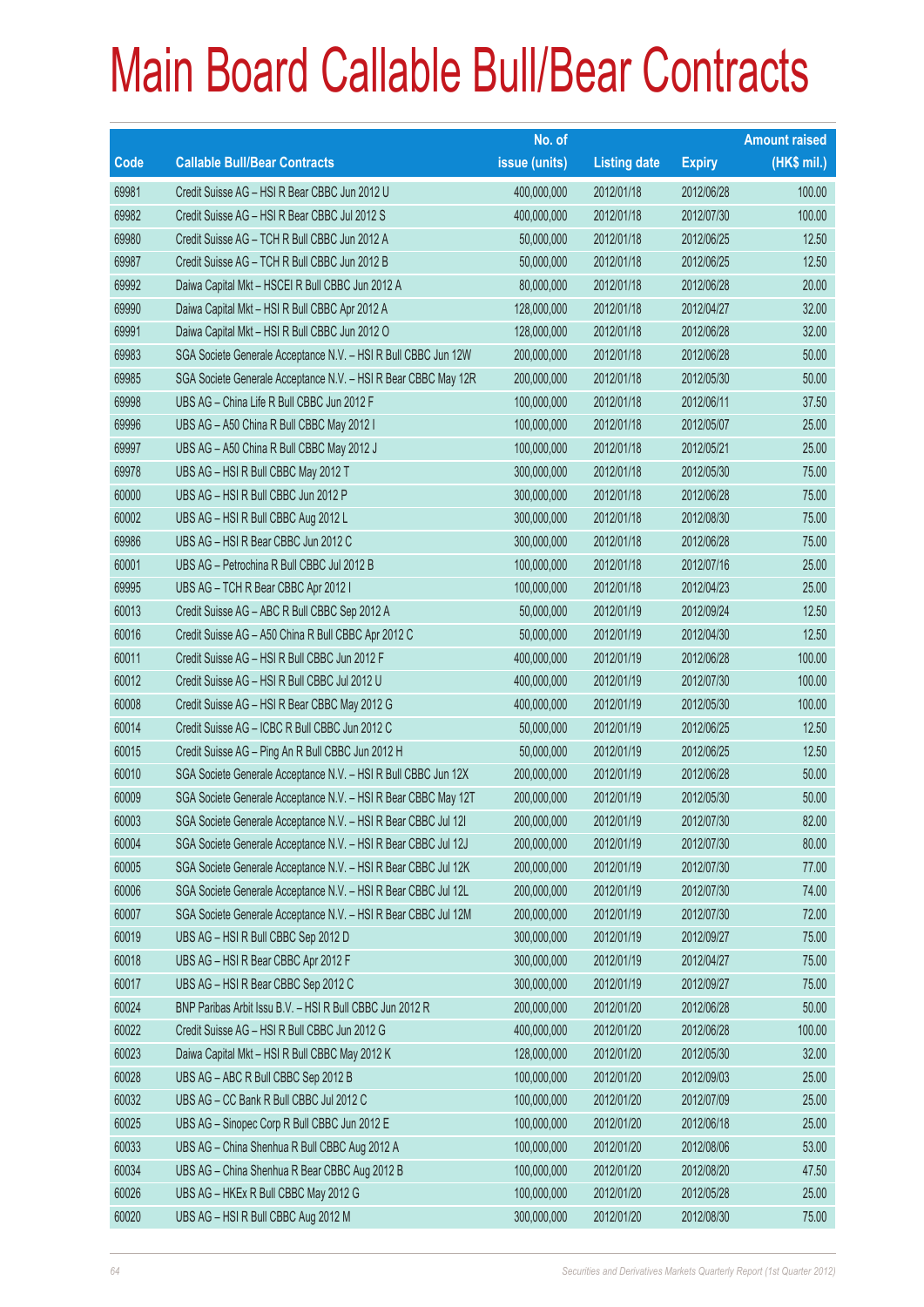|       |                                                                | No. of        |                     |               | <b>Amount raised</b> |
|-------|----------------------------------------------------------------|---------------|---------------------|---------------|----------------------|
| Code  | <b>Callable Bull/Bear Contracts</b>                            | issue (units) | <b>Listing date</b> | <b>Expiry</b> | (HK\$ mil.)          |
| 60031 | UBS AG - HSI R Bull CBBC Aug 2012 N                            | 300,000,000   | 2012/01/20          | 2012/08/30    | 75.00                |
| 60021 | UBS AG - HSI R Bull CBBC Sep 2012 E                            | 300,000,000   | 2012/01/20          | 2012/09/27    | 75.00                |
| 60029 | UBS AG - ICBC R Bull CBBC Jun 2012 B                           | 100,000,000   | 2012/01/20          | 2012/06/18    | 25.00                |
| 60035 | UBS AG - Petrochina R Bear CBBC Jun 2012 B                     | 100,000,000   | 2012/01/20          | 2012/06/18    | 25.00                |
| 60030 | UBS AG - Ping An R Bull CBBC Jun 2012 F                        | 100,000,000   | 2012/01/20          | 2012/06/18    | 25.00                |
| 60027 | UBS AG - TCH R Bull CBBC Jun 2012 I                            | 100,000,000   | 2012/01/20          | 2012/06/18    | 25.00                |
| 60037 | BNP Paribas Arbit Issu B.V. - HSI R Bear CBBC Apr 2012 U       | 200,000,000   | 2012/01/26          | 2012/04/27    | 50.00                |
| 60036 | SGA Societe Generale Acceptance N.V. - HSI R Bull CBBC Jun 12Y | 200,000,000   | 2012/01/26          | 2012/06/28    | 50.00                |
| 60070 | BNP Paribas Arbit Issu B.V. - A50 Ch R Bull CBBC Dec 2012 B    | 200,000,000   | 2012/01/27          | 2012/12/28    | 50.00                |
| 60075 | BNP Paribas Arbit Issu B.V. - HSI R Bull CBBC Jun 2012 S       | 200,000,000   | 2012/01/27          | 2012/06/28    | 50.00                |
| 60076 | BNP Paribas Arbit Issu B.V. - HSI R Bull CBBC Jun 2012 T       | 200,000,000   | 2012/01/27          | 2012/06/28    | 50.00                |
| 60077 | BNP Paribas Arbit Issu B.V. - HSI R Bull CBBC Jun 2012 U       | 200,000,000   | 2012/01/27          | 2012/06/28    | 50.00                |
| 60078 | BNP Paribas Arbit Issu B.V. - HSI R Bull CBBC Jun 2012 V       | 200,000,000   | 2012/01/27          | 2012/06/28    | 50.00                |
| 60073 | BNP Paribas Arbit Issu B.V. - HSI R Bear CBBC Apr 2012 D       | 200,000,000   | 2012/01/27          | 2012/04/27    | 50.00                |
| 60071 | BNP Paribas Arbit Issu B.V. - HSI R Bear CBBC Apr 2012 E       | 200,000,000   | 2012/01/27          | 2012/04/27    | 50.00                |
| 60074 | BNP Paribas Arbit Issu B.V. - HSI R Bear CBBC Apr 2012 G       | 200,000,000   | 2012/01/27          | 2012/04/27    | 50.00                |
| 60072 | BNP Paribas Arbit Issu B.V. - HSI R Bear CBBC Apr 2012 H       | 200,000,000   | 2012/01/27          | 2012/04/27    | 50.00                |
| 60080 | Credit Suisse AG - HSI R Bull CBBC Apr 2012 K                  | 400,000,000   | 2012/01/27          | 2012/04/27    | 100.00               |
| 60079 | Credit Suisse AG - HSI R Bull CBBC Apr 2012 U                  | 400,000,000   | 2012/01/27          | 2012/04/27    | 100.00               |
| 60041 | Credit Suisse AG - HSI R Bear CBBC Apr 2012 N                  | 400,000,000   | 2012/01/27          | 2012/04/27    | 100.00               |
| 60045 | Credit Suisse AG - HSI R Bear CBBC Apr 2012 O                  | 400,000,000   | 2012/01/27          | 2012/04/27    | 100.00               |
| 60044 | Credit Suisse AG - HSI R Bear CBBC Apr 2012 Q                  | 400,000,000   | 2012/01/27          | 2012/04/27    | 100.00               |
| 60047 | Credit Suisse AG - HSI R Bear CBBC Jul 2012 J                  | 400,000,000   | 2012/01/27          | 2012/07/30    | 100.00               |
| 60046 | Credit Suisse AG - HSI R Bear CBBC Jul 2012 W                  | 400,000,000   | 2012/01/27          | 2012/07/30    | 100.00               |
| 60048 | Credit Suisse AG - HSI R Bear CBBC Aug 2012 Q                  | 400,000,000   | 2012/01/27          | 2012/08/30    | 102.00               |
| 60049 | Credit Suisse AG - HSI R Bear CBBC Aug 2012 R                  | 400,000,000   | 2012/01/27          | 2012/08/30    | 122.00               |
| 60050 | Credit Suisse AG - HSI R Bear CBBC Aug 2012 S                  | 400,000,000   | 2012/01/27          | 2012/08/30    | 100.00               |
| 60051 | Credit Suisse AG - HSI R Bear CBBC Aug 2012 T                  | 400,000,000   | 2012/01/27          | 2012/08/30    | 130.00               |
| 60052 | Credit Suisse AG - HSI R Bear CBBC Sep 2012 D                  | 400,000,000   | 2012/01/27          | 2012/09/27    | 136.00               |
| 60053 | Credit Suisse AG - HSI R Bear CBBC Sep 2012 E                  | 400,000,000   | 2012/01/27          | 2012/09/27    | 100.00               |
| 60054 | Credit Suisse AG - HSI R Bear CBBC Sep 2012 F                  | 400,000,000   | 2012/01/27          | 2012/09/27    | 106.00               |
| 60055 | Credit Suisse AG - HSI R Bear CBBC Sep 2012 G                  | 400,000,000   | 2012/01/27          | 2012/09/27    | 100.00               |
| 60063 | Daiwa Capital Mkt - A50 China R Bull CBBC Apr 2012 D           | 80,000,000    | 2012/01/27          | 2012/04/27    | 20.00                |
| 60062 | Daiwa Capital Mkt - HSCEI R Bull CBBC Jun 2012 B               | 80,000,000    | 2012/01/27          | 2012/06/28    | 20.00                |
| 60060 | Daiwa Capital Mkt - HSI R Bull CBBC Jun 2012 P                 | 128,000,000   | 2012/01/27          | 2012/06/28    | 32.00                |
| 60061 | Daiwa Capital Mkt - HSI R Bull CBBC Jun 2012 Q                 | 128,000,000   | 2012/01/27          | 2012/06/28    | 32.00                |
| 60043 | Daiwa Capital Mkt - HSI R Bear CBBC Apr 2012 B                 | 128,000,000   | 2012/01/27          | 2012/04/27    | 32.00                |
| 60058 | Daiwa Capital Mkt - HSI R Bear CBBC Apr 2012 C                 | 128,000,000   | 2012/01/27          | 2012/04/27    | 32.00                |
| 60040 | Merrill Lynch Int'l & Co. C.V. - HSI R Bull CBBC Aug 2012 A    | 40,000,000    | 2012/01/27          | 2012/08/30    | 10.20                |
| 60038 | SGA Societe Generale Acceptance N.V. - HSI R Bull CBBC Apr 12P | 200,000,000   | 2012/01/27          | 2012/04/27    | 50.00                |
| 60066 | SGA Societe Generale Acceptance N.V. - HSI R Bull CBBC Jun 12U | 200,000,000   | 2012/01/27          | 2012/06/28    | 50.00                |
| 60065 | SGA Societe Generale Acceptance N.V. - HSI R Bull CBBC Jun 12Z | 200,000,000   | 2012/01/27          | 2012/06/28    | 50.00                |
| 60039 | SGA Societe Generale Acceptance N.V. - HSI R Bear CBBC May 12U | 200,000,000   | 2012/01/27          | 2012/05/30    | 50.00                |
| 60057 | SGA Societe Generale Acceptance N.V. - HSI R Bear CBBC May 12V | 200,000,000   | 2012/01/27          | 2012/05/30    | 50.00                |
| 60056 | SGA Societe Generale Acceptance N.V. - HSI R Bear CBBC May 12W | 200,000,000   | 2012/01/27          | 2012/05/30    | 50.00                |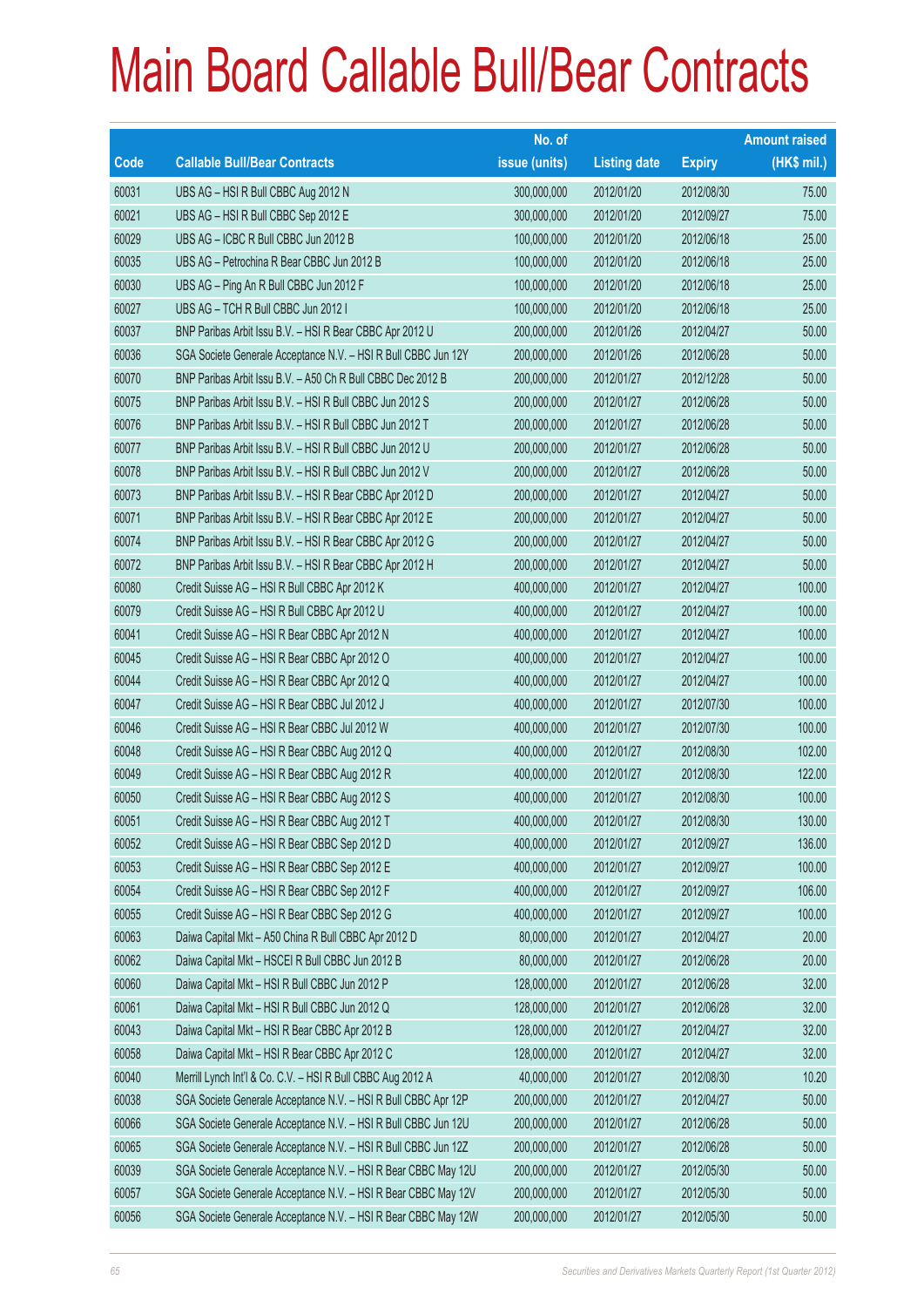|        |                                                                | No. of        |                     |               | <b>Amount raised</b> |
|--------|----------------------------------------------------------------|---------------|---------------------|---------------|----------------------|
| Code   | <b>Callable Bull/Bear Contracts</b>                            | issue (units) | <b>Listing date</b> | <b>Expiry</b> | $(HK$$ mil.)         |
| 60067  | SGA Societe Generale Acceptance N.V. - HSI R Bear CBBC Jul 12N | 200,000,000   | 2012/01/27          | 2012/07/30    | 78.00                |
| 60068  | SGA Societe Generale Acceptance N.V. - HSI R Bear CBBC Jul 120 | 200,000,000   | 2012/01/27          | 2012/07/30    | 76.00                |
| 60069  | SGA Societe Generale Acceptance N.V. - HSI R Bear CBBC Jul 12P | 200,000,000   | 2012/01/27          | 2012/07/30    | 73.00                |
| 60089  | UBS AG - BOCL R Bull CBBC Sep 2012 A                           | 100,000,000   | 2012/01/27          | 2012/09/24    | 25.00                |
| 60095  | UBS AG - CUni R Bull CBBC Jul 2012 B                           | 100,000,000   | 2012/01/27          | 2012/07/09    | 26.50                |
| 60094  | UBS AG - CUni R Bear CBBC Jul 2012 A                           | 100,000,000   | 2012/01/27          | 2012/07/23    | 29.00                |
| 60092  | UBS AG - China Life R Bull CBBC May 2012 I                     | 100,000,000   | 2012/01/27          | 2012/05/21    | 25.00                |
| 60091  | UBS AG - A50 China R Bull CBBC Jun 2012 D                      | 100,000,000   | 2012/01/27          | 2012/06/04    | 25.00                |
| 60098  | UBS AG - HKEx R Bull CBBC Jun 2012 G                           | 100,000,000   | 2012/01/27          | 2012/06/11    | 25.00                |
| 60099  | UBS AG - HSBC R Bull CBBC May 2012 B                           | 100,000,000   | 2012/01/27          | 2012/05/28    | 25.00                |
| 60083  | UBS AG - HSCEI R Bull CBBC Aug 2012 A                          | 100,000,000   | 2012/01/27          | 2012/08/30    | 25.00                |
| 60082  | UBS AG - HSCEI R Bull CBBC Sep 2012 B                          | 100,000,000   | 2012/01/27          | 2012/09/27    | 25.00                |
| 60081  | UBS AG - HSCEI R Bear CBBC May 2012 C                          | 100,000,000   | 2012/01/27          | 2012/05/30    | 25.00                |
| 60088  | UBS AG - HSI R Bull CBBC Jul 2012 H                            | 300,000,000   | 2012/01/27          | 2012/07/30    | 75.00                |
| 60087  | UBS AG - HSI R Bull CBBC Aug 2012 O                            | 300,000,000   | 2012/01/27          | 2012/08/30    | 75.00                |
| 60086  | UBS AG - HSI R Bull CBBC Sep 2012 F                            | 300,000,000   | 2012/01/27          | 2012/09/27    | 75.00                |
| 60042  | UBS AG - HSI R Bear CBBC Apr 2012 N                            | 300,000,000   | 2012/01/27          | 2012/04/27    | 75.00                |
| 60059  | UBS AG - HSI R Bear CBBC May 2012 H                            | 300,000,000   | 2012/01/27          | 2012/05/30    | 75.00                |
| 60093  | UBS AG - ICBC R Bull CBBC Jun 2012 C                           | 100,000,000   | 2012/01/27          | 2012/06/11    | 25.00                |
| 60097  | UBS AG - TCH R Bull CBBC May 2012 G                            | 100,000,000   | 2012/01/27          | 2012/05/28    | 25.00                |
| 60096  | UBS AG - TCH R Bear CBBC Aug 2012 B                            | 100,000,000   | 2012/01/27          | 2012/08/06    | 51.00                |
| 69991# | Daiwa Capital Mkt - HSI R Bull CBBC Jun 2012 O                 | 140,000,000   | 2012/01/27          | 2012/06/28    | 11.76                |
| 60159  | BNP Paribas Arbit Issu B.V. - HSI R Bull CBBC Jun 2012 W       | 200,000,000   | 2012/01/30          | 2012/06/28    | 50.00                |
| 60108  | BNP Paribas Arbit Issu B.V. - HSI R Bear CBBC May 2012 Q       | 200,000,000   | 2012/01/30          | 2012/05/30    | 50.00                |
| 60105  | BNP Paribas Arbit Issu B.V. - HSI R Bear CBBC May 2012 R       | 200,000,000   | 2012/01/30          | 2012/05/30    | 50.00                |
| 60106  | BNP Paribas Arbit Issu B.V. - HSI R Bear CBBC May 2012 S       | 200,000,000   | 2012/01/30          | 2012/05/30    | 50.00                |
| 60107  | BNP Paribas Arbit Issu B.V. - HSI R Bear CBBC May 2012 T       | 200,000,000   | 2012/01/30          | 2012/05/30    | 50.00                |
| 60140  | Credit Suisse AG - CCB R Bull CBBC May 2012 C                  | 70,000,000    | 2012/01/30          | 2012/05/28    | 17.50                |
| 60121  | Credit Suisse AG - China Life R Bull CBBC May 2012 D           | 70,000,000    | 2012/01/30          | 2012/05/28    | 17.50                |
| 60141  | Credit Suisse AG - Sinopec Corp R Bull CBBC Jun 2012 B         | 70,000,000    | 2012/01/30          | 2012/06/25    | 17.50                |
| 60117  | Credit Suisse AG - A50 China R Bull CBBC May 2012 C            | 70,000,000    | 2012/01/30          | 2012/05/28    | 17.50                |
| 60118  | Credit Suisse AG - A50 China R Bear CBBC May 2012 D            | 70,000,000    | 2012/01/30          | 2012/05/28    | 17.50                |
| 60122  | Credit Suisse AG - HKEx R Bull CBBC May 2012 E                 | 70,000,000    | 2012/01/30          | 2012/05/28    | 17.50                |
| 60123  | Credit Suisse AG - HKEx R Bull CBBC Jun 2012 A                 | 70,000,000    | 2012/01/30          | 2012/06/25    | 17.50                |
| 60124  | Credit Suisse AG - HKEx R Bear CBBC May 2012 F                 | 70,000,000    | 2012/01/30          | 2012/05/28    | 17.50                |
| 60125  | Credit Suisse AG - HKEx R Bear CBBC Jun 2012 B                 | 70,000,000    | 2012/01/30          | 2012/06/25    | 17.50                |
| 60142  | Credit Suisse AG - HSBC R Bear CBBC Jun 2012 D                 | 70,000,000    | 2012/01/30          | 2012/06/18    | 17.50                |
| 60129  | Credit Suisse AG - HSI R Bull CBBC May 2012 B                  | 400,000,000   | 2012/01/30          | 2012/05/30    | 100.00               |
| 60130  | Credit Suisse AG - HSI R Bull CBBC May 2012 P                  | 400,000,000   | 2012/01/30          | 2012/05/30    | 100.00               |
| 60131  | Credit Suisse AG - HSI R Bull CBBC Jun 2012 P                  | 400,000,000   | 2012/01/30          | 2012/06/28    | 100.00               |
| 60116  | Credit Suisse AG - HSI R Bear CBBC May 2012 L                  | 400,000,000   | 2012/01/30          | 2012/05/30    | 100.00               |
| 60137  | Credit Suisse AG - HSI R Bear CBBC Jun 2012 V                  | 400,000,000   | 2012/01/30          | 2012/06/28    | 142.00               |
| 60135  | Credit Suisse AG - HSI R Bear CBBC Aug 2012 U                  | 400,000,000   | 2012/01/30          | 2012/08/30    | 134.00               |
| 60132  | Credit Suisse AG - HSI R Bear CBBC Sep 2012 H                  | 400,000,000   | 2012/01/30          | 2012/09/27    | 126.00               |
| 60134  | Credit Suisse AG - HSI R Bear CBBC Oct 2012 B                  | 400,000,000   | 2012/01/30          | 2012/10/30    | 110.00               |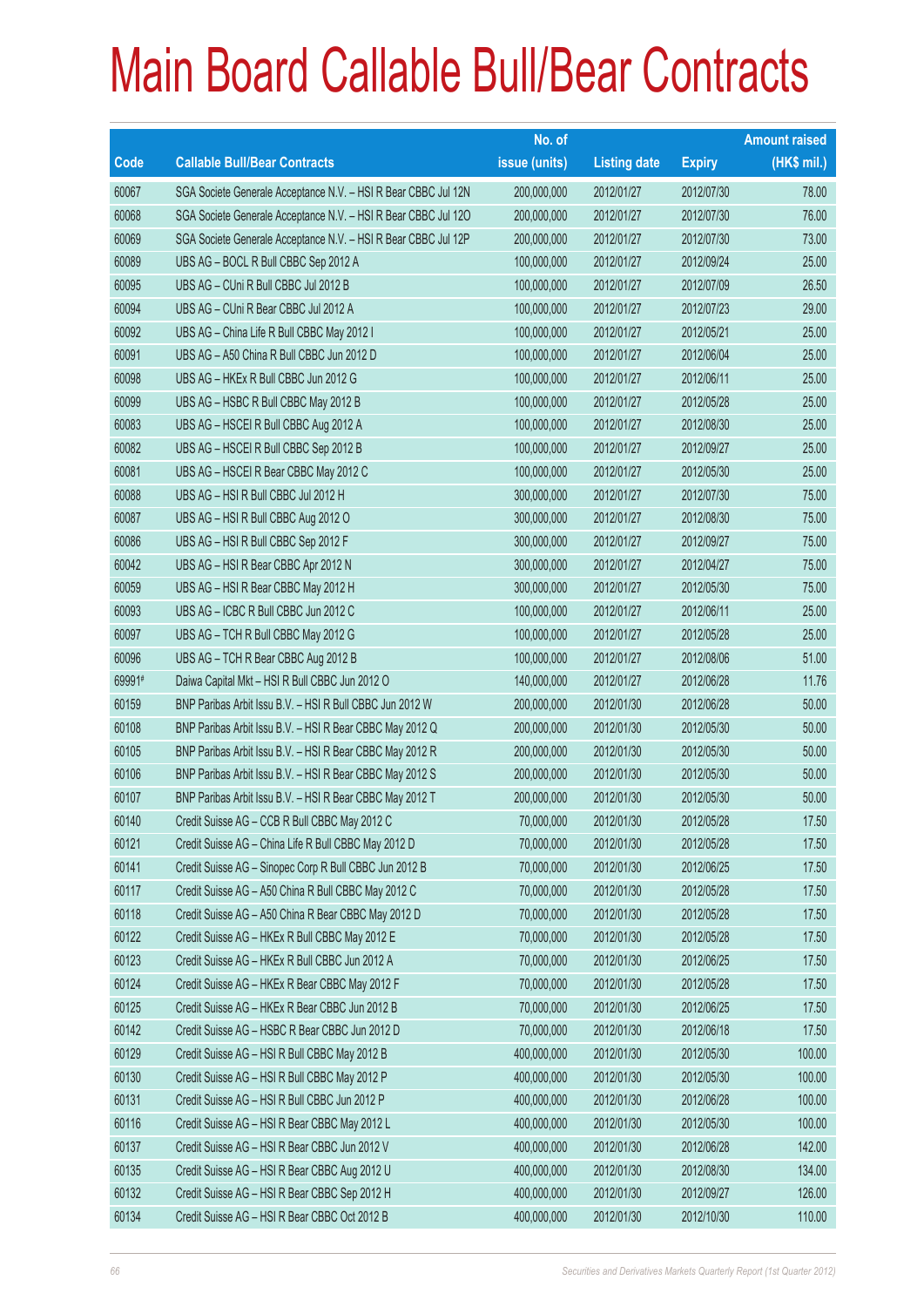|       |                                                                | No. of        |                     |               | <b>Amount raised</b> |
|-------|----------------------------------------------------------------|---------------|---------------------|---------------|----------------------|
| Code  | <b>Callable Bull/Bear Contracts</b>                            | issue (units) | <b>Listing date</b> | <b>Expiry</b> | $(HK$$ mil.)         |
| 60136 | Credit Suisse AG - HSI R Bear CBBC Oct 2012 C                  | 400,000,000   | 2012/01/30          | 2012/10/30    | 116.00               |
| 60138 | Credit Suisse AG - HSI R Bear CBBC Oct 2012 D                  | 400,000,000   | 2012/01/30          | 2012/10/30    | 148.00               |
| 60119 | Credit Suisse AG - Hutchison R Bull CBBC May 2012 A            | 70,000,000    | 2012/01/30          | 2012/05/28    | 17.50                |
| 60120 | Credit Suisse AG - Hutchison R Bear CBBC May 2012 B            | 70,000,000    | 2012/01/30          | 2012/05/28    | 17.50                |
| 60139 | Credit Suisse AG - ICBC R Bull CBBC Jun 2012 D                 | 70,000,000    | 2012/01/30          | 2012/06/25    | 17.50                |
| 60126 | Credit Suisse AG - TCH R Bull CBBC May 2012 E                  | 70,000,000    | 2012/01/30          | 2012/05/28    | 17.50                |
| 60128 | Credit Suisse AG - TCH R Bear CBBC Jun 2012 C                  | 70,000,000    | 2012/01/30          | 2012/06/25    | 22.40                |
| 60152 | Daiwa Capital Mkt - HSI R Bull CBBC May 2012 M                 | 128,000,000   | 2012/01/30          | 2012/05/30    | 32.00                |
| 60151 | Daiwa Capital Mkt - HSI R Bear CBBC May 2012 L                 | 128,000,000   | 2012/01/30          | 2012/05/30    | 32.00                |
| 60103 | HK Bank - A50 R Bull CBBC Oct 2012 A                           | 120,000,000   | 2012/01/30          | 2012/10/12    | 30.00                |
| 60104 | HK Bank - HSI R Bull CBBC Aug 2012 I                           | 250,000,000   | 2012/01/30          | 2012/08/30    | 62.50                |
| 60101 | Merrill Lynch Int'l & Co. C.V. - HSI R Bull CBBC Sep 2012 A    | 40,000,000    | 2012/01/30          | 2012/09/27    | 10.00                |
| 60102 | Merrill Lynch Int'l & Co. C.V. - HSI R Bull CBBC Sep 2012 B    | 40,000,000    | 2012/01/30          | 2012/09/27    | 10.20                |
| 60112 | SGA Societe Generale Acceptance N.V. - HSI R Bull CBBC May 12H | 200,000,000   | 2012/01/30          | 2012/05/30    | 50.00                |
| 60111 | SGA Societe Generale Acceptance N.V. - HSI R Bull CBBC May 12X | 200,000,000   | 2012/01/30          | 2012/05/30    | 50.00                |
| 60113 | SGA Societe Generale Acceptance N.V. - HSI R Bear CBBC Jul 12Q | 200,000,000   | 2012/01/30          | 2012/07/30    | 81.00                |
| 60114 | SGA Societe Generale Acceptance N.V. - HSI R Bear CBBC Jul 12R | 200,000,000   | 2012/01/30          | 2012/07/30    | 84.00                |
| 60158 | UBS AG - CC Bank R Bull CBBC Jun 2012 A                        | 100,000,000   | 2012/01/30          | 2012/06/04    | 25.00                |
| 60156 | UBS AG - A50 China R Bear CBBC Jun 2012 E                      | 100,000,000   | 2012/01/30          | 2012/06/04    | 25.00                |
| 60150 | UBS AG - HSI R Bull CBBC Sep 2012 I                            | 300,000,000   | 2012/01/30          | 2012/09/27    | 75.00                |
| 60155 | UBS AG - HSI R Bull CBBC Sep 2012 J                            | 300,000,000   | 2012/01/30          | 2012/09/27    | 75.00                |
| 60115 | UBS AG - HSI R Bear CBBC May 2012 G                            | 300,000,000   | 2012/01/30          | 2012/05/30    | 75.00                |
| 60148 | UBS AG - HSI R Bear CBBC Jun 2012 D                            | 300,000,000   | 2012/01/30          | 2012/06/28    | 75.00                |
| 60147 | UBS AG - HSI R Bear CBBC Jul 2012 J                            | 300,000,000   | 2012/01/30          | 2012/07/30    | 75.00                |
| 60149 | UBS AG - HSI R Bear CBBC Jul 2012 P                            | 300,000,000   | 2012/01/30          | 2012/07/30    | 75.00                |
| 60144 | UBS AG - HSI R Bear CBBC Aug 2012 P                            | 300,000,000   | 2012/01/30          | 2012/08/30    | 85.50                |
| 60146 | UBS AG - HSI R Bear CBBC Aug 2012 Q                            | 300,000,000   | 2012/01/30          | 2012/08/30    | 75.00                |
| 60143 | UBS AG - HSI R Bear CBBC Sep 2012 G                            | 300,000,000   | 2012/01/30          | 2012/09/27    | 91.50                |
| 60145 | UBS AG - HSI R Bear CBBC Sep 2012 H                            | 300,000,000   | 2012/01/30          | 2012/09/27    | 79.50                |
| 60157 | UBS AG - ICBC R Bear CBBC Aug 2012 A                           | 100,000,000   | 2012/01/30          | 2012/08/13    | 25.00                |
| 60192 | BNP Paribas Arbit Issu B.V. - A50 R Bear CBBC Dec 2012 C       | 200,000,000   | 2012/01/31          | 2012/12/28    | 50.00                |
| 60199 | BNP Paribas Arbit Issu B.V. - HSI R Bull CBBC Jun 2012 A       | 200,000,000   | 2012/01/31          | 2012/06/28    | 50.00                |
| 60200 | BNP Paribas Arbit Issu B.V. - HSI R Bull CBBC Jun 2012 B       | 200,000,000   | 2012/01/31          | 2012/06/28    | 50.00                |
| 60197 | BNP Paribas Arbit Issu B.V. - HSI R Bull CBBC Jun 2012 Z       | 200,000,000   | 2012/01/31          | 2012/06/28    | 50.00                |
| 60194 | BNP Paribas Arbit Issu B.V. - HSI R Bear CBBC May 2012 L       | 200,000,000   | 2012/01/31          | 2012/05/30    | 50.00                |
| 60196 | BNP Paribas Arbit Issu B.V. - HSI R Bear CBBC May 2012 M       | 200,000,000   | 2012/01/31          | 2012/05/30    | 50.00                |
| 60193 | BNP Paribas Arbit Issu B.V. - HSI R Bear CBBC Jun 2012 X       | 200,000,000   | 2012/01/31          | 2012/06/28    | 50.00                |
| 60195 | BNP Paribas Arbit Issu B.V. - HSI R Bear CBBC Jun 2012 Y       | 200,000,000   | 2012/01/31          | 2012/06/28    | 50.00                |
| 60172 | Credit Suisse AG - HSI R Bull CBBC Jul 2012 R                  | 400,000,000   | 2012/01/31          | 2012/07/30    | 100.00               |
| 60173 | Credit Suisse AG - HSI R Bull CBBC Aug 2012 W                  | 400,000,000   | 2012/01/31          | 2012/08/30    | 100.00               |
| 60169 | Credit Suisse AG - HSI R Bear CBBC May 2012 K                  | 400,000,000   | 2012/01/31          | 2012/05/30    | 100.00               |
| 60170 | Credit Suisse AG - HSI R Bear CBBC Jul 2012 K                  | 400,000,000   | 2012/01/31          | 2012/07/30    | 100.00               |
| 60171 | Credit Suisse AG - HSI R Bear CBBC Aug 2012 V                  | 400,000,000   | 2012/01/31          | 2012/08/30    | 100.00               |
| 60177 | Daiwa Capital Mkt - HSI R Bull CBBC May 2012 O                 | 188,000,000   | 2012/01/31          | 2012/05/30    | 47.00                |
| 60178 | Daiwa Capital Mkt - HSI R Bull CBBC May 2012 P                 | 128,000,000   | 2012/01/31          | 2012/05/30    | 32.00                |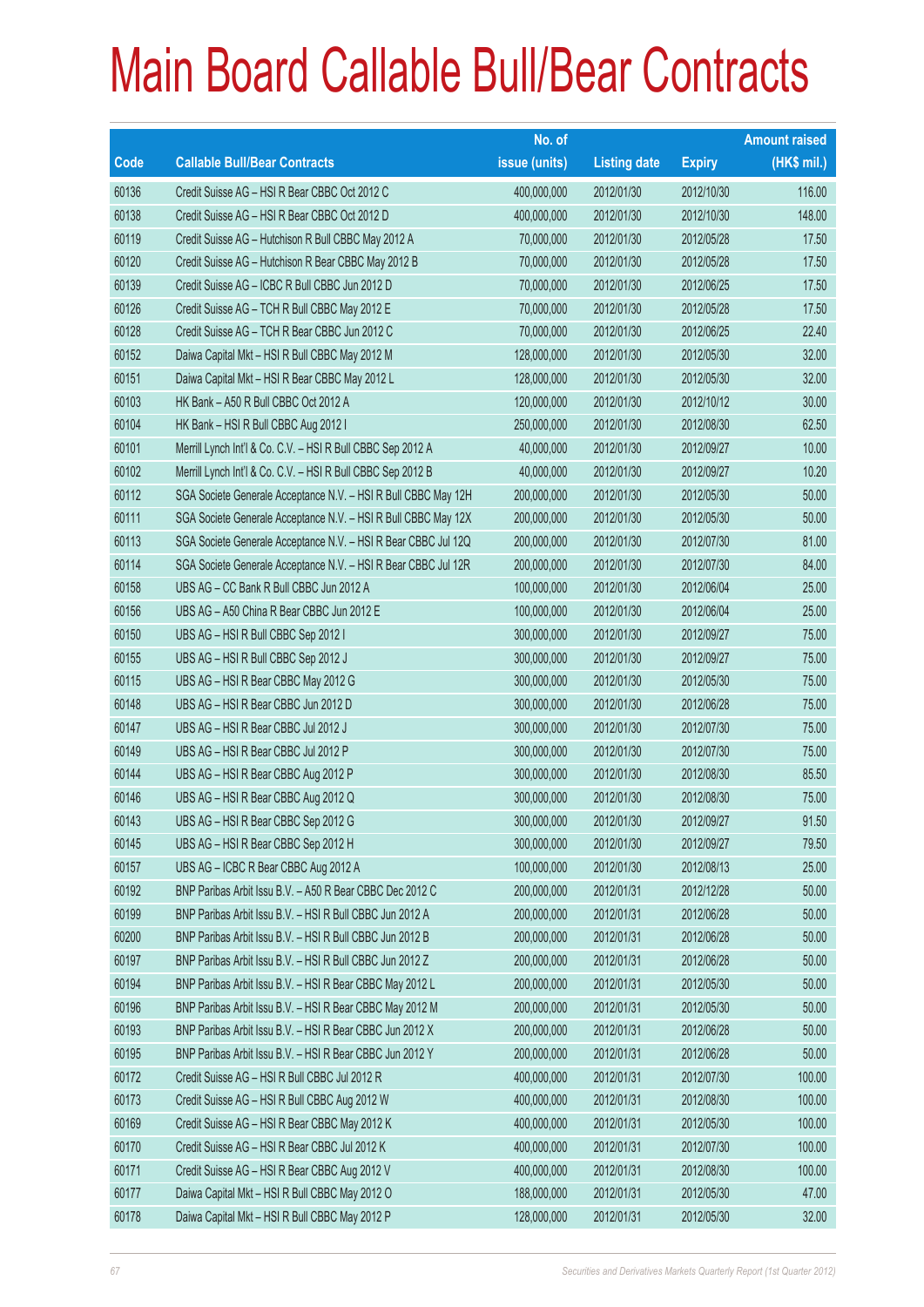|        |                                                                | No. of        |                     |               | <b>Amount raised</b> |
|--------|----------------------------------------------------------------|---------------|---------------------|---------------|----------------------|
| Code   | <b>Callable Bull/Bear Contracts</b>                            | issue (units) | <b>Listing date</b> | <b>Expiry</b> | $(HK$$ mil.)         |
| 60167  | Daiwa Capital Mkt - HSI R Bear CBBC May 2012 N                 | 128,000,000   | 2012/01/31          | 2012/05/30    | 32.00                |
| 60187  | J P Morgan SP BV - HSI R Bull CBBC May 2012 O                  | 200,000,000   | 2012/01/31          | 2012/05/30    | 50.00                |
| 60189  | J P Morgan SP BV - HSI R Bull CBBC May 2012 P                  | 200,000,000   | 2012/01/31          | 2012/05/30    | 50.00                |
| 60190  | J P Morgan SP BV - HSI R Bull CBBC May 2012 Q                  | 200,000,000   | 2012/01/31          | 2012/05/30    | 50.00                |
| 60191  | J P Morgan SP BV - HSI R Bull CBBC May 2012 R                  | 200,000,000   | 2012/01/31          | 2012/05/30    | 50.00                |
| 60186  | J P Morgan SP BV - HSI R Bear CBBC May 2012 N                  | 200,000,000   | 2012/01/31          | 2012/05/30    | 50.00                |
| 60174  | SGA Societe Generale Acceptance N.V. - HSI R Bull CBBC May 12L | 200,000,000   | 2012/01/31          | 2012/05/30    | 50.00                |
| 60176  | SGA Societe Generale Acceptance N.V. - HSI R Bull CBBC May 12M | 200,000,000   | 2012/01/31          | 2012/05/30    | 50.00                |
| 60175  | SGA Societe Generale Acceptance N.V. - HSI R Bull CBBC May 12R | 200,000,000   | 2012/01/31          | 2012/05/30    | 50.00                |
| 60160  | SGA Societe Generale Acceptance N.V. - HSI R Bear CBBC May 121 | 200,000,000   | 2012/01/31          | 2012/05/30    | 50.00                |
| 60161  | SGA Societe Generale Acceptance N.V. - HSI R Bear CBBC May 12J | 200,000,000   | 2012/01/31          | 2012/05/30    | 50.00                |
| 60162  | SGA Societe Generale Acceptance N.V. - HSI R Bear CBBC May 12K | 200,000,000   | 2012/01/31          | 2012/05/30    | 50.00                |
| 60163  | SGA Societe Generale Acceptance N.V. - HSI R Bear CBBC Jul 12S | 200,000,000   | 2012/01/31          | 2012/07/30    | 85.00                |
| 60164  | SGA Societe Generale Acceptance N.V. - HSI R Bear CBBC Jul 12T | 200,000,000   | 2012/01/31          | 2012/07/30    | 87.00                |
| 60165  | SGA Societe Generale Acceptance N.V. - HSI R Bear CBBC Jul 12U | 200,000,000   | 2012/01/31          | 2012/07/30    | 90.00                |
| 60166  | SGA Societe Generale Acceptance N.V. - HSI R Bear CBBC Jul 12V | 200,000,000   | 2012/01/31          | 2012/07/30    | 92.00                |
| 60182  | UBS AG - China Life R Bull CBBC Jul 2012 G                     | 100,000,000   | 2012/01/31          | 2012/07/09    | 25.00                |
| 60180  | UBS AG - HSBC R Bull CBBC Aug 2012 A                           | 100,000,000   | 2012/01/31          | 2012/08/27    | 25.00                |
| 60179  | UBS AG - HSI R Bull CBBC Aug 2012 R                            | 300,000,000   | 2012/01/31          | 2012/08/30    | 75.00                |
| 60185  | UBS AG - HSI R Bull CBBC Aug 2012 S                            | 300,000,000   | 2012/01/31          | 2012/08/30    | 75.00                |
| 60168  | UBS AG - HSI R Bear CBBC Jun 2012 I                            | 300,000,000   | 2012/01/31          | 2012/06/28    | 75.00                |
| 60184  | UBS AG - HSI R Bear CBBC Jun 2012 O                            | 300,000,000   | 2012/01/31          | 2012/06/28    | 76.50                |
| 60183  | UBS AG - HSI R Bear CBBC Jul 2012 N                            | 300,000,000   | 2012/01/31          | 2012/07/30    | 82.50                |
| 60181  | UBS AG - Ping An R Bull CBBC Jul 2012 C                        | 100,000,000   | 2012/01/31          | 2012/07/09    | 25.00                |
| 69646# | Citigroup Global Mkt H Inc. - HSI R Bear CBBC Mar 2012 B       | 121,960,000   | 2012/01/31          | 2012/03/29    | 10.00                |
| 60243  | BNP Paribas Arbit Issu B.V. - HSI R Bull CBBC Jun 2012 G       | 200,000,000   | 2012/02/01          | 2012/06/28    | 50.00                |
| 60209  | Credit Suisse AG - HSI R Bull CBBC May 2012 G                  | 400,000,000   | 2012/02/01          | 2012/05/30    | 100.00               |
| 60219  | Credit Suisse AG - HSI R Bull CBBC Jun 2012 R                  | 400,000,000   | 2012/02/01          | 2012/06/28    | 100.00               |
| 60210  | Credit Suisse AG - HSI R Bull CBBC Aug 2012 X                  | 400,000,000   | 2012/02/01          | 2012/08/30    | 100.00               |
| 60220  | Credit Suisse AG - HSI R Bull CBBC Aug 2012 Y                  | 400,000,000   | 2012/02/01          | 2012/08/30    | 100.00               |
| 60208  | Credit Suisse AG - HSI R Bear CBBC May 2012 D                  | 400,000,000   | 2012/02/01          | 2012/05/30    | 100.00               |
| 60224  | Daiwa Capital Mkt - HSI R Bull CBBC May 2012 Y                 | 128,000,000   | 2012/02/01          | 2012/05/30    | 32.00                |
| 60225  | Daiwa Capital Mkt - HSI R Bull CBBC May 2012 Z                 | 168,000,000   | 2012/02/01          | 2012/05/30    | 42.00                |
| 60202  | Daiwa Capital Mkt - HSI R Bear CBBC May 2012 Q                 | 128,000,000   | 2012/02/01          | 2012/05/30    | 32.00                |
| 60203  | Daiwa Capital Mkt - HSI R Bear CBBC May 2012 R                 | 128,000,000   | 2012/02/01          | 2012/05/30    | 32.00                |
| 60204  | Daiwa Capital Mkt - HSI R Bear CBBC May 2012 S                 | 128,000,000   | 2012/02/01          | 2012/05/30    | 32.00                |
| 60205  | Daiwa Capital Mkt - HSI R Bear CBBC May 2012 T                 | 168,000,000   | 2012/02/01          | 2012/05/30    | 42.00                |
| 60206  | Daiwa Capital Mkt - HSI R Bear CBBC May 2012 U                 | 128,000,000   | 2012/02/01          | 2012/05/30    | 32.00                |
| 60221  | Daiwa Capital Mkt - HSI R Bear CBBC May 2012 V                 | 128,000,000   | 2012/02/01          | 2012/05/30    | 32.00                |
| 60222  | Daiwa Capital Mkt - HSI R Bear CBBC May 2012 W                 | 128,000,000   | 2012/02/01          | 2012/05/30    | 32.00                |
| 60223  | Daiwa Capital Mkt - HSI R Bear CBBC May 2012 X                 | 128,000,000   | 2012/02/01          | 2012/05/30    | 32.00                |
| 60213  | HK Bank - BOCL R Bull CBBC Dec 2012 B                          | 100,000,000   | 2012/02/01          | 2012/12/18    | 25.00                |
| 60212  | HK Bank - CC Bank R Bull CBBC Oct 2012 A                       | 120,000,000   | 2012/02/01          | 2012/10/18    | 30.00                |
| 60214  | HK Bank - A50 R Bull CBBC Dec 2012 A                           | 120,000,000   | 2012/02/01          | 2012/12/28    | 30.00                |
| 60215  | HK Bank - HSI R Bull CBBC Aug 2012 J                           | 250,000,000   | 2012/02/01          | 2012/08/30    | 62.50                |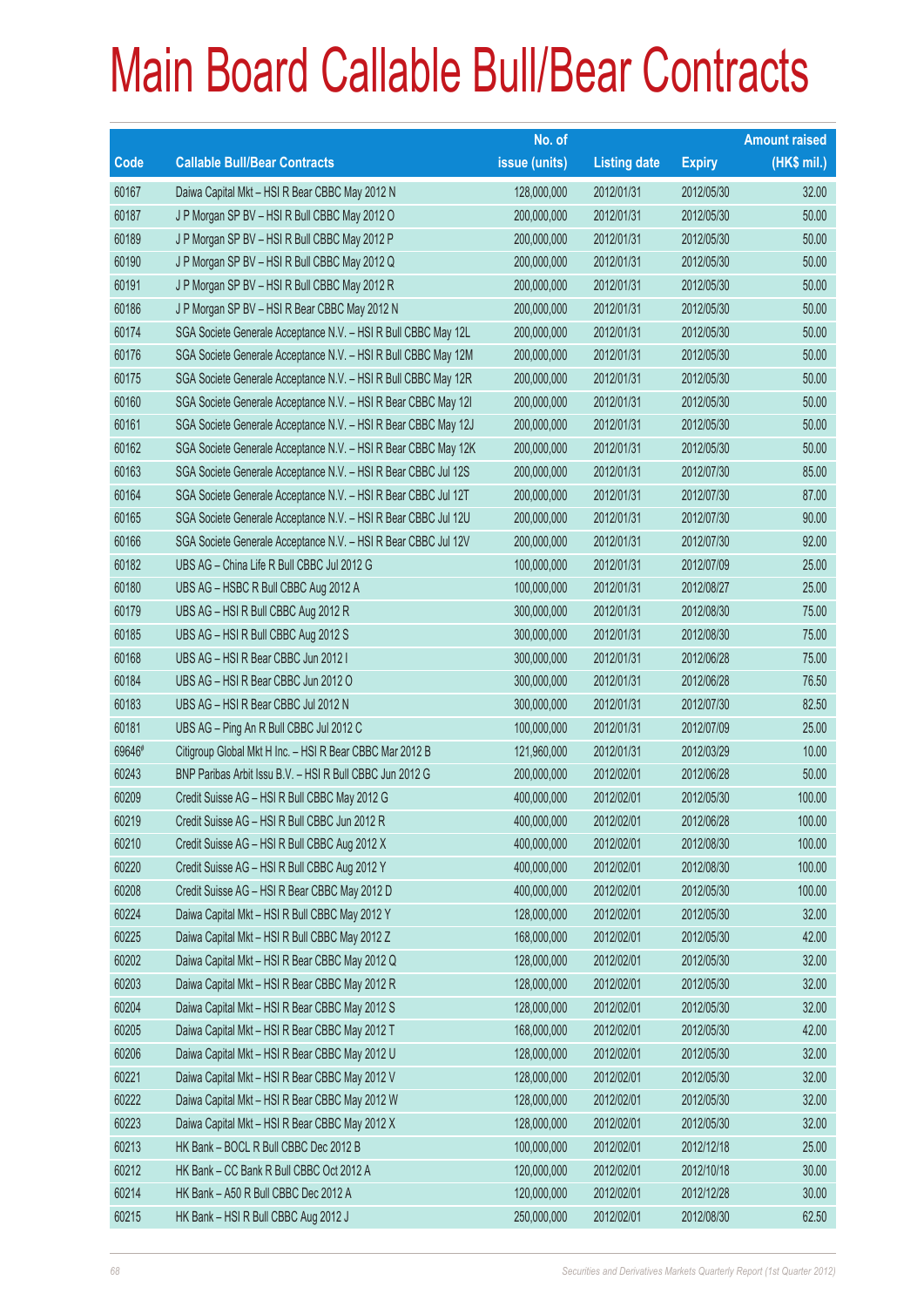|        |                                                                | No. of        |                     |               | <b>Amount raised</b> |
|--------|----------------------------------------------------------------|---------------|---------------------|---------------|----------------------|
| Code   | <b>Callable Bull/Bear Contracts</b>                            | issue (units) | <b>Listing date</b> | <b>Expiry</b> | $(HK$$ mil.)         |
| 60216  | HK Bank - HSI R Bull CBBC Sep 2012 C                           | 250,000,000   | 2012/02/01          | 2012/09/27    | 62.50                |
| 60217  | HK Bank - HSI R Bear CBBC Aug 2012 K                           | 250,000,000   | 2012/02/01          | 2012/08/30    | 62.50                |
| 60218  | HK Bank - HSI R Bear CBBC Oct 2012 C                           | 250,000,000   | 2012/02/01          | 2012/10/30    | 62.50                |
| 60201  | Merrill Lynch Int'l & Co. C.V. - HSI R Bull CBBC Sep 2012 C    | 40,000,000    | 2012/02/01          | 2012/09/27    | 10.00                |
| 60226  | SGA Societe Generale Acceptance N.V. - HSI R Bull CBBC May 12T | 200,000,000   | 2012/02/01          | 2012/05/30    | 50.00                |
| 60207  | SGA Societe Generale Acceptance N.V. - HSI R Bear CBBC May 12N | 200,000,000   | 2012/02/01          | 2012/05/30    | 50.00                |
| 60241  | UBS AG - ABC R Bear CBBC Jul 2012 C                            | 100,000,000   | 2012/02/01          | 2012/07/30    | 25.00                |
| 60240  | UBS AG - A50 China R Bull CBBC May 2012 K                      | 100,000,000   | 2012/02/01          | 2012/05/14    | 25.00                |
| 60239  | UBS AG - HSCEI R Bull CBBC Sep 2012 C                          | 100,000,000   | 2012/02/01          | 2012/09/27    | 25.00                |
| 60238  | UBS AG - HSCEI R Bear CBBC Jul 2012 B                          | 100,000,000   | 2012/02/01          | 2012/07/30    | 25.00                |
| 60235  | UBS AG - HSI R Bull CBBC Aug 2012 U                            | 300,000,000   | 2012/02/01          | 2012/08/30    | 75.00                |
| 60234  | UBS AG - HSI R Bull CBBC Sep 2012 L                            | 300,000,000   | 2012/02/01          | 2012/09/27    | 75.00                |
| 60236  | UBS AG - HSI R Bull CBBC Sep 2012 M                            | 300,000,000   | 2012/02/01          | 2012/09/27    | 75.00                |
| 60237  | UBS AG - HSI R Bull CBBC Oct 2012 A                            | 300,000,000   | 2012/02/01          | 2012/10/30    | 75.00                |
| 60211  | UBS AG - HSI R Bear CBBC May 2012 R                            | 300,000,000   | 2012/02/01          | 2012/05/30    | 75.00                |
| 60233  | UBS AG - HSI R Bear CBBC Jul 2012 Q                            | 300,000,000   | 2012/02/01          | 2012/07/30    | 84.00                |
| 60227  | UBS AG - HSI R Bear CBBC Aug 2012 T                            | 300,000,000   | 2012/02/01          | 2012/08/30    | 93.00                |
| 60232  | UBS AG - HSI R Bear CBBC Sep 2012 K                            | 300,000,000   | 2012/02/01          | 2012/09/27    | 87.00                |
| 60242  | UBS AG - Hutchison R Bull CBBC Jul 2012 C                      | 100,000,000   | 2012/02/01          | 2012/07/16    | 25.00                |
| 65872# | HK Bank - HSI R Bear CBBC Jun 2012 A                           | 200,000,000   | 2012/02/01          | 2012/06/28    | 22.40                |
| 65576# | HK Bank - HSI R Bear CBBC Apr 2012 A                           | 250,000,000   | 2012/02/01          | 2012/04/27    | 45.75                |
| 60288  | BNP Paribas Arbit Issu B.V. - HSI R Bull CBBC Jul 2012 D       | 200,000,000   | 2012/02/02          | 2012/07/30    | 50.00                |
| 60289  | BNP Paribas Arbit Issu B.V. - HSI R Bull CBBC Jul 2012 E       | 200,000,000   | 2012/02/02          | 2012/07/30    | 50.00                |
| 60290  | BNP Paribas Arbit Issu B.V. - HSI R Bull CBBC Jul 2012 F       | 200,000,000   | 2012/02/02          | 2012/07/30    | 50.00                |
| 60291  | BNP Paribas Arbit Issu B.V. - HSI R Bull CBBC Jul 2012 G       | 200,000,000   | 2012/02/02          | 2012/07/30    | 50.00                |
| 60284  | BNP Paribas Arbit Issu B.V. - HSI R Bear CBBC Jun 2012 H       | 200,000,000   | 2012/02/02          | 2012/06/28    | 50.00                |
| 60285  | BNP Paribas Arbit Issu B.V. - HSI R Bear CBBC Jul 2012 A       | 200,000,000   | 2012/02/02          | 2012/07/30    | 50.00                |
| 60286  | BNP Paribas Arbit Issu B.V. - HSI R Bear CBBC Jul 2012 B       | 200,000,000   | 2012/02/02          | 2012/07/30    | 50.00                |
| 60287  | BNP Paribas Arbit Issu B.V. - HSI R Bear CBBC Jul 2012 C       | 200,000,000   | 2012/02/02          | 2012/07/30    | 50.00                |
| 60264  | Credit Suisse AG - China Life R Bull CBBC May 2012 E           | 70,000,000    | 2012/02/02          | 2012/05/28    | 17.50                |
| 60265  | Credit Suisse AG - China Life R Bull CBBC Jun 2012 E           | 70,000,000    | 2012/02/02          | 2012/06/25    | 20.30                |
| 60278  | Credit Suisse AG - HKEx R Bear CBBC May 2012 G                 | 70,000,000    | 2012/02/02          | 2012/05/28    | 17.50                |
| 60257  | Credit Suisse AG - HSI R Bull CBBC Aug 2012 H                  | 400,000,000   | 2012/02/02          | 2012/08/30    | 100.00               |
| 60258  | Credit Suisse AG - HSI R Bull CBBC Aug 2012 J                  | 400,000,000   | 2012/02/02          | 2012/08/30    | 100.00               |
| 60280  | Credit Suisse AG - HSI R Bull CBBC Aug 2012 L                  | 400,000,000   | 2012/02/02          | 2012/08/30    | 100.00               |
| 60254  | Credit Suisse AG - HSI R Bear CBBC May 2012 O                  | 400,000,000   | 2012/02/02          | 2012/05/30    | 100.00               |
| 60252  | Credit Suisse AG - HSI R Bear CBBC Aug 2012 Z                  | 400,000,000   | 2012/02/02          | 2012/08/30    | 100.00               |
| 60259  | Credit Suisse AG - HSI R Bear CBBC Sep 2012 I                  | 400,000,000   | 2012/02/02          | 2012/09/27    | 124.00               |
| 60261  | Credit Suisse AG - HSI R Bear CBBC Sep 2012 J                  | 400,000,000   | 2012/02/02          | 2012/09/27    | 110.00               |
| 60260  | Credit Suisse AG - HSI R Bear CBBC Oct 2012 E                  | 400,000,000   | 2012/02/02          | 2012/10/30    | 130.00               |
| 60262  | Credit Suisse AG - HSI R Bear CBBC Oct 2012 F                  | 400,000,000   | 2012/02/02          | 2012/10/30    | 138.00               |
| 60263  | Credit Suisse AG - HSI R Bear CBBC Nov 2012 A                  | 400,000,000   | 2012/02/02          | 2012/11/29    | 142.00               |
| 60277  | Credit Suisse AG - Hutchison R Bear CBBC Jun 2012 E            | 70,000,000    | 2012/02/02          | 2012/06/25    | 17.50                |
| 60282  | Citigroup Global Mkt H Inc. - HSI R Bull CBBC May 2012 B       | 150,000,000   | 2012/02/02          | 2012/05/30    | 37.50                |
| 60281  | Citigroup Global Mkt H Inc. - HSI R Bear CBBC May 2012 A       | 150,000,000   | 2012/02/02          | 2012/05/30    | 37.50                |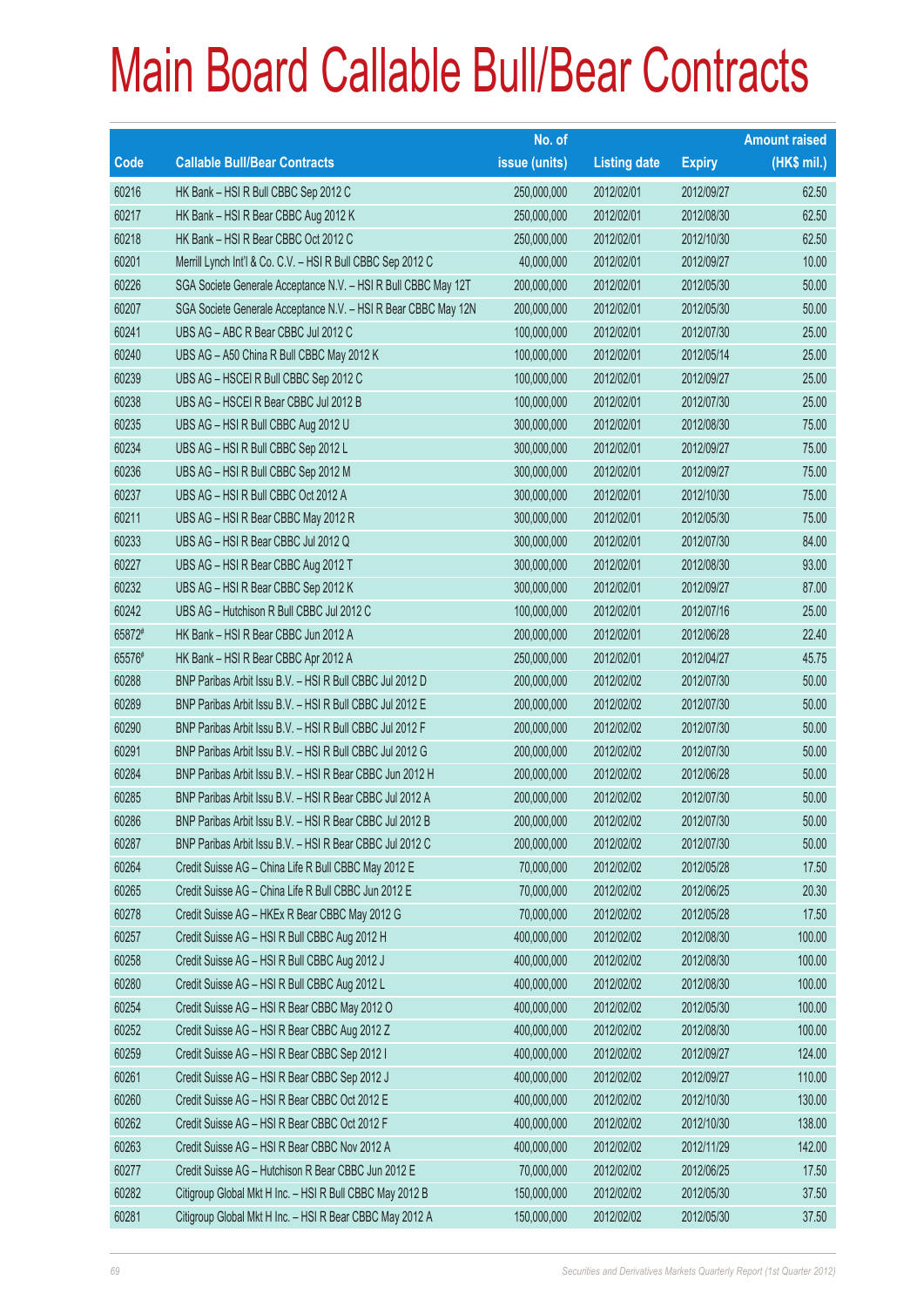|        |                                                                | No. of        |                     |               | <b>Amount raised</b> |
|--------|----------------------------------------------------------------|---------------|---------------------|---------------|----------------------|
| Code   | <b>Callable Bull/Bear Contracts</b>                            | issue (units) | <b>Listing date</b> | <b>Expiry</b> | (HK\$ mil.)          |
| 60283  | Daiwa Capital Mkt - HSI R Bull CBBC May 2012 J                 | 128,000,000   | 2012/02/02          | 2012/05/30    | 32.00                |
| 60250  | Daiwa Capital Mkt - HSI R Bear CBBC May 2012 A                 | 128,000,000   | 2012/02/02          | 2012/05/30    | 32.00                |
| 60251  | Daiwa Capital Mkt - HSI R Bear CBBC May 2012 F                 | 128,000,000   | 2012/02/02          | 2012/05/30    | 32.00                |
| 60245  | Merrill Lynch Int'l & Co. C.V. - HSI R Bull CBBC Sep 2012 D    | 40,000,000    | 2012/02/02          | 2012/09/27    | 10.00                |
| 60246  | SGA Societe Generale Acceptance N.V. - HSI R Bull CBBC May 120 | 200,000,000   | 2012/02/02          | 2012/05/30    | 50.00                |
| 60256  | SGA Societe Generale Acceptance N.V. - HSI R Bull CBBC Jul 12Y | 200,000,000   | 2012/02/02          | 2012/07/30    | 50.00                |
| 60248  | SGA Societe Generale Acceptance N.V. - HSI R Bear CBBC Jul 12W | 200,000,000   | 2012/02/02          | 2012/07/30    | 50.00                |
| 60249  | SGA Societe Generale Acceptance N.V. - HSI R Bear CBBC Jul 12X | 200,000,000   | 2012/02/02          | 2012/07/30    | 50.00                |
| 60297  | UBS AG - China Mobile R Bull CBBC Jun 2012 B                   | 100,000,000   | 2012/02/02          | 2012/06/18    | 25.00                |
| 60296  | UBS AG - CC Bank R Bull CBBC Jul 2012 D                        | 100,000,000   | 2012/02/02          | 2012/07/23    | 25.00                |
| 60299  | UBS AG - China Life R Bull CBBC Jun 2012 G                     | 100,000,000   | 2012/02/02          | 2012/06/04    | 25.00                |
| 60294  | UBS AG - HKEx R Bull CBBC Jul 2012 B                           | 100,000,000   | 2012/02/02          | 2012/07/09    | 25.00                |
| 60292  | UBS AG - HSBC R Bull CBBC Jul 2012 A                           | 100,000,000   | 2012/02/02          | 2012/07/23    | 25.00                |
| 60300  | UBS AG - HSI R Bull CBBC Jul 2012 T                            | 300,000,000   | 2012/02/02          | 2012/07/30    | 75.00                |
| 60301  | UBS AG - HSI R Bull CBBC Sep 2012 N                            | 300,000,000   | 2012/02/02          | 2012/09/27    | 75.00                |
| 60255  | UBS AG - HSI R Bear CBBC May 2012 F                            | 300,000,000   | 2012/02/02          | 2012/05/30    | 75.00                |
| 60279  | UBS AG - HSI R Bear CBBC Jun 2012 W                            | 300,000,000   | 2012/02/02          | 2012/06/28    | 75.00                |
| 60293  | UBS AG - Hutchison R Bull CBBC Jun 2012 G                      | 100,000,000   | 2012/02/02          | 2012/06/11    | 25.00                |
| 60298  | UBS AG - ICBC R Bull CBBC Jul 2012 F                           | 100,000,000   | 2012/02/02          | 2012/07/03    | 25.00                |
| 60295  | UBS AG - TCH R Bull CBBC Jul 2012 E                            | 100,000,000   | 2012/02/02          | 2012/07/23    | 25.00                |
| 60060# | Daiwa Capital Mkt - HSI R Bull CBBC Jun 2012 P                 | 150,000,000   | 2012/02/02          | 2012/06/28    | 10.20                |
| 60341  | BNP Paribas Arbit Issu B.V. - HSI R Bull CBBC Sep 2012 A       | 200,000,000   | 2012/02/03          | 2012/09/27    | 50.00                |
| 60318  | Credit Suisse AG - CCB R Bull CBBC Jun 2012 A                  | 70,000,000    | 2012/02/03          | 2012/06/25    | 17.50                |
| 60319  | Credit Suisse AG - HSBC R Bear CBBC May 2012 A                 | 70,000,000    | 2012/02/03          | 2012/05/28    | 17.50                |
| 60325  | Credit Suisse AG - HSI R Bull CBBC Aug 2012 K                  | 400,000,000   | 2012/02/03          | 2012/08/30    | 100.00               |
| 60324  | Credit Suisse AG - HSI R Bull CBBC Sep 2012 K                  | 400,000,000   | 2012/02/03          | 2012/09/27    | 100.00               |
| 60342  | Credit Suisse AG - HSI R Bull CBBC Sep 2012 L                  | 400.000.000   | 2012/02/03          | 2012/09/27    | 100.00               |
| 60323  | Credit Suisse AG - HSI R Bear CBBC Jun 2012 U                  | 400,000,000   | 2012/02/03          | 2012/06/28    | 100.00               |
| 60320  | Credit Suisse AG - Hutchison R Bull CBBC May 2012 C            | 70,000,000    | 2012/02/03          | 2012/05/28    | 17.50                |
| 60317  | Credit Suisse AG - ICBC R Bull CBBC Jul 2012 B                 | 70,000,000    | 2012/02/03          | 2012/07/16    | 17.50                |
| 60321  | Credit Suisse AG - TCH R Bull CBBC Jun 2012 D                  | 70,000,000    | 2012/02/03          | 2012/06/25    | 17.50                |
| 60315  | Daiwa Capital Mkt - HSI R Bear CBBC Jun 2012 R                 | 128,000,000   | 2012/02/03          | 2012/06/28    | 32.00                |
| 60312  | HK Bank - HSI R Bull CBBC Oct 2012 E                           | 250,000,000   | 2012/02/03          | 2012/10/30    | 62.50                |
| 60311  | HK Bank - HSI R Bear CBBC Oct 2012 D                           | 250,000,000   | 2012/02/03          | 2012/10/30    | 62.50                |
| 60313  | HK Bank - HSI R Bear CBBC Dec 2012 A                           | 300,000,000   | 2012/02/03          | 2012/12/28    | 75.00                |
| 60304  | J P Morgan SP BV - HSI R Bull CBBC May 2012 S                  | 200,000,000   | 2012/02/03          | 2012/05/30    | 50.00                |
| 60305  | J P Morgan SP BV - HSI R Bull CBBC May 2012 T                  | 200,000,000   | 2012/02/03          | 2012/05/30    | 50.00                |
| 60306  | J P Morgan SP BV - HSI R Bull CBBC May 2012 U                  | 200,000,000   | 2012/02/03          | 2012/05/30    | 50.00                |
| 60302  | Merrill Lynch Int'l & Co. C.V. - HSI R Bull CBBC Sep 2012 E    | 40,000,000    | 2012/02/03          | 2012/09/27    | 10.00                |
| 60307  | SGA Societe Generale Acceptance N.V. - HSI R Bull CBBC May 12U | 200,000,000   | 2012/02/03          | 2012/05/30    | 50.00                |
| 60309  | SGA Societe Generale Acceptance N.V. - HSI R Bull CBBC May 12V | 200,000,000   | 2012/02/03          | 2012/05/30    | 50.00                |
| 60343  | SGA Societe Generale Acceptance N.V. - HSI R Bull CBBC May 12W | 200,000,000   | 2012/02/03          | 2012/05/30    | 50.00                |
| 60310  | SGA Societe Generale Acceptance N.V. - HSI R Bear CBBC Jul 12Z | 200,000,000   | 2012/02/03          | 2012/07/30    | 50.00                |
| 60340  | UBS AG - HSBC R Bear CBBC Aug 2012 B                           | 100,000,000   | 2012/02/03          | 2012/08/06    | 25.00                |
| 60336  | UBS AG - HSI R Bull CBBC Jul 2012 B                            | 300,000,000   | 2012/02/03          | 2012/07/30    | 75.00                |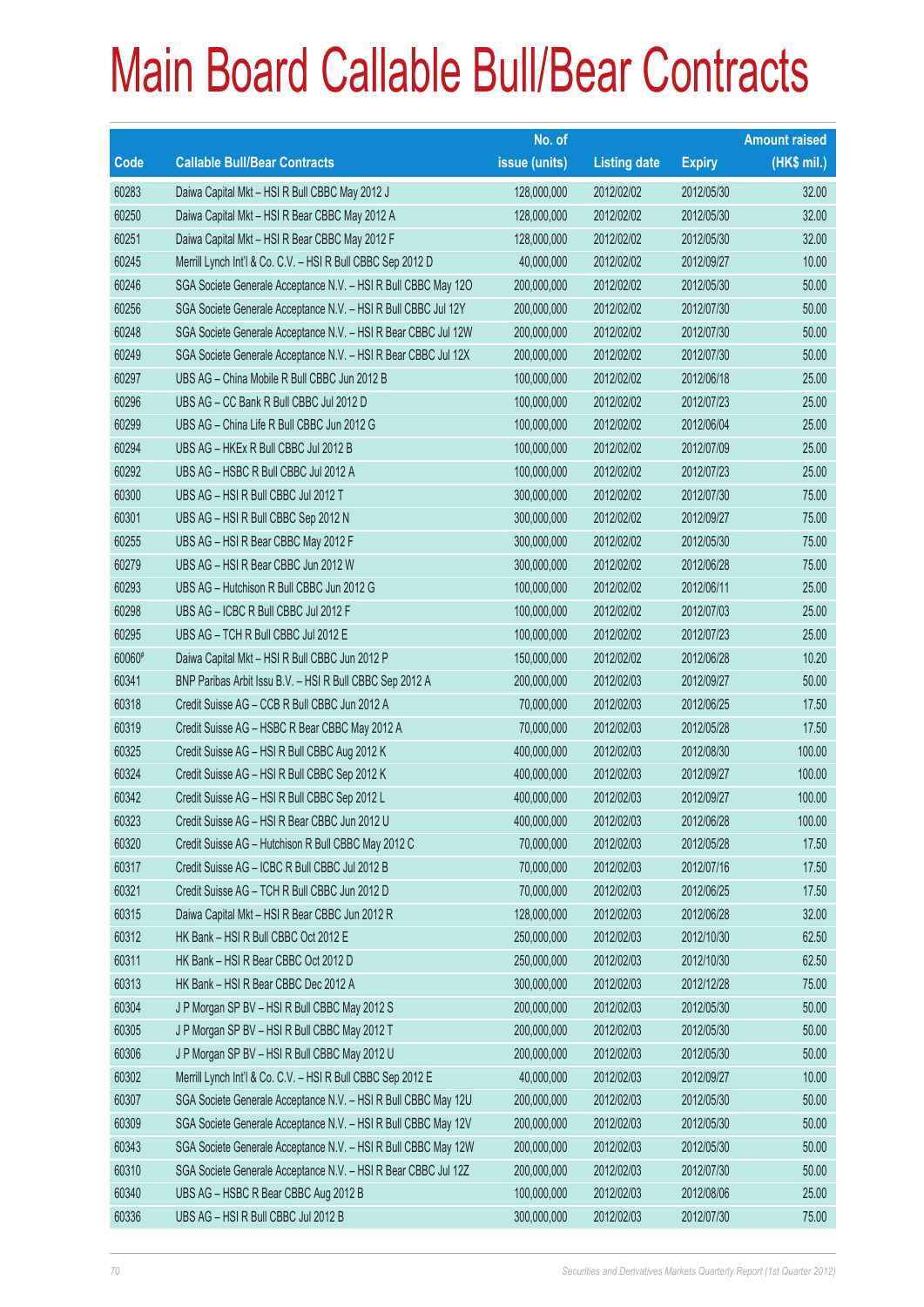|       |                                                          | No. of        |                     |               | <b>Amount raised</b> |
|-------|----------------------------------------------------------|---------------|---------------------|---------------|----------------------|
| Code  | <b>Callable Bull/Bear Contracts</b>                      | issue (units) | <b>Listing date</b> | <b>Expiry</b> | (HK\$ mil.)          |
| 60337 | UBS AG - HSI R Bull CBBC Aug 2012 Y                      | 300,000,000   | 2012/02/03          | 2012/08/30    | 75.00                |
| 60338 | UBS AG - HSI R Bull CBBC Oct 2012 D                      | 300,000,000   | 2012/02/03          | 2012/10/30    | 75.00                |
| 60339 | UBS AG - HSI R Bull CBBC Nov 2012 A                      | 300,000,000   | 2012/02/03          | 2012/11/29    | 75.00                |
| 60314 | UBS AG - HSI R Bear CBBC May 2012 Z                      | 300,000,000   | 2012/02/03          | 2012/05/30    | 75.00                |
| 60334 | UBS AG - HSI R Bear CBBC Jul 2012 S                      | 300,000,000   | 2012/02/03          | 2012/07/30    | 79.50                |
| 60332 | UBS AG - HSI R Bear CBBC Aug 2012 V                      | 300,000,000   | 2012/02/03          | 2012/08/30    | 97.50                |
| 60333 | UBS AG - HSI R Bear CBBC Aug 2012 W                      | 300,000,000   | 2012/02/03          | 2012/08/30    | 91.50                |
| 60335 | UBS AG - HSI R Bear CBBC Aug 2012 X                      | 300,000,000   | 2012/02/03          | 2012/08/30    | 75.00                |
| 60328 | UBS AG - HSI R Bear CBBC Sep 2012 O                      | 300,000,000   | 2012/02/03          | 2012/09/27    | 112.50               |
| 60327 | UBS AG - HSI R Bear CBBC Oct 2012 B                      | 300,000,000   | 2012/02/03          | 2012/10/30    | 127.50               |
| 60331 | UBS AG - HSI R Bear CBBC Oct 2012 C                      | 300,000,000   | 2012/02/03          | 2012/10/30    | 106.50               |
| 60349 | BNP Paribas Arbit Issu B.V. - HSI R Bear CBBC Jul 2012 H | 200,000,000   | 2012/02/06          | 2012/07/30    | 50.00                |
| 60350 | BNP Paribas Arbit Issu B.V. - HSI R Bear CBBC Jul 2012 I | 200,000,000   | 2012/02/06          | 2012/07/30    | 50.00                |
| 60347 | Credit Suisse AG - HSI R Bear CBBC May 2012 H            | 400,000,000   | 2012/02/06          | 2012/05/30    | 100.00               |
| 60348 | Credit Suisse AG - HSI R Bear CBBC Jun 2012 K            | 400,000,000   | 2012/02/06          | 2012/06/28    | 100.00               |
| 60344 | Daiwa Capital Mkt - HSI R Bull CBBC Jun 2012 S           | 128,000,000   | 2012/02/06          | 2012/06/28    | 32.00                |
| 60345 | Daiwa Capital Mkt - HSI R Bear CBBC May 2012 L           | 128,000,000   | 2012/02/06          | 2012/05/30    | 32.00                |
| 60369 | UBS AG - BOCL R Bear CBBC Sep 2012 B                     | 100,000,000   | 2012/02/06          | 2012/09/03    | 25.00                |
| 60367 | UBS AG - CM Bank R Bull CBBC Jun 2012 A                  | 50,000,000    | 2012/02/06          | 2012/06/11    | 18.25                |
| 60368 | UBS AG - CM Bank R Bear CBBC Jun 2012 B                  | 50,000,000    | 2012/02/06          | 2012/06/25    | 17.00                |
| 60364 | UBS AG - CNOOC R Bear CBBC Jul 2012 D                    | 100,000,000   | 2012/02/06          | 2012/07/09    | 29.00                |
| 60361 | UBS AG - Sinopec Corp R Bear CBBC Jun 2012 F             | 100,000,000   | 2012/02/06          | 2012/06/28    | 25.00                |
| 60351 | UBS AG - HSI R Bull CBBC Nov 2012 B                      | 300,000,000   | 2012/02/06          | 2012/11/29    | 75.00                |
| 60355 | UBS AG - HSI R Bear CBBC May 2012 H                      | 300,000,000   | 2012/02/06          | 2012/05/30    | 75.00                |
| 60354 | UBS AG - HSI R Bear CBBC Sep 2012 P                      | 300,000,000   | 2012/02/06          | 2012/09/27    | 112.50               |
| 60352 | UBS AG - HSI R Bear CBBC Oct 2012 E                      | 300,000,000   | 2012/02/06          | 2012/10/30    | 94.50                |
| 60353 | UBS AG - HSI R Bear CBBC Oct 2012 F                      | 300,000,000   | 2012/02/06          | 2012/10/30    | 103.50               |
| 60359 | UBS AG - Jiangxi Copper R Bull CBBC Jul 2012 A           | 50,000,000    | 2012/02/06          | 2012/07/09    | 18.00                |
| 60360 | UBS AG - Jiangxi Copper R Bear CBBC Jul 2012 B           | 50,000,000    | 2012/02/06          | 2012/07/23    | 19.75                |
| 60362 | UBS AG - Li & Fung R Bull CBBC Jul 2012 A                | 50,000,000    | 2012/02/06          | 2012/07/09    | 15.75                |
| 60363 | UBS AG - Li & Fung R Bear CBBC Jul 2012 B                | 50,000,000    | 2012/02/06          | 2012/07/23    | 17.00                |
| 60365 | UBS AG - Sands China R Bull CBBC Jul 2012 A              | 50,000,000    | 2012/02/06          | 2012/07/16    | 25.00                |
| 60366 | UBS AG - Sands China R Bear CBBC Jul 2012 B              | 50,000,000    | 2012/02/06          | 2012/07/30    | 25.50                |
| 60356 | UBS AG - SHK Ppt R Bull CBBC Jul 2012 A                  | 100,000,000   | 2012/02/06          | 2012/07/16    | 25.00                |
| 60357 | UBS AG - SHK Ppt R Bear CBBC Aug 2012 A                  | 100,000,000   | 2012/02/06          | 2012/08/20    | 25.00                |
| 60385 | BNP Paribas Arbit Issu B.V. - HSI R Bear CBBC Jul 2012 J | 200,000,000   | 2012/02/07          | 2012/07/30    | 50.00                |
| 60381 | Credit Suisse AG - HKEx R Bull CBBC Jun 2012 C           | 70,000,000    | 2012/02/07          | 2012/06/25    | 17.50                |
| 60383 | Credit Suisse AG - HKEx R Bear CBBC Jul 2012 A           | 70,000,000    | 2012/02/07          | 2012/07/23    | 19.95                |
| 60378 | Credit Suisse AG - TCH R Bull CBBC May 2012 F            | 70,000,000    | 2012/02/07          | 2012/05/28    | 17.50                |
| 60380 | Credit Suisse AG - TCH R Bear CBBC Jun 2012 E            | 70,000,000    | 2012/02/07          | 2012/06/25    | 24.50                |
| 60379 | Credit Suisse AG - TCH R Bear CBBC Jul 2012 A            | 70,000,000    | 2012/02/07          | 2012/07/23    | 19.60                |
| 60384 | Daiwa Capital Mkt - HSI R Bull CBBC May 2012 N           | 208,000,000   | 2012/02/07          | 2012/05/30    | 52.00                |
| 60377 | HK Bank - China Life R Bull CBBC Sep 2012 A              | 80,000,000    | 2012/02/07          | 2012/09/28    | 25.60                |
| 60374 | HK Bank - Sinopec Corp R Bull CBBC Dec 2012 A            | 80,000,000    | 2012/02/07          | 2012/12/12    | 20.00                |
| 60373 | HK Bank - Sinopec Corp R Bear CBBC Aug 2012 A            | 60,000,000    | 2012/02/07          | 2012/08/28    | 15.00                |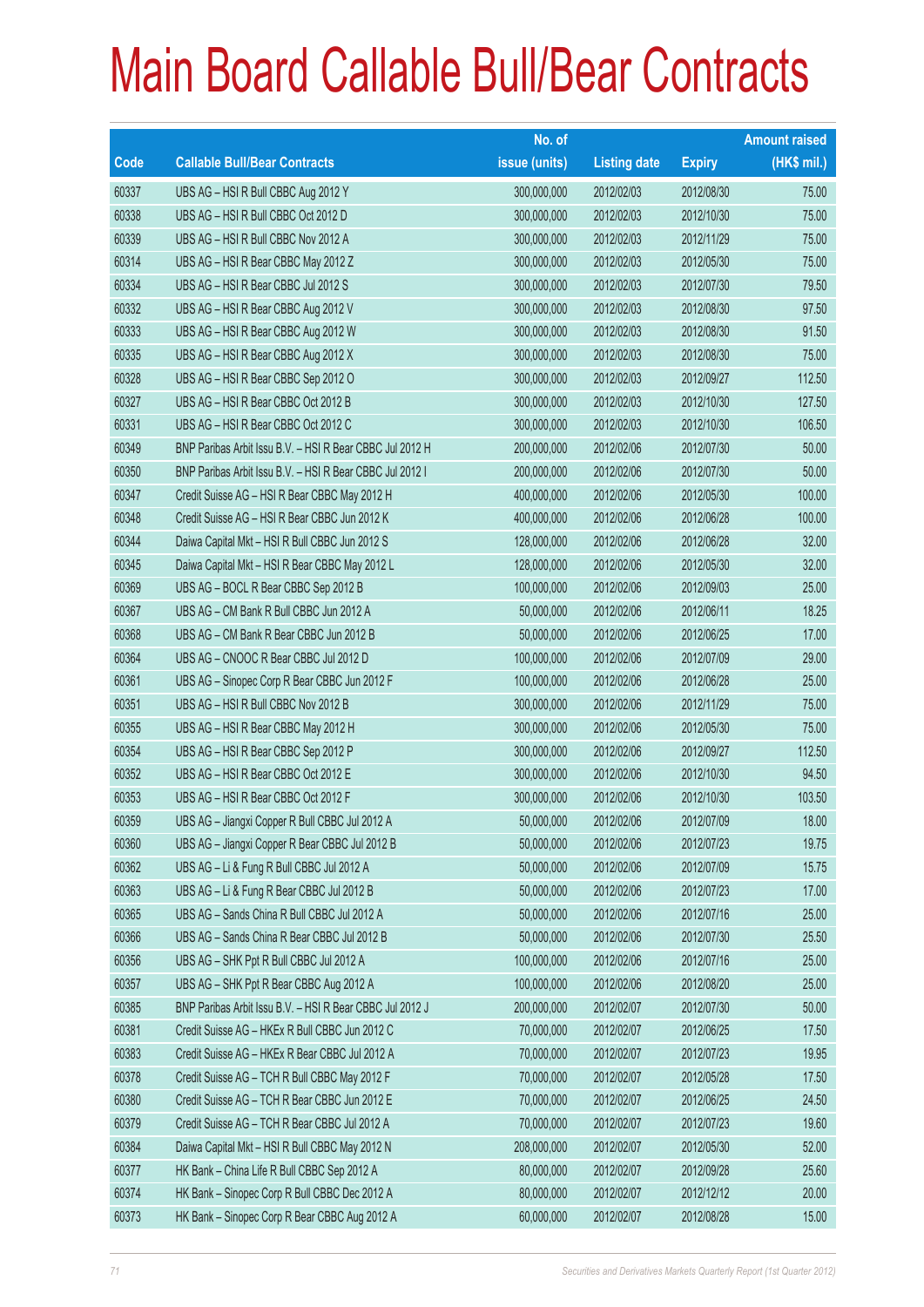|       |                                                                | No. of        |                     |               | <b>Amount raised</b> |
|-------|----------------------------------------------------------------|---------------|---------------------|---------------|----------------------|
| Code  | <b>Callable Bull/Bear Contracts</b>                            | issue (units) | <b>Listing date</b> | <b>Expiry</b> | (HK\$ mil.)          |
| 60376 | HK Bank - PetCh R Bull CBBC Dec 2012 A                         | 60,000,000    | 2012/02/07          | 2012/12/20    | 15.00                |
| 60375 | HK Bank - PetCh R Bear CBBC Oct 2012 C                         | 60,000,000    | 2012/02/07          | 2012/10/18    | 15.00                |
| 60372 | SGA Societe Generale Acceptance N.V. - HSI R Bear CBBC Jul 12G | 200,000,000   | 2012/02/07          | 2012/07/30    | 50.00                |
| 60386 | UBS AG - Cheung Kong R Bull CBBC Jul 2012 A                    | 100,000,000   | 2012/02/07          | 2012/07/09    | 25.00                |
| 60387 | UBS AG - CNOOC R Bull CBBC Jun 2012 B                          | 100,000,000   | 2012/02/07          | 2012/06/25    | 25.00                |
| 60388 | UBS AG - HSCEI R Bull CBBC Oct 2012 A                          | 100,000,000   | 2012/02/07          | 2012/10/30    | 25.00                |
| 60391 | UBS AG - HSI R Bear CBBC Aug 2012 Z                            | 300,000,000   | 2012/02/07          | 2012/08/30    | 112.50               |
| 60389 | UBS AG - HSI R Bear CBBC Sep 2012 Q                            | 300,000,000   | 2012/02/07          | 2012/09/27    | 91.50                |
| 60390 | UBS AG - HSI R Bear CBBC Oct 2012 G                            | 300,000,000   | 2012/02/07          | 2012/10/30    | 103.50               |
| 60392 | UBS AG - Ping An R Bear CBBC Jun 2012 G                        | 100,000,000   | 2012/02/07          | 2012/06/25    | 25.00                |
| 60419 | BNP Paribas Arbit Issu B.V. - HSI R Bear CBBC Jul 2012 K       | 200,000,000   | 2012/02/08          | 2012/07/30    | 50.00                |
| 60398 | Credit Suisse AG - Sinopec Corp R Bull CBBC May 2012 B         | 50,000,000    | 2012/02/08          | 2012/05/21    | 12.50                |
| 60399 | Credit Suisse AG - Sinopec Corp R Bear CBBC May 2012 C         | 50,000,000    | 2012/02/08          | 2012/05/21    | 12.50                |
| 60400 | Credit Suisse AG - Sinopec Corp R Bear CBBC Jun 2012 C         | 50,000,000    | 2012/02/08          | 2012/06/25    | 12.50                |
| 60401 | Credit Suisse AG - HSI R Bull CBBC May 2012 Q                  | 400,000,000   | 2012/02/08          | 2012/05/30    | 100.00               |
| 60402 | Credit Suisse AG - HSI R Bull CBBC Jul 2012 B                  | 400,000,000   | 2012/02/08          | 2012/07/30    | 100.00               |
| 60403 | Credit Suisse AG - HSI R Bull CBBC Aug 2012 C                  | 400,000,000   | 2012/02/08          | 2012/08/30    | 100.00               |
| 60404 | Credit Suisse AG - HSI R Bull CBBC Sep 2012 M                  | 400,000,000   | 2012/02/08          | 2012/09/27    | 100.00               |
| 60405 | Credit Suisse AG - HSI R Bull CBBC Oct 2012 G                  | 400,000,000   | 2012/02/08          | 2012/10/30    | 100.00               |
| 60406 | Credit Suisse AG - HSI R Bull CBBC Nov 2012 B                  | 400,000,000   | 2012/02/08          | 2012/11/29    | 100.00               |
| 60407 | Credit Suisse AG - HSI R Bull CBBC Nov 2012 C                  | 400,000,000   | 2012/02/08          | 2012/11/29    | 100.00               |
| 60408 | Credit Suisse AG - HSI R Bear CBBC May 2012 R                  | 400,000,000   | 2012/02/08          | 2012/05/30    | 100.00               |
| 60409 | Credit Suisse AG - HSI R Bear CBBC Jul 2012 C                  | 400,000,000   | 2012/02/08          | 2012/07/30    | 100.00               |
| 60410 | Credit Suisse AG - HSI R Bear CBBC Aug 2012 D                  | 400,000,000   | 2012/02/08          | 2012/08/30    | 100.00               |
| 60411 | Credit Suisse AG - HSI R Bear CBBC Sep 2012 N                  | 400,000,000   | 2012/02/08          | 2012/09/27    | 100.00               |
| 60412 | Credit Suisse AG - HSI R Bear CBBC Oct 2012 H                  | 400,000,000   | 2012/02/08          | 2012/10/30    | 100.00               |
| 60414 | Credit Suisse AG - HSI R Bear CBBC Oct 2012 I                  | 400,000,000   | 2012/02/08          | 2012/10/30    | 100.00               |
| 60413 | Credit Suisse AG - HSI R Bear CBBC Nov 2012 D                  | 400,000,000   | 2012/02/08          | 2012/11/29    | 100.00               |
| 60415 | Credit Suisse AG - HSI R Bear CBBC Nov 2012 E                  | 400,000,000   | 2012/02/08          | 2012/11/29    | 102.00               |
| 60416 | Credit Suisse AG - TCH R Bear CBBC May 2012 G                  | 70,000,000    | 2012/02/08          | 2012/05/28    | 17.50                |
| 60397 | HK Bank - TCH R Bull CBBC Nov 2012 A                           | 80,000,000    | 2012/02/08          | 2012/11/20    | 25.60                |
| 60396 | HK Bank - TCH R Bear CBBC Oct 2012 A                           | 80,000,000    | 2012/02/08          | 2012/10/29    | 26.40                |
| 60393 | J P Morgan SP BV - HSI R Bear CBBC Jul 2012 A                  | 200,000,000   | 2012/02/08          | 2012/07/30    | 50.00                |
| 60394 | J P Morgan SP BV - HSI R Bear CBBC Jul 2012 B                  | 200,000,000   | 2012/02/08          | 2012/07/30    | 50.00                |
| 60395 | J P Morgan SP BV - HSI R Bear CBBC Jul 2012 C                  | 200,000,000   | 2012/02/08          | 2012/07/30    | 50.00                |
| 60417 | UBS AG - HSI R Bull CBBC Oct 2012 H                            | 300,000,000   | 2012/02/08          | 2012/10/30    | 75.00                |
| 60418 | UBS AG - HSI R Bull CBBC Oct 2012 I                            | 300,000,000   | 2012/02/08          | 2012/10/30    | 75.00                |
| 60453 | BNP Paribas Arbit Issu B.V. - HSI R Bull CBBC Sep 2012 B       | 200,000,000   | 2012/02/09          | 2012/09/27    | 50.00                |
| 60454 | BNP Paribas Arbit Issu B.V. - HSI R Bull CBBC Sep 2012 C       | 200,000,000   | 2012/02/09          | 2012/09/27    | 50.00                |
| 60455 | BNP Paribas Arbit Issu B.V. - HSI R Bull CBBC Sep 2012 D       | 200,000,000   | 2012/02/09          | 2012/09/27    | 50.00                |
| 60446 | Credit Suisse AG - HSI R Bull CBBC May 2012 K                  | 400,000,000   | 2012/02/09          | 2012/05/30    | 100.00               |
| 60445 | Credit Suisse AG - HSI R Bull CBBC May 2012 L                  | 400,000,000   | 2012/02/09          | 2012/05/30    | 100.00               |
| 60436 | Credit Suisse AG - HSI R Bull CBBC Oct 2012 K                  | 300,000,000   | 2012/02/09          | 2012/10/30    | 75.00                |
| 60437 | Credit Suisse AG - HSI R Bull CBBC Nov 2012 G                  | 300,000,000   | 2012/02/09          | 2012/11/29    | 75.00                |
| 60438 | Credit Suisse AG - HSI R Bear CBBC May 2012 S                  | 400,000,000   | 2012/02/09          | 2012/05/30    | 100.00               |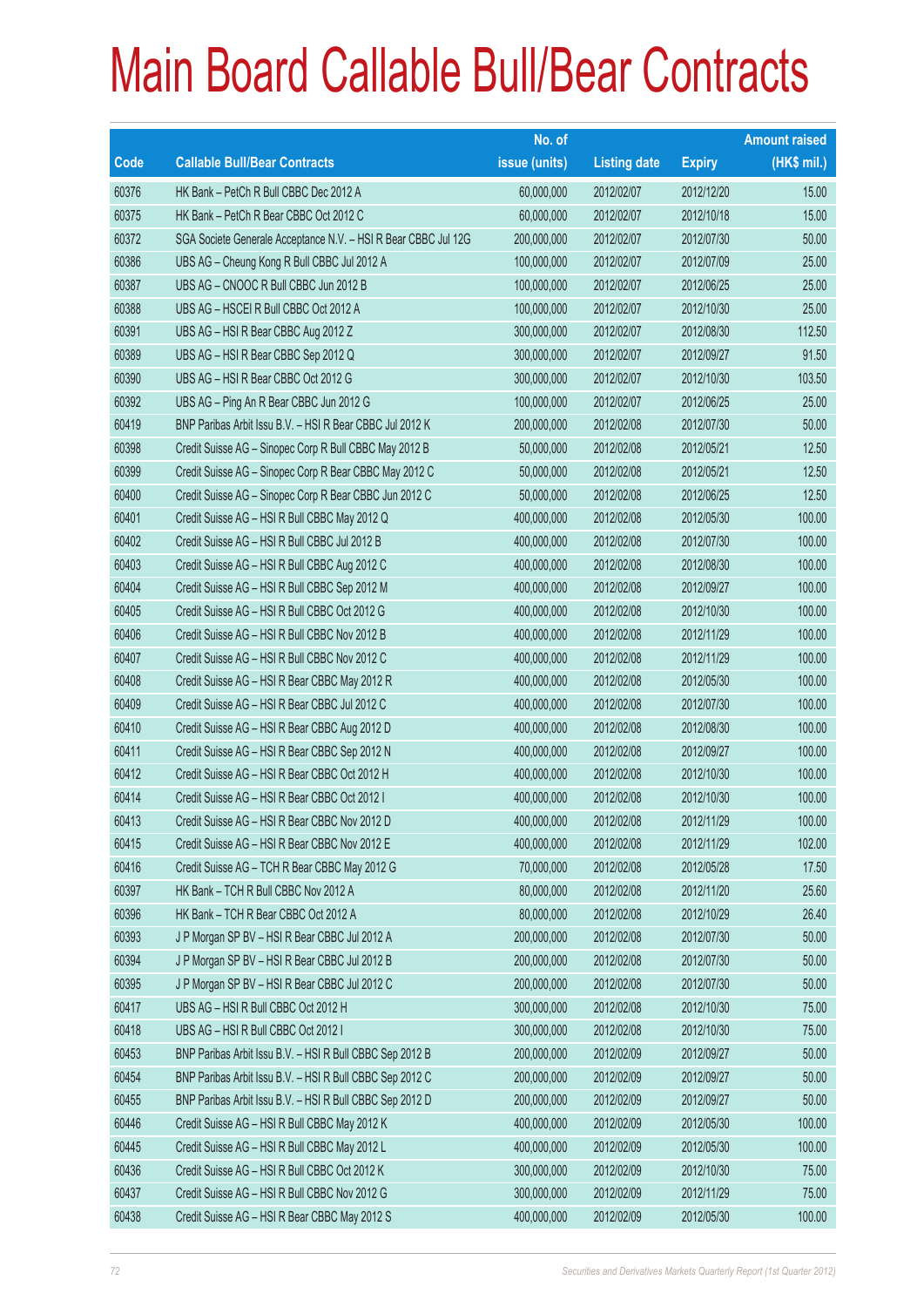|       |                                                                | No. of        |                     |               | <b>Amount raised</b> |
|-------|----------------------------------------------------------------|---------------|---------------------|---------------|----------------------|
| Code  | <b>Callable Bull/Bear Contracts</b>                            | issue (units) | <b>Listing date</b> | <b>Expiry</b> | $(HK$$ mil.)         |
| 60439 | Credit Suisse AG - HSI R Bear CBBC Jun 2012 O                  | 400,000,000   | 2012/02/09          | 2012/06/28    | 100.00               |
| 60433 | Credit Suisse AG - HSI R Bear CBBC Oct 2012 J                  | 300,000,000   | 2012/02/09          | 2012/10/30    | 75.00                |
| 60434 | Credit Suisse AG - HSI R Bear CBBC Nov 2012 F                  | 300,000,000   | 2012/02/09          | 2012/11/29    | 75.00                |
| 60435 | Credit Suisse AG - HSI R Bear CBBC Dec 2012 A                  | 300,000,000   | 2012/02/09          | 2012/12/28    | 75.00                |
| 60443 | Daiwa Capital Mkt - HSI R Bull CBBC May 2012 F                 | 208,000,000   | 2012/02/09          | 2012/05/30    | 52.00                |
| 60424 | Daiwa Capital Mkt - HSI R Bear CBBC May 2012 A                 | 208,000,000   | 2012/02/09          | 2012/05/30    | 52.00                |
| 60423 | Daiwa Capital Mkt - HSI R Bear CBBC May 2012 T                 | 208,000,000   | 2012/02/09          | 2012/05/30    | 52.00                |
| 60426 | Daiwa Capital Mkt - HSI R Bear CBBC Jun 2012 T                 | 208,000,000   | 2012/02/09          | 2012/06/28    | 52.00                |
| 60427 | Daiwa Capital Mkt - HSI R Bear CBBC Jun 2012 U                 | 208,000,000   | 2012/02/09          | 2012/06/28    | 52.00                |
| 60428 | Daiwa Capital Mkt - HSI R Bear CBBC Jun 2012 V                 | 208,000,000   | 2012/02/09          | 2012/06/28    | 52.00                |
| 60429 | Daiwa Capital Mkt - HSI R Bear CBBC Jun 2012 W                 | 208,000,000   | 2012/02/09          | 2012/06/28    | 52.00                |
| 60430 | Daiwa Capital Mkt - HSI R Bear CBBC Jul 2012 C                 | 208,000,000   | 2012/02/09          | 2012/07/30    | 52.00                |
| 60431 | Daiwa Capital Mkt - HSI R Bear CBBC Jul 2012 D                 | 208,000,000   | 2012/02/09          | 2012/07/30    | 52.00                |
| 60432 | HK Bank - BOCL R Bear CBBC Nov 2012 A                          | 60,000,000    | 2012/02/09          | 2012/11/16    | 15.00                |
| 60442 | SGA Societe Generale Acceptance N.V. - HSI R Bull CBBC May 121 | 200,000,000   | 2012/02/09          | 2012/05/30    | 50.00                |
| 60422 | SGA Societe Generale Acceptance N.V. - HSI R Bear CBBC Jul 12F | 200,000,000   | 2012/02/09          | 2012/07/30    | 50.00                |
| 60420 | SGA Societe Generale Acceptance N.V. - HSI R Bear CBBC Jul 12H | 200,000,000   | 2012/02/09          | 2012/07/30    | 50.00                |
| 60450 | UBS AG - China Mobile R Bear CBBC Jun 2012 C                   | 100,000,000   | 2012/02/09          | 2012/06/18    | 25.00                |
| 60452 | UBS AG - COVS R Bear CBBC May 2012 C                           | 100,000,000   | 2012/02/09          | 2012/05/21    | 29.50                |
| 60451 | UBS AG - CC Bank R Bear CBBC Jul 2012 E                        | 100,000,000   | 2012/02/09          | 2012/07/30    | 25.00                |
| 60448 | UBS AG - HSCEI R Bear CBBC Jun 2012 C                          | 100,000,000   | 2012/02/09          | 2012/06/28    | 25.00                |
| 60447 | UBS AG - HSI R Bull CBBC Sep 2012 R                            | 300,000,000   | 2012/02/09          | 2012/09/27    | 75.00                |
| 60441 | UBS AG - HSI R Bear CBBC Jun 2012 C                            | 300,000,000   | 2012/02/09          | 2012/06/28    | 75.00                |
| 60440 | UBS AG - HSI R Bear CBBC Jun 2012 V                            | 300,000,000   | 2012/02/09          | 2012/06/28    | 75.00                |
| 60449 | UBS AG - Ping An R Bear CBBC Jul 2012 D                        | 100,000,000   | 2012/02/09          | 2012/07/09    | 25.00                |
| 60469 | BNP Paribas Arbit Issu B.V. - A50 Ch R Bull CBBC Dec 2012 E    | 200,000,000   | 2012/02/10          | 2012/12/28    | 50.00                |
| 60470 | BNP Paribas Arbit Issu B.V. - A50 Ch R Bull CBBC Dec 2012 F    | 200,000,000   | 2012/02/10          | 2012/12/28    | 50.00                |
| 60468 | BNP Paribas Arbit Issu B.V. - A50 R Bear CBBC Dec 2012 D       | 200,000,000   | 2012/02/10          | 2012/12/28    | 50.00                |
| 60472 | Credit Suisse AG - HSI R Bull CBBC May 2012 C                  | 400,000,000   | 2012/02/10          | 2012/05/30    | 100.00               |
| 60471 | Credit Suisse AG - HSI R Bear CBBC May 2012 D                  | 400,000,000   | 2012/02/10          | 2012/05/30    | 100.00               |
| 60473 | Credit Suisse AG - HSI R Bear CBBC Sep 2012 O                  | 400,000,000   | 2012/02/10          | 2012/09/27    | 130.00               |
| 60475 | Credit Suisse AG - HSI R Bear CBBC Oct 2012 L                  | 400,000,000   | 2012/02/10          | 2012/10/30    | 112.00               |
| 60476 | Credit Suisse AG - HSI R Bear CBBC Nov 2012 H                  | 400,000,000   | 2012/02/10          | 2012/11/29    | 148.00               |
| 60477 | Daiwa Capital Mkt - HSI R Bear CBBC Jul 2012 E                 | 208,000,000   | 2012/02/10          | 2012/07/30    | 52.00                |
| 60478 | Daiwa Capital Mkt - HSI R Bear CBBC Jul 2012 F                 | 208,000,000   | 2012/02/10          | 2012/07/30    | 52.00                |
| 60479 | Daiwa Capital Mkt - HSI R Bear CBBC Jul 2012 G                 | 208,000,000   | 2012/02/10          | 2012/07/30    | 60.32                |
| 60480 | Daiwa Capital Mkt - HSI R Bear CBBC Aug 2012 C                 | 208,000,000   | 2012/02/10          | 2012/08/30    | 62.40                |
| 60481 | Daiwa Capital Mkt - HSI R Bear CBBC Aug 2012 D                 | 208,000,000   | 2012/02/10          | 2012/08/30    | 52.00                |
| 60463 | HK Bank - HSI R Bull CBBC Sep 2012 D                           | 250,000,000   | 2012/02/10          | 2012/09/27    | 62.50                |
| 60464 | J P Morgan SP BV - HSI R Bull CBBC Jul 2012 D                  | 200,000,000   | 2012/02/10          | 2012/07/30    | 50.00                |
| 60465 | J P Morgan SP BV - HSI R Bull CBBC Jul 2012 E                  | 200,000,000   | 2012/02/10          | 2012/07/30    | 50.00                |
| 60466 | J P Morgan SP BV - HSI R Bull CBBC Jul 2012 F                  | 200,000,000   | 2012/02/10          | 2012/07/30    | 50.00                |
| 60467 | J P Morgan SP BV - HSI R Bull CBBC Jul 2012 G                  | 200,000,000   | 2012/02/10          | 2012/07/30    | 50.00                |
| 60456 | Merrill Lynch Int'l & Co. C.V. - HSI R Bull CBBC Sep 2012 F    | 40,000,000    | 2012/02/10          | 2012/09/27    | 10.00                |
| 60457 | SGA Societe Generale Acceptance N.V. - HSI R Bull CBBC May 12J | 200,000,000   | 2012/02/10          | 2012/05/30    | 50.00                |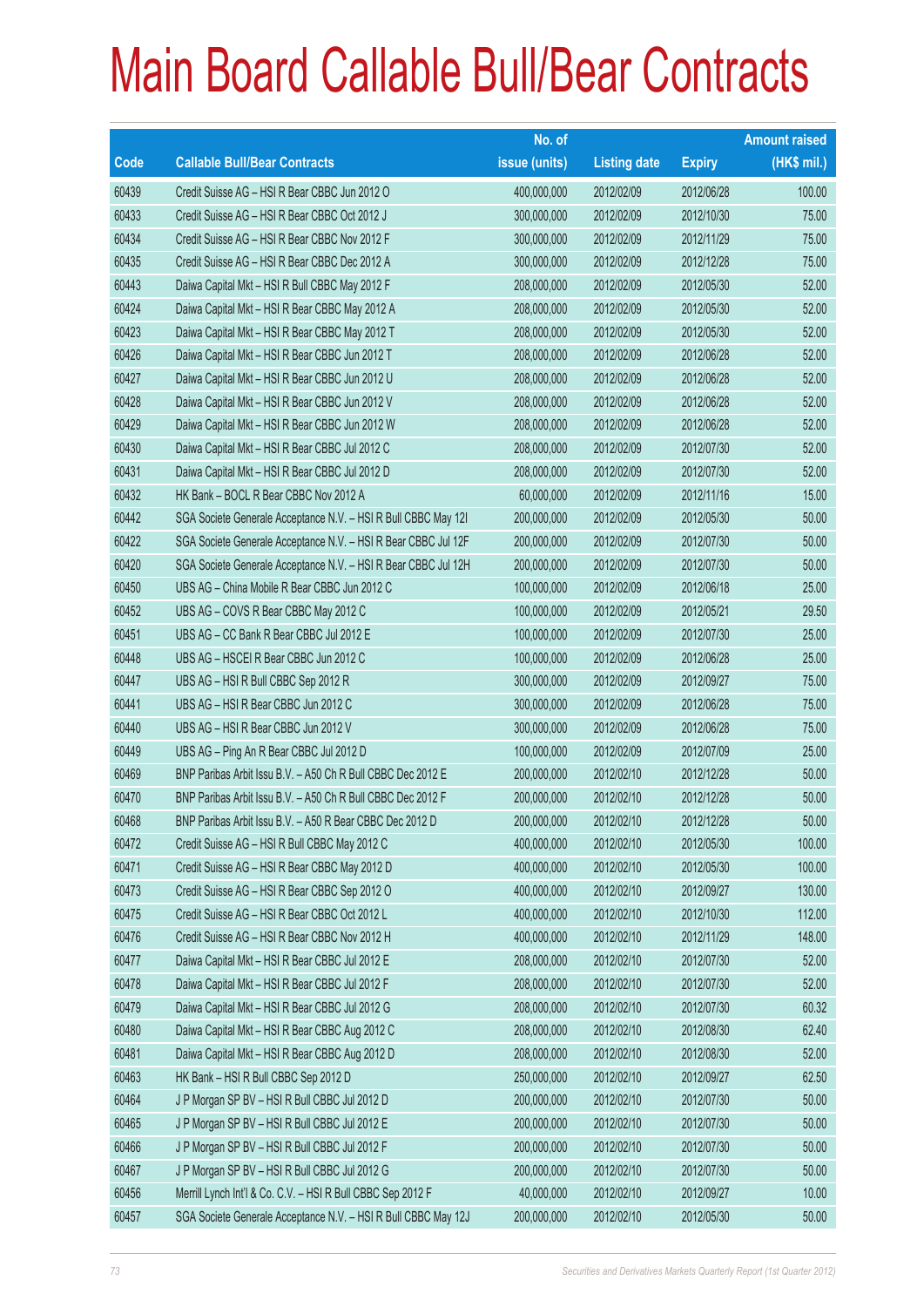|        |                                                                | No. of        |                     |               | <b>Amount raised</b> |
|--------|----------------------------------------------------------------|---------------|---------------------|---------------|----------------------|
| Code   | <b>Callable Bull/Bear Contracts</b>                            | issue (units) | <b>Listing date</b> | <b>Expiry</b> | $(HK$$ mil.)         |
| 60461  | SGA Societe Generale Acceptance N.V. - HSI R Bear CBBC Sep 12A | 200,000,000   | 2012/02/10          | 2012/09/27    | 93.00                |
| 60462  | SGA Societe Generale Acceptance N.V. - HSI R Bear CBBC Sep 12B | 200,000,000   | 2012/02/10          | 2012/09/27    | 99.00                |
| 60483  | UBS AG - CNOOC R Bull CBBC Jul 2012 E                          | 100,000,000   | 2012/02/10          | 2012/07/09    | 25.00                |
| 60488  | UBS AG - CNOOC R Bear CBBC Jul 2012 F                          | 100,000,000   | 2012/02/10          | 2012/07/23    | 29.50                |
| 60485  | UBS AG - A50 China R Bull CBBC Jul 2012 C                      | 100,000,000   | 2012/02/10          | 2012/07/09    | 25.00                |
| 60490  | UBS AG - HSBC R Bear CBBC Aug 2012 C                           | 100,000,000   | 2012/02/10          | 2012/08/27    | 25.00                |
| 60486  | UBS AG - HSI R Bull CBBC Aug 2012 D                            | 300,000,000   | 2012/02/10          | 2012/08/30    | 75.00                |
| 60487  | UBS AG - HSI R Bull CBBC Oct 2012 J                            | 300,000,000   | 2012/02/10          | 2012/10/30    | 75.00                |
| 60482  | UBS AG - Hutchison R Bull CBBC Jul 2012 D                      | 100,000,000   | 2012/02/10          | 2012/07/23    | 25.00                |
| 60489  | UBS AG - Hutchison R Bear CBBC Jul 2012 E                      | 100,000,000   | 2012/02/10          | 2012/07/09    | 25.00                |
| 60484  | UBS AG - Ping An R Bull CBBC Jun 2012 H                        | 100,000,000   | 2012/02/10          | 2012/06/25    | 25.00                |
| 65576# | HK Bank - HSI R Bear CBBC Apr 2012 A                           | 250,000,000   | 2012/02/10          | 2012/04/27    | 41.00                |
| 60514  | Credit Suisse AG - Sinopec Corp R Bull CBBC Jul 2012 B         | 50,000,000    | 2012/02/13          | 2012/07/23    | 12.50                |
| 60515  | Credit Suisse AG - HSBC R Bear CBBC Jul 2012 A                 | 50,000,000    | 2012/02/13          | 2012/07/23    | 12.50                |
| 60516  | Credit Suisse AG - HSI R Bull CBBC May 2012 H                  | 400,000,000   | 2012/02/13          | 2012/05/30    | 100.00               |
| 60517  | Credit Suisse AG - HSI R Bull CBBC Jun 2012 U                  | 400,000,000   | 2012/02/13          | 2012/06/28    | 100.00               |
| 60509  | Credit Suisse AG - HSI R Bear CBBC May 2012 O                  | 400,000,000   | 2012/02/13          | 2012/05/30    | 100.00               |
| 60510  | Credit Suisse AG - HSI R Bear CBBC Jul 2012 F                  | 400,000,000   | 2012/02/13          | 2012/07/30    | 100.00               |
| 60511  | Credit Suisse AG - Hutchison R Bull CBBC Jul 2012 A            | 70,000,000    | 2012/02/13          | 2012/07/23    | 17.50                |
| 60513  | Credit Suisse AG - Hutchison R Bear CBBC Jul 2012 B            | 70,000,000    | 2012/02/13          | 2012/07/23    | 17.50                |
| 60522  | Daiwa Capital Mkt - HSCEI R Bull CBBC Aug 2012 A               | 80,000,000    | 2012/02/13          | 2012/08/30    | 20.00                |
| 60520  | Daiwa Capital Mkt - HSCEI R Bear CBBC Jun 2012 C               | 80,000,000    | 2012/02/13          | 2012/06/28    | 20.00                |
| 60504  | Daiwa Capital Mkt - HSI R Bear CBBC May 2012 B                 | 208,000,000   | 2012/02/13          | 2012/05/30    | 52.00                |
| 60505  | Daiwa Capital Mkt - HSI R Bear CBBC May 2012 L                 | 208,000,000   | 2012/02/13          | 2012/05/30    | 52.00                |
| 60506  | Daiwa Capital Mkt - HSI R Bear CBBC Jun 2012 X                 | 208,000,000   | 2012/02/13          | 2012/06/28    | 52.00                |
| 60491  | Merrill Lynch Int'l & Co. C.V. - HSI R Bear CBBC Oct 2012 A    | 40,000,000    | 2012/02/13          | 2012/10/30    | 10.00                |
| 60493  | Merrill Lynch Int'l & Co. C.V. - HSI R Bear CBBC Oct 2012 B    | 40,000,000    | 2012/02/13          | 2012/10/30    | 10.40                |
| 60494  | Merrill Lynch Int'l & Co. C.V. - HSI R Bear CBBC Oct 2012 C    | 40,000,000    | 2012/02/13          | 2012/10/30    | 10.60                |
| 60495  | Merrill Lynch Int'l & Co. C.V. - HSI R Bear CBBC Oct 2012 D    | 40,000,000    | 2012/02/13          | 2012/10/30    | 10.80                |
| 60496  | Merrill Lynch Int'l & Co. C.V. - HSI R Bear CBBC Oct 2012 E    | 40,000,000    | 2012/02/13          | 2012/10/30    | 11.00                |
| 60497  | Merrill Lynch Int'l & Co. C.V. - HSI R Bear CBBC Oct 2012 F    | 40,000,000    | 2012/02/13          | 2012/10/30    | 11.20                |
| 60498  | Merrill Lynch Int'l & Co. C.V. - HSI R Bear CBBC Oct 2012 G    | 40,000,000    | 2012/02/13          | 2012/10/30    | 11.40                |
| 60518  | SGA Societe Generale Acceptance N.V. - HSI R Bull CBBC May 12K | 200,000,000   | 2012/02/13          | 2012/05/30    | 50.00                |
| 60499  | SGA Societe Generale Acceptance N.V. - HSI R Bear CBBC Jul 12D | 200,000,000   | 2012/02/13          | 2012/07/30    | 50.00                |
| 60500  | SGA Societe Generale Acceptance N.V. - HSI R Bear CBBC Jul 12E | 200,000,000   | 2012/02/13          | 2012/07/30    | 50.00                |
| 60501  | SGA Societe Generale Acceptance N.V. - HSI R Bear CBBC Jul 12W | 200,000,000   | 2012/02/13          | 2012/07/30    | 50.00                |
| 60502  | SGA Societe Generale Acceptance N.V. - HSI R Bear CBBC Sep 12C | 200,000,000   | 2012/02/13          | 2012/09/27    | 104.00               |
| 60503  | SGA Societe Generale Acceptance N.V. - HSI R Bear CBBC Sep 12D | 200,000,000   | 2012/02/13          | 2012/09/27    | 108.00               |
| 60527  | UBS AG - China Life R Bear CBBC Aug 2012 E                     | 100,000,000   | 2012/02/13          | 2012/08/20    | 46.50                |
| 60526  | UBS AG - A50 China R Bear CBBC Aug 2012 B                      | 100,000,000   | 2012/02/13          | 2012/08/06    | 25.00                |
| 60519  | UBS AG - HSI R Bull CBBC Aug 2012 E                            | 300,000,000   | 2012/02/13          | 2012/08/30    | 75.00                |
| 60507  | UBS AG - HSI R Bear CBBC May 2012 G                            | 300,000,000   | 2012/02/13          | 2012/05/30    | 75.00                |
| 60508  | UBS AG - HSI R Bear CBBC May 2012 R                            | 300,000,000   | 2012/02/13          | 2012/05/30    | 75.00                |
| 60525  | UBS AG - HSI R Bear CBBC Sep 2012 S                            | 300,000,000   | 2012/02/13          | 2012/09/27    | 111.00               |
| 60524  | UBS AG - HSI R Bear CBBC Nov 2012 C                            | 300,000,000   | 2012/02/13          | 2012/11/29    | 135.00               |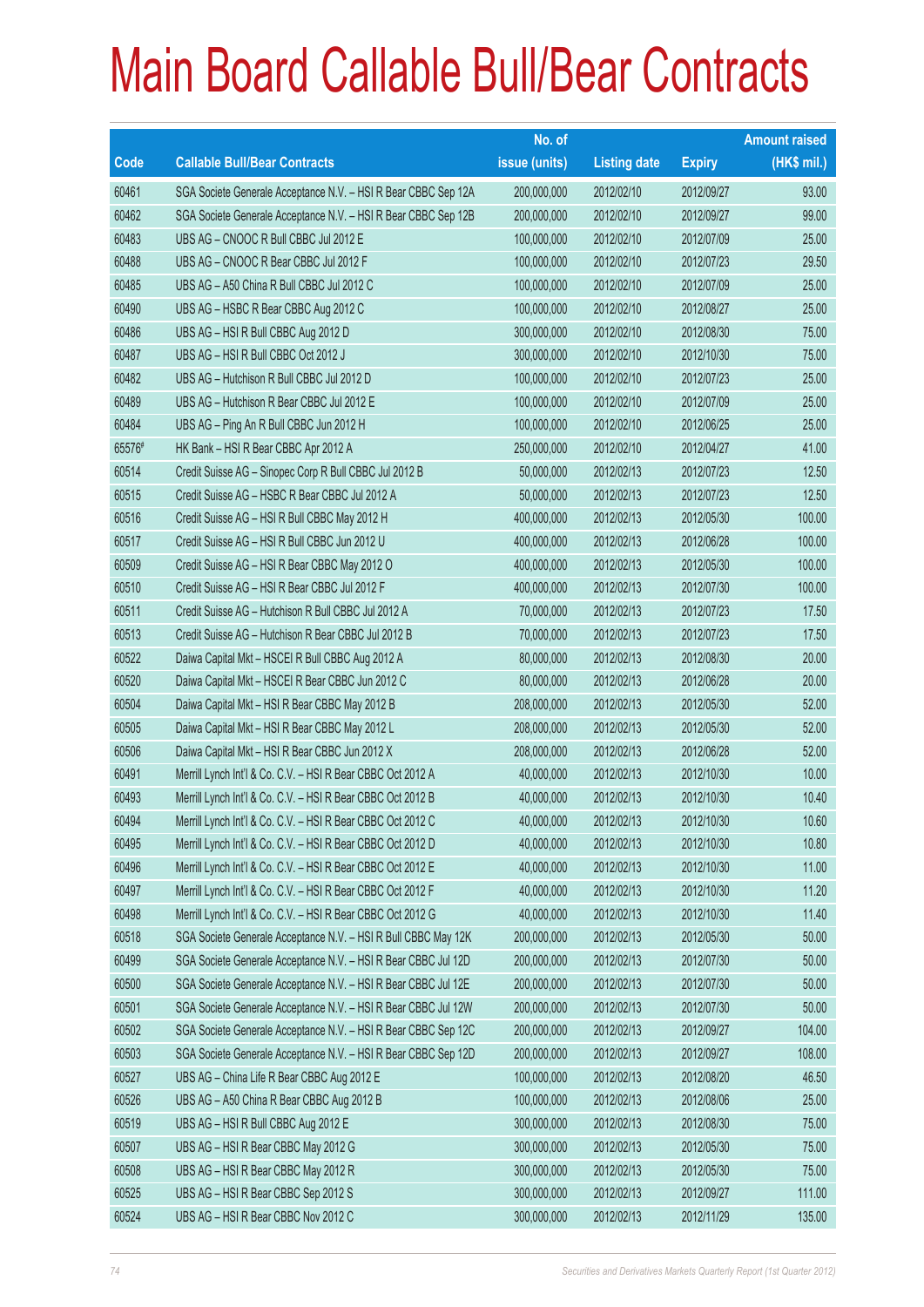|       |                                                                | No. of        |                     |               | <b>Amount raised</b> |
|-------|----------------------------------------------------------------|---------------|---------------------|---------------|----------------------|
| Code  | <b>Callable Bull/Bear Contracts</b>                            | issue (units) | <b>Listing date</b> | <b>Expiry</b> | $(HK$$ mil.)         |
| 60523 | UBS AG - HSI R Bear CBBC Dec 2012 A                            | 300,000,000   | 2012/02/13          | 2012/12/28    | 75.00                |
| 60533 | Credit Suisse AG - HSI R Bear CBBC Jun 2012 K                  | 400,000,000   | 2012/02/14          | 2012/06/28    | 100.00               |
| 60535 | Credit Suisse AG - HSI R Bear CBBC Jun 2012 W                  | 400,000,000   | 2012/02/14          | 2012/06/28    | 100.00               |
| 60538 | Daiwa Capital Mkt - HSI R Bear CBBC Jun 2012 Y                 | 208,000,000   | 2012/02/14          | 2012/06/28    | 52.00                |
| 60528 | J P Morgan SP BV - HSI R Bear CBBC Aug 2012 A                  | 200,000,000   | 2012/02/14          | 2012/08/30    | 50.00                |
| 60529 | J P Morgan SP BV - HSI R Bear CBBC Aug 2012 B                  | 200,000,000   | 2012/02/14          | 2012/08/30    | 50.00                |
| 60530 | J P Morgan SP BV - HSI R Bear CBBC Aug 2012 C                  | 200,000,000   | 2012/02/14          | 2012/08/30    | 50.00                |
| 60531 | J P Morgan SP BV - HSI R Bear CBBC Aug 2012 D                  | 200,000,000   | 2012/02/14          | 2012/08/30    | 50.00                |
| 60532 | J P Morgan SP BV - HSI R Bear CBBC Aug 2012 E                  | 200,000,000   | 2012/02/14          | 2012/08/30    | 50.00                |
| 60534 | SGA Societe Generale Acceptance N.V. - HSI R Bear CBBC Jul 12X | 200,000,000   | 2012/02/14          | 2012/07/30    | 50.00                |
| 60542 | UBS AG - HKEx R Bear CBBC Jun 2012 H                           | 100,000,000   | 2012/02/14          | 2012/06/25    | 25.00                |
| 60541 | UBS AG - HSBC R Bull CBBC Jul 2012 B                           | 100,000,000   | 2012/02/14          | 2012/07/13    | 25.00                |
| 60540 | UBS AG - HSI R Bull CBBC Oct 2012 K                            | 300,000,000   | 2012/02/14          | 2012/10/30    | 75.00                |
| 60539 | UBS AG - HSI R Bull CBBC Nov 2012 D                            | 300,000,000   | 2012/02/14          | 2012/11/29    | 75.00                |
| 60536 | UBS AG - HSI R Bear CBBC Jul 2012 I                            | 300,000,000   | 2012/02/14          | 2012/07/30    | 75.00                |
| 60537 | UBS AG - HSI R Bear CBBC Jul 2012 Z                            | 300,000,000   | 2012/02/14          | 2012/07/30    | 75.00                |
| 60568 | BNP Paribas Arbit Issu B.V. - HSI R Bull CBBC Sep 2012 M       | 200,000,000   | 2012/02/15          | 2012/09/27    | 50.00                |
| 60569 | BNP Paribas Arbit Issu B.V. - HSI R Bull CBBC Sep 2012 N       | 200,000,000   | 2012/02/15          | 2012/09/27    | 50.00                |
| 60572 | BNP Paribas Arbit Issu B.V. - HSI R Bull CBBC Sep 2012 O       | 200,000,000   | 2012/02/15          | 2012/09/27    | 50.00                |
| 60558 | BNP Paribas Arbit Issu B.V. - HSI R Bear CBBC Sep 2012 E       | 200,000,000   | 2012/02/15          | 2012/09/27    | 50.00                |
| 60561 | BNP Paribas Arbit Issu B.V. - HSI R Bear CBBC Sep 2012 F       | 200,000,000   | 2012/02/15          | 2012/09/27    | 50.00                |
| 60562 | BNP Paribas Arbit Issu B.V. - HSI R Bear CBBC Sep 2012 G       | 200,000,000   | 2012/02/15          | 2012/09/27    | 50.00                |
| 60563 | BNP Paribas Arbit Issu B.V. - HSI R Bear CBBC Sep 2012 H       | 200,000,000   | 2012/02/15          | 2012/09/27    | 50.00                |
| 60564 | BNP Paribas Arbit Issu B.V. - HSI R Bear CBBC Sep 2012 I       | 200,000,000   | 2012/02/15          | 2012/09/27    | 50.00                |
| 60565 | BNP Paribas Arbit Issu B.V. - HSI R Bear CBBC Sep 2012 J       | 200,000,000   | 2012/02/15          | 2012/09/27    | 50.00                |
| 60566 | BNP Paribas Arbit Issu B.V. - HSI R Bear CBBC Sep 2012 K       | 200,000,000   | 2012/02/15          | 2012/09/27    | 50.00                |
| 60567 | BNP Paribas Arbit Issu B.V. - HSI R Bear CBBC Sep 2012 L       | 200,000,000   | 2012/02/15          | 2012/09/27    | 50.00                |
| 60573 | Credit Suisse AG - HSI R Bull CBBC May 2012 R                  | 400,000,000   | 2012/02/15          | 2012/05/30    | 100.00               |
| 60574 | Credit Suisse AG - HSI R Bull CBBC Jul 2012 G                  | 400,000,000   | 2012/02/15          | 2012/07/30    | 100.00               |
| 60555 | Daiwa Capital Mkt - HSI R Bull CBBC Jun 2012 Z                 | 208,000,000   | 2012/02/15          | 2012/06/28    | 52.00                |
| 60556 | Daiwa Capital Mkt - HSI R Bull CBBC Jul 2012 H                 | 208,000,000   | 2012/02/15          | 2012/07/30    | 52.00                |
| 60557 | Daiwa Capital Mkt - HSI R Bear CBBC Jul 2012 I                 | 208,000,000   | 2012/02/15          | 2012/07/30    | 66.56                |
| 60548 | HK Bank - CC Bank R Bear CBBC Sep 2012 A                       | 80,000,000    | 2012/02/15          | 2012/09/18    | 20.00                |
| 60549 | HK Bank - CC Bank R Bear CBBC Oct 2012 B                       | 80,000,000    | 2012/02/15          | 2012/10/16    | 20.00                |
| 60552 | HK Bank - CNOOC R Bull CBBC Nov 2012 A                         | 80,000,000    | 2012/02/15          | 2012/11/16    | 28.00                |
| 60550 | HK Bank - HKEx R Bull CBBC Oct 2012 A                          | 80,000,000    | 2012/02/15          | 2012/10/26    | 24.00                |
| 60553 | HK Bank - HSI R Bull CBBC Nov 2012 A                           | 250,000,000   | 2012/02/15          | 2012/11/29    | 62.50                |
| 60551 | HK Bank - Hutchison R Bull CBBC Nov 2012 A                     | 80,000,000    | 2012/02/15          | 2012/11/16    | 20.00                |
| 60543 | CC Rabobank B.A. - HSI R Bull CBBC Nov 2012 A                  | 150,000,000   | 2012/02/15          | 2012/11/29    | 37.50                |
| 60544 | CC Rabobank B.A. - HSI R Bull CBBC Nov 2012 B                  | 150,000,000   | 2012/02/15          | 2012/11/29    | 37.50                |
| 60545 | CC Rabobank B.A. - HSI R Bull CBBC Nov 2012 C                  | 150,000,000   | 2012/02/15          | 2012/11/29    | 37.50                |
| 60546 | CC Rabobank B.A. - HSI R Bull CBBC Nov 2012 D                  | 150,000,000   | 2012/02/15          | 2012/11/29    | 37.50                |
| 60547 | CC Rabobank B.A. - HSI R Bear CBBC Nov 2012 E                  | 150,000,000   | 2012/02/15          | 2012/11/29    | 37.50                |
| 60583 | UBS AG - CNOOC R Bear CBBC Aug 2012 A                          | 100,000,000   | 2012/02/15          | 2012/08/13    | 36.00                |
| 60585 | UBS AG - Sinopec Corp R Bull CBBC Jul 2012 C                   | 100,000,000   | 2012/02/15          | 2012/07/09    | 25.00                |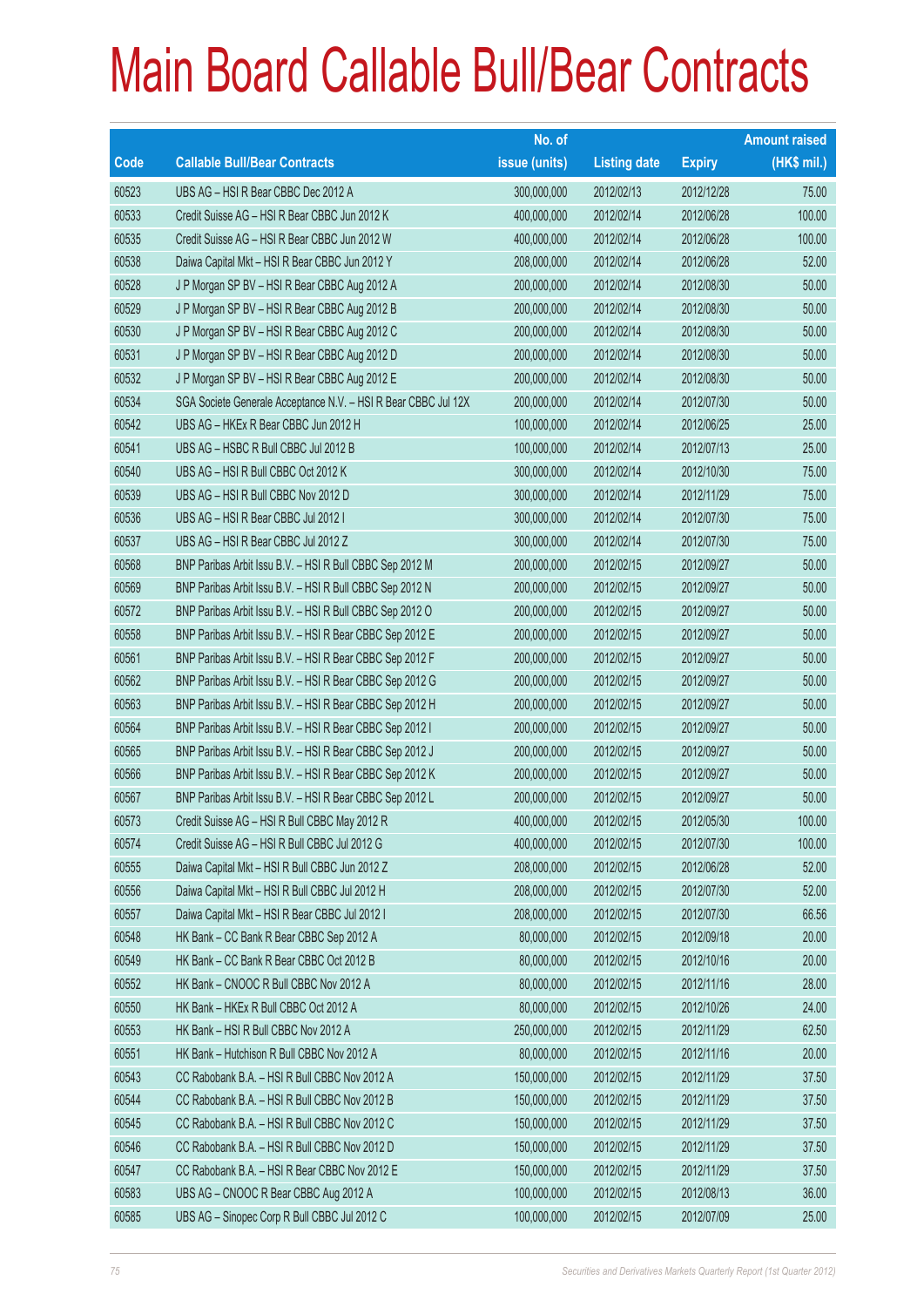|       |                                                                | No. of        |                     |               | <b>Amount raised</b> |
|-------|----------------------------------------------------------------|---------------|---------------------|---------------|----------------------|
| Code  | <b>Callable Bull/Bear Contracts</b>                            | issue (units) | <b>Listing date</b> | <b>Expiry</b> | (HK\$ mil.)          |
| 60584 | UBS AG - Sinopec Corp R Bear CBBC Jul 2012 B                   | 100,000,000   | 2012/02/15          | 2012/07/16    | 25.00                |
| 60586 | UBS AG - HSBC R Bear CBBC Jul 2012 C                           | 100,000,000   | 2012/02/15          | 2012/07/23    | 25.00                |
| 60582 | UBS AG - HSCEI R Bear CBBC Jul 2012 C                          | 100,000,000   | 2012/02/15          | 2012/07/30    | 25.00                |
| 60580 | UBS AG - HSI R Bull CBBC Sep 2012 T                            | 300,000,000   | 2012/02/15          | 2012/09/27    | 75.00                |
| 60581 | UBS AG - HSI R Bull CBBC Nov 2012 F                            | 300,000,000   | 2012/02/15          | 2012/11/29    | 75.00                |
| 60554 | UBS AG - HSI R Bear CBBC Jun 2012 F                            | 300,000,000   | 2012/02/15          | 2012/06/28    | 75.00                |
| 60579 | UBS AG - HSI R Bear CBBC Jul 2012 M                            | 300,000,000   | 2012/02/15          | 2012/07/30    | 75.00                |
| 60578 | UBS AG - HSI R Bear CBBC Aug 2012 H                            | 300,000,000   | 2012/02/15          | 2012/08/30    | 75.00                |
| 60577 | UBS AG - HSI R Bear CBBC Oct 2012 L                            | 300,000,000   | 2012/02/15          | 2012/10/30    | 99.00                |
| 60576 | UBS AG - HSI R Bear CBBC Nov 2012 E                            | 300,000,000   | 2012/02/15          | 2012/11/27    | 108.00               |
| 60575 | UBS AG - HSI R Bear CBBC Dec 2012 B                            | 300,000,000   | 2012/02/15          | 2012/12/28    | 75.00                |
| 60594 | Credit Suisse AG - HKEx R Bull CBBC Jul 2012 B                 | 70,000,000    | 2012/02/16          | 2012/07/23    | 17.50                |
| 60591 | Credit Suisse AG - HSI R Bull CBBC May 2012 S                  | 400,000,000   | 2012/02/16          | 2012/05/30    | 100.00               |
| 60592 | Credit Suisse AG - HSI R Bear CBBC Jun 2012 O                  | 400,000,000   | 2012/02/16          | 2012/06/28    | 100.00               |
| 60599 | Credit Suisse AG - TCH R Bear CBBC Jul 2012 B                  | 70,000,000    | 2012/02/16          | 2012/07/23    | 17.50                |
| 60587 | Merrill Lynch Int'l & Co. C.V. - HSI R Bull CBBC Oct 2012 H    | 40,000,000    | 2012/02/16          | 2012/10/30    | 10.00                |
| 60590 | SGA Societe Generale Acceptance N.V. - HSI R Bull CBBC Jul 12A | 200,000,000   | 2012/02/16          | 2012/07/30    | 50.00                |
| 60589 | SGA Societe Generale Acceptance N.V. - HSI R Bull CBBC Jul 12Z | 200,000,000   | 2012/02/16          | 2012/07/30    | 50.00                |
| 60588 | SGA Societe Generale Acceptance N.V. - HSI R Bear CBBC May 12N | 200,000,000   | 2012/02/16          | 2012/05/30    | 50.00                |
| 60605 | UBS AG - COVS R Bull CBBC Jul 2012 C                           | 100,000,000   | 2012/02/16          | 2012/07/23    | 26.50                |
| 60604 | UBS AG - COVS R Bear CBBC Jul 2012 B                           | 100,000,000   | 2012/02/16          | 2012/07/16    | 34.00                |
| 60606 | UBS AG - HKEx R Bull CBBC Jul 2012 C                           | 100,000,000   | 2012/02/16          | 2012/07/16    | 25.00                |
| 60593 | UBS AG - HSI R Bull CBBC Oct 2012 M                            | 300,000,000   | 2012/02/16          | 2012/10/30    | 75.00                |
| 60608 | UBS AG - HSI R Bear CBBC Oct 2012 N                            | 300,000,000   | 2012/02/16          | 2012/10/30    | 105.00               |
| 60602 | UBS AG - Jiangxi Copper R Bull CBBC Jul 2012 C                 | 100,000,000   | 2012/02/16          | 2012/07/16    | 36.50                |
| 60600 | UBS AG - Jiangxi Copper R Bear CBBC Aug 2012 A                 | 100,000,000   | 2012/02/16          | 2012/08/06    | 59.00                |
| 60615 | BNP Paribas Arbit Issu B.V. - HSI R Bear CBBC Sep 2012 P       | 200,000,000   | 2012/02/17          | 2012/09/27    | 50.00                |
| 60616 | BNP Paribas Arbit Issu B.V. - HSI R Bear CBBC Sep 2012 Q       | 200,000,000   | 2012/02/17          | 2012/09/27    | 50.00                |
| 60617 | Credit Suisse AG - HSI R Bull CBBC May 2012 L                  | 400,000,000   | 2012/02/17          | 2012/05/30    | 100.00               |
| 60618 | Credit Suisse AG - HSI R Bear CBBC May 2012 D                  | 400,000,000   | 2012/02/17          | 2012/05/30    | 100.00               |
| 60611 | Daiwa Capital Mkt - HSI R Bull CBBC May 2012 A                 | 208,000,000   | 2012/02/17          | 2012/05/30    | 52.00                |
| 60609 | Goldman Sachs SP (Asia) - HSI R Bear CBBC Aug 2012 A           | 100,000,000   | 2012/02/17          | 2012/08/30    | 25.10                |
| 60610 | SGA Societe Generale Acceptance N.V. - HSI R Bull CBBC Jul 12B | 200,000,000   | 2012/02/17          | 2012/07/30    | 50.00                |
| 60614 | UBS AG - HKEx R Bear CBBC Jul 2012 D                           | 100,000,000   | 2012/02/17          | 2012/07/09    | 25.00                |
| 60613 | UBS AG - HSI R Bull CBBC Oct 2012 O                            | 300,000,000   | 2012/02/17          | 2012/10/30    | 75.00                |
| 60612 | UBS AG - HSI R Bull CBBC Nov 2012 G                            | 300,000,000   | 2012/02/17          | 2012/11/29    | 75.00                |
| 60625 | Credit Suisse AG - HSI R Bull CBBC May 2012 K                  | 400,000,000   | 2012/02/20          | 2012/05/30    | 100.00               |
| 60626 | Credit Suisse AG - HSI R Bull CBBC May 2012 O                  | 400,000,000   | 2012/02/20          | 2012/05/30    | 100.00               |
| 60622 | Credit Suisse AG - HSI R Bear CBBC May 2012 H                  | 400,000,000   | 2012/02/20          | 2012/05/30    | 100.00               |
| 60619 | Daiwa Capital Mkt - HSI R Bear CBBC May 2012 T                 | 208,000,000   | 2012/02/20          | 2012/05/30    | 52.00                |
| 60624 | SGA Societe Generale Acceptance N.V. - HSI R Bull CBBC May 12J | 200,000,000   | 2012/02/20          | 2012/05/30    | 50.00                |
| 60620 | SGA Societe Generale Acceptance N.V. - HSI R Bear CBBC Jul 12C | 200,000,000   | 2012/02/20          | 2012/07/30    | 50.00                |
| 60628 | SGA Societe Generale Acceptance N.V. - HSI R Bear CBBC Jul 12G | 200,000,000   | 2012/02/20          | 2012/07/30    | 50.00                |
| 60627 | UBS AG - HSI R Bull CBBC Sep 2012 U                            | 300,000,000   | 2012/02/20          | 2012/09/27    | 75.00                |
| 60621 | UBS AG - HSI R Bear CBBC May 2012 E                            | 300,000,000   | 2012/02/20          | 2012/05/30    | 75.00                |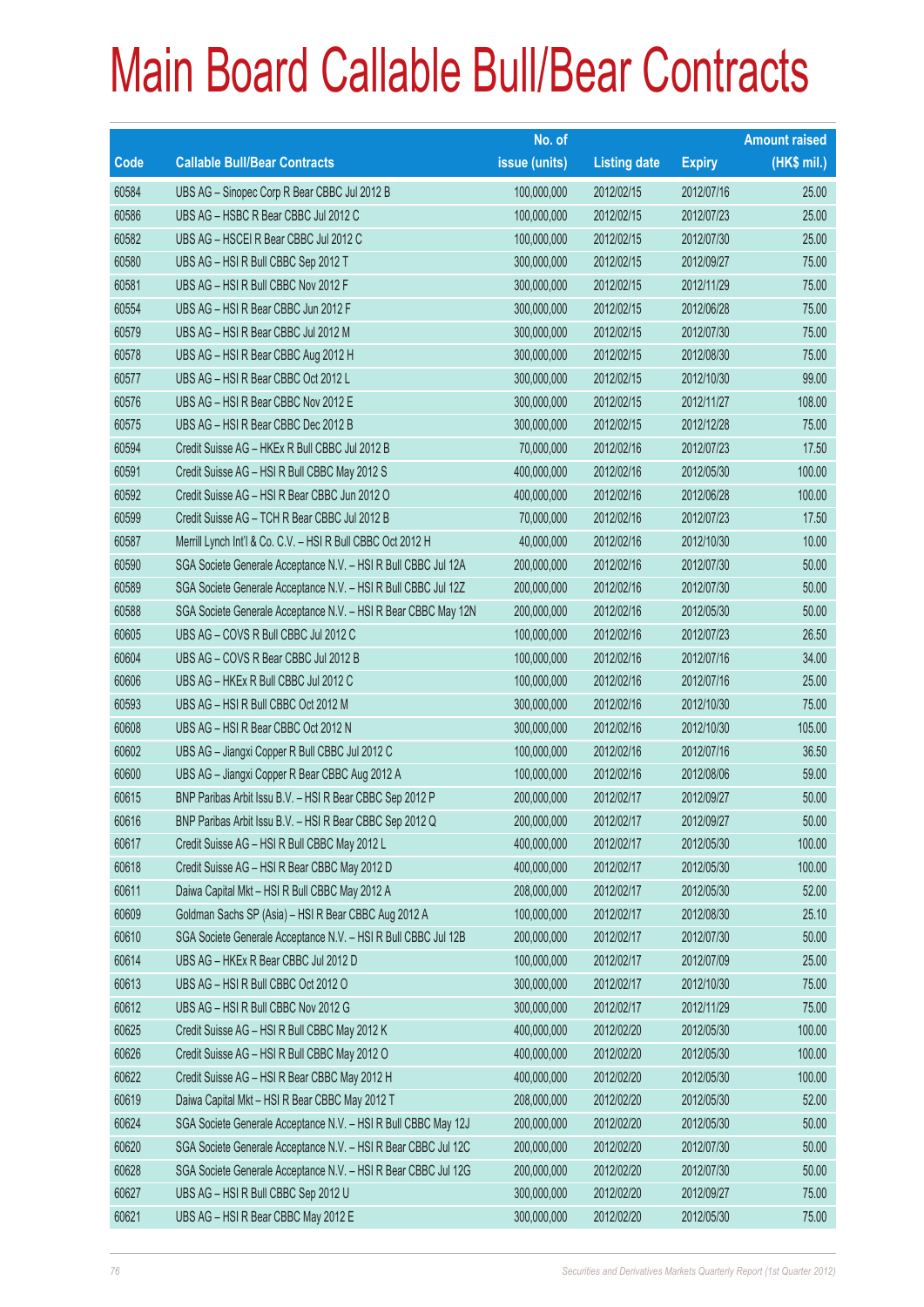|        |                                                          | No. of        |                     |               | <b>Amount raised</b> |
|--------|----------------------------------------------------------|---------------|---------------------|---------------|----------------------|
| Code   | <b>Callable Bull/Bear Contracts</b>                      | issue (units) | <b>Listing date</b> | <b>Expiry</b> | $(HK$$ mil.)         |
| 60629  | UBS AG - HSI R Bear CBBC May 2012 F                      | 300,000,000   | 2012/02/20          | 2012/05/30    | 75.00                |
| 60635  | HK Bank - HSI R Bull CBBC Nov 2012 C                     | 250,000,000   | 2012/02/21          | 2012/11/29    | 62.50                |
| 60636  | HK Bank - HSI R Bull CBBC Nov 2012 D                     | 250,000,000   | 2012/02/21          | 2012/11/29    | 62.50                |
| 60637  | HK Bank - HSI R Bull CBBC Dec 2012 B                     | 250,000,000   | 2012/02/21          | 2012/12/28    | 62.50                |
| 60638  | HK Bank - HSI R Bull CBBC Dec 2012 C                     | 250,000,000   | 2012/02/21          | 2012/12/28    | 62.50                |
| 60632  | HK Bank - HSI R Bear CBBC Nov 2012 B                     | 300,000,000   | 2012/02/21          | 2012/11/29    | 75.00                |
| 60642  | UBS AG - Cheung Kong R Bear CBBC Jul 2012 B              | 100,000,000   | 2012/02/21          | 2012/07/16    | 25.00                |
| 60631  | UBS AG - HSI R Bull CBBC Oct 2012 P                      | 300,000,000   | 2012/02/21          | 2012/10/30    | 75.00                |
| 60639  | UBS AG - HSI R Bear CBBC Jun 2012 X                      | 300,000,000   | 2012/02/21          | 2012/06/28    | 75.00                |
| 60630  | UBS AG - HSI R Bear CBBC Jul 2012 O                      | 300,000,000   | 2012/02/21          | 2012/07/30    | 75.00                |
| 60640  | UBS AG - Sands China R Bull CBBC Jun 2012 A              | 50,000,000    | 2012/02/21          | 2012/06/25    | 21.25                |
| 60641  | UBS AG - SHK Ppt R Bear CBBC Jul 2012 B                  | 100,000,000   | 2012/02/21          | 2012/07/16    | 25.00                |
| 65611# | HK Bank - HSI R Bear CBBC Apr 2012 B                     | 250,000,000   | 2012/02/21          | 2012/04/27    | 23.25                |
| 60704  | BNP Paribas Arbit Issu B.V. - HSI R Bull CBBC Sep 2012 V | 200,000,000   | 2012/02/22          | 2012/09/27    | 50.00                |
| 60705  | BNP Paribas Arbit Issu B.V. - HSI R Bull CBBC Sep 2012 W | 200,000,000   | 2012/02/22          | 2012/09/27    | 50.00                |
| 60707  | BNP Paribas Arbit Issu B.V. - HSI R Bull CBBC Sep 2012 X | 200,000,000   | 2012/02/22          | 2012/09/27    | 50.00                |
| 60708  | BNP Paribas Arbit Issu B.V. - HSI R Bull CBBC Sep 2012 Y | 200,000,000   | 2012/02/22          | 2012/09/27    | 50.00                |
| 60700  | BNP Paribas Arbit Issu B.V. - HSI R Bear CBBC Sep 2012 R | 200,000,000   | 2012/02/22          | 2012/09/27    | 50.00                |
| 60701  | BNP Paribas Arbit Issu B.V. - HSI R Bear CBBC Sep 2012 S | 200,000,000   | 2012/02/22          | 2012/09/27    | 50.00                |
| 60702  | BNP Paribas Arbit Issu B.V. - HSI R Bear CBBC Sep 2012 T | 200,000,000   | 2012/02/22          | 2012/09/27    | 50.00                |
| 60703  | BNP Paribas Arbit Issu B.V. - HSI R Bear CBBC Sep 2012 U | 200,000,000   | 2012/02/22          | 2012/09/27    | 50.00                |
| 60655  | Credit Suisse AG - HKEx R Bear CBBC Jul 2012 D           | 60,000,000    | 2012/02/22          | 2012/07/30    | 15.00                |
| 60656  | Credit Suisse AG - HKEx R Bear CBBC Aug 2012 A           | 60,000,000    | 2012/02/22          | 2012/08/13    | 17.10                |
| 60693  | Credit Suisse AG - HSI R Bull CBBC Jun 2012 W            | 400,000,000   | 2012/02/22          | 2012/06/28    | 100.00               |
| 60694  | Credit Suisse AG - HSI R Bull CBBC Jul 2012 I            | 400,000,000   | 2012/02/22          | 2012/07/30    | 100.00               |
| 60698  | Credit Suisse AG - HSI R Bull CBBC Jul 2012 K            | 400,000,000   | 2012/02/22          | 2012/07/30    | 100.00               |
| 60696  | Credit Suisse AG - HSI R Bull CBBC Aug 2012 E            | 400,000,000   | 2012/02/22          | 2012/08/30    | 100.00               |
| 60650  | Credit Suisse AG - HSI R Bear CBBC May 2012 R            | 400,000,000   | 2012/02/22          | 2012/05/30    | 100.00               |
| 60652  | Credit Suisse AG - HSI R Bear CBBC Jun 2012 K            | 400,000,000   | 2012/02/22          | 2012/06/28    | 100.00               |
| 60651  | Credit Suisse AG - HSI R Bear CBBC Jun 2012 U            | 400,000,000   | 2012/02/22          | 2012/06/28    | 100.00               |
| 60699  | Credit Suisse AG - HSI R Bear CBBC Jul 2012 S            | 400,000,000   | 2012/02/22          | 2012/07/30    | 100.00               |
| 60657  | Credit Suisse AG - HSI R Bear CBBC Oct 2012 M            | 400,000,000   | 2012/02/22          | 2012/10/30    | 114.00               |
| 60663  | Credit Suisse AG - HSI R Bear CBBC Oct 2012 N            | 400,000,000   | 2012/02/22          | 2012/10/30    | 130.00               |
| 60660  | Credit Suisse AG - HSI R Bear CBBC Nov 2012 I            | 400,000,000   | 2012/02/22          | 2012/11/29    | 118.00               |
| 60664  | Credit Suisse AG - HSI R Bear CBBC Nov 2012 J            | 400,000,000   | 2012/02/22          | 2012/11/29    | 134.00               |
| 60666  | Credit Suisse AG - HSI R Bear CBBC Nov 2012 K            | 400,000,000   | 2012/02/22          | 2012/11/29    | 142.00               |
| 60661  | Credit Suisse AG - HSI R Bear CBBC Dec 2012 B            | 400,000,000   | 2012/02/22          | 2012/12/28    | 106.00               |
| 60665  | Credit Suisse AG - HSI R Bear CBBC Dec 2012 C            | 400,000,000   | 2012/02/22          | 2012/12/28    | 116.00               |
| 60653  | Credit Suisse AG - TCH R Bull CBBC Jul 2012 C            | 60,000,000    | 2012/02/22          | 2012/07/30    | 15.00                |
| 60710  | Citigroup Global Mkt H Inc. - HSI R Bull CBBC May 2012 D | 150,000,000   | 2012/02/22          | 2012/05/30    | 37.50                |
| 60709  | Citigroup Global Mkt H Inc. - HSI R Bear CBBC May 2012 C | 150,000,000   | 2012/02/22          | 2012/05/30    | 37.50                |
| 60682  | Daiwa Capital Mkt - A50 China R Bull CBBC Jul 2012 A     | 80,000,000    | 2012/02/22          | 2012/07/03    | 20.00                |
| 60683  | Daiwa Capital Mkt - HSCEI R Bull CBBC Jun 2012 D         | 98,000,000    | 2012/02/22          | 2012/06/28    | 24.50                |
| 60692  | Daiwa Capital Mkt - HSI R Bull CBBC Jun 2012 B           | 208,000,000   | 2012/02/22          | 2012/06/28    | 52.00                |
| 60691  | Daiwa Capital Mkt - HSI R Bull CBBC Jun 2012 C           | 208,000,000   | 2012/02/22          | 2012/06/28    | 52.00                |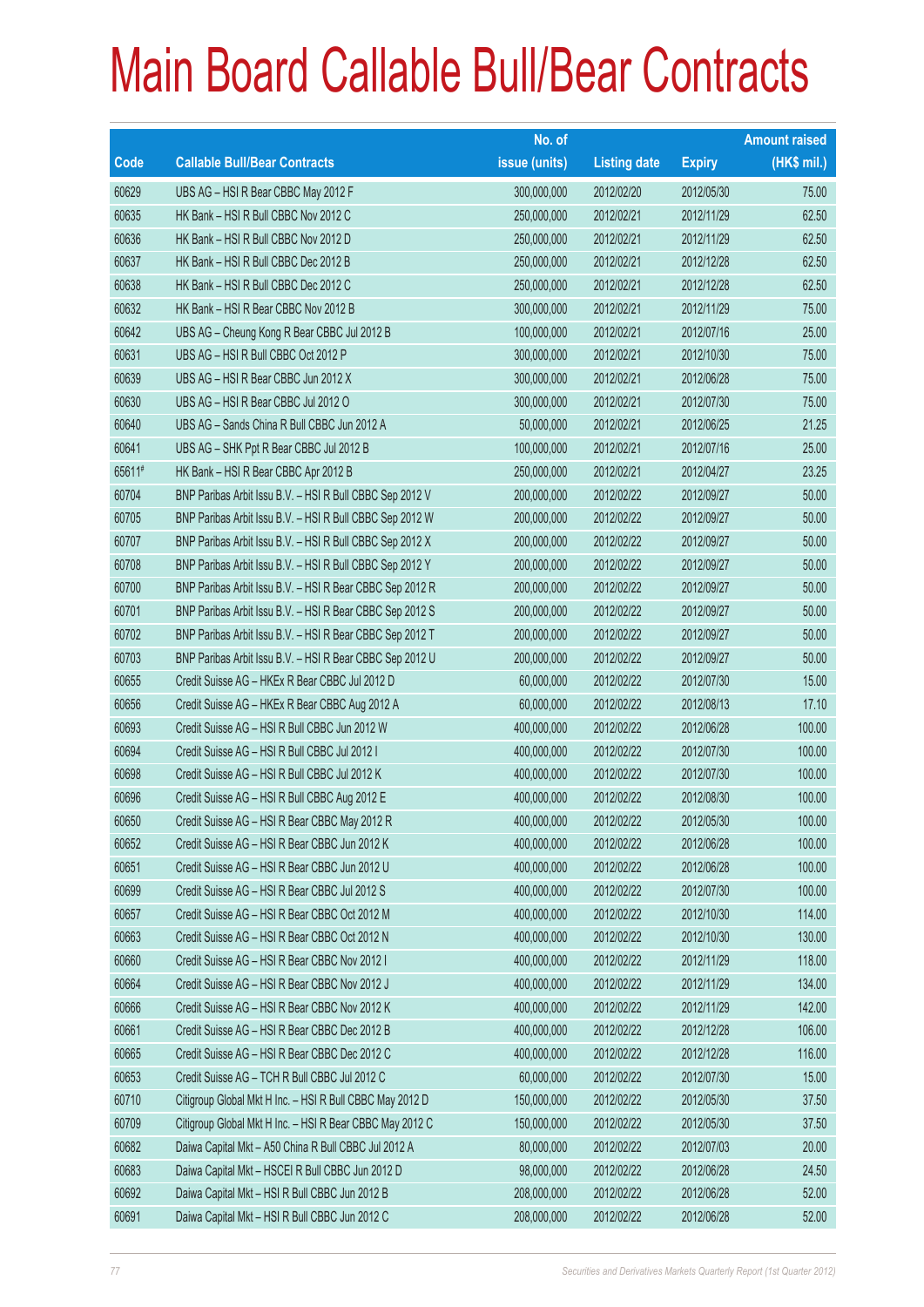|       |                                                                | No. of        |                     |               | <b>Amount raised</b> |
|-------|----------------------------------------------------------------|---------------|---------------------|---------------|----------------------|
| Code  | <b>Callable Bull/Bear Contracts</b>                            | issue (units) | <b>Listing date</b> | <b>Expiry</b> | $(HK$$ mil.)         |
| 60685 | Daiwa Capital Mkt - HSI R Bull CBBC Jun 2012 D                 | 208,000,000   | 2012/02/22          | 2012/06/28    | 52.00                |
| 60684 | Daiwa Capital Mkt - HSI R Bull CBBC Jul 2012 J                 | 208,000,000   | 2012/02/22          | 2012/07/30    | 52.00                |
| 60647 | Daiwa Capital Mkt - HSI R Bear CBBC May 2012 B                 | 208,000,000   | 2012/02/22          | 2012/05/30    | 52.00                |
| 60646 | Daiwa Capital Mkt - HSI R Bear CBBC May 2012 F                 | 208,000,000   | 2012/02/22          | 2012/05/30    | 52.00                |
| 60671 | Daiwa Capital Mkt - HSI R Bear CBBC May 2012 L                 | 208,000,000   | 2012/02/22          | 2012/05/30    | 52.00                |
| 60675 | J P Morgan SP BV - HSI R Bull CBBC Aug 2012 G                  | 200,000,000   | 2012/02/22          | 2012/08/30    | 50.00                |
| 60678 | J P Morgan SP BV - HSI R Bull CBBC Aug 2012 H                  | 200,000,000   | 2012/02/22          | 2012/08/30    | 50.00                |
| 60679 | J P Morgan SP BV - HSI R Bull CBBC Aug 2012 I                  | 200,000,000   | 2012/02/22          | 2012/08/30    | 50.00                |
| 60680 | J P Morgan SP BV - HSI R Bull CBBC Aug 2012 J                  | 200,000,000   | 2012/02/22          | 2012/08/30    | 50.00                |
| 60674 | J P Morgan SP BV - HSI R Bear CBBC Aug 2012 F                  | 200,000,000   | 2012/02/22          | 2012/08/30    | 50.00                |
| 60668 | SGA Societe Generale Acceptance N.V. - HSI R Bull CBBC May 12K | 200,000,000   | 2012/02/22          | 2012/05/30    | 50.00                |
| 60669 | SGA Societe Generale Acceptance N.V. - HSI R Bull CBBC Jul 12E | 200,000,000   | 2012/02/22          | 2012/07/30    | 50.00                |
| 60670 | SGA Societe Generale Acceptance N.V. - HSI R Bull CBBC Jul 12X | 200,000,000   | 2012/02/22          | 2012/07/30    | 50.00                |
| 60645 | SGA Societe Generale Acceptance N.V. - HSI R Bear CBBC Jul 12D | 200,000,000   | 2012/02/22          | 2012/07/30    | 50.00                |
| 60643 | SGA Societe Generale Acceptance N.V. - HSI R Bear CBBC Jul 12F | 200,000,000   | 2012/02/22          | 2012/07/30    | 50.00                |
| 60644 | SGA Societe Generale Acceptance N.V. - HSI R Bear CBBC Jul 12H | 200,000,000   | 2012/02/22          | 2012/07/30    | 50.00                |
| 60673 | SGA Societe Generale Acceptance N.V. - HSI R Bear CBBC Jul 12J | 200,000,000   | 2012/02/22          | 2012/07/30    | 50.00                |
| 60681 | SGA Societe Generale Acceptance N.V. - HSI R Bear CBBC Sep 12E | 200,000,000   | 2012/02/22          | 2012/09/27    | 50.00                |
| 60716 | UBS AG - China Mobile R Bull CBBC Jul 2012 A                   | 100,000,000   | 2012/02/22          | 2012/07/09    | 25.00                |
| 60715 | UBS AG - China Life R Bull CBBC Aug 2012 F                     | 100,000,000   | 2012/02/22          | 2012/08/06    | 25.00                |
| 60717 | UBS AG - CNOOC R Bull CBBC Jul 2012 G                          | 100,000,000   | 2012/02/22          | 2012/07/23    | 25.00                |
| 60721 | UBS AG - HKEx R Bull CBBC Sep 2012 A                           | 100,000,000   | 2012/02/22          | 2012/09/10    | 25.00                |
| 60719 | UBS AG - HKEx R Bear CBBC Jul 2012 E                           | 100,000,000   | 2012/02/22          | 2012/07/30    | 34.00                |
| 60714 | UBS AG - HSI R Bull CBBC Sep 2012 V                            | 300,000,000   | 2012/02/22          | 2012/09/27    | 75.00                |
| 60713 | UBS AG - HSI R Bull CBBC Oct 2012 R                            | 300,000,000   | 2012/02/22          | 2012/10/30    | 75.00                |
| 60649 | UBS AG - HSI R Bear CBBC May 2012 Z                            | 300,000,000   | 2012/02/22          | 2012/05/30    | 75.00                |
| 60648 | UBS AG - HSI R Bear CBBC Jun 2012 N                            | 300,000,000   | 2012/02/22          | 2012/06/28    | 75.00                |
| 60672 | UBS AG - HSI R Bear CBBC Jun 2012 S                            | 300,000,000   | 2012/02/22          | 2012/06/28    | 75.00                |
| 60718 | UBS AG - TCH R Bear CBBC Jul 2012 F                            | 100,000,000   | 2012/02/22          | 2012/07/23    | 44.50                |
| 60745 | BNP Paribas Arbit Issu B.V. - HSI R Bull CBBC Sep 2012 B       | 200,000,000   | 2012/02/23          | 2012/09/27    | 50.00                |
| 60744 | BNP Paribas Arbit Issu B.V. - HSI R Bear CBBC Sep 2012 Z       | 200,000,000   | 2012/02/23          | 2012/09/27    | 50.00                |
| 60729 | Credit Suisse AG - HSI R Bull CBBC Jul 2012 Z                  | 400,000,000   | 2012/02/23          | 2012/07/30    | 100.00               |
| 60740 | Credit Suisse AG - HSI R Bear CBBC Jul 2012 C                  | 400,000,000   | 2012/02/23          | 2012/07/30    | 100.00               |
| 60738 | Credit Suisse AG - TCH R Bull CBBC Jul 2012 E                  | 70,000,000    | 2012/02/23          | 2012/07/30    | 17.50                |
| 60739 | Credit Suisse AG - TCH R Bull CBBC Jul 2012 F                  | 70,000,000    | 2012/02/23          | 2012/07/30    | 17.50                |
| 60737 | Credit Suisse AG - TCH R Bear CBBC Jul 2012 D                  | 70,000,000    | 2012/02/23          | 2012/07/30    | 21.35                |
| 60732 | Daiwa Capital Mkt - HSI R Bull CBBC May 2012 R                 | 208,000,000   | 2012/02/23          | 2012/05/30    | 52.00                |
| 60741 | Daiwa Capital Mkt - HSI R Bull CBBC Jun 2012 E                 | 208,000,000   | 2012/02/23          | 2012/06/28    | 52.00                |
| 60733 | Daiwa Capital Mkt - HSI R Bear CBBC Jul 2012 K                 | 208,000,000   | 2012/02/23          | 2012/07/30    | 52.00                |
| 60734 | Daiwa Capital Mkt - HSI R Bear CBBC Jul 2012 L                 | 208,000,000   | 2012/02/23          | 2012/07/30    | 52.00                |
| 60735 | Daiwa Capital Mkt - HSI R Bear CBBC Jul 2012 M                 | 208,000,000   | 2012/02/23          | 2012/07/30    | 52.00                |
| 60736 | Daiwa Capital Mkt - HSI R Bear CBBC Aug 2012 E                 | 208,000,000   | 2012/02/23          | 2012/08/30    | 52.00                |
| 60723 | Goldman Sachs SP (Asia) - HSI R Bull CBBC Aug 2012 B           | 120,000,000   | 2012/02/23          | 2012/08/30    | 30.24                |
| 60727 | HK Bank - HSI R Bull CBBC Dec 2012 F                           | 250,000,000   | 2012/02/23          | 2012/12/28    | 62.50                |
| 60728 | HK Bank - HSI R Bull CBBC Dec 2012 G                           | 250,000,000   | 2012/02/23          | 2012/12/28    | 62.50                |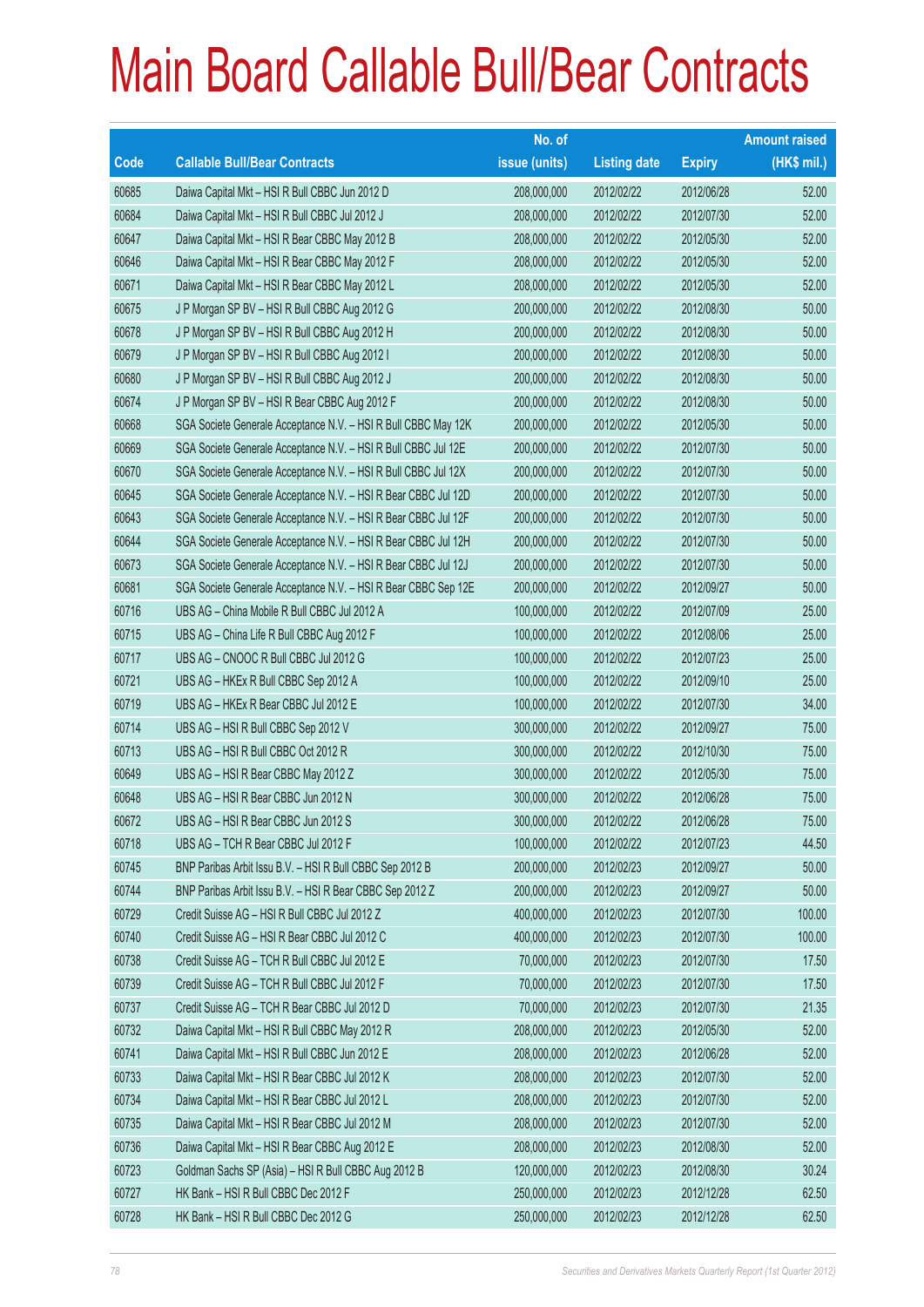|       |                                                                | No. of        |                     |               | <b>Amount raised</b> |
|-------|----------------------------------------------------------------|---------------|---------------------|---------------|----------------------|
| Code  | <b>Callable Bull/Bear Contracts</b>                            | issue (units) | <b>Listing date</b> | <b>Expiry</b> | $(HK$$ mil.)         |
| 60724 | HK Bank - HSI R Bear CBBC Nov 2012 E                           | 300,000,000   | 2012/02/23          | 2012/11/29    | 75.00                |
| 60725 | HK Bank - HSI R Bear CBBC Dec 2012 D                           | 300,000,000   | 2012/02/23          | 2012/12/28    | 75.00                |
| 60726 | HK Bank - HSI R Bear CBBC Dec 2012 E                           | 300,000,000   | 2012/02/23          | 2012/12/28    | 75.00                |
| 60722 | Merrill Lynch Int'l & Co. C.V. - HSI R Bull CBBC Oct 2012 I    | 40,000,000    | 2012/02/23          | 2012/10/30    | 10.00                |
| 60731 | SGA Societe Generale Acceptance N.V. - HSI R Bear CBBC Jul 12K | 200,000,000   | 2012/02/23          | 2012/07/30    | 50.00                |
| 60730 | UBS AG - HSI R Bull CBBC Nov 2012 I                            | 300,000,000   | 2012/02/23          | 2012/11/29    | 75.00                |
| 60742 | UBS AG - HSI R Bear CBBC May 2012 H                            | 300,000,000   | 2012/02/23          | 2012/05/30    | 75.00                |
| 60743 | UBS AG - TCH R Bull CBBC Jun 2012 J                            | 100,000,000   | 2012/02/23          | 2012/06/25    | 25.00                |
| 60781 | BNP Paribas Arbit Issu B.V. - HSI R Bull CBBC Sep 2012 P       | 200,000,000   | 2012/02/24          | 2012/09/27    | 50.00                |
| 60780 | BNP Paribas Arbit Issu B.V. - HSI R Bear CBBC Sep 2012 M       | 200,000,000   | 2012/02/24          | 2012/09/27    | 50.00                |
| 60765 | Credit Suisse AG - China Life R Bull CBBC Jul 2012 A           | 60,000,000    | 2012/02/24          | 2012/07/30    | 15.00                |
| 60767 | Credit Suisse AG - HKEx R Bear CBBC Jul 2012 E                 | 60,000,000    | 2012/02/24          | 2012/07/30    | 15.00                |
| 60760 | Credit Suisse AG - HSI R Bull CBBC May 2012 D                  | 400,000,000   | 2012/02/24          | 2012/05/30    | 100.00               |
| 60777 | Credit Suisse AG - HSI R Bull CBBC Jun 2012 B                  | 400,000,000   | 2012/02/24          | 2012/06/28    | 100.00               |
| 60778 | Credit Suisse AG - HSI R Bull CBBC Jul 2012 F                  | 400,000,000   | 2012/02/24          | 2012/07/30    | 100.00               |
| 60756 | Credit Suisse AG - HSI R Bull CBBC Aug 2012 F                  | 400,000,000   | 2012/02/24          | 2012/08/30    | 100.00               |
| 60758 | Credit Suisse AG - HSI R Bull CBBC Aug 2012 V                  | 400,000,000   | 2012/02/24          | 2012/08/30    | 100.00               |
| 60754 | Credit Suisse AG - HSI R Bull CBBC Sep 2012 P                  | 400,000,000   | 2012/02/24          | 2012/09/27    | 100.00               |
| 60761 | Credit Suisse AG - HSI R Bear CBBC Jun 2012 O                  | 400,000,000   | 2012/02/24          | 2012/06/28    | 100.00               |
| 60762 | Credit Suisse AG - HSI R Bear CBBC Jul 2012 G                  | 400,000,000   | 2012/02/24          | 2012/07/30    | 100.00               |
| 60763 | Credit Suisse AG - HSI R Bear CBBC Aug 2012 Z                  | 400,000,000   | 2012/02/24          | 2012/08/30    | 100.00               |
| 60764 | Credit Suisse AG - HSI R Bear CBBC Sep 2012 Q                  | 400,000,000   | 2012/02/24          | 2012/09/27    | 100.00               |
| 60766 | Credit Suisse AG - TCH R Bear CBBC Jul 2012 G                  | 60,000,000    | 2012/02/24          | 2012/07/30    | 15.00                |
| 60779 | Daiwa Capital Mkt - HSI R Bull CBBC May 2012 S                 | 208,000,000   | 2012/02/24          | 2012/05/30    | 52.00                |
| 60772 | HK Bank - A50 R Bull CBBC Nov 2012 A                           | 100,000,000   | 2012/02/24          | 2012/11/16    | 25.00                |
| 60771 | HK Bank - HKEx R Bull CBBC Nov 2012 B                          | 80,000,000    | 2012/02/24          | 2012/11/16    | 20.80                |
| 60773 | HK Bank - HKEx R Bear CBBC Nov 2012 C                          | 80,000,000    | 2012/02/24          | 2012/11/28    | 21.60                |
| 60774 | HK Bank - HSI R Bear CBBC May 2013 C                           | 300,000,000   | 2012/02/24          | 2013/05/30    | 75.00                |
| 60770 | HK Bank - TCH R Bull CBBC Nov 2012 B                           | 80,000,000    | 2012/02/24          | 2012/11/16    | 25.60                |
| 60769 | SGA Societe Generale Acceptance N.V. - HSI R Bull CBBC May 20N | 200,000,000   | 2012/02/24          | 2012/05/30    | 50.00                |
| 60746 | SGA Societe Generale Acceptance N.V. - HSI R Bull CBBC Oct 20A | 200,000,000   | 2012/02/24          | 2012/10/30    | 53.00                |
| 60747 | SGA Societe Generale Acceptance N.V. - HSI R Bull CBBC Oct 20B | 200,000,000   | 2012/02/24          | 2012/10/30    | 50.00                |
| 60751 | SGA Societe Generale Acceptance N.V. - HSI R Bear CBBC Sep 20F | 200,000,000   | 2012/02/24          | 2012/09/27    | 66.00                |
| 60752 | SGA Societe Generale Acceptance N.V. - HSI R Bear CBBC Sep 20G | 200,000,000   | 2012/02/24          | 2012/09/27    | 56.00                |
| 60748 | SGA Societe Generale Acceptance N.V. - HSI R Bear CBBC Oct 20C | 200,000,000   | 2012/02/24          | 2012/10/30    | 50.00                |
| 60749 | SGA Societe Generale Acceptance N.V. - HSI R Bear CBBC Oct 20D | 200,000,000   | 2012/02/24          | 2012/10/30    | 52.00                |
| 60750 | SGA Societe Generale Acceptance N.V. - HSI R Bear CBBC Oct 20E | 200,000,000   | 2012/02/24          | 2012/10/30    | 60.00                |
| 60776 | UBS AG - HSI R Bull CBBC Sep 2012 W                            | 300,000,000   | 2012/02/24          | 2012/09/27    | 75.00                |
| 60775 | UBS AG - HSI R Bull CBBC Oct 2012 S                            | 300,000,000   | 2012/02/24          | 2012/10/30    | 75.00                |
| 60768 | UBS AG - HSI R Bear CBBC Jul 2012 F                            | 300,000,000   | 2012/02/24          | 2012/07/30    | 75.00                |
| 60817 | BNP Paribas Arbit Issu B.V. - HSCEI R Bull CBBC Dec 2012 B     | 200,000,000   | 2012/02/27          | 2012/12/28    | 50.00                |
| 60816 | BNP Paribas Arbit Issu B.V. - HSCEI R Bear CBBC Dec 2012 A     | 200,000,000   | 2012/02/27          | 2012/12/28    | 50.00                |
| 60814 | BNP Paribas Arbit Issu B.V. - HSI R Bear CBBC Sep 2012 Q       | 200,000,000   | 2012/02/27          | 2012/09/27    | 50.00                |
| 60811 | BNP Paribas Arbit Issu B.V. - HSI R Bear CBBC Oct 2012 A       | 200,000,000   | 2012/02/27          | 2012/10/30    | 50.00                |
| 60812 | BNP Paribas Arbit Issu B.V. - HSI R Bear CBBC Oct 2012 B       | 200,000,000   | 2012/02/27          | 2012/10/30    | 50.00                |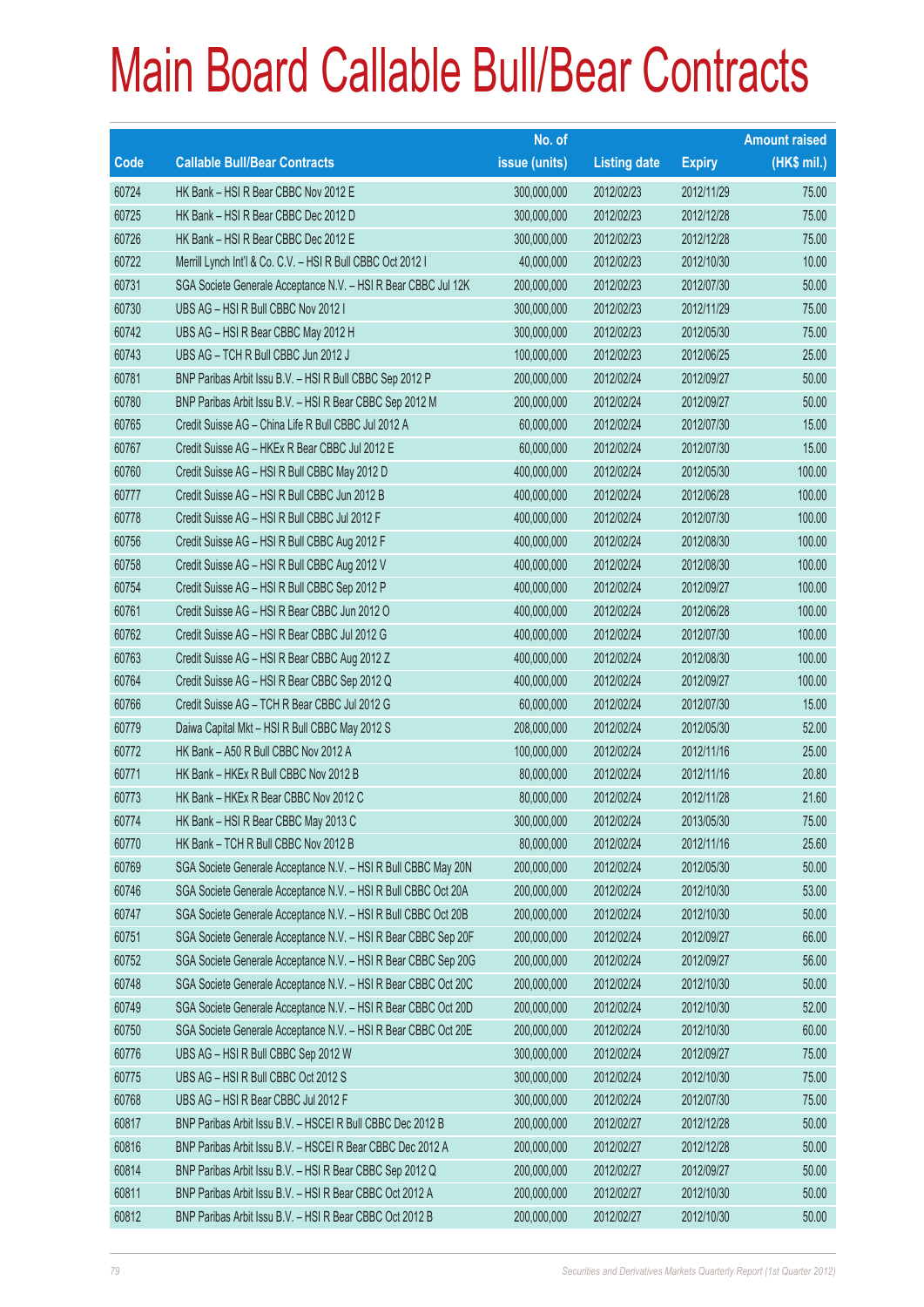|       |                                                                | No. of        |                     |               | <b>Amount raised</b> |
|-------|----------------------------------------------------------------|---------------|---------------------|---------------|----------------------|
| Code  | <b>Callable Bull/Bear Contracts</b>                            | issue (units) | <b>Listing date</b> | <b>Expiry</b> | $(HK$$ mil.)         |
| 60813 | BNP Paribas Arbit Issu B.V. - HSI R Bear CBBC Oct 2012 C       | 200,000,000   | 2012/02/27          | 2012/10/30    | 50.00                |
| 60815 | BNP Paribas Arbit Issu B.V. - HSI R Bear CBBC Oct 2012 D       | 200,000,000   | 2012/02/27          | 2012/10/30    | 50.00                |
| 60801 | Credit Suisse AG - HSI R Bull CBBC Jul 2012 J                  | 400,000,000   | 2012/02/27          | 2012/07/30    | 100.00               |
| 60803 | Credit Suisse AG - HSI R Bull CBBC Jul 2012 Q                  | 400,000,000   | 2012/02/27          | 2012/07/30    | 100.00               |
| 60802 | Credit Suisse AG - HSI R Bull CBBC Aug 2012 D                  | 400,000,000   | 2012/02/27          | 2012/08/30    | 100.00               |
| 60796 | Credit Suisse AG - HSI R Bear CBBC May 2012 H                  | 400,000,000   | 2012/02/27          | 2012/05/30    | 100.00               |
| 60797 | Credit Suisse AG - HSI R Bear CBBC Jul 2012 W                  | 400,000,000   | 2012/02/27          | 2012/07/30    | 100.00               |
| 60804 | Credit Suisse AG - HSI R Bear CBBC Oct 2012 O                  | 400,000,000   | 2012/02/27          | 2012/10/30    | 134.00               |
| 60807 | Credit Suisse AG - HSI R Bear CBBC Oct 2012 P                  | 400,000,000   | 2012/02/27          | 2012/10/30    | 100.00               |
| 60805 | Credit Suisse AG - HSI R Bear CBBC Nov 2012 L                  | 400,000,000   | 2012/02/27          | 2012/11/29    | 142.00               |
| 60808 | Credit Suisse AG - HSI R Bear CBBC Nov 2012 M                  | 400,000,000   | 2012/02/27          | 2012/11/29    | 100.00               |
| 60806 | Credit Suisse AG - HSI R Bear CBBC Dec 2012 D                  | 400,000,000   | 2012/02/27          | 2012/12/28    | 154.00               |
| 60800 | Daiwa Capital Mkt - HSI R Bull CBBC May 2012 T                 | 208,000,000   | 2012/02/27          | 2012/05/30    | 52.00                |
| 60795 | Daiwa Capital Mkt - HSI R Bear CBBC May 2012 Q                 | 208,000,000   | 2012/02/27          | 2012/05/30    | 52.00                |
| 60794 | Daiwa Capital Mkt - HSI R Bear CBBC May 2012 U                 | 208,000,000   | 2012/02/27          | 2012/05/30    | 52.00                |
| 60782 | Merrill Lynch Int'l & Co. C.V. - HSI R Bull CBBC Oct 2012 J    | 40,000,000    | 2012/02/27          | 2012/10/30    | 10.00                |
| 60799 | SGA Societe Generale Acceptance N.V. - HSI R Bull CBBC Jul12 I | 200,000,000   | 2012/02/27          | 2012/07/30    | 50.00                |
| 60798 | SGA Societe Generale Acceptance N.V. - HSI R Bull CBBC Jul12 W | 200,000,000   | 2012/02/27          | 2012/07/30    | 50.00                |
| 60791 | SGA Societe Generale Acceptance N.V. - HSI R Bear CBBC Jul12 L | 200,000,000   | 2012/02/27          | 2012/07/30    | 50.00                |
| 60792 | SGA Societe Generale Acceptance N.V. - HSI R Bear CBBC Jul12 M | 200,000,000   | 2012/02/27          | 2012/07/30    | 50.00                |
| 60783 | SGA Societe Generale Acceptance N.V. - HSI R Bear CBBC Sep12 H | 200,000,000   | 2012/02/27          | 2012/09/27    | 104.00               |
| 60784 | SGA Societe Generale Acceptance N.V. - HSI R Bear CBBC Sep12 I | 200,000,000   | 2012/02/27          | 2012/09/27    | 99.00                |
| 60785 | SGA Societe Generale Acceptance N.V. - HSI R Bear CBBC Sep12 J | 200,000,000   | 2012/02/27          | 2012/09/27    | 94.00                |
| 60786 | SGA Societe Generale Acceptance N.V. - HSI R Bear CBBC Sep12 K | 200,000,000   | 2012/02/27          | 2012/09/27    | 86.00                |
| 60787 | SGA Societe Generale Acceptance N.V. - HSI R Bear CBBC Sep12 L | 200,000,000   | 2012/02/27          | 2012/09/27    | 81.00                |
| 60789 | SGA Societe Generale Acceptance N.V. - HSI R Bear CBBC Sep12 M | 200,000,000   | 2012/02/27          | 2012/09/27    | 75.00                |
| 60790 | SGA Societe Generale Acceptance N.V. - HSI R Bear CBBC Sep12 N | 200,000,000   | 2012/02/27          | 2012/09/27    | 69.00                |
| 60809 | UBS AG - HSI R Bull CBBC Oct 2012 T                            | 300,000,000   | 2012/02/27          | 2012/10/30    | 75.00                |
| 60810 | UBS AG - HSI R Bull CBBC Nov 2012 J                            | 300,000,000   | 2012/02/27          | 2012/11/29    | 75.00                |
| 60793 | UBS AG - HSI R Bear CBBC May 2012 I                            | 300,000,000   | 2012/02/27          | 2012/05/30    | 75.00                |
| 60822 | Credit Suisse AG - HSI R Bull CBBC Sep 2012 R                  | 400,000,000   | 2012/02/28          | 2012/09/27    | 100.00               |
| 60829 | Credit Suisse AG - HSI R Bull CBBC Nov 2012 O                  | 400,000,000   | 2012/02/28          | 2012/11/29    | 100.00               |
| 60830 | Credit Suisse AG - HSI R Bull CBBC Dec 2012 G                  | 400,000,000   | 2012/02/28          | 2012/12/28    | 100.00               |
| 60831 | Credit Suisse AG - HSI R Bull CBBC Dec 2012 H                  | 400,000,000   | 2012/02/28          | 2012/12/28    | 100.00               |
| 60824 | Credit Suisse AG - HSI R Bear CBBC Aug 2012 S                  | 400,000,000   | 2012/02/28          | 2012/08/30    | 100.00               |
| 60823 | Credit Suisse AG - HSI R Bear CBBC Sep 2012 S                  | 400,000,000   | 2012/02/28          | 2012/09/27    | 100.00               |
| 60827 | Credit Suisse AG - HSI R Bear CBBC Oct 2012 Q                  | 400,000,000   | 2012/02/28          | 2012/10/30    | 100.00               |
| 60828 | Credit Suisse AG - HSI R Bear CBBC Nov 2012 N                  | 400,000,000   | 2012/02/28          | 2012/11/29    | 100.00               |
| 60825 | Credit Suisse AG - HSI R Bear CBBC Dec 2012 E                  | 400,000,000   | 2012/02/28          | 2012/12/28    | 100.00               |
| 60826 | Credit Suisse AG - HSI R Bear CBBC Dec 2012 F                  | 400,000,000   | 2012/02/28          | 2012/12/28    | 100.00               |
| 60836 | Daiwa Capital Mkt - HSI R Bear CBBC Jun 2012 F                 | 208,000,000   | 2012/02/28          | 2012/06/28    | 52.00                |
| 60837 | Daiwa Capital Mkt - HSI R Bear CBBC Jul 2012 N                 | 208,000,000   | 2012/02/28          | 2012/07/30    | 52.00                |
| 60838 | Daiwa Capital Mkt - HSI R Bear CBBC Jul 2012 O                 | 208,000,000   | 2012/02/28          | 2012/07/30    | 52.00                |
| 60839 | Daiwa Capital Mkt - HSI R Bear CBBC Aug 2012 F                 | 208,000,000   | 2012/02/28          | 2012/08/30    | 52.00                |
| 60840 | Daiwa Capital Mkt - HSI R Bear CBBC Aug 2012 G                 | 208,000,000   | 2012/02/28          | 2012/08/30    | 52.00                |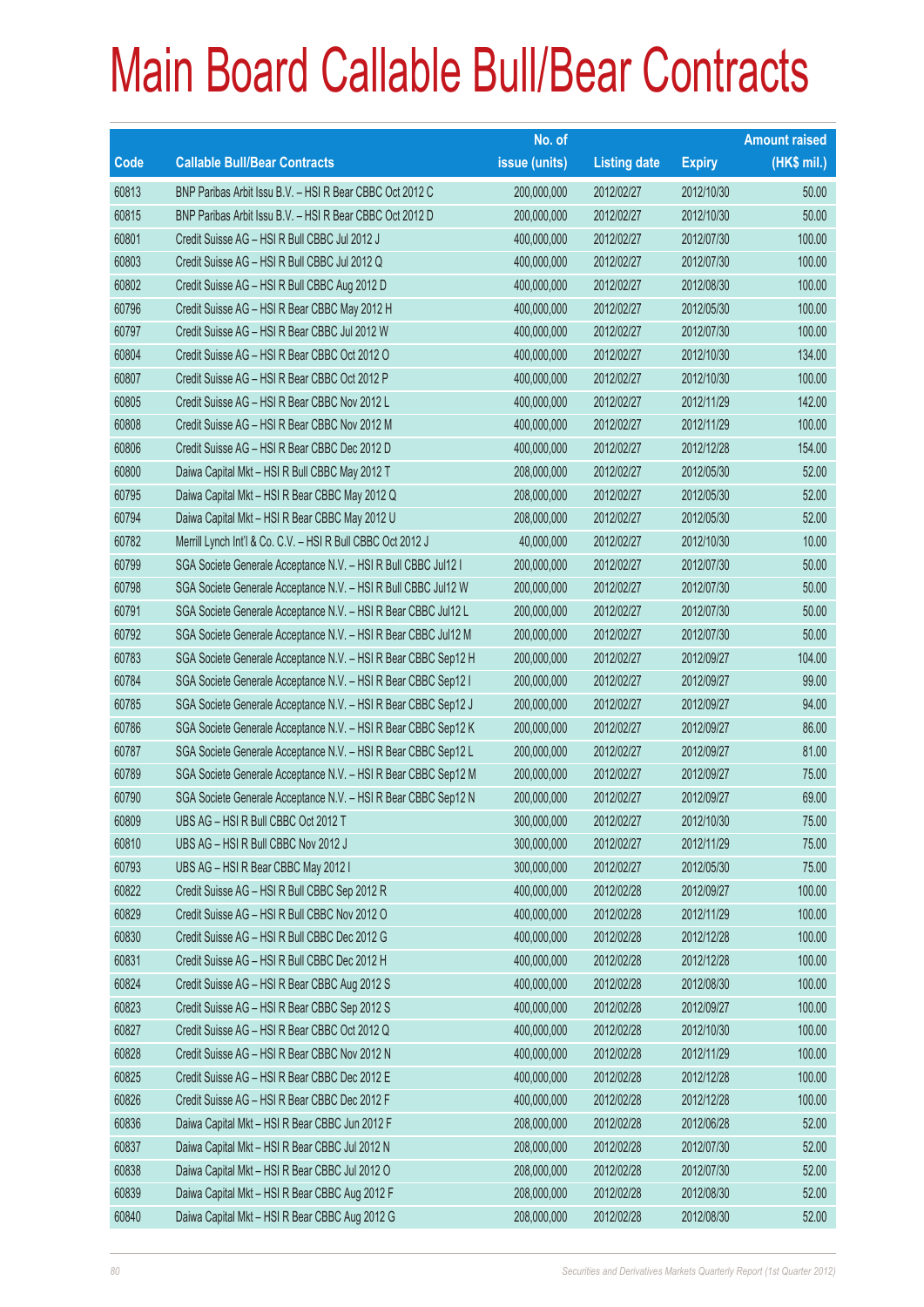|        |                                                                | No. of        |                     |               | <b>Amount raised</b> |
|--------|----------------------------------------------------------------|---------------|---------------------|---------------|----------------------|
| Code   | <b>Callable Bull/Bear Contracts</b>                            | issue (units) | <b>Listing date</b> | <b>Expiry</b> | (HK\$ mil.)          |
| 60821  | HK Bank - China Life R Bull CBBC Oct 2012 B                    | 80,000,000    | 2012/02/28          | 2012/10/18    | 32.00                |
| 60820  | HK Bank - CNOOC R Bear CBBC Nov 2012 B                         | 80,000,000    | 2012/02/28          | 2012/11/16    | 24.00                |
| 60819  | HK Bank - TCH R Bear CBBC Dec 2012 A                           | 80,000,000    | 2012/02/28          | 2012/12/18    | 32.80                |
| 60843  | UBS AG - Sinopec Corp R Bear CBBC Jun 2012 G                   | 100,000,000   | 2012/02/28          | 2012/06/18    | 25.00                |
| 60835  | UBS AG - HSI R Bull CBBC Sep 2012 X                            | 300,000,000   | 2012/02/28          | 2012/09/27    | 75.00                |
| 60832  | UBS AG - HSI R Bull CBBC Nov 2012 K                            | 300,000,000   | 2012/02/28          | 2012/11/29    | 75.00                |
| 60833  | UBS AG - HSI R Bear CBBC Jun 2012 I                            | 300,000,000   | 2012/02/28          | 2012/06/28    | 75.00                |
| 60834  | UBS AG - HSI R Bear CBBC Oct 2012 U                            | 300,000,000   | 2012/02/28          | 2012/10/30    | 75.00                |
| 60841  | UBS AG - Hutchison R Bull CBBC Jul 2012 F                      | 100,000,000   | 2012/02/28          | 2012/07/09    | 25.00                |
| 60842  | UBS AG - TCH R Bear CBBC Jun 2012 K                            | 100,000,000   | 2012/02/28          | 2012/06/18    | 25.00                |
| 60217# | HK Bank - HSI R Bear CBBC Aug 2012 K                           | 250,000,000   | 2012/02/28          | 2012/08/30    | 36.25                |
| 60860  | BNP Paribas Arbit Issu B.V. - HSI R Bull CBBC Dec 2012 A       | 200,000,000   | 2012/02/29          | 2012/12/28    | 50.00                |
| 60857  | BNP Paribas Arbit Issu B.V. - HSI R Bear CBBC Oct 2012 E       | 200,000,000   | 2012/02/29          | 2012/10/30    | 66.00                |
| 60859  | BNP Paribas Arbit Issu B.V. - HSI R Bear CBBC Oct 2012 F       | 200,000,000   | 2012/02/29          | 2012/10/30    | 60.00                |
| 60846  | Credit Suisse AG - HSI R Bull CBBC Jun 2012 K                  | 400,000,000   | 2012/02/29          | 2012/06/28    | 100.00               |
| 60845  | Credit Suisse AG - HSI R Bear CBBC Jun 2012 W                  | 400,000,000   | 2012/02/29          | 2012/06/28    | 100.00               |
| 60844  | Daiwa Capital Mkt - HSI R Bull CBBC Jun 2012 H                 | 208,000,000   | 2012/02/29          | 2012/06/28    | 52.00                |
| 60853  | Daiwa Capital Mkt - HSI R Bull CBBC Jun 2012 J                 | 208,000,000   | 2012/02/29          | 2012/06/28    | 52.00                |
| 60854  | Daiwa Capital Mkt - HSI R Bear CBBC Aug 2012 H                 | 208,000,000   | 2012/02/29          | 2012/08/30    | 52.00                |
| 60855  | Daiwa Capital Mkt - HSI R Bear CBBC Sep 2012 A                 | 208,000,000   | 2012/02/29          | 2012/09/27    | 52.00                |
| 60847  | Goldman Sachs SP (Asia) - HSI R Bear CBBC May 2012 A           | 150,000,000   | 2012/02/29          | 2012/05/30    | 37.80                |
| 60848  | Goldman Sachs SP (Asia) - HSI R Bear CBBC May 2012 B           | 150,000,000   | 2012/02/29          | 2012/05/30    | 38.10                |
| 60849  | SGA Societe Generale Acceptance N.V. - HSI R Bear CBBC Jul 12C | 200,000,000   | 2012/02/29          | 2012/07/30    | 50.00                |
| 60863  | UBS AG - HSI R Bull CBBC Nov 2012 L                            | 300,000,000   | 2012/02/29          | 2012/11/29    | 75.00                |
| 60850  | UBS AG - HSI R Bear CBBC May 2012 J                            | 300,000,000   | 2012/02/29          | 2012/05/30    | 75.00                |
| 60862  | UBS AG - Ping An R Bull CBBC Jul 2012 E                        | 100,000,000   | 2012/02/29          | 2012/07/23    | 25.00                |
| 60865  | Credit Suisse AG - HSI R Bear CBBC Jun 2012 U                  | 400,000,000   | 2012/03/01          | 2012/06/28    | 100.00               |
| 60866  | Daiwa Capital Mkt - HSI R Bear CBBC Jun 2012 R                 | 208,000,000   | 2012/03/01          | 2012/06/28    | 52.00                |
| 60864  | SGA Societe Generale Acceptance N.V. - HSI R Bear CBBC Jul 12G | 200,000,000   | 2012/03/01          | 2012/07/30    | 50.00                |
| 60869  | UBS AG - China Life R Bull CBBC Aug 2012 G                     | 100,000,000   | 2012/03/01          | 2012/08/13    | 25.00                |
| 60868  | UBS AG - HSI R Bull CBBC Nov 2012 M                            | 300,000,000   | 2012/03/01          | 2012/11/29    | 75.00                |
| 60867  | UBS AG - HSI R Bear CBBC Jun 2012 W                            | 300,000,000   | 2012/03/01          | 2012/06/28    | 75.00                |
| 60880  | Credit Suisse AG - HSI R Bull CBBC Jun 2012 B                  | 400,000,000   | 2012/03/02          | 2012/06/28    | 100.00               |
| 60878  | Goldman Sachs SP (Asia) - HSI R Bull CBBC Jun 2012 A           | 150,000,000   | 2012/03/02          | 2012/06/28    | 37.50                |
| 60879  | Goldman Sachs SP (Asia) - HSI R Bull CBBC Jun 2012 B           | 150,000,000   | 2012/03/02          | 2012/06/28    | 37.80                |
| 60873  | J P Morgan SP BV - HSI R Bull CBBC Aug 2012 L                  | 200,000,000   | 2012/03/02          | 2012/08/30    | 50.00                |
| 60876  | J P Morgan SP BV - HSI R Bull CBBC Aug 2012 M                  | 200,000,000   | 2012/03/02          | 2012/08/30    | 50.00                |
| 60877  | J P Morgan SP BV - HSI R Bull CBBC Aug 2012 N                  | 300,000,000   | 2012/03/02          | 2012/08/30    | 75.00                |
| 60872  | J P Morgan SP BV - HSI R Bear CBBC Aug 2012 K                  | 200,000,000   | 2012/03/02          | 2012/08/30    | 50.00                |
| 60870  | Merrill Lynch Int'l & Co. C.V. - HSI R Bear CBBC Oct 2012 K    | 40,000,000    | 2012/03/02          | 2012/10/30    | 10.00                |
| 60875  | SGA Societe Generale Acceptance N.V. - HSI R Bull CBBC Jul 120 | 200,000,000   | 2012/03/02          | 2012/07/30    | 50.00                |
| 60881  | SGA Societe Generale Acceptance N.V. - HSI R Bull CBBC Jul 12P | 200,000,000   | 2012/03/02          | 2012/07/30    | 50.00                |
| 60871  | SGA Societe Generale Acceptance N.V. - HSI R Bull CBBC Oct 12F | 200,000,000   | 2012/03/02          | 2012/10/30    | 50.00                |
| 60884  | UBS AG - A50 China R Bull CBBC Jul 2012 D                      | 100,000,000   | 2012/03/02          | 2012/07/30    | 25.00                |
| 60882  | UBS AG - HSI R Bull CBBC Oct 2012 V                            | 300,000,000   | 2012/03/02          | 2012/10/30    | 75.00                |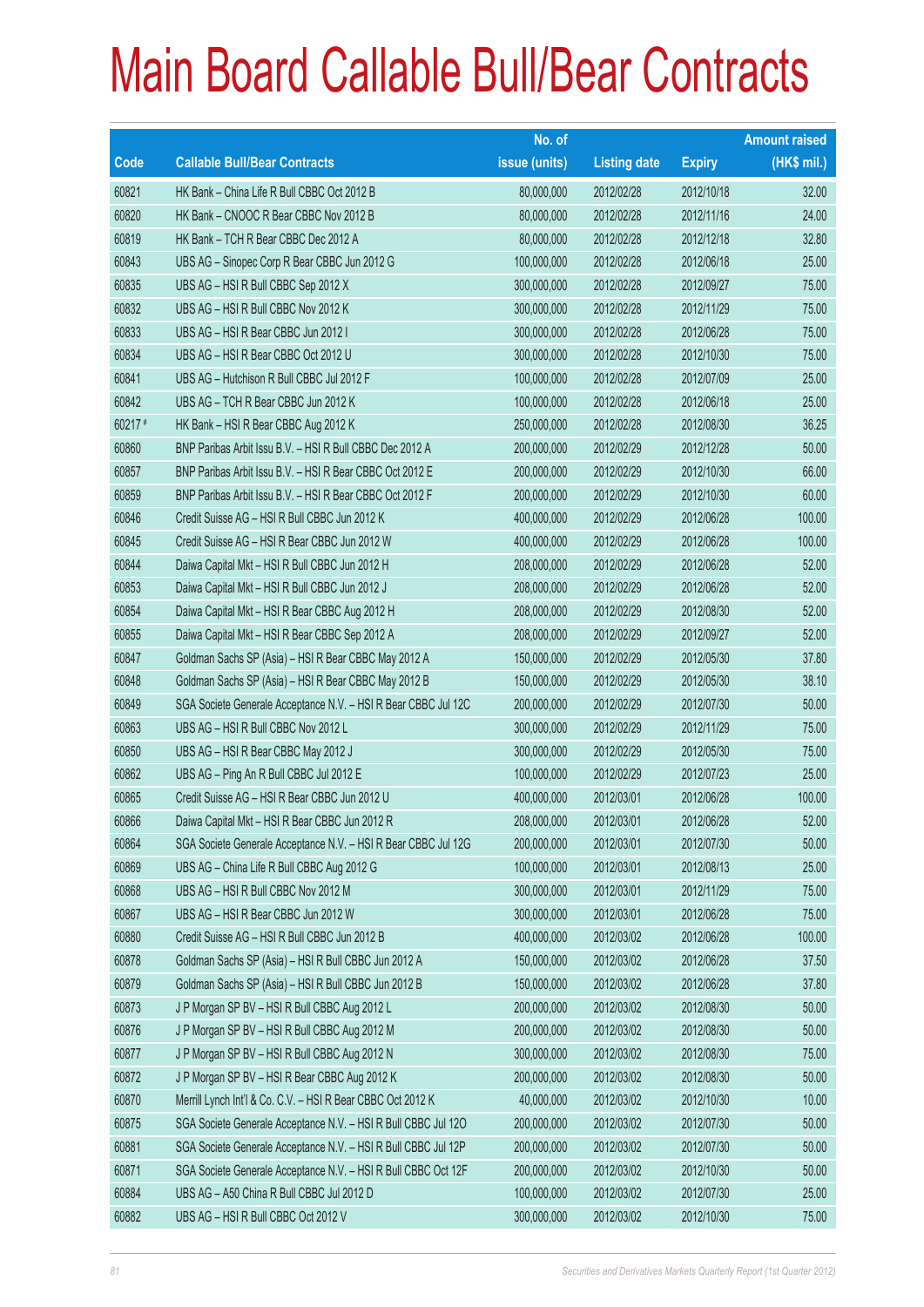|             |                                                                | No. of        |                     |               | <b>Amount raised</b> |
|-------------|----------------------------------------------------------------|---------------|---------------------|---------------|----------------------|
| <b>Code</b> | <b>Callable Bull/Bear Contracts</b>                            | issue (units) | <b>Listing date</b> | <b>Expiry</b> | $(HK$$ mil.)         |
| 60883       | UBS AG - HSI R Bull CBBC Dec 2012 C                            | 300,000,000   | 2012/03/02          | 2012/12/28    | 75.00                |
| 60912       | BNP Paribas Arbit Issu B.V. - HSI R Bear CBBC Oct 2012 G       | 200,000,000   | 2012/03/05          | 2012/10/30    | 50.00                |
| 60913       | BNP Paribas Arbit Issu B.V. - HSI R Bear CBBC Oct 2012 H       | 200,000,000   | 2012/03/05          | 2012/10/30    | 50.00                |
| 60894       | Credit Suisse AG - China Life R Bull CBBC Jul 2012 B           | 60,000,000    | 2012/03/05          | 2012/07/23    | 15.00                |
| 60895       | Credit Suisse AG - China Life R Bear CBBC Jul 2012 A           | 60,000,000    | 2012/03/05          | 2012/07/23    | 15.00                |
| 60896       | Credit Suisse AG - A50 China R Bull CBBC Jul 2012 A            | 60,000,000    | 2012/03/05          | 2012/07/23    | 15.00                |
| 60897       | Credit Suisse AG - A50 China R Bull CBBC Jul 2012 B            | 60,000,000    | 2012/03/05          | 2012/07/23    | 15.00                |
| 60898       | Credit Suisse AG - A50 China R Bear CBBC Jul 2012 A            | 60,000,000    | 2012/03/05          | 2012/07/23    | 15.00                |
| 60908       | Credit Suisse AG - HSI R Bull CBBC Jul 2012 G                  | 400,000,000   | 2012/03/05          | 2012/07/30    | 100.00               |
| 60892       | Credit Suisse AG - HSI R Bull CBBC Jul 2012 S                  | 400,000,000   | 2012/03/05          | 2012/07/30    | 100.00               |
| 60893       | Credit Suisse AG - HSI R Bull CBBC Jul 2012 W                  | 400,000,000   | 2012/03/05          | 2012/07/30    | 100.00               |
| 60891       | Credit Suisse AG - HSI R Bear CBBC Jul 2012 K                  | 400,000,000   | 2012/03/05          | 2012/07/30    | 100.00               |
| 60909       | Credit Suisse AG - HSI R Bear CBBC Jul 2012 Z                  | 400,000,000   | 2012/03/05          | 2012/07/30    | 100.00               |
| 60899       | Daiwa Capital Mkt - HSI R Bull CBBC Jun 2012 F                 | 208,000,000   | 2012/03/05          | 2012/06/28    | 52.00                |
| 60907       | Daiwa Capital Mkt - HSI R Bear CBBC Jun 2012 X                 | 208,000,000   | 2012/03/05          | 2012/06/28    | 52.00                |
| 60889       | Daiwa Capital Mkt - HSI R Bear CBBC Jun 2012 Z                 | 208,000,000   | 2012/03/05          | 2012/06/28    | 52.00                |
| 60885       | Goldman Sachs SP (Asia) - HSI R Bear CBBC Jun 2012 A           | 150,000,000   | 2012/03/05          | 2012/06/28    | 37.65                |
| 60886       | Goldman Sachs SP (Asia) - HSI R Bear CBBC Jun 2012 B           | 150,000,000   | 2012/03/05          | 2012/06/28    | 37.95                |
| 60887       | Goldman Sachs SP (Asia) - HSI R Bear CBBC Jun 2012 C           | 150,000,000   | 2012/03/05          | 2012/06/28    | 37.80                |
| 60903       | SGA Societe Generale Acceptance N.V. - HSI R Bull CBBC Jul12E  | 200,000,000   | 2012/03/05          | 2012/07/30    | 50.00                |
| 60904       | SGA Societe Generale Acceptance N.V. - HSI R Bull CBBC Jul121  | 200,000,000   | 2012/03/05          | 2012/07/30    | 50.00                |
| 60910       | SGA Societe Generale Acceptance N.V. - HSI R Bear CBBC Jul 12Z | 200,000,000   | 2012/03/05          | 2012/07/30    | 50.00                |
| 60902       | UBS AG - AIA R Bull CBBC Sep 2012 A                            | 100,000,000   | 2012/03/05          | 2012/09/10    | 25.00                |
| 60901       | UBS AG - AIA R Bear CBBC Jul 2012 A                            | 100,000,000   | 2012/03/05          | 2012/07/03    | 46.00                |
| 60905       | UBS AG - HSI R Bull CBBC Oct 2012 W                            | 300,000,000   | 2012/03/05          | 2012/10/30    | 75.00                |
| 60906       | UBS AG - HSI R Bull CBBC Oct 2012 X                            | 300,000,000   | 2012/03/05          | 2012/10/30    | 75.00                |
| 60911       | UBS AG - HSI R Bear CBBC Jun 2012 Y                            | 300,000,000   | 2012/03/05          | 2012/06/28    | 75.00                |
| 60890       | UBS AG - HSI R Bear CBBC Jul 2012 C                            | 300,000,000   | 2012/03/05          | 2012/07/30    | 75.00                |
| 60943       | BNP Paribas Arbit Issu B.V. - HSI R Bull CBBC Dec 2012 B       | 200,000,000   | 2012/03/06          | 2012/12/28    | 50.00                |
| 60944       | BNP Paribas Arbit Issu B.V. - HSI R Bull CBBC Dec 2012 C       | 200,000,000   | 2012/03/06          | 2012/12/28    | 50.00                |
| 60945       | BNP Paribas Arbit Issu B.V. - HSI R Bull CBBC Dec 2012 D       | 200,000,000   | 2012/03/06          | 2012/12/28    | 50.00                |
| 60946       | BNP Paribas Arbit Issu B.V. - HSI R Bull CBBC Dec 2012 E       | 200,000,000   | 2012/03/06          | 2012/12/28    | 50.00                |
| 60938       | Credit Suisse AG - HSI R Bull CBBC Jul 2012 F                  | 400,000,000   | 2012/03/06          | 2012/07/30    | 100.00               |
| 60939       | Credit Suisse AG - HSI R Bull CBBC Jul 2012 I                  | 400,000,000   | 2012/03/06          | 2012/07/30    | 100.00               |
| 60936       | Credit Suisse AG - HSI R Bull CBBC Aug 2012 Z                  | 400,000,000   | 2012/03/06          | 2012/08/30    | 100.00               |
| 60940       | Credit Suisse AG - HSI R Bear CBBC Jun 2012 A                  | 400,000,000   | 2012/03/06          | 2012/06/28    | 100.00               |
| 60931       | Credit Suisse AG - HSI R Bear CBBC Aug 2012 V                  | 400,000,000   | 2012/03/06          | 2012/08/30    | 100.00               |
| 60949       | Citigroup Global Mkt H Inc. - HSI R Bear CBBC Jun 2012 A       | 200,000,000   | 2012/03/06          | 2012/06/28    | 50.00                |
| 60950       | Citigroup Global Mkt H Inc. - HSI R Bear CBBC Jun 2012 B       | 200,000,000   | 2012/03/06          | 2012/06/28    | 50.00                |
| 60937       | Daiwa Capital Mkt - HSI R Bull CBBC Jun 2012 Z                 | 208,000,000   | 2012/03/06          | 2012/06/28    | 52.00                |
| 60929       | Goldman Sachs SP (Asia) - HSI R Bull CBBC Jun 2012 C           | 150,000,000   | 2012/03/06          | 2012/06/28    | 37.95                |
| 60930       | Goldman Sachs SP (Asia) - HSI R Bull CBBC Jun 2012 D           | 150,000,000   | 2012/03/06          | 2012/06/28    | 37.50                |
| 60914       | HK Bank - Hutchison R Bull CBBC Nov 2012 B                     | 80,000,000    | 2012/03/06          | 2012/11/16    | 20.00                |
| 60918       | HK Bank - Hutchison R Bull CBBC Dec 2012 A                     | 80,000,000    | 2012/03/06          | 2012/12/12    | 20.00                |
| 60916       | HK Bank - Hutchison R Bear CBBC Nov 2012 A                     | 80,000,000    | 2012/03/06          | 2012/11/26    | 20.00                |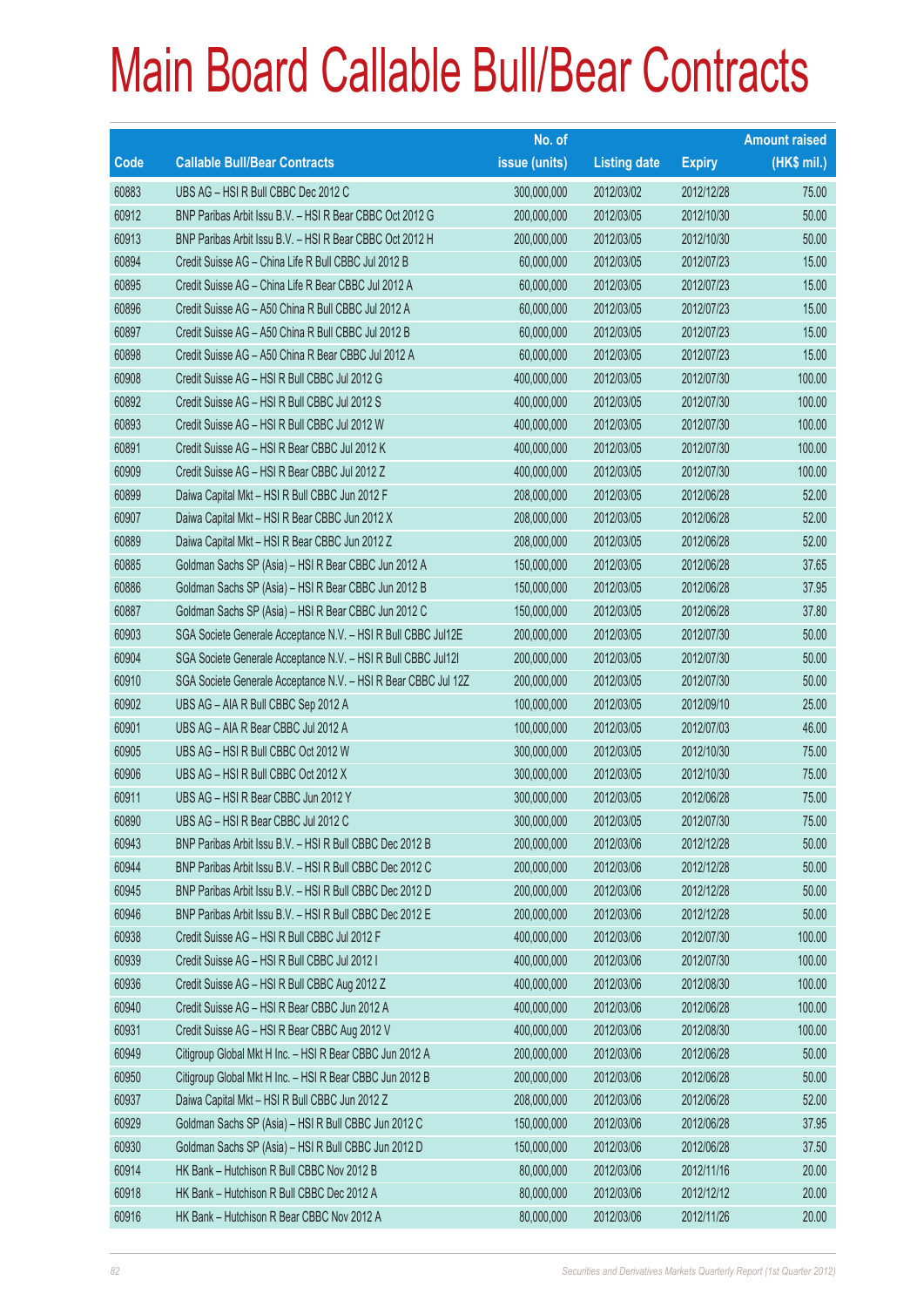|        |                                                                | No. of        |                     |               | <b>Amount raised</b> |
|--------|----------------------------------------------------------------|---------------|---------------------|---------------|----------------------|
| Code   | <b>Callable Bull/Bear Contracts</b>                            | issue (units) | <b>Listing date</b> | <b>Expiry</b> | $(HK$$ mil.)         |
| 60917  | HK Bank - TCH R Bull CBBC Nov 2012 C                           | 80,000,000    | 2012/03/06          | 2012/11/28    | 20.00                |
| 60915  | HK Bank - TCH R Bear CBBC Nov 2012 A                           | 80,000,000    | 2012/03/06          | 2012/11/16    | 28.00                |
| 60923  | J P Morgan SP BV - HSI R Bull CBBC Aug 2012 O                  | 300,000,000   | 2012/03/06          | 2012/08/30    | 75.00                |
| 60924  | J P Morgan SP BV - HSI R Bull CBBC Aug 2012 P                  | 300,000,000   | 2012/03/06          | 2012/08/30    | 75.00                |
| 60925  | J P Morgan SP BV - HSI R Bull CBBC Aug 2012 Q                  | 300,000,000   | 2012/03/06          | 2012/08/30    | 75.00                |
| 60926  | J P Morgan SP BV - HSI R Bull CBBC Aug 2012 R                  | 300,000,000   | 2012/03/06          | 2012/08/30    | 75.00                |
| 60919  | J P Morgan SP BV - HSI R Bear CBBC Aug 2012 L                  | 300,000,000   | 2012/03/06          | 2012/08/30    | 75.00                |
| 60921  | J P Morgan SP BV - HSI R Bear CBBC Aug 2012 M                  | 300,000,000   | 2012/03/06          | 2012/08/30    | 75.00                |
| 60922  | J P Morgan SP BV - HSI R Bear CBBC Aug 2012 N                  | 300,000,000   | 2012/03/06          | 2012/08/30    | 75.00                |
| 60942  | SGA Societe Generale Acceptance N.V. - HSI R Bull CBBC Jul 12W | 200,000,000   | 2012/03/06          | 2012/07/30    | 50.00                |
| 60941  | SGA Societe Generale Acceptance N.V. - HSI R Bear CBBC Sep 120 | 200,000,000   | 2012/03/06          | 2012/09/27    | 50.00                |
| 60928  | UBS AG - HSI R Bull CBBC Nov 2012 N                            | 300,000,000   | 2012/03/06          | 2012/11/29    | 75.00                |
| 60947  | UBS AG - HSI R Bull CBBC Dec 2012 D                            | 300,000,000   | 2012/03/06          | 2012/12/28    | 75.00                |
| 60927  | UBS AG - HSI R Bear CBBC Jul 2012 B                            | 300,000,000   | 2012/03/06          | 2012/07/30    | 75.00                |
| 60948  | UBS AG - HSI R Bear CBBC Jul 2012 I                            | 300,000,000   | 2012/03/06          | 2012/07/30    | 75.00                |
| 60218# | HK Bank - HSI R Bear CBBC Oct 2012 C                           | 300,000,000   | 2012/03/06          | 2012/10/30    | 36.30                |
| 60962  | BNP Paribas Arbit Issu B.V. - HSCEI R Bull CBBC Dec 2012 C     | 200,000,000   | 2012/03/07          | 2012/12/28    | 50.00                |
| 60960  | BNP Paribas Arbit Issu B.V. - HSCEI R Bear CBBC Dec 2012 B     | 200,000,000   | 2012/03/07          | 2012/12/28    | 50.00                |
| 60967  | BNP Paribas Arbit Issu B.V. - HSI R Bull CBBC Dec 2012 F       | 200,000,000   | 2012/03/07          | 2012/12/28    | 50.00                |
| 60959  | Credit Suisse AG - HSI R Bull CBBC Jul 2012 C                  | 400,000,000   | 2012/03/07          | 2012/07/30    | 100.00               |
| 60958  | Credit Suisse AG - HSI R Bull CBBC Aug 2012 D                  | 400,000,000   | 2012/03/07          | 2012/08/30    | 100.00               |
| 60955  | Credit Suisse AG - HSI R Bear CBBC Aug 2012 D                  | 400,000,000   | 2012/03/07          | 2012/08/30    | 100.00               |
| 60965  | Daiwa Capital Mkt - HSI R Bull CBBC Jun 2012 B                 | 208,000,000   | 2012/03/07          | 2012/06/28    | 52.00                |
| 60966  | Daiwa Capital Mkt - HSI R Bull CBBC Jun 2012 C                 | 208,000,000   | 2012/03/07          | 2012/06/28    | 52.00                |
| 60954  | Daiwa Capital Mkt - HSI R Bear CBBC Jun 2012 Y                 | 208,000,000   | 2012/03/07          | 2012/06/28    | 52.00                |
| 60951  | Merrill Lynch Int'l & Co. C.V. - HSI R Bull CBBC Oct 2012 K    | 40,000,000    | 2012/03/07          | 2012/10/30    | 10.20                |
| 60952  | Merrill Lynch Int'l & Co. C.V. - HSI R Bull CBBC Oct 2012 L    | 40,000,000    | 2012/03/07          | 2012/10/30    | 10.00                |
| 60957  | SGA Societe Generale Acceptance N.V. - HSI R Bull CBBC Jul12 X | 200,000,000   | 2012/03/07          | 2012/07/30    | 50.00                |
| 60956  | SGA Societe Generale Acceptance N.V. - HSI R Bear CBBC Jul12 A | 200,000,000   | 2012/03/07          | 2012/07/30    | 50.00                |
| 60964  | UBS AG - HSI R Bull CBBC Nov 2012 O                            | 300,000,000   | 2012/03/07          | 2012/11/29    | 75.00                |
| 60963  | UBS AG - HSI R Bull CBBC Dec 2012 E                            | 300,000,000   | 2012/03/07          | 2012/12/28    | 75.00                |
| 60953  | UBS AG - HSI R Bear CBBC Jun 2012 Z                            | 300,000,000   | 2012/03/07          | 2012/06/28    | 75.00                |
| 60993  | BNP Paribas Arbit Issu B.V. - HSI R Bear CBBC Dec 2012 A       | 200,000,000   | 2012/03/08          | 2012/12/28    | 50.00                |
| 60994  | BNP Paribas Arbit Issu B.V. - HSI R Bear CBBC Dec 2012 B       | 200,000,000   | 2012/03/08          | 2012/12/28    | 50.00                |
| 60995  | BNP Paribas Arbit Issu B.V. - HSI R Bear CBBC Dec 2012 C       | 200,000,000   | 2012/03/08          | 2012/12/28    | 50.00                |
| 60971  | Credit Suisse AG - HSI R Bull CBBC Sep 2012 S                  | 400,000,000   | 2012/03/08          | 2012/09/27    | 100.00               |
| 60985  | Credit Suisse AG - HSI R Bull CBBC Sep 2012 T                  | 400,000,000   | 2012/03/08          | 2012/09/27    | 100.00               |
| 60974  | Credit Suisse AG - HSI R Bear CBBC Sep 2012 T                  | 400,000,000   | 2012/03/08          | 2012/09/27    | 100.00               |
| 60983  | Credit Suisse AG - HSI R Bear CBBC Sep 2012 U                  | 400,000,000   | 2012/03/08          | 2012/09/27    | 100.00               |
| 60982  | Daiwa Capital Mkt - A50 China R Bear CBBC Aug 2012 A           | 80,000,000    | 2012/03/08          | 2012/08/08    | 20.00                |
| 60979  | Daiwa Capital Mkt - HSI R Bear CBBC Jun 2012 T                 | 208,000,000   | 2012/03/08          | 2012/06/28    | 52.00                |
| 60981  | Daiwa Capital Mkt - HSI R Bear CBBC Jul 2012 P                 | 208,000,000   | 2012/03/08          | 2012/07/30    | 52.00                |
| 60968  | HK Bank - A50 R Bull CBBC Nov 2012 B                           | 100,000,000   | 2012/03/08          | 2012/11/26    | 25.00                |
| 60969  | HK Bank - HSI R Bull CBBC Dec 2012 H                           | 300,000,000   | 2012/03/08          | 2012/12/28    | 75.00                |
| 60970  | HK Bank - HSI R Bull CBBC Dec 2012 I                           | 250,000,000   | 2012/03/08          | 2012/12/28    | 62.50                |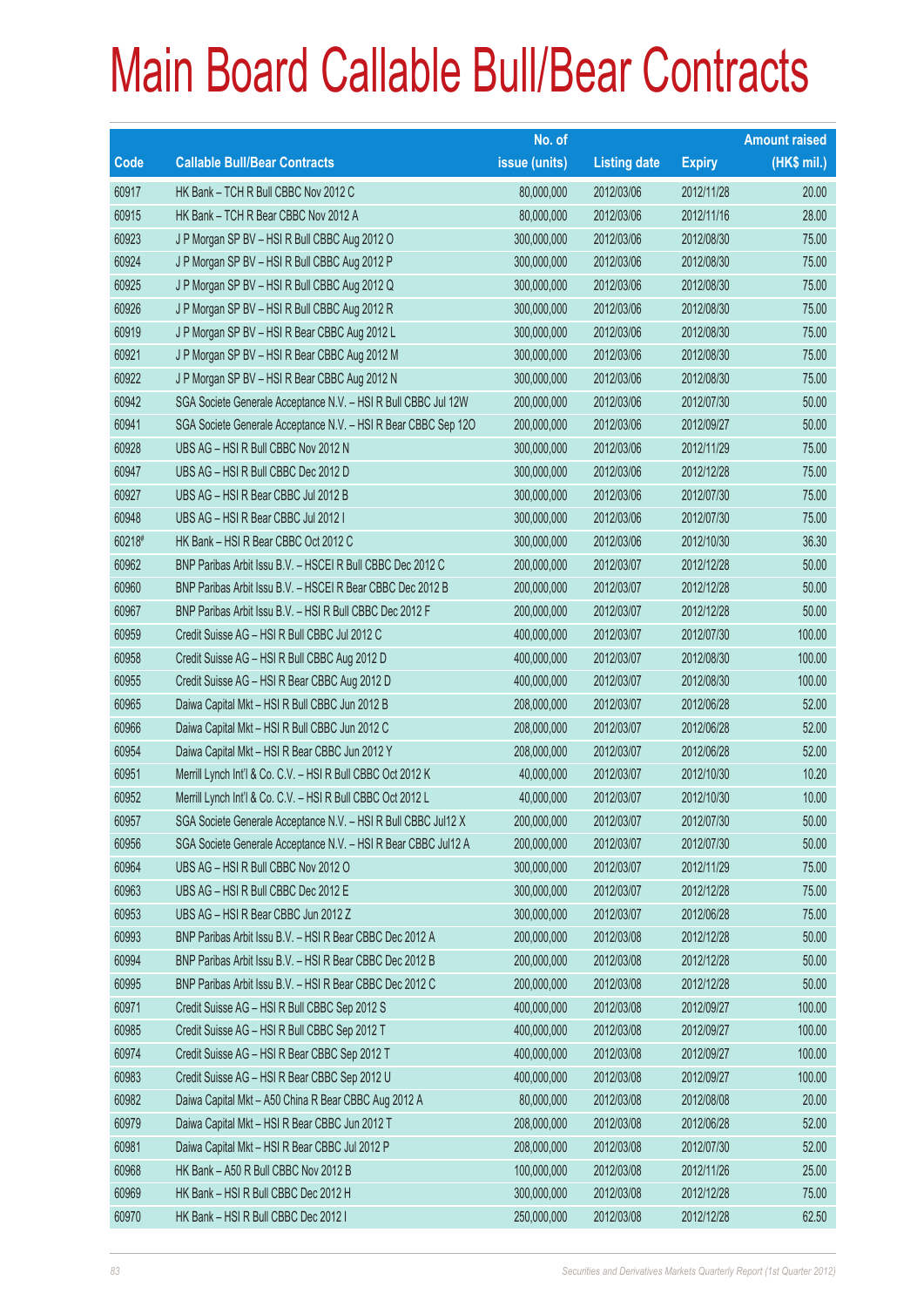|       |                                                                | No. of        |                     |               | <b>Amount raised</b> |
|-------|----------------------------------------------------------------|---------------|---------------------|---------------|----------------------|
| Code  | <b>Callable Bull/Bear Contracts</b>                            | issue (units) | <b>Listing date</b> | <b>Expiry</b> | $(HK$$ mil.)         |
| 60990 | SGA Societe Generale Acceptance N.V. - HSI R Bear CBBC Jul 12B | 200,000,000   | 2012/03/08          | 2012/07/30    | 50.00                |
| 60991 | SGA Societe Generale Acceptance N.V. - HSI R Bear CBBC Jul 12E | 200,000,000   | 2012/03/08          | 2012/07/30    | 50.00                |
| 60992 | SGA Societe Generale Acceptance N.V. - HSI R Bear CBBC Jul 12X | 200,000,000   | 2012/03/08          | 2012/07/30    | 50.00                |
| 60975 | UBS AG - HSCEI R Bull CBBC Aug 2012 B                          | 100,000,000   | 2012/03/08          | 2012/08/30    | 25.00                |
| 60978 | UBS AG - HSI R Bull CBBC Nov 2012 P                            | 300,000,000   | 2012/03/08          | 2012/11/29    | 75.00                |
| 60973 | UBS AG - HSI R Bull CBBC Dec 2012 F                            | 300,000,000   | 2012/03/08          | 2012/12/28    | 75.00                |
| 60977 | UBS AG - HSI R Bull CBBC Jan 2013 A                            | 300,000,000   | 2012/03/08          | 2013/01/30    | 75.00                |
| 60988 | UBS AG - HSI R Bear CBBC Jun 2012 E                            | 300,000,000   | 2012/03/08          | 2012/06/28    | 75.00                |
| 60986 | UBS AG - HSI R Bear CBBC Jul 2012 M                            | 300,000,000   | 2012/03/08          | 2012/07/30    | 75.00                |
| 60987 | UBS AG - HSI R Bear CBBC Jul 2012 P                            | 300,000,000   | 2012/03/08          | 2012/07/30    | 75.00                |
| 60976 | UBS AG - HSI R Bear CBBC Jul 2012 Z                            | 300,000,000   | 2012/03/08          | 2012/07/30    | 75.00                |
| 60996 | Goldman Sachs SP (Asia) - HSI R Bear CBBC Jun 2012 E           | 150,000,000   | 2012/03/09          | 2012/06/28    | 37.50                |
| 60998 | UBS AG - HSI R Bull CBBC Nov 2012 Q                            | 300,000,000   | 2012/03/09          | 2012/11/29    | 75.00                |
| 60997 | UBS AG - HSI R Bear CBBC Sep 2012 T                            | 300,000,000   | 2012/03/09          | 2012/09/27    | 75.00                |
| 61007 | Credit Suisse AG - HSI R Bull CBBC Jun 2012 V                  | 400,000,000   | 2012/03/12          | 2012/06/28    | 100.00               |
| 61001 | Credit Suisse AG - HSI R Bull CBBC Jun 2012 Z                  | 400,000,000   | 2012/03/12          | 2012/06/28    | 100.00               |
| 61008 | Credit Suisse AG - HSI R Bear CBBC Jul 2012 F                  | 400,000,000   | 2012/03/12          | 2012/07/30    | 100.00               |
| 61011 | Credit Suisse AG - HSI R Bear CBBC Jul 2012 J                  | 400,000,000   | 2012/03/12          | 2012/07/30    | 100.00               |
| 61016 | Daiwa Capital Mkt - HSI R Bear CBBC Jun 2012 F                 | 208,000,000   | 2012/03/12          | 2012/06/28    | 52.00                |
| 61015 | Daiwa Capital Mkt - HSI R Bear CBBC Jul 2012 Q                 | 208,000,000   | 2012/03/12          | 2012/07/30    | 52.00                |
| 61003 | HK Bank - China Mobile R Bull CBBC Dec 2012 A                  | 80,000,000    | 2012/03/12          | 2012/12/12    | 20.00                |
| 61002 | HK Bank - China Mobile R Bear CBBC Dec 2012 A                  | 80,000,000    | 2012/03/12          | 2012/12/12    | 20.00                |
| 61004 | HK Bank - A50 R Bull CBBC Jan 2013 A                           | 250,000,000   | 2012/03/12          | 2013/01/18    | 62.50                |
| 61005 | SGA Societe Generale Acceptance N.V. - HSI R Bull CBBC Jul 120 | 200,000,000   | 2012/03/12          | 2012/07/30    | 50.00                |
| 61006 | SGA Societe Generale Acceptance N.V. - HSI R Bull CBBC Jul 12P | 200,000,000   | 2012/03/12          | 2012/07/30    | 50.00                |
| 61014 | UBS AG - A50 China R Bear CBBC Aug 2012 C                      | 100,000,000   | 2012/03/12          | 2012/08/06    | 25.00                |
| 60999 | UBS AG - HSI R Bull CBBC Oct 2012 Y                            | 300,000,000   | 2012/03/12          | 2012/10/30    | 75.00                |
| 61010 | UBS AG - HSI R Bull CBBC Dec 2012 G                            | 300,000,000   | 2012/03/12          | 2012/12/28    | 75.00                |
| 61009 | UBS AG - HSI R Bear CBBC Jul 2012 R                            | 300,000,000   | 2012/03/12          | 2012/07/30    | 75.00                |
| 61013 | UBS AG - HSI R Bear CBBC Aug 2012 H                            | 300,000,000   | 2012/03/12          | 2012/08/30    | 75.00                |
| 61000 | UBS AG - HSI R Bear CBBC Aug 2012 K                            | 300,000,000   | 2012/03/12          | 2012/08/30    | 75.00                |
| 61056 | BNP Paribas Arbit Issu B.V. - HSCEI R Bull CBBC Dec 2012 D     | 200,000,000   | 2012/03/13          | 2012/12/28    | 50.00                |
| 61064 | BNP Paribas Arbit Issu B.V. - HSI R Bull CBBC Dec 2012 G       | 200,000,000   | 2012/03/13          | 2012/12/28    | 50.00                |
| 61057 | BNP Paribas Arbit Issu B.V. - HSI R Bear CBBC Dec 2012 D       | 200,000,000   | 2012/03/13          | 2012/12/28    | 50.00                |
| 61058 | BNP Paribas Arbit Issu B.V. - HSI R Bear CBBC Dec 2012 E       | 200,000,000   | 2012/03/13          | 2012/12/28    | 50.00                |
| 61059 | BNP Paribas Arbit Issu B.V. - HSI R Bear CBBC Dec 2012 F       | 200,000,000   | 2012/03/13          | 2012/12/28    | 50.00                |
| 61060 | BNP Paribas Arbit Issu B.V. - HSI R Bear CBBC Dec 2012 G       | 200,000,000   | 2012/03/13          | 2012/12/28    | 50.00                |
| 61061 | BNP Paribas Arbit Issu B.V. - HSI R Bear CBBC Dec 2012 H       | 200,000,000   | 2012/03/13          | 2012/12/28    | 50.00                |
| 61062 | BNP Paribas Arbit Issu B.V. - HSI R Bear CBBC Dec 2012 I       | 200,000,000   | 2012/03/13          | 2012/12/28    | 50.00                |
| 61024 | Credit Suisse AG - HSI R Bull CBBC Jul 2012 J                  | 400,000,000   | 2012/03/13          | 2012/07/30    | 100.00               |
| 61025 | Credit Suisse AG - HSI R Bull CBBC Jul 2012 Q                  | 400,000,000   | 2012/03/13          | 2012/07/30    | 100.00               |
| 61040 | Credit Suisse AG - HSI R Bull CBBC Jul 2012 Z                  | 400,000,000   | 2012/03/13          | 2012/07/30    | 100.00               |
| 61043 | Credit Suisse AG - HSI R Bear CBBC Jul 2012 C                  | 400,000,000   | 2012/03/13          | 2012/07/30    | 100.00               |
| 61028 | Credit Suisse AG - HSI R Bear CBBC Jul 2012 Q                  | 400,000,000   | 2012/03/13          | 2012/07/30    | 100.00               |
| 61029 | Credit Suisse AG - HSI R Bear CBBC Jul 2012 S                  | 400,000,000   | 2012/03/13          | 2012/07/30    | 100.00               |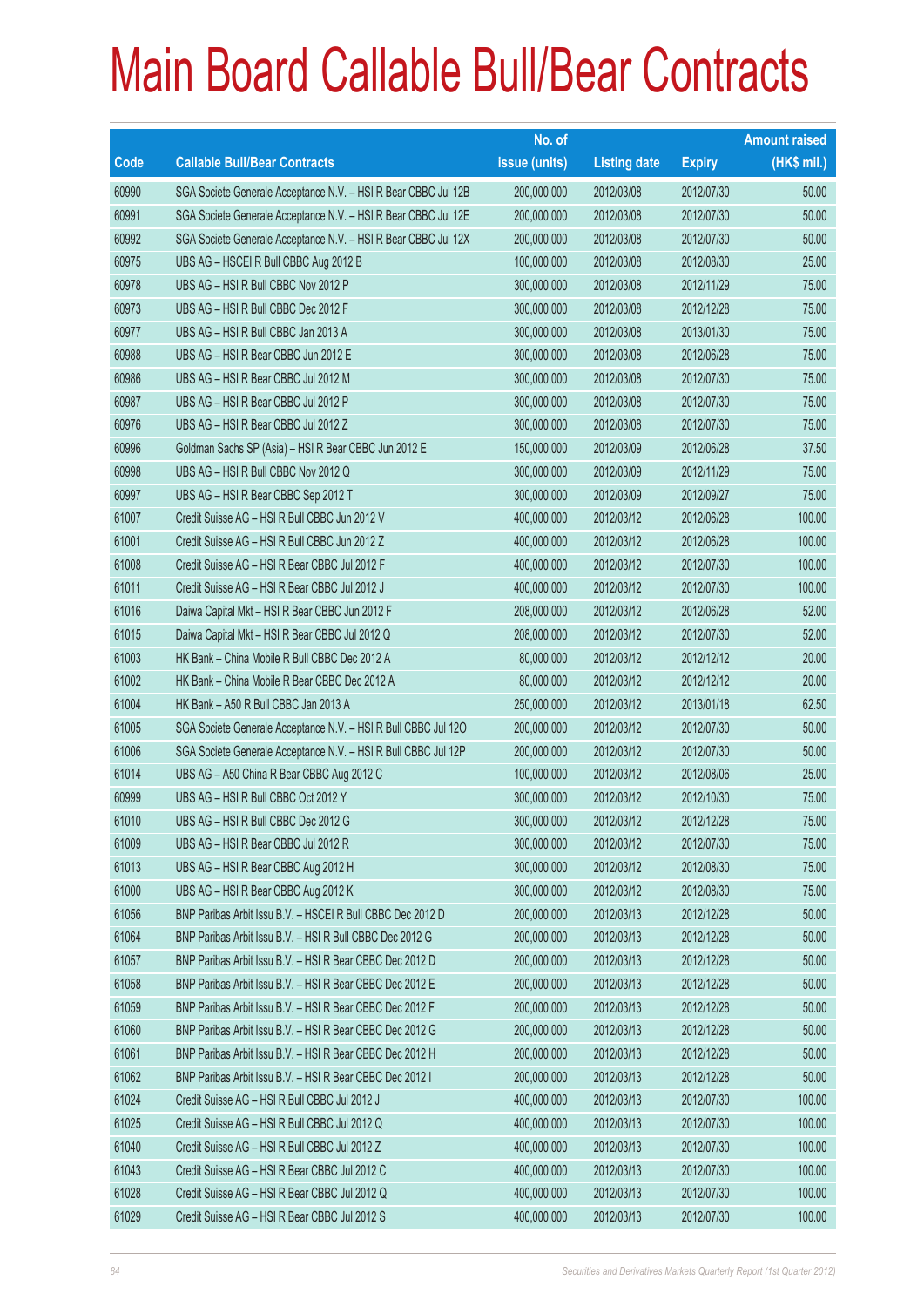|             |                                                                | No. of        |                     |               | <b>Amount raised</b> |
|-------------|----------------------------------------------------------------|---------------|---------------------|---------------|----------------------|
| <b>Code</b> | <b>Callable Bull/Bear Contracts</b>                            | issue (units) | <b>Listing date</b> | <b>Expiry</b> | $(HK$$ mil.)         |
| 61041       | Credit Suisse AG - HSI R Bear CBBC Oct 2012 R                  | 400,000,000   | 2012/03/13          | 2012/10/30    | 100.00               |
| 61023       | Daiwa Capital Mkt - HSI R Bull CBBC Jun 2012 D                 | 208,000,000   | 2012/03/13          | 2012/06/28    | 52.00                |
| 61039       | Daiwa Capital Mkt - HSI R Bull CBBC Jul 2012 K                 | 208,000,000   | 2012/03/13          | 2012/07/30    | 52.00                |
| 61065       | Daiwa Capital Mkt - HSI R Bear CBBC Jun 2012 R                 | 208,000,000   | 2012/03/13          | 2012/06/28    | 52.00                |
| 61066       | Daiwa Capital Mkt - HSI R Bear CBBC Jun 2012 X                 | 208,000,000   | 2012/03/13          | 2012/06/28    | 52.00                |
| 61068       | Daiwa Capital Mkt - HSI R Bear CBBC Jul 2012 R                 | 208,000,000   | 2012/03/13          | 2012/07/30    | 52.00                |
| 61069       | Daiwa Capital Mkt - HSI R Bear CBBC Jul 2012 S                 | 208,000,000   | 2012/03/13          | 2012/07/30    | 52.00                |
| 61033       | J P Morgan SP BV - HSI R Bear CBBC Aug 2012 O                  | 300,000,000   | 2012/03/13          | 2012/08/30    | 75.00                |
| 61034       | J P Morgan SP BV - HSI R Bear CBBC Aug 2012 P                  | 300,000,000   | 2012/03/13          | 2012/08/30    | 75.00                |
| 61035       | J P Morgan SP BV - HSI R Bear CBBC Aug 2012 Q                  | 300,000,000   | 2012/03/13          | 2012/08/30    | 75.00                |
| 61036       | J P Morgan SP BV - HSI R Bear CBBC Aug 2012 R                  | 300,000,000   | 2012/03/13          | 2012/08/30    | 75.00                |
| 61037       | J P Morgan SP BV - HSI R Bear CBBC Aug 2012 S                  | 300,000,000   | 2012/03/13          | 2012/08/30    | 75.00                |
| 61038       | J P Morgan SP BV - HSI R Bear CBBC Aug 2012 T                  | 300,000,000   | 2012/03/13          | 2012/08/30    | 75.00                |
| 61053       | J P Morgan SP BV - HSI R Bear CBBC Aug 2012 U                  | 300,000,000   | 2012/03/13          | 2012/08/30    | 75.00                |
| 61054       | J P Morgan SP BV - HSI R Bear CBBC Aug 2012 V                  | 300,000,000   | 2012/03/13          | 2012/08/30    | 75.00                |
| 61055       | J P Morgan SP BV - HSI R Bear CBBC Aug 2012 W                  | 300,000,000   | 2012/03/13          | 2012/08/30    | 75.00                |
| 61017       | Merrill Lynch Int'l & Co. C.V. - HSI R Bear CBBC Oct 2012 L    | 40,000,000    | 2012/03/13          | 2012/10/30    | 10.00                |
| 61052       | SGA Societe Generale Acceptance N.V. - HSI R Bull CBBC Jul 12A | 200,000,000   | 2012/03/13          | 2012/07/30    | 50.00                |
| 61020       | SGA Societe Generale Acceptance N.V. - HSI R Bull CBBC Jul 12E | 200,000,000   | 2012/03/13          | 2012/07/30    | 50.00                |
| 61021       | SGA Societe Generale Acceptance N.V. - HSI R Bull CBBC Jul 121 | 200,000,000   | 2012/03/13          | 2012/07/30    | 50.00                |
| 61022       | SGA Societe Generale Acceptance N.V. - HSI R Bull CBBC Jul 12W | 200,000,000   | 2012/03/13          | 2012/07/30    | 50.00                |
| 61050       | SGA Societe Generale Acceptance N.V. - HSI R Bear CBBC Jul 12D | 200,000,000   | 2012/03/13          | 2012/07/30    | 50.00                |
| 61051       | SGA Societe Generale Acceptance N.V. - HSI R Bear CBBC Jul 12F | 200,000,000   | 2012/03/13          | 2012/07/30    | 50.00                |
| 61019       | SGA Societe Generale Acceptance N.V. - HSI R Bear CBBC Jul 121 | 200,000,000   | 2012/03/13          | 2012/07/30    | 50.00                |
| 61048       | SGA Societe Generale Acceptance N.V. - HSI R Bear CBBC Jul 120 | 200,000,000   | 2012/03/13          | 2012/07/30    | 50.00                |
| 61049       | SGA Societe Generale Acceptance N.V. - HSI R Bear CBBC Jul 12P | 200,000,000   | 2012/03/13          | 2012/07/30    | 50.00                |
| 61018       | SGA Societe Generale Acceptance N.V. - HSI R Bear CBBC Jul 12W | 200,000,000   | 2012/03/13          | 2012/07/30    | 50.00                |
| 61045       | UBS AG - CC Bank R Bear CBBC Aug 2012 A                        | 100,000,000   | 2012/03/13          | 2012/08/13    | 25.00                |
| 61047       | UBS AG - China Life R Bear CBBC Sep 2012 B                     | 100,000,000   | 2012/03/13          | 2012/09/03    | 25.00                |
| 61046       | UBS AG - HKEx R Bear CBBC Jul 2012 F                           | 100,000,000   | 2012/03/13          | 2012/07/16    | 25.00                |
| 61042       | UBS AG - HSI R Bull CBBC Sep 2012 Y                            | 300,000,000   | 2012/03/13          | 2012/09/27    | 75.00                |
| 61026       | UBS AG - HSI R Bull CBBC Oct 2012 Z                            | 300,000,000   | 2012/03/13          | 2012/10/30    | 75.00                |
| 61027       | UBS AG - HSI R Bull CBBC Nov 2012 R                            | 300,000,000   | 2012/03/13          | 2012/11/29    | 75.00                |
| 61031       | UBS AG - HSI R Bear CBBC Jun 2012 A                            | 300,000,000   | 2012/03/13          | 2012/06/28    | 75.00                |
| 61032       | UBS AG - HSI R Bear CBBC Jun 2012 M                            | 300,000,000   | 2012/03/13          | 2012/06/28    | 75.00                |
| 61044       | UBS AG - HSI R Bear CBBC Jun 2012 P                            | 300,000,000   | 2012/03/13          | 2012/06/28    | 75.00                |
| 61030       | UBS AG - HSI R Bear CBBC Aug 2012 A                            | 300,000,000   | 2012/03/13          | 2012/08/30    | 75.00                |
| 61098       | BNP Paribas Arbit Issu B.V. - HSCEI R Bull CBBC Dec 2012 E     | 200,000,000   | 2012/03/14          | 2012/12/28    | 50.00                |
| 61105       | BNP Paribas Arbit Issu B.V. - HSI R Bear CBBC Dec 2012 J       | 200,000,000   | 2012/03/14          | 2012/12/28    | 50.00                |
| 61106       | BNP Paribas Arbit Issu B.V. - HSI R Bear CBBC Dec 2012 K       | 200,000,000   | 2012/03/14          | 2012/12/28    | 50.00                |
| 61096       | Credit Suisse AG - China Life R Bear CBBC Aug 2012 A           | 60,000,000    | 2012/03/14          | 2012/08/27    | 21.60                |
| 61097       | Credit Suisse AG - China Life R Bear CBBC Aug 2012 B           | 60,000,000    | 2012/03/14          | 2012/08/27    | 15.00                |
| 61095       | Credit Suisse AG - HKEx R Bear CBBC Aug 2012 B                 | 60,000,000    | 2012/03/14          | 2012/08/27    | 15.00                |
| 61080       | Credit Suisse AG - HSI R Bull CBBC Sep 2012 U                  | 400,000,000   | 2012/03/14          | 2012/09/27    | 100.00               |
| 61081       | Credit Suisse AG - HSI R Bull CBBC Sep 2012 V                  | 400,000,000   | 2012/03/14          | 2012/09/27    | 100.00               |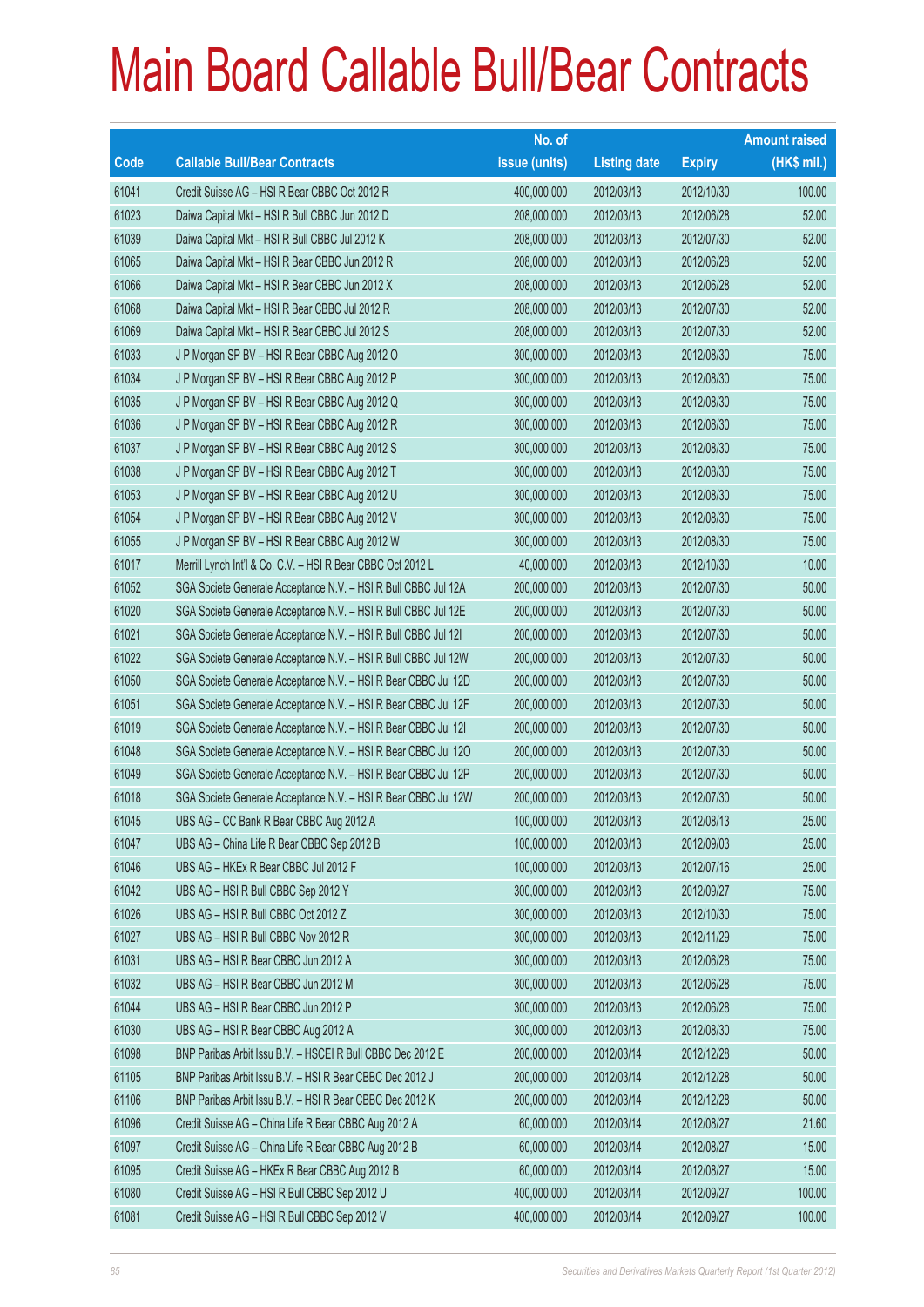|        |                                                                | No. of        |                     |               | <b>Amount raised</b> |
|--------|----------------------------------------------------------------|---------------|---------------------|---------------|----------------------|
| Code   | <b>Callable Bull/Bear Contracts</b>                            | issue (units) | <b>Listing date</b> | <b>Expiry</b> | $(HK$$ mil.)         |
| 61082  | Credit Suisse AG - HSI R Bear CBBC Sep 2012 V                  | 400,000,000   | 2012/03/14          | 2012/09/27    | 100.00               |
| 61083  | Credit Suisse AG - HSI R Bear CBBC Sep 2012 W                  | 400,000,000   | 2012/03/14          | 2012/09/27    | 100.00               |
| 61092  | Credit Suisse AG - HSI R Bear CBBC Sep 2012 X                  | 400,000,000   | 2012/03/14          | 2012/09/27    | 100.00               |
| 61093  | Credit Suisse AG - TCH R Bear CBBC Aug 2012 A                  | 60,000,000    | 2012/03/14          | 2012/08/27    | 15.00                |
| 61094  | Credit Suisse AG - TCH R Bear CBBC Aug 2012 B                  | 60,000,000    | 2012/03/14          | 2012/08/27    | 15.00                |
| 61089  | Daiwa Capital Mkt - HSCEI R Bear CBBC Aug 2012 A               | 98,000,000    | 2012/03/14          | 2012/08/30    | 24.50                |
| 61087  | Daiwa Capital Mkt - HSI R Bull CBBC Jun 2012 J                 | 208,000,000   | 2012/03/14          | 2012/06/28    | 52.00                |
| 61088  | Daiwa Capital Mkt - HSI R Bull CBBC Jul 2012 L                 | 208,000,000   | 2012/03/14          | 2012/07/30    | 52.00                |
| 61103  | Daiwa Capital Mkt - HSI R Bear CBBC Jun 2012 Z                 | 208,000,000   | 2012/03/14          | 2012/06/28    | 52.00                |
| 61104  | Daiwa Capital Mkt - HSI R Bear CBBC Jul 2012 T                 | 208,000,000   | 2012/03/14          | 2012/07/30    | 52.00                |
| 61070  | Goldman Sachs SP (Asia) - HSI R Bear CBBC Jun 2012 F           | 150,000,000   | 2012/03/14          | 2012/06/28    | 38.10                |
| 61071  | Goldman Sachs SP (Asia) - HSI R Bear CBBC Jun 2012 G           | 150,000,000   | 2012/03/14          | 2012/06/28    | 38.55                |
| 61072  | Goldman Sachs SP (Asia) - HSI R Bear CBBC Jun 2012 H           | 150,000,000   | 2012/03/14          | 2012/06/28    | 38.85                |
| 61074  | HK Bank - HSI R Bear CBBC Dec 2012 F                           | 250,000,000   | 2012/03/14          | 2012/12/28    | 62.50                |
| 61075  | HK Bank - HSI R Bear CBBC Dec 2012 G                           | 250,000,000   | 2012/03/14          | 2012/12/28    | 62.50                |
| 61076  | HK Bank - HSI R Bear CBBC Dec 2012 H                           | 250,000,000   | 2012/03/14          | 2012/12/28    | 62.50                |
| 61077  | HK Bank - HSI R Bear CBBC Dec 2012 I                           | 250,000,000   | 2012/03/14          | 2012/12/28    | 62.50                |
| 61107  | J P Morgan SP BV - HSI R Bear CBBC Aug 2012 X                  | 300,000,000   | 2012/03/14          | 2012/08/30    | 75.00                |
| 61073  | Merrill Lynch Int'l & Co. C.V. - HSI R Bear CBBC Oct 2012 M    | 40,000,000    | 2012/03/14          | 2012/10/30    | 10.00                |
| 61079  | SGA Societe Generale Acceptance N.V. - HSI R Bull CBBC Jul 12B | 200,000,000   | 2012/03/14          | 2012/07/30    | 50.00                |
| 61078  | SGA Societe Generale Acceptance N.V. - HSI R Bull CBBC Jul 12Z | 200,000,000   | 2012/03/14          | 2012/07/30    | 50.00                |
| 61086  | UBS AG - HSI R Bull CBBC Oct 2012 J                            | 300,000,000   | 2012/03/14          | 2012/10/30    | 75.00                |
| 61084  | UBS AG - HSI R Bull CBBC Dec 2012 H                            | 300,000,000   | 2012/03/14          | 2012/12/28    | 75.00                |
| 61101  | UBS AG - HSI R Bull CBBC Dec 2012 I                            | 300,000,000   | 2012/03/14          | 2012/12/28    | 96.00                |
| 61102  | UBS AG - HSI R Bull CBBC Dec 2012 J                            | 300,000,000   | 2012/03/14          | 2012/12/28    | 81.00                |
| 61099  | UBS AG - HSI R Bull CBBC Jan 2013 B                            | 300,000,000   | 2012/03/14          | 2013/01/30    | 147.00               |
| 61100  | UBS AG - HSI R Bull CBBC Feb 2013 A                            | 300,000,000   | 2012/03/14          | 2013/02/27    | 138.00               |
| 61108  | UBS AG - HSI R Bear CBBC Jun 2012 C                            | 300,000,000   | 2012/03/14          | 2012/06/28    | 75.00                |
| 61110  | UBS AG - HSI R Bear CBBC Jul 2012 J                            | 300,000,000   | 2012/03/14          | 2012/07/30    | 75.00                |
| 61109  | UBS AG - HSI R Bear CBBC Sep 2012 U                            | 300,000,000   | 2012/03/14          | 2012/09/27    | 75.00                |
| 60482# | UBS AG - Hutchison R Bull CBBC Jul 2012 D                      | 120,000,000   | 2012/03/14          | 2012/07/23    | 10.08                |
| 61124  | Credit Suisse AG - HSI R Bull CBBC Aug 2012 E                  | 400,000,000   | 2012/03/15          | 2012/08/30    | 100.00               |
| 61128  | Credit Suisse AG - HSI R Bull CBBC Aug 2012 F                  | 400,000,000   | 2012/03/15          | 2012/08/30    | 100.00               |
| 61117  | Credit Suisse AG - HSI R Bear CBBC Aug 2012 Q                  | 400,000,000   | 2012/03/15          | 2012/08/30    | 100.00               |
| 61118  | Credit Suisse AG - HSI R Bear CBBC Aug 2012 S                  | 400,000,000   | 2012/03/15          | 2012/08/30    | 100.00               |
| 61119  | Credit Suisse AG - HSI R Bear CBBC Nov 2012 O                  | 400,000,000   | 2012/03/15          | 2012/11/29    | 100.00               |
| 61112  | Goldman Sachs SP (Asia) - HSI R Bull CBBC Jun 2012 E           | 150,000,000   | 2012/03/15          | 2012/06/28    | 39.75                |
| 61113  | Goldman Sachs SP (Asia) - HSI R Bull CBBC Jun 2012 F           | 150,000,000   | 2012/03/15          | 2012/06/28    | 37.95                |
| 61111  | Goldman Sachs SP (Asia) - HSI R Bear CBBC Jun 2012 I           | 150,000,000   | 2012/03/15          | 2012/06/28    | 37.65                |
| 61114  | HK Bank - China Life R Bear CBBC Dec 2012 A                    | 80,000,000    | 2012/03/15          | 2012/12/18    | 40.00                |
| 61115  | HK Bank - China Life R Bear CBBC Dec 2012 B                    | 80,000,000    | 2012/03/15          | 2012/12/18    | 48.00                |
| 61116  | HK Bank - HSI R Bull CBBC Dec 2012 J                           | 250,000,000   | 2012/03/15          | 2012/12/28    | 62.50                |
| 61135  | J P Morgan SP BV - HSI R Bull CBBC Aug 2012 S                  | 300,000,000   | 2012/03/15          | 2012/08/30    | 75.00                |
| 61136  | J P Morgan SP BV - HSI R Bull CBBC Aug 2012 T                  | 300,000,000   | 2012/03/15          | 2012/08/30    | 75.00                |
| 61120  | SGA Societe Generale Acceptance N.V. - HSI R Bear CBBC Aug12 C | 200,000,000   | 2012/03/15          | 2012/08/30    | 50.00                |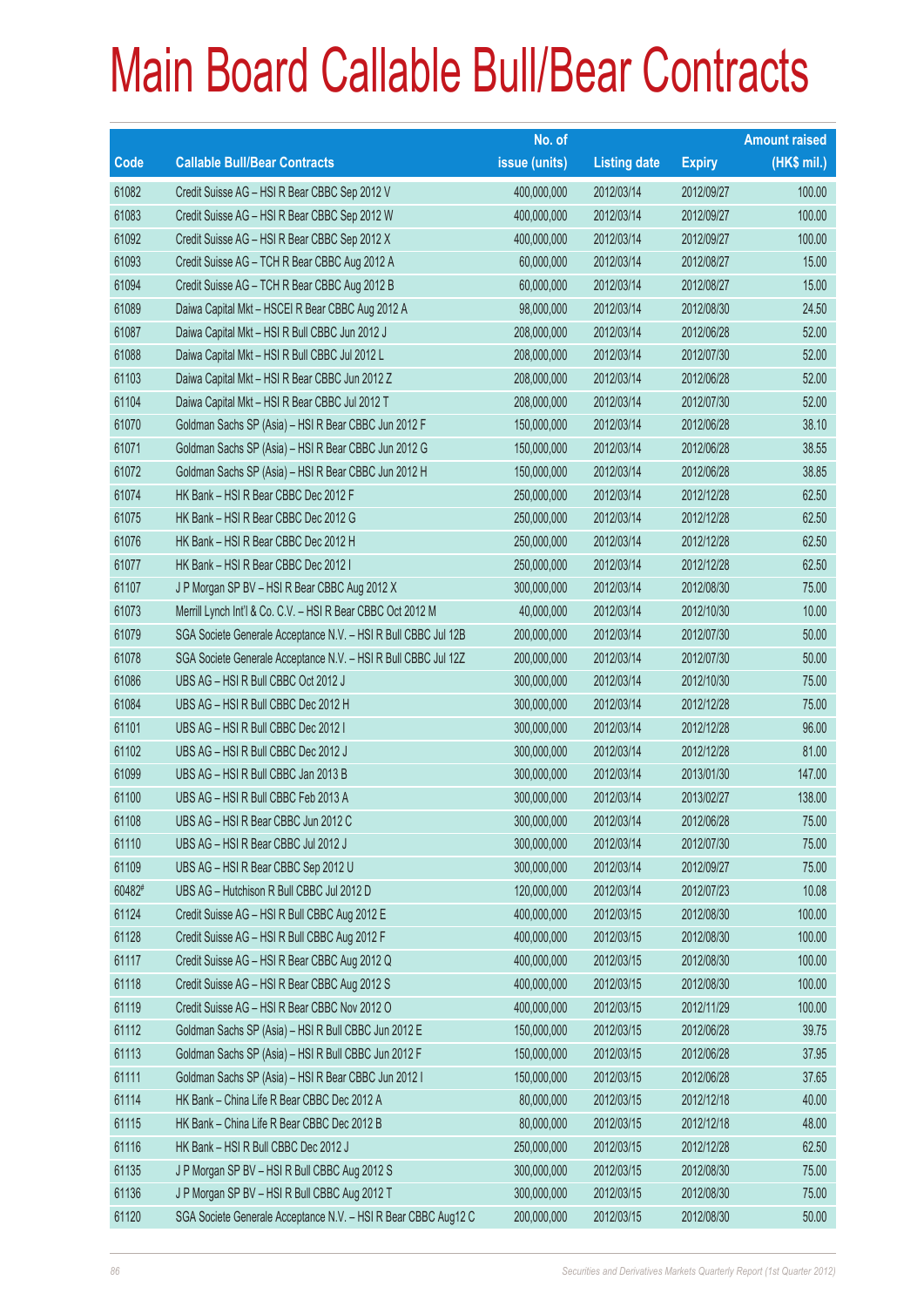|       |                                                                | No. of        |                     |               | <b>Amount raised</b> |
|-------|----------------------------------------------------------------|---------------|---------------------|---------------|----------------------|
| Code  | <b>Callable Bull/Bear Contracts</b>                            | issue (units) | <b>Listing date</b> | <b>Expiry</b> | $(HK$$ mil.)         |
| 61121 | SGA Societe Generale Acceptance N.V. - HSI R Bear CBBC Aug12 D | 200,000,000   | 2012/03/15          | 2012/08/30    | 50.00                |
| 61130 | UBS AG - AIA R Bull CBBC Jul 2012 A                            | 100,000,000   | 2012/03/15          | 2012/07/16    | 30.50                |
| 61127 | UBS AG - HSCEI R Bear CBBC Jun 2012 D                          | 100,000,000   | 2012/03/15          | 2012/06/28    | 25.00                |
| 61126 | UBS AG - HSI R Bull CBBC Sep 2012 Z                            | 300,000,000   | 2012/03/15          | 2012/09/27    | 75.00                |
| 61131 | UBS AG - HSI R Bull CBBC Nov 2012 S                            | 300,000,000   | 2012/03/15          | 2012/11/29    | 75.00                |
| 61125 | UBS AG - HSI R Bear CBBC Jun 2012 D                            | 300,000,000   | 2012/03/15          | 2012/06/28    | 75.00                |
| 61123 | UBS AG - HSI R Bear CBBC Jun 2012 V                            | 300,000,000   | 2012/03/15          | 2012/06/28    | 75.00                |
| 61122 | UBS AG - HSI R Bear CBBC Jul 2012 O                            | 300,000,000   | 2012/03/15          | 2012/07/30    | 75.00                |
| 61129 | UBS AG - ICBC R Bear CBBC Aug 2012 B                           | 100,000,000   | 2012/03/15          | 2012/08/06    | 25.00                |
| 61145 | Credit Suisse AG - HSI R Bull CBBC Jun 2012 O                  | 400,000,000   | 2012/03/16          | 2012/06/28    | 100.00               |
| 61144 | Credit Suisse AG - HSI R Bear CBBC Jun 2012 B                  | 400,000,000   | 2012/03/16          | 2012/06/28    | 100.00               |
| 61146 | Daiwa Capital Mkt - HSI R Bull CBBC Jun 2012 H                 | 208,000,000   | 2012/03/16          | 2012/06/28    | 52.00                |
| 61140 | SGA Societe Generale Acceptance N.V. - HSI R Bull CBBC Sep 12A | 200,000,000   | 2012/03/16          | 2012/09/27    | 50.00                |
| 61141 | SGA Societe Generale Acceptance N.V. - HSI R Bull CBBC Sep 12B | 200,000,000   | 2012/03/16          | 2012/09/27    | 50.00                |
| 61138 | SGA Societe Generale Acceptance N.V. - HSI R Bear CBBC Aug 12E | 200,000,000   | 2012/03/16          | 2012/08/30    | 50.00                |
| 61137 | SGA Societe Generale Acceptance N.V. - HSI R Bear CBBC Oct 12F | 200,000,000   | 2012/03/16          | 2012/10/30    | 50.00                |
| 61150 | UBS AG - China Mobile R Bear CBBC Aug 2012 A                   | 100,000,000   | 2012/03/16          | 2012/08/13    | 25.00                |
| 61148 | UBS AG - HSI R Bull CBBC Sep 2012 A                            | 300,000,000   | 2012/03/16          | 2012/09/27    | 75.00                |
| 61147 | UBS AG - HSI R Bull CBBC Dec 2012 K                            | 300,000,000   | 2012/03/16          | 2012/12/28    | 75.00                |
| 61142 | UBS AG - HSI R Bear CBBC Jun 2012 F                            | 300,000,000   | 2012/03/16          | 2012/06/28    | 75.00                |
| 61151 | UBS AG - Hutchison R Bull CBBC Aug 2012 E                      | 100,000,000   | 2012/03/16          | 2012/08/06    | 25.00                |
| 61152 | Goldman Sachs SP (Asia) - HSI R Bull CBBC Jun 2012 G           | 150,000,000   | 2012/03/19          | 2012/06/28    | 37.80                |
| 61153 | Goldman Sachs SP (Asia) - HSI R Bull CBBC Jun 2012 H           | 150,000,000   | 2012/03/19          | 2012/06/28    | 37.95                |
| 61155 | SGA Societe Generale Acceptance N.V. - HSI R Bear CBBC Aug 12F | 200,000,000   | 2012/03/19          | 2012/08/30    | 50.00                |
| 61157 | UBS AG - China Mobile R Bull CBBC Aug 2012 A                   | 100,000,000   | 2012/03/19          | 2012/08/13    | 25.00                |
| 61154 | UBS AG - HSI R Bull CBBC Nov 2012 T                            | 300,000,000   | 2012/03/19          | 2012/11/29    | 75.00                |
| 61159 | UBS AG - Hutchison R Bull CBBC Jul 2012 G                      | 100,000,000   | 2012/03/19          | 2012/07/09    | 25.00                |
| 61158 | UBS AG - Hutchison R Bear CBBC Aug 2012 D                      | 100,000,000   | 2012/03/19          | 2012/08/06    | 25.00                |
| 61189 | BNP Paribas Arbit Issu B.V. - HSCEI R Bear CBBC Jul 2012 A     | 200,000,000   | 2012/03/20          | 2012/07/30    | 50.00                |
| 61177 | Credit Suisse AG - HSI R Bull CBBC Jun 2012 U                  | 400,000,000   | 2012/03/20          | 2012/06/28    | 100.00               |
| 61172 | Credit Suisse AG - HSI R Bear CBBC Jun 2012 K                  | 400,000,000   | 2012/03/20          | 2012/06/28    | 100.00               |
| 61173 | Credit Suisse AG - HSI R Bear CBBC Jun 2012 O                  | 400,000,000   | 2012/03/20          | 2012/06/28    | 100.00               |
| 61180 | Credit Suisse AG - Hutchison R Bull CBBC Aug 2012 A            | 100,000,000   | 2012/03/20          | 2012/08/20    | 25.00                |
| 61181 | Credit Suisse AG - Hutchison R Bear CBBC Aug 2012 A            | 100,000,000   | 2012/03/20          | 2012/08/20    | 25.00                |
| 61178 | Credit Suisse AG - TCH R Bull CBBC Aug 2012 A                  | 100,000,000   | 2012/03/20          | 2012/08/20    | 25.00                |
| 61179 | Credit Suisse AG - TCH R Bear CBBC Aug 2012 C                  | 100,000,000   | 2012/03/20          | 2012/08/20    | 25.00                |
| 61185 | Daiwa Capital Mkt - HSI R Bull CBBC Jun 2012 F                 | 208,000,000   | 2012/03/20          | 2012/06/28    | 52.00                |
| 61186 | Daiwa Capital Mkt - HSI R Bull CBBC Jul 2012 M                 | 208,000,000   | 2012/03/20          | 2012/07/30    | 52.00                |
| 61168 | Daiwa Capital Mkt - HSI R Bear CBBC Jun 2012 F                 | 208,000,000   | 2012/03/20          | 2012/06/28    | 52.00                |
| 61169 | Daiwa Capital Mkt - HSI R Bear CBBC Jun 2012 R                 | 208,000,000   | 2012/03/20          | 2012/06/28    | 52.00                |
| 61161 | HK Bank - ABC R Bull CBBC Dec 2012 A                           | 80,000,000    | 2012/03/20          | 2012/12/18    | 20.00                |
| 61162 | HK Bank - ABC R Bear CBBC Dec 2012 A                           | 80,000,000    | 2012/03/20          | 2012/12/18    | 20.00                |
| 61163 | HK Bank - AIA R Bull CBBC Dec 2012 A                           | 80,000,000    | 2012/03/20          | 2012/12/18    | 43.20                |
| 61160 | HK Bank - AIA R Bear CBBC Nov 2012 A                           | 80,000,000    | 2012/03/20          | 2012/11/16    | 38.40                |
| 61164 | HK Bank - ICBC R Bear CBBC Dec 2012 A                          | 80,000,000    | 2012/03/20          | 2012/12/21    | 20.00                |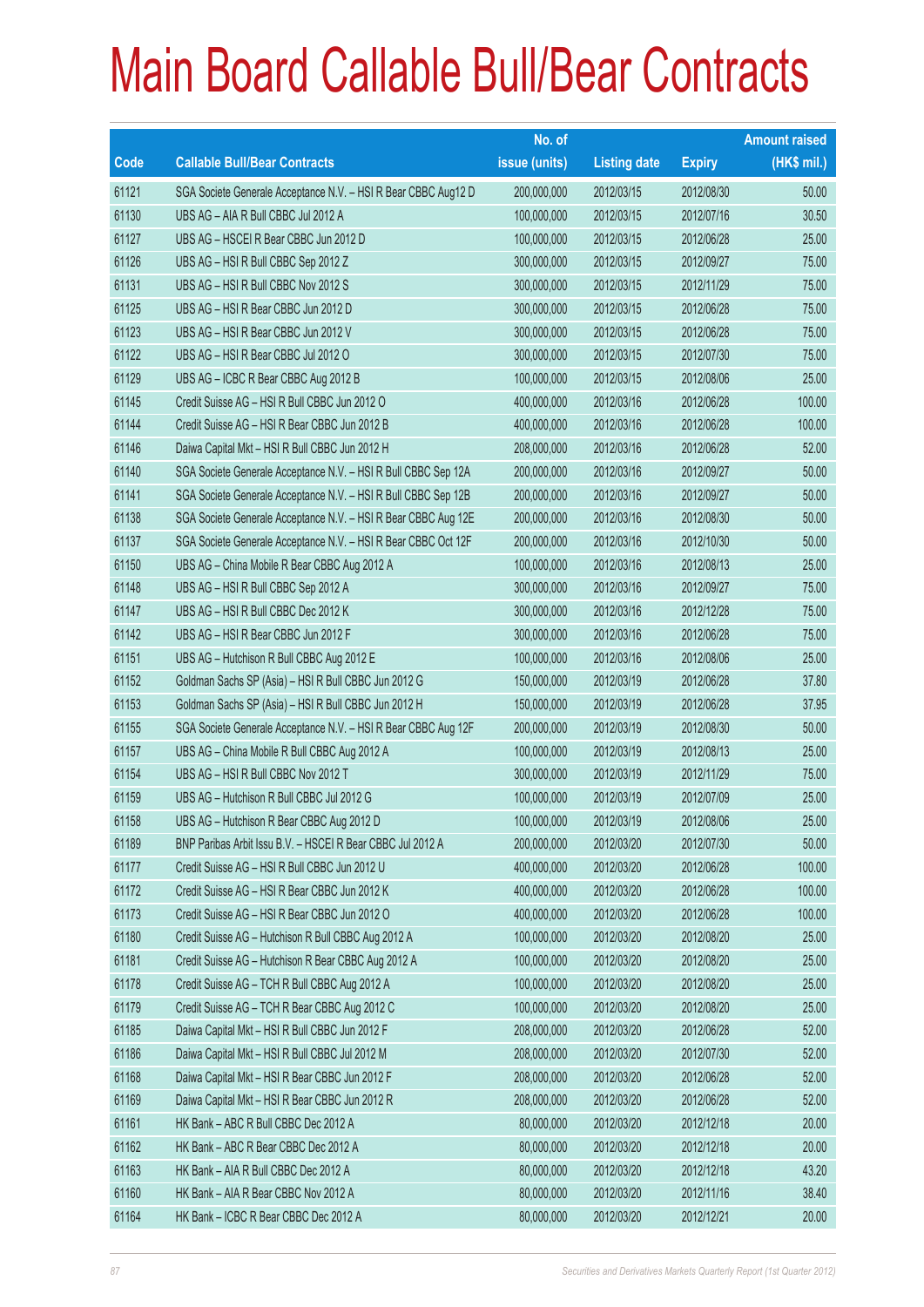|        |                                                                | No. of        |                     |               | <b>Amount raised</b> |
|--------|----------------------------------------------------------------|---------------|---------------------|---------------|----------------------|
| Code   | <b>Callable Bull/Bear Contracts</b>                            | issue (units) | <b>Listing date</b> | <b>Expiry</b> | $(HK$$ mil.)         |
| 61175  | SGA Societe Generale Acceptance N.V. - HSI R Bull CBBC Jul 120 | 200,000,000   | 2012/03/20          | 2012/07/30    | 50.00                |
| 61174  | SGA Societe Generale Acceptance N.V. - HSI R Bull CBBC Jul 12X | 200,000,000   | 2012/03/20          | 2012/07/30    | 50.00                |
| 61165  | SGA Societe Generale Acceptance N.V. - HSI R Bear CBBC Aug 12G | 200,000,000   | 2012/03/20          | 2012/08/30    | 50.00                |
| 61166  | SGA Societe Generale Acceptance N.V. - HSI R Bear CBBC Aug 12H | 200,000,000   | 2012/03/20          | 2012/08/30    | 50.00                |
| 61167  | SGA Societe Generale Acceptance N.V. - HSI R Bear CBBC Aug 121 | 200,000,000   | 2012/03/20          | 2012/08/30    | 50.00                |
| 61184  | UBS AG - HSCEI R Bull CBBC Oct 2012 B                          | 100,000,000   | 2012/03/20          | 2012/10/30    | 25.00                |
| 61183  | UBS AG - HSI R Bull CBBC Oct 2012 R                            | 300,000,000   | 2012/03/20          | 2012/10/30    | 75.00                |
| 61171  | UBS AG - HSI R Bear CBBC Jun 2012 N                            | 300,000,000   | 2012/03/20          | 2012/06/28    | 75.00                |
| 61170  | UBS AG - HSI R Bear CBBC Jun 2012 U                            | 300,000,000   | 2012/03/20          | 2012/06/28    | 75.00                |
| 61182  | UBS AG - HSI R Bear CBBC Jul 2012 F                            | 300,000,000   | 2012/03/20          | 2012/07/30    | 75.00                |
| 61214  | BNP Paribas Arbit Issu B.V. - HSCEI R Bull CBBC Mar 2013 B     | 200,000,000   | 2012/03/21          | 2013/03/27    | 50.00                |
| 61204  | BNP Paribas Arbit Issu B.V. - HSI R Bull CBBC Mar 2013 H       | 200,000,000   | 2012/03/21          | 2013/03/27    | 50.00                |
| 61205  | BNP Paribas Arbit Issu B.V. - HSI R Bull CBBC Mar 2013 I       | 200,000,000   | 2012/03/21          | 2013/03/27    | 50.00                |
| 61206  | BNP Paribas Arbit Issu B.V. - HSI R Bull CBBC Mar 2013 J       | 200,000,000   | 2012/03/21          | 2013/03/27    | 50.00                |
| 61207  | BNP Paribas Arbit Issu B.V. - HSI R Bull CBBC Mar 2013 K       | 200,000,000   | 2012/03/21          | 2013/03/27    | 50.00                |
| 61208  | BNP Paribas Arbit Issu B.V. - HSI R Bull CBBC Mar 2013 L       | 200,000,000   | 2012/03/21          | 2013/03/27    | 50.00                |
| 61209  | BNP Paribas Arbit Issu B.V. - HSI R Bull CBBC Mar 2013 M       | 200,000,000   | 2012/03/21          | 2013/03/27    | 50.00                |
| 61210  | BNP Paribas Arbit Issu B.V. - HSI R Bull CBBC Mar 2013 N       | 200,000,000   | 2012/03/21          | 2013/03/27    | 50.00                |
| 61211  | BNP Paribas Arbit Issu B.V. - HSI R Bull CBBC Mar 2013 O       | 200,000,000   | 2012/03/21          | 2013/03/27    | 50.00                |
| 61212  | BNP Paribas Arbit Issu B.V. - HSI R Bull CBBC Mar 2013 P       | 200,000,000   | 2012/03/21          | 2013/03/27    | 50.00                |
| 61213  | BNP Paribas Arbit Issu B.V. - HSI R Bull CBBC Mar 2013 Q       | 200,000,000   | 2012/03/21          | 2013/03/27    | 50.00                |
| 61222  | BNP Paribas Arbit Issu B.V. - HSI R Bear CBBC Jul 2012 L       | 200,000,000   | 2012/03/21          | 2012/07/30    | 50.00                |
| 61223  | BNP Paribas Arbit Issu B.V. - HSI R Bear CBBC Jul 2012 M       | 200,000,000   | 2012/03/21          | 2012/07/30    | 50.00                |
| 61227  | BNP Paribas Arbit Issu B.V. - HSI R Bear CBBC Jul 2012 N       | 200,000,000   | 2012/03/21          | 2012/07/30    | 50.00                |
| 61202  | Credit Suisse AG - HSI R Bull CBBC Jun 2012 K                  | 400,000,000   | 2012/03/21          | 2012/06/28    | 100.00               |
| 61201  | Credit Suisse AG - HSI R Bull CBBC Jun 2012 W                  | 400,000,000   | 2012/03/21          | 2012/06/28    | 100.00               |
| 61203  | Credit Suisse AG - HSI R Bull CBBC Sep 2012 W                  | 400,000,000   | 2012/03/21          | 2012/09/27    | 100.00               |
| 61197  | Credit Suisse AG - HSI R Bear CBBC Jun 2012 D                  | 400,000,000   | 2012/03/21          | 2012/06/28    | 100.00               |
| 61196  | Credit Suisse AG - HSI R Bear CBBC Jun 2012 U                  | 400,000,000   | 2012/03/21          | 2012/06/28    | 100.00               |
| 61195  | Daiwa Capital Mkt - HSI R Bear CBBC Jun 2012 T                 | 208,000,000   | 2012/03/21          | 2012/06/28    | 52.00                |
| 61218  | Daiwa Capital Mkt - HSI R Bear CBBC Jun 2012 X                 | 208,000,000   | 2012/03/21          | 2012/06/28    | 52.00                |
| 61220  | J P Morgan SP BV - HSI R Bull CBBC Aug 2012 U                  | 300,000,000   | 2012/03/21          | 2012/08/30    | 75.00                |
| 61221  | J P Morgan SP BV - HSI R Bull CBBC Aug 2012 V                  | 300,000,000   | 2012/03/21          | 2012/08/30    | 75.00                |
| 61191  | Merrill Lynch Int'l & Co. C.V. - HSI R Bull CBBC Oct 2012 M    | 40,000,000    | 2012/03/21          | 2012/10/30    | 10.00                |
| 61192  | Merrill Lynch Int'l & Co. C.V. - HSI R Bull CBBC Oct 2012 N    | 40,000,000    | 2012/03/21          | 2012/10/30    | 10.00                |
| 61200  | SGA Societe Generale Acceptance N.V. - HSI R Bull CBBC Jul 12C | 200,000,000   | 2012/03/21          | 2012/07/30    | 50.00                |
| 61199  | SGA Societe Generale Acceptance N.V. - HSI R Bull CBBC Jul 12P | 200,000,000   | 2012/03/21          | 2012/07/30    | 50.00                |
| 61193  | SGA Societe Generale Acceptance N.V. - HSI R Bear CBBC Aug 12J | 200,000,000   | 2012/03/21          | 2012/08/30    | 50.00                |
| 61194  | SGA Societe Generale Acceptance N.V. - HSI R Bear CBBC Aug 12K | 200,000,000   | 2012/03/21          | 2012/08/30    | 50.00                |
| 61216  | UBS AG - HSI R Bull CBBC Sep 2012 R                            | 300,000,000   | 2012/03/21          | 2012/09/27    | 75.00                |
| 61215  | UBS AG - HSI R Bull CBBC Oct 2012 S                            | 300,000,000   | 2012/03/21          | 2012/10/30    | 75.00                |
| 61217  | UBS AG - HSI R Bull CBBC Oct 2012 T                            | 300,000,000   | 2012/03/21          | 2012/10/30    | 75.00                |
| 61198  | UBS AG - HSI R Bear CBBC Jun 2012 S                            | 300,000,000   | 2012/03/21          | 2012/06/28    | 75.00                |
| 61219  | UBS AG - HSI R Bear CBBC Aug 2012 H                            | 300,000,000   | 2012/03/21          | 2012/08/30    | 75.00                |
| 61003# | HK Bank - China Mobile R Bull CBBC Dec 2012 A                  | 200,000,000   | 2012/03/21          | 2012/12/12    | 22.00                |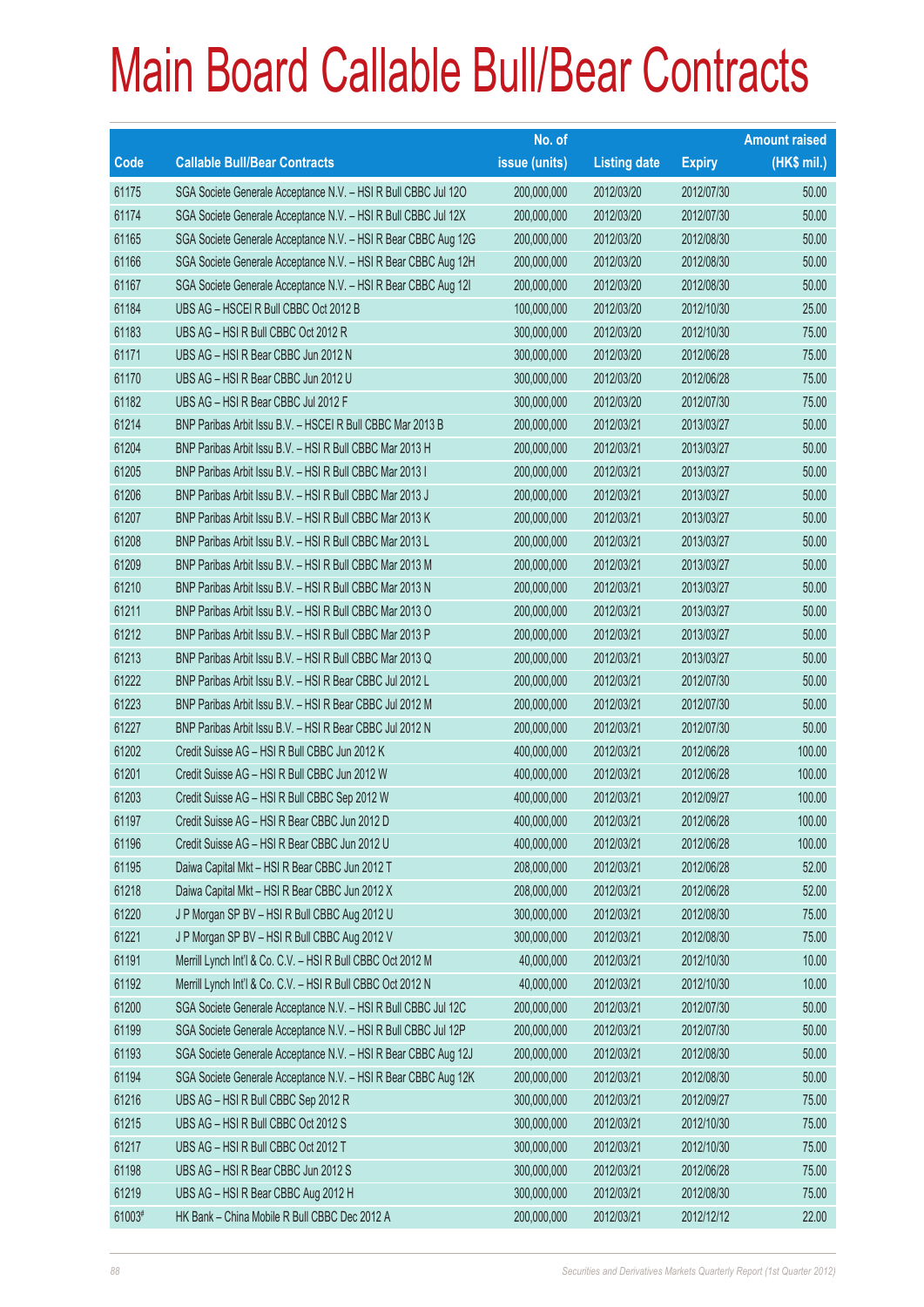|       |                                                                | No. of        |                     |               | <b>Amount raised</b> |
|-------|----------------------------------------------------------------|---------------|---------------------|---------------|----------------------|
| Code  | <b>Callable Bull/Bear Contracts</b>                            | issue (units) | <b>Listing date</b> | <b>Expiry</b> | (HK\$ mil.)          |
| 61238 | Credit Suisse AG - China Life R Bear CBBC Aug 2012 C           | 60,000,000    | 2012/03/22          | 2012/08/27    | 15.00                |
| 61235 | Credit Suisse AG - HSI R Bull CBBC Jun 2012 B                  | 400,000,000   | 2012/03/22          | 2012/06/28    | 100.00               |
| 61236 | Credit Suisse AG - HSI R Bear CBBC Jun 2012 E                  | 400,000,000   | 2012/03/22          | 2012/06/28    | 100.00               |
| 61237 | Credit Suisse AG - HSI R Bear CBBC Jun 2012 F                  | 400,000,000   | 2012/03/22          | 2012/06/28    | 100.00               |
| 61239 | Credit Suisse AG - TCH R Bull CBBC Aug 2012 B                  | 60,000,000    | 2012/03/22          | 2012/08/27    | 15.00                |
| 61240 | Credit Suisse AG - TCH R Bear CBBC Aug 2012 D                  | 60,000,000    | 2012/03/22          | 2012/08/27    | 17.40                |
| 61228 | HK Bank - HSI R Bull CBBC Dec 2012 K                           | 250,000,000   | 2012/03/22          | 2012/12/28    | 62.50                |
| 61229 | HK Bank - HSI R Bull CBBC Dec 2012 L                           | 250,000,000   | 2012/03/22          | 2012/12/28    | 62.50                |
| 61230 | SGA Societe Generale Acceptance N.V. - HSI R Bull CBBC Jul 12E | 200,000,000   | 2012/03/22          | 2012/07/30    | 50.00                |
| 61233 | UBS AG - HSI R Bull CBBC Nov 2012 U                            | 300,000,000   | 2012/03/22          | 2012/11/29    | 75.00                |
| 61234 | UBS AG - HSI R Bull CBBC Nov 2012 V                            | 300,000,000   | 2012/03/22          | 2012/11/29    | 75.00                |
| 61242 | UBS AG - HSI R Bull CBBC Nov 2012 W                            | 300,000,000   | 2012/03/22          | 2012/11/29    | 75.00                |
| 61241 | UBS AG - HSI R Bear CBBC Jul 2012 C                            | 300,000,000   | 2012/03/22          | 2012/07/30    | 75.00                |
| 61232 | UBS AG - TCH R Bull CBBC Aug 2012 B                            | 100,000,000   | 2012/03/22          | 2012/08/13    | 25.00                |
| 61231 | UBS AG - TCH R Bear CBBC Sep 2012 A                            | 100,000,000   | 2012/03/22          | 2012/09/03    | 48.00                |
| 61243 | Credit Suisse AG - HSI R Bull CBBC Jun 2012 V                  | 400,000,000   | 2012/03/23          | 2012/06/28    | 100.00               |
| 61244 | Credit Suisse AG - HSI R Bear CBBC Jun 2012 B                  | 400,000,000   | 2012/03/23          | 2012/06/28    | 100.00               |
| 61245 | Credit Suisse AG - TCH R Bull CBBC Sep 2012 A                  | 100,000,000   | 2012/03/23          | 2012/09/28    | 25.00                |
| 61250 | Credit Suisse AG - TCH R Bull CBBC Sep 2012 B                  | 100,000,000   | 2012/03/23          | 2012/09/28    | 25.00                |
| 61246 | Credit Suisse AG - TCH R Bear CBBC Sep 2012 A                  | 100,000,000   | 2012/03/23          | 2012/09/28    | 33.00                |
| 61247 | Credit Suisse AG - TCH R Bear CBBC Sep 2012 B                  | 100,000,000   | 2012/03/23          | 2012/09/28    | 42.00                |
| 61251 | Credit Suisse AG - TCH R Bear CBBC Sep 2012 C                  | 100,000,000   | 2012/03/23          | 2012/09/28    | 25.00                |
| 61248 | SGA Societe Generale Acceptance N.V. - HSI R Bear CBBC Sep 12P | 200,000,000   | 2012/03/23          | 2012/09/27    | 50.00                |
| 61249 | SGA Societe Generale Acceptance N.V. - HSI R Bear CBBC Sep 12Q | 200,000,000   | 2012/03/23          | 2012/09/27    | 50.00                |
| 61253 | UBS AG - HSI R Bull CBBC Dec 2012 L                            | 300,000,000   | 2012/03/23          | 2012/12/28    | 75.00                |
| 61254 | UBS AG - HSI R Bear CBBC Jun 2012 X                            | 300,000,000   | 2012/03/23          | 2012/06/28    | 75.00                |
| 61252 | UBS AG - TCH R Bear CBBC Sep 2012 B                            | 100,000,000   | 2012/03/23          | 2012/09/10    | 52.00                |
| 61268 | BNP Paribas Arbit Issu B.V. - HSI R Bear CBBC Jul 2012 O       | 200,000,000   | 2012/03/26          | 2012/07/30    | 50.00                |
| 61269 | BNP Paribas Arbit Issu B.V. - HSI R Bear CBBC Jul 2012 P       | 200,000,000   | 2012/03/26          | 2012/07/30    | 50.00                |
| 61257 | Credit Suisse AG - HSI R Bull CBBC Jun 2012 O                  | 400,000,000   | 2012/03/26          | 2012/06/28    | 100.00               |
| 61255 | Credit Suisse AG - HSI R Bull CBBC Jun 2012 Z                  | 400,000,000   | 2012/03/26          | 2012/06/28    | 100.00               |
| 61256 | Credit Suisse AG - HSI R Bear CBBC Jun 2012 G                  | 400,000,000   | 2012/03/26          | 2012/06/28    | 100.00               |
| 61261 | Daiwa Capital Mkt - HSI R Bull CBBC Jun 2012 E                 | 208,000,000   | 2012/03/26          | 2012/06/28    | 52.00                |
| 61260 | Daiwa Capital Mkt - HSI R Bear CBBC Jun 2012 Y                 | 208,000,000   | 2012/03/26          | 2012/06/28    | 52.00                |
| 61267 | UBS AG - China Mobile R Bear CBBC Aug 2012 B                   | 100,000,000   | 2012/03/26          | 2012/08/27    | 25.00                |
| 61258 | UBS AG - HSI R Bull CBBC Sep 2012 T                            | 300,000,000   | 2012/03/26          | 2012/09/27    | 75.00                |
| 61259 | UBS AG - HSI R Bull CBBC Dec 2012 M                            | 300,000,000   | 2012/03/26          | 2012/12/28    | 75.00                |
| 61265 | UBS AG - HSI R Bear CBBC Jun 2012 I                            | 300,000,000   | 2012/03/26          | 2012/06/28    | 75.00                |
| 61266 | UBS AG - HSI R Bear CBBC Aug 2012 A                            | 300,000,000   | 2012/03/26          | 2012/08/30    | 75.00                |
| 61264 | UBS AG - TCH R Bull CBBC Aug 2012 C                            | 100,000,000   | 2012/03/26          | 2012/08/27    | 25.00                |
| 61263 | UBS AG - TCH R Bull CBBC Sep 2012 A                            | 100,000,000   | 2012/03/26          | 2012/09/10    | 25.00                |
| 61262 | UBS AG - TCH R Bear CBBC Aug 2012 C                            | 100,000,000   | 2012/03/26          | 2012/08/13    | 38.00                |
| 61295 | BNP Paribas Arbit Issu B.V. - HSI R Bear CBBC Jul 2012 Q       | 200,000,000   | 2012/03/27          | 2012/07/30    | 50.00                |
| 61296 | BNP Paribas Arbit Issu B.V. - HSI R Bear CBBC Jul 2012 R       | 200,000,000   | 2012/03/27          | 2012/07/30    | 50.00                |
| 61285 | Credit Suisse AG - China Life R Bear CBBC Jul 2012 B           | 80,000,000    | 2012/03/27          | 2012/07/30    | 20.00                |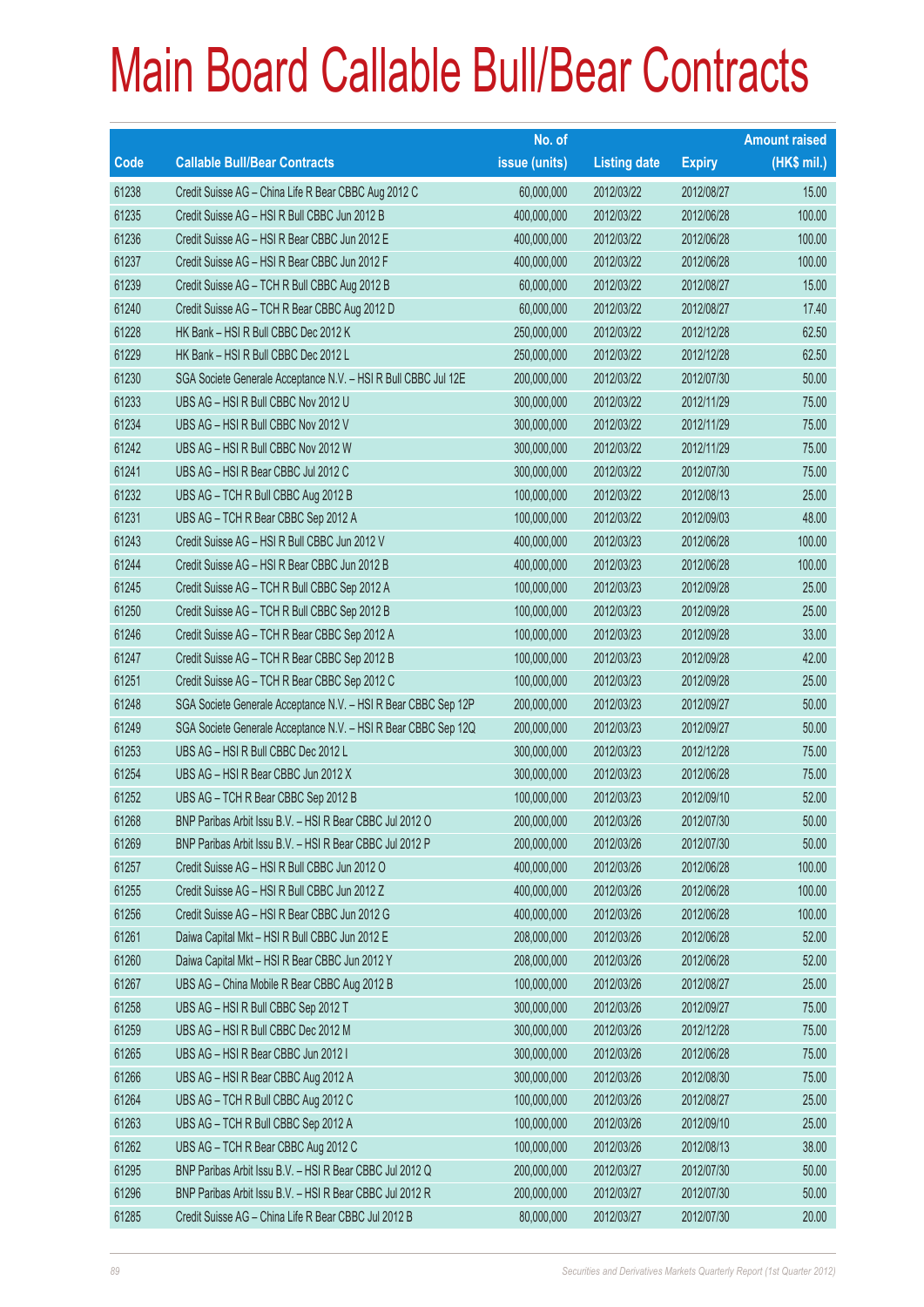|       |                                                                | No. of        |                     |               | <b>Amount raised</b> |
|-------|----------------------------------------------------------------|---------------|---------------------|---------------|----------------------|
| Code  | <b>Callable Bull/Bear Contracts</b>                            | issue (units) | <b>Listing date</b> | <b>Expiry</b> | $(HK$$ mil.)         |
| 61286 | Credit Suisse AG - China Life R Bear CBBC Jul 2012 C           | 80,000,000    | 2012/03/27          | 2012/07/30    | 20.00                |
| 61283 | Credit Suisse AG - A50 China R Bear CBBC Aug 2012 A            | 60,000,000    | 2012/03/27          | 2012/08/27    | 15.00                |
| 61284 | Credit Suisse AG - A50 China R Bear CBBC Aug 2012 B            | 60,000,000    | 2012/03/27          | 2012/08/27    | 15.00                |
| 61278 | Credit Suisse AG - HSI R Bull CBBC Jun 2012 C                  | 400,000,000   | 2012/03/27          | 2012/06/28    | 100.00               |
| 61277 | Credit Suisse AG - HSI R Bull CBBC Jun 2012 U                  | 400,000,000   | 2012/03/27          | 2012/06/28    | 100.00               |
| 61291 | Credit Suisse AG - HSI R Bull CBBC Jul 2012 S                  | 400,000,000   | 2012/03/27          | 2012/07/30    | 100.00               |
| 61281 | Credit Suisse AG - HSI R Bear CBBC Jun 2012 H                  | 400,000,000   | 2012/03/27          | 2012/06/28    | 100.00               |
| 61282 | Credit Suisse AG - HSI R Bear CBBC Jun 2012 I                  | 400,000,000   | 2012/03/27          | 2012/06/28    | 100.00               |
| 61292 | Credit Suisse AG - HSI R Bear CBBC Jun 2012 J                  | 400,000,000   | 2012/03/27          | 2012/06/28    | 100.00               |
| 61293 | Credit Suisse AG - HSI R Bear CBBC Sep 2012 Y                  | 400,000,000   | 2012/03/27          | 2012/09/27    | 100.00               |
| 61287 | Credit Suisse AG - TCH R Bear CBBC Jul 2012 H                  | 80,000,000    | 2012/03/27          | 2012/07/30    | 36.80                |
| 61299 | Daiwa Capital Mkt - HSCEI R Bear CBBC Aug 2012 B               | 98,000,000    | 2012/03/27          | 2012/08/30    | 24.50                |
| 61288 | Daiwa Capital Mkt - HSI R Bull CBBC Jun 2012 Z                 | 208,000,000   | 2012/03/27          | 2012/06/28    | 52.00                |
| 61298 | Daiwa Capital Mkt - HSI R Bear CBBC Jun 2012 F                 | 208,000,000   | 2012/03/27          | 2012/06/28    | 52.00                |
| 61297 | Daiwa Capital Mkt - HSI R Bear CBBC Jun 2012 Z                 | 208,000,000   | 2012/03/27          | 2012/06/28    | 52.00                |
| 61270 | SGA Societe Generale Acceptance N.V. - HSI R Bull CBBC Jul 121 | 200,000,000   | 2012/03/27          | 2012/07/30    | 50.00                |
| 61274 | SGA Societe Generale Acceptance N.V. - HSI R Bull CBBC Jul 120 | 200,000,000   | 2012/03/27          | 2012/07/30    | 50.00                |
| 61275 | SGA Societe Generale Acceptance N.V. - HSI R Bull CBBC Jul 12W | 200,000,000   | 2012/03/27          | 2012/07/30    | 50.00                |
| 61279 | SGA Societe Generale Acceptance N.V. - HSI R Bear CBBC Aug 12L | 200,000,000   | 2012/03/27          | 2012/08/30    | 50.00                |
| 61280 | SGA Societe Generale Acceptance N.V. - HSI R Bear CBBC Aug 12M | 200,000,000   | 2012/03/27          | 2012/08/30    | 50.00                |
| 61271 | SGA Societe Generale Acceptance N.V. - HSI R Bear CBBC Sep 12R | 200,000,000   | 2012/03/27          | 2012/09/27    | 50.00                |
| 61272 | SGA Societe Generale Acceptance N.V. - HSI R Bear CBBC Sep 12S | 200,000,000   | 2012/03/27          | 2012/09/27    | 50.00                |
| 61273 | SGA Societe Generale Acceptance N.V. - HSI R Bear CBBC Sep 12T | 200,000,000   | 2012/03/27          | 2012/09/27    | 50.00                |
| 61289 | UBS AG - HSI R Bull CBBC Sep 2012 W                            | 300,000,000   | 2012/03/27          | 2012/09/27    | 75.00                |
| 61276 | UBS AG - HSI R Bull CBBC Oct 2012 V                            | 300,000,000   | 2012/03/27          | 2012/10/30    | 75.00                |
| 61290 | UBS AG - HSI R Bear CBBC Jun 2012 W                            | 300,000,000   | 2012/03/27          | 2012/06/28    | 75.00                |
| 61294 | UBS AG - HSI R Bear CBBC Nov 2012 I                            | 300,000,000   | 2012/03/27          | 2012/11/29    | 75.00                |
| 61313 | BNP Paribas Arbit Issu B.V. - HSI R Bull CBBC Mar 2013 R       | 200,000,000   | 2012/03/28          | 2013/03/27    | 50.00                |
| 61305 | Credit Suisse AG - HSI R Bull CBBC Jun 2012 K                  | 400,000,000   | 2012/03/28          | 2012/06/28    | 100.00               |
| 61306 | Credit Suisse AG - HSI R Bear CBBC Jun 2012 L                  | 400,000,000   | 2012/03/28          | 2012/06/28    | 100.00               |
| 61307 | Credit Suisse AG - HSI R Bear CBBC Jun 2012 M                  | 400,000,000   | 2012/03/28          | 2012/06/28    | 100.00               |
| 61312 | Credit Suisse AG - HSI R Bear CBBC Jun 2012 N                  | 400,000,000   | 2012/03/28          | 2012/06/28    | 100.00               |
| 61303 | HK Bank - TCH R Bull CBBC Dec 2012 A                           | 200,000,000   | 2012/03/28          | 2012/12/12    | 50.00                |
| 61304 | HK Bank - TCH R Bear CBBC Dec 2012 B                           | 200,000,000   | 2012/03/28          | 2012/12/12    | 70.00                |
| 61321 | J P Morgan SP BV - HSI R Bear CBBC Aug 2012 P                  | 300,000,000   | 2012/03/28          | 2012/08/30    | 75.00                |
| 61319 | J P Morgan SP BV - HSI R Bear CBBC Aug 2012 Y                  | 300,000,000   | 2012/03/28          | 2012/08/30    | 75.00                |
| 61320 | J P Morgan SP BV - HSI R Bear CBBC Aug 2012 Z                  | 300,000,000   | 2012/03/28          | 2012/08/30    | 75.00                |
| 61302 | Merrill Lynch Int'l & Co. C.V. - HSI R Bear CBBC Oct 2012 N    | 40,000,000    | 2012/03/28          | 2012/10/30    | 10.00                |
| 61300 | SGA Societe Generale Acceptance N.V. - HSI R Bull CBBC Jul 12A | 200,000,000   | 2012/03/28          | 2012/07/30    | 50.00                |
| 61310 | SGA Societe Generale Acceptance N.V. - HSI R Bull CBBC Sep 12C | 200,000,000   | 2012/03/28          | 2012/09/27    | 50.00                |
| 61311 | SGA Societe Generale Acceptance N.V. - HSI R Bull CBBC Oct 12G | 200,000,000   | 2012/03/28          | 2012/10/30    | 52.00                |
| 61301 | SGA Societe Generale Acceptance N.V. - HSI R Bear CBBC Aug 12N | 200,000,000   | 2012/03/28          | 2012/08/30    | 50.00                |
| 61318 | UBS AG - China Life R Bear CBBC Aug 2012 F                     | 100,000,000   | 2012/03/28          | 2012/08/27    | 25.00                |
| 61317 | UBS AG - A50 China R Bear CBBC Aug 2012 D                      | 100,000,000   | 2012/03/28          | 2012/08/20    | 25.00                |
| 61309 | UBS AG - HSI R Bull CBBC Dec 2012 N                            | 300,000,000   | 2012/03/28          | 2012/12/28    | 75.00                |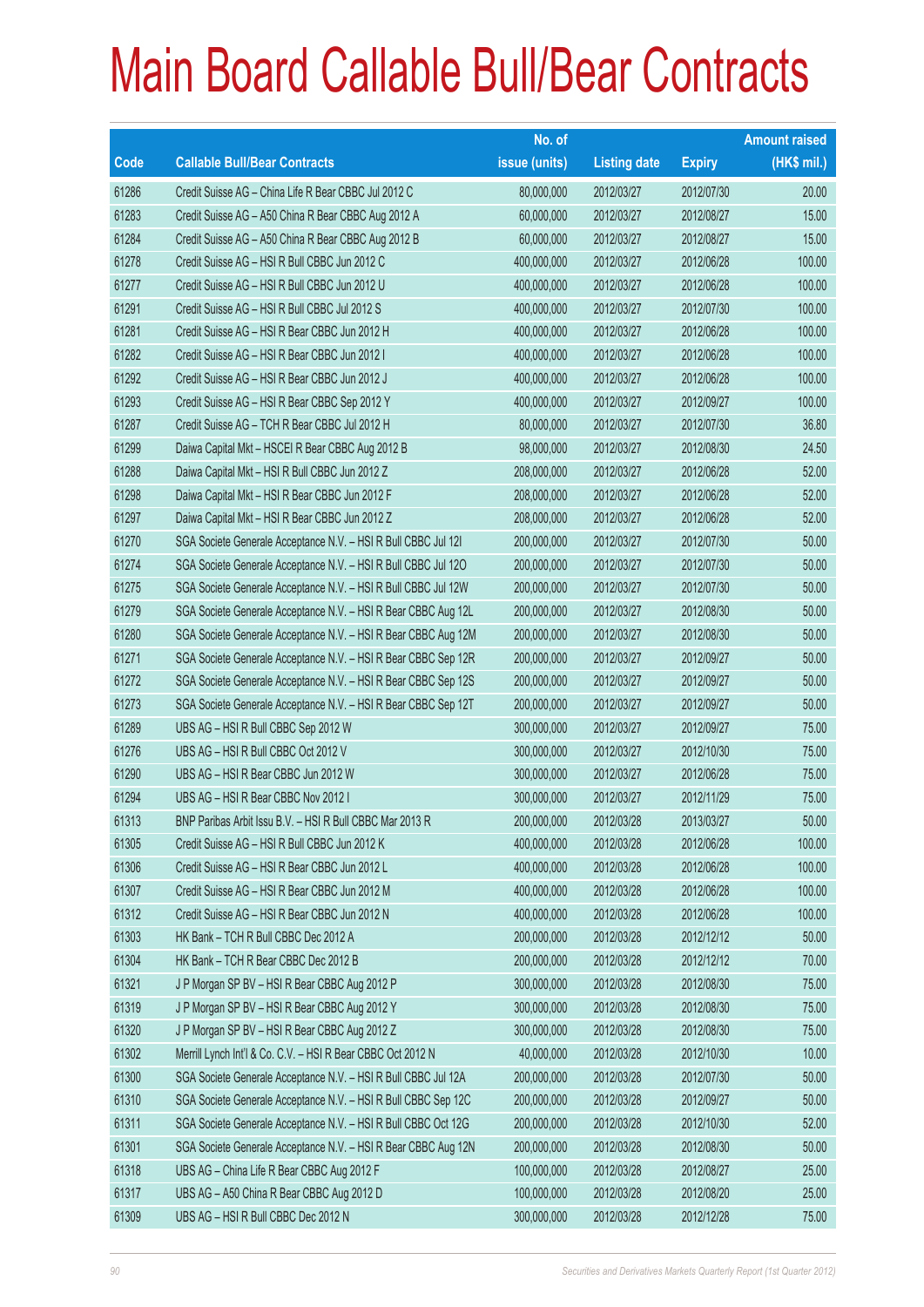|        |                                                                | No. of        |                     |               | <b>Amount raised</b> |
|--------|----------------------------------------------------------------|---------------|---------------------|---------------|----------------------|
| Code   | <b>Callable Bull/Bear Contracts</b>                            | issue (units) | <b>Listing date</b> | <b>Expiry</b> | (HK\$ mil.)          |
| 61316  | UBS AG - HSI R Bear CBBC Jun 2012 Y                            | 300,000,000   | 2012/03/28          | 2012/06/28    | 75.00                |
| 61315  | UBS AG - HSI R Bear CBBC Jul 2012 B                            | 300,000,000   | 2012/03/28          | 2012/07/30    | 75.00                |
| 61334  | BNP Paribas Arbit Issu B.V. - HSI R Bull CBBC Mar 2013 S       | 200,000,000   | 2012/03/29          | 2013/03/27    | 50.00                |
| 61327  | BNP Paribas Arbit Issu B.V. - HSI R Bear CBBC Jul 2012 S       | 200,000,000   | 2012/03/29          | 2012/07/30    | 50.00                |
| 61322  | SGA Societe Generale Acceptance N.V. - HSI R Bull CBBC Nov 12A | 200,000,000   | 2012/03/29          | 2012/11/29    | 50.00                |
| 61323  | SGA Societe Generale Acceptance N.V. - HSI R Bull CBBC Nov 12B | 200,000,000   | 2012/03/29          | 2012/11/29    | 50.00                |
| 61324  | SGA Societe Generale Acceptance N.V. - HSI R Bull CBBC Nov 12C | 200,000,000   | 2012/03/29          | 2012/11/29    | 50.00                |
| 61325  | SGA Societe Generale Acceptance N.V. - HSI R Bull CBBC Nov 12D | 200,000,000   | 2012/03/29          | 2012/11/29    | 50.00                |
| 61326  | SGA Societe Generale Acceptance N.V. - HSI R Bull CBBC Nov 12E | 200,000,000   | 2012/03/29          | 2012/11/29    | 50.00                |
| 61331  | UBS AG - HSI R Bull CBBC Sep 2012 U                            | 300,000,000   | 2012/03/29          | 2012/09/27    | 75.00                |
| 61332  | UBS AG - HSI R Bull CBBC Nov 2012 X                            | 300,000,000   | 2012/03/29          | 2012/11/29    | 75.00                |
| 61333  | UBS AG - HSI R Bull CBBC Nov 2012 Y                            | 300,000,000   | 2012/03/29          | 2012/11/29    | 75.00                |
| 61330  | UBS AG - HSI R Bull CBBC Dec 2012 O                            | 300,000,000   | 2012/03/29          | 2012/12/28    | 75.00                |
| 61329  | UBS AG - HSI R Bull CBBC Jan 2013 C                            | 300,000,000   | 2012/03/29          | 2013/01/30    | 75.00                |
| 61328  | UBS AG - HSI R Bear CBBC Sep 2012 V                            | 300,000,000   | 2012/03/29          | 2012/09/27    | 75.00                |
| 61357  | BNP Paribas Arbit Issu B.V. - HSI R Bear CBBC Jul 2012 T       | 200,000,000   | 2012/03/30          | 2012/07/30    | 50.00                |
| 61358  | BNP Paribas Arbit Issu B.V. - HSI R Bear CBBC Jul 2012 U       | 200,000,000   | 2012/03/30          | 2012/07/30    | 50.00                |
| 61345  | Credit Suisse AG - HSI R Bull CBBC Jul 2012 F                  | 400,000,000   | 2012/03/30          | 2012/07/30    | 100.00               |
| 61344  | Credit Suisse AG - HSI R Bull CBBC Jul 2012 W                  | 400,000,000   | 2012/03/30          | 2012/07/30    | 100.00               |
| 61350  | Credit Suisse AG - HSI R Bear CBBC Jul 2012 W                  | 400,000,000   | 2012/03/30          | 2012/07/30    | 100.00               |
| 61349  | Daiwa Capital Mkt - HSI R Bull CBBC Jul 2012 N                 | 208,000,000   | 2012/03/30          | 2012/07/30    | 52.00                |
| 61353  | Daiwa Capital Mkt - HSI R Bear CBBC Jul 2012 U                 | 208,000,000   | 2012/03/30          | 2012/07/30    | 52.00                |
| 61354  | Daiwa Capital Mkt - HSI R Bear CBBC Jul 2012 V                 | 208,000,000   | 2012/03/30          | 2012/07/30    | 52.00                |
| 61335  | HK Bank - HSI R Bear CBBC Dec 2012 J                           | 250,000,000   | 2012/03/30          | 2012/12/28    | 62.50                |
| 61337  | SGA Societe Generale Acceptance N.V. - HSI R Bull CBBC Nov 12F | 200,000,000   | 2012/03/30          | 2012/11/29    | 50.00                |
| 61338  | SGA Societe Generale Acceptance N.V. - HSI R Bull CBBC Nov 12G | 200,000,000   | 2012/03/30          | 2012/11/29    | 50.00                |
| 61339  | SGA Societe Generale Acceptance N.V. - HSI R Bull CBBC Nov 12H | 200,000,000   | 2012/03/30          | 2012/11/29    | 50.00                |
| 61340  | SGA Societe Generale Acceptance N.V. - HSI R Bull CBBC Nov 121 | 200,000,000   | 2012/03/30          | 2012/11/29    | 50.00                |
| 61341  | SGA Societe Generale Acceptance N.V. - HSI R Bull CBBC Nov 12J | 200,000,000   | 2012/03/30          | 2012/11/29    | 50.00                |
| 61343  | SGA Societe Generale Acceptance N.V. - HSI R Bull CBBC Nov 12K | 200,000,000   | 2012/03/30          | 2012/11/29    | 50.00                |
| 61347  | SGA Societe Generale Acceptance N.V. - HSI R Bull CBBC Nov 12L | 200,000,000   | 2012/03/30          | 2012/11/29    | 50.00                |
| 61348  | SGA Societe Generale Acceptance N.V. - HSI R Bull CBBC Nov 12M | 200,000,000   | 2012/03/30          | 2012/11/29    | 50.00                |
| 61346  | SGA Societe Generale Acceptance N.V. - HSI R Bear CBBC Jul 12H | 200,000,000   | 2012/03/30          | 2012/07/30    | 50.00                |
| 61342  | UBS AG - HSI R Bull CBBC Oct 2012 X                            | 300,000,000   | 2012/03/30          | 2012/10/30    | 75.00                |
| 61352  | UBS AG - HSI R Bull CBBC Dec 2012 P                            | 300,000,000   | 2012/03/30          | 2012/12/28    | 75.00                |
| 61351  | UBS AG - HSI R Bull CBBC Jan 2013 D                            | 300,000,000   | 2012/03/30          | 2013/01/30    | 75.00                |
| 61356  | UBS AG - HSI R Bear CBBC Jul 2012 J                            | 300,000,000   | 2012/03/30          | 2012/07/30    | 75.00                |
| 61355  | UBS AG - HSI R Bear CBBC Sep 2012 W                            | 300,000,000   | 2012/03/30          | 2012/09/27    | 75.00                |
| 60181# | UBS AG - Ping An R Bull CBBC Jul 2012 C                        | 100,000,000   | 2012/03/30          | 2012/07/09    | 11.00                |
| Total  |                                                                |               |                     |               | 82,599.66            |

# Further issue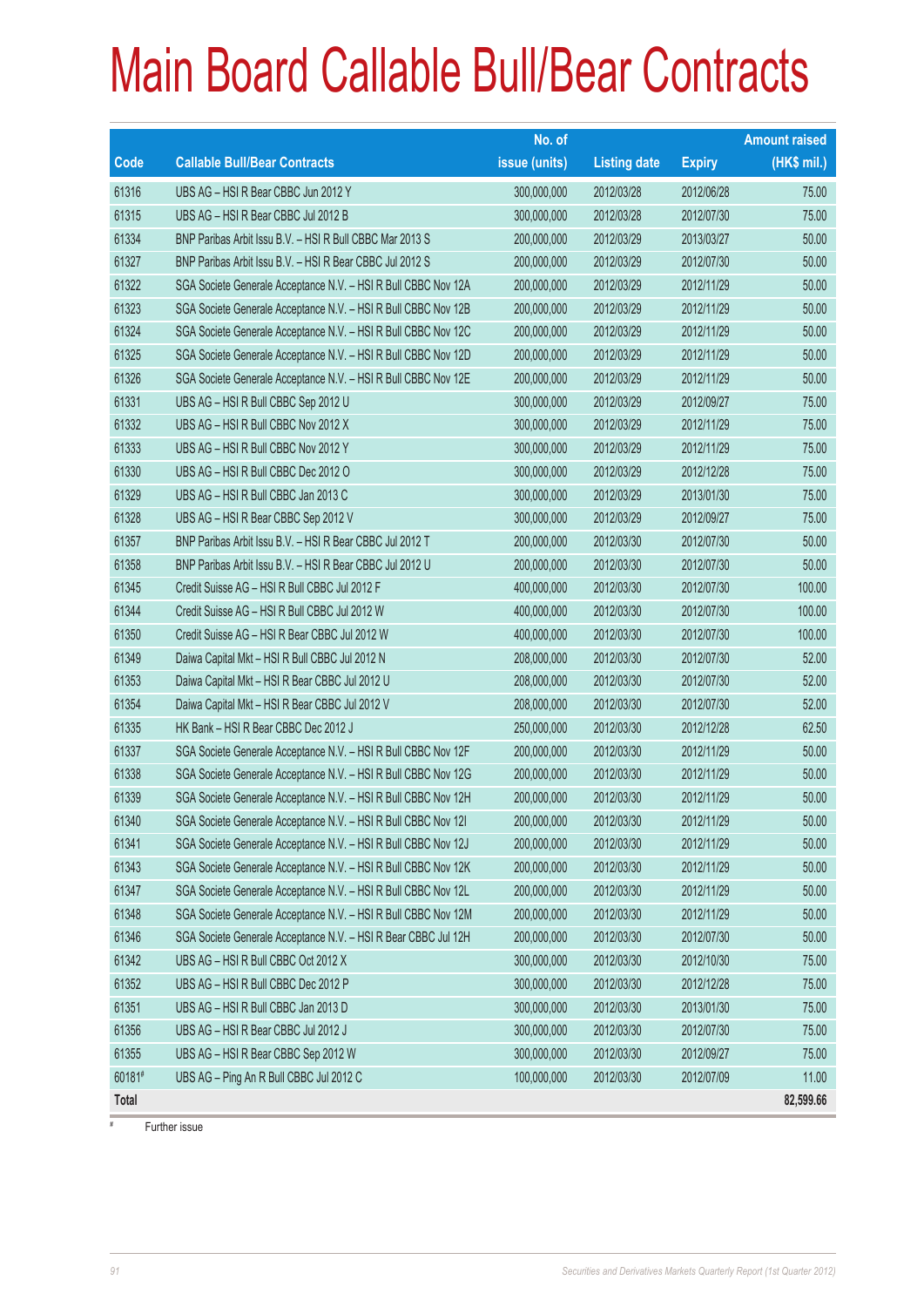# DR/ELI/Trading Only Stocks Trading Statistics

### **Depositary Receipt Trading Statistics**

|      |    | No. of issues | Turnover value (HK\$ mil.) |
|------|----|---------------|----------------------------|
| 2011 | Q1 |               | 139.30                     |
|      | Q2 | 3             | 331.18                     |
|      | Q3 | ॽ             | 62.60                      |
|      | Q4 | 4             | 38.72                      |
| 2012 | Q1 |               | 37.53                      |

The first DR commenced trading on 8 December 2010

### **Equity Linked Instrument Trading Statistics**

|      |    | No. of issues | Turnover value (HK\$ mil.) |
|------|----|---------------|----------------------------|
|      |    |               |                            |
| 2011 | Q1 | –             |                            |
|      | Q2 | –             |                            |
|      | Q3 | –             |                            |
|      |    |               |                            |
|      | Q4 | –             |                            |
| 2012 |    |               |                            |

#### **NASDAQ Stocks**

|      |    | No. of issues | Turnover value (HK\$ mil.) |
|------|----|---------------|----------------------------|
| 2011 | Q1 |               | 0.06                       |
|      | Q2 |               | 0.32                       |
|      | Q3 |               | 0.13                       |
|      | Q4 |               | 0.00                       |
| 2012 | Q1 |               | 0.00                       |

#### **iShares**

|    | Turnover value (HK\$ mil.) |
|----|----------------------------|
| Q1 |                            |
| Q2 |                            |
| Q3 |                            |
| Q4 |                            |
| Q1 |                            |
|    | No. of issues              |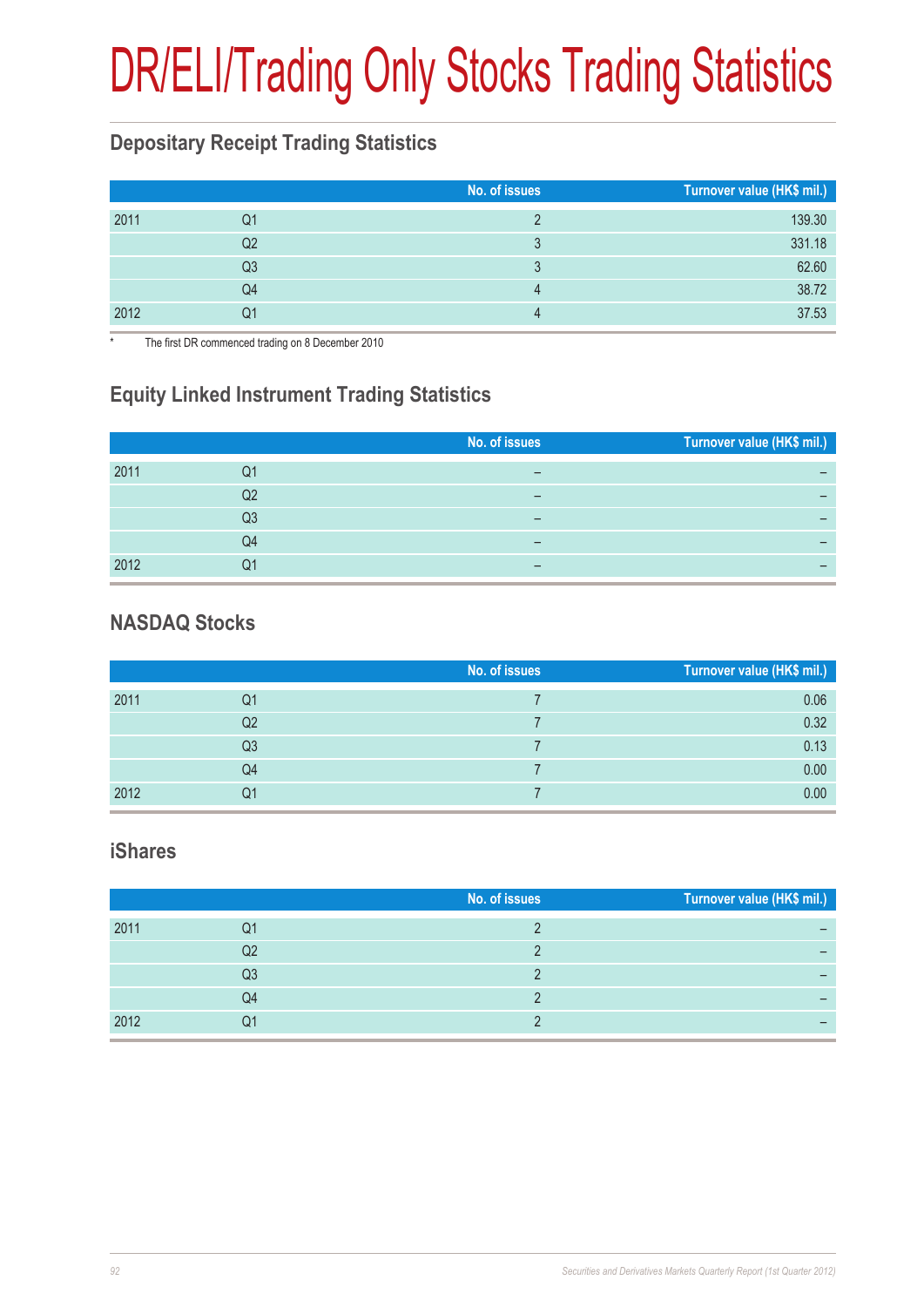#### **Equity Turnover – GEM**

|      |    | Share (Mil. shs) | Value (HK\$ mil.) | No. of deals |
|------|----|------------------|-------------------|--------------|
| 2011 | Q1 | 124,595.93       | 22,614.51         | 608,740      |
|      | Q2 | 79,170.20        | 20,231.96         | 507,155      |
|      | Q3 | 40,276.54        | 10,135.61         | 316,791      |
|      | Q4 | 41,259.61        | 9,971.36          | 288,715      |
| 2012 | Q1 | 41,517.67        | 12,232.86         | 343,014      |

### **Equity Trading Statistics – GEM**

|      |                | No. of<br>trading days | <b>Average daily turnover</b><br>(HK\$ mil.) | <b>Average value</b><br>per deal |
|------|----------------|------------------------|----------------------------------------------|----------------------------------|
| 2011 | Q1             | 62                     | 364.75                                       | 37,150                           |
|      | Q <sub>2</sub> | 59                     | 342.91                                       | 39,893                           |
|      | Q <sub>3</sub> | 63                     | 160.88                                       | 31,995                           |
|      | Q4             | 62                     | 160.83                                       | 34,537                           |
| 2012 | Q <sub>1</sub> | 61                     | 200.54                                       | 35,663                           |

#### **20 Most Advanced GEM Stocks**

for 1st quarter 2012

|                  |       |                        |                 | <b>Closing price</b> |        |
|------------------|-------|------------------------|-----------------|----------------------|--------|
| Rank             | Code  | <b>Stock</b>           | End of Mar 2012 | End of Dec 2011      | $%$ up |
| 1                | 08020 | <b>CHANCETON FIN</b>   | 1.700           | 0.380                | 347.37 |
| $\overline{2}$   | 08211 | <b>YONGLONG</b>        | 0.220           | 0.077                | 185.71 |
| $\sqrt{3}$       | 08167 | <b>NEO TELEMEDIA</b>   | 0.660           | 0.280                | 135.71 |
| 4                | 08166 | <b>CHINA ECO-FARM</b>  | 0.107           | 0.055                | 94.55  |
| $\overline{5}$   | 08128 | C G SOURCE ENGY        | 0.435           | 0.242                | 79.75  |
| 6                | 08173 | <b>PAN ASIA MINING</b> | 0.285           | 0.165                | 72.73  |
| $\overline{7}$   | 08108 | <b>FAVA INT'L</b>      | 0.127           | 0.078                | 62.82  |
| 8                | 08078 | <b>CHINA3D DIGIT</b>   | 0.243           | 0.155                | 56.77  |
| $\boldsymbol{9}$ | 08337 | <b>DIRECTEL</b>        | 0.195           | 0.125                | 56.00  |
| 10               | 08143 | <b>HUA XIA HEALTH</b>  | 0.191           | 0.128                | 49.22  |
| 11               | 08295 | <b>ASIAN CAPITAL H</b> | 0.139           | 0.094                | 47.87  |
| 12               | 08231 | <b>FUDANZHANGJIANG</b> | 2.010           | 1.400                | 43.57  |
| 13               | 08228 | <b>NATIONAL ARTS</b>   | 0.940           | 0.690                | 36.23  |
| 14               | 08251 | <b>SHANGHAI TONVA</b>  | 0.495           | 0.365                | 35.62  |
| 15               | 08103 | <b>TAI SHING</b>       | 0.248           | 0.191                | 29.84  |
| 16               | 08006 | CHINA.COM              | 2.400           | 1.880                | 27.66  |
| 17               | 08220 | <b>BINGO GROUP</b>     | 0.088           | 0.069                | 27.54  |
| 18               | 08005 | YUXING INFOTECH        | 0.750           | 0.590                | 27.12  |
| 19               | 08070 | <b>ZHONGYU GAS</b>     | 0.900           | 0.710                | 26.76  |
| 20               | 08047 | <b>PALMPAY CHINA</b>   | 0.119           | 0.094                | 26.60  |
|                  |       |                        |                 |                      |        |

A Adjusted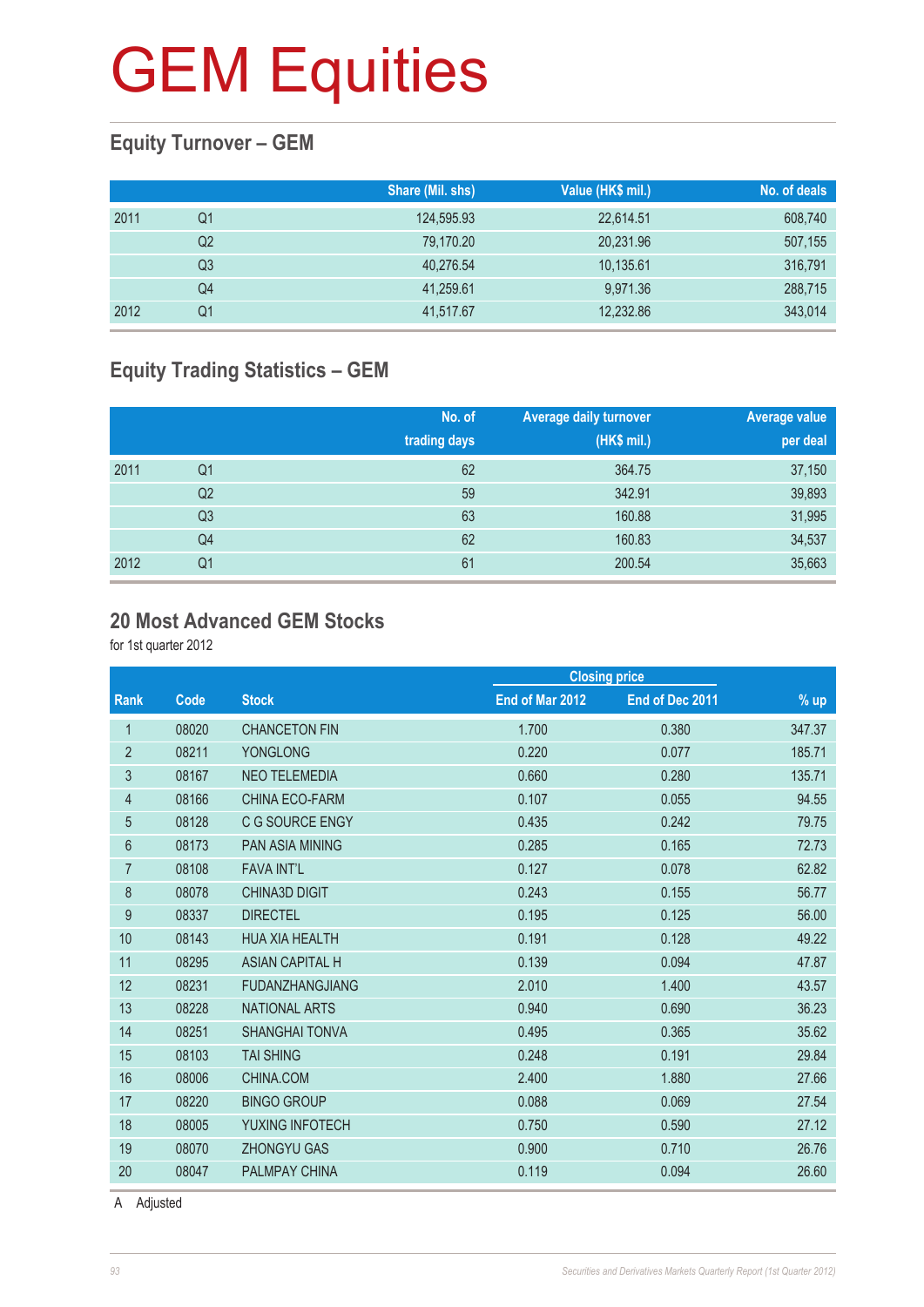#### **20 Most Declined GEM Stocks**

for 1st quarter 2012

|                |       |                        |                 | <b>Closing price</b>    |          |
|----------------|-------|------------------------|-----------------|-------------------------|----------|
| Rank           | Code  | <b>Stock</b>           | End of Mar 2012 | End of Dec 2011         | % down   |
| 1              | 08017 | LONGSUCCESS-NEW        | 0.255           | 1.240<br>$\overline{A}$ | $-79.44$ |
| $\overline{2}$ | 08179 | <b>GAYETY HLDGS</b>    | 0.119           | 0.370<br>$\overline{A}$ | $-67.84$ |
| 3              | 08055 | <b>CHI E-LEARNING</b>  | 0.099           | 0.237                   | $-58.23$ |
| 4              | 08239 | <b>MING KEI HOLD</b>   | 0.345           | 0.770                   | $-55.19$ |
| $\overline{5}$ | 08150 | <b>SEAMLESS GREEN</b>  | 0.405           | 0.830<br>$\overline{A}$ | $-51.20$ |
| $6\phantom{.}$ | 08100 | <b>M DREAM INWORLD</b> | 0.064           | 0.128                   | $-50.00$ |
| $\overline{7}$ | 08206 | C COMM TELE SER        | 0.495           | 0.920                   | $-46.20$ |
| $\bf 8$        | 08163 | <b>MERDEKA RES</b>     | 0.031           | 0.054                   | $-42.59$ |
| 9              | 08226 | SUNRISE C TECH         | 0.530           | 0.880                   | $-39.77$ |
| 10             | 08178 | <b>CHINA INFO TECH</b> | 0.061           | 0.101                   | $-39.60$ |
| 11             | 08246 | <b>NOBLE HOUSE H</b>   | 0.630           | 1.010                   | $-37.62$ |
| 12             | 08120 | <b>ORI UNICORN</b>     | 0.750           | 1.200                   | $-37.50$ |
| 13             | 08253 | <b>TIANYUAN</b>        | 0.040           | 0.063                   | $-36.51$ |
| 14             | 08171 | <b>CHINA TRENDS</b>    | 0.016           | 0.025                   | $-36.00$ |
| 15             | 08083 | <b>INNOVATIONPAY</b>   | 0.141           | 0.215                   | $-34.42$ |
| 16             | 08071 | CH NETCOMTECH          | 0.295           | 0.445<br>$\overline{A}$ | $-33.71$ |
| 17             | 08186 | <b>CHINA ASEAN RES</b> | 0.066           | 0.098                   | $-32.65$ |
| 18             | 08086 | <b>EPRO</b>            | 0.930           | 1.360                   | $-31.62$ |
| 19             | 08111 | <b>CT SOLARPOWER</b>   | 0.160           | 0.233                   | $-31.33$ |
| 20             | 08041 | <b>CH POST E-COMM</b>  | 0.093           | 0.134                   | $-30.60$ |
|                |       |                        |                 |                         |          |

A Adjusted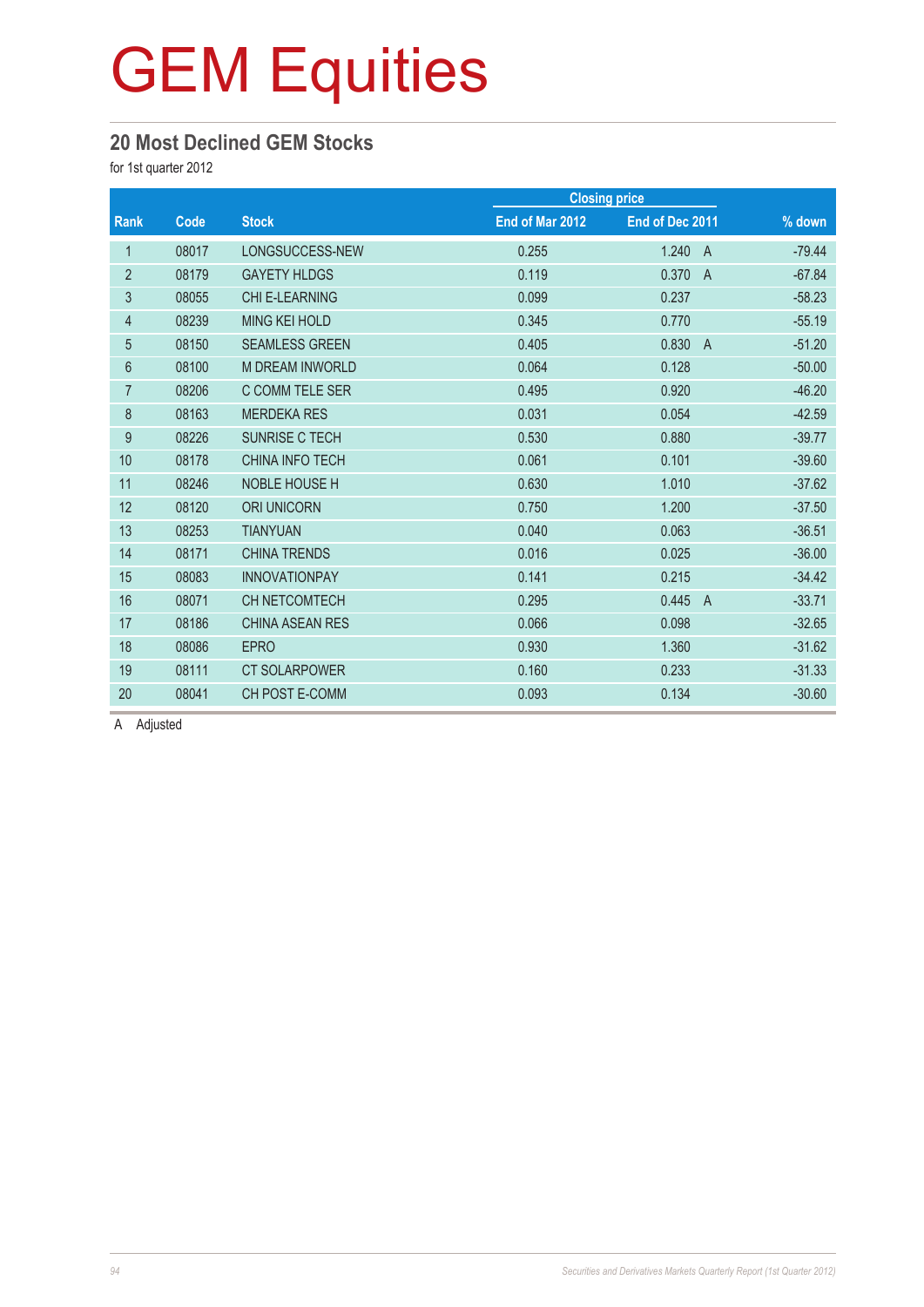### **20 Most Active GEM Stocks by Value**

for 1st quarter 2012

| Rank             | Code  | <b>Stock</b>           | Turnover (HK\$ mil.) | % of total |
|------------------|-------|------------------------|----------------------|------------|
| $\mathbf{1}$     | 08029 | <b>SUN INT'L</b>       | 1,366.89             | 11.17      |
| $\overline{2}$   | 08043 | <b>ERA MINING MACH</b> | 984.29               | 8.05       |
| 3                | 08356 | <b>CNC HOLDINGS</b>    | 898.26               | 7.34       |
| $\overline{4}$   | 08207 | <b>CREDIT CHINA</b>    | 807.77               | 6.60       |
| 5                | 08137 | <b>HONBRIDGE</b>       | 628.36               | 5.14       |
| $\,6\,$          | 08046 | <b>HENG XIN CHINA</b>  | 385.75               | 3.15       |
| $\overline{7}$   | 08179 | <b>GAYETY HLDGS</b>    | 383.09               | 3.13       |
| $\boldsymbol{8}$ | 08192 | <b>GLOBAL ENERGY</b>   | 382.59               | 3.13       |
| $\boldsymbol{9}$ | 08078 | <b>CHINA3D DIGIT</b>   | 331.41               | 2.71       |
| 10               | 08085 | <b>ZMAY HOLDINGS</b>   | 302.37               | 2.47       |
| 11               | 08008 | <b>SUNEVISION</b>      | 274.38               | 2.24       |
| 12               | 08167 | <b>NEO TELEMEDIA</b>   | 271.87               | 2.22       |
| 13               | 08158 | <b>CHINA BIO-MED</b>   | 259.20               | 2.12       |
| 14               | 08161 | <b>CHINALOTSYNERGY</b> | 253.57               | 2.07       |
| 15               | 08086 | <b>EPRO</b>            | 250.93               | 2.05       |
| 16               | 08116 | C PUBLIC HEALTH        | 216.74               | 1.77       |
| 17               | 08239 | <b>MING KEI HOLD</b>   | 200.88               | 1.64       |
| 18               | 08270 | <b>CHINA LEASON</b>    | 193.67               | 1.58       |
| 19               | 08215 | <b>FIRST CREDIT</b>    | 162.21               | 1.33       |
| 20               | 08017 | LONGSUCCESS-NEW        | 159.14               | 1.30       |
| <b>Total</b>     |       |                        | 8,713.37             | 71.23      |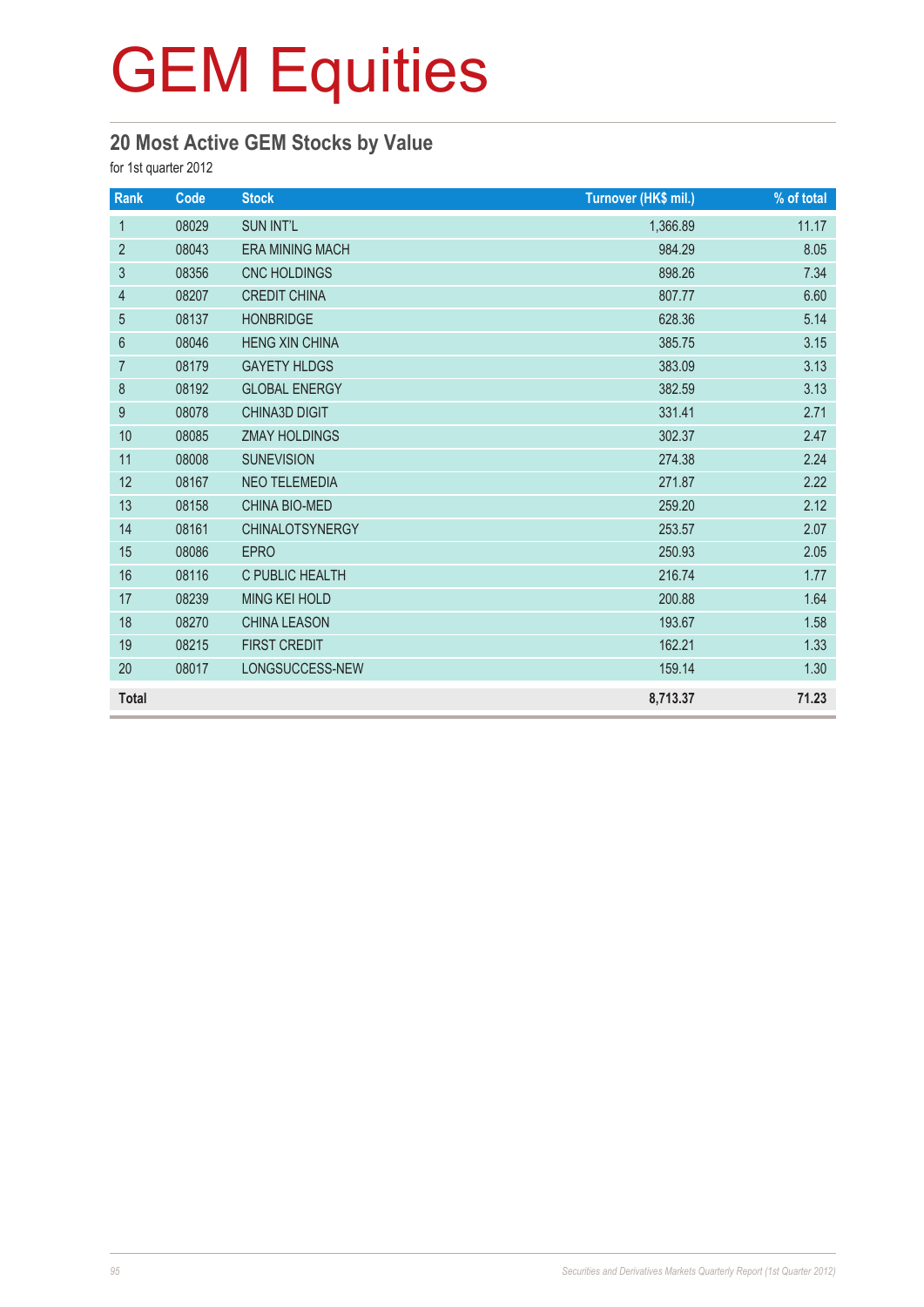### **20 Most Active GEM Stock by Shares**

for 1st quarter 2012

| Rank             | Code  | <b>Stock</b>           | <b>Turnover (Mil. shs)</b> | % of total |
|------------------|-------|------------------------|----------------------------|------------|
| $\mathbf{1}$     | 08017 | LONGSUCCESS-NEW        | 3,987.47                   | 9.60       |
| $\overline{2}$   | 08116 | C PUBLIC HEALTH        | 3,921.02                   | 9.44       |
| 3                | 08163 | <b>MERDEKA RES</b>     | 2,304.04                   | 5.55       |
| 4                | 08192 | <b>GLOBAL ENERGY</b>   | 2,149.12                   | 5.18       |
| 5                | 08161 | <b>CHINALOTSYNERGY</b> | 1,946.73                   | 4.69       |
| $\boldsymbol{6}$ | 08080 | <b>NAS HOLDINGS</b>    | 1,260.67                   | 3.04       |
| $\overline{7}$   | 08078 | <b>CHINA3D DIGIT</b>   | 1,202.77                   | 2.90       |
| 8                | 08043 | <b>ERA MINING MACH</b> | 1,159.87                   | 2.79       |
| 9                | 08009 | <b>IMERCHANTS</b>      | 1,135.05                   | 2.73       |
| 10               | 08032 | <b>VIVA CHINA</b>      | 1,091.12                   | 2.63       |
| 11               | 08179 | <b>GAYETY HLDGS</b>    | 961.47                     | 2.32       |
| 12               | 08158 | CHINA BIO-MED          | 926.06                     | 2.23       |
| 13               | 08085 | <b>ZMAY HOLDINGS</b>   | 886.95                     | 2.14       |
| 14               | 08207 | <b>CREDIT CHINA</b>    | 849.96                     | 2.05       |
| 15               | 08356 | <b>CNC HOLDINGS</b>    | 813.12                     | 1.96       |
| 16               | 08029 | <b>SUN INT'L</b>       | 794.66                     | 1.91       |
| 17               | 08250 | CHI NATURAL INV        | 730.73                     | 1.76       |
| 18               | 08041 | CH POST E-COMM         | 650.88                     | 1.57       |
| 19               | 08166 | <b>CHINA ECO-FARM</b>  | 600.01                     | 1.45       |
| 20               | 08096 | RUIFENG PETRO          | 587.08                     | 1.41       |
| <b>Total</b>     |       |                        | 27,958.76                  | 67.34      |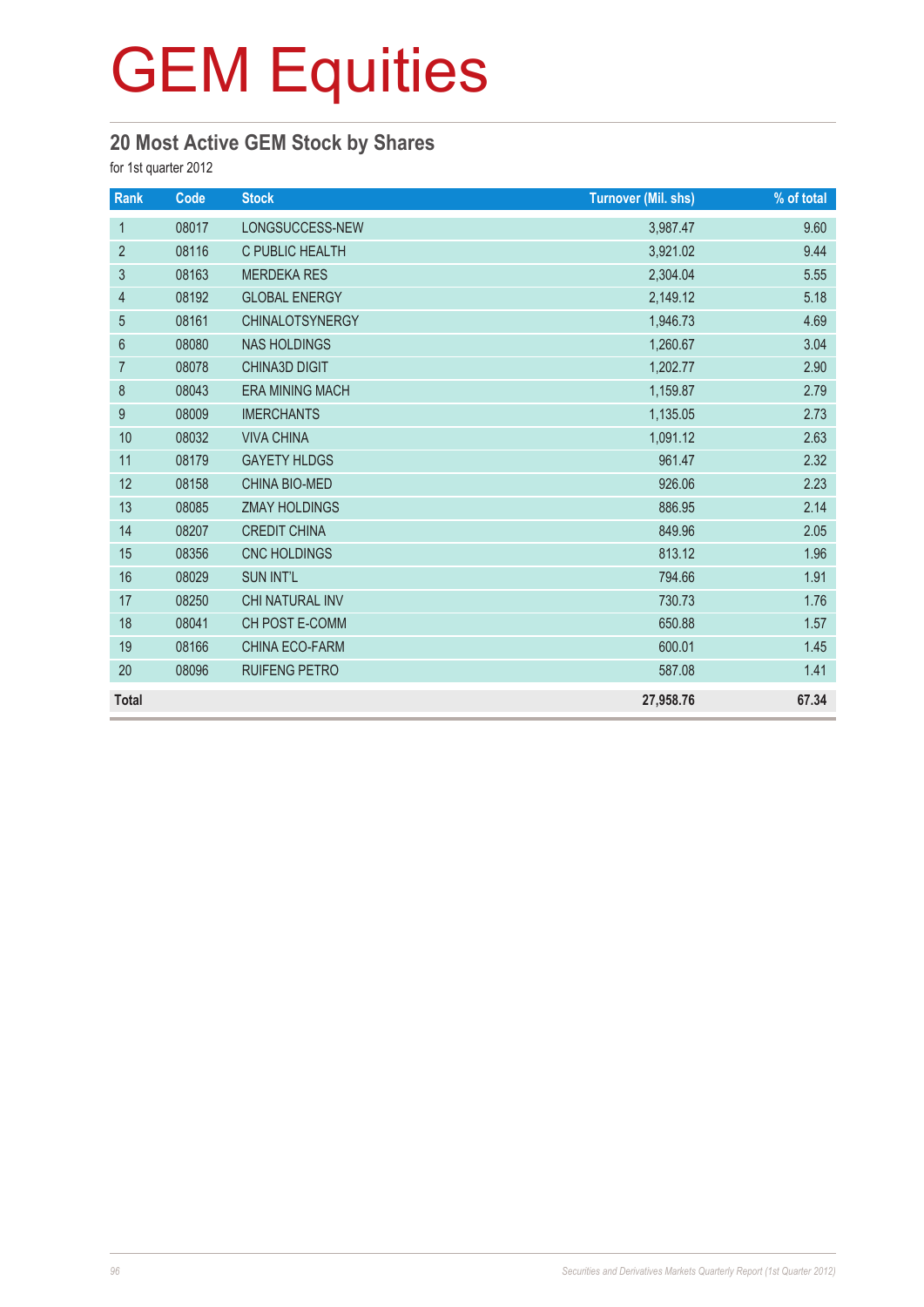#### **Market Capitalisation of Listed Companies for GEM**

as at the quarter end

|      |    | HK\$ mil.  |
|------|----|------------|
| 2011 | Q1 | 137,835.27 |
|      | Q2 | 111,535.83 |
|      | Q3 | 77,346.08  |
|      | Q4 | 84,589.06  |
| 2012 | Q1 | 84,618.24  |

#### **Market Capitalisation by Hang Seng Industry Classification System\* – GEM** Quarter-end figures



Hang Seng Industry Classification System (HSICS) is provided by Hang Seng Indexes Company Limited.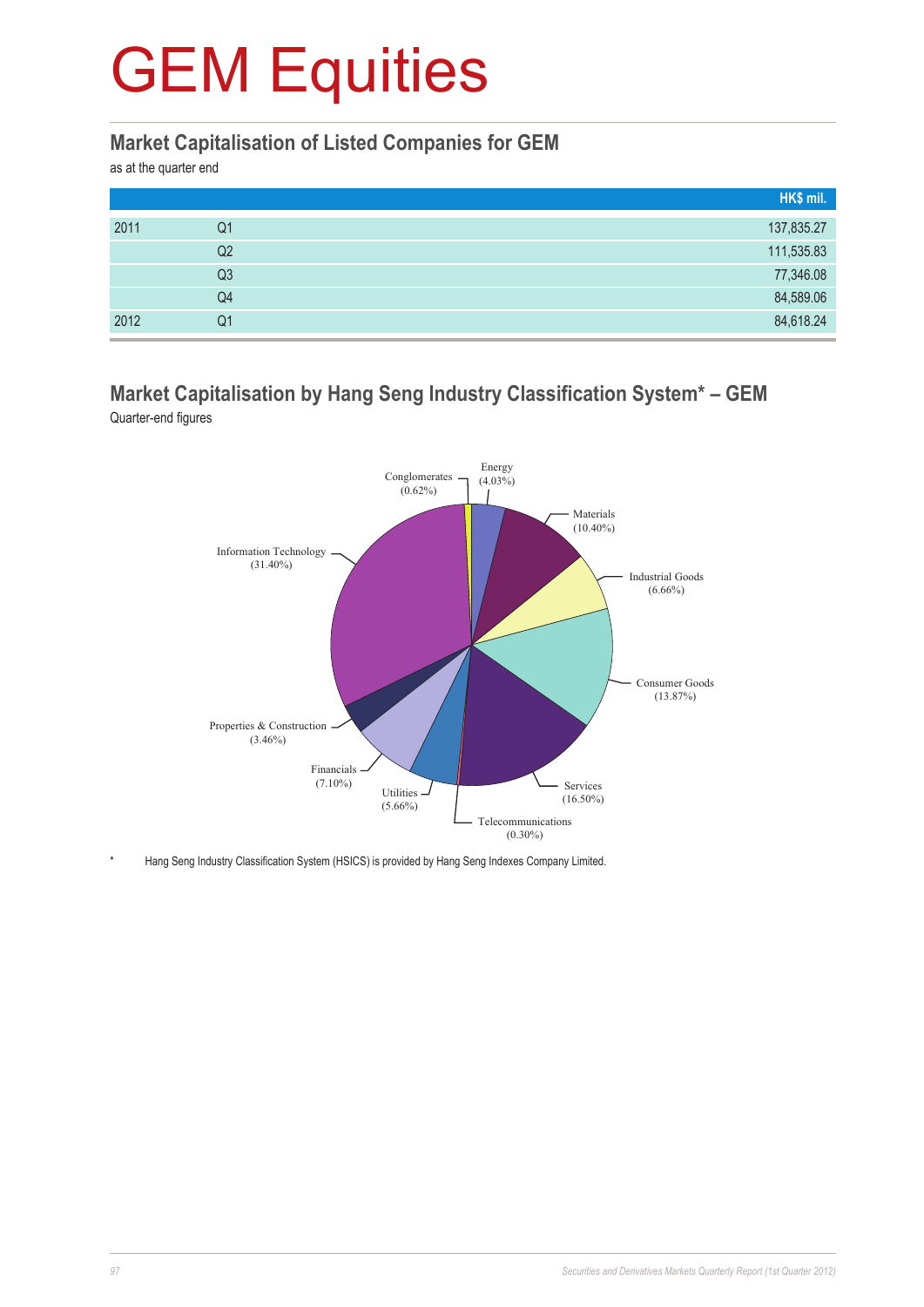#### **50 Leading Companies by Market Capitalisation – GEM**

as at the 1st quarter end 2012

|                          |                |                                                                             | <b>Market capitalisation</b> |                   |
|--------------------------|----------------|-----------------------------------------------------------------------------|------------------------------|-------------------|
| Rank                     |                | <b>Company</b>                                                              | (HK\$ mil.)                  | % of market total |
| $\mathbf{1}$             | 08137          | Honbridge Holdings Ltd.                                                     | 6,950.36                     | 8.21              |
| $\overline{2}$           | 08086          | ePRO Ltd.                                                                   | 4,940.68                     | 5.84              |
| $\mathfrak{Z}$           | 08043          | ERA Mining Machinery Ltd.                                                   | 4,835.03                     | 5.71              |
| $\overline{\mathcal{L}}$ | 08035          | Binhai Investment Co. Ltd.                                                  | 2,516.98                     | 2.97              |
| 5                        | 08008          | Sunevision Holdings Ltd.                                                    | 2,507.99                     | 2.96              |
| $6\phantom{1}6$          | 08070          | Zhongyu Gas Holdings Ltd.                                                   | 2,270.71                     | 2.68              |
| $\overline{7}$           | 08192          | Global Energy Resources International Group Ltd.                            | 2,045.32                     | 2.42              |
| 8                        | 08032          | Viva China Holdings Ltd.                                                    | 2,041.76                     | 2.41              |
| 9                        | 08158          | China Bio-Med Regeneration Technology Ltd.                                  | 1,834.79                     | 2.17              |
| 10                       | 08207          | Credit China Holdings Ltd.                                                  | 1,715.00                     | 2.03              |
| 11                       | 08356          | CNC Holdings Ltd.                                                           | 1,681.38                     | 1.99              |
| 12                       | 08046          | Heng Xin China Holdings Ltd.                                                | 1,667.87                     | 1.97              |
| 13                       | 08075          | Media Asia Group Holdings Ltd.                                              | 1,589.97                     | 1.88              |
| 14                       | 08167          | Neo Telemedia Ltd.                                                          | 1,499.24                     | 1.77              |
| 15                       | 08029          | Sun International Resources Ltd.                                            | 1,493.44                     | 1.76              |
| 16                       | 08122          | LifeTech Scientific Corporation                                             | 1,340.00                     | 1.58              |
| 17                       | 08005          | Yuxing InfoTech Investment Holdings Ltd.                                    | 1,301.34                     | 1.54              |
| 18                       | 08270          | China Leason CBM & Shale Gas Group Co. Ltd.                                 | 1,281.31                     | 1.51              |
| 19                       | 08066          | Phoenitron Holdings Ltd.                                                    | 1,133.69                     | 1.34              |
| 20                       | 08292          | HC International, Inc.                                                      | 1,092.63                     | 1.29              |
| 21                       | 08279          | AGTech Holdings Ltd.                                                        | 1,037.87                     | 1.23              |
| 22                       | 08058          | Shandong Luoxin Pharmacy Stock Co. Ltd. - H Shares                          | 1,036.73                     | 1.23              |
| 23                       | 08090          | China Assurance Finance Group Ltd.                                          | 1,001.00                     | 1.18              |
| 24                       | 08155          | South China Land Ltd.                                                       | 950.17                       | 1.12              |
| 25                       | 08128          | China Ground Source Energy Ltd.                                             | 898.41                       | 1.06              |
| 26                       | 08096          | Ruifeng Petroleum Chemical Holdings Ltd.                                    | 897.59                       | 1.06              |
| 27                       | 08085          | ZMAY Holdings Ltd.                                                          | 860.01                       | 1.02              |
| 28                       | 08020          | Chanceton Financial Group Ltd.                                              | 850.00                       | 1.00              |
| 29                       | 08161          | China LotSynergy Holdings Ltd.                                              | 830.14                       | 0.98              |
| 30                       | 08228          | National Arts Holdings Ltd.                                                 | 753.18                       | 0.89              |
| 31                       | 08102          | Shanghai Fudan Microelectronics Group Co. Ltd. - H Shares                   | 722.14                       | 0.85              |
| 32                       | 08351          | Larry Jewelry International Co. Ltd.                                        | 700.53                       | 0.83              |
| 33                       | 08203          | Kaisun Energy Group Ltd.                                                    | 635.93                       | 0.75              |
| 34                       | 08206          | China Communication Telecom Services Co. Ltd.                               | 591.38                       | 0.70              |
| 35                       | 08016          | China Data Broadcasting Holdings Ltd.                                       | 581.16                       | 0.69              |
| 36                       | 08123          | First China Financial Network Holdings Ltd.                                 | 576.14                       | 0.68              |
| 37                       | 08061          | AcrossAsia Ltd.                                                             | 562.17                       | 0.66              |
| 38                       | 08083          | China Innovationpay Group Ltd.                                              | 559.01                       | 0.66              |
| 39                       | 08109          | Creative Energy Solutions Holdings Ltd.                                     | 549.12                       | 0.65              |
| 40                       | 08071          | China Netcom Technology Holdings Ltd.                                       | 547.00                       | 0.65              |
| 41                       | 08175          | China Digital Licensing (Group) Ltd.                                        | 537.54                       | 0.64              |
| 42                       | 08220          | Bingo Group Holdings Ltd.                                                   | 536.52                       | 0.63              |
| 43                       | 08011          | Polyard Petroleum International Group Ltd.                                  | 528.53                       | 0.62              |
| 44                       | 08080          | North Asia Strategic Holdings Ltd.                                          | 525.88                       | 0.62              |
| 45                       | 08116          | China Public Healthcare (Holding) Ltd.                                      | 495.99                       | 0.59              |
| 46<br>47                 | 08153          | Code Agriculture (Holdings) Ltd.                                            | 488.48                       | 0.58              |
|                          | 08129          | China Bio Cassava Holdings Ltd.                                             | 483.99                       | 0.57              |
| 48<br>49                 | 08025          | Asian Capital Resources (Holdings) Ltd.<br>China Nonferrous Metals Co. Ltd. | 465.56<br>460.60             | 0.55              |
| 50                       | 08306<br>08156 | China Vanguard Group Ltd.                                                   | 454.79                       | 0.54<br>0.54      |
|                          |                |                                                                             |                              |                   |
| <b>Total</b>             |                |                                                                             | 65,857.07                    | 77.83             |
| <b>Market Total</b>      |                |                                                                             | 84,618.24                    | 100.00            |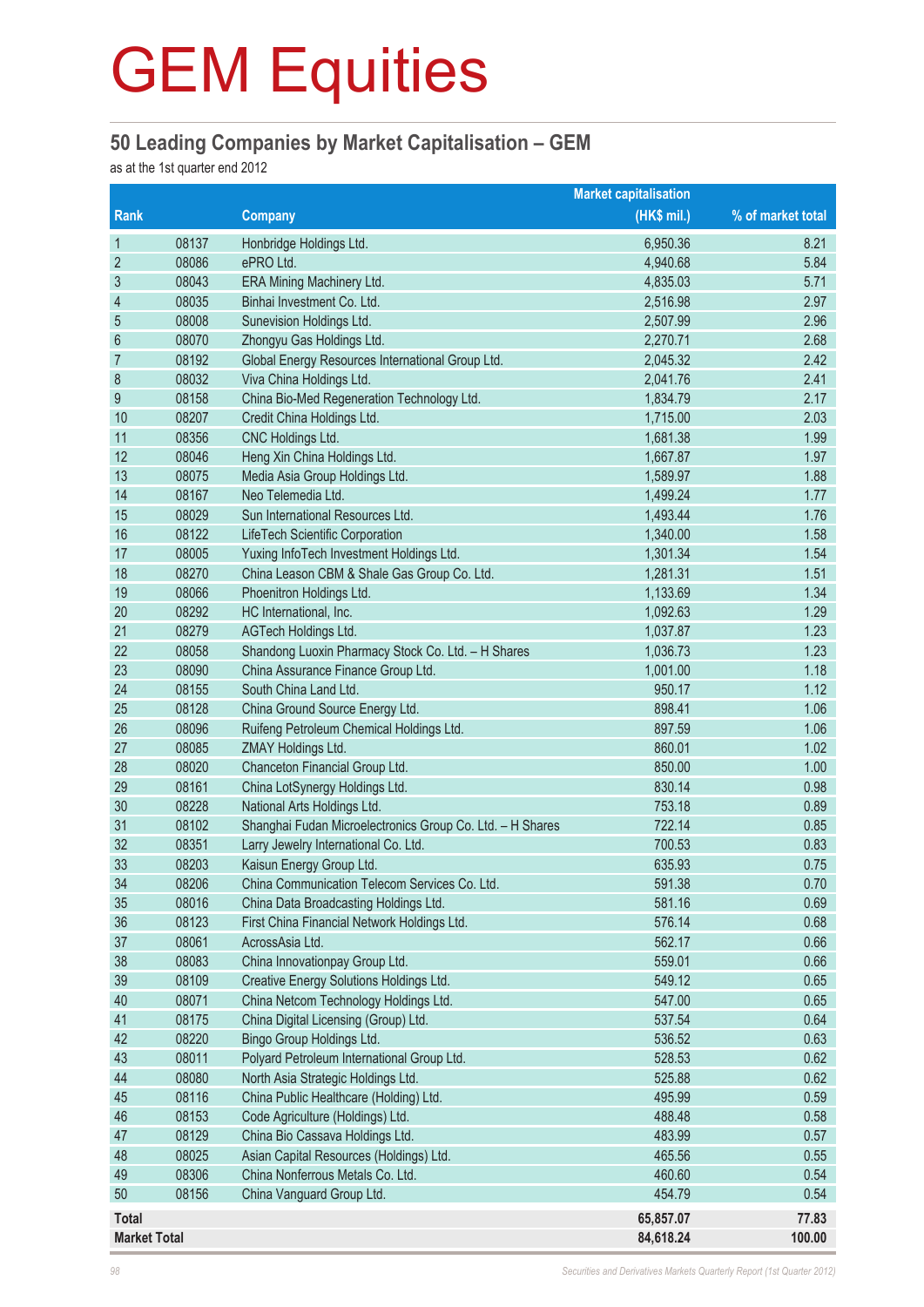#### **New Listing Statistics – equities for GEM**

|      |    | No. of newly listed companies | Funds raised (HK\$ mil.) |
|------|----|-------------------------------|--------------------------|
| 2011 | Q1 |                               | 452.01                   |
|      | Q2 |                               | 139.50                   |
|      | Q3 |                               | 193.04                   |
|      | Q4 | 5                             | 549.31                   |
| 2012 | Q1 |                               | 189.80                   |

#### **Newly Listed Companies for GEM**

for 1st quarter 2012

| Code  | Company name                       | <b>Listing date</b> | No. of issued shares | Funds raised (HK\$ mil.) |
|-------|------------------------------------|---------------------|----------------------|--------------------------|
| 08090 | China Assurance Finance Group Ltd. | 2012/01/06          | 1,540,000,000        | 107.80                   |
| 08031 | ETS Group Ltd.                     | 2012/01/09          | 280,000,000          | 42.00                    |
| 08242 | Megalogic Technology Holdings Ltd. | 2012/01/19          | 200,000,000          | 40.00                    |
| Total |                                    |                     |                      | 189,80                   |

### **Withdrawal of listed Companies – GEM**

for 1st quarter 2012

| <b>Code</b> | Company name | Last trading date | <b>Delisted date</b> |
|-------------|--------------|-------------------|----------------------|
| <b>NIL</b>  |              |                   |                      |

#### **Company Name Changes for GEM**

for 1st quarter 2012

| Code  | Old name                           | New name                                 | <b>Effective date</b> | <b>Adoption date</b> |
|-------|------------------------------------|------------------------------------------|-----------------------|----------------------|
| 08120 | China Medical and Bio Science Ltd. | Oriental Unicorn Agricultural Group Ltd. | 2011/12/13            | 2012/01/16           |
| 08356 | Tsun Yip Holdings Ltd.             | <b>CNC Holdings Ltd.</b>                 | 2012/01/16            | 2012/02/08           |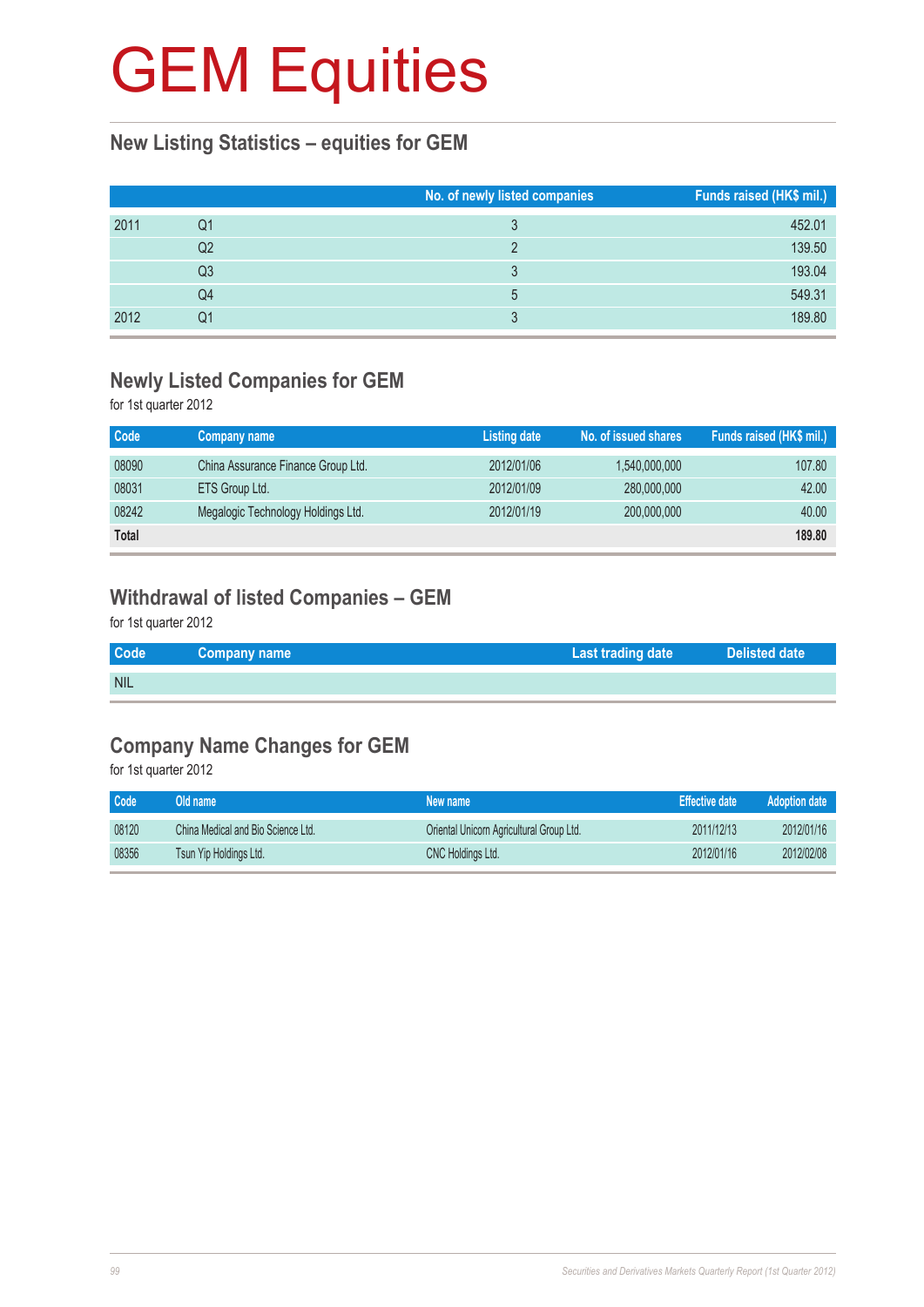#### **Bonus Issues/Bonus Warrants for GEM**

for 1st quarter 2012

| Code       | <b>Company</b> | <b>Particulars</b> |  |
|------------|----------------|--------------------|--|
| <b>NIL</b> |                |                    |  |

#### **Share Split/Consolidation for GEM**

for 1st quarter 2012

| <b>Company</b>                             | <b>Particulars</b>      | <b>Effective date</b> |
|--------------------------------------------|-------------------------|-----------------------|
| Gayety Holdings Ltd.                       | Split 1 into 10         | 2012/01/13            |
| <b>China Electric Power</b>                |                         |                       |
| Technology Holdings Ltd.                   | Consolidation 5 into 1  | 2012/01/17            |
| China Netcom Technology Holdings Ltd.      | Consolidation 5 into 1  | 2012/02/27            |
| Long Success International (Holdings) Ltd. | Consolidation 20 into 1 | 2012/03/06            |
|                                            |                         |                       |

### **Rights Issues & Open Offers for GEM**

for 1st quarter 2012

| <b>Month</b> | Code  | Company                                       | <b>Ratio</b>                 | Funds raised (HK\$ mil.) |
|--------------|-------|-----------------------------------------------|------------------------------|--------------------------|
| <b>Feb</b>   | 08272 | Chinese Food and Beverage Group Ltd.          | Open offer 1 for 2 @\$0.01   | 14.41                    |
|              | 08053 | China Electric Power Technology Holdings Ltd. | Open offer 4 for 1 @\$0.0674 | 50.89                    |
| <b>Total</b> |       |                                               |                              | 65,30                    |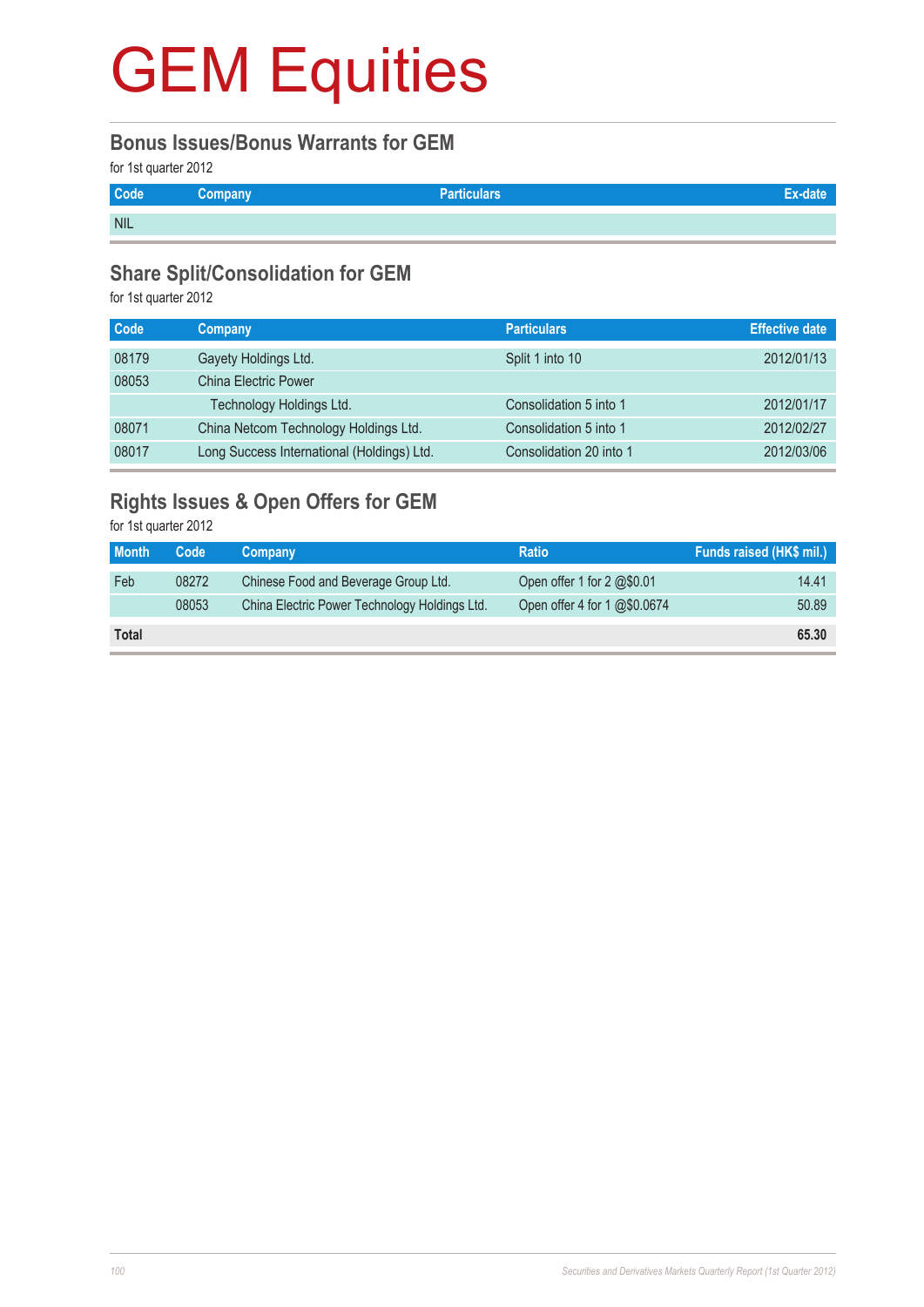### **Placing\***

|              |       |                        | No. of        |                      |                     |
|--------------|-------|------------------------|---------------|----------------------|---------------------|
|              |       |                        | new shares    | <b>Placing price</b> | <b>Funds raised</b> |
| <b>Month</b> | Code  | <b>Company</b>         | placed        | (HK\$)               | (HK\$ mil.)         |
| 2012         |       |                        |               |                      |                     |
| Jan          | 08212 | <b>HK LIFE GROUP</b>   | 21,000,000    | 0.290                | 6.09                |
| Feb          | 08017 | <b>LONGSUCCESS</b>     | 520,000,000   | 0.040                | 20.80               |
|              | 08096 | <b>RUIFENG PETRO</b>   | 43,672,000    | 0.229                | 10.00               |
| Mar          | 08220 | <b>BINGO GROUP</b>     | 1,300,000,000 | 0.030                | 39.00               |
|              | 08295 | <b>ASIAN CAPITAL H</b> | 240,000,000   | 0.105                | 25.20               |
|              | 08166 | CHINA ECO-FARM         | 280,000,000   | 0.068                | 19.04               |
|              | 08078 | <b>CHINA3D DIGIT</b>   | 999,990,000   | 0.080                | 80.00               |
| <b>Total</b> |       |                        |               |                      | 200.13              |

\* Due to the reporting time-lag, placing figures for the quarter are provisional.

\*\* Supplementary information update for previous quarters.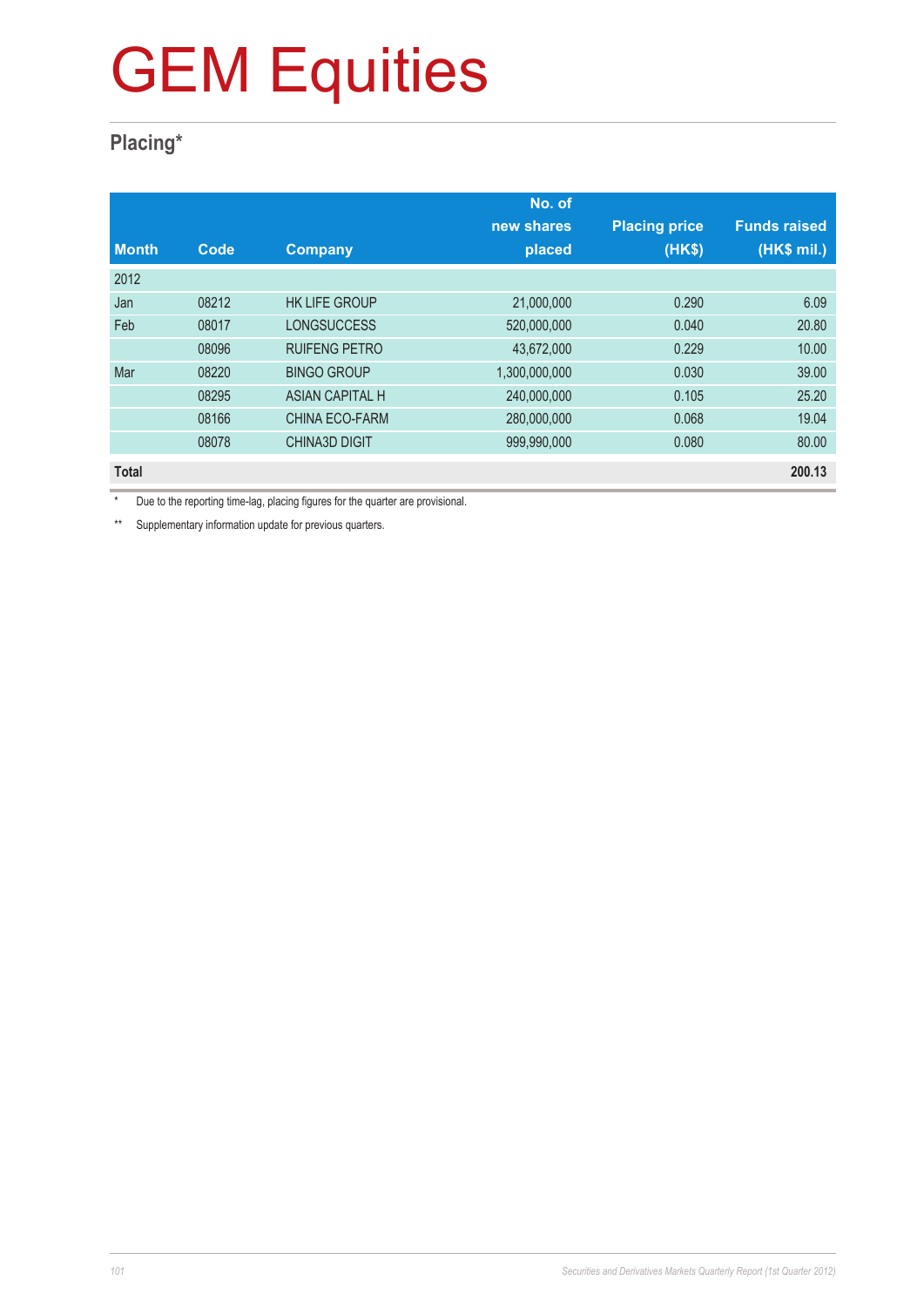### GEM Warrants

#### **Warrant Trading and Market Value Statistics – GEM**

|      |    | <b>Number</b> | Turnover value (HK\$ mil.) | Market value (HK\$ mil.) |
|------|----|---------------|----------------------------|--------------------------|
| 2011 | Q1 |               | 2.74                       | 43.08                    |
|      | Q2 |               | 1.03                       | 21.87                    |
|      | Q3 |               | 0.23                       | 25.46                    |
|      | Q4 |               | 0.07                       | 15.97                    |
| 2012 | Q1 |               | $\overline{\phantom{0}}$   | 15.97                    |

### **Newly Listed Equity GEM Warrants**

for 1st quarter 2012

|              |                        | <b>Initial issued</b> |                     |               | <b>Amount raised</b>     |
|--------------|------------------------|-----------------------|---------------------|---------------|--------------------------|
| <b>Code</b>  | <b>Equity warrants</b> | amount (HK)           | <b>Listing date</b> | <b>Expiry</b> | (HK\$ mil.)              |
| Nil          |                        |                       |                     |               |                          |
| <b>Total</b> |                        |                       |                     |               | $\overline{\phantom{a}}$ |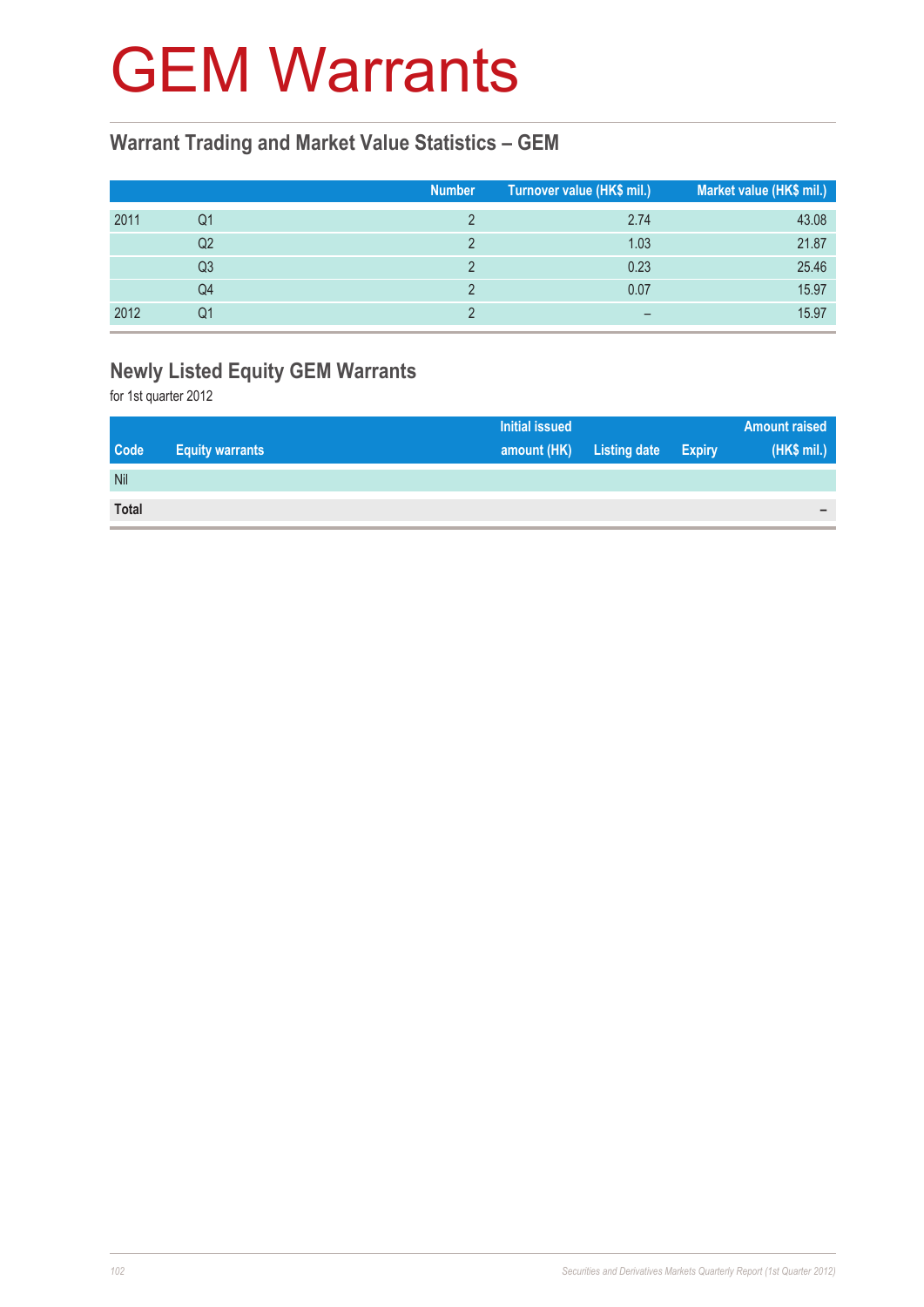## Stock Market Indices

#### **Hang Seng Index**



#### **S&P/HKEx LargeCap Index**



#### **S&P/HKEx GEM Index**

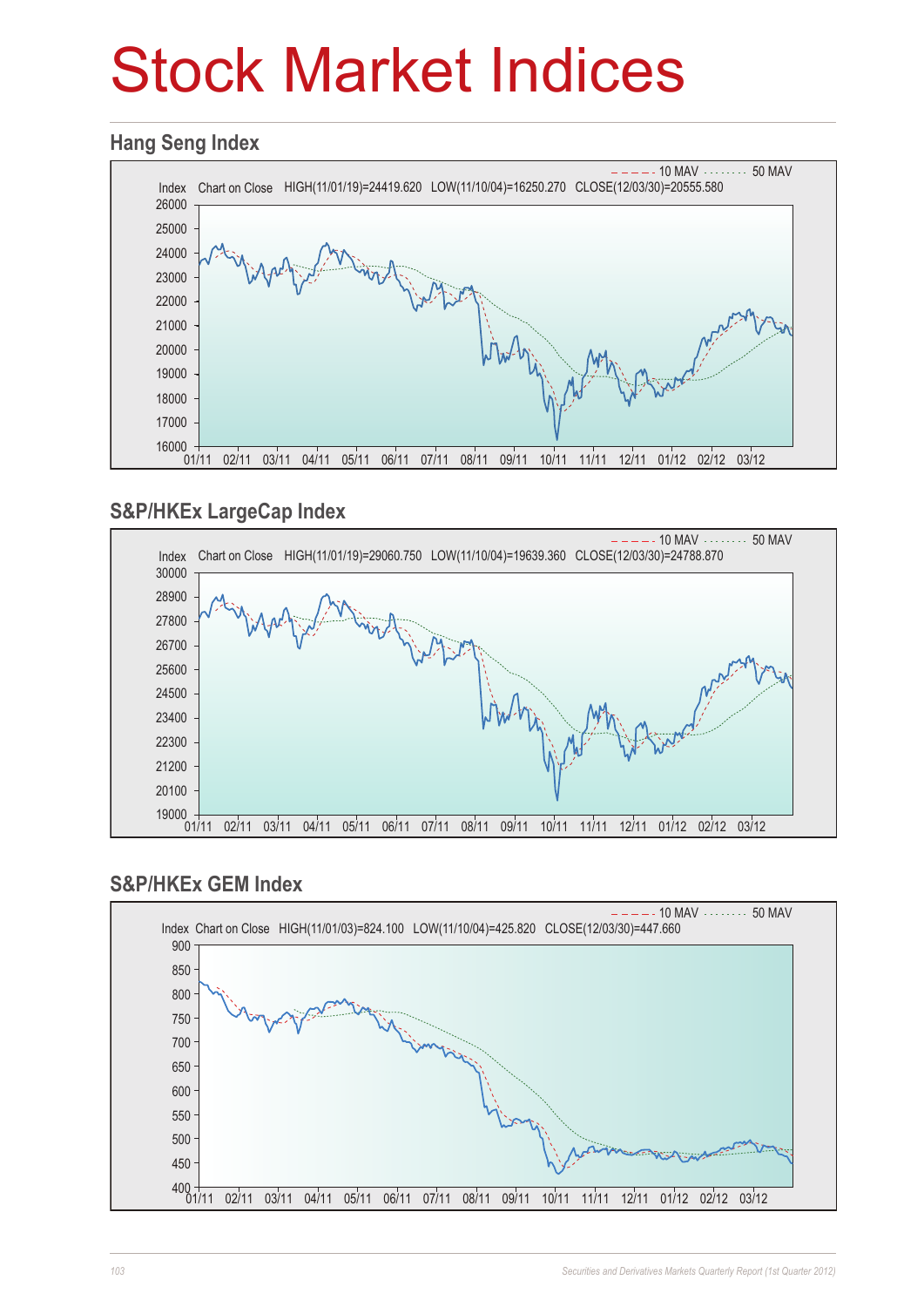# Stock Market Indices

#### **Hong Kong Stock Market Indices**

|                                               | End of Mar 2012 | End of Dec 2011 |                    |
|-----------------------------------------------|-----------------|-----------------|--------------------|
| <b>Index</b>                                  | <b>Close</b>    | <b>Close</b>    | Change %           |
| S&P/HKEx LargeCap Index                       | 24788.87        | 22252.19        | $+ 11.40\%$        |
|                                               |                 |                 |                    |
| S&P/HKEx GEM Index                            | 447.66          | 474.80          | 5.72%<br>÷,        |
|                                               |                 |                 |                    |
| <b>HANG SENG INDEX</b>                        | 20555.58        | 18434.39        | $+ 11.51%$         |
| <b>SECTORIAL INDICES</b>                      |                 |                 |                    |
| Finance                                       | 27921.55        | 24903.00        | $+ 12.12%$         |
| <b>Utilities</b>                              | 46701.88        | 45400.86        | 2.87%<br>$\ddot{}$ |
| Properties                                    | 24844.35        | 22812.24        | 8.91%<br>$+$       |
| Commerce & Industry                           | 12536.85        | 11126.69        | 12.67%<br>$+$      |
|                                               |                 |                 |                    |
| HANG SENG CHINA-AFFILIATED CORPORATIONS INDEX | 3986.72         | 3682.18         | 8.27%<br>$^{+}$    |
| HANG SENG CHINA ENTERPRISES INDEX             | 10640.16        | 9936.48         | 7.08%<br>$\ddot{}$ |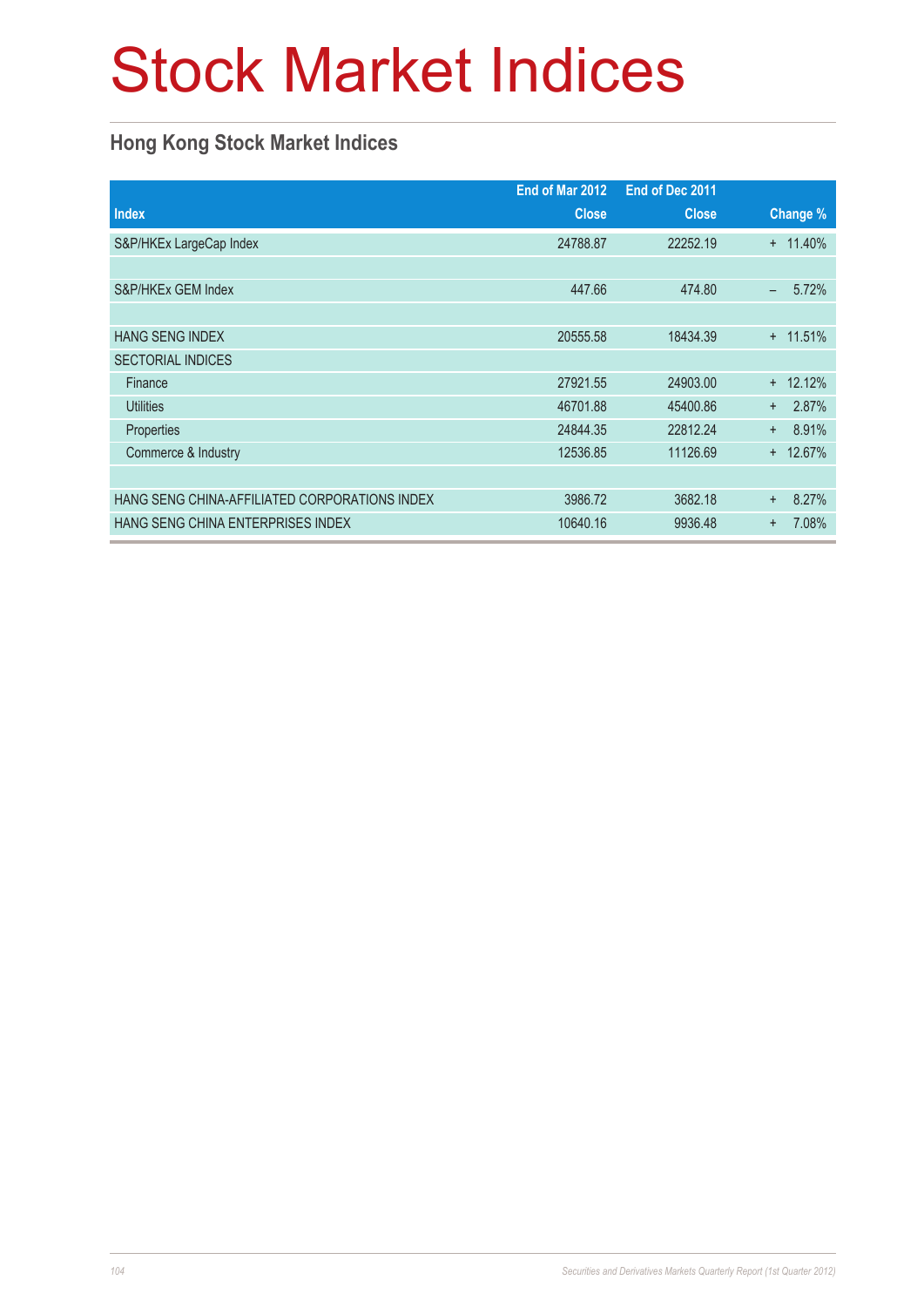## Stock Market Indices

#### **WORLD INDICES**

|                                 | End of Mar 2012 | End of Dec 2011 |                           |
|---------------------------------|-----------------|-----------------|---------------------------|
| <b>Index</b>                    | <b>Close</b>    | <b>Close</b>    | Change %                  |
| <b>HONG KONG</b>                |                 |                 |                           |
| S&P/HKEx LargeCap Index         | 24,788.87       | 22,252.19       | $+ 11.40\%$               |
| Hang Seng Index                 | 20,555.58       | 18,434.39       | $+ 11.51%$                |
| <b>AUSTRALIA</b>                |                 |                 |                           |
| All Ordinaries Index            | 4,419.97        | 4,111.04        | 7.51%<br>$\ddot{}$        |
| <b>JAKARTA</b>                  |                 |                 |                           |
| Composite Index                 | 4,121.55        | 3,821.99        | 7.84%<br>$+$              |
| <b>JAPAN</b>                    |                 |                 |                           |
| Nikkei (225)                    | 10,083.56       | 8,455.35        | + 19.26%                  |
| <b>KOREA</b>                    |                 |                 |                           |
| Composite Index                 | 2,014.04        | 1,825.74        | $+ 10.31%$                |
| <b>KUALA LUMPUR</b>             |                 |                 |                           |
| Composite Index                 | 1,596.33        | 1,530.73        | 4.29%<br>$+$              |
| <b>MANILA</b>                   |                 |                 |                           |
| Composite Index                 | 5,107.73        | 4,371.96        | + 16.83%                  |
| <b>NEW ZEALAND</b>              |                 |                 |                           |
| <b>NZSE (50)</b>                | 3,509.55        | 3,274.71        | 7.17%<br>$\ddot{}$        |
| <b>SHANGHAI</b>                 |                 |                 |                           |
| A Shares Index                  | 2,370.07        | 2,304.12        | 2.86%<br>$\ddot{}$        |
| <b>B</b> Shares Index           | 230.33          | 215.26          | 7.00%<br>$\ddot{}$        |
| <b>SHENZHEN</b>                 |                 |                 |                           |
| A Shares Index                  | 932.23          | 906.91          | 2.79%<br>$\ddot{}$        |
| <b>B</b> Shares Index           | 640.13          | 567.04          | + 12.89%                  |
| SINGAPORE                       |                 |                 |                           |
| <b>FTSE Straits Times Index</b> | 3,010.46        | 2,646.35        | + 13.76%                  |
| <b>TAIWAN</b>                   |                 |                 |                           |
| Taipei Weighted Stock Index     | 7,933.00        | 7,072.08        | $+ 12.17%$                |
| <b>THAILAND</b>                 |                 |                 |                           |
| <b>SET Index</b>                | 1,196.77        | 1,025.32        | + 16.72%                  |
| <b>NEW YORK</b>                 |                 |                 |                           |
| <b>DJIA</b>                     | 13,212.04       | 12,217.56       | 8.14%<br>$\ddagger$       |
| Nasdaq Composite Index          | 3,091.57        | 2,605.15        | + 18.67%                  |
| <b>TORONTO</b>                  |                 |                 |                           |
| S&P/TSX Composite Index         | 12,392.18       | 11,955.09       | 3.66%<br>$\boldsymbol{+}$ |
| <b>GERMANY</b>                  |                 |                 |                           |
| DAX Capital Value Index         | 3,924.79        | 3,346.06        | + 17.30%                  |
| <b>LONDON</b>                   |                 |                 |                           |
| <b>FTSE (100)</b>               | 5,768.50        | 5,572.30        | 3.52%<br>$^{\mathrm{+}}$  |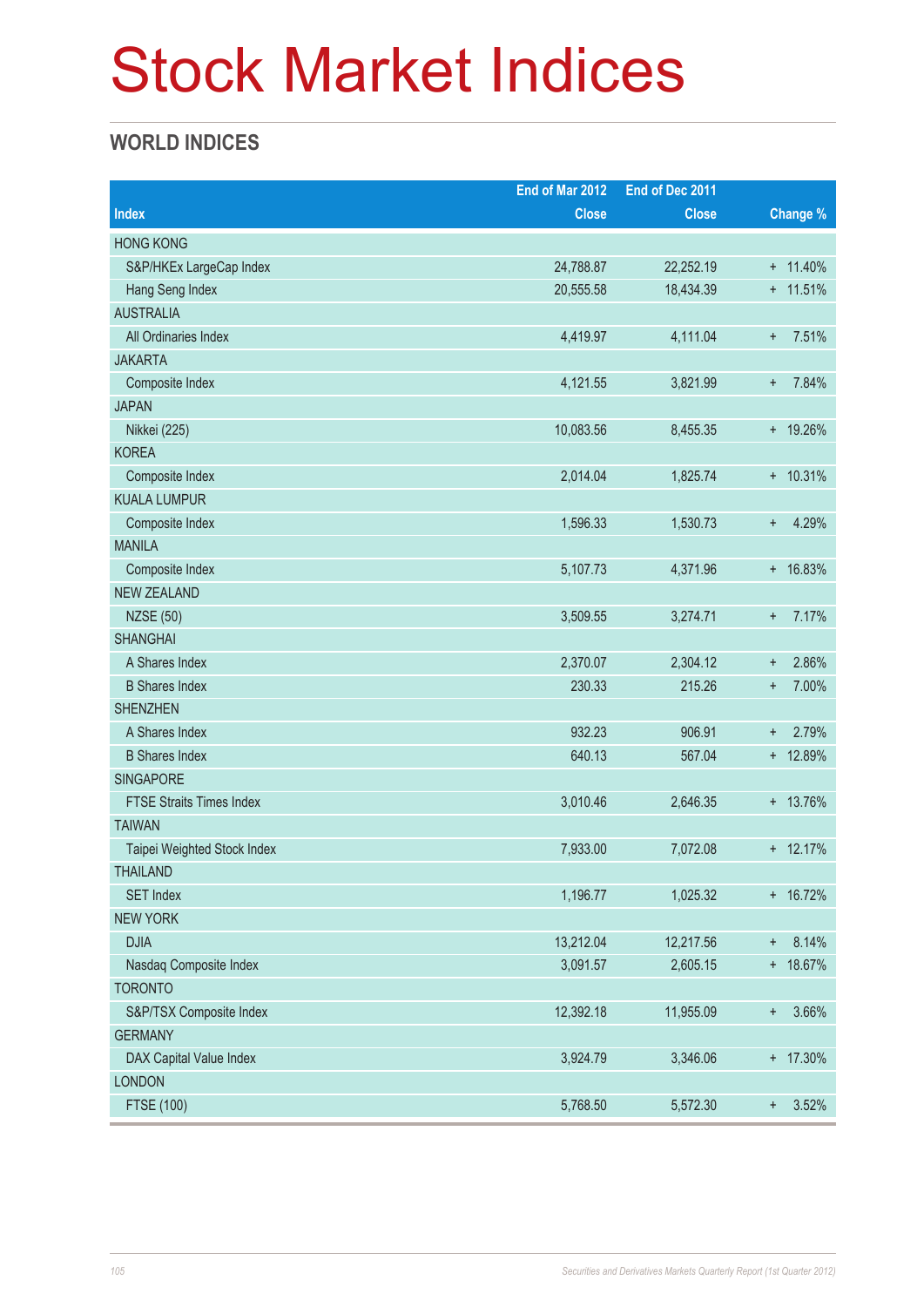# Derivatives Market – Futures and Options

#### **Contract Volume by Derivatives Products**

|                                           |                  | <b>Contracts</b> |
|-------------------------------------------|------------------|------------------|
| <b>Derivatives product</b>                | 1st Quarter 2012 | 1st Quarter 2011 |
| Hang Seng Index Futures                   | 5,140,968        | 5,589,341        |
| Hang Seng Index Options                   | 2,163,972        | 2,673,755        |
| Mini-Hang Seng Index Futures              | 2,349,431        | 2,176,878        |
| Mini-Hang Seng Index Options              | 220,641          | 195,420          |
| <b>H-shares Index Futures</b>             | 3,860,446        | 3,206,173        |
| H-shares Index Options                    | 1,285,722        | 855,503          |
| Mini H-shares Index Futures               | 398,659          | 349,420          |
| Flexible Hang Seng Index Options          |                  | 4,810            |
| Flexible H-shares Index Options           | 1,300            |                  |
| <b>HSI Dividend Point Index Futures</b>   | 5,404            | 7,085            |
| <b>HSCEI Dividend Point Index Futures</b> | 55,900           | 2,979            |
| HSI Volatility Index Futures <sup>1</sup> | 289              |                  |
| <b>IBOVESPA Futures<sup>2</sup></b>       |                  |                  |
| MICEX Index Futures <sup>3</sup>          |                  |                  |
| Sensex Index Futures <sup>4</sup>         | 5                |                  |
| FTSE/JSE Top40 Futures <sup>5</sup>       |                  |                  |
| <b>Stock Futures</b>                      | 78,870           | 108,130          |
| <b>Stock Options</b>                      | 14,545,164       | 18,417,824       |
| Three-month HIBOR Futures                 | 95               | 127              |
| One-month HIBOR Futures                   | 10               | 55               |
| Three-year Exchange Fund Note Futures     |                  |                  |
| <b>Gold Futures</b>                       |                  | 1,576            |
| <b>Total</b>                              | 30,106,876       | 33,589,076       |

1 Trading in HSI Volatility Index Futures commenced on 20 Feb 2012

2 Trading in IBOVESPA Futures commenced on 30 Mar 2012

3 Trading in MICEX Index Futures commenced on 30 Mar 2012

4 Trading in Sensex Index Futures commenced on 30 Mar 2012

5 Trading in FTSE/JSE Top40 Futures commenced on 30 Mar 2012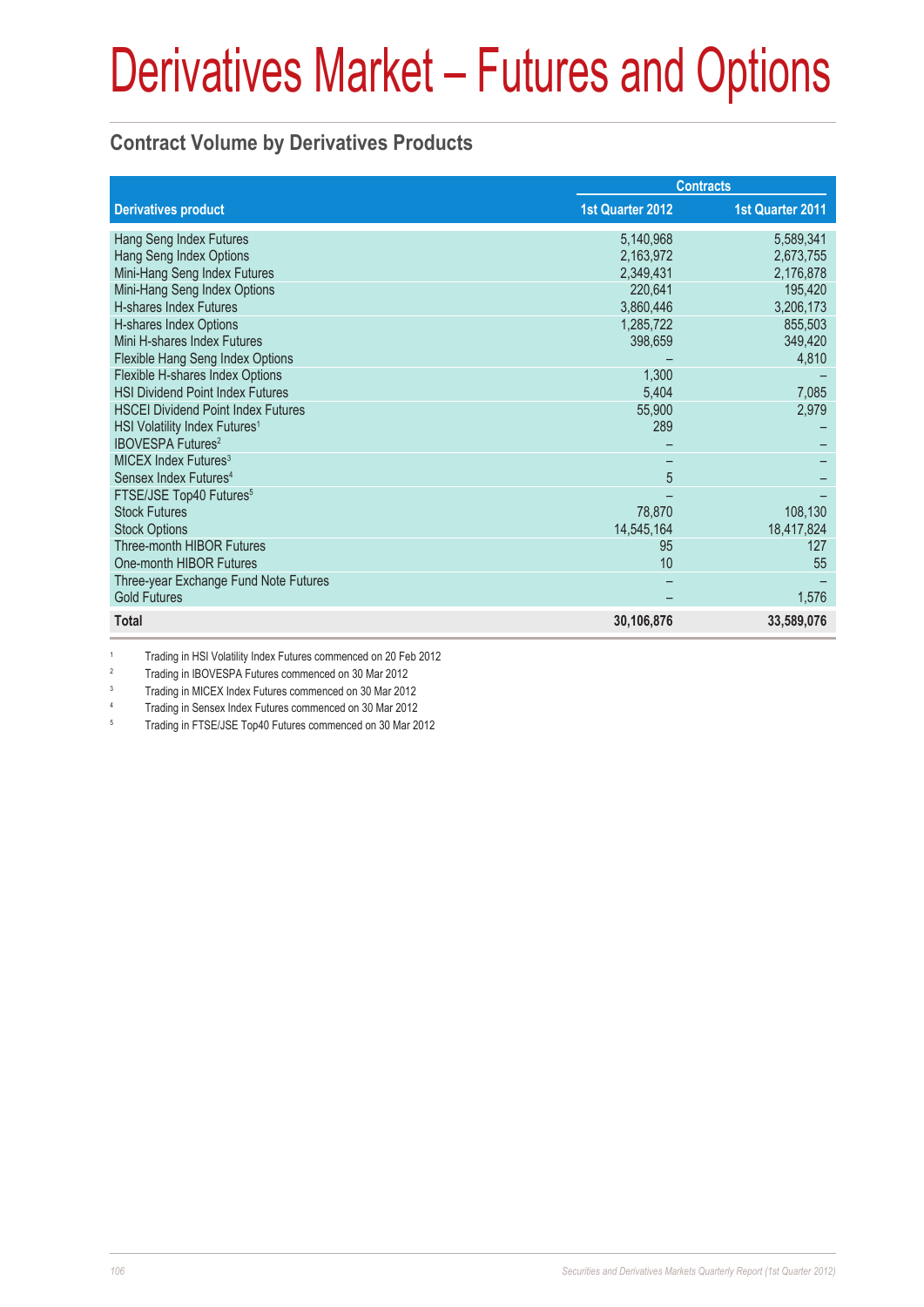# Derivatives Market – Futures and Options

#### **Hang Seng Index Futures – Contract Volume and Open Interest (contracts)**

|      |                | <b>Total</b><br>contract volume | Quarter-end<br>open interest |
|------|----------------|---------------------------------|------------------------------|
| 2011 | Q1             | 5,589,341                       | 89,300                       |
|      | Q <sub>2</sub> | 5,167,935                       | 95,917                       |
|      | Q <sub>3</sub> | 6,611,545                       | 128,201                      |
|      | Q4             | 5,717,012                       | 86,409                       |
| 2012 | Q <sub>1</sub> | 5,140,968                       | 99,821                       |

#### **Mini Hang Seng Index Futures – Contract Volume and Open Interest (contracts)**

|      |                | <b>Total</b><br>contract volume | <b>Quarter-end</b><br>open interest |
|------|----------------|---------------------------------|-------------------------------------|
| 2011 | Q <sub>1</sub> | 2,176,878                       | 8,475                               |
|      | Q <sub>2</sub> | 2,160,435                       | 10,213                              |
|      | Q <sub>3</sub> | 3,084,022                       | 11,015                              |
|      | Q4             | 2,873,202                       | 5,129                               |
| 2012 | Q1             | 2,349,431                       | 6,653                               |

#### **Hang Seng Index Options – Contract Volume and Open Interest (contracts)**

|      |                | <b>Total</b>    | Quarter-end   |
|------|----------------|-----------------|---------------|
|      |                | contract volume | open interest |
| 2011 | Q <sub>1</sub> | 2,673,755       | 229,086       |
|      | Q <sub>2</sub> | 2,584,559       | 222,085       |
|      | Q <sub>3</sub> | 3,097,483       | 431,313       |
|      | Q4             | 2,311,629       | 184,402       |
| 2012 | Q1             | 2,163,972       | 284,586       |

#### **H-Share Index Futures – Contract Volume and Open Interest (contracts)**

|      |                | <b>Total</b>    | <b>Quarter-end</b> |
|------|----------------|-----------------|--------------------|
|      |                | contract volume | open interest      |
| 2011 | Q <sub>1</sub> | 3,206,173       | 107,348            |
|      | Q <sub>2</sub> | 3,371,887       | 114,333            |
|      | Q <sub>3</sub> | 4,358,785       | 155,125            |
|      | Q4             | 4,067,025       | 106,277            |
| 2012 | Q1             | 3,860,446       | 117,764            |

#### **Stock Options Market Turnover and Open Interest (contracts)**

|    | <b>Total</b>        | <b>Total</b>    | Quarter-end   |
|----|---------------------|-----------------|---------------|
|    | Premium (HK\$ mil.) | contract volume | open interest |
| Q1 | 16,446.28           | 18,417,824      | 5,912,772     |
| Q2 | 14,491.79           | 16,340,993      | 5,622,028     |
| Q3 | 24,566.72           | 21,961,666      | 8,112,569     |
| Q4 | 16,977.30           | 17,604,585      | 5,329,494     |
| Q1 | 9,756.42            | 14,545,164      | 4,971,657     |
|    |                     |                 |               |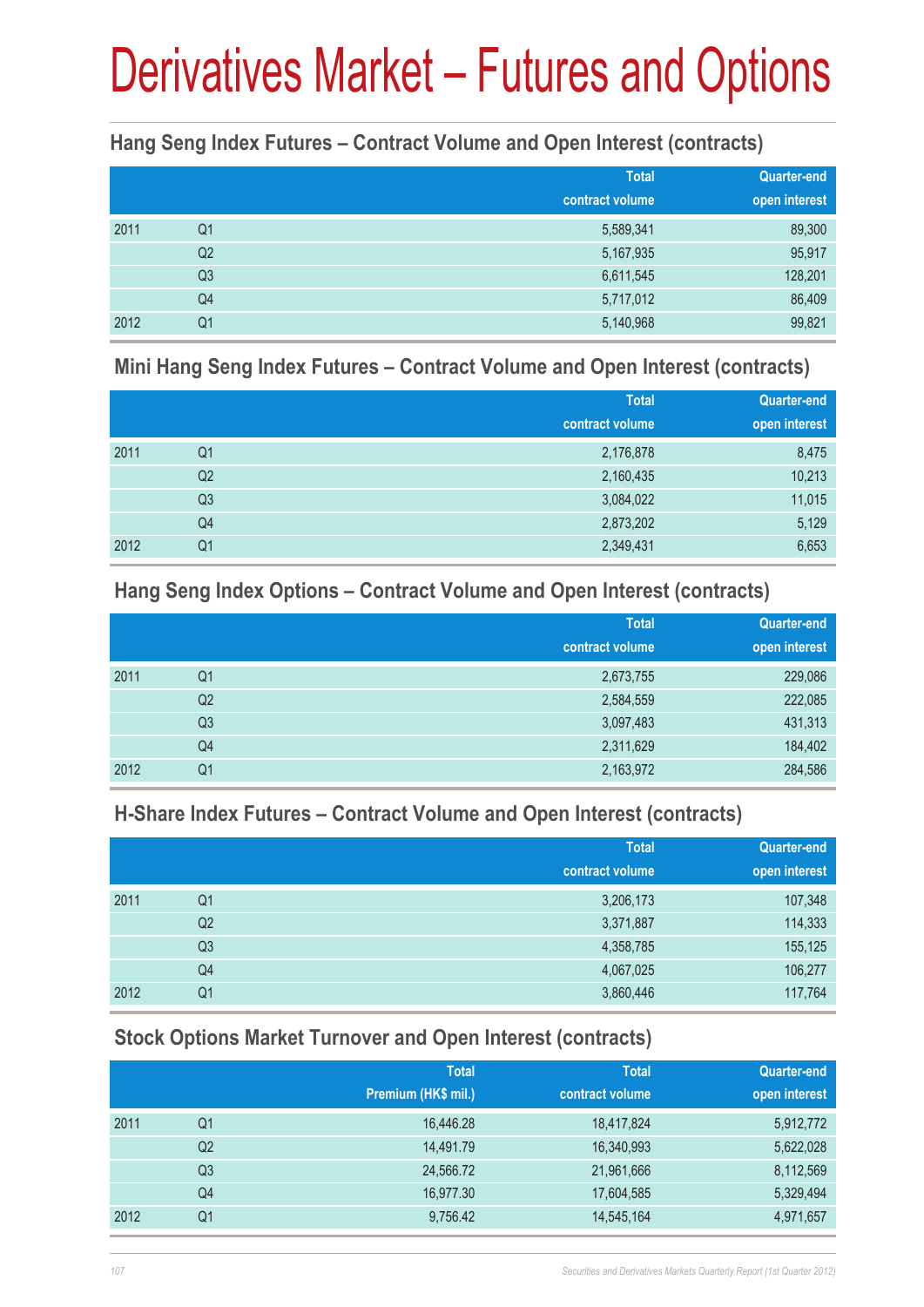## Derivatives Market – Futures and Options

#### **Stock Options Premium by Class**

for 1st Quarter 2012

|                                                |                          | Premium       |                |
|------------------------------------------------|--------------------------|---------------|----------------|
| <b>Options class</b>                           |                          | (HK\$ mil.)   | % of total     |
| X ISHARES A50                                  | A <sub>50</sub>          | 192.78        | 1.98%          |
| <b>ABC</b>                                     | <b>ABC</b>               | 165.61        | 1.70%          |
| <b>ANHUI CONCH</b>                             | <b>ACC</b>               | 29.69         | 0.30%          |
| <b>AIA</b>                                     | <b>AIA</b>               | 376.09        | 3.85%          |
| <b>CHALCO</b>                                  | <b>ALC</b>               | 16.84         | 0.17%          |
| <b>BANK OF CHINA</b>                           | <b>BCL</b>               | 145.27        | 1.49%          |
| <b>BANKCOMM</b>                                | <b>BCM</b>               | 48.11         | 0.49%          |
| <b>BANK OF E ASIA</b>                          | <b>BEA</b>               | 39.02         | 0.40%          |
| <b>BELLE INT'L</b>                             | <b>BIH</b>               | 12.49         | 0.13%          |
| <b>BOC HONG KONG</b>                           | <b>BOC</b>               | 60.60         | 0.62%          |
| <b>BYD COMPANY</b>                             | <b>BYD</b>               | 61.21         | 0.63%          |
| <b>CCB</b>                                     | <b>CCB</b>               | 481.02        | 4.93%          |
| CHINA COMM CONS                                | CCC                      | 27.42         | 0.28%          |
| <b>CHINA COAL</b>                              | <b>CCE</b>               | 47.77         | 0.49%          |
| <b>CHINA COSCO</b>                             | <b>CCS</b>               | 16.28         | 0.17%          |
| <b>CHINA MOBILE</b>                            | <b>CHT</b>               | 835.84        | 8.57%          |
| <b>CHINA UNICOM</b>                            | <b>CHU</b>               | 116.98        | 1.20%          |
| <b>CITIC PACIFIC</b>                           | <b>CIT</b>               | 36.59         | 0.37%          |
| <b>CHEUNG KONG</b>                             | <b>CKH</b>               | 323.86        | 3.32%          |
| <b>CHINA LIFE</b>                              | <b>CLI</b>               | 689.40        | 7.07%          |
| <b>CLP HOLDINGS</b>                            | <b>CLP</b>               | 39.01         | 0.40%          |
| <b>CM BANK</b>                                 | <b>CMB</b>               | 260.93        | 2.67%          |
| <b>CNOOC</b>                                   | <b>CNC</b>               | 308.96        | 3.17%          |
| <b>CHINA OVERSEAS</b><br><b>CATHAY PAC AIR</b> | COL                      | 117.46        | 1.20%          |
|                                                | <b>CPA</b><br><b>CPC</b> | 9.15          | 0.09%<br>1.53% |
| <b>SINOPEC CORP</b>                            | <b>CPI</b>               | 149.36        |                |
| <b>CPIC</b><br><b>CHINA RAIL CONS</b>          | <b>CRC</b>               | 62.17<br>6.65 | 0.64%<br>0.07% |
| <b>CHINA RAILWAY</b>                           | <b>CRG</b>               | 3.87          | 0.04%          |
| X WISECSI300ETF                                | CS <sub>3</sub>          | 2.72          | 0.03%          |
| <b>CHINA SHENHUA</b>                           | <b>CSE</b>               | 158.34        | 1.62%          |
| <b>CITIC BANK</b>                              | <b>CTB</b>               | 9.16          | 0.09%          |
| <b>CHINA TELECOM</b>                           | <b>CTC</b>               | 52.86         | 0.54%          |
| <b>ESPRIT HOLDINGS</b>                         | <b>ESP</b>               | 26.31         | 0.27%          |
| <b>FIH</b>                                     | <b>FIH</b>               | 1.87          | 0.02%          |
| <b>POWER ASSETS</b>                            | <b>HEH</b>               | 42.65         | 0.44%          |
| <b>HKEX</b>                                    | <b>HEX</b>               | 282.14        | 2.89%          |
| <b>HSBC HOLDINGS</b>                           | <b>HKB</b>               | 949.59        | 9.73%          |
| <b>HK &amp; CHINA GAS</b>                      | <b>HKG</b>               | 7.07          | 0.07%          |
| <b>HENDERSON LAND</b>                          | <b>HLD</b>               | 38.81         | 0.40%          |
| <b>HUANENG POWER</b>                           | <b>HNP</b>               | 5.47          | 0.06%          |
| <b>HANG SENG BANK</b>                          | <b>HSB</b>               | 36.22         | 0.37%          |
| <b>HUTCHISON</b>                               | <b>HWL</b>               | 762.60        | 7.82%          |
| <b>ICBC</b>                                    | <b>ICB</b>               | 369.13        | 3.78%          |
| <b>JIANGXI COPPER</b>                          | <b>JXC</b>               | 131.61        | 1.35%          |
| LI & FUNG                                      | LIF                      | 46.75         | 0.48%          |
| <b>MTR CORPORATION</b>                         | <b>MTR</b>               | 11.96         | 0.12%          |
| <b>CNBM</b>                                    | <b>NBM</b>               | 47.12         | 0.48%          |
| <b>NEW WORLD DEV</b>                           | <b>NWD</b>               | 34.61         | 0.35%          |
| <b>PING AN</b>                                 | PAI                      | 547.53        | 5.61%          |
| <b>PETROCHINA</b>                              | <b>PEC</b>               | 230.70        | 2.36%          |
| PICC P&C                                       | <b>PIC</b>               | 54.74         | 0.56%          |
| <b>R&amp;F PROPERTIES</b>                      | <b>RFP</b>               | 10.77         | 0.11%          |
| <b>SHK PPT</b>                                 | <b>SHK</b>               | 435.95        | 4.47%          |
| <b>SWIRE PACIFIC A</b>                         | <b>SWA</b>               | 61.35         | 0.63%          |
| <b>TENCENT</b>                                 | <b>TCH</b>               | 524.32        | 5.37%          |
| <b>TRACKER FUND</b>                            | <b>TRF</b>               | 6.26          | 0.06%          |
| <b>WHARF HOLDINGS</b>                          | <b>WHL</b>               | 43.99         | 0.45%          |
| YANZHOU COAL                                   | <b>YZC</b>               | 133.38        | 1.37%          |
| <b>ZIJIN MINING</b>                            | <b>ZJM</b>               | 10.03         | 0.10%          |
| <b>Total</b>                                   |                          | 9,756.42      | 100.00%        |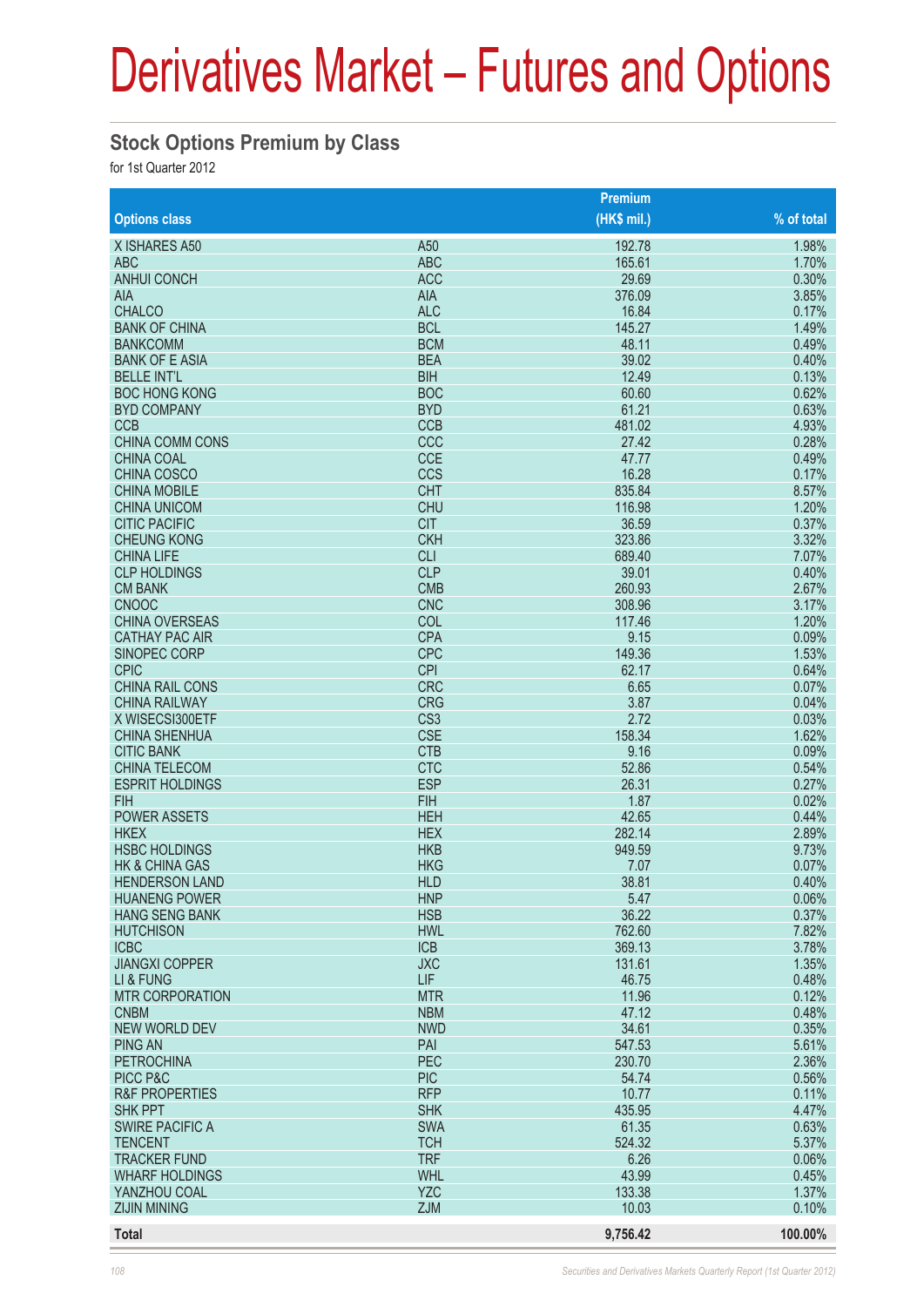## Derivatives Market – Futures and Options

#### **Stock Options Contract Volume by Class**

for 1st Quarter 2012

|                                     |                          | <b>Contract</b>  |                 |
|-------------------------------------|--------------------------|------------------|-----------------|
| <b>Options class</b>                |                          | volume           | % of total      |
| X ISHARES A50                       | A50                      | 121,074          | 0.83%           |
| <b>ABC</b>                          | <b>ABC</b>               | 77,213           | 0.53%           |
| <b>ANHUI CONCH</b>                  | <b>ACC</b>               | 57,147           | 0.39%           |
| <b>AIA</b>                          | <b>AIA</b>               | 325,221          | 2.24%           |
| <b>CHALCO</b>                       | <b>ALC</b>               | 40,485           | 0.28%           |
| <b>BANK OF CHINA</b>                | <b>BCL</b>               | 808,459          | 5.56%           |
| <b>BANKCOMM</b>                     | <b>BCM</b>               | 109,794          | 0.75%           |
| <b>BANK OF E ASIA</b>               | <b>BEA</b>               | 104,138          | 0.72%           |
| <b>BELLE INT'L</b>                  | <b>BIH</b>               | 22,065           | 0.15%           |
| <b>BOC HONG KONG</b>                | <b>BOC</b>               | 147,110          | 1.01%           |
| <b>BYD COMPANY</b>                  | <b>BYD</b>               | 73,794           | 0.51%           |
| <b>CCB</b>                          | <b>CCB</b>               | 2,100,753        | 14.44%          |
| <b>CHINA COMM CONS</b>              | CCC                      | 74,425           | 0.51%           |
| <b>CHINA COAL</b>                   | <b>CCE</b>               | 85,423           | 0.59%           |
| <b>CHINA COSCO</b>                  | <b>CCS</b>               | 83,900           | 0.58%           |
| <b>CHINA MOBILE</b>                 | <b>CHT</b>               | 850,811          | 5.85%           |
| <b>CHINA UNICOM</b>                 | <b>CHU</b>               | 104,396          | 0.72%           |
| <b>CITIC PACIFIC</b>                | <b>CIT</b>               | 60,458           | 0.42%           |
| <b>CHEUNG KONG</b>                  | <b>CKH</b>               | 107,613          | 0.74%           |
| <b>CHINA LIFE</b>                   | <b>CLI</b>               | 741,755          | 5.10%           |
| <b>CLP HOLDINGS</b>                 | <b>CLP</b>               | 65,901           | 0.45%           |
| <b>CM BANK</b>                      | <b>CMB</b>               | 379,867          | 2.61%           |
| <b>CNOOC</b>                        | <b>CNC</b>               | 409,363          | 2.81%           |
| <b>CHINA OVERSEAS</b>               | COL                      | 91,003           | 0.63%           |
| <b>CATHAY PAC AIR</b>               | <b>CPA</b>               | 13,626           | 0.09%           |
| SINOPEC CORP                        | <b>CPC</b>               | 251,437          | 1.73%           |
| <b>CPIC</b>                         | <b>CPI</b>               | 58,095           | 0.40%           |
| <b>CHINA RAIL CONS</b>              | <b>CRC</b>               | 28,438           | 0.20%           |
| <b>CHINA RAILWAY</b>                | <b>CRG</b>               | 17,462           | 0.12%           |
| X WISECSI300ETF                     | CS <sub>3</sub>          | 2,180            | 0.01%           |
| <b>CHINA SHENHUA</b>                | <b>CSE</b>               | 224,239          | 1.54%           |
| <b>CITIC BANK</b>                   | <b>CTB</b>               | 37,233           | 0.26%           |
| <b>CHINA TELECOM</b>                | <b>CTC</b>               | 133,185          | 0.92%           |
| <b>ESPRIT HOLDINGS</b>              | <b>ESP</b>               | 275,358          | 1.89%           |
| <b>FIH</b>                          | <b>FIH</b>               | 6,976            | 0.05%           |
| <b>POWER ASSETS</b>                 | <b>HEH</b>               | 64,577           | 0.44%           |
| <b>HKEX</b>                         | <b>HEX</b>               | 709,670          | 4.88%           |
| <b>HSBC HOLDINGS</b>                | <b>HKB</b>               | 1,227,111        | 8.44%           |
| <b>HK &amp; CHINA GAS</b>           | <b>HKG</b>               | 15,439           | 0.11%           |
| <b>HENDERSON LAND</b>               | <b>HLD</b>               | 17,722           | 0.12%           |
| <b>HUANENG POWER</b>                | <b>HNP</b>               | 13,486           | 0.09%           |
| <b>HANG SENG BANK</b>               | <b>HSB</b>               | 210,428          | 1.45%           |
| <b>HUTCHISON</b><br><b>ICBC</b>     | <b>HWL</b><br><b>ICB</b> | 325,141          | 2.24%<br>11.32% |
| <b>JIANGXI COPPER</b>               | <b>JXC</b>               | 1,647,061        | 1.06%           |
|                                     | LIF                      | 153,849          | 0.21%           |
| LI & FUNG<br><b>MTR CORPORATION</b> | <b>MTR</b>               | 30,190<br>38,804 | 0.27%           |
| <b>CNBM</b>                         | <b>NBM</b>               | 42,954           | 0.30%           |
| <b>NEW WORLD DEV</b>                | <b>NWD</b>               | 65,165           | 0.45%           |
| <b>PING AN</b>                      | PAI                      | 393,911          | 2.71%           |
| <b>PETROCHINA</b>                   | <b>PEC</b>               | 248,702          | 1.71%           |
| PICC P&C                            | <b>PIC</b>               | 50,637           | 0.35%           |
| <b>R&amp;F PROPERTIES</b>           | <b>RFP</b>               | 43,624           | 0.30%           |
| <b>SHK PPT</b>                      | <b>SHK</b>               | 133,459          | 0.92%           |
| <b>SWIRE PACIFIC A</b>              | <b>SWA</b>               | 66,519           | 0.46%           |
| <b>TENCENT</b>                      | <b>TCH</b>               | 828,526          | 5.70%           |
| <b>TRACKER FUND</b>                 | <b>TRF</b>               | 29,011           | 0.20%           |
| <b>WHARF HOLDINGS</b>               | <b>WHL</b>               | 25,894           | 0.18%           |
| YANZHOU COAL                        | <b>YZC</b>               | 51,452           | 0.35%           |
| <b>ZIJIN MINING</b>                 | <b>ZJM</b>               | 21,435           | 0.15%           |
|                                     |                          |                  |                 |
| <b>Total</b>                        |                          | 14,545,164       | 100.00%         |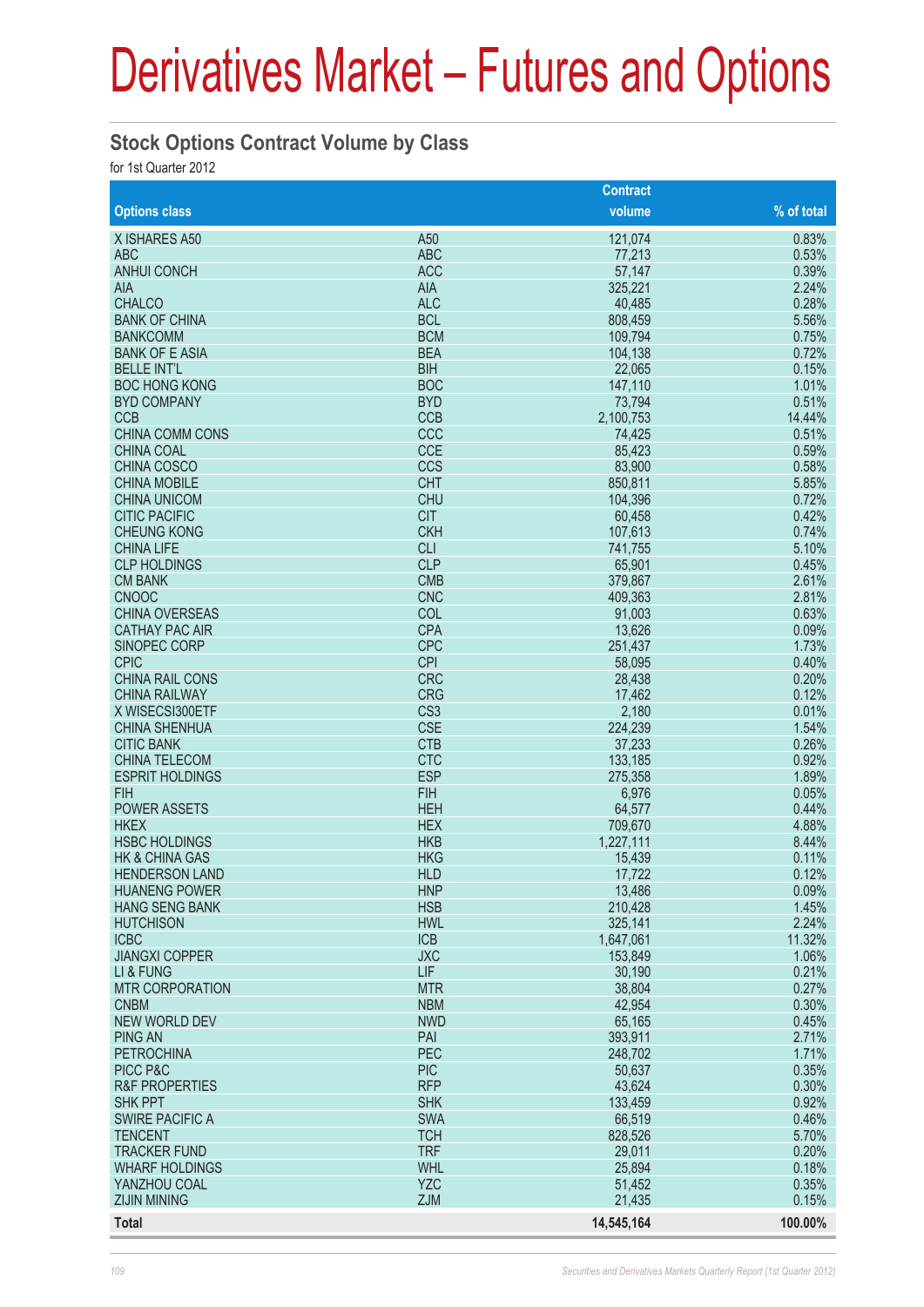#### **Average Daily Settlement Instructions (SIs) Settled in CCASS**

(both delivering and receiving SIs are counted)

|            |                |                      | Sis by shares | Sis by value |
|------------|----------------|----------------------|---------------|--------------|
| Year/Month |                | <b>Number of SIs</b> | (bil. shs)    | (HK\$bil.)   |
| 2011       | Q1             | 86,292               | 47.11         | 202.59       |
|            | Q <sub>2</sub> | 87,498               | 49.00         | 233.07       |
|            | Q <sub>3</sub> | 84,654               | 50.41         | 221.54       |
|            | Q4             | 76,802               | 44.37         | 186.44       |
| 2012       | Q <sub>1</sub> | 79,872               | 41.52         | 179.93       |

#### **Average Daily Investor Settlement Instructions (ISIs) settled in CCASS**

(one sided ISIs are counted)

| Year/month |    | <b>Number of ISIs</b> | ISIs by shares (Mil shs) | ISIs by value (HK\$ mil.) |
|------------|----|-----------------------|--------------------------|---------------------------|
| 2011       | Q1 | 516                   | 178.77                   | 227.52                    |
|            | Q2 | 527                   | 108.05                   | 323.66                    |
|            | Q3 | 489                   | 123.92                   | 383.03                    |
|            | Q4 | 342                   | 83.77                    | 97.11                     |
| 2012       | Q1 | 351                   | 69.05                    | 265.24                    |

#### **Securities under CCASS Custody**

(balances at quarter end)

|            |                |            | % of issued       |                     | % of market       |
|------------|----------------|------------|-------------------|---------------------|-------------------|
|            |                | Number of  | shares of         |                     | capitalisation of |
|            |                | shares     | admitted          | <b>Market value</b> | admitted          |
| Year/Month |                | (bil. shs) | <b>securities</b> | (HK\$ bil.)         | <b>securities</b> |
| 2011       | Q <sub>1</sub> | 3,933.19   | 72.49             | 11,539.57           | 50.44             |
|            | Q <sub>2</sub> | 3,707.09   | 69.37             | 11,612.87           | 50.11             |
|            | Q <sub>3</sub> | 3,771.07   | 71.19             | 8,909.87            | 49.96             |
|            | Q <sub>4</sub> | 3,694.24   | 70.17             | 9,599.91            | 50.23             |
| 2012       | Q <sub>1</sub> | 3,751.61   | 70.60             | 10,833.95           | 50.26             |

Share quantity and market value of securities in non-HKD currency are included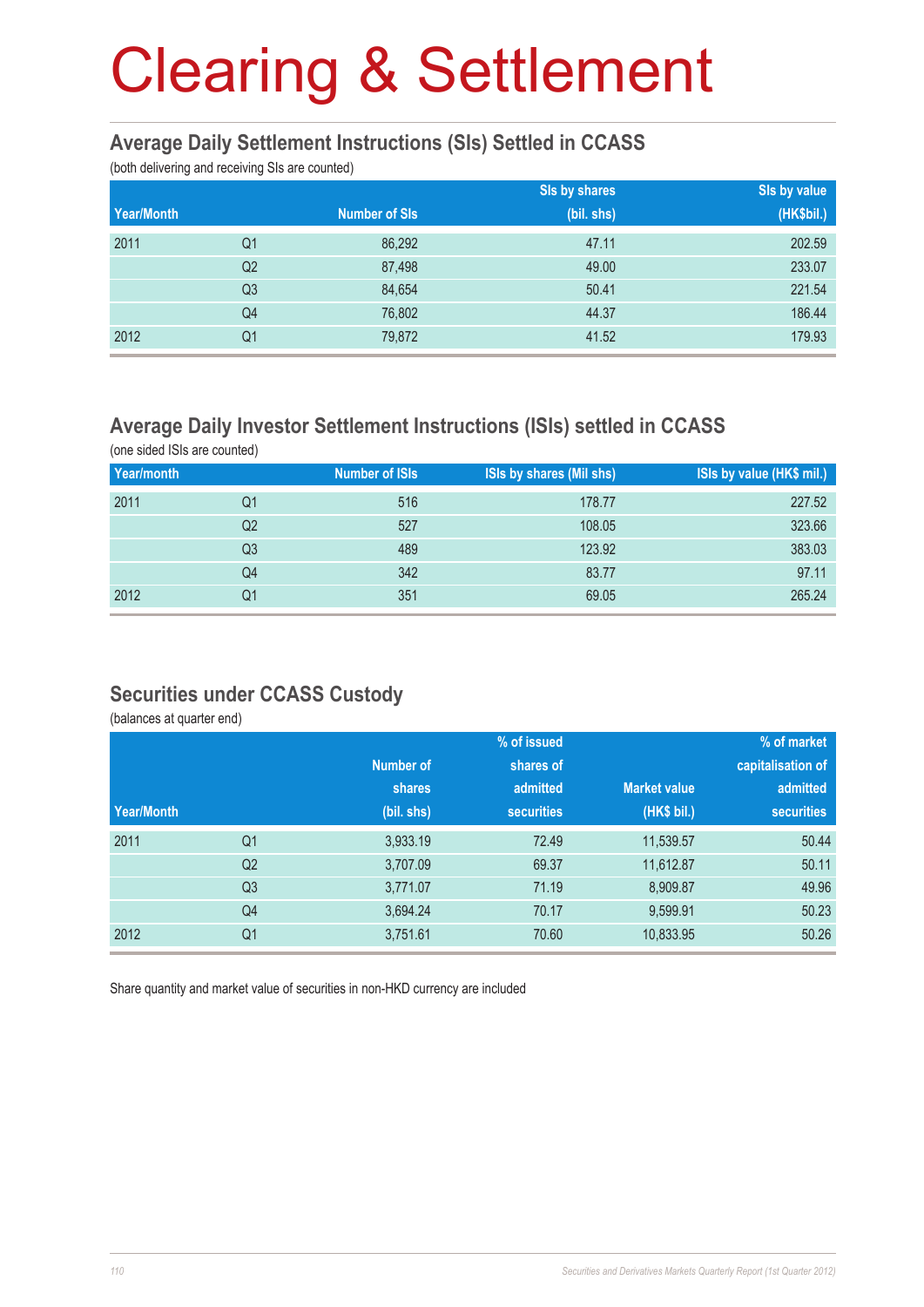#### **Average Daily Stock Exchange Trades Processed in CCASS**

(including CNS trades, isolated trades and cross trades)

|            |                | <b>No. of CCASS</b> | % of Exchange | No. of shares | % of market | Value of trades | % of market |
|------------|----------------|---------------------|---------------|---------------|-------------|-----------------|-------------|
| Year/Month |                | trades              | trades        | (Mil. shs)    | turnover    | (HK\$ mil.)     | turnover    |
| 2011       | Q1             | 855.117             | 100           | 164,899.54    | 100         | 75.908.44       | 100         |
|            | Q <sub>2</sub> | 869.474             | 100           | 156,793.01    | 100         | 71.017.11       | 100         |
|            | Q <sub>3</sub> | 908,434             | 100           | 165.464.02    | 100         | 72,538.55       | 100         |
|            | Q4             | 857.422             | 100           | 161,396.94    | 100         | 59,305.03       | 100         |
| 2012       | Q1             | 877,050             | 100           | 160,501.58    | 100         | 63,178.33       | 100         |

### **Average Daily Netting Efficiency of CNS Trades**

(in stock positions and share quantity)

|            |                |                 | <b>Netting</b> | No. of shares due | <b>Netting</b> |
|------------|----------------|-----------------|----------------|-------------------|----------------|
|            |                | No. of CNS      | efficiency     | for settlement    | efficiency     |
| Year/Month |                | stock positions | $(\%)$         | (Mil. shs)        | $(\%)$         |
| 2011       | Q1             | 74,506          | 95.39          | 27,083.36         | 91.57          |
|            | Q <sub>2</sub> | 70,588          | 95.73          | 25,359.54         | 91.71          |
|            | Q <sub>3</sub> | 63,710          | 96.23          | 20,235.50         | 93.60          |
|            | Q <sub>4</sub> | 56,834          | 96.38          | 18,005.04         | 94.13          |
| 2012       | Q <sub>1</sub> | 63,528          | 96.11          | 20,054.26         | 93.60          |

#### **Average Daily Settlement Efficiency of CNS Stock Positions**

|            |                |       | <b>Settlement efficiency (%)</b> |
|------------|----------------|-------|----------------------------------|
| Year/Month |                | S day | $S + 1$ day                      |
| 2011       | Q1             | 99.90 | 99.99                            |
|            | Q2             | 99.88 | 99.99                            |
|            | Q <sub>3</sub> | 99.87 | 99.99                            |
|            | Q4             | 99.89 | 99.99                            |
| 2012       | Q1             | 99.90 | 99.99                            |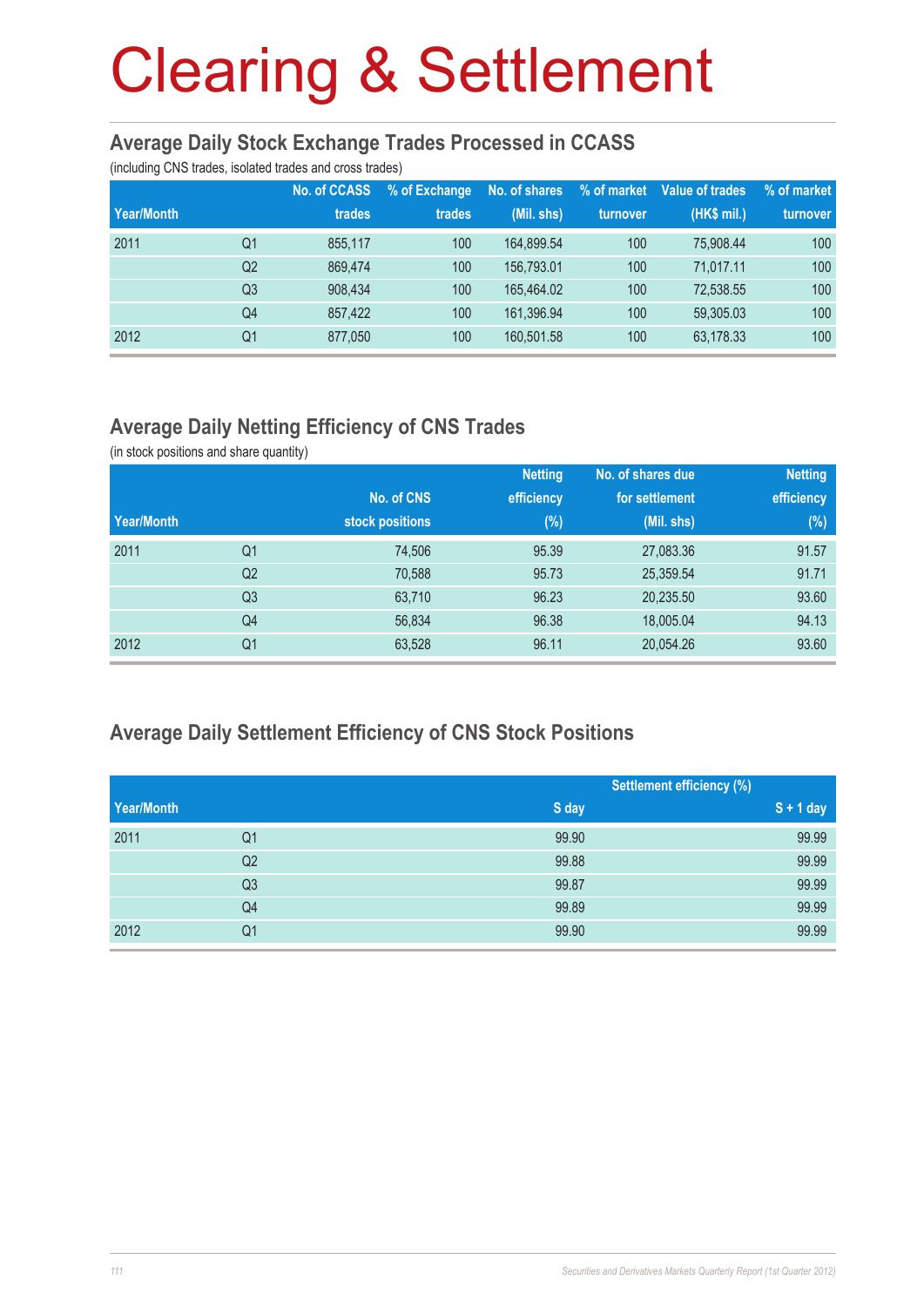#### **Open Interest by Derivatives Products**

|                                           | <b>Contracts</b> |                  |  |
|-------------------------------------------|------------------|------------------|--|
| <b>Derivatives product</b>                | 1st Quarter 2012 | 1st Quarter 2011 |  |
| Hang Seng Index Futures                   | 99,821           | 89,300           |  |
| Hang Seng Index Options                   | 284,586          | 229,086          |  |
| Mini-Hang Seng Index Futures              | 6,653            | 8,475            |  |
| Mini-Hang Seng Index Options              | 5,195            | 7,571            |  |
| H-shares Index Futures                    | 117,764          | 107,348          |  |
| H-shares Index Options                    | 291,787          | 134,324          |  |
| Mini H-shares Index Futures               | 2,575            | 2,109            |  |
| Flexible Hang Seng Index Options          | 7,510            | 4,810            |  |
| Flexible H-shares Index Options           | 4,400            |                  |  |
| <b>HSI Dividend Point Index Futures</b>   | 5,453            | 5,439            |  |
| <b>HSCEI Dividend Point Index Futures</b> | 49,815           | 3,122            |  |
| HSI Volatility Index Futures <sup>1</sup> | 39               |                  |  |
| <b>IBOVESPA Futures<sup>2</sup></b>       |                  |                  |  |
| MICEX Index Futures <sup>3</sup>          |                  |                  |  |
| Sensex Index Futures <sup>4</sup>         | 4                |                  |  |
| FTSE/JSE Top40 Futures <sup>5</sup>       |                  |                  |  |
| <b>Stock Futures</b>                      | 14,178           | 18,118           |  |
| <b>Stock Options</b>                      | 4,971,657        | 5,912,772        |  |
| Three-month HIBOR Futures                 | 95               | 134              |  |
| One-month HIBOR Futures                   |                  | 39               |  |
| Three-year Exchange Fund Note Futures     |                  |                  |  |
| <b>Gold Futures</b>                       |                  | 178              |  |
| <b>Total</b>                              | 5,861,532        | 6,522,825        |  |

1 Trading in HSI Volatility Index Futures commenced on 20 Feb 2012

2 Trading in IBOVESPA Futures commenced on 30 Mar 2012

3 Trading in MICEX Index Futures commenced on 30 Mar 2012

4 Trading in Sensex Index Futures commenced on 30 Mar 2012

5 Trading in FTSE/JSE Top40 Futures commenced on 30 Mar 2012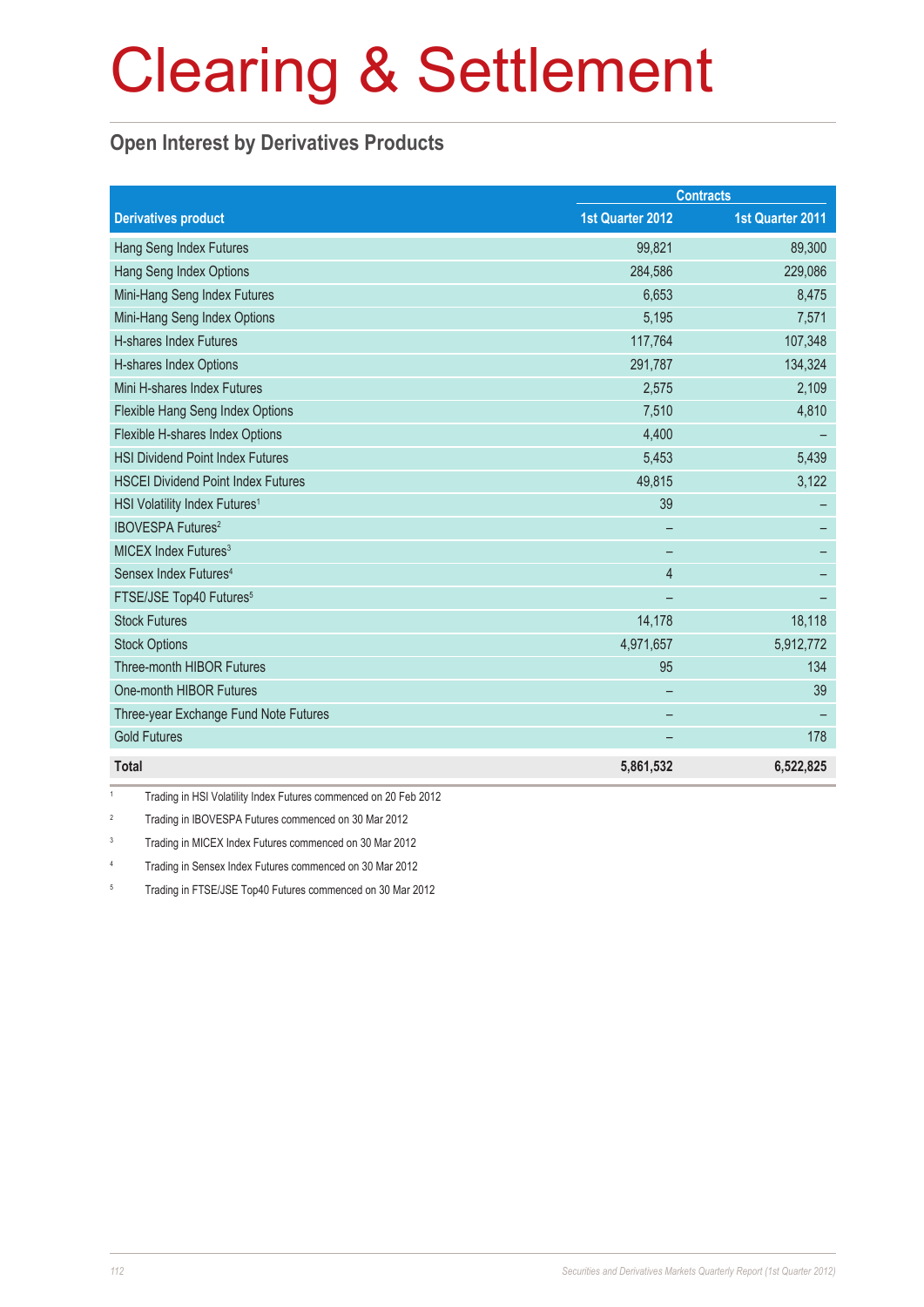#### **Stock Options Open Interest by Class**

as at the end of 1st Quarter 2012

|                           |                 | <b>Open interest</b> |            |
|---------------------------|-----------------|----------------------|------------|
| <b>Options class</b>      |                 | (contracts)          | % of total |
| X ISHARES A50             | A50             | 40,163               | 0.81       |
| <b>ABC</b>                | <b>ABC</b>      | 48,867               | 0.98       |
| <b>ANHUI CONCH</b>        | <b>ACC</b>      | 14,792               | 0.30       |
| <b>AIA</b>                | <b>AIA</b>      | 144,697              | 2.91       |
| <b>CHALCO</b>             | <b>ALC</b>      | 17,785               | 0.36       |
| <b>BANK OF CHINA</b>      | <b>BCL</b>      | 446,470              | 8.98       |
| <b>BANKCOMM</b>           | <b>BCM</b>      | 83,096               | 1.67       |
| <b>BANK OF E ASIA</b>     | <b>BEA</b>      | 38,075               | 0.77       |
| <b>BELLE INT'L</b>        | <b>BIH</b>      | 5,729                | 0.12       |
| <b>BOC HONG KONG</b>      | <b>BOC</b>      | 101,326              | 2.04       |
| <b>BYD COMPANY</b>        | <b>BYD</b>      | 21,949               | 0.44       |
| <b>CCB</b>                | <b>CCB</b>      | 565,736              | 11.38      |
| CHINA COMM CONS           | CCC             | 36,158               | 0.73       |
| CHINA COAL                | <b>CCE</b>      | 104,407              | 2.10       |
| CHINA COSCO               | <b>CCS</b>      | 25,517               | 0.51       |
| <b>CHINA MOBILE</b>       | <b>CHT</b>      | 213,185              | 4.29       |
| <b>CHINA UNICOM</b>       | <b>CHU</b>      | 42,336               | 0.85       |
| <b>CITIC PACIFIC</b>      | <b>CIT</b>      | 28,791               | 0.58       |
| <b>CHEUNG KONG</b>        | <b>CKH</b>      | 36,655               | 0.74       |
| <b>CHINA LIFE</b>         | <b>CLI</b>      | 193,225              | 3.89       |
| <b>CLP HOLDINGS</b>       | <b>CLP</b>      | 11,098               | 0.22       |
| <b>CM BANK</b>            | <b>CMB</b>      | 181,881              | 3.66       |
| CNOOC                     | <b>CNC</b>      | 196,412              | 3.95       |
| CHINA OVERSEAS            | COL             | 26,855               | 0.54       |
| <b>CATHAY PAC AIR</b>     | <b>CPA</b>      | 6,325                | 0.13       |
| SINOPEC CORP              | <b>CPC</b>      | 151,535              | 3.05       |
| <b>CPIC</b>               | <b>CPI</b>      | 23,306               | 0.47       |
| <b>CHINA RAIL CONS</b>    | <b>CRC</b>      | 16,907               | 0.34       |
| <b>CHINA RAILWAY</b>      | <b>CRG</b>      | 6,506                | 0.13       |
| X WISECSI300ETF           | CS <sub>3</sub> | 626                  | 0.01       |
| <b>CHINA SHENHUA</b>      | <b>CSE</b>      | 149,473              | 3.01       |
| <b>CITIC BANK</b>         | <b>CTB</b>      | 16,237               | 0.33       |
| CHINA TELECOM             | <b>CTC</b>      | 83,914               | 1.69       |
| <b>ESPRIT HOLDINGS</b>    | <b>ESP</b>      | 34,274               | 0.69       |
| <b>FIH</b>                | <b>FIH</b>      | 3,042                | 0.06       |
| <b>POWER ASSETS</b>       | <b>HEH</b>      | 10,355               | 0.21       |
| <b>HKEX</b>               | <b>HEX</b>      | 195,948              | 3.94       |
| <b>HSBC HOLDINGS</b>      | <b>HKB</b>      | 302,006              | 6.07       |
| <b>HK &amp; CHINA GAS</b> | <b>HKG</b>      | 4,827                | 0.10       |
| <b>HENDERSON LAND</b>     | <b>HLD</b>      | 6,530                | 0.13       |
| <b>HUANENG POWER</b>      | <b>HNP</b>      | 6,942                | 0.14       |
| <b>HANG SENG BANK</b>     | <b>HSB</b>      | 41,639               | 0.84       |
| <b>HUTCHISON</b>          | <b>HWL</b>      | 82,112               | 1.65       |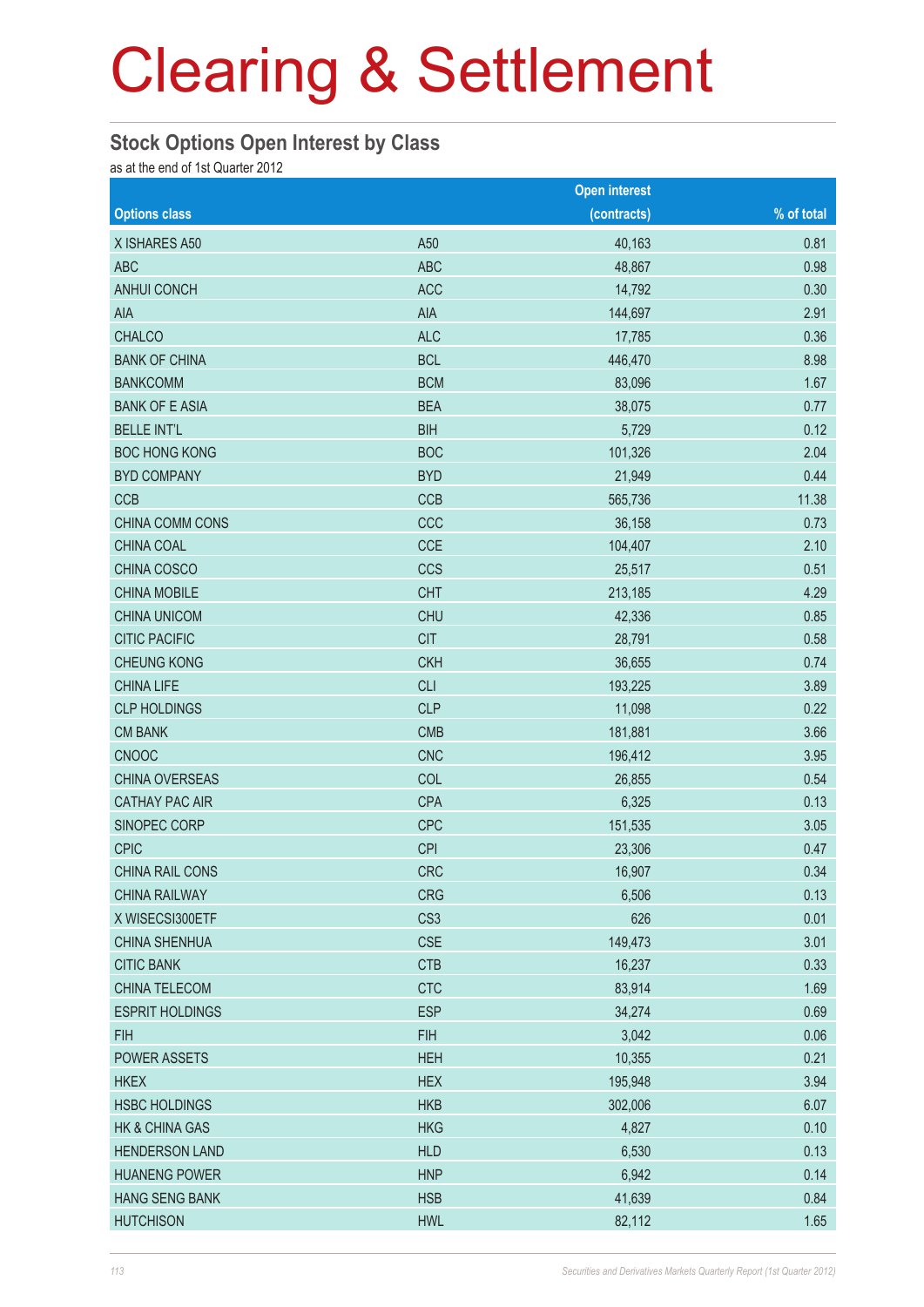|                           |            | <b>Open interest</b> |            |
|---------------------------|------------|----------------------|------------|
| <b>Options class</b>      |            | (contracts)          | % of total |
| <b>ICBC</b>               | <b>ICB</b> | 630,164              | 12.68      |
| <b>JIANGXI COPPER</b>     | <b>JXC</b> | 33,180               | 0.67       |
| LI & FUNG                 | LIF        | 9,276                | 0.19       |
| <b>MTR CORPORATION</b>    | <b>MTR</b> | 24,104               | 0.48       |
| <b>CNBM</b>               | <b>NBM</b> | 9,281                | 0.19       |
| NEW WORLD DEV             | <b>NWD</b> | 17,860               | 0.36       |
| <b>PING AN</b>            | PAI        | 105,172              | 2.12       |
| <b>PETROCHINA</b>         | <b>PEC</b> | 108,995              | 2.19       |
| PICC P&C                  | <b>PIC</b> | 15,697               | 0.32       |
| <b>R&amp;F PROPERTIES</b> | <b>RFP</b> | 17,709               | 0.36       |
| <b>SHK PPT</b>            | <b>SHK</b> | 48,504               | 0.98       |
| <b>SWIRE PACIFIC A</b>    | <b>SWA</b> | 11,043               | 0.22       |
| <b>TENCENT</b>            | <b>TCH</b> | 115,129              | 2.32       |
| <b>TRACKER FUND</b>       | <b>TRF</b> | 11,816               | 0.24       |
| <b>WHARF HOLDINGS</b>     | <b>WHL</b> | 9,835                | 0.20       |
| YANZHOU COAL              | <b>YZC</b> | 25,079               | 0.50       |
| <b>ZIJIN MINING</b>       | <b>ZJM</b> | 11,104               | 0.22       |
| <b>Total</b>              |            | 4,971,657            | 100.00     |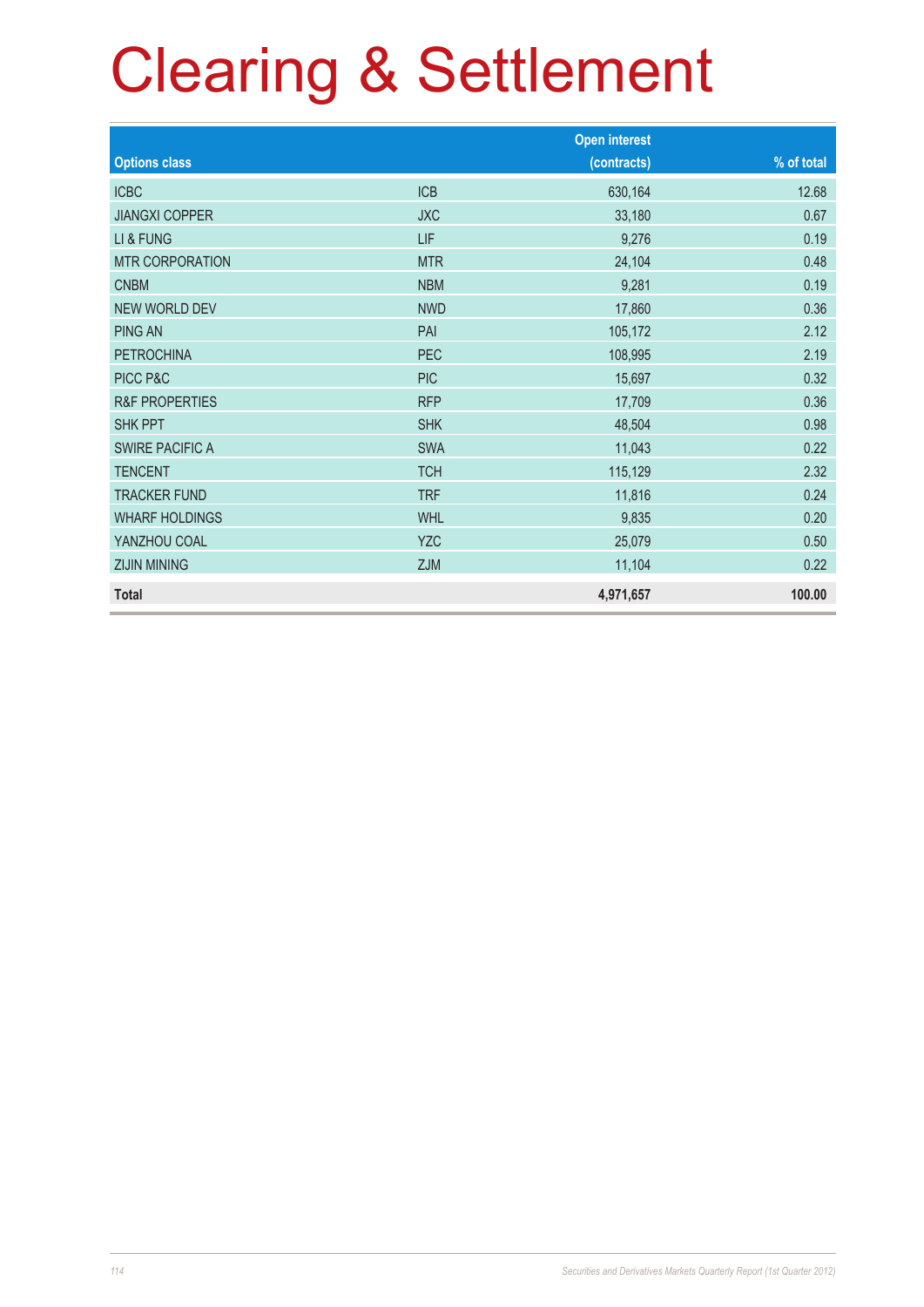# Exchange Participants Statistics

### **Stock Exchange**

|      |                | No. of Trading<br><b>Right Holders</b> | <b>Exchange</b><br><b>Participants -</b><br><b>Trading</b> | <b>Exchange</b><br>Participants-<br>Non-Trading | Non-Exchange<br><b>Participants</b> |
|------|----------------|----------------------------------------|------------------------------------------------------------|-------------------------------------------------|-------------------------------------|
| 2011 | Q <sub>1</sub> | 544 (965)                              | 489 (907)                                                  | 33(36)                                          | 22(22)                              |
|      | Q <sub>2</sub> | 547 (970)                              | 490 (906)                                                  | 35(42)                                          | 22(22)                              |
|      | Q <sub>3</sub> | 549 (973)                              | 494 (911)                                                  | 34(41)                                          | 21(21)                              |
|      | Q4             | 555 (980)                              | 498 (916)                                                  | 36(43)                                          | 21(21)                              |
| 2012 | Q <sub>1</sub> | 559 (984)                              | 500 (918)                                                  | 38(45)                                          | 21(21)                              |

( ) No. of trading rights

### **Futures Exchange**

|      |                | No. of Trading<br><b>Right Holders</b> | <b>Exchange</b><br><b>Participants-</b><br><b>Trading</b> | <b>Exchange</b><br><b>Participants -</b><br><b>Non-Trading</b> | Non-Exchange<br><b>Participants</b> |
|------|----------------|----------------------------------------|-----------------------------------------------------------|----------------------------------------------------------------|-------------------------------------|
| 2011 | Q <sub>1</sub> | 222 (246)                              | 180 (202)                                                 | $\overline{\phantom{0}}$                                       | 42 (44)                             |
|      | Q <sub>2</sub> | 228 (252)                              | 184 (206)                                                 | -                                                              | 44 (46)                             |
|      | Q <sub>3</sub> | 228 (252)                              | 185 (207)                                                 | $\qquad \qquad$                                                | 43 (45)                             |
|      | Q4             | 228 (252)                              | 182 (204)                                                 | $\overline{\phantom{0}}$                                       | 46 (48)                             |
| 2012 | Q <sub>1</sub> | 230 (254)                              | 182 (204)                                                 | -                                                              | 48 (50)                             |

Notes:

(1) The figures in blanket is the number of trading rights held.

(2) An Exchange Participant is a corporation who may trade on or through the Exchange and is licensed under the Securities and Futures Ordinance to carry on securities/ futures/options dealing activity.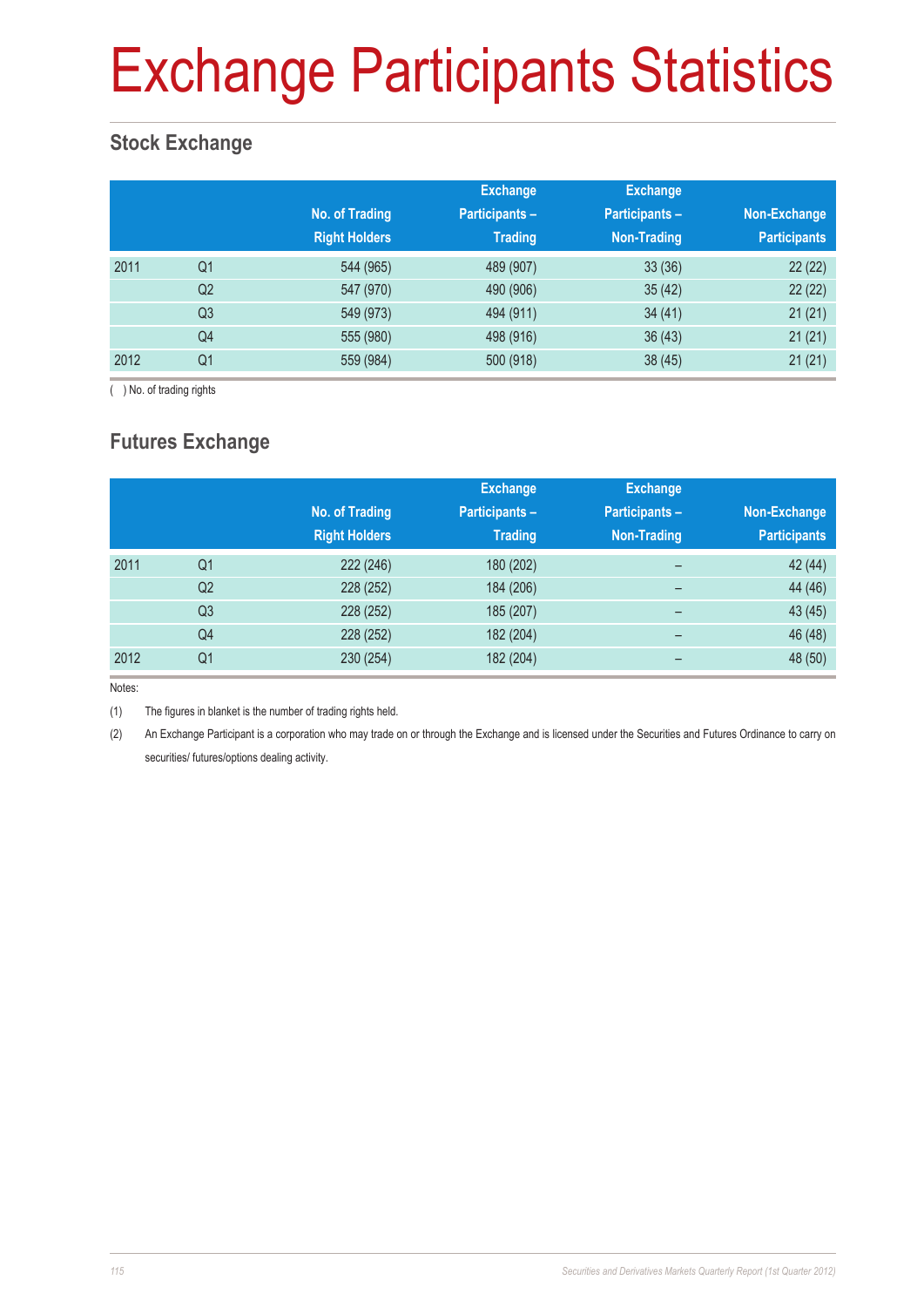# Clearing Participants Statistics

### **HKCC Participants**

| Year/Month |                | <b>Clearing Participants</b> | <b>General Clearing</b><br><b>Participants</b> |
|------------|----------------|------------------------------|------------------------------------------------|
| 2011       | Q1             | 156                          | 9                                              |
|            | Q <sub>2</sub> | 159                          | 9                                              |
|            | Q3             | 160                          | 9                                              |
|            | Q4             | 156                          | 10                                             |
| 2012       | Q1             | 156                          | 10                                             |

### **SEOCH Participants**

|            |                |                                     | <b>General Clearing</b> |
|------------|----------------|-------------------------------------|-------------------------|
| Year/Month |                | <b>Direct Clearing Participants</b> | <b>Participants</b>     |
| 2011       | Q1             | 57                                  |                         |
|            | Q <sub>2</sub> | 57                                  |                         |
|            | Q <sub>3</sub> | 58                                  |                         |
|            | Q4             | 59                                  |                         |
| 2012       | Q1             | 59                                  | 8                       |

### **HKSCC Participants**

|            |                | <b>Direct Clearing</b> | <b>General Clearing</b> | Non-broker            |
|------------|----------------|------------------------|-------------------------|-----------------------|
| Year/Month |                | <b>Participant</b>     | <b>Participant</b>      | <b>Participants</b> * |
| 2011       | Q1             | 473                    | 8                       | 46                    |
|            | Q <sub>2</sub> | 474                    | 8                       | 46                    |
|            | Q3             | 478                    | 8                       | 46                    |
|            | Q4             | 482                    | 8                       | 47                    |
| 2012       | Q1             | 487                    | 8                       | 48                    |

Non-broker participants include Clearing Agency Participants, Custodian Participants and Stock Pledgee Participants.